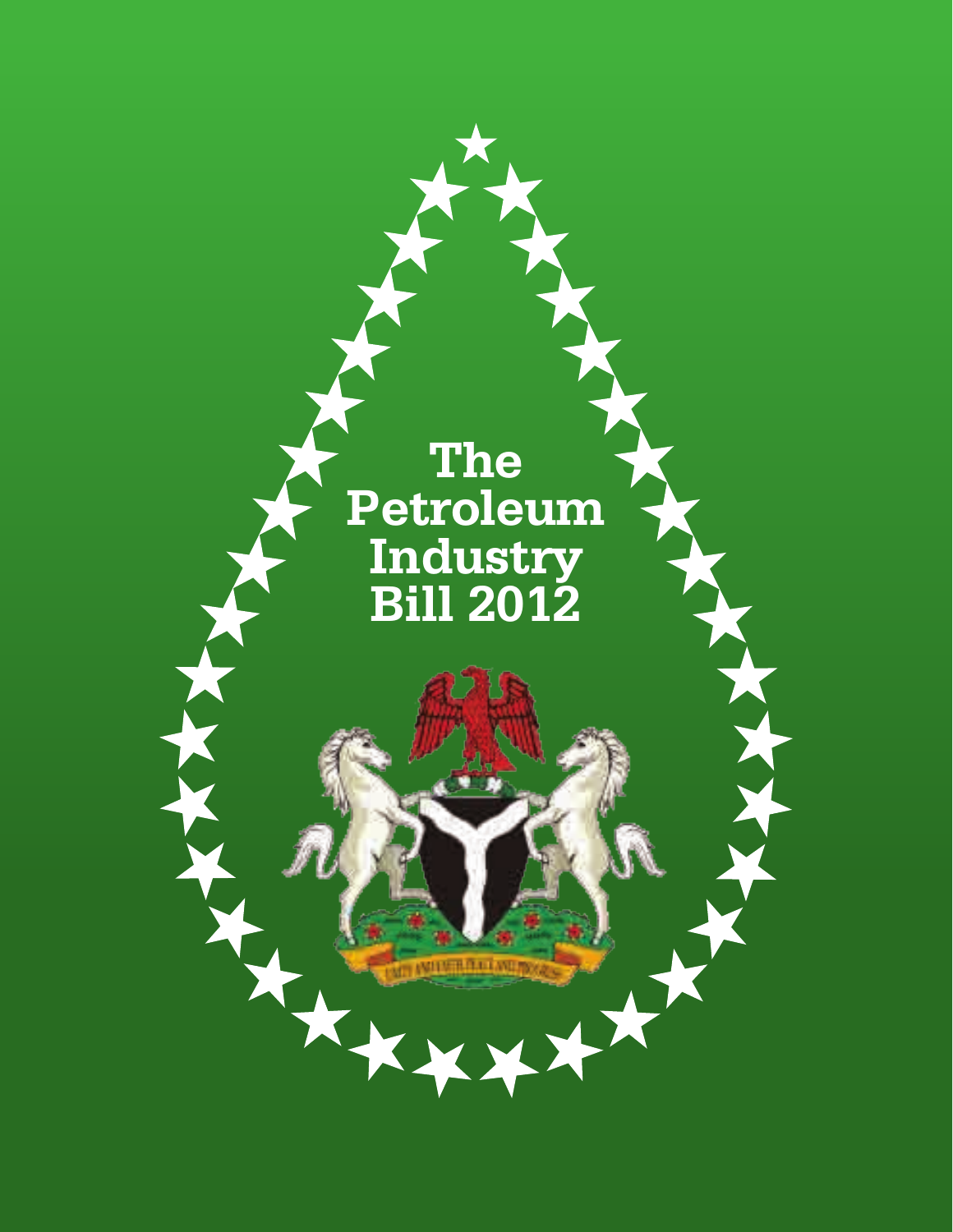| 24. TENURE, REMUNERATION AND CONDITIONS OF SERVICE OF THE DIRECTOR-GENERAL AND THE DIRECTORS24 |  |
|------------------------------------------------------------------------------------------------|--|
|                                                                                                |  |
|                                                                                                |  |
|                                                                                                |  |
|                                                                                                |  |
|                                                                                                |  |
|                                                                                                |  |
|                                                                                                |  |
|                                                                                                |  |
|                                                                                                |  |
|                                                                                                |  |
|                                                                                                |  |
|                                                                                                |  |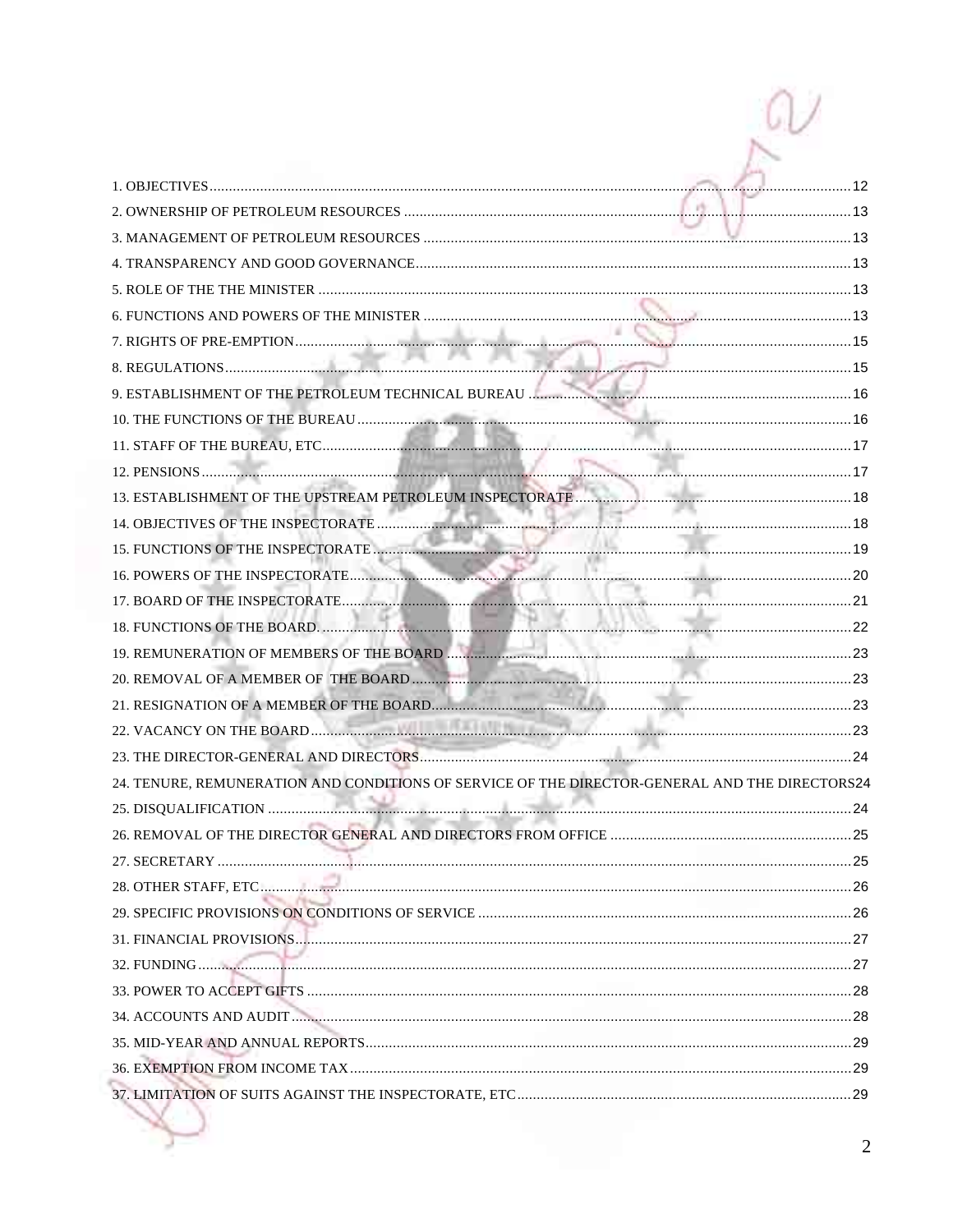|                                                                                             | . 30 |
|---------------------------------------------------------------------------------------------|------|
|                                                                                             |      |
|                                                                                             |      |
|                                                                                             |      |
|                                                                                             |      |
|                                                                                             |      |
|                                                                                             |      |
|                                                                                             |      |
|                                                                                             |      |
|                                                                                             |      |
|                                                                                             |      |
|                                                                                             |      |
|                                                                                             |      |
|                                                                                             |      |
|                                                                                             |      |
|                                                                                             |      |
| 54. TENURE, REMUNERATION AND CONDITIONS OF SERVICE OF THE DIRECTOR-GENERAL AND DIRECTORS 39 |      |
|                                                                                             |      |
| 56. REMOVAL OF A MEMBER OF THE BOARD, THE DIRECTOR GENERAL AND DIRECTORS FROM OFFICE 40     |      |
|                                                                                             |      |
|                                                                                             |      |
|                                                                                             |      |
|                                                                                             |      |
|                                                                                             |      |
|                                                                                             |      |
|                                                                                             |      |
|                                                                                             |      |
|                                                                                             |      |
|                                                                                             |      |
|                                                                                             |      |
|                                                                                             |      |
|                                                                                             |      |
|                                                                                             |      |
|                                                                                             |      |
|                                                                                             |      |
|                                                                                             |      |
|                                                                                             |      |
|                                                                                             |      |
|                                                                                             |      |
|                                                                                             |      |
|                                                                                             |      |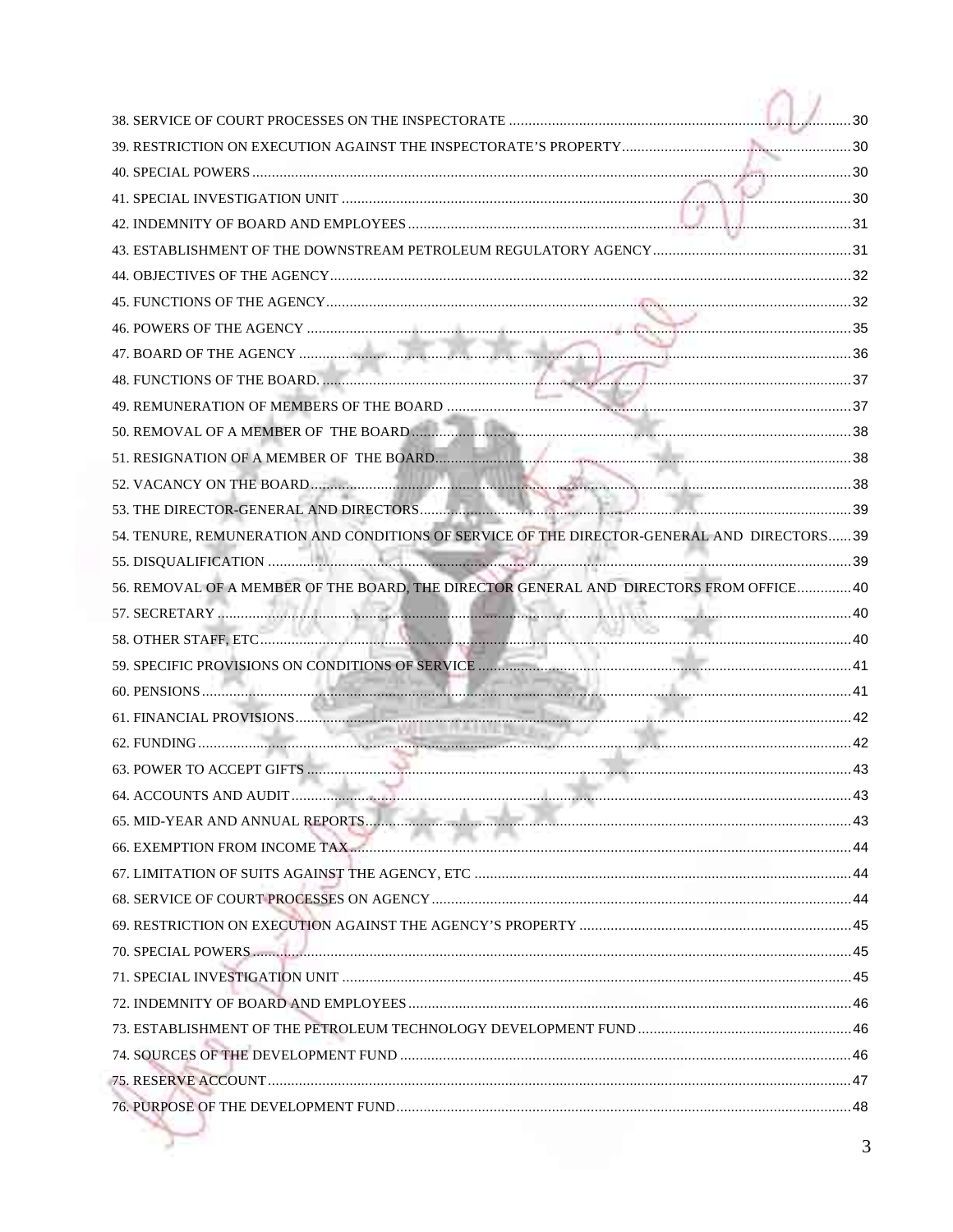|                                                                                  | $\ldots$ 49 |
|----------------------------------------------------------------------------------|-------------|
|                                                                                  |             |
|                                                                                  |             |
|                                                                                  |             |
|                                                                                  |             |
|                                                                                  |             |
|                                                                                  |             |
| 85. TENURE, REMUNERATION AND CONDITIONS OF SERVICE OF THE EXECUTIVE SECRETARY 52 |             |
|                                                                                  |             |
|                                                                                  |             |
|                                                                                  |             |
|                                                                                  |             |
|                                                                                  |             |
|                                                                                  |             |
|                                                                                  |             |
|                                                                                  |             |
|                                                                                  |             |
|                                                                                  |             |
|                                                                                  |             |
|                                                                                  |             |
|                                                                                  |             |
|                                                                                  |             |
|                                                                                  |             |
| 101. ESTABLISHMENT OF THE PETROLEUM EQUALISATION FUND MANAGEMENT BOARD 57        |             |
|                                                                                  |             |
|                                                                                  |             |
|                                                                                  |             |
|                                                                                  |             |
|                                                                                  |             |
|                                                                                  |             |
|                                                                                  |             |
|                                                                                  |             |
|                                                                                  |             |
|                                                                                  |             |
|                                                                                  |             |
|                                                                                  |             |
|                                                                                  |             |
|                                                                                  |             |
|                                                                                  |             |
|                                                                                  |             |
|                                                                                  | 4           |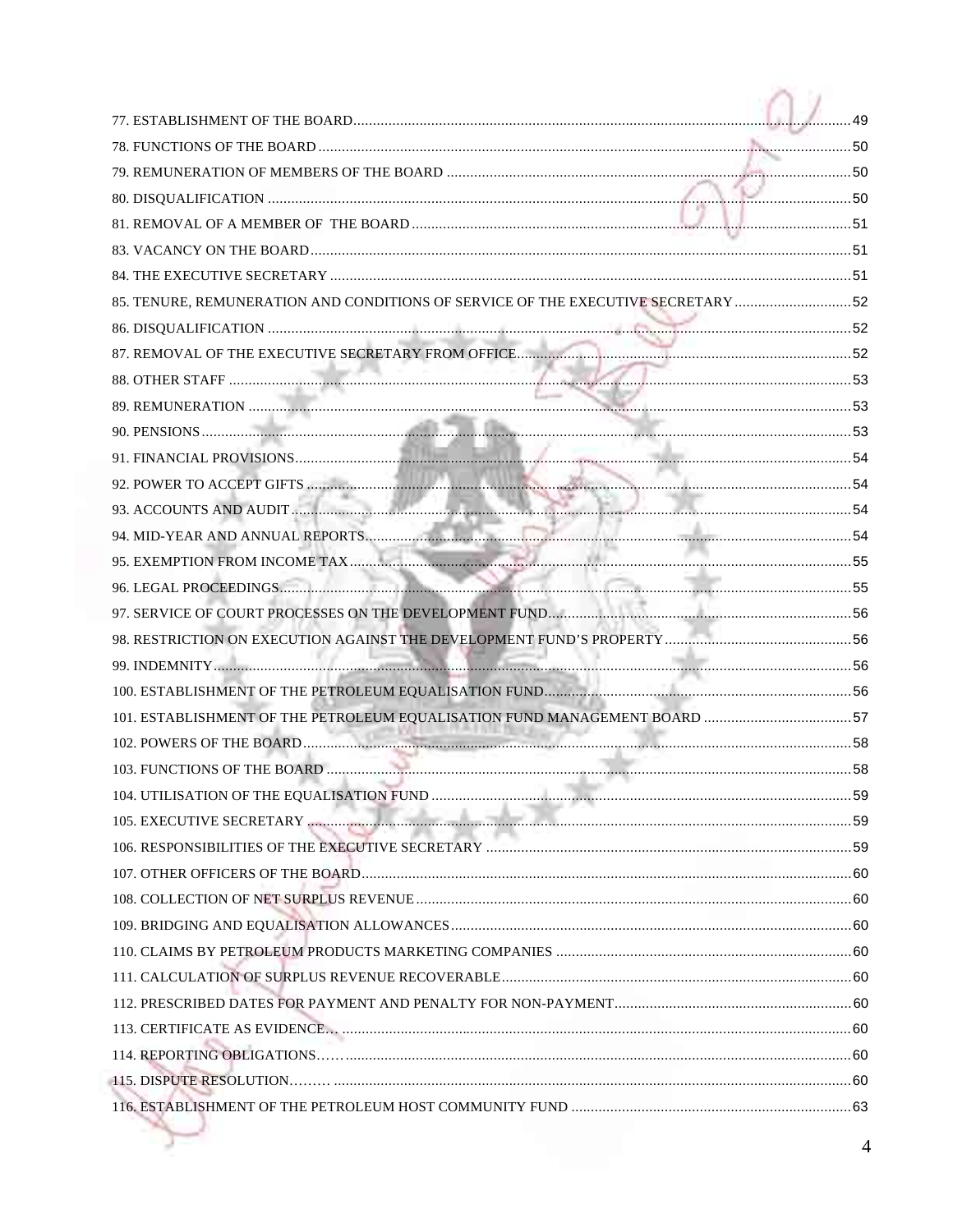| 120. ESTABLISHMENT OF THE NATIONAL PETROLEUM ASSETS MANAGEMENT CORPORATION  64 |  |
|--------------------------------------------------------------------------------|--|
|                                                                                |  |
|                                                                                |  |
|                                                                                |  |
|                                                                                |  |
|                                                                                |  |
| 126. EXEMPTION FROM STAMP DUTY                                                 |  |
|                                                                                |  |
|                                                                                |  |
|                                                                                |  |
|                                                                                |  |
|                                                                                |  |
|                                                                                |  |
|                                                                                |  |
|                                                                                |  |
|                                                                                |  |
|                                                                                |  |
|                                                                                |  |
|                                                                                |  |
|                                                                                |  |
|                                                                                |  |
|                                                                                |  |
|                                                                                |  |
|                                                                                |  |
|                                                                                |  |
|                                                                                |  |
|                                                                                |  |
|                                                                                |  |
|                                                                                |  |
|                                                                                |  |
|                                                                                |  |
|                                                                                |  |
|                                                                                |  |
|                                                                                |  |
|                                                                                |  |
|                                                                                |  |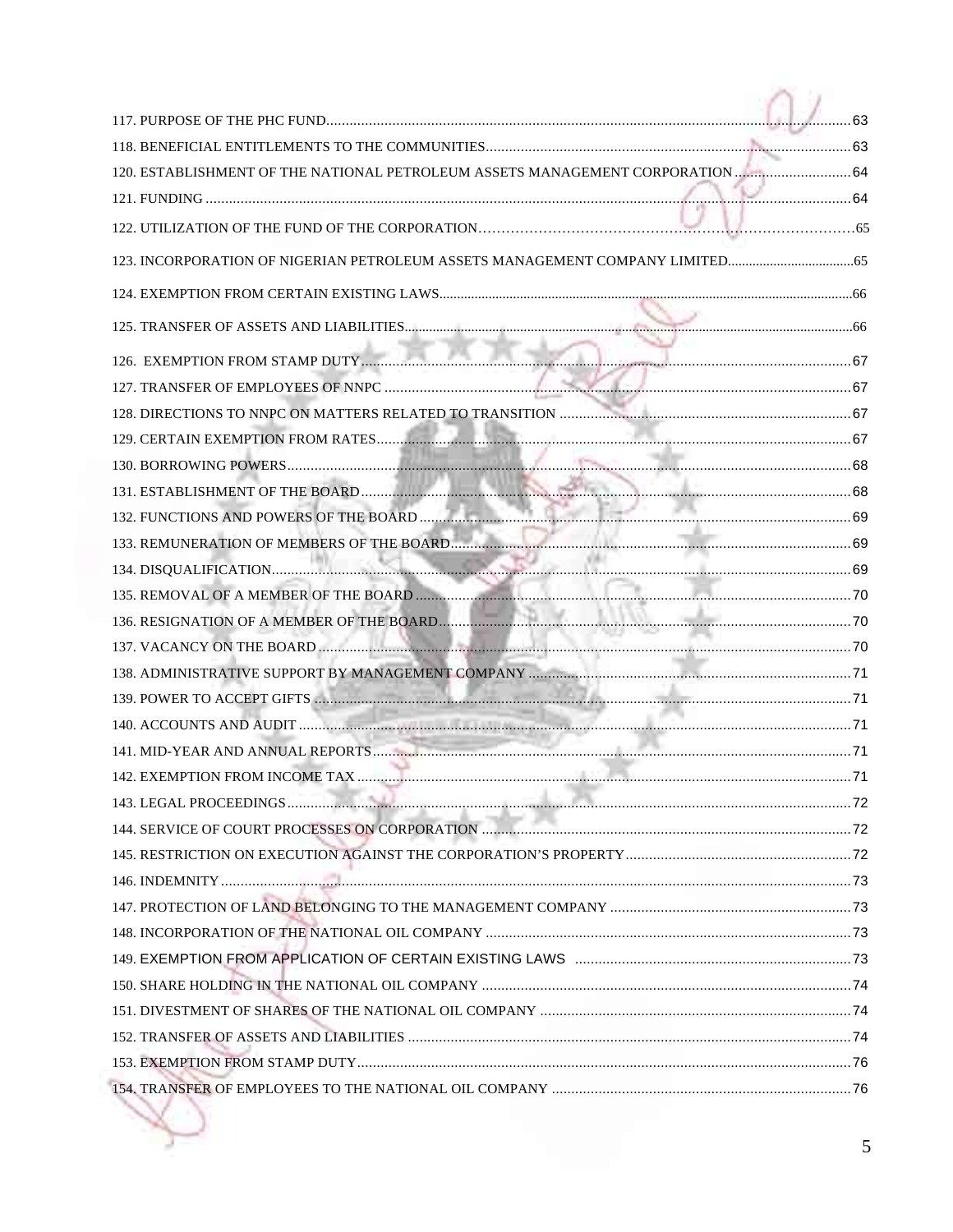|                                                                                           | $\sim$ 77 |
|-------------------------------------------------------------------------------------------|-----------|
|                                                                                           |           |
|                                                                                           |           |
|                                                                                           |           |
|                                                                                           |           |
|                                                                                           |           |
|                                                                                           |           |
|                                                                                           |           |
|                                                                                           |           |
|                                                                                           |           |
| 167. MANAGEMENT AND GOVERNANCE OF THE NATIONAL GAS COMPANY UPON INCORPORATION  80         |           |
|                                                                                           |           |
|                                                                                           |           |
|                                                                                           |           |
|                                                                                           |           |
|                                                                                           |           |
|                                                                                           |           |
|                                                                                           |           |
|                                                                                           |           |
|                                                                                           |           |
|                                                                                           |           |
| 178. WORK COMMITMENT, COMMERCIAL DISCOVERY AND SIGNIFICANT GAS DISCOVERY DURING PETROLEUM |           |
|                                                                                           |           |
|                                                                                           |           |
|                                                                                           |           |
|                                                                                           |           |
|                                                                                           |           |
|                                                                                           |           |
|                                                                                           |           |
|                                                                                           |           |
|                                                                                           |           |
|                                                                                           |           |
|                                                                                           |           |
|                                                                                           |           |
|                                                                                           |           |
| 191. POWERS OF THE PRESIDENT TO GRANT LICENCES AND LEASES IN SPECIAL CIRCUMSTANCES 97     |           |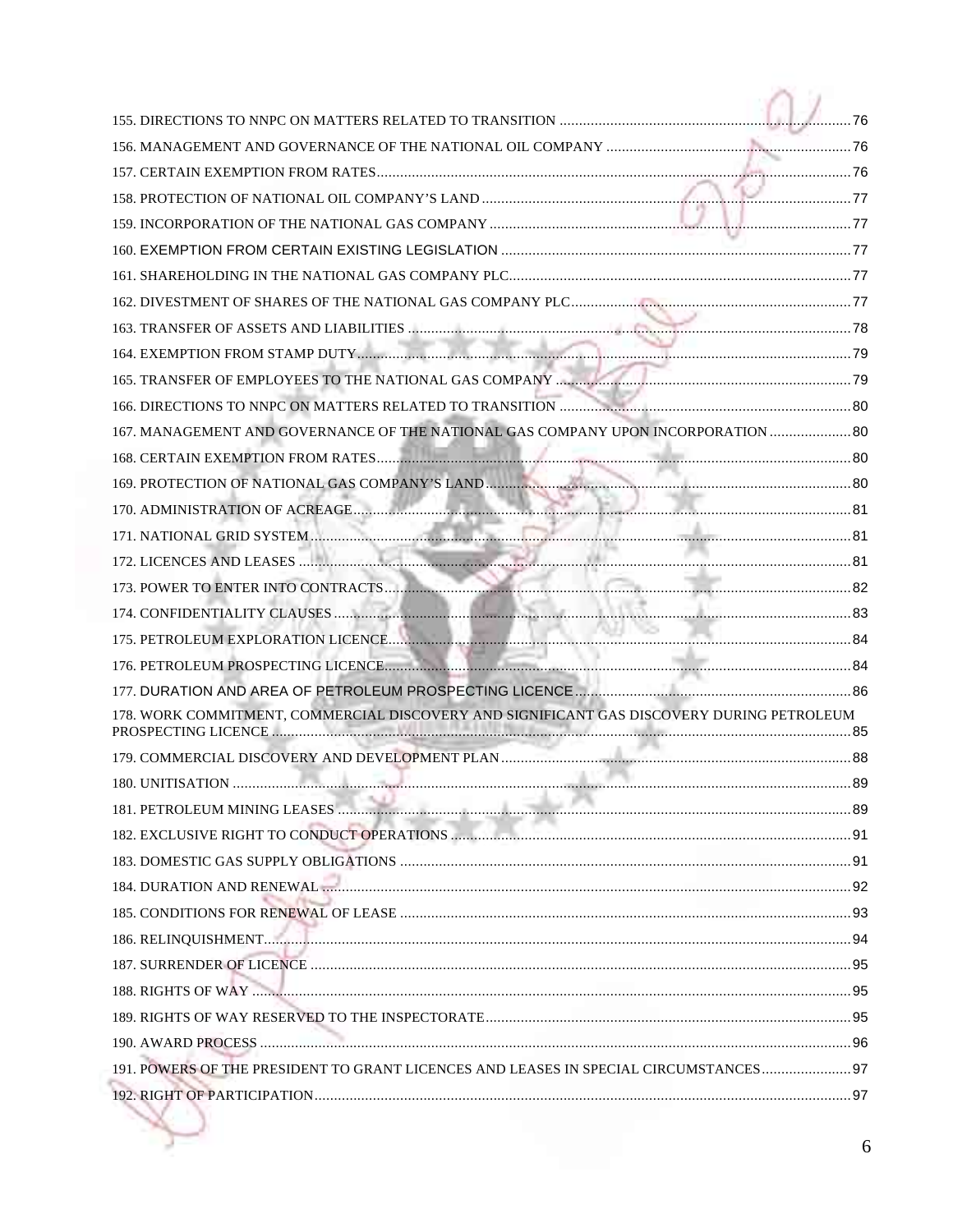| 193. RELINQUISHMENT FROM CURRENT LICENCES AND LEASES AND MARGINAL FIELDS | 97 |
|--------------------------------------------------------------------------|----|
|                                                                          |    |
|                                                                          |    |
|                                                                          |    |
|                                                                          |    |
|                                                                          |    |
|                                                                          |    |
|                                                                          |    |
|                                                                          |    |
|                                                                          |    |
|                                                                          |    |
|                                                                          |    |
|                                                                          |    |
|                                                                          |    |
|                                                                          |    |
|                                                                          |    |
|                                                                          |    |
|                                                                          |    |
|                                                                          |    |
|                                                                          |    |
|                                                                          |    |
|                                                                          |    |
|                                                                          |    |
|                                                                          |    |
|                                                                          |    |
|                                                                          |    |
|                                                                          |    |
|                                                                          |    |
|                                                                          |    |
|                                                                          |    |
|                                                                          |    |
|                                                                          |    |
|                                                                          |    |
|                                                                          |    |
|                                                                          |    |
|                                                                          |    |
|                                                                          |    |
|                                                                          |    |
|                                                                          |    |
|                                                                          |    |
|                                                                          | 7  |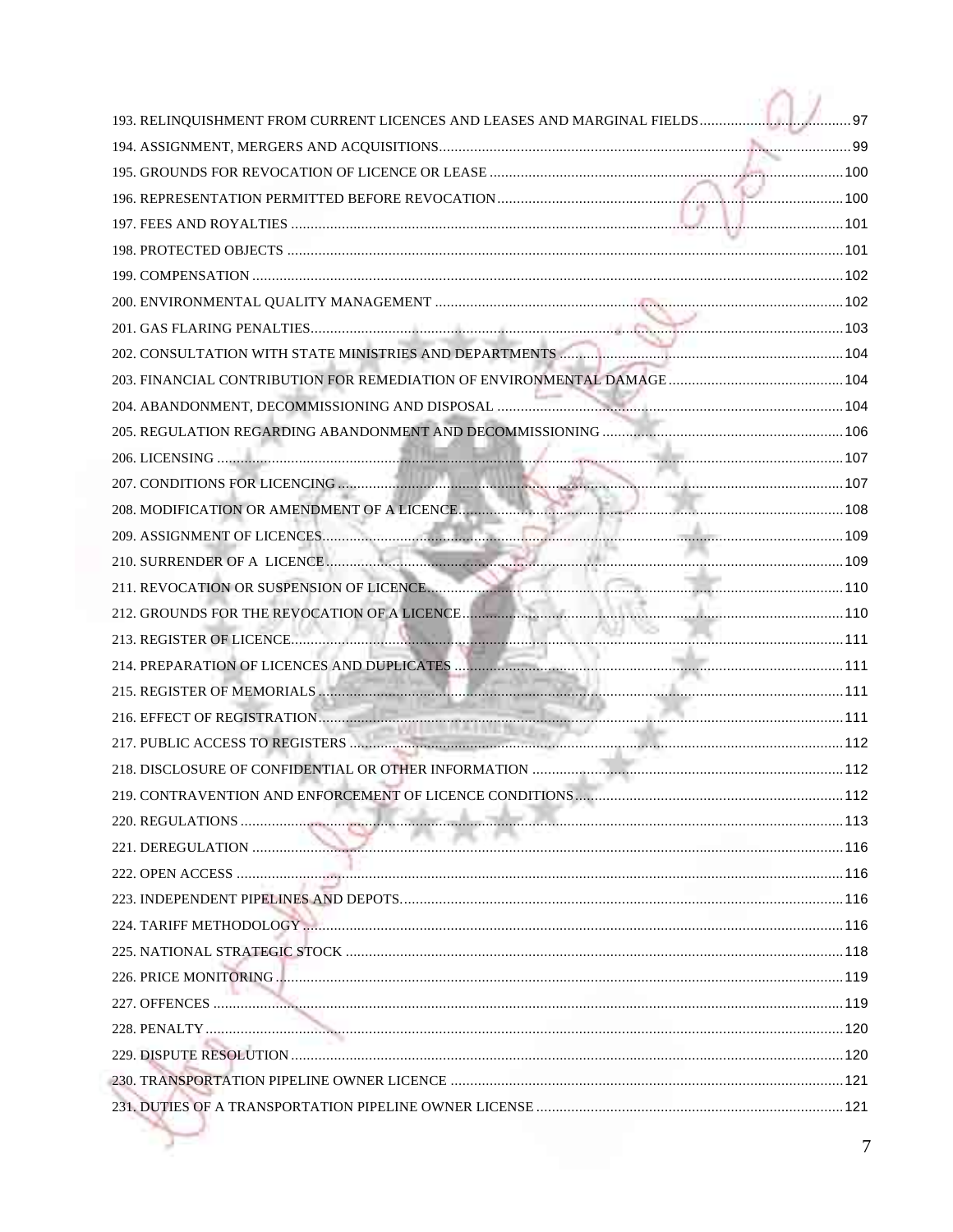| 254. APPROVAL AND PUBLICATION OF CHARGING STRUCTURES AND TARIFF AND PRICING STRUCTURES  130 |  |
|---------------------------------------------------------------------------------------------|--|
|                                                                                             |  |
|                                                                                             |  |
|                                                                                             |  |
|                                                                                             |  |
|                                                                                             |  |
|                                                                                             |  |
|                                                                                             |  |
|                                                                                             |  |
|                                                                                             |  |
|                                                                                             |  |
|                                                                                             |  |
|                                                                                             |  |
|                                                                                             |  |
|                                                                                             |  |
|                                                                                             |  |
|                                                                                             |  |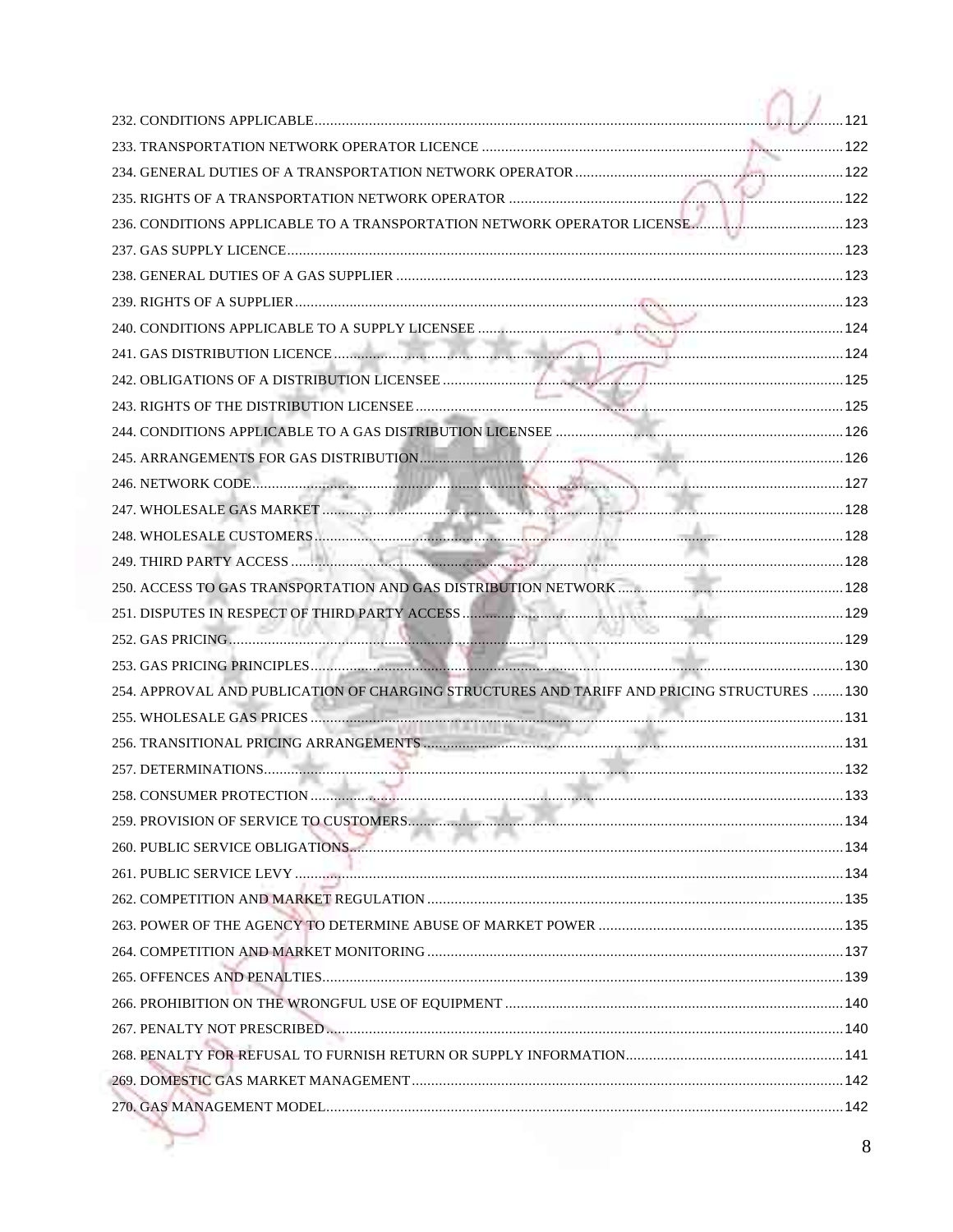|                                                                                                                                                                                                                                      | $\dots$ 143 |
|--------------------------------------------------------------------------------------------------------------------------------------------------------------------------------------------------------------------------------------|-------------|
| 272. PENALTIES FOR NON-COMPLIANCE WITH THE DOMESTIC GAS SUPPLY OBLIGATION  143                                                                                                                                                       |             |
|                                                                                                                                                                                                                                      |             |
|                                                                                                                                                                                                                                      |             |
|                                                                                                                                                                                                                                      |             |
|                                                                                                                                                                                                                                      |             |
|                                                                                                                                                                                                                                      |             |
|                                                                                                                                                                                                                                      |             |
|                                                                                                                                                                                                                                      |             |
|                                                                                                                                                                                                                                      |             |
|                                                                                                                                                                                                                                      |             |
|                                                                                                                                                                                                                                      |             |
|                                                                                                                                                                                                                                      |             |
|                                                                                                                                                                                                                                      |             |
| 285. NON-PARTICIPATION BY THE FEDERAL GOVERNMENT <b>And a community of the COVERNMENT</b>                                                                                                                                            |             |
|                                                                                                                                                                                                                                      |             |
|                                                                                                                                                                                                                                      |             |
|                                                                                                                                                                                                                                      |             |
| 289. RESPONSIBILITY OVER THE ENVIRONMENT.                                                                                                                                                                                            |             |
|                                                                                                                                                                                                                                      |             |
|                                                                                                                                                                                                                                      |             |
|                                                                                                                                                                                                                                      |             |
|                                                                                                                                                                                                                                      |             |
|                                                                                                                                                                                                                                      |             |
|                                                                                                                                                                                                                                      |             |
|                                                                                                                                                                                                                                      |             |
|                                                                                                                                                                                                                                      |             |
|                                                                                                                                                                                                                                      |             |
|                                                                                                                                                                                                                                      |             |
|                                                                                                                                                                                                                                      |             |
|                                                                                                                                                                                                                                      |             |
|                                                                                                                                                                                                                                      |             |
| 303. RULES AND FORMS <b>Material Contract Contract Contract Contract Contract Contract Contract Contract Contract Contract Contract Contract Contract Contract Contract Contract Contract Contract Contract Contract Contract Co</b> |             |
| 304. ASCERTAINMENT OF PROFITS, ADJUSTED PROFITS, ASSESSABLE PROFITS AND CHARGEABLE PROFITS.  155                                                                                                                                     |             |
|                                                                                                                                                                                                                                      |             |
|                                                                                                                                                                                                                                      |             |
|                                                                                                                                                                                                                                      |             |
|                                                                                                                                                                                                                                      |             |
|                                                                                                                                                                                                                                      |             |
|                                                                                                                                                                                                                                      |             |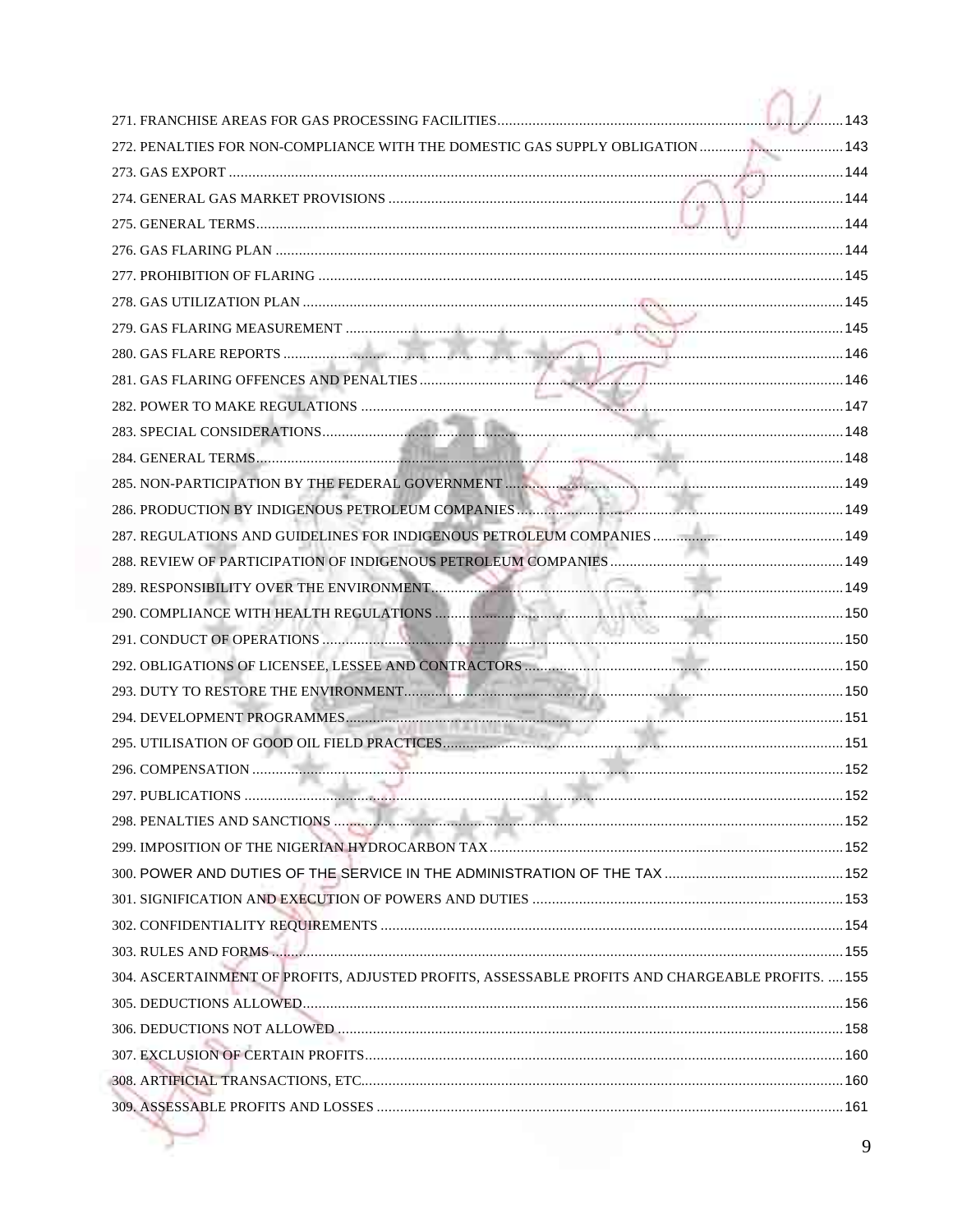|                                                   | . 161 |
|---------------------------------------------------|-------|
|                                                   |       |
|                                                   |       |
|                                                   | . 164 |
|                                                   |       |
|                                                   |       |
|                                                   |       |
|                                                   |       |
|                                                   |       |
|                                                   |       |
|                                                   |       |
|                                                   |       |
|                                                   |       |
|                                                   |       |
|                                                   |       |
|                                                   |       |
|                                                   |       |
|                                                   |       |
|                                                   |       |
|                                                   |       |
|                                                   |       |
| 331. ERRORS AND DEFECTS IN ASSESSMENT AND NOTICE. |       |
|                                                   |       |
|                                                   |       |
|                                                   |       |
|                                                   |       |
|                                                   |       |
|                                                   |       |
|                                                   |       |
|                                                   |       |
|                                                   |       |
|                                                   |       |
|                                                   |       |
|                                                   |       |
|                                                   |       |
|                                                   |       |
|                                                   |       |
|                                                   |       |
|                                                   |       |
|                                                   |       |
|                                                   | 10    |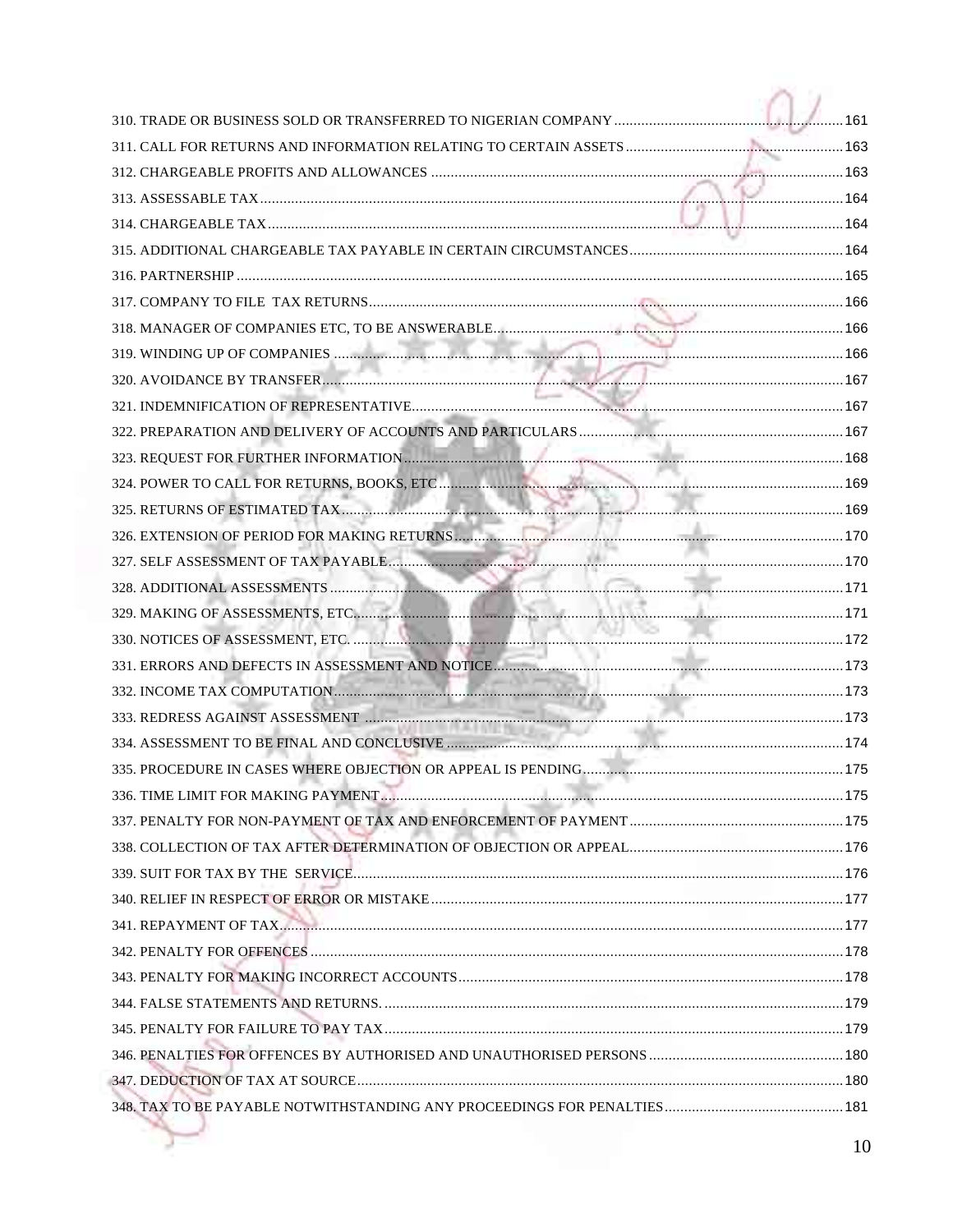| 362 INTERPRETATION | 102 |
|--------------------|-----|

再采有线性细菌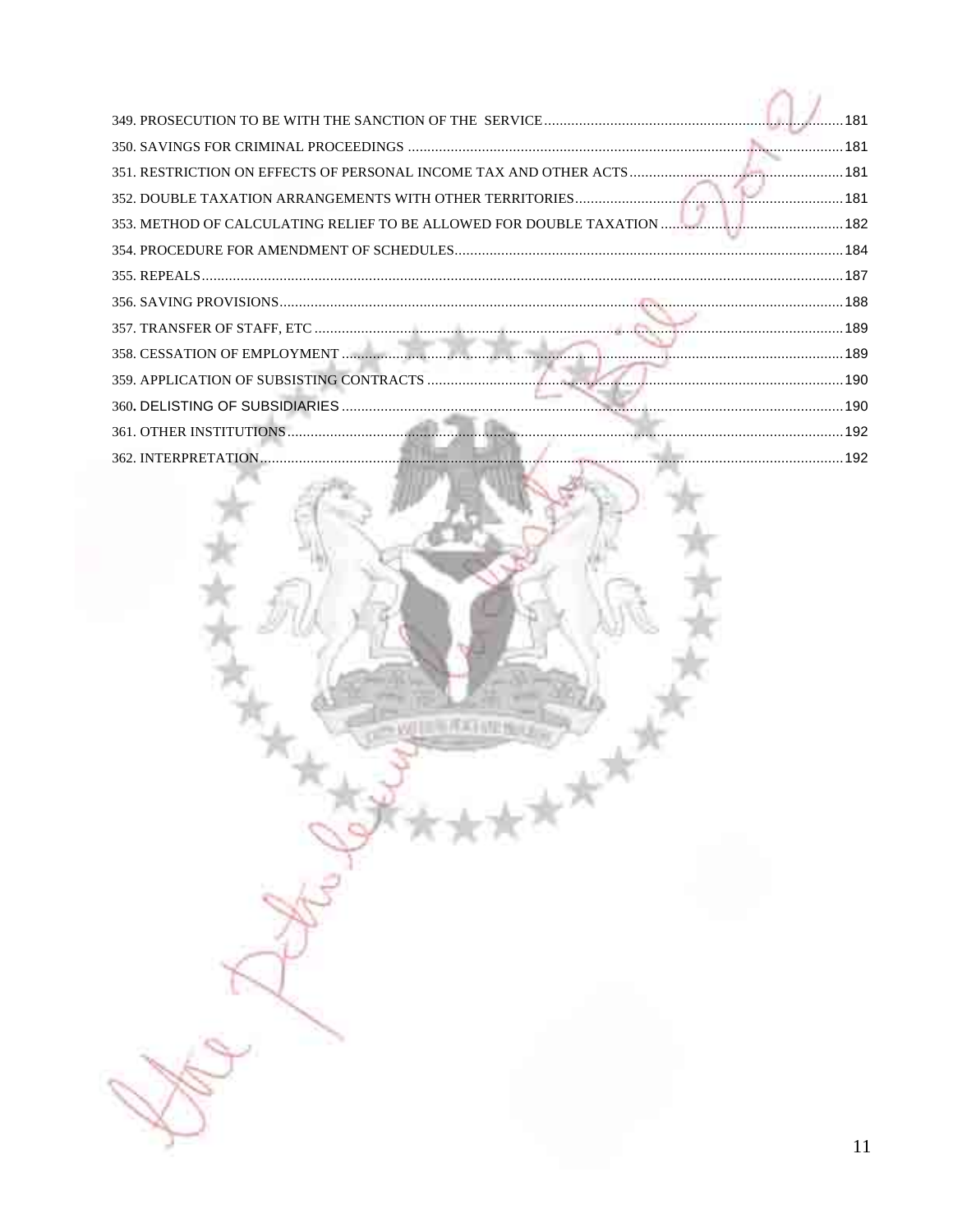#### A BILL

#### FOR

#### AN ACT TO PROVIDE FOR THE ESTABLISHMENT OF A LEGAL, FISCAL AND REGULATORY FRAMEWORK FOR THE PETROLEUM INDUSTRY IN NIGERIA AND FOR OTHER RELATED MATTERS

**Commencement** 

ENACTED by the National Assembly of the Federal Republic of Nigeria as follows:

#### PART I **OBJECTIVES**

### 1. Objectives

The objectives of this Act are to -

- (a) create a conducive business environment for petroleum operations;
- (b) enhance exploration and exploitation of petroleum resources in Nigeria for the benefit of the Nigerian people;
- (c) optimize domestic gas supplies, particularly for power generation and industrial development;
- (d) establish a progressive fiscal framework that encourages further investment in the petroleum industry while optimising revenues accruing to the Government;
- (e) establish commercially oriented and profit driven oil and gas entities;
- (f) deregulate and liberalise the downstream petroleum sector;
- (g) create efficient and effective regulatory agencies;
- (h) promote transparency and openness in the administration of the petroleum resources of Nigeria;
- (i) promote the development of Nigerian content in the petroleum industry;

(j) protect health, safety and the environment in the course of petroleum operations; and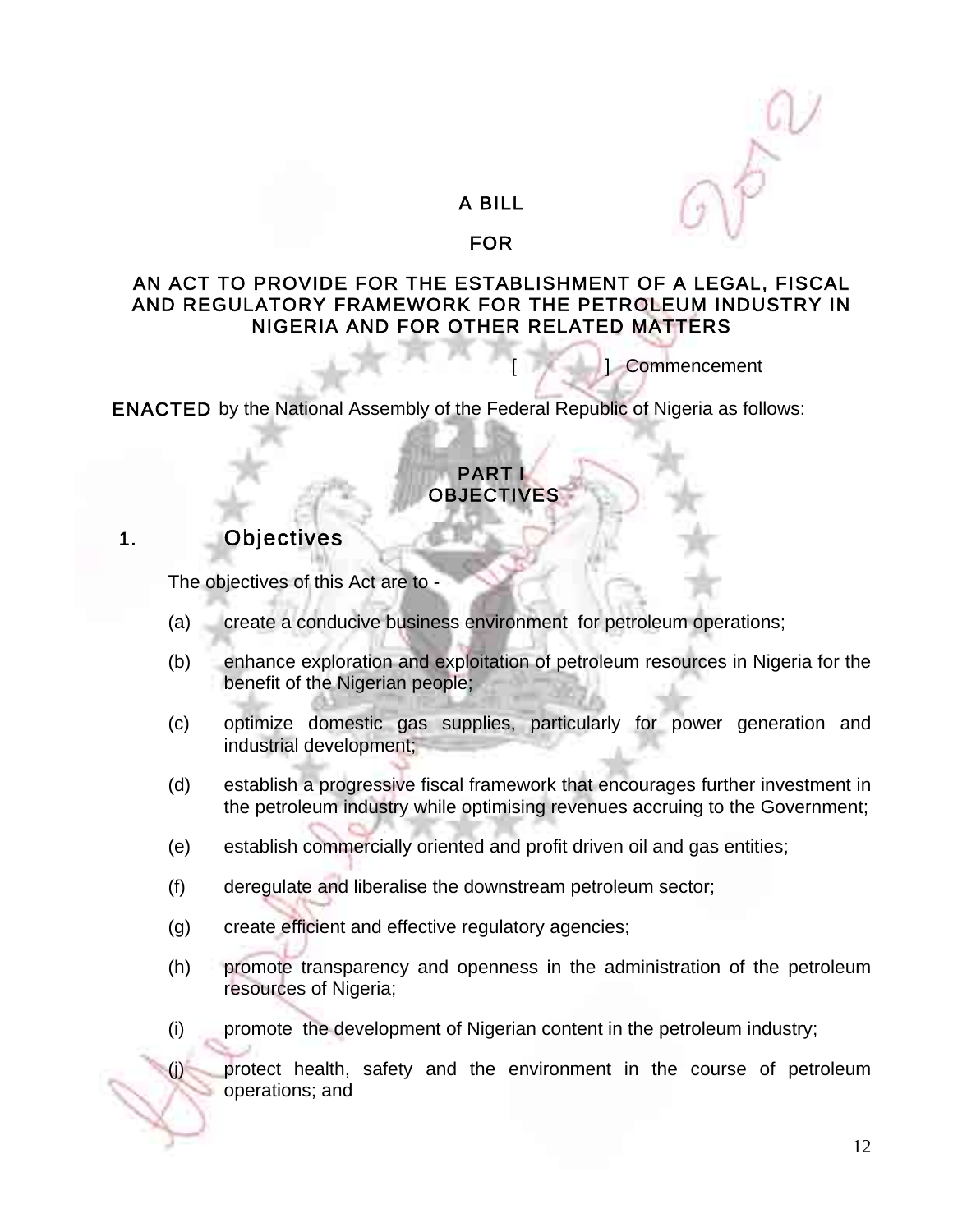(k) attain such other objectives to promote a viable and sustainable petroleum industry in Nigeria.

#### 2. Ownership of petroleum resources

 The entire property and control of all petroleum in, under or upon any lands within Nigeria, its territorial waters, or which forms part of its Continental Shelf and the Exclusive Economic Zone, is vested in the Government of the Federation.

#### 3. Management of petroleum resources

 The management and allocation of petroleum resources and their derivatives in Nigeria shall be conducted strictly in accordance with the principles of good governance, transparency and sustainable development of Nigeria by providing for-

- (a) an orderly, fair and competitive system;
- (b) clear and effective legal and institutional frameworks for organising petroleum operations; and
- (c) a fiscal regime that offers fair returns on investments while optimising benefits to the Nigerian people.

#### 4. Transparency and good governance

In performing their functions and achieving their objectives under this Act, the agencies and companies established pursuant to this Act shall be bound by the Nigerian Extractive Industries Transparency Initiative Act.

#### PART II **INSTITUTIONS**

# A. THE MINISTER

#### 5. Role of the the Minister

The Minister of Petroleum Resources shall be responsible for the co-ordination of the activities of the petroleum industry and shall exercise general supervision over all operations and all institutions in the industry.

### 6. Functions and powers of the Minister

(1) The Minister shall-

(a) be responsible for the formulation, determination and monitoring of Government policy for the petroleum industry in Nigeria;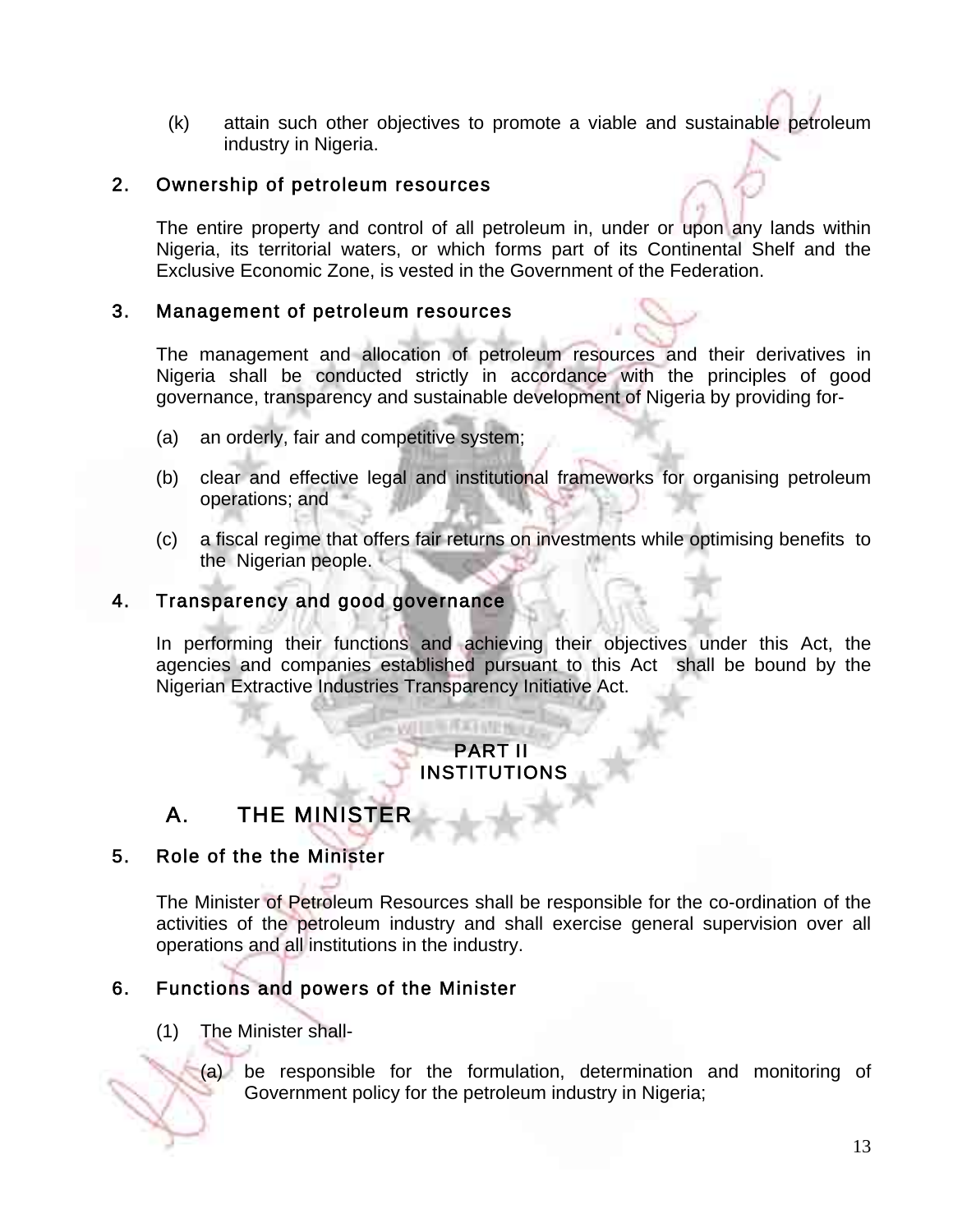- (b) exercise general supervisory functions over the affairs and operations of the petroleum industry;
- (c) report developments in the petroleum industry to the Federal Executive Council;
- (d) advise the Government on all matters pertaining to the petroleum industry;
- (e) represent Nigeria at meetings of international organisations that are primarily concerned with the petroleum industry;
- (f) negotiate and execute international petroleum treaties and agreements with other sovereign countries, international organizations and other similar bodies on behalf of the Government;
- (g) upon the advice of the Inspectorate, grant, amend, renew, extend or revoke upstream petroleum licences and leases pursuant to the provisions of this Act;
- (h) upon the advice of the Agency, grant, amend, renew, extend or revoke downstream petroleum licences for gas transportation pipeline, gas distribution networks, refineries, LNG and GTL plants, petrochemical plants and gas exports
- (i) advise the President on the appointments of the chief executives of the Upstream Petroleum Inspectorate, Downstream Petroleum Regulatory Agency, the National Oil Company, the Asset Management Corporation and any other Government agency or corporate entity established or to be established pursuant to this Act;

再采用用户

- (j) have access at all times to areas or rights of way covered by existing licences, leases, permits and authorisations or any related offices or buildings, and all installations to which this Act applies, for the purpose of inspecting operations conducted and accessing information available therein, and enforcing the provisions of this Act and any regulations made under this Act; and
- ()
- (k) do all such other things as are incidental and necessary to the performance of the functions of the Minister under this Act.
- (2) The Minister may in writing delegate to any other person or institution any power or function conferred on him by or under this Act except the power to make orders and regulations.

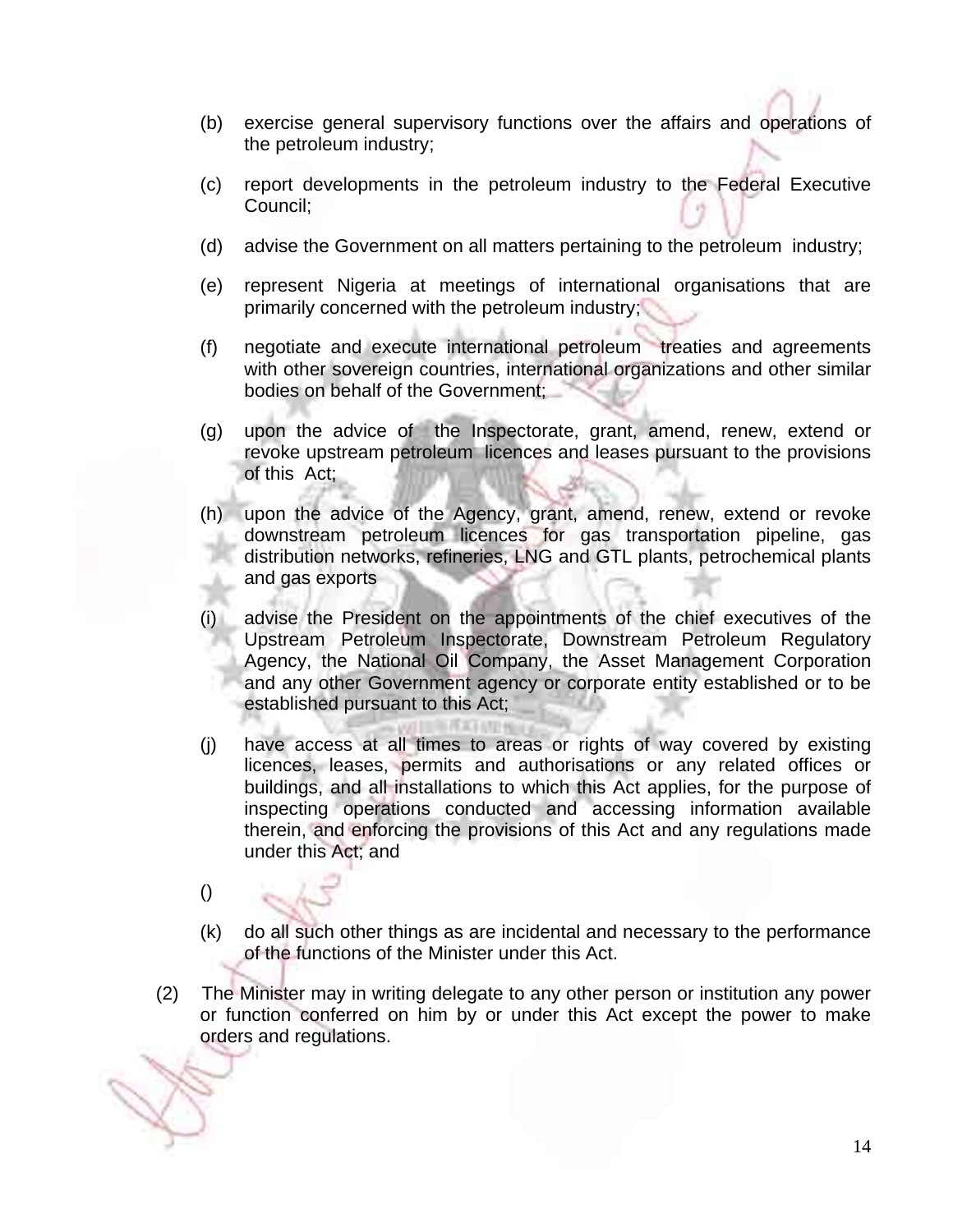#### 7. Rights of pre-emption



- (1) In the event of a state of national emergency or war, the Minister shall have the right of pre-emption of all petroleum and petroleum products obtained, marketed or otherwise dealt with under any license or lease granted under this Act
- (2) The provisions of the First Schedule to this Act shall have effect in relation to the right referred to in subsection (1) of this section.
- (3) Any person, who without reasonable excuse, the burden of proof of which shall lie on the person, fails to comply with a requisition made by or on behalf of the Minister under paragraphs 1, 2 or 7 of the First Schedule to this Act, or fails to conform or to obey a direction issued by the Minister under paragraph 8 of the First Schedule to this Act, commits an offence and is liable on conviction to a fine not exceeding N2,500,000.00.
- (4) Any person who obstructs or interferes with the Minister, his servants or agents in the exercise of the powers conferred on the Minister under paragraph 8 of the First Schedule to this Act commits an offence and is liable on conviction e to a fine not exceeding N 5,000,000 or to imprisonment for a period not exceeding two years, or to both.

ļ

#### 8. Regulations

- (1) The Minister may, or on the advice of any of the agencies established under this Act and subject to the provisions of subsections (2) and (3) of this section, make regulations necessary to give proper effect to the provisions of this Act.
- (2) The Minister shall, prior to making any regulation under this Act, conduct an inquiry in the manner specified in subsection (4) of this section on the subject matter of the proposed regulations.
- (3) The Minister shall, in making any regulation take into consideration the findings of the inquiry under subsection (2) of this section.
- (4) Subject to subsection (2) of this section, when the Minister decides to hold a public inquiry, he shall publish in at least two national newspapers, notice of
	- (a) the fact that he is holding the inquiry;
	- (b) invitation to members of the public to participate in the public inquiry;
	- (c) the venue and period during which the inquiry is to be held;
	- (c) the nature of the matter to which the inquiry relates;
	- (d) the matters that the Minister would like the submissions to deal with;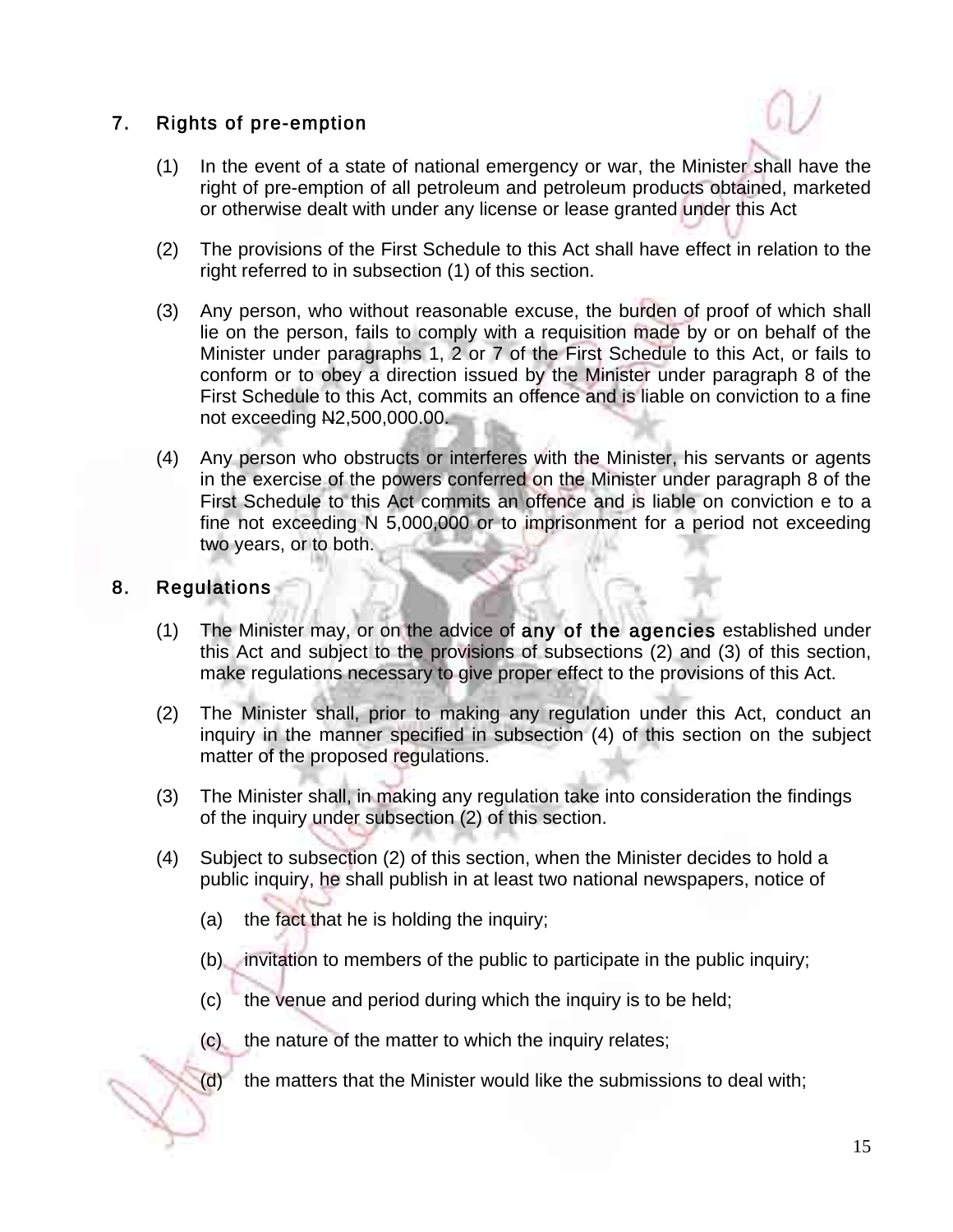- (e) the form in which members of the public are to make submissions to the Minister on the subject matter of the inquiry;
- (f) the period of public notice for the commencement of the public inquiry which shall not be less than twenty-one days; and
- (g) the address or addresses to which the submissions may be sent.
- (5) The Minister may not publish at the same time or in the same manner the notice of all matters referred to in subsection (4) of this section.
- (6) Notwithstanding the provision of subsection (2) of this section, the Minister may, due to the exigency of the circumstances, make any regulation without conducting an inquiry, where he deems it necessary to do so.
- (7) Any regulation made pursuant to sub-section (6) of this section shall be valid for no longer than twelve months with effect from its commencement date, unless it is confirmed after a public inquiry.

# B. PETROLEUM TECHNICAL BUREAU

#### 9. Establishment of the Petroleum Technical Bureau

- (1) There is established under this Act, the Petroleum Technical Bureau (in this Act referred to as "the Bureau") as a special unit in the office of the Minister.
- (2) The Bureau shall consist of professionals with expertise in the upstream and downstream sectors of the petroleum industry as the Minister may from time to time deem appropriate for the effective discharge of the functions of the Bureau.
- (3) The Bureau shall in addition to its other duties, carry out the functions of the former Frontier Exploration Services of NNPC

## 10. The functions of the Bureau

The functions of the Bureau shall be, working in conjunction with other departments of the Ministry to -

- (a) provide technical and professional support to the Minister on matters relating to the petroleum industry;
- (b) assist the Minister in the formulation and development of strategies to implement Government policy on the petroleum industry;

(c) assist the Minister in monitoring the implementation of Government policy on the petroleum industry;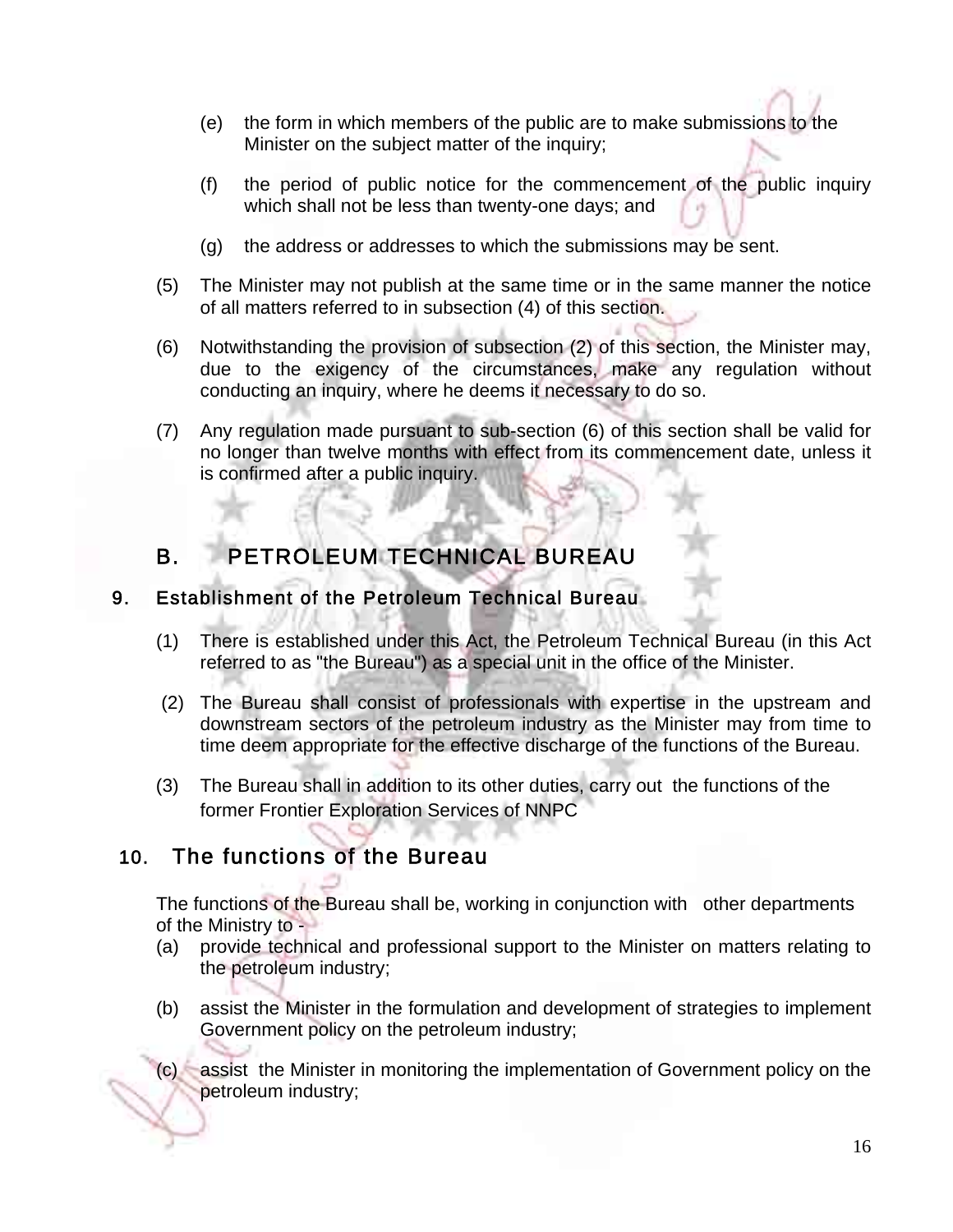- (d) identify opportunities and increase information about the petroleum resources base within all frontier acreages in Nigeria;
- (e) develop exploration strategies and portfolio management for the exploration of unassigned frontier acreages in Nigeria;
- (f) undertake studies, analyse and evaluate all unassigned frontier acreages in Nigeria;
- (g) undertake activities to stimulate the interest of local and international oil and gas companies in exploration of the frontier basins of Nigeria to increase Nigeria's petroleum resources; and
- (h) perform such other functions as the Minister may from time to time direct, in accordance with the provisions of this Act.

#### 11. Staff of the Bureau, etc

- (1) The staff of the Bureau shall be selected for appointment through a transparent recruitment process.
- (2) The remuneration and conditions of service of the staff of the Bureau shall be at a level sufficient to attract qualified professionals within the petroleum industry and shall take into account:
	- (a) the specialised nature of work to be performed by such staff;
	- (b) the need to ensure financial sufficiency of the Bureau; and
	- (c) the salaries paid in the private sector to individuals with equivalent responsibilities, expertise and skills.

#### 12. Pensions

- (1) Employment in the Bureau shall be subject to the provisions of the Pensions Reform Act and officers and employees of the Bureau shall be entitled to pension and other retirement benefits as prescribed under the Pensions Reform Act.
- (2) Subsection (1) of this section shall not prohibit the Bureau from appointing a person to any office on terms that preclude the grant of a pension or other retirement benefits in respect of that office.

# C. UPSTREAM PETROLEUM INSPECTORATE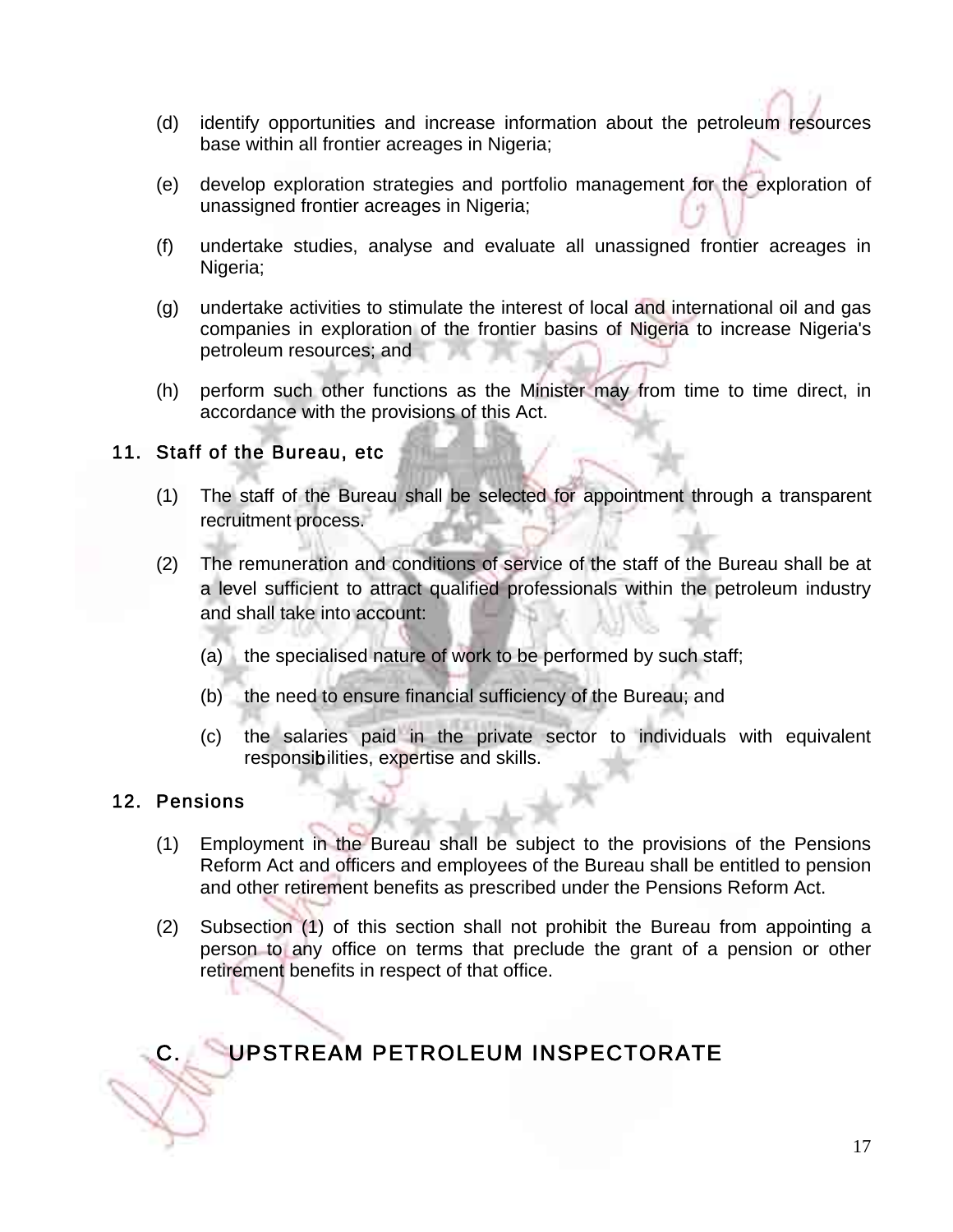#### 13. Establishment of the Upstream Petroleum Inspectorate

- (1) There is established under this Act the Upstream Petroleum Inspectorate ("the Inspectorate") as a body corporate with perpetual succession and a common seal and which may sue or be sued in its corporate name.
- (2) The Inspectorate shall have power to
	- (a) enter into contracts and incur obligations;
	- (b) acquire, hold, mortgage, purchase and deal with property, whether movable or immovable, real or personal; and
	- (c) do all such things as are necessary for or incidental to the carrying out of its functions and duties under this Act.
- (3) The Inspectorate shall be vested with the assets and liabilities relating to the upstream petroleum sector functions hitherto vested in the Department of Petroleum Resources of the Ministry.
- (4) The Inspectorate shall be structured into departments, as its Board, with the approval of the Minister, may from time to time deem appropriate for the effective discharge of its functions under this Act.

#### 14. Objectives of the Inspectorate

- (1) The Inspectorate shall
	- (a) promote the efficient, safe, effective and sustainable infrastructural development of the upstream sector of the petroleum industry;
	- (b) promote the healthy, safe and efficient conduct of all upstream petroleum operations;
	- (c) regulate all technical aspects of the upstream petroleum sector;
	- (d) regulate commercial activities within the upstream petroleum sector as may be designated by the Minister;
	- (e) determine and ensure the implementation and maintenance of technical standards and specifications applicable to the upstream petroleum sector;
	- (f) execute Government policies for the upstream petroleum sector assigned to it by the Minister;
	- (g) facilitate an enabling environment for investments in the upstream petroleum sector; and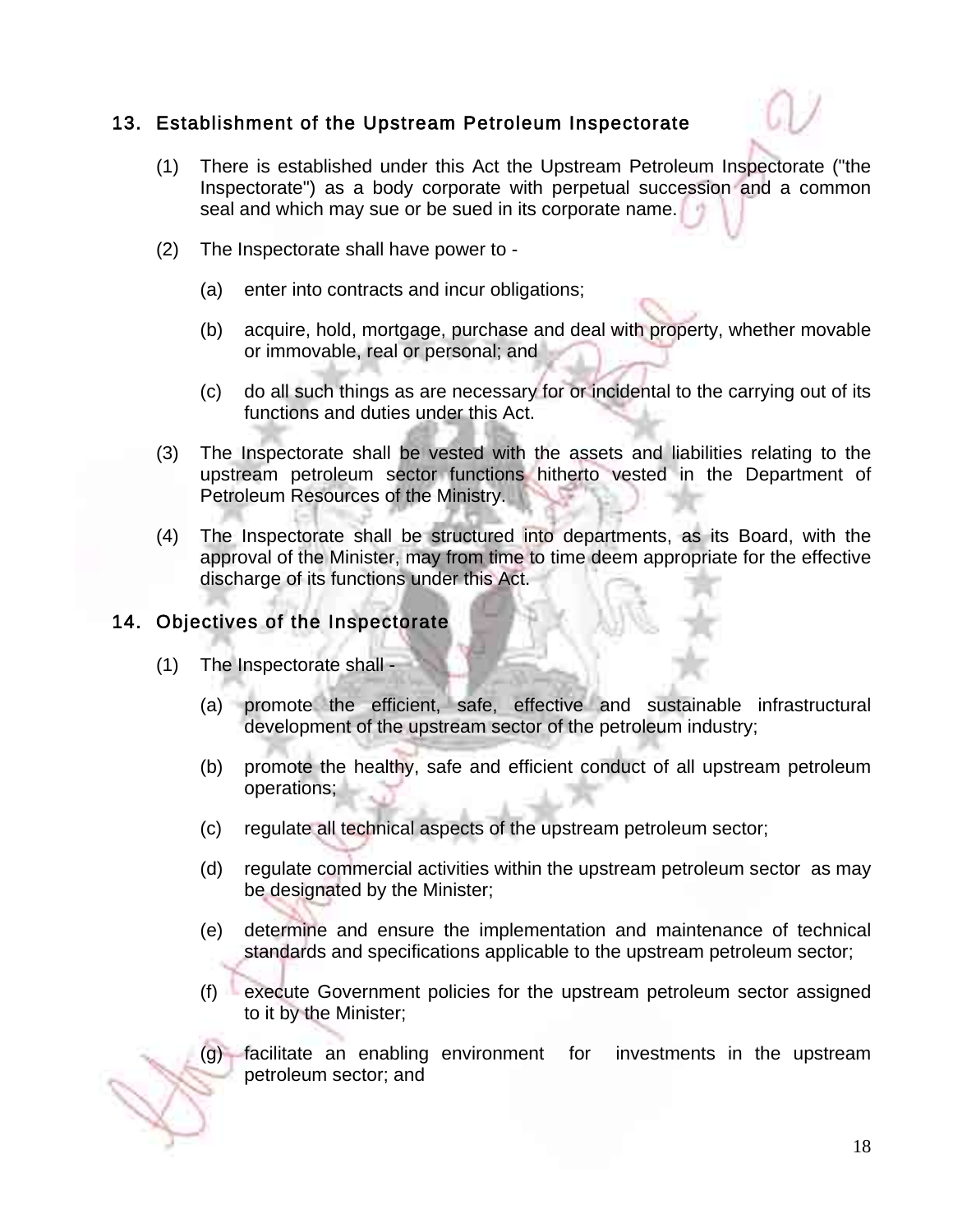(h) implement such other objectives consistent with the objectives of this Act as may be determined from time to time by the Minister.

#### 15. Functions of the Inspectorate

- (1) The Inspectorate shall in collaboration with other relevant government agencies, where applicable -
	- (a) administer and enforce policies, laws and regulations relating to all aspects of upstream petroleum operations which are assigned to it under any law;
	- (b) ensure and enforce compliance with the terms and conditions of all leases, licences, permits and authorisations issued or in respect of upstream petroleum operations;
	- (c) set and enforce approved standards for design, procurement, construction, operation and maintenance for all plant, installations and facilities pertaining to upstream petroleum operations;
	- (d) ensure adherence to national and applicable international environmental and other technical standards by all persons involved in upstream petroleum operations;
	- (e) establish, monitor, regulate and enforce health and safety measures relating to all aspects of upstream petroleum operations;
	- (f) keep registers of all leases, licences, permits, and other authorizations issued by the Inspectorate or granted by the Minister for upstream petroleum operations, and any renewals, amendments, extensions, suspensions and revocations thereof;
	- (g) carry out enquiries, tests, audits or investigations and take such steps as may be necessary to monitor the activities of the holders of leases, licences, permits and other authorizations to secure and enforce compliance with the terms and conditions thereof;
	- (h) publish reports and statistics on the upstream petroleum sector;
	- (i) develop and publish tariffs and prices relating to third party access to upstream petroleum facilities from time to time;
	- (j) validate and certify the evaluation of national hydrocarbon reserves;
	- (k) maintain a petroleum industry data bank comprising all data acquired by or required to be given to the Inspectorate in the exercise of its statutory functions;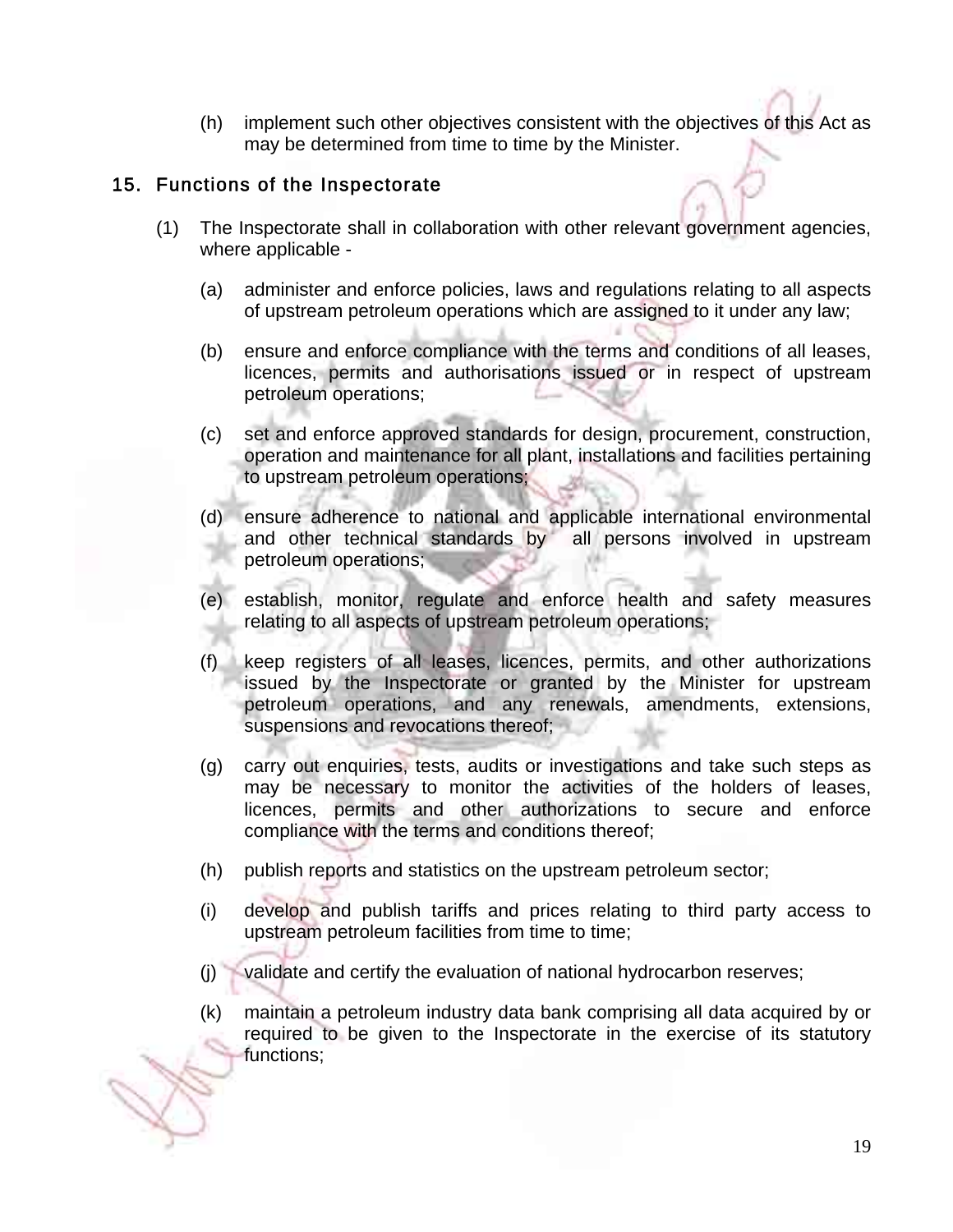- (l) ensure accurate calibration and certification of equipment used for fiscal measures for upstream petroleum operations;
- (m) issue licences or permits and any other authorizations necessary for all activities connected with, but not limited to the following:
	- (i) seismic;
	- (ii) drilling; and
	- (iii) design and construction of all facilities for upstream petroleum operations.
- (n) manage and administer all upstream petroleum data for all unallocated acreage;
- (o) with the prior approval the Minister, conduct bid rounds for the award of petroleum prospecting licences and petroleum mining leases pursuant to the provisions of this Act ;
- (p) approve the concept of the overall design for all field development programmes in the upstream petroleum sector including infrastructure optimisation;
- (q) with the approval of the Minister, allocate petroleum production quotas;
- (r) develop cost benchmarks for upstream petroleum operations performance;
- (s) compute, assess and ensure payment of royalties, rentals, fees, and other charges for upstream petroleum operations as stipulated in this Act and regulations made pursuant to this Act; and
- (t)
- (u) liaise with the Service on cost deductions relating to the taxation of upstream petroleum operations undertaken by companies, other than companies in petroleum arrangements with the National Oil Company or the Nigeria Petroleum Asset Management Company, under the relevant provisions of this Act and any other law in force.

#### 16. Powers of the Inspectorate

In carrying out its functions under this Act, the Inspectorate shall have power to -

(a) modify, extend, renew, suspend and revoke any licence or permit issued by it pursuant to the provisions of this Act;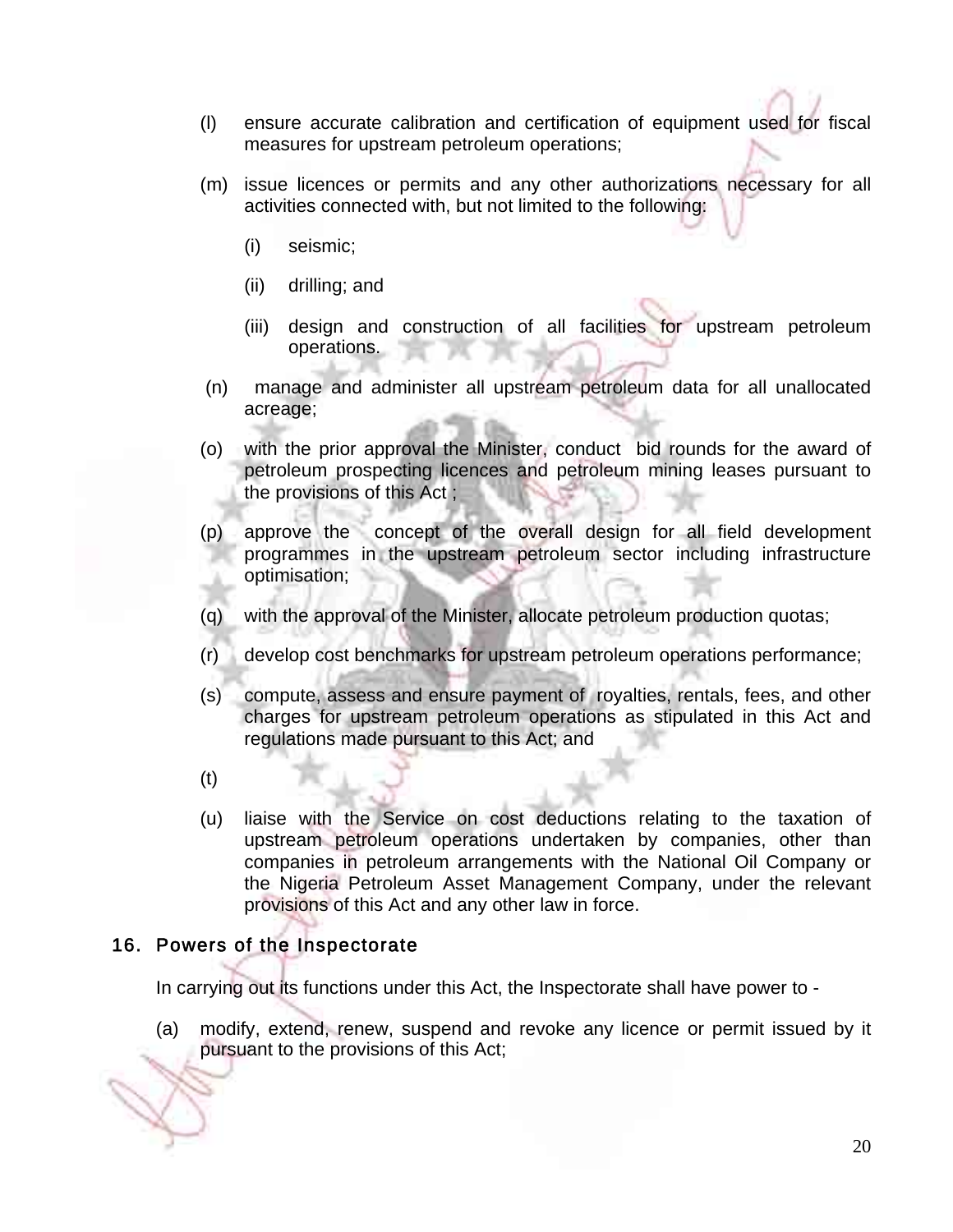- (b) advise the Minister on the issuance, amendment or repealof any regulations relevant to the upstream petroleum sector and the functions of the Inspectorate under this Act;
- (c) monitor and enforce the application of its tariff and pricing framework for third party access to facilities in the upstream petroleum sector in accordance with the provisions of this Act;
- (d) request and obtain any information or any document concerning licensed activities in the upstream petroleum sector from any licensee, lessee or permit holder whether or not it contains business secrets;
- (e) subject to section 174 of this Act, where it considers it to be in the public interest
	- (i) publish information relating to upstream petroleum operations provided by licensees, lessees and permit holders; and
	- (ii) require licensees, lessees and permit holders to publish certain information relating to upstream petroleum operations;
- (f) enforce relevant licence, lease or permit conditions and the specific requirements of this Act;
- (g) institute legal proceedings against any licensee, lessee or permit holder for failure to comply with licence, lease or permit conditions or other `requirements of this Act;
- (h) enforce the provisions of any enactments or regulations applicable to upstream petroleum operations made prior to the commencement of this Act; and
- (i) enforce the provisions of any regulations referring to or formerly administered by the Department of Petroleum Resources of the Ministry;

#### 17. Board of the Inspectorate

-

- (1) There shall be for the Inspectorate a Board (in this Act referred to as "the Board"), responsible for the administration of the affairs and business of the Inspectorate.
- (2) The Board shall consist of the following members appointed by the President on the recommendation of the Minister:
	- (a) a Chairman, who shall be a person of high integrity and substantial professional experience;

(b) the Director-General of the Inspectorate;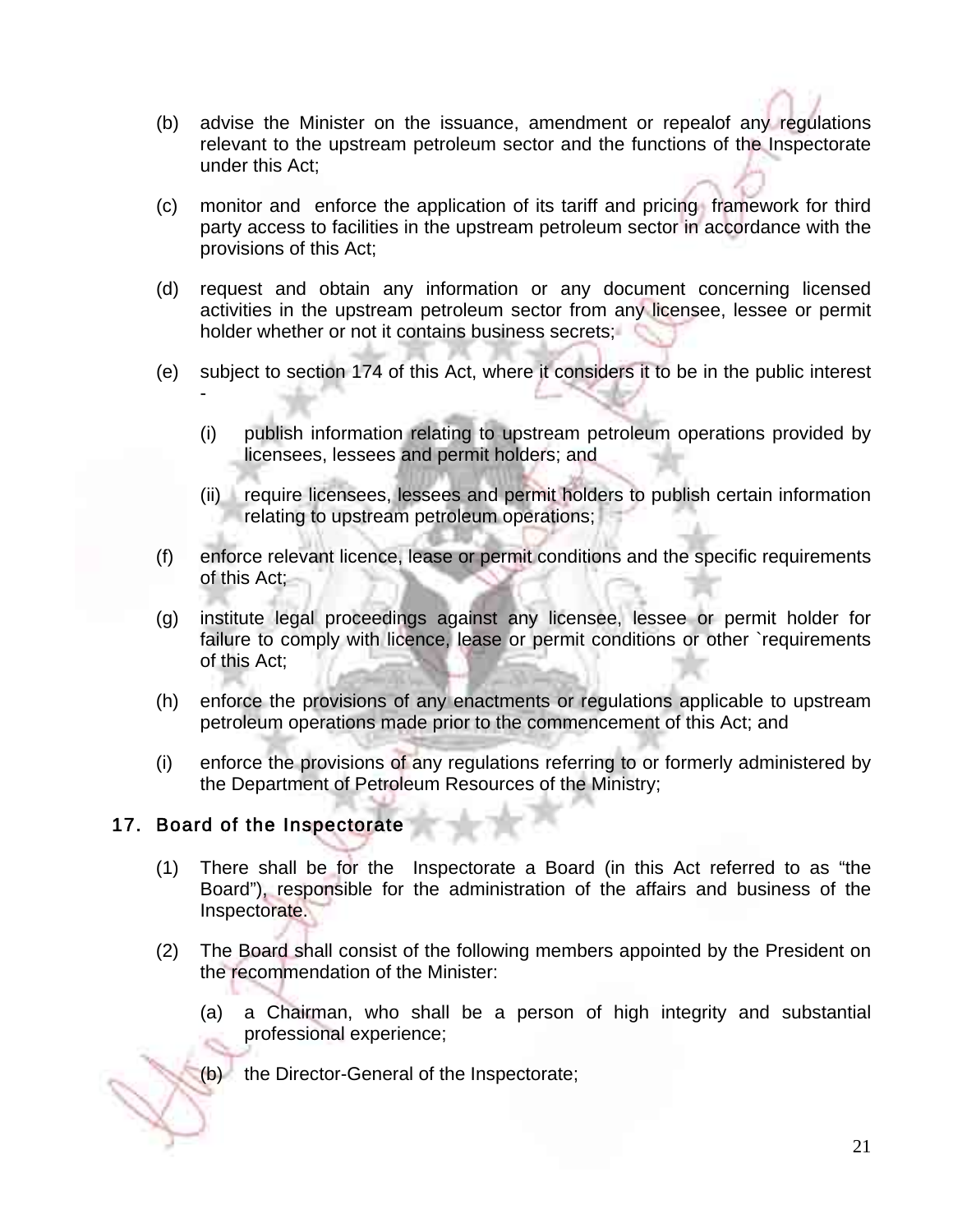- (c) two Directors of the Inspectorate;
- (d) two representatives of the Ministry each not lower than the rank of a director;
- (e) a representative of the Federal Ministry of Finance, not lower than the rank of a director;
- (f) a representative of the National Union of Petroleum and Natural Gas Workers (NUPENG);
- (g) a representative of the Petroleum and Natural Gas Senior Staff Association (PENGASSAN); and
- (h) three other persons who shall be of high integrity and substantial professional experience.
- (3) The persons appointed in paragraph (a) and (h) of subsection (2) of this section shall hold office for a term of four years in the first instance which term may be renewed for another term of four years only, on such terms and conditions as may be specified in the letter of appointment.
- (4) Appointments to the Board in respect of persons appointed pursuant to paragraphs (a), (f), (g) and (h) of subsection (2) of this section shall be on parttime basis.
- (5) The proceedings of the Board and other ancillary matters shall be in accordance with the provisions of the Second Schedule to this Act.
- (6) Subject to subsection (5) of this section, the Board shall have the power to make standing orders for the regulation of its proceedings and meetings and acts of the Board shall be deemed to be acts of the Inspectorate.
- (7) The conflict of interest provisions contained in the Second Schedule to this Act shall apply to all members of the Board.

#### 18. Functions of the Board.

The Board shall ensure that the Inspectorate performs its statutory functions under this Act by -

- (a) providing general guidelines for the carrying out of the functions of the Inspectorate;
- (b) reviewing and approving the strategic plans of the Inspectorate;

(c) determining the terms and conditions of service of employees of the Inspectorate;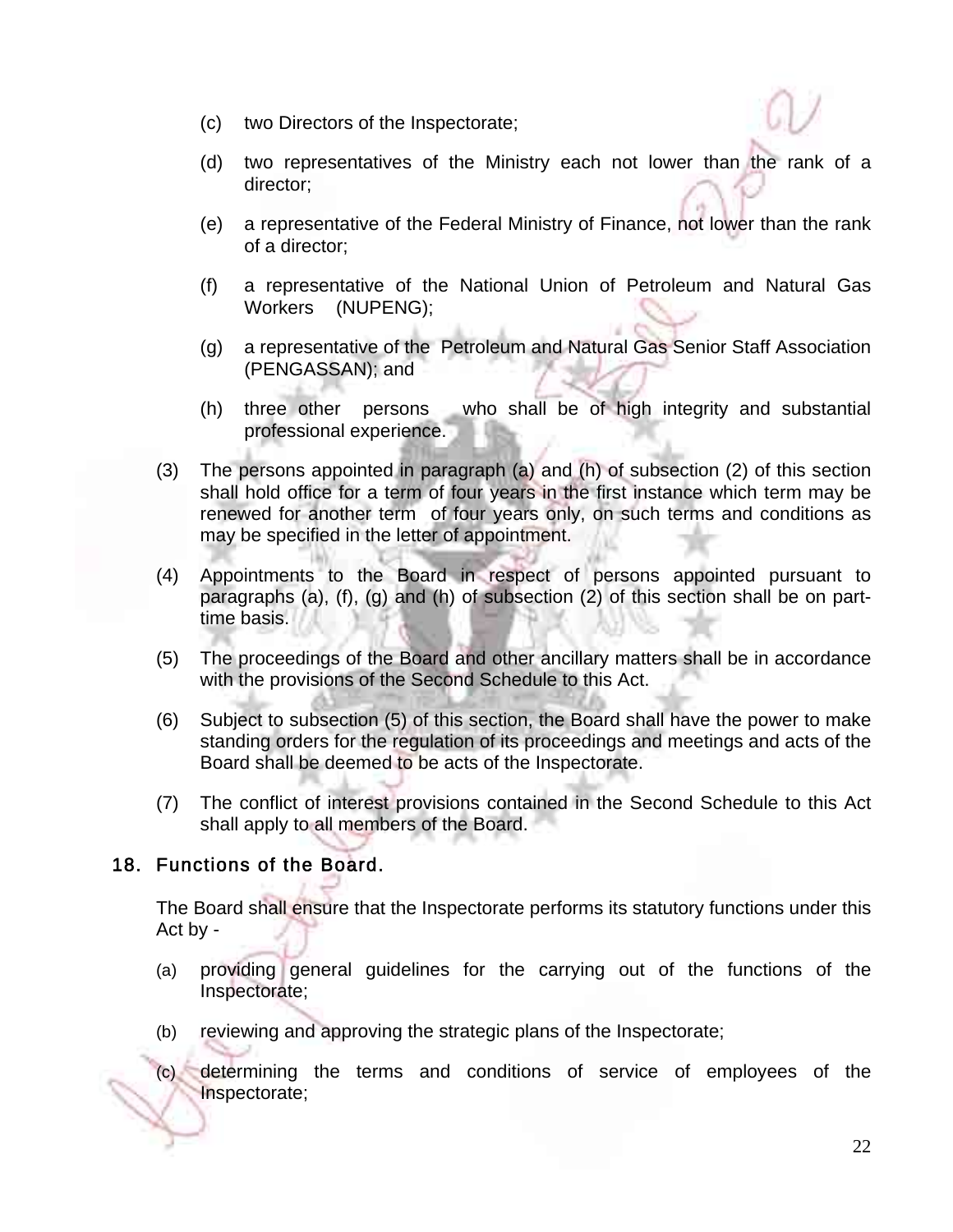- (d) subject to the approval of the Minister, structuring the Inspectorate into such number of departments as it deems fit for the effective discharge of the functions of the Inspectorate; and
- (e) carrying out such other acts or things which in the opinion of the Board are necessary to ensure the efficient performance of the functions of the Inspectorate under this Act or as may be delegated to the Inspectorate by the Minister.

#### 19. Remuneration of members of the Board

Members of the Board shall be paid from the Fund of the Inspectorate such remuneration and allowances, in accordance with the guidelines as may be specified by Government from time to time.

#### 20. Removal of a member of the Board

A member of the Board may be suspended, or removed from office by the President if the member -

- (a) is found to have been unqualified for appointment as a member of the Board pursuant to section 17(2)(a) and (h) of this Act or is in breach of section 25 of this Act after his appointment;
- (b) has demonstrated inability to effectively perform the duties of the office;
- (c) has been absent from five consecutive meetings of the Board without the consent of the Chairman or when the Chairman is involved without the consent of the Minister except good reason is shown for such absence;
- (d) is guilty of serious misconduct ;
- (e) in the case of a person possessed of professional qualifications, is disqualified or suspended from practising his profession in any part of the world by an order of a competent authority; or
- (f) is in a breach of the conflict of interest provision set out in the Second Schedule to this Act.

#### 21. Resignation of a member of the Board

A member of the Board may resign his appointment by giving three months written notice addressed to the President through the Minister.

#### 22. Vacancy on the Board

(1) A vacancy on the Board shall occur if a member of the Board—

(a) dies;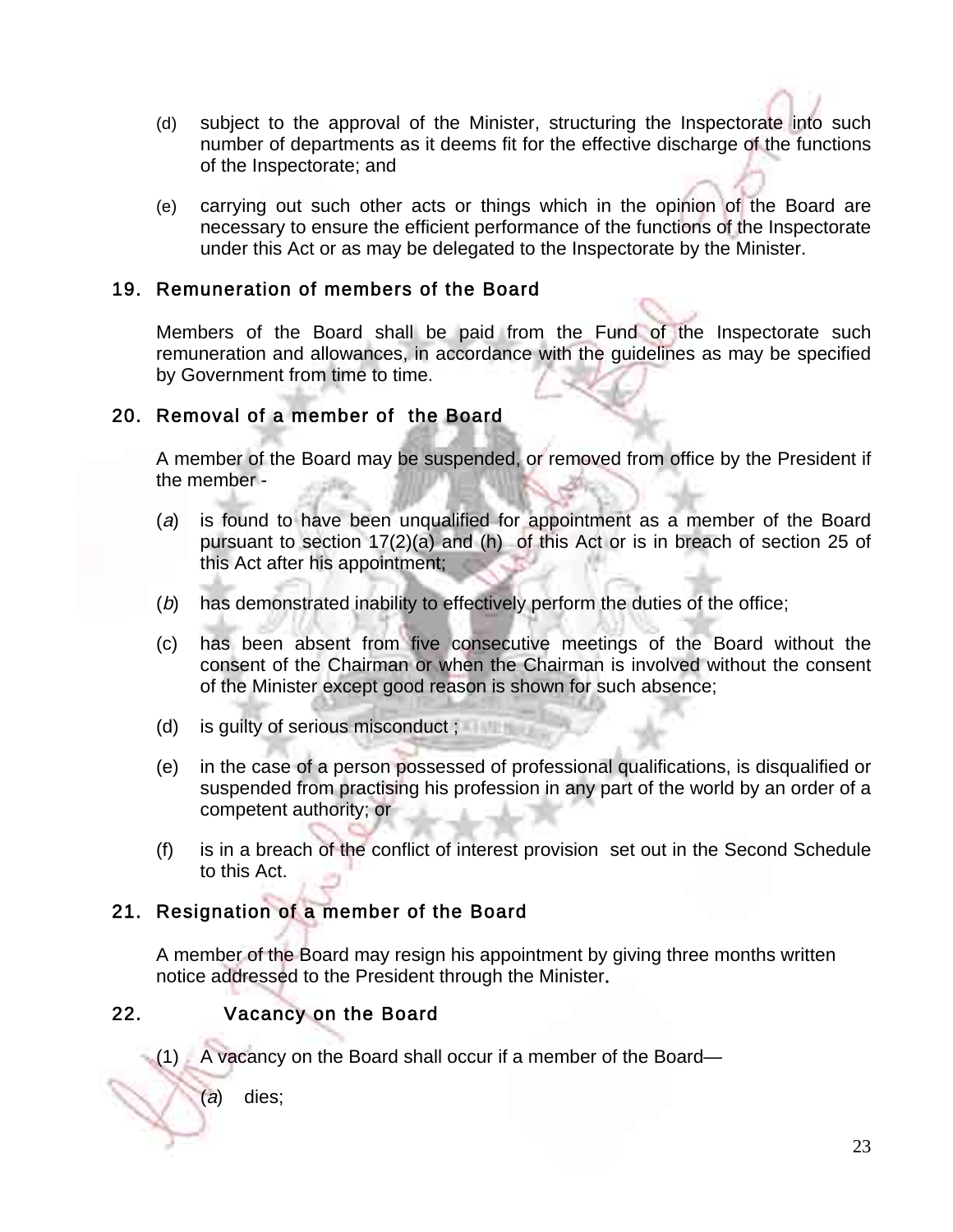- (b) is removed from office in accordance with section 20 of this Act;
- (c) resigns from office; or
- (d) completes his tenure of office.
- (2) A vacancy on the Board shall be filled by the appointment of another person to the vacant office by the President in accordance with section 17 (2) of this Act, as soon as is reasonably practicable after the occurrence of such vacancy.

#### 23. The Director-General and Directors

- (1) There shall be for the Inspectorate a Director-General; and such other Directors as may be approved by the Minister.
- (2) The persons to be appointed Director-General and the Directors shall have extensive technical or professional knowledge of the petroleum industry with a minimum of ten years experience at management level and shall be selected through a transparent merit-based recruitment process.
- (3) The Director-General shall be the chief executive and accounting officer of the Inspectorate responsible for the day-to-day running of the affairs of the Inspectorate with the support of the Directors.
- (4) The Director-General and the Directors shall perform such other functions as the Board may determine from time to time.

#### 24. Tenure, remuneration and conditions of service of the Director-General and the Directors

**VILLE AXIATE NOW** 

- (1) The Director-General shall serve for a term of four years from the date of his appointment at the expiration of which the President may renew his term for a further period of four years and no more and on such terms and conditions as may be specified in the letter of appointment.
- (2) The remuneration and conditions of service of the Director-General and Directors shall be at a level sufficient to attract qualified professionals within the petroleum industry.

#### 25. Disqualification

A person shall not be appointed as Director-General or Director of the Inspectorate unless the person -

(a) is a Nigerian citizen;

(b) has not, in terms of the laws in force in any country: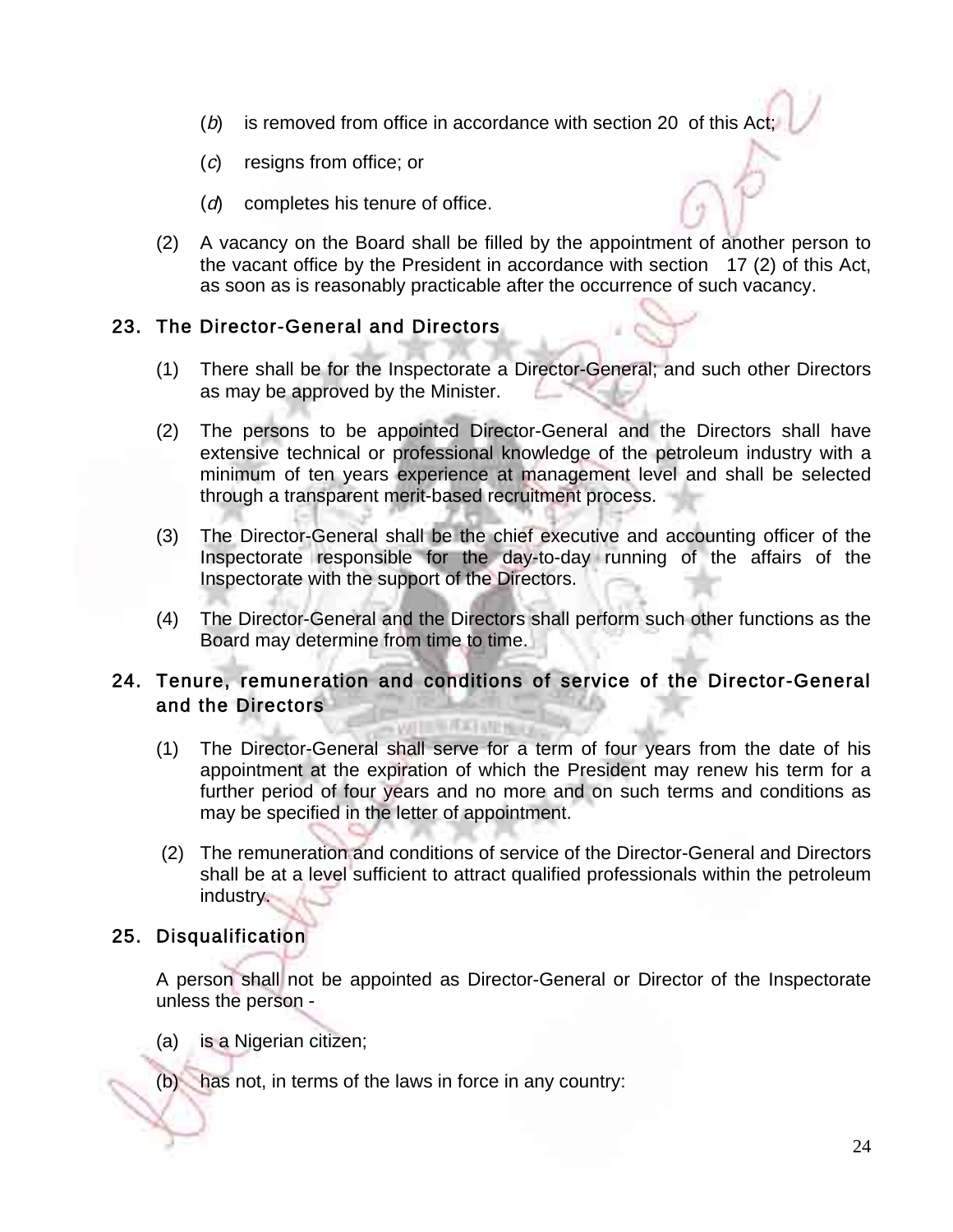- (i) been adjudged or declared bankrupt or insolvent;
- (ii) made an assignment to, or arrangement or composition with his creditors which has not been rescinded or set aside;
- (iii) been declared to be of unsound mind;
- (iv) been convicted of an offence involving fraud or dishonesty; or
- (v) been disqualified or suspended from practising his profession by the order of a competent authority made in respect of him personally.

#### 26. Removal of the Director General and Directors from office

The President may remove the Director-General or a Director from office if -

- (a) he commits an act of gross misconduct;
- (b) he has demonstrated inability to effectively perform the duties of the office;
- (c) the President is satisfied that it is not in the interest of the Inspectorate or the public that the Director General or a Director should continue in office.

#### 27. Secretary

- (1) The Board shall appoint a Secretary for the Inspectorate.
- (2) The Secretary shall report to the Director-General of the Inspectorate and shall be responsible for:
	- (a) making arrangements for Board meetings and preparing the agenda and minutes of such meetings;
	- (b) communicating the decisions of the Board to the Board members;
	- (c) keeping corporate records of the Board;
	- (d) arranging for payment of fees and allowances of meetings and all other matters affecting members of the Board; and
	- (e) any other duties affecting the Inspectorate assigned to him, by the Chairman or the Director-General of the Inspectorate.
- (2) The Secretary shall be a lawyer with a minimum of ten years post qualification experience.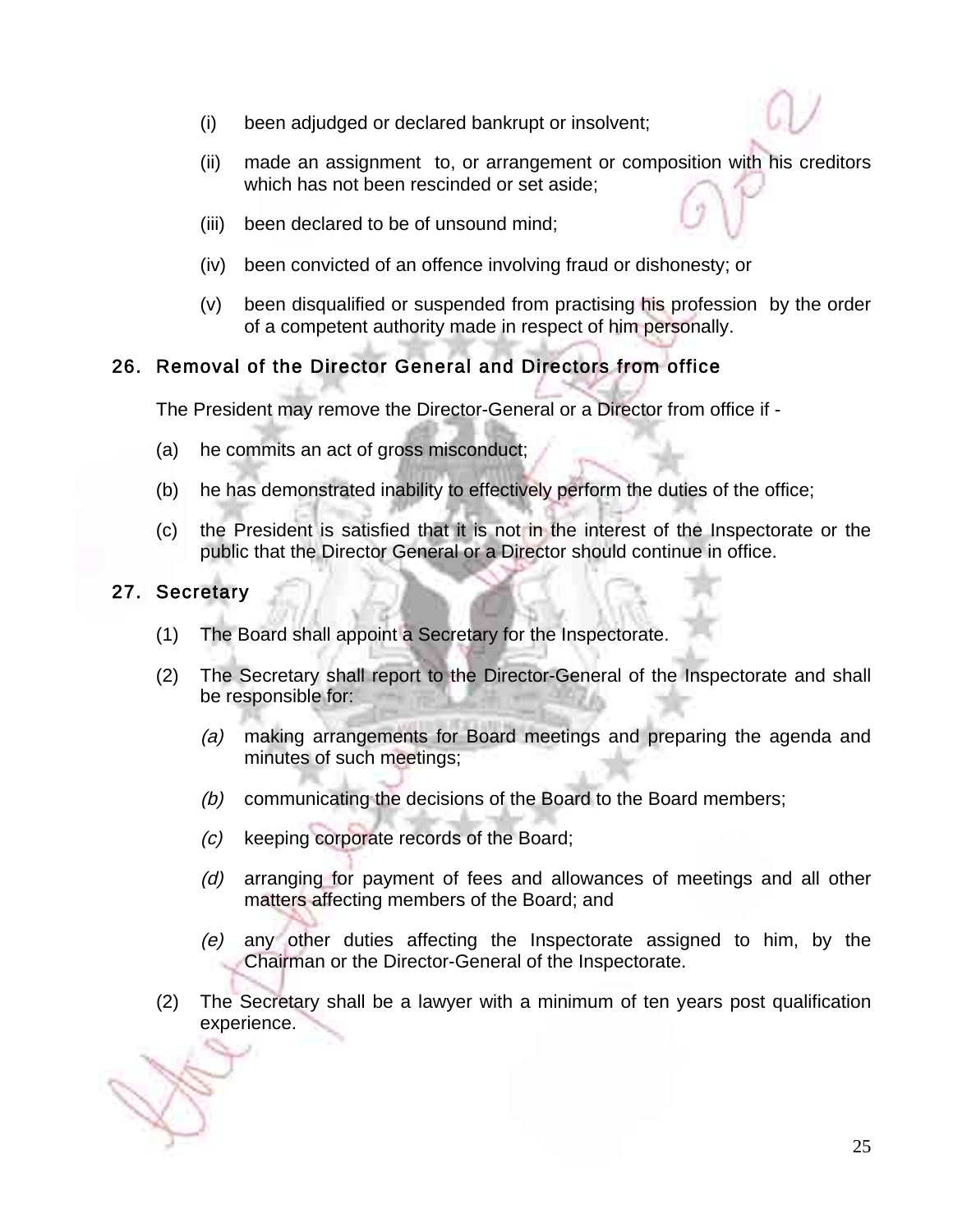#### 28. Other staff, etc

- (1) The Board may appoint for the Inspectorate such number of persons as employees of the Inspectorate as it may deem necessary.
- (2) The employment of the Inspectorate's staff, including the Secretary, shall be subject to such terms and conditions as may from time to time be stipulated by the Board and contained in the respective employment contracts.
- (3) The Board shall determine and review from time to time, the remuneration and allowances, payable to the Inspectorate's staff.
- (4) The Board shall make staff regulations generally relating to the conditions of service of its employees, and in particular, but without prejudice to the generality of the foregoing, such regulations may provide for -
	- (a) the appointment, promotion, dismissal and discipline of employees;
	- (b) appeals by the employees against dismissal or other disciplinary measures; and
	- (c) the grant of pensions, gratuities and other retirement allowances to the employees;
- (5) Staff of the Inspectorate shall be public officers as defined in the Constitution of the Federal Republic of Nigeria, 1999.
- (6) For the purpose of this section, appointment shall include secondment, transfer and contract appointments.

#### 29. Specific provisions on conditions of service

The conditions of service of staff of the Inspectorate shall be at a level sufficient to attract qualified professionals within the petroleum industry and shall take into account:

- (a) the specialised nature of work to be performed by the staff;
- (b) the need to ensure financial prudence of the Inspectorate; and
- (c) the salaries paid in the private sector to individuals with equivalent responsibilities, expertise and skills.

#### 30. Pensions

(1) Employment in the Inspectorate shall be subject to the provisions of the Pensions Reform Act and officers and employees of the Inspectorate shall be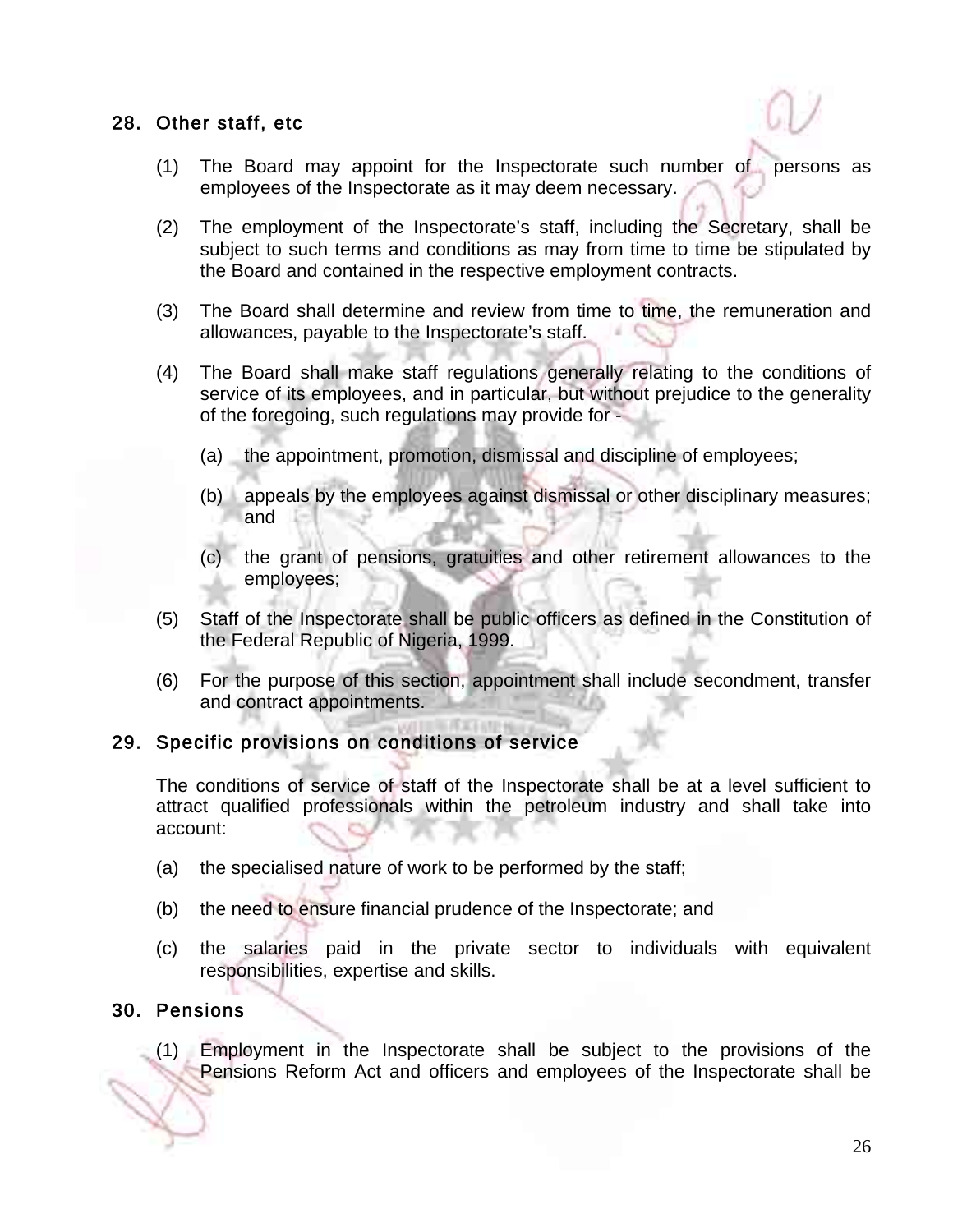entitled to pension and other retirement benefits as prescribed under the Pensions Reform Act.

- (2) Nothing in Subsection (1) of this section shall prohibit the Inspectorate from appointing a person to any office on terms that preclude the grant of a pension or other retirement benefits in respect of that office.
- (3) Subject to the Pensions Reform Act, and notwithstanding the provisions of this section, the Inspectorate shall continue to fulfil all obligations in respect of pensions schemes to which the Department of Petroleum Resources of the Ministry was obliged in respect of its employees overseeing upstream petroleum operations, prior to the transfer of assets and liabilities to the Inspectorate.

#### 31. Financial provisions

- (1) The Inspectorate shall not later than 30th September or such other date to be determined by the Ministry of Finance in each financial year, prepare and present through the Ministry for appropriation, a statement of estimated income and expenditure for the following financial year.
- (2) Notwithstanding the provisions of subsection (1) of this section, the Inspectorate may also, in any financial year, submit supplementary or adjusted statements of estimated income and expenditure for appropriation.
- (3) The financial year of the Inspectorate shall be a period of twelve calendar months commencing on the 1st of January in each year.

32. Funding

- (1) The Inspectorate shall establish and maintain a fund ('the Fund') from which all expenditures incurred by the Inspectorate shall be defrayed.
- (2) The Fund shall comprise monies derived from the following sources:
	- (a) such moneys as may be appropriated to the Inspectorate from time to time by the National Assembly;
	- (b) fees charged for services rendered to holders of upstream licences, permits or other authorizations;
	- (c) income derived from publications produced by the Inspectorate and from reviews of environmental impact assessment reports and environmental evaluation reports and other related activities;
	- (d) fees for services rendered to non-petroleum producing companies and service companies and for other services performed generally;

(e) gifts, loans, grants in aid; and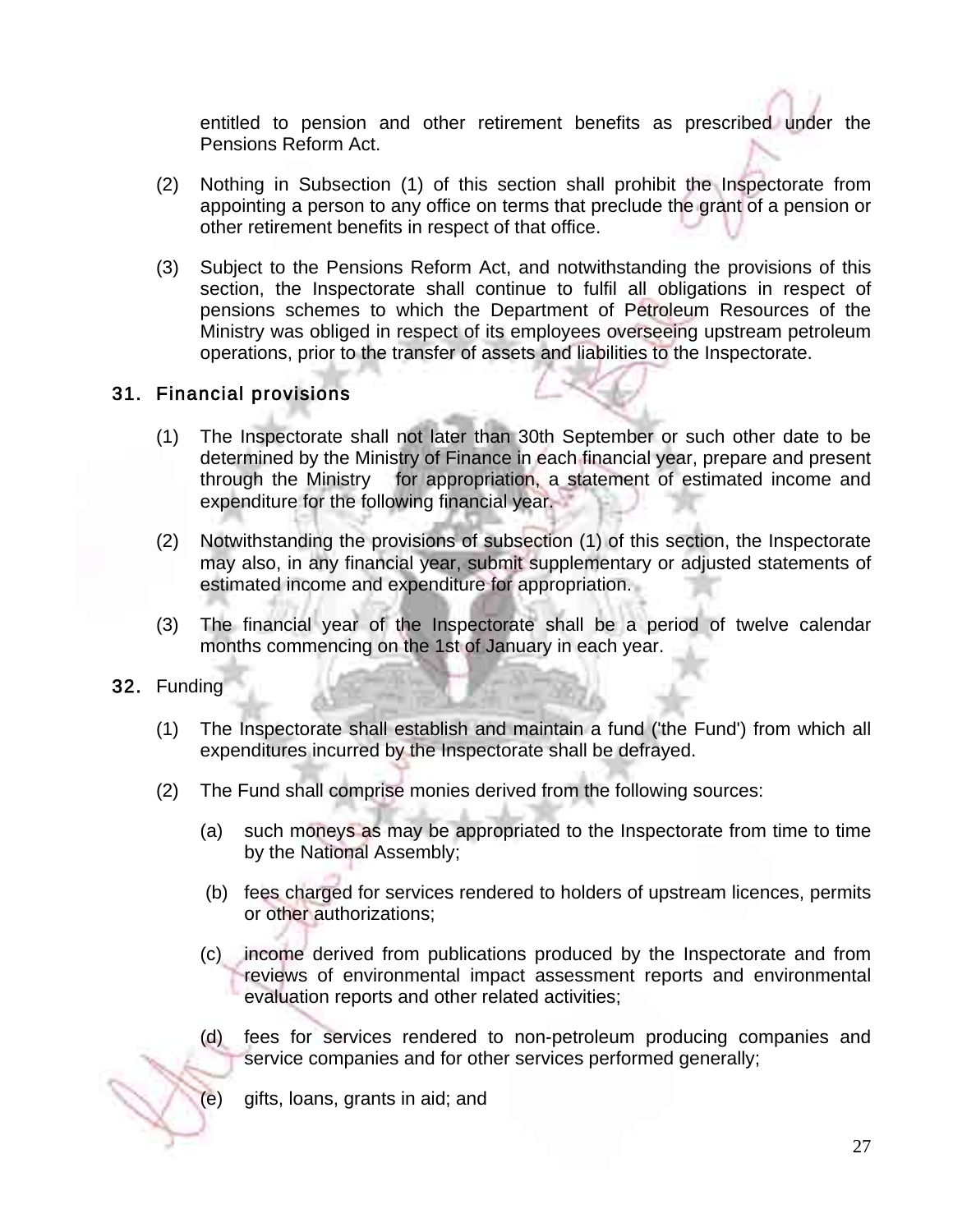- (f) fees charged for sale of data acquired by the Inspectorate.
- (3) The Inspectorate shall apply the proceeds of the Fund established pursuant to subsection (1) of this section:
	- (a) to meet the administrative and operating costs of the Inspectorate;
	- (b) to provide for the payment of salaries, wages, fees or other remuneration or allowances, pensions and other retirement benefits payable to staff or employees of the Inspectorate;
	- (c) for the maintenance of property acquired by, or vested in the Inspectorate;
	- (d) for purposes of investment, as prescribed by the Trustee Investments Act, or any other relevant legislation subject to the approval of the Minister; and
	- (e) generally in connection with the carrying out of any of its functions under this Act.
- (4) The Inspectorate shall ensure that all monies accruing from upstream leases, bonuses, lease renewal fees, assignment fees and concession rentals charged under this Act or any subsidiary legislation or regulation made pursuant to this Act are paid into the Federation Account .
- (5) For any particular year, if monies accruing to the Fund from appropriation established pursuant to subsection (2) of this section, have not been fully applied for the purposes pursuant to subsection (3) of this section, such monies shall be paid into the Consolidated Revenue Fund.

#### 33. Power to accept gifts

(1) The Inspectorate may accept gifts of money or other property upon such terms and conditions as may be specified by the person or organisation making the gift provided such gifts are not inconsistent with the objectives and functions of the Inspectorate under this Act.

(1)第四米(4)21900

(2) Nothing in subsection (1) of this section or in this Act shall be construed to allow any member of the Board or staff of the Inspectorate to accept gifts for their personal use.

#### 34. Accounts and audit

The Inspectorate shall keep proper accounts of its income and expenditure in respect of each financial year and shall cause its accounts to be audited within six months after the end of each year by auditors appointed by the Inspectorate from a list and in accordance with the guidelines supplied by the Auditor-General for the Federation.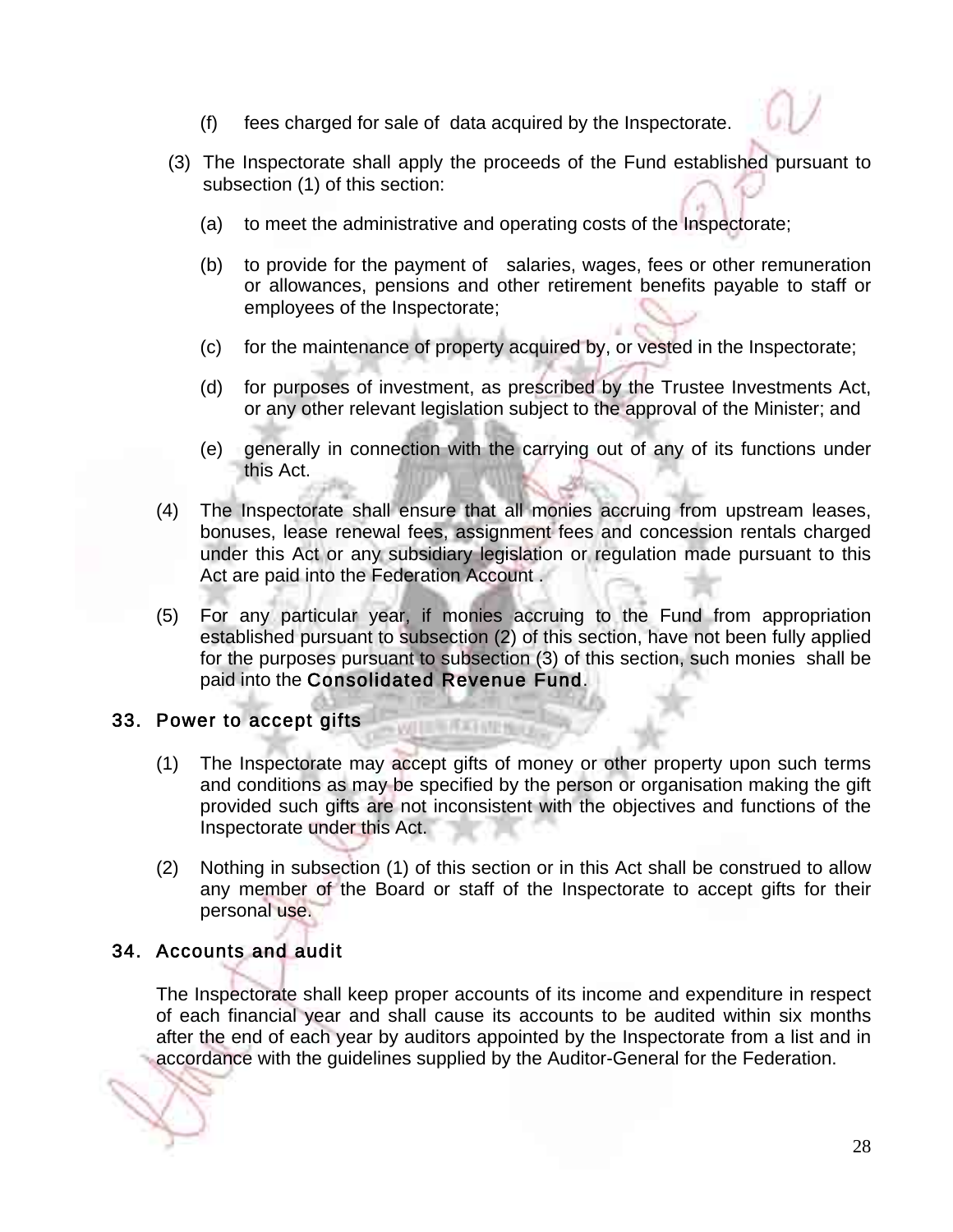#### 35. Mid-year and annual reports

- (1) The Inspectorate shall submit to the Minister, a mid-year report of its operations and finances not later than 31st August of each year and an annual report of its operations, performance and audited financial report of the preceding year not later than 31st May of the following year.
- (2) A summary of the annual report and audited financial report of the Inspectorate shall be published on the website of the Inspectorate for public notice not later than 31st of July of each year.

#### 36. Exemption from income tax

- (1) The provisions of any enactment relating to the taxation of companies or trust funds shall not apply to the Inspectorate.
- (2) Where contributions to the Fund of the Inspectorate are made by a person subject to tax under the provisions of any law in force in Nigeria, all such contributions shall be tax deductible.

#### 37. Limitation of suits against the Inspectorate, etc

- (1) Subject to the provisions of this Act, the provisions of the Public Officers Protection Act shall apply in relation to any suit instituted against the Inspectorate, Director General, an officer or employee of the Inspectorate.
- (2) No suit shall lie against the Inspectorate, the Director General or any other officer or employee of the Inspectorate for any act done in pursuance or execution of this Act or any other law or enactment, or of any public duty or authority in respect of any alleged neglect or default in the execution of this Act or any other law or enactment, duty or authority, or be instituted in any court unless it is commenced—
	- (a) within three months next after the act, neglect or default complained of; or
	- $(b)$  in the case of a continuation of damage or injury, within 6 months next after the ceasing thereof.
- (3) No suit shall be commenced against the Inspectorate, the Director General or any official or employee of the Inspectorate before the expiration of a period of one month after written notice of the intention to commence the suit shall have been served on the Inspectorate by the intending plaintiff or his agent.
- (4) The notice referred to in subsection (3) of this section shall clearly and explicitly state the cause of action, the particulars of the claim, the name and address of the intending plaintiff and the relief which he claims.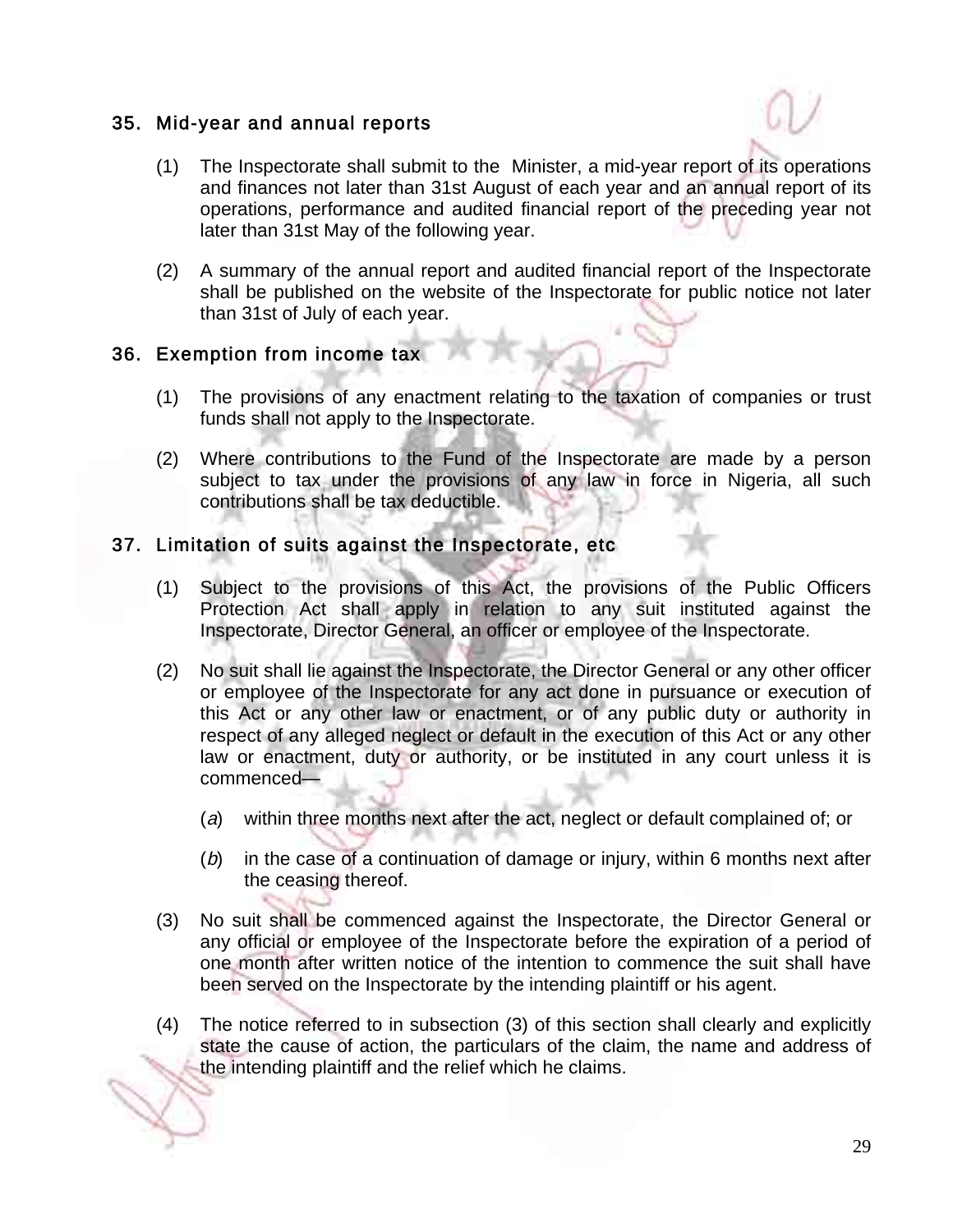#### 38. Service of court processes on the Inspectorate



 A notice, summons or other document required or authorised to be served on the Inspectorate under the provisions of this Act or any other law or enactment may be served by delivering it to the office of the Director General of the Inspectorate or any of its Directors.

#### 39. Restriction on execution against the Inspectorate's property

- (1) In any action or suit against the Inspectorate, no execution or attachment of its physical property shall be issued. Any judgment against the Inspectorate may be enforced through garnishee proceedings provided that not less than three months' notice of the intention to commence the garnishee proceedings shall have been given to the Inspectorate.
- (2) Any sum of money which may by the judgment of any court be awarded against the Inspectorate shall, subject to any direction given by the court where no notice of appeal against the judgment has been given, be paid from the Fund of the Inspectorate.

#### 40. Special powers

The Inspectorate shall have power to investigate any person or organisation in relation to any of its functions or powers under this Act and in order to ascertain any violation of the provisions of this Act.

#### 41. Special Investigation Unit

- (1) For the effective conduct of its functions, the Inspectorate shall have a Special Investigation Unit.
- (2) The Special Investigation Unit or an officer authorised on its behalf shall have powers, with respect to matters under the authority of the Inspectorate in this Act, to:
	- (a) investigate acts which may constitute offences under this Act;
	- (b) collaborate with other government agencies and persons in relation to the detection or prosecution of offences under this Act;
	- (c) keep surveillance on oil and gas installations, premises and vessels where it has reason to believe that illegal petroleum operations are going on;
	- (d) enter and search any premises or carrier including vehicles or any other instrumentalities whatsoever which is reasonably believed to be connected with the commission of an offence;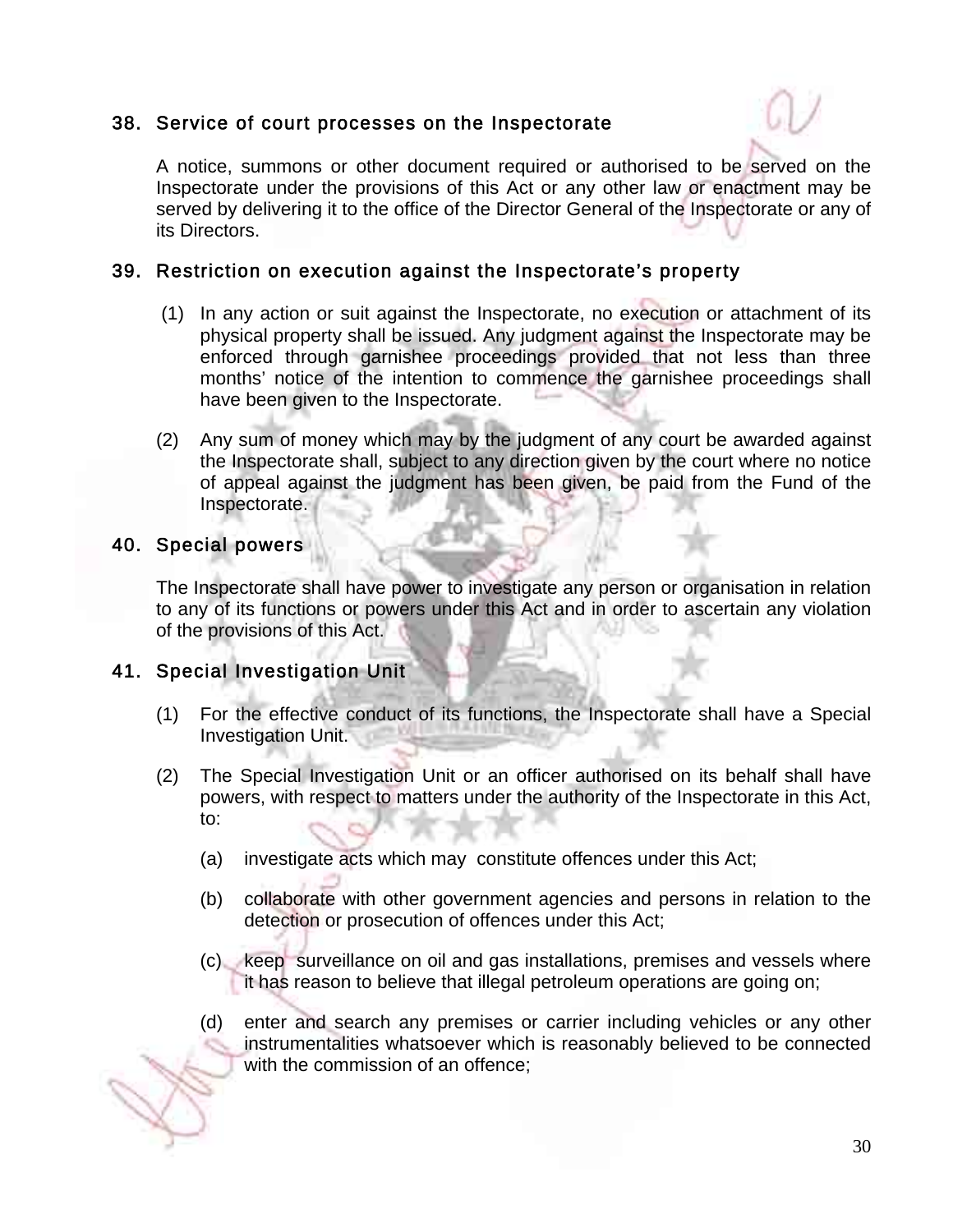- (e) seize any item or substance which is reasonably believed to have been used in the commission of an offence under this Act.
- (f) arrest without warrant any person who is found committing any offence under this Act or any regulations made under this Act and hand over any person so arrested to a police officer immediately; and
- (g) In conjunction with the Nigerian Police and other relevant law enforcement agencies arrest with a warrant obtained from a judicial officer, any person reasonably believed to have committed an offence under this Act;

#### 42. Indemnity of Board and employees

- (1) Every member of the Board and every employee of the Inspectorate shall be indemnified out of the assets of the Inspectorate against any liability incurred in defending any proceeding against the Inspectorate, whether civil or criminal, if such proceedings are brought against the person in the person's capacity as a member of the Board or employee.
- (2) Notwithstanding the provisions of subsection (1) of this section, the Inspectorate shall not indemnify any member of the Board or employee of the Inspectorate for any liability incurred as a result of the wilful negligence of the member or employee, as the case may be, or conduct or acts which such person knew or ought to have known to be unlawful.

# D. DOWNSTREAM PETROLEUM REGULATORY AGENCY

#### 43. Establishment of the Downstream Petroleum Regulatory Agency

- (1) There is established under this Act the Downstream Petroleum Regulatory Agency ("the Agency") a body corporate with perpetual succession, a common seal and which may sue or be sued in its corporate name.
- (2) The Agency shall have power to
	- (a) enter into contracts and incur obligations;
	- (b) acquire, hold, mortgage, purchase and deal with property, whether movable or immovable, real or personal; and
	- (c) do all such things as are necessary for or incidental to the carrying out of its functions and duties under this Act.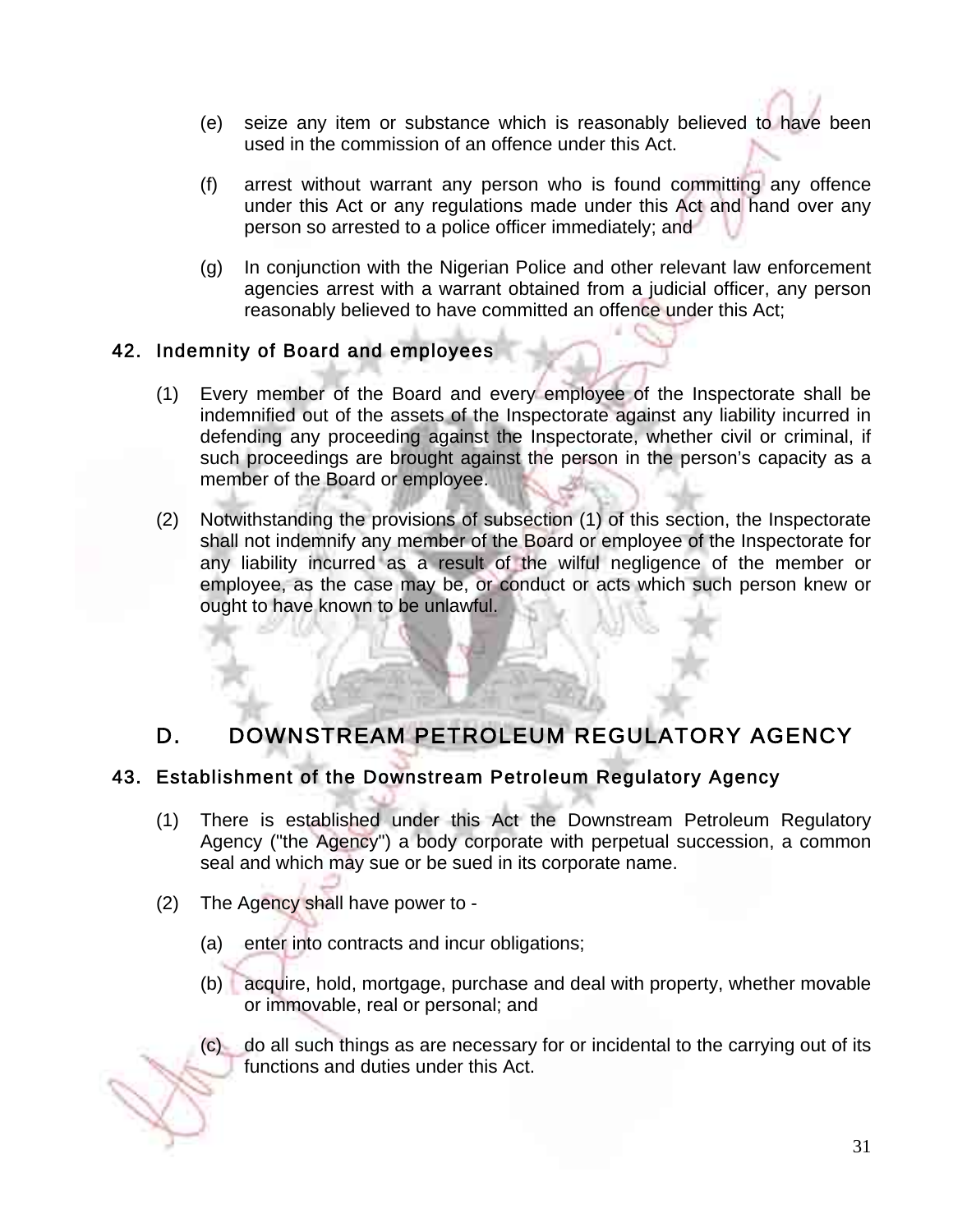- (3) The assets and liabilities relating to the downstream petroleum sector functions hither to perform by the Department of Petroleum Resources of the Ministry and the Petroleum Products Pricing and Regulatory Agency shall be vested in the Agency.
- (4) The Agency shall be structured into departments as its Board, with the approval of the Minister, may from time to time deem appropriate for the effective discharge of its functions.

#### 44. Objectives of the Agency

The objectives of the Agency are to -

- (a) promote the efficient, safe, effective and sustainable infrastructural development of the downstream sector of the petroleum industry;
- (b) promote the healthy, safe and efficient conduct of all downstream petroleum operations;
- (c) regulate all technical aspects of the downstream petroleum sector;
- (d) regulate commercial activities within the downstream sector as designated by the Minister;
- (e) promote the efficient development of transportation infrastructure for crude oil to downstream facilities, gas and petroleum products;
- (f) determine and ensure the implementation and maintenance of technical standards and specifications applicable to the downstream petroleum sector;
- (g) execute Government policies for the downstream petroleum sector as may be assigned by the Minister;
- (h) facilitate an enabling environment for investments in the downstream petroleum sector; and
- (i) pursue such other objectives consistent with the objectives of this Act as may be determined from time to time by the Minister.

#### 45. Functions of the Agency

- (1) The functions of the Agency in collaboration of other relevant Government institutions where applicable are to:
	- (a) administer and enforce policies, laws and regulations relating to all aspects of downstream petroleum operations as may be assigned to it by law;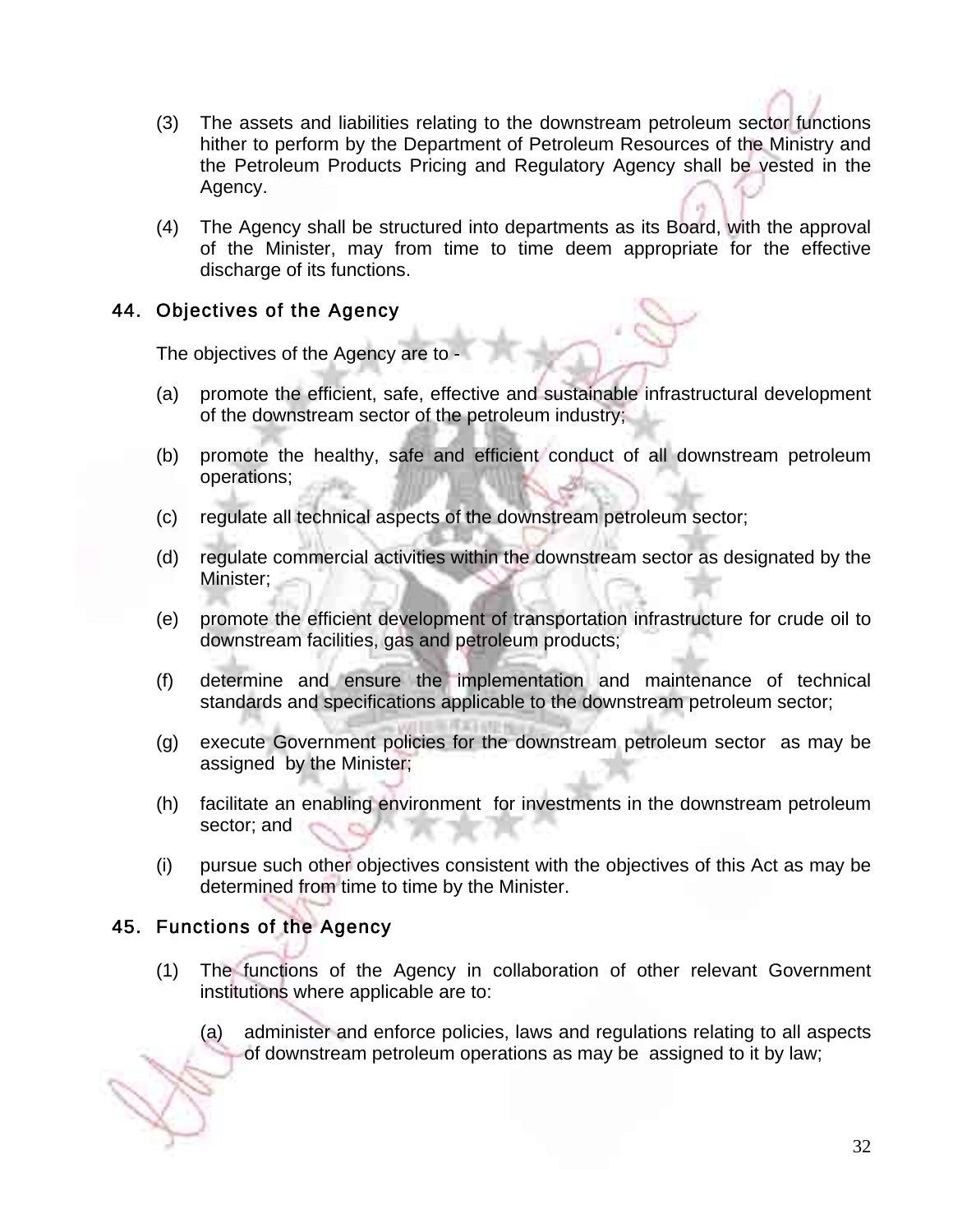- (b) ensure and enforce compliance with the terms and conditions of all licences, permits and authorizations issued in respect of downstream petroleum operations;
- (c) set and enforce approved standards for design, procurement, construction, operation and maintenance for all plant, installations and facilities pertaining to downstream petroleum operations;
- (d) ensure adherence to national and applicable international environmental standards by all persons involved in downstream petroleum operations;
- (e) establish, monitor and regulate health and safety measures relating to all aspects of downstream petroleum operations;
- (f) keep registers of all licences, permits, and other authorizations issued by the Agency or granted by the Minister for downstream petroleum operations, and any renewals, amendments, suspensions and revocations thereof;
- (g) carry out enquiries, tests, audits or investigations and take such steps as may be necessary to monitor the activities of the holders of licences, permits and other authorizations and to secure and enforce compliance with the terms and conditions thereof;
- (h) publish reports and statistics on the downstream petroleum sector;
- (i) issue, and renew licences, permits or other authorizations, and modify, amend, extend, suspend, review, cancel and reissue, revoke or terminate such licences, permits or other authorizations;
- (j) regulate the activities of the downstream petroleum sector in Nigeria in a non-discriminatory and transparent manner;
- (k) set cost benchmarks for downstream petroleum operations;
- (l) regulate bulk storage, transportation and transmission and set rules for the common carrier systems for crude oil, gas and petroleum products in downstream petroleum sector;
- (m) promote sustainable infrastructural development in the downstream petroleum sector;
- (n) promote competition and private sector participation in the downstream petroleum sectors;
- (o) facilitate the satisfaction of all economic and strategic demands for downstream gas;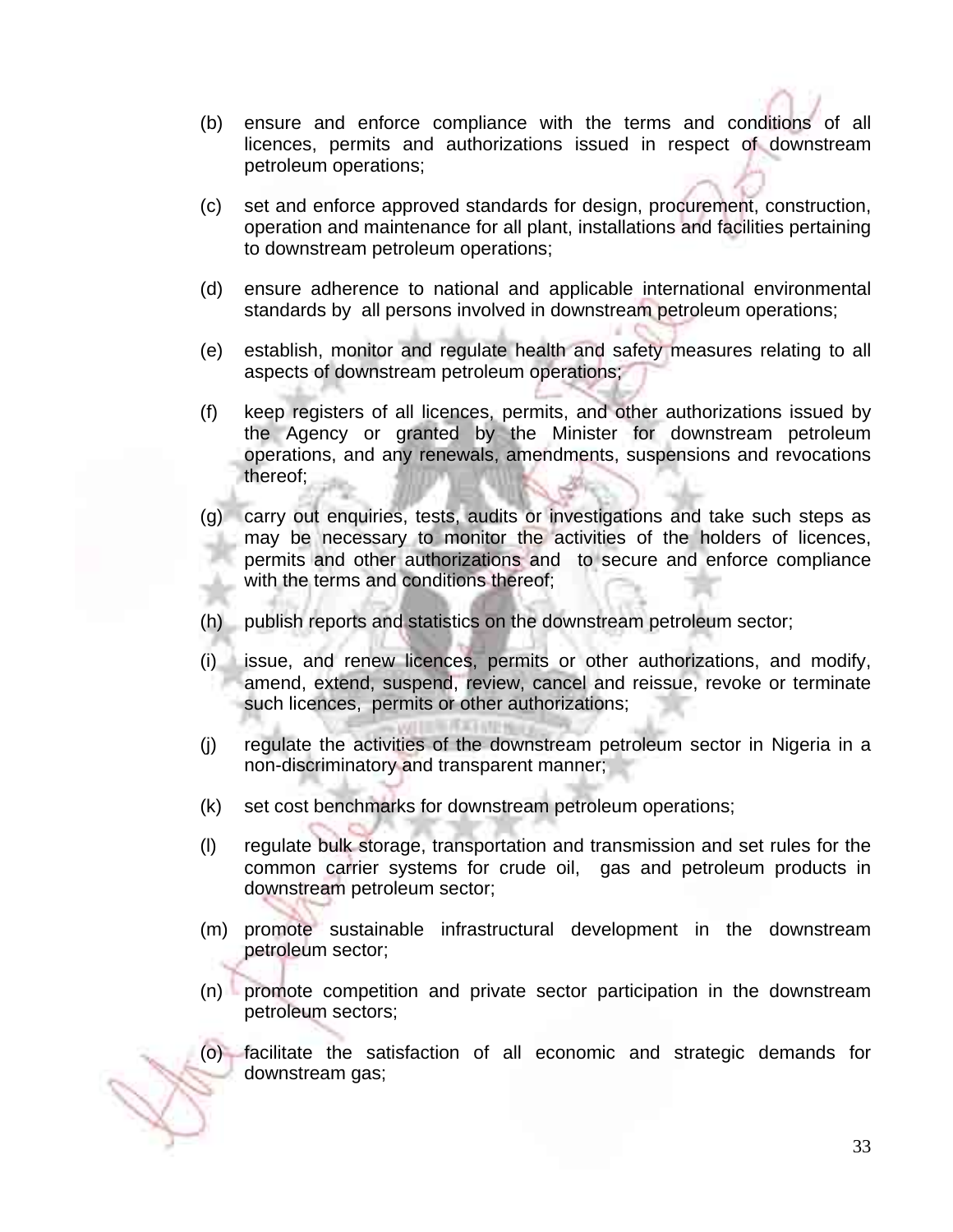- (p) monitor and enforce the actual application of tariff and pricing framework as specified by regulation ;
- (q) monitor market behaviour including the development and maintenance of competitive markets in addition to the regulation of tariffs in the downstream petroleum sectors;
- (r) arrest situations of abuse of dominant power and restrictive business practices in the downstream petroleum sector;
- (s) establish and implement appropriate dispute settlement mechanisms relating to parties engaged in downstream petroleum operations as may be prescribed by regulations;
- (t) inspect measurement equipment and any other facilities for downstream petroleum operations and ensure compliance with safety standards as prescribed by regulation ;
- (u) issue clean certificates of inspection at the oil terminals to exporters of crude oil upon satisfaction that the requirements as to quality and quantity have been complied with;
- (v) facilitate the supply of gas to the strategic sectors, in accordance with the approved national gas pricing framework;
- (w) issue, and renew downstream licences or permits or authorizations, and modify, amend, extend, suspend, review, cancel and reissue, revoke or terminate such licences or permits or authorizations and the licences or permits or authorizations shall be for activities connected with but not limited to the following:
	- (i) downstream gas distribution;<br>(ii) petroleum products
	- (ii) petroleum products;
	- (iii) storage;
	- (iv) retail outlets;
	- (v) transportation; and
	- (vi) design and construction of all facilities including those for gas and petrochemicals;
	- (vii) establish the methodology for calculating the fair market value of petroleum products as may be prescribed by regulations;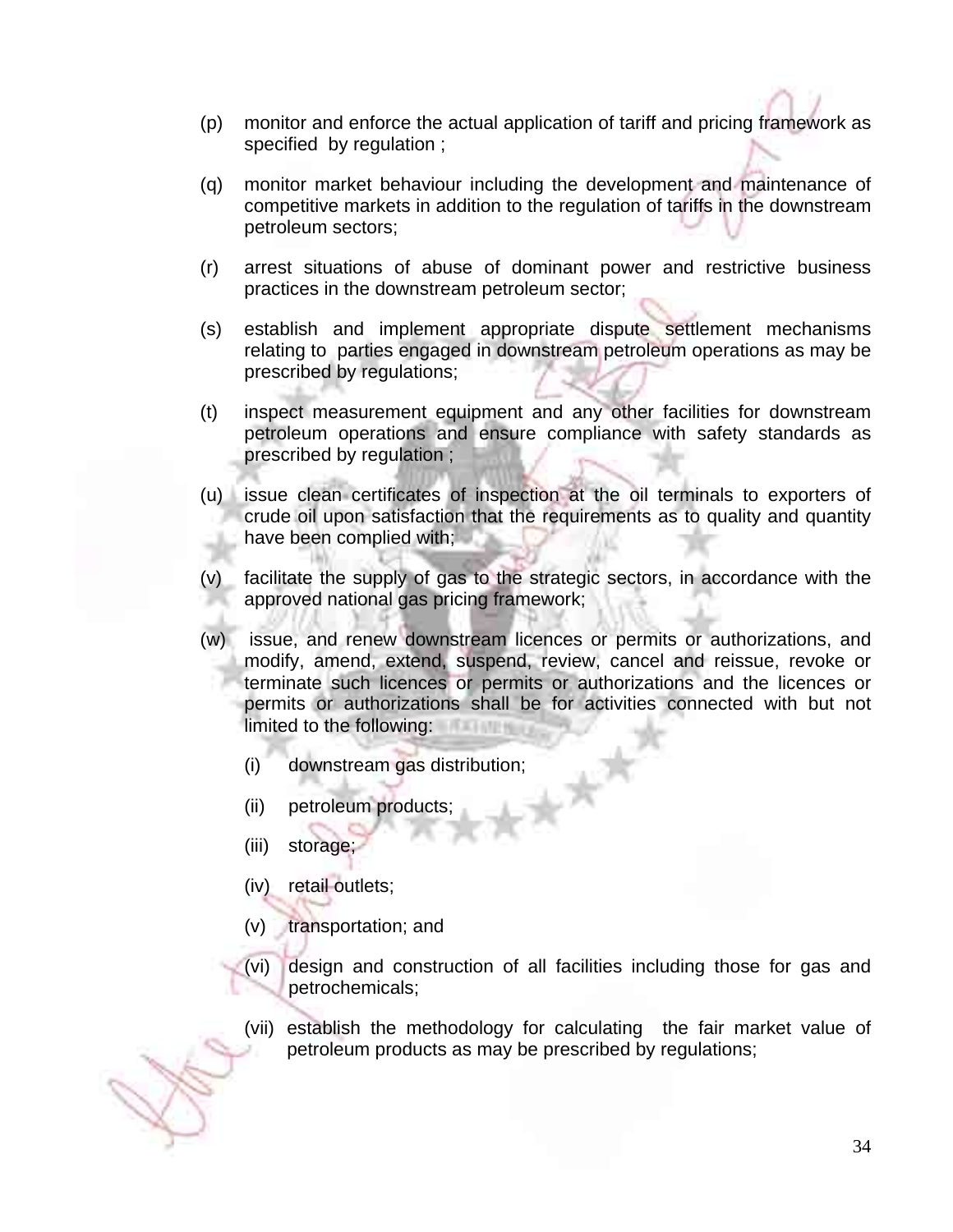- (viii) regulate bulk storage and distribution and implement rules for petroleum products, petroleum product pipelines and regional storage depots as may be prescribed by regulations; and
- (ix) promote security of fuel supply in the downstream petroleum sector;
- (x) subject to the approval of the Minister, develop and implement market rules for trading in wholesale gas supplies to downstream gas distributors;
- (y) implement consumer protection measures in accordance with the provisions of this Act;
- (z) undertake consultation with customers, licensees and industry participants where necessary;
- (aa) promote and protect the interests of consumers;
- (ab) promote the principles of sustainable resource and infrastructural development through the efficient supply and use of downstream gas and other petroleum products;
- (ac) regulate and ensure the supply, distribution, marketing and retail of petroleum products as may be prescribed by regulations;
- (ad) administer and monitor the national operating and strategic stocks of petroleum products as set by the Minister;
- (ae) monitor and ensure the quality and process of conversion or blending of whatever material by whatever method to fuels, bio-fuels or derivatives for automotive use in Nigeria; as may be prescribed by regulations; and
- (af) do such other things as are necessary and expedient for the effective and full discharge of any of its functions under this Act.

#### 46. Powers of the Agency

In carrying out its functions under this Act, the Agency shall have power to -

- (a) modify, extend, renew, suspend and revoke any licence or permit issued by it pursuant to the provisions of this Act ;
- (b) monitor and enforce the application of its tariff and pricing framework for third party access to facilities in the upstream petroleum sector in accordance with the provisions of this Act;
- (c) subject to section 174 of this Act request and obtain any information or any document concerning licensed activities in the downstream petroleum sector from any licensee or permit holder whether or not it contains business secrets;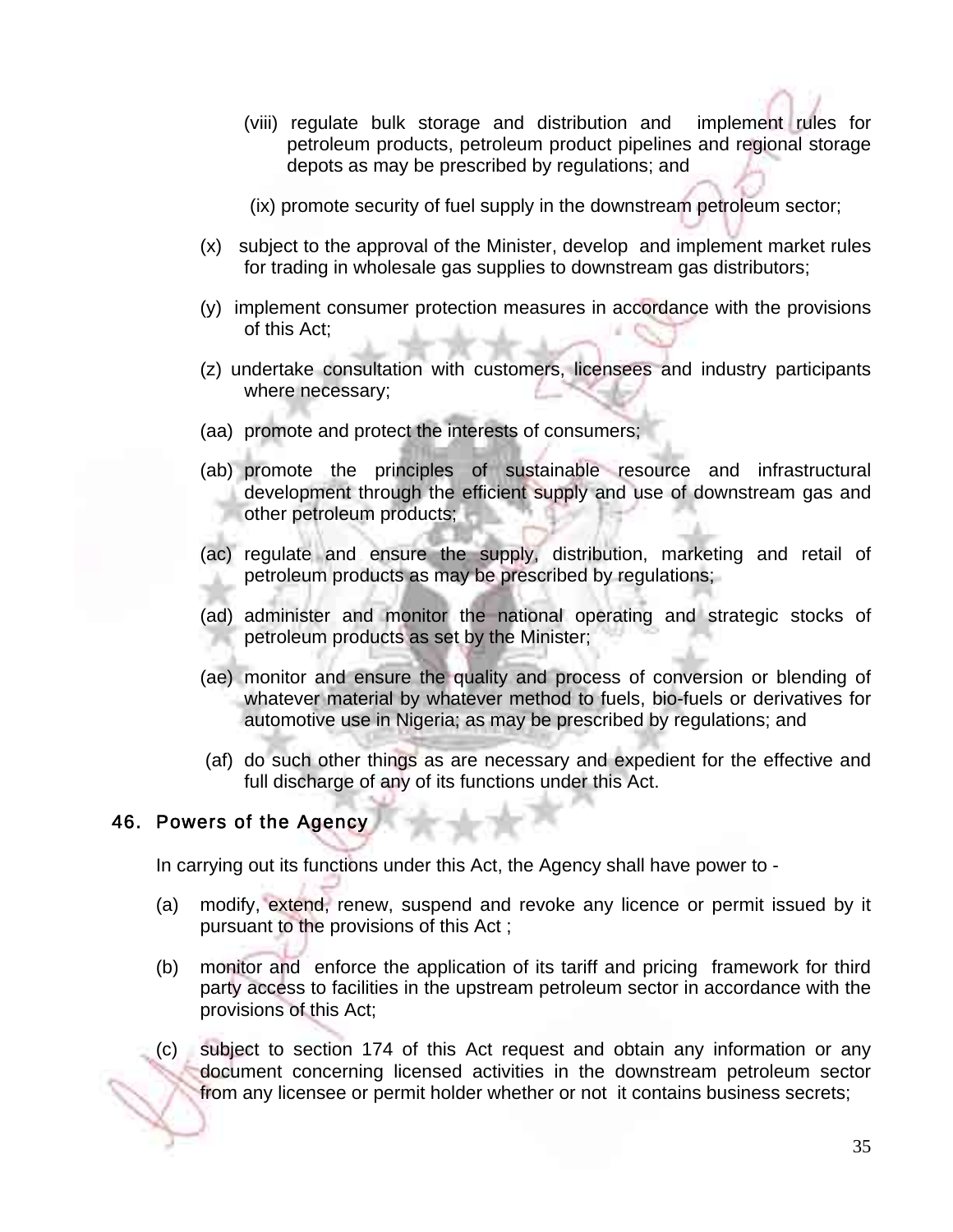- (d) where it considers it to be in the public interest:
	- (i) publish information relating to downstream petroleum operations provided by licensees and permit holders;
	- (ii) require licensees and permit holders to publish certain information relating to downstream petroleum operations;
- (e) impose and enforce relevant licence or permit conditions and enforce the specific requirements of this Act;
- (f) institute legal proceedings against any licensee, lessee or permit holder for failure to comply with licence or permit conditions or other requirements of this Act;
- (g) enforce the provisions of any enactments or regulations applicable to downstream petroleum operations made prior to the commencement of this Act; and
- (h) to enforce the provisions of any regulations hitherto administered by the Department of Petroleum Resources of the Ministry in the downstream sector.

#### 47. Board of the Agency

- (1) There shall be for the Agency, a Board (in this Act referred to as "the Board"), responsible for the administration of the affairs and business of the Agency.
- (2) The Board shall consist of the following members appointed by the President on the recommendation of the Minister:
	- (a) the Chairman, who shall be a person of high integrity and , substantial professional experience;
	- (b) the Director-General of the Agency;
	- (c) two Directors of the Agency;
	- (d) two representatives from the Ministry of Petroleum Resources each not below the rank of a director;
	- (e) a representative of the Federal Ministry of Finance, not below the rank of a director;
	- (f) a representative of the National Union of Petroleum and Natural Gas Workers (NUPENG);
	- (g) a representative of the Petroleum and Natural Gas Senior Staff Association (PENGASSAN); and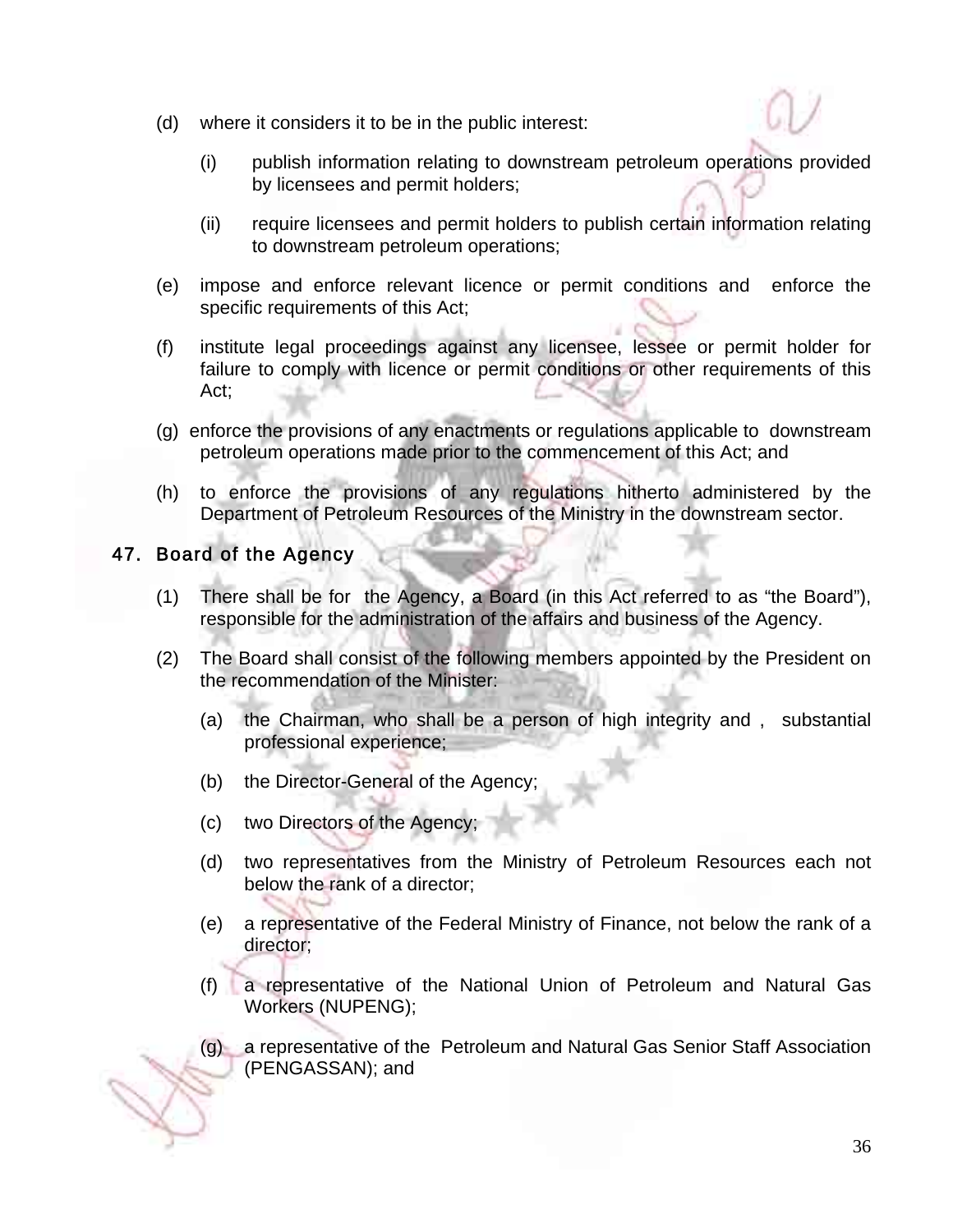- (h) three other persons who shall be of high integrity and substantial professional experience.
- (3) The persons appointed in paragraph (a) and (h) of subsection (2) of this section shall hold office for a term of four years in the first instance which term may be renewed for another term of four years only, on such terms and conditions as may be specified in the letter of appointment.
- (4) Appointments to the Board in respect of persons appointed pursuant to paragraphs (a), (f), (g) and (h) of subsection (2) of this section shall be on parttime basis.
- (5) The proceedings of the Board of the Agency and other ancillary matters shall be in accordance with the provisions of the Second Schedule to this Act.
- (6) Subject to subsection (5) of this section, the Board shall have the power to make standing orders for the regulation of its proceedings and meetings and acts of the Board shall be deemed to be acts of the Agency.
- (7) The conflict of interest provisions contained in the Second Schedule to this Act shall apply to all members of the Board.

#### 48. Functions of the Board.

The Board shall ensure that the Agency performs its statutory functions under this Act by -

- (a) providing general guidelines related to the functions of the Agency;
- (b) reviewing and approving the strategic plans of the Agency;
- (c) determining the terms and conditions of service of employees of the Agency;
- (d) subject to the approval of the Minister, structuring the Agency into such number of departments as it deems fit for the effective discharge of the functions of the Agency; and
- (e) carrying out such other acts or things which in the opinion of the Directors are necessary to ensure the efficient performance of the Agency under this Act or as may be delegated to the Agency by the Minister.

## 49. Remuneration of members of the Board

Members of the Board shall be paid from the Fund of the Agency such remuneration and allowances as may be specified by the Government from time to time by guidelines issued by the Government.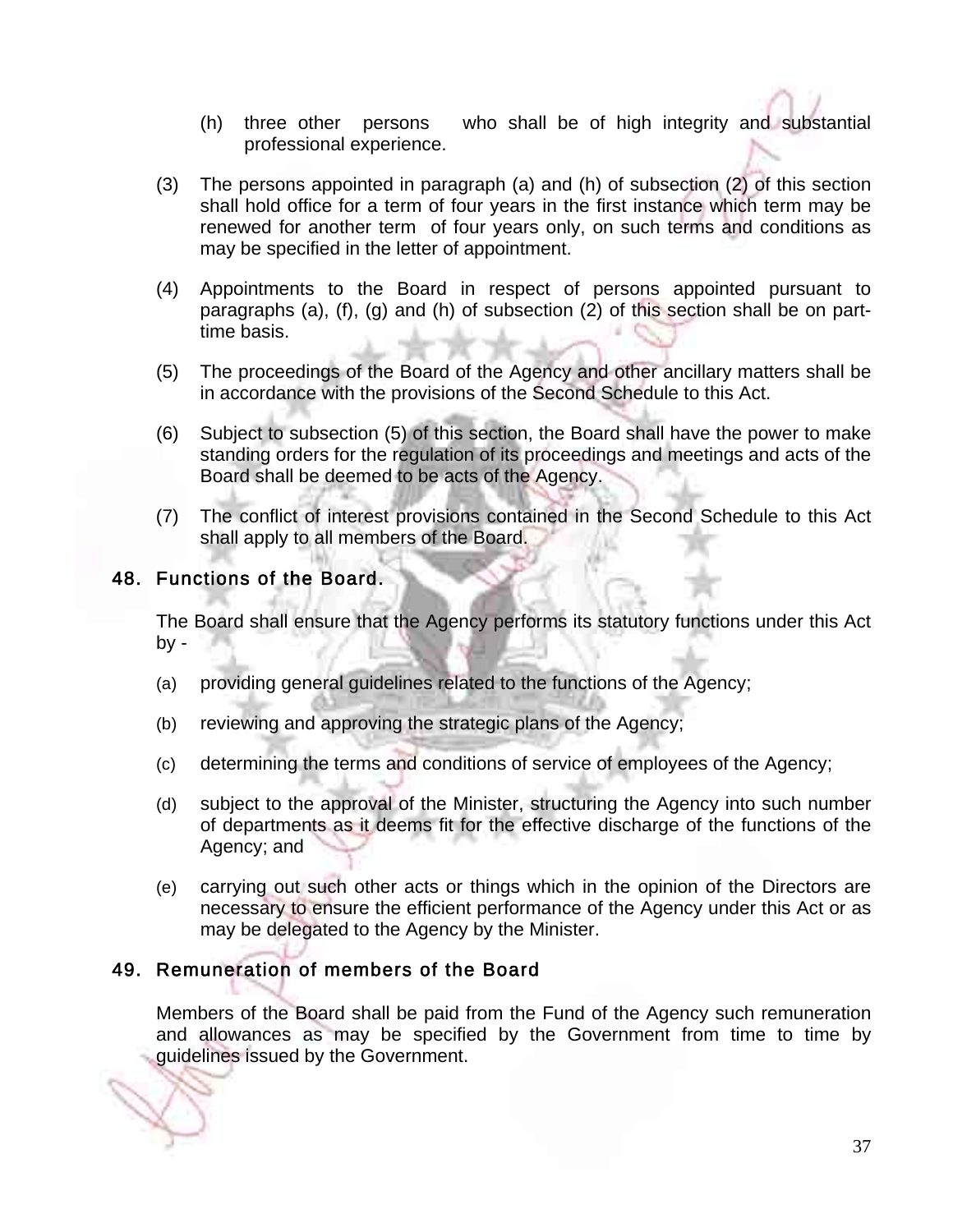#### 50. Removal of a member of the Board

A member of the Board may be suspended, or removed from office by the President if the member -

- (a) is found to have been unqualified for appointment as a member of the Board pursuant to paragraphs (a) and (h) of section 47(2) of this Act or is in breach of section 56 of this Act after his appointment;
- (b) has demonstrated inability to effectively perform the duties of his office;
- (c) has been absent from five consecutive meetings of the Board without the consent of the Chairman and where the Chairman is involved without the consent of the Minister except for good reason is shown for such absence;
- (d) is guilty of serious misconduct ;
- (e) in the case of a person possessed of professional qualifications, he is disqualified or suspended from practicing his profession in any part of the world by an order of a competent authority; or
- (f) is in breach of the conflict of interest rules set out in the Second Schedule to this Act.

#### 51. Resignation of a member of the Board

A member of the Board may resign his appointment by giving three months written notice addressed to the President through the Minister.

#### 52. Vacancy on the Board

(1) A vacancy on the Board shall occur if a member of the Board—

**WILL WAXTER** 

- (a) dies;
- (b) is removed from office in accordance with section 51 of this Act;
- (c) resigns from office; or
- (d) completes his tenure of office.
- (2) A vacancy on the Board shall be filled by the appointment of another person to the vacant office by the President in accordance with section 48 of this Act, as soon as is reasonably practicable after the occurrence of such vacancy.

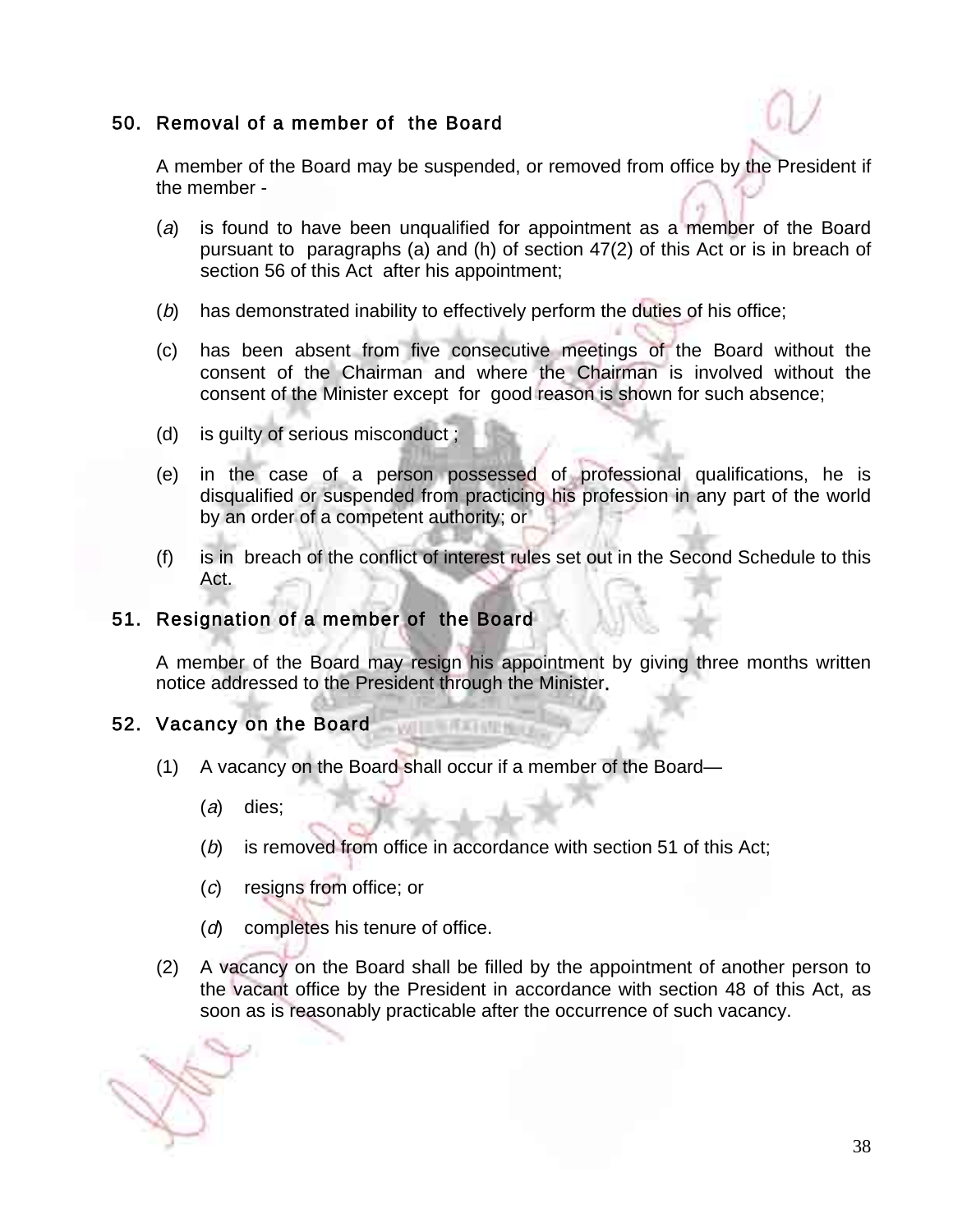#### 53. The Director-General and Directors

- (1) There shall be for the Agency a Director-General and such other Directors as may be approved by the Minister.
- (2) The persons to be appointed Director-General and the Directors shall have extensive technical or professional knowledge of the petroleum industry with a minimum of ten years experience at management level and shall be selected through a transparent merit-based recruitment process.
- (3) The Director-General shall be the chief executive and accounting officer of the Agency responsible for the day-to-day running of the affairs of the Agency with the support of the Directors.
- (4) The Director-General and the Directors shall perform such other functions as the Board may determine from time to time.

## 54. Tenure, remuneration and conditions of service of the Director-General and Directors

- (1) The Director-General shall serve for a term of four years from the date of his appointment at the expiration of which the President may renew his term for a further period of four years and no more and on such terms and conditions as may be specified in his letter of appointment.
- (2) The remuneration and conditions of service of the Director-General shall be at a level sufficient to attract qualified professionals within the petroleum industry.
- (3) The conflict of interest provisions contained in the Second Schedule to this Act shall apply to all members of the Board.

#### 55. Disqualification

A person shall not be appointed as Director-General or Director of the Agency unless the person -

- (a) is a Nigerian citizen;
- (b) has not, in terms of the laws in force in any country-
	- (i) been adjudged or declared bankrupt or insolvent;
	- (ii) made an assignment to, or arrangement or composition with his creditors which has not been rescinded or set aside;
	- (iii) been declared to be of unsound mind;
	- (iv) been convicted of an offence involving fraud or dishonesty; or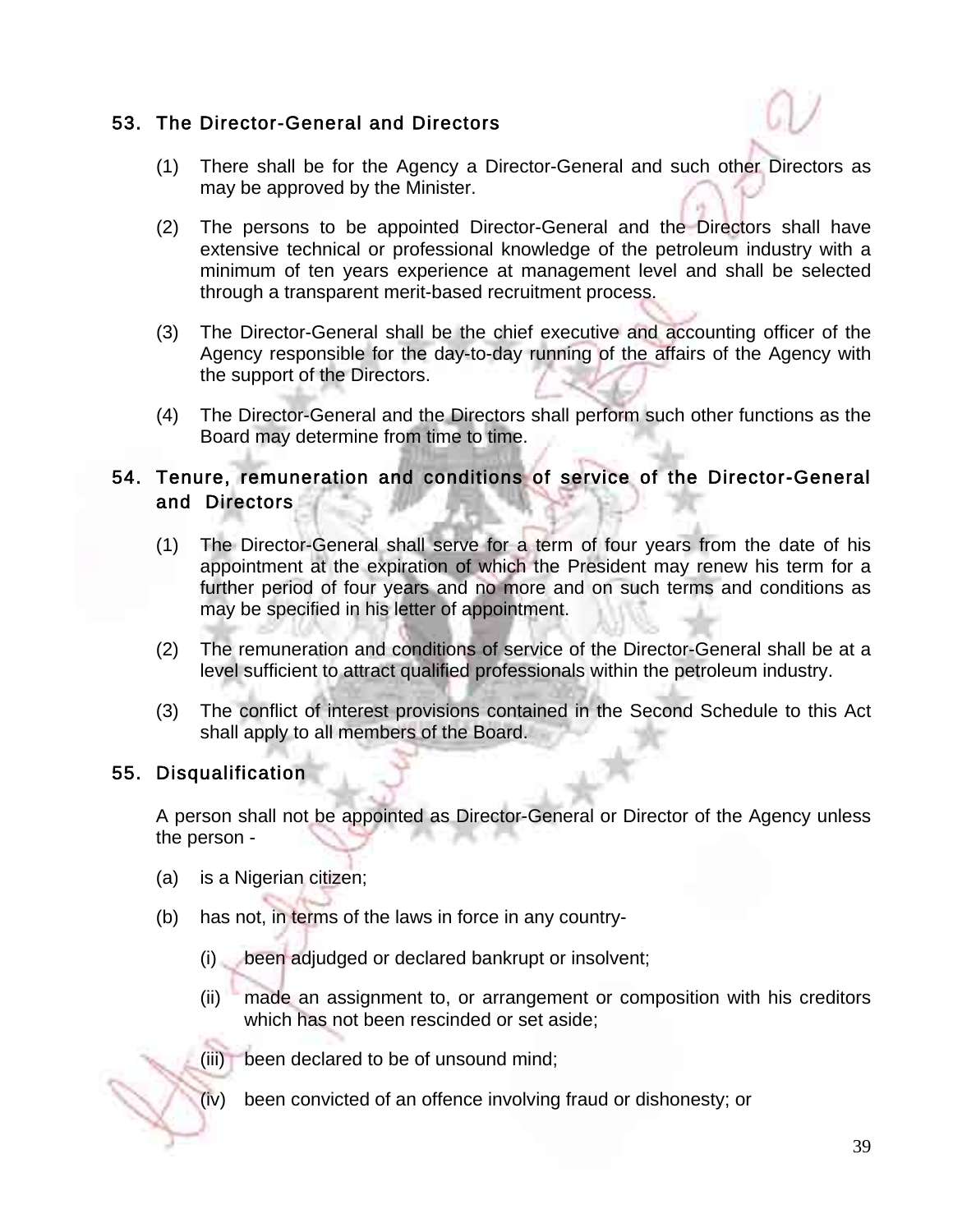(v) been disqualified or suspended from practising his profession in any part of the world by the order of a competent authority made in respect of him personally.

## 56. Removal of a member of the Board, the Director General and Directors from office

The President may remove the Director-General or a Director from office if -

- (a) he recommits an act of gross misconduct;
- (b) he has demonstrated inability to effectively perform the duties of the office;
- (c) if the President is satisfied that it is not in the interest of the Agency or the public that the member Director General or Director should continue in office.

#### 57. Secretary

- (1) The Board shall appoint a Secretary for the Agency.
- (2) The Secretary shall report to the Director-General of the Agency and shall be responsible for -
	- (a) making arrangements for Board meetings and preparing the agenda and minutes of such meetings;
	- (b) communicating the decisions of the Board to the Board members;
	- (c) keeping corporate records of the Board;
	- (d) arranging for payment of fees and allowances of meetings and all other matters affecting members of the Board; and
	- (e) any other duties affecting the Agency as may be assigned to the Secretary , by the Chairman or the Director-General of the Agency.
- (2) The Secretary shall be a lawyer with a minimum of ten years post qualification experience.

## 58. Other staff, etc

(1) The Board may appoint for the Agency such other persons as employees as it may deem necessary for the effective performance of the functions of the Agency.

(2) The employment of the Agency's staff, including the Secretary, shall be subject to such terms and conditions as may from time to time be stipulated by the Board and contained in the respective employment contracts.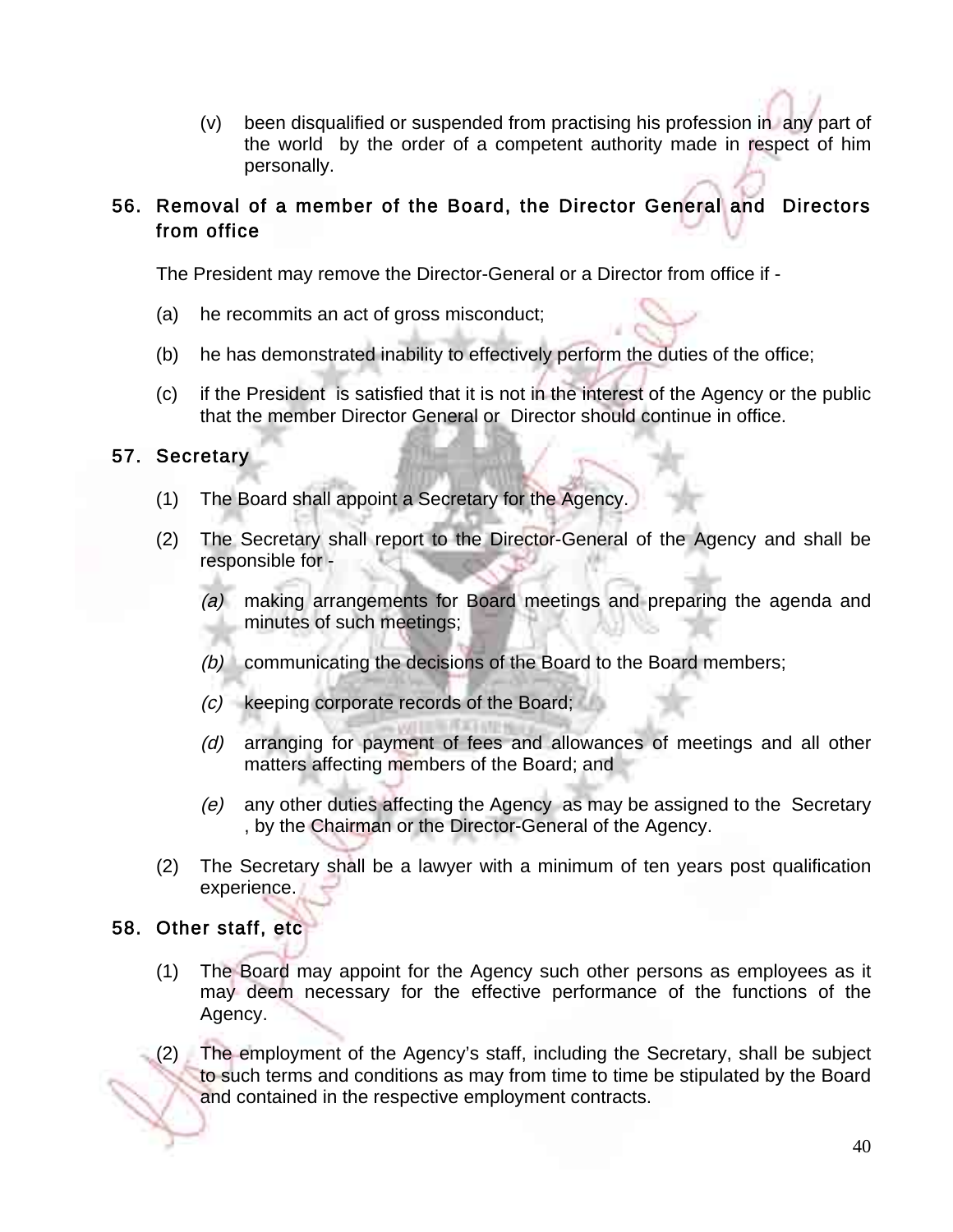- (3) The Board shall determine and review from time to time, the remuneration and allowances, payable to the Agency's staff.
- (4) The Board shall make staff regulations generally relating to the conditions of service of its employees, and in particular, but without prejudice to the generality of the foregoing, such regulations may provide for -
	- (a) the appointment, promotion, dismissal and discipline of employees;
	- (b) appeals by the employees against dismissal or other disciplinary measures; and
	- (c) the grant of pensions, gratuities and other retirement allowances to the employees.
- (5) Staff of the Agency shall be public officers as defined in the Constitution of the Federal Republic of Nigeria, 1999.
- (6) For the purpose of this section, appointment shall include secondment, transfer and contract appointments.

#### 59. Specific provisions on conditions of service

The conditions of service of staff of the Agency shall be at a level sufficient to attract qualified professionals within the petroleum industry and shall take into account -

- (a) the specialised nature of work to be performed by the staff;
- (b) the need to ensure financial prudence of the Agency; and
- (c) the salaries paid in the private sector to individuals with equivalent responsibilities, expertise and skills.

#### 60. Pensions

- (1) Employment in the Agency shall be subject to the provisions of the Pensions Reform Act and officers and employees of the Agency shall be entitled to pension and other retirement benefits as prescribed under the Pensions Reform Act.
- (2) Nothing in subsection (1) of this section shall prohibit the Agency from appointing a person to any office on terms that preclude the grant of a pension or other retirement benefits in respect of that office.
- (3) Subject to the Pensions Reform Act, and notwithstanding the provisions of this section, the Agency shall continue to fulfil all obligations in respect of pensions schemes to which the Department of Petroleum Resources of the Ministry and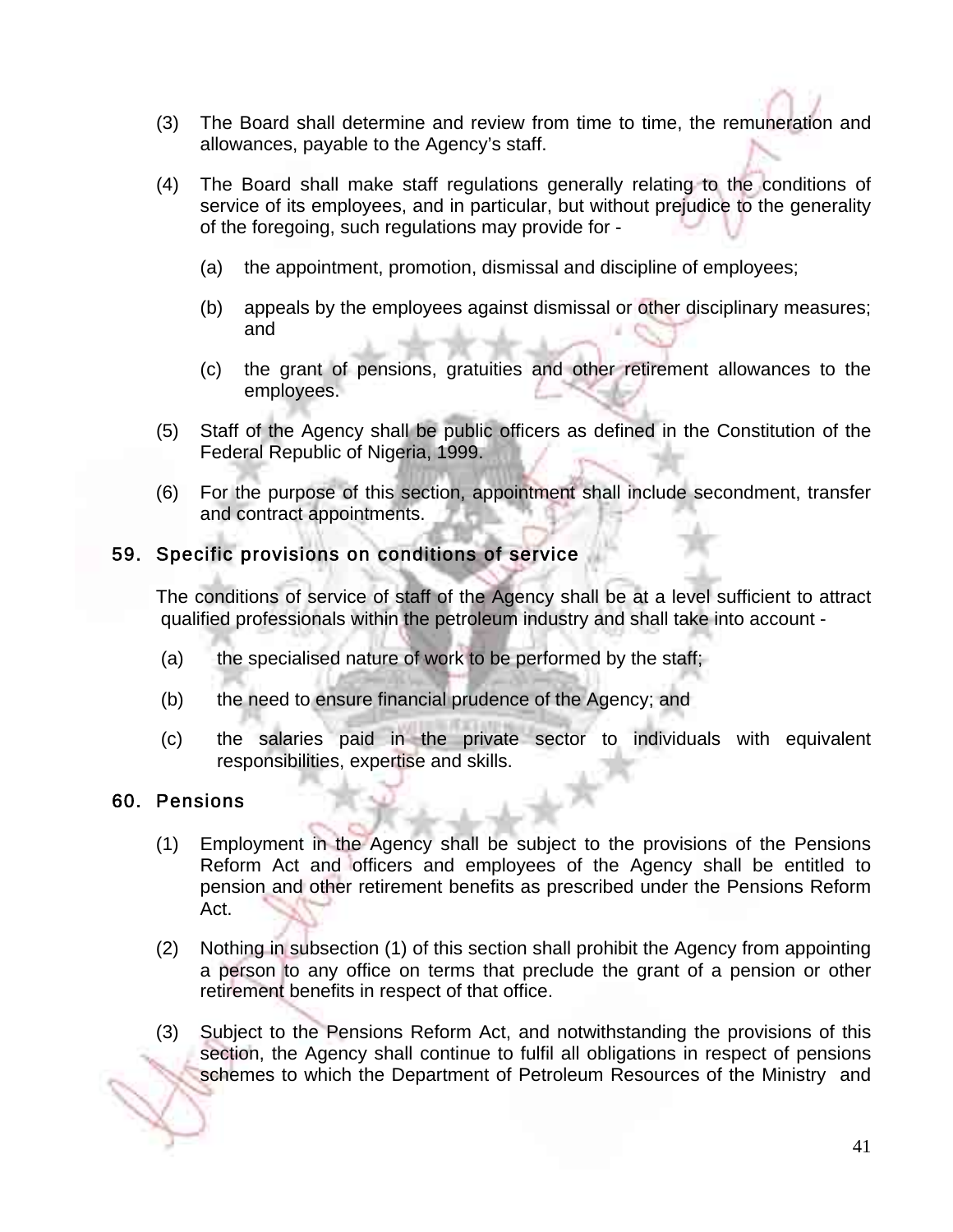the Petroleum Products Pricing and Regulatory Agency prior to the transfer of its assets and liabilities to the Agency.

## 61. Financial provisions

- (1) The Agency shall not later than 30th September or such other date to be determined by the Ministry of Finance in each financial year, prepare and present through the Minister for appropriation, a statement of estimated income and expenditure for the following financial year.
- (2) Notwithstanding the provisions of subsection (1) of this section, the Agency may also, in any financial year, submit supplementary or adjusted statements of estimated income and expenditure through the Minister for appropriation.
- (3) The financial year of the Agency shall be a period of twelve calendar months commencing on the 1st of January in each year.

#### 62. Funding

- (1) The Agency shall establish and maintain a fund ('the Fund') from which all expenditures incurred by the Agency shall be defrayed..
- (2) The Fund shall comprise monies derived from the following sources:
	- (a) such monies as may be appropriated to the Agency from time to time by the National Assembly ;
	- (b) fees charged for services rendered to holders of downstream licences, permits and authorizations;
	- (c) penalties and charges that the Minister may approve to be imposed from time to time on persons engaged in downstream petroleum operations;
	- (d) fees charged in respect of services performed by the Agency;
	- (e) income received from publications produced by the Agency and from reviews of environmental impact assessment reports, environmental evaluation reports and other related activities;
	- (f) fees for services rendered to non-petroleum marketing companies and service companies and for other services performed generally;
	- $(g)$  gifts, loans, grants and grants-in-aid; and
	- (h) such money as may be received by the Agency either in the course of its operations, in relation to the exercise of its powers and functions under this Act or in respect of any property vested in the Agency.

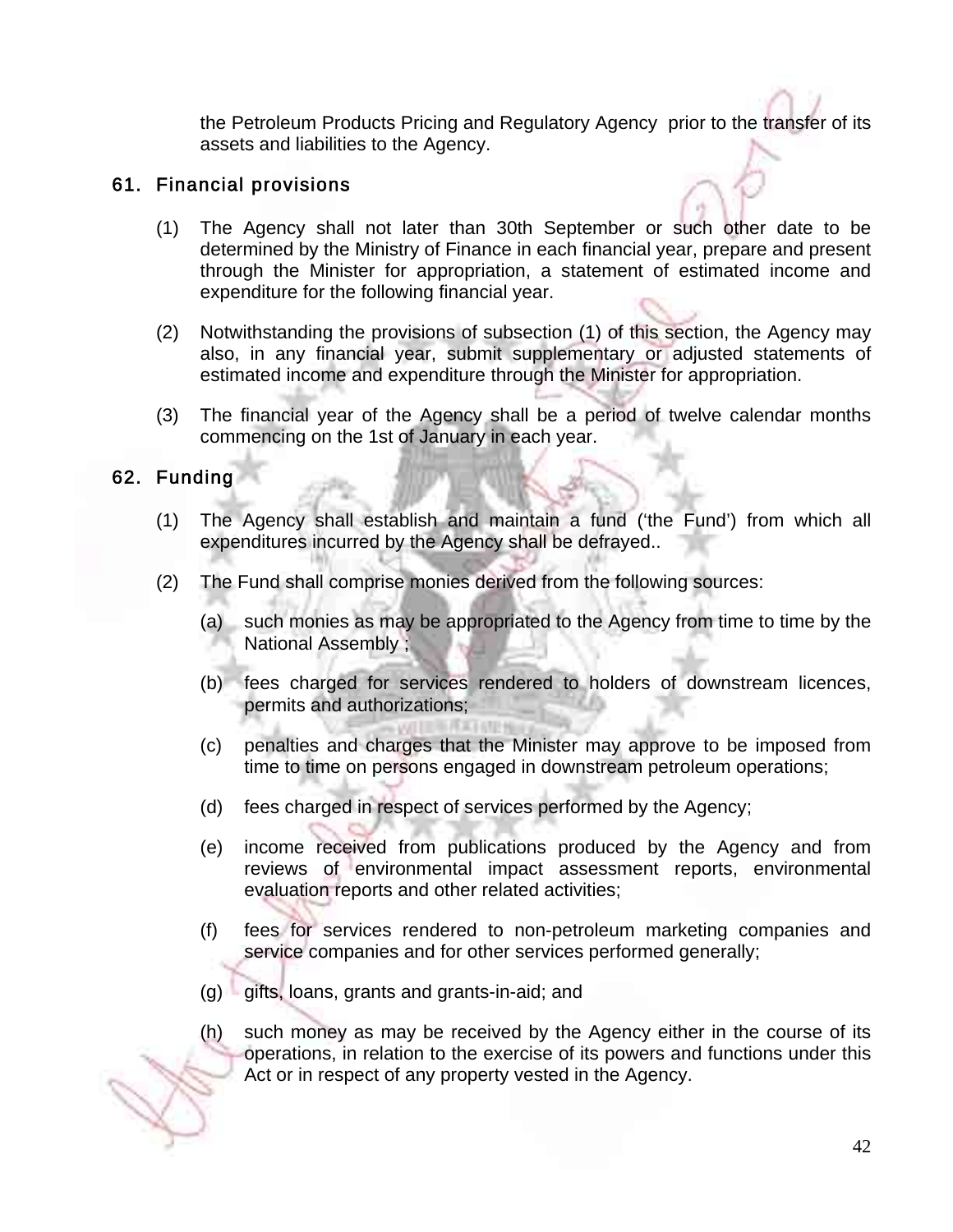- (3) The Agency shall apply the proceeds of the Fund established pursuant to subsection (1) of this section:
	- (a) to meet the administrative and operating costs of the Agency;
	- (b) to provide for the payment of salaries, wages, fees or other remuneration or allowances, pensions and other retirement benefits payable to staff or employees of the Agency;
	- (c) for the maintenance of property acquired by, or vested in the Agency;
	- (d) for purposes of investment, as prescribed by the Trustee Investments Act or any other relevant legislation subject to the approval of the Minister; and
	- (e) in connection with the carrying out of its functions under this Act.
- (4) For any particular year, if monies accruing to the Fund from appropriation established pursuant to subsection (2) of this section, has not been fully applied for the purposes pursuant to subsection (3) of this section, such monies shall be paid into the Consolidated Revenue Fund.

#### 63. Power to accept gifts

- (1) The Agency may accept gifts of money or other property upon such terms and conditions as may be specified by the person or organisation making the gift provided such gifts are not inconsistent with the objectives and functions of the Agency under this Act.
- (2) Nothing in subsection (1) of this section or in this Act shall be construed to allow any member of the Board or staff of the Agency to accept gifts for their personal use.

#### 64. Accounts and audit

The Agency shall keep proper accounts of its income and expenditure in respect of each financial year and shall cause its accounts to be audited within six months after the end of each year by auditors appointed by the Agency from a list and in accordance with the guidelines supplied by the Auditor-General for the Federation.

#### 65. Mid-year and annual reports

(1) The Agency shall submit to the Minister a mid-year report of its operations and finances not later than 31st August of each year and an annual report of its operations, performance and audited financial report of the preceding year not later than 31st May of the following year.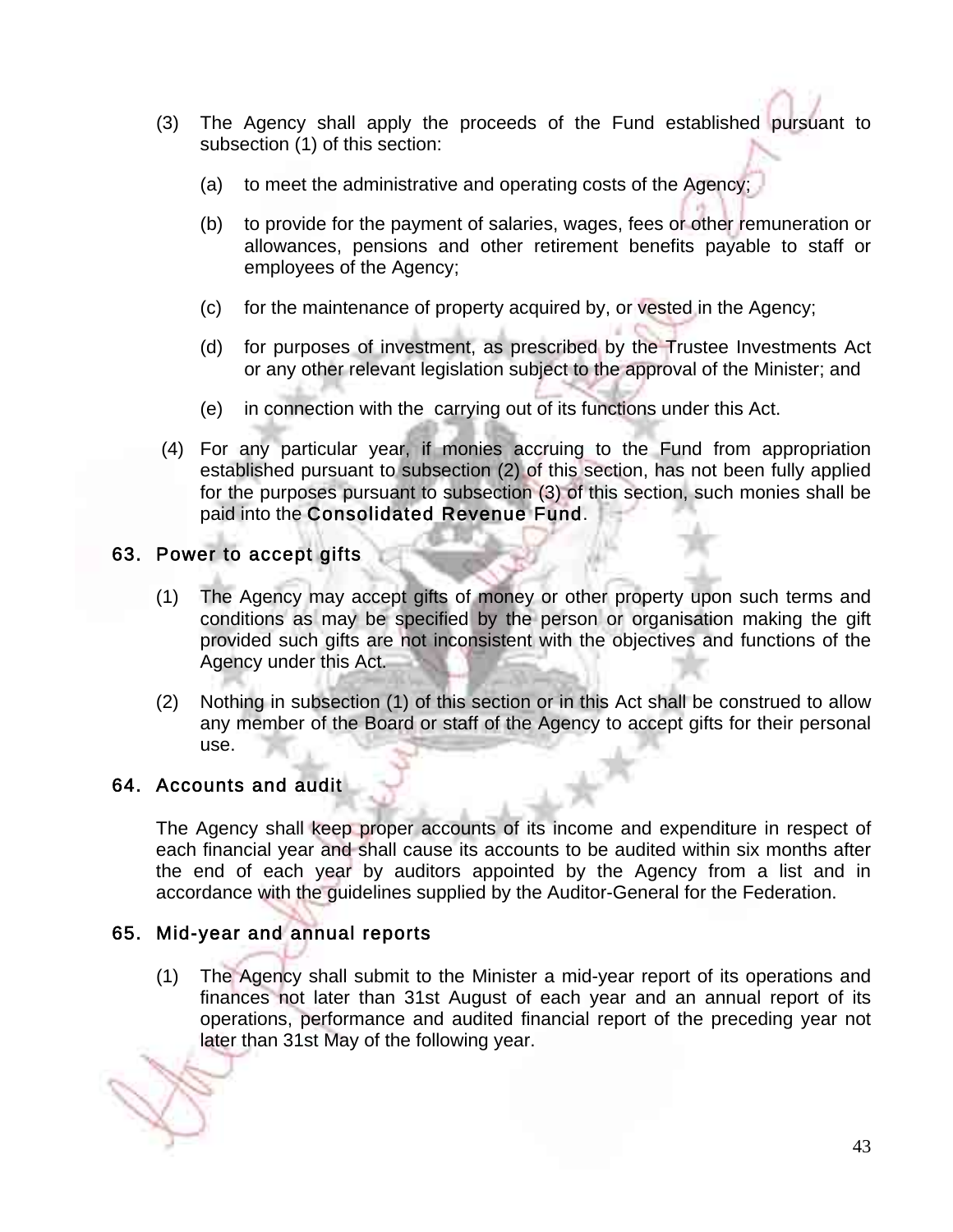(2) A summary of the annual report and audited financial report of the Agency for the previous year shall be published on the website of the Agency for public notice not later than 31st of July of each year.

#### 66. Exemption from income tax

- (1) The provisions of any enactment relating to the taxation of companies or trust funds shall not apply to the Agency.
- (2) Where contributions to the Fund of the Agency are made by a person subject to tax under the provisions of any law in force in Nigeria, all such contributions shall be tax deductible.

#### 67. Limitation of suits against the Agency, etc

- (1) Subject to the provisions of this Act, the provisions of the Public Officers Protection Act shall apply in relation to any suit instituted against the Agency, the Director General, an officer or employee of the Agency.
- (2) No suit shall lie against the Agency, the Director General or any other officer or employee of the Agency for any act done in pursuance or execution of this Act or any other law or enactment, or of any public duty or authority in respect of any alleged neglect or default in the execution of this Act or any other law or enactment, duty or authority, or be instituted in any court unless it is commenced—
	- (a) within three months next after the act, neglect or default complained of ; or
	- (b) in the case of a continuation of damage or injury, within six months next after the ceasing thereof.
- (3) No suit shall be commenced against the Agency, the Director General or any officer or employee of the Agency before the expiration of a period of one month after written notice of the intention to commence the suit shall have been served on the Agency by the intending plaintiff or his agent.
- (4) The notice referred to in subsection (3) of this section shall clearly and explicitly state the cause of action, the particulars of the claim, the name and address of the intending plaintiff and the relief which he claims.

## 68. Service of court processes on Agency

A notice, summons or other document required or authorised to be served on the Agency under the provisions of this Act or any other law or enactment may be served by delivering it to the office of the Director General of the Agency or any of its Directors.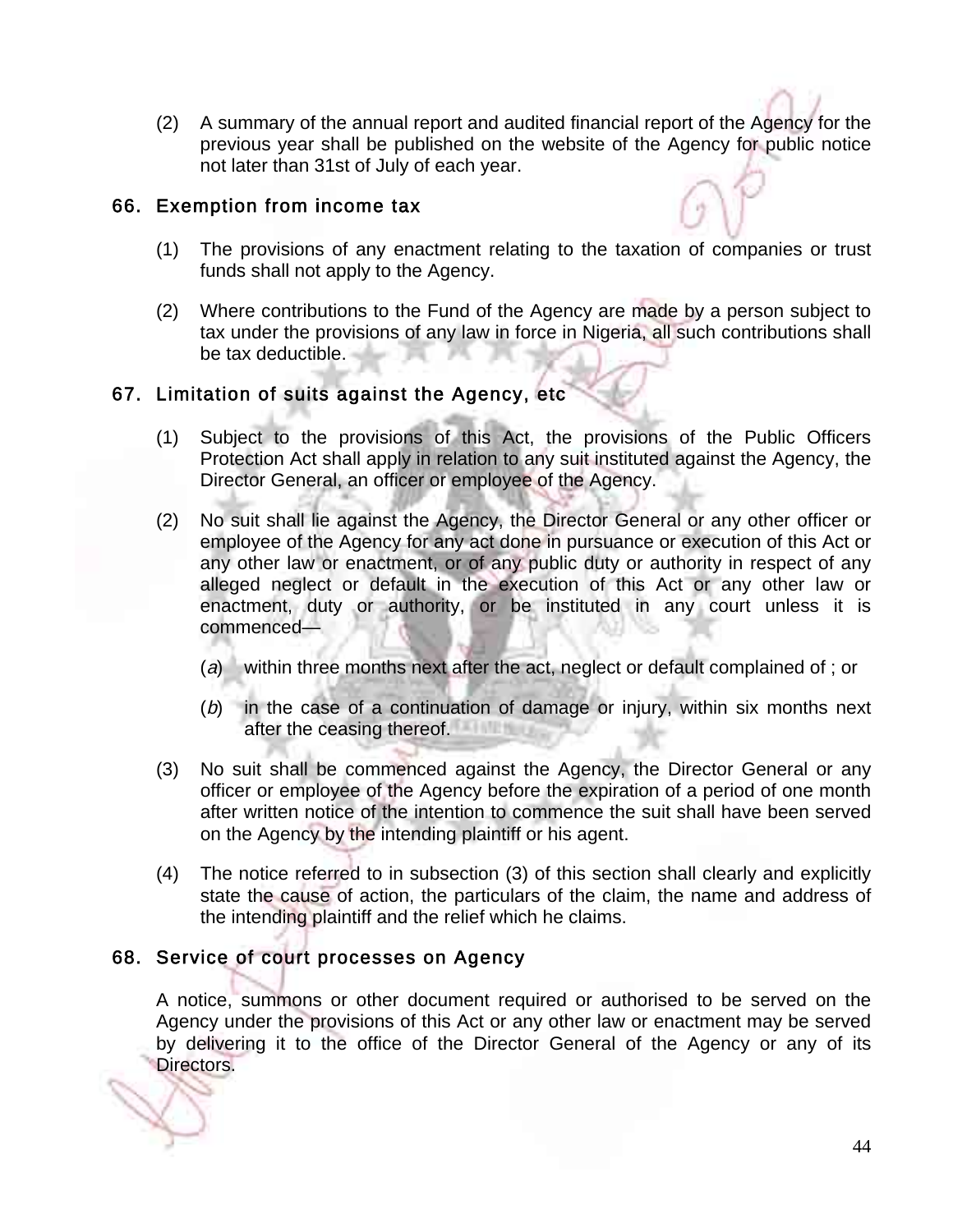#### 69. Restriction on execution against the Agency's property



- (1) In any action or suit against the Agency, no execution or attachment of its physical property shall be issued and any judgment against the Agency may be enforced through garnishee proceedings provided that not less than three months notice of the intention to commence the garnishee proceedings shall have been given to the Agency.
- (2) Any sum of money which may by the judgment of any court be awarded against the Agency shall, subject to any direction given by the court where no notice of appeal against the judgment has been given, be paid from the Fund of the Agency.

#### 70. Special powers

The Agency shall have power to investigate any person or organisation in relation to any of its functions or powers under this Act to ascertain any violation of the provisions of this Act.

#### 71. Special Investigation Unit

- (1) For the effective conduct of its functions, the Agency shall have a Special Investigation Unit.
- (2) The Special Investigation Unit or an officer authorised on its behalf shall have powers, with respect to matters under the authority of the Agency in this Act, to:
	- (a) investigate acts which may constitute offences under this Act;
	- (b) collaborate with other government agencies and persons in relation to the detection or prosecution of offences under this Act;
	- (c) maintain surveillance on oil and gas installations, premises and vessels where it has reasons to believe that illegal petroleum operations are going on;
	- (d) enter and search any premises or carrier, including vehicles or any other instrumentalities whatsoever which is reasonably believed to be connected with the commission of an offence;
	- (e) seize any item or substance which is reasonably believed to have been used in the commission of an offence under this Act.
	- (f) arrest without warrant any person who is found committing any offence under this Act or any regulations made under this Act, and shall hand over any person so arrested to a police officer immediately; and

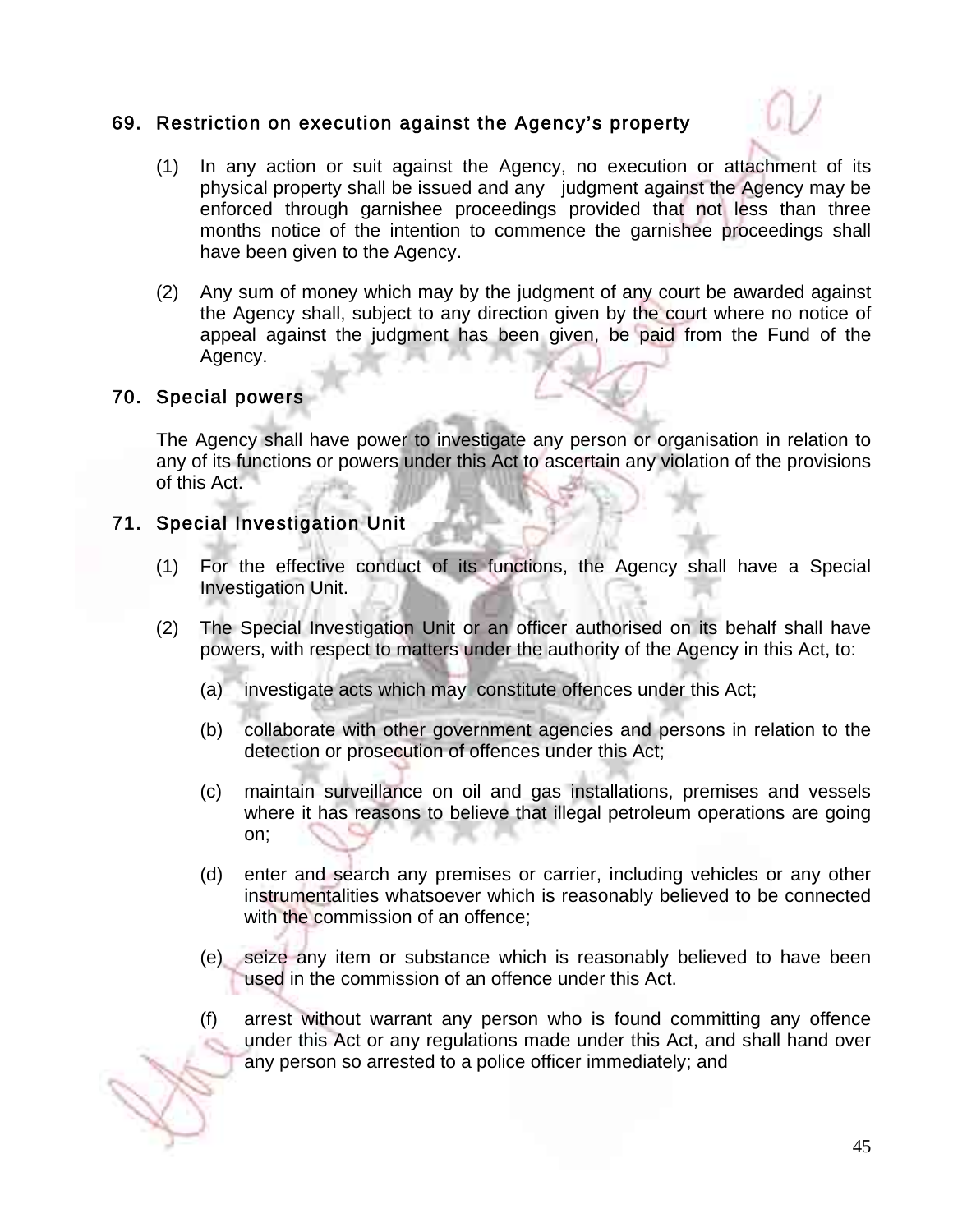(g) in conjunction with the Nigerian Police force and other relevant law enforcement agencies arrest with a warrant obtained from a judicial officer any person whom he reasonably believes to have committed an offence under this Act;

#### 72. Indemnity of Board and employees

- (1) Every member of the Board and every employee of the Agency shall be indemnified out of the assets of the Agency against any liability incurred in defending any proceeding against the Agency, whether civil or criminal, if such proceedings are brought against the member of the Board or employee in their official capacity.
- (2) Notwithstanding the provisions of subsection (1) of this section, the Agency shall not indemnify any member of the Board or employee of the Agency for any liability incurred as a result of the wilful negligence of the member or employee, as the case may be, or conduct or acts which such person knew or ought to have known to be unlawful.

## E. PETROLEUM TECHNOLOGY DEVELOPMENT FUND

## 73. Establishment of the Petroleum Technology Development Fund

- (1) There shall continue to be the Petroleum Technology Development Fund ("the Development Fund") a body corporate with perpetual succession and a common seal. A VALLEY FOR LIST NOTE
- (2) The development Fund may sue and be sued in its corporate name.
- (3) The Development Fund shall have power to-
	- (a) enter into contracts and incur obligations;
	- (b) acquire, hold, mortgage, purchase and deal with property, whether movable or immovable, real or personal; and
	- (c) do all such things as are necessary for or incidental to the carrying out of its functions and duties under this Act.

## 74. Sources of the Development Fund

There shall be paid into the Development Fund, monies, comprising: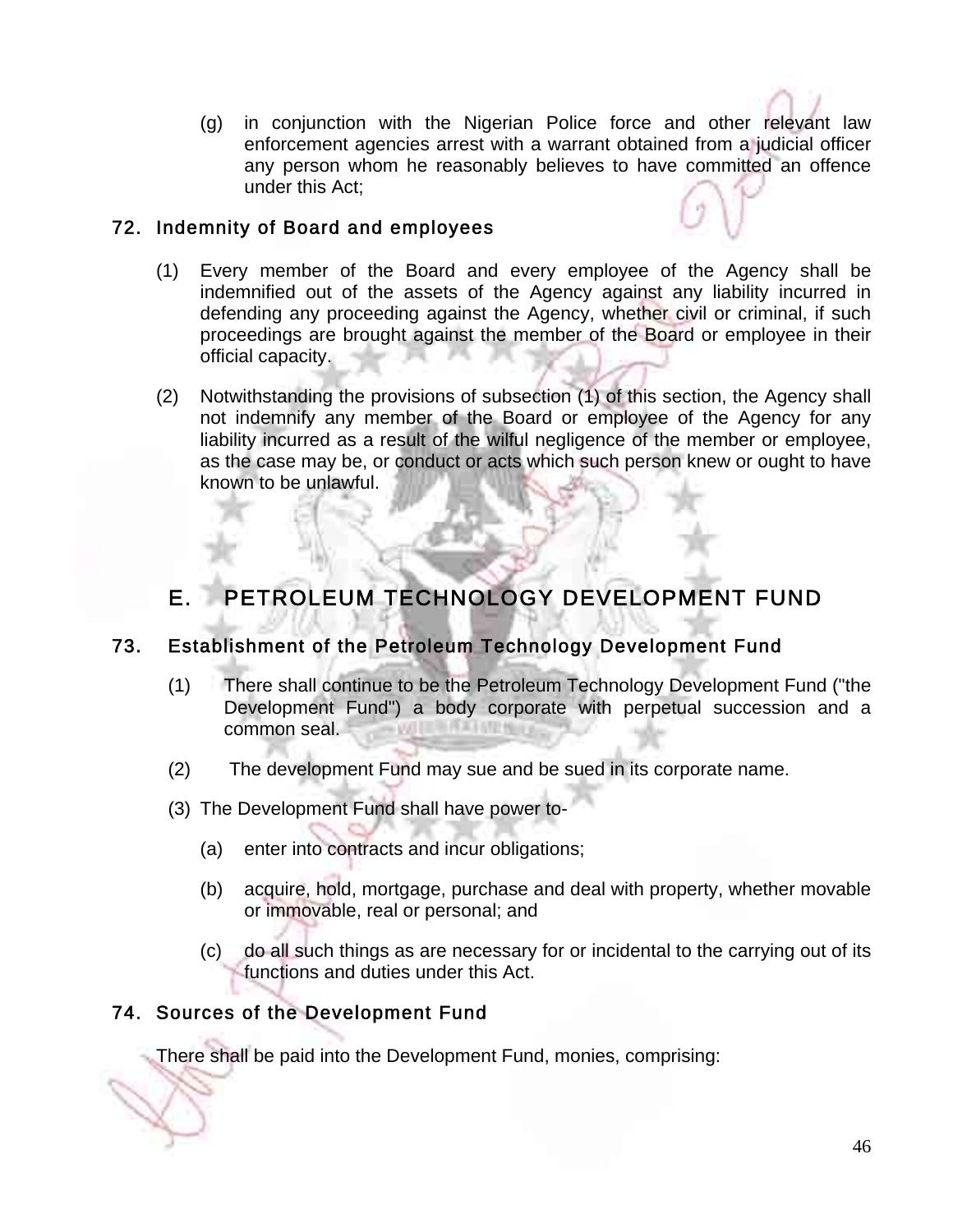- (a) the balance of monetary assets outstanding as at the Effective Date in the accounts of the Petroleum Technology Development Fund established by the Petroleum Technology Development Act, 2004;
- (b) funds and grants accruing from multilateral agencies, bilateral institutions and related sources dedicated partly or wholly to the development of technology, capacities and capabilities in the Nigerian petroleum industry;
- (c) any other sum, which may from time to time be freely donated or accruing to the Government or the Development Fund for development of petroleum technology, capacities and capabilities or the training and education of Nigerians in the petroleum industry; and
- (d) monies in the accounts of the Development Fund together with interest payable in respect of such monies.

#### 75. Reserve account

- (1) The Inspectorate or any other bodies responsible for the collection of the monies listed under section 74 of this Act shall pay all such sums directly into the Development Fund's Reserve Account with the Central Bank of Nigeria not later than sixty days after such sums have been received.
- (2) All monies paid into the Development Fund's Reserve Account in accordance with subsection (1) of this section shall be under the control of the Board of the Development Fund.
- (3) The Board of the Development Fund shall not later than 30th September in each financial year, approve the Development Fund's Programme of Action with its cost implications and a statement of estimated income and expenditure for the following financial year.
- (4) The monies in the Development Fund's Reserve Account which are not disbursed to the Development Fund in accordance with subsection (3) of this section shall be held or invested in such manner as may be determined by the Board subject to the Minister's approval.
- (5) The Development Fund shall maintain operational accounts with any bank as may from time to time be approved by the Accountant General of the Federation.
- (6) The annual audited account of the Reserve Account with the Central Bank of Nigeria shall be prepared by the Board in consultation with the Accountant General of the Federation and submitted to the Auditor General of the Federation within six months of the end of the financial year to which they relate.

The certified annual accounts of the Reserve Account and the audit report thereon, together with a report on the operations of the Development Fund, shall be submitted to the National Assembly through the Minister.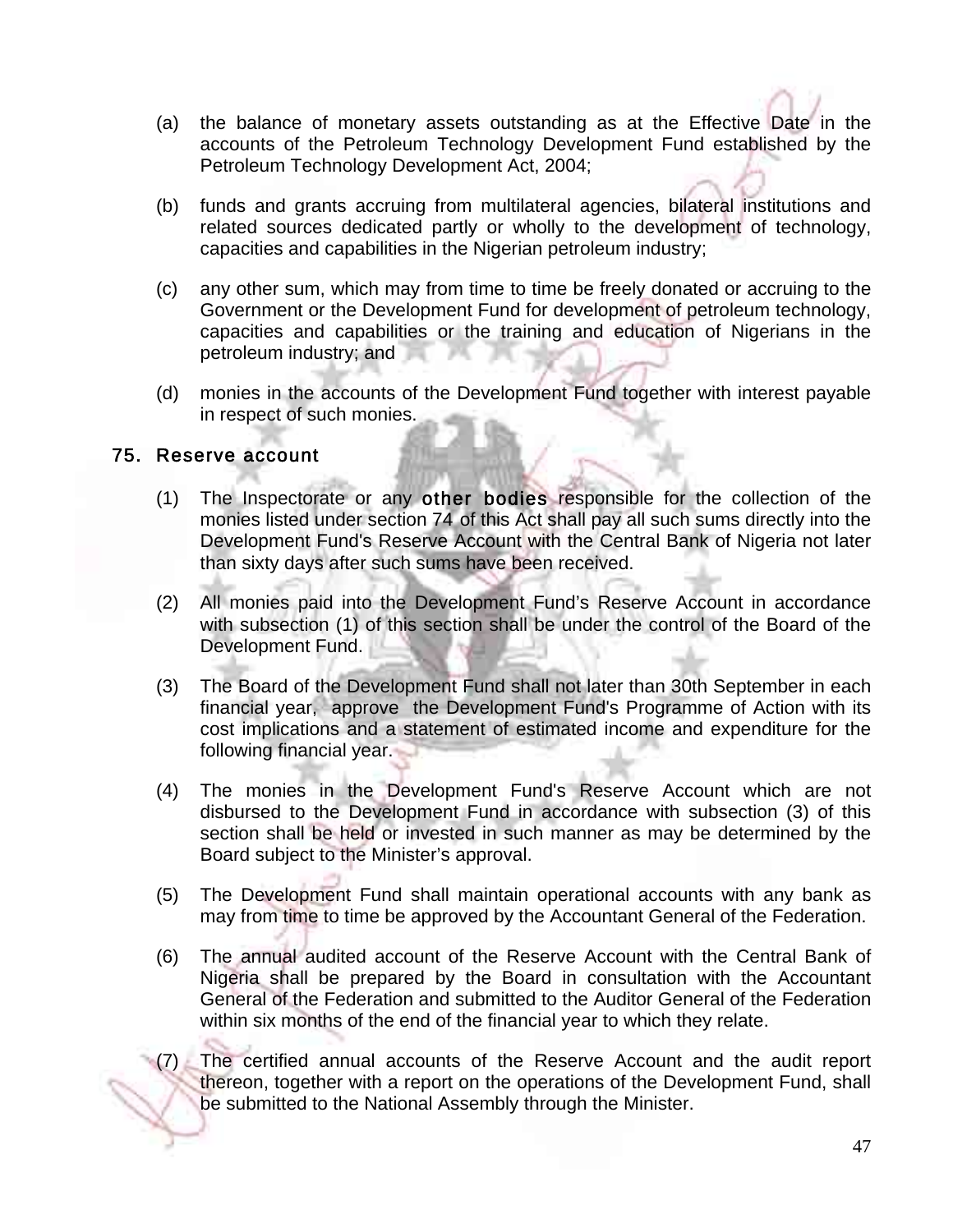#### 76. Purpose of the Development Fund



- (1) The Development Fund shall be used for the purposes of training Nigerians to qualify as graduates, professionals, technicians and craftsmen in the fields of engineering, geology, science and management and other related fields in the petroleum industry and in particular, and without prejudice to the generality of the foregoing, the funds shall be utilised to -
	- (a) provide scholarships and bursaries, wholly or partially in universities, institutions and in petroleum undertakings in Nigeria or abroad;
	- (b) maintain, supplement, or subsidise such training or education as specified in this subsection;
	- (c) make suitable endowments to faculties in Nigerian universities, colleges, or institutions as may be approved by the Board;
	- (d) initiate, design and implement effective indigenous research and capacity development for Nigeria's petroleum industry;
	- (e) liaise with research centres in Nigeria and abroad on the adaptation of technology and innovations appropriate for the needs of the Nigerian petroleum industry;
	- (f) use existing human resources development facilities in Nigeria for purposes of expanding manpower development programme in the petroleum industry;
	- (g) where applicable, support skill acquisition programmes aimed at enhancing employment in the petroleum industry in Nigeria;
	- (h) periodically compute, evaluate and update the basic needs of Nigeria's petroleum industry in terms of skills, expertise and know-how;
	- (i) enhance and develop infrastructure in tertiary institutions that provide courses of study relevant to the petroleum industry;
	- (j) make available suitable books and training equipment in the Nigerian tertiary institutions;
	- (k) sponsor visits to oilfields, refineries and petrochemical plants for the purpose of training;
	- (l) arrange attachments of trainees and other personnel to establishments connected with the development of the petroleum industry;

(m) sponsor or finance participation of Nigerians in petroleum related seminars, workshops and conferences within or outside Nigeria; and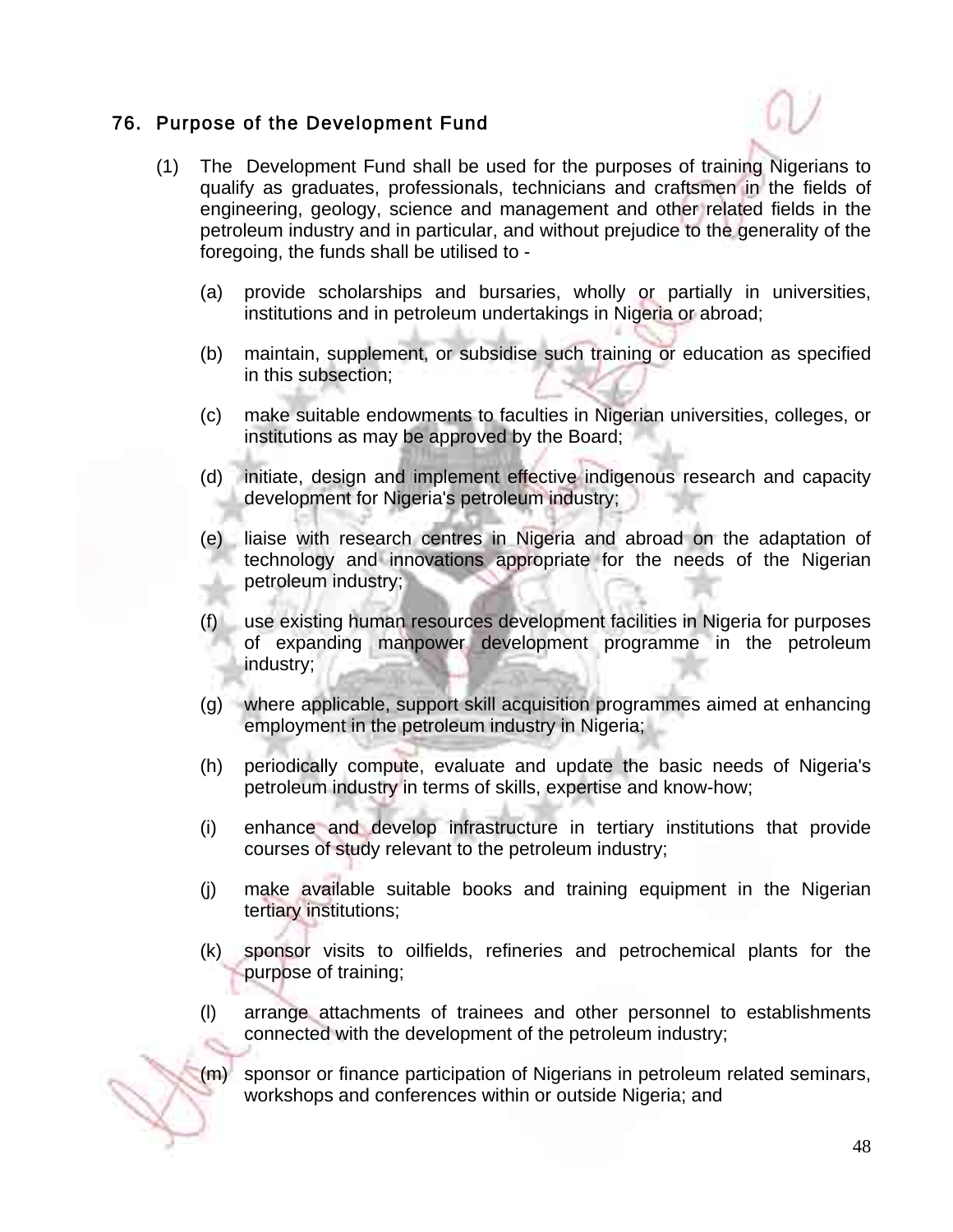(n) engage in any other activity incidental to the Development Fund's mandate as may be approved from time to time by the Board.

#### 77. Establishment of the Board

- (1) There shall be for the Development Fund a Board(in this Act referred to as "the Board").
- (2) The Board shall consist of—
	- (a) the Minister who shall be the chairman.
	- (b) one representative of the Federal Ministry of Finance not below the rank of a director;
	- (c) one representative of the Inspectorate not below the rank of a director;
	- (d) one representative from the Nigerian Content Development and Monitoring Board;
	- (e) the Executive Secretary of the Development Fund;
	- (f) the Principal, Petroleum Training Institute;
	- (g) a representative of the Society of Petroleum Engineers;
	- (h) a representative of the Nigerian Society of Engineers; and
	- (i) six persons to be appointed by the President from the six geopolitical zones on the recommendation of the Minister who shall possess a minimum of fifteen years professional experience in the Nigerian petroleum industry five years of which shall be at senior management level.
- (3) The persons appointed pursuant to subsection (2)(i) of this section shall hold office for a term of four years in the first instance which may be renewed for another term of four years only, on such terms and conditions as may be specified in the letter of appointment.
- (4) Members of the Board referred to in subsection (2)(i) of this section shall be on part-time basis.
- (5) The proceedings of the Board of the Development Fund and other ancillary matters shall be in accordance with provisions of Second Schedule to this Act.
- (6) The conflict of interest provisions contained in the Second Schedule to this Act shall apply to all members of the Board.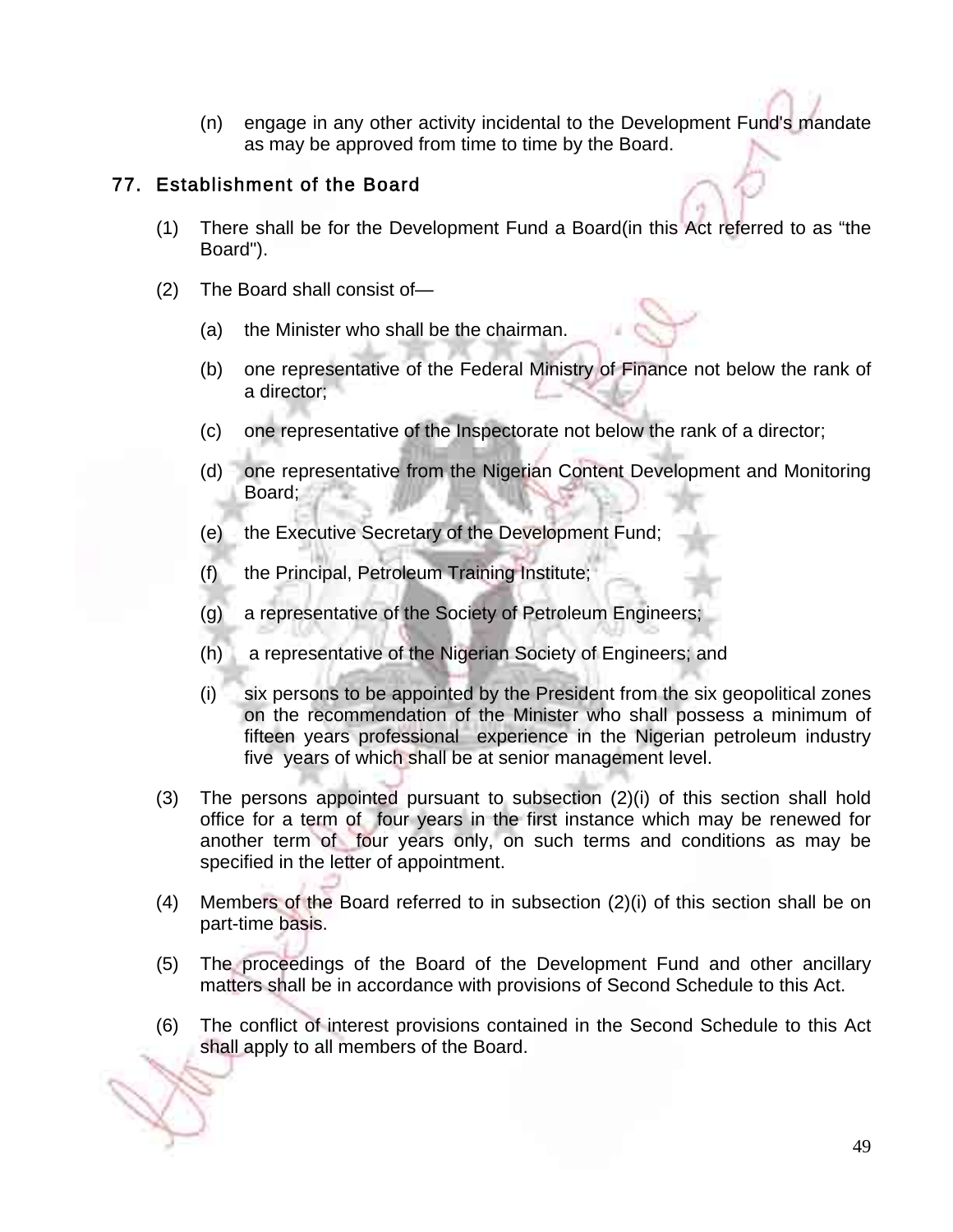#### 78. Functions of the Board

The Board shall:

- (a) provide general guidelines relating to the functions of the Development Fund;
- (b) approve the annual programme of action for the Development Fund;
- (c) approve the annual budget of the Development Fund;
- (d) approve the appointment, promotion and discipline of staff of the Development Fund;
- (e) provide annual reports on its activities and progress to the Minister for presentation to the President; and
- (f) do such other things as are necessary, expedient, and in conformity with the provisions of this Act for the efficient performance of and in connection with all or any of the functions of the Board under this Act.

## 79. Remuneration of members of the Board

Members of the Board shall be paid from the funds of the Development Fund such remuneration and allowances as the Board may determine, in accordance with the guidelines issued from time to time by the Government.

#### 80. Disqualification

A person shall not be appointed as a member of the Board unless the person -

- (a) is a Nigerian citizen;
- (b) has not, in terms of the laws in force in any country:
	- (i) been adjudged or declared bankrupt or insolvent; or
	- (ii) made an assignment to, or arrangement or composition with his creditors which has not been rescinded or set aside;
	- (iii) been declared to be of unsound mind;
	- (iv) been convicted of an offence involving fraud or dishonesty; or
	- (v) been disqualified by a competent authority from carrying out any assignment, responsibility or function in his professional capacity.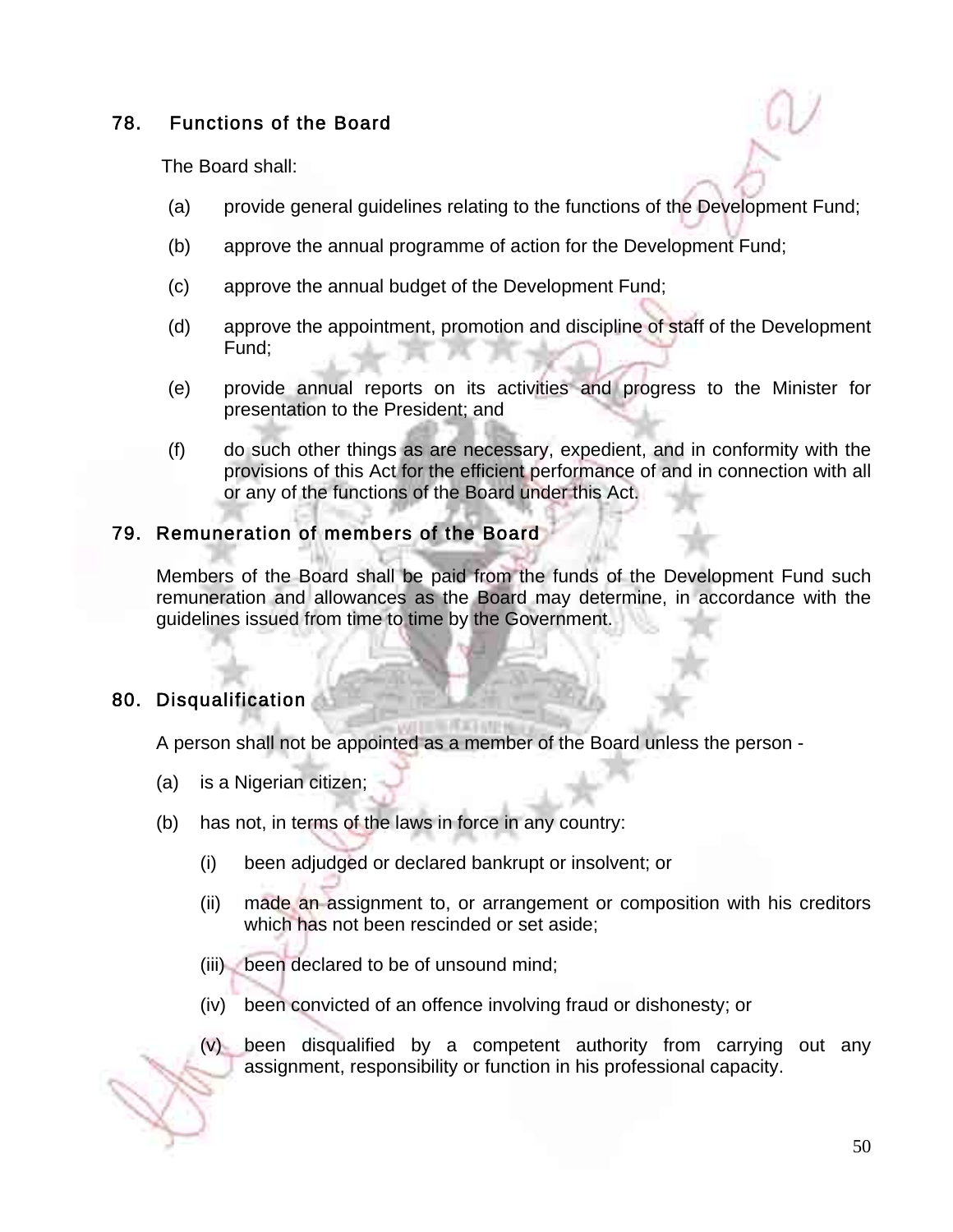## 81. Removal of a member of the Board

- (1) A Member of the Board may be suspended or removed from office by the President if the member –
	- (a) is found to have been unqualified for appointment as a member of the Board after his appointment;
	- (b) has demonstrated inability to effectively perform the duties of his office;
	- (c) has been absent from five consecutive meetings of the Board without the consent of the Chairman except for good reason shown for such absence;
	- (d) commits an act of serious misconduct;
	- (e) in the case of a person possessed of professional qualifications, is disqualified or suspended from practicing his profession in any part of the world by an order of a competent authority; or
	- $(f)$  is in a breach of the conflict of interest rules set out in the Fourth Schedule to this Act.

#### 82. Resignation of a member of the Board

A member of the Board may resign his office by giving three months written notice addressed to the President through the Minister.

#### 83. Vacancy on the Board

- (1) A vacancy on the Board shall occur if a member of the Board—
	- (a) dies;
	- (b) is removed from office in accordance with section 81 of this Act; or
	- (c) resigns from office; or
	- (d) completes his tenure of office.
- (2) A vacancy on the Board shall be filled by the appointment of another person to the vacant office by the President in accordance with section 77 of this Act, as soon as is reasonably practicable after the occurrence of such vacancy.

## 84. The Executive Secretary

(1) There shall be for the Development Fund an Executive Secretary appointed by the President on the recommendation of the Minister.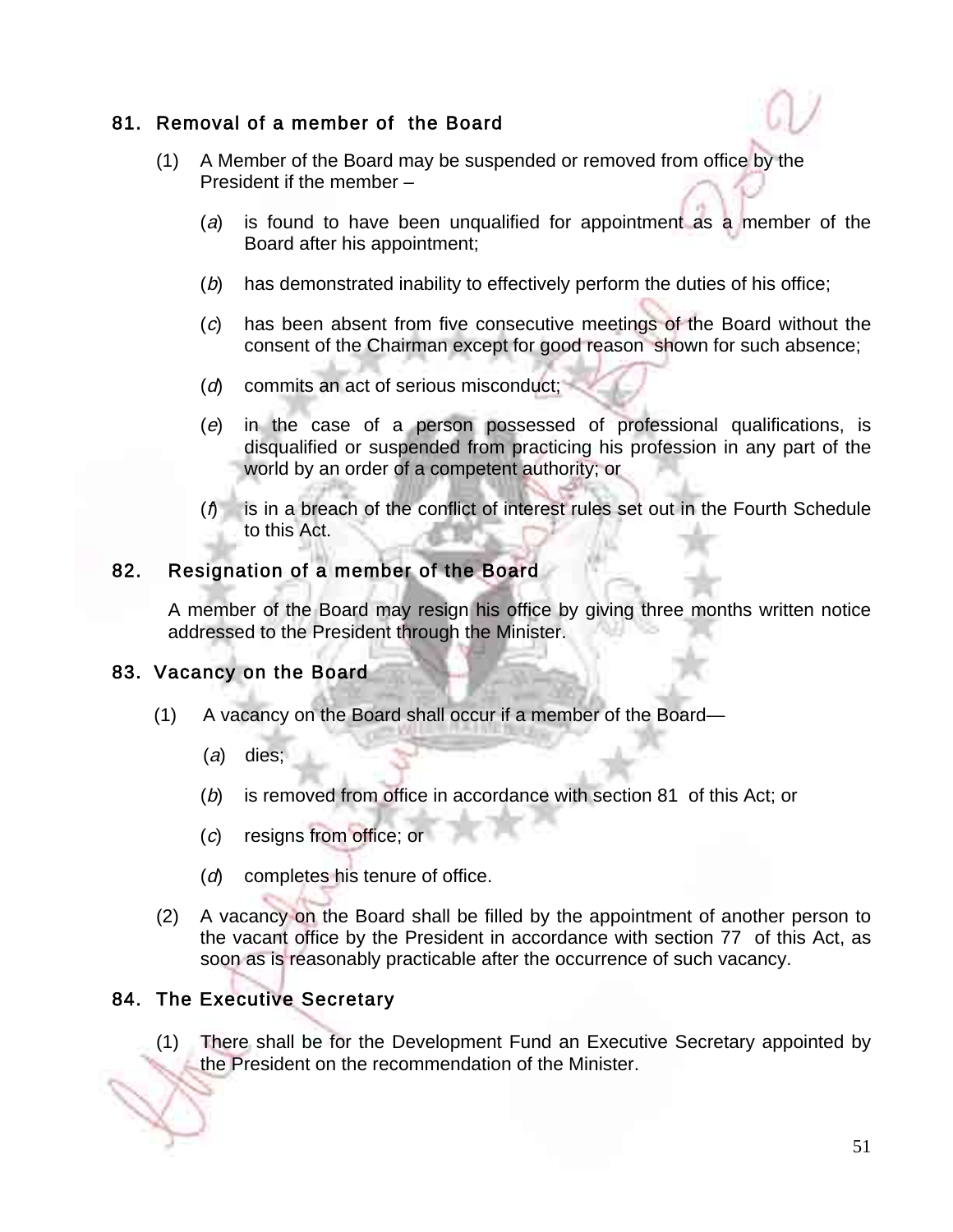- (2) The Executive Secretary shall be a person with vast knowledge and cognate professional experience in management and selected through a transparent merit-based recruitment process.
- (3) The Executive Secretary shall be the chief executive and accounting officer of the Development Fund and shall be responsible for the day-to-day administration of the affairs of the Development Fund subject to the direction of the Board.

#### 85. Tenure, remuneration and conditions of service of the Executive **Secretary**

- (1) The Executive Secretary shall serve for a term of four years from the date of his appointment at the expiration of which the President may renew his term for a further term of four years and no more and on such terms and conditions as may be specified in the letter of appointment.
- (2) The remuneration and conditions of service of the Executive Secretary shall be at a level sufficient to attract qualified professionals within the petroleum industry.

#### 86. Disqualification

or

 A person shall not be appointed as Executive Secretary of the Development Fund unless the person -

- (a) is a Nigerian citizen;
- (b) has not been adjudged or declared bankrupt or insolvent;
- (c) has not made an assignment to, or arrangement or composition with his creditors which has not been rescinded or set aside;
- (d) has not been declared to be of unsound mind;
- (e) has not been convicted of an offence involving fraud or dishonesty;
- (f) has not been disqualified by a competent authority from carrying out any assignment, responsibility or function in his professional capacity in any part of the world;

#### 87. Removal of the Executive Secretary from office

The President may remove the Executive Secretary from office if -

 (a) he commits an act of serious misconduct in relation to his duties as Executive Secretary;

(b) he has demonstrated inability to effectively perform the duties of the office;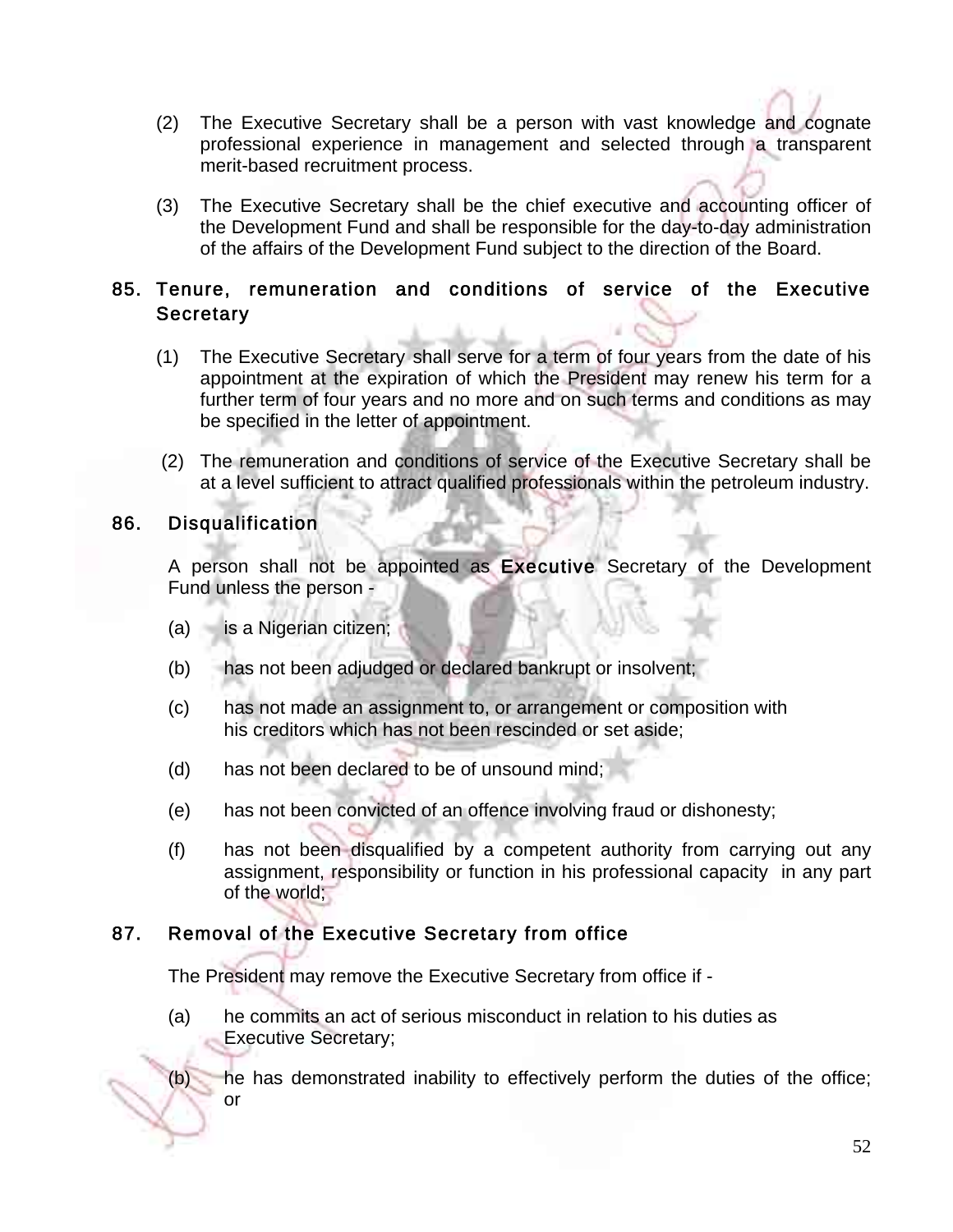(c) the President is satisfied that it is not in the interest of the Development Fund or the public that the Executive Secretary should continue in office.

#### 88. Other staff

- (1) The Board may appoint such other persons as employees of the Development Fund as it deems necessary.
- (2) The employment of staff of the Development Fund shall be subject to such terms and conditions as may from time to time be stipulated by the Board and contained in the respective staff's employment contracts.
- (3) The Board of the Development Fund shall make staff regulations generally relating to the conditions of service of its employees, and in particular, but without prejudice to the generality of the foregoing, such regulations may provide for -
	- (a) the appointment, promotion, dismissal and discipline of employees; and
	- (b) appeals by the employees against dismissal or other disciplinary measures; and
	- (c) the grant of pensions, gratuities and other retirement allowances to the employees;
- (4) Staff of the Development Fund shall be public officers as defined in the Constitution.
- (5) For the purpose of this section, appointment shall include secondment, transfer and contract appointments

## 89. Remuneration

- (1) The Board of the Development Fund shall develop and implement appropriate conditions of service for its staff with particular regard to the issues of remuneration, pension scheme and other service benefits, sufficient for the Development Fund to attract and retain highly qualified manpower.
- (2) The Board shall determine and review from time to time, the remuneration and allowances, payable to the staff of the Development Fund in accordance with guidelines prescribed by Government from time to time.

## 90. Pensions

(1) Employment in the Development Fund shall be subject to the provisions of the Pensions Reform Act and officers and employees of the Development Fund shall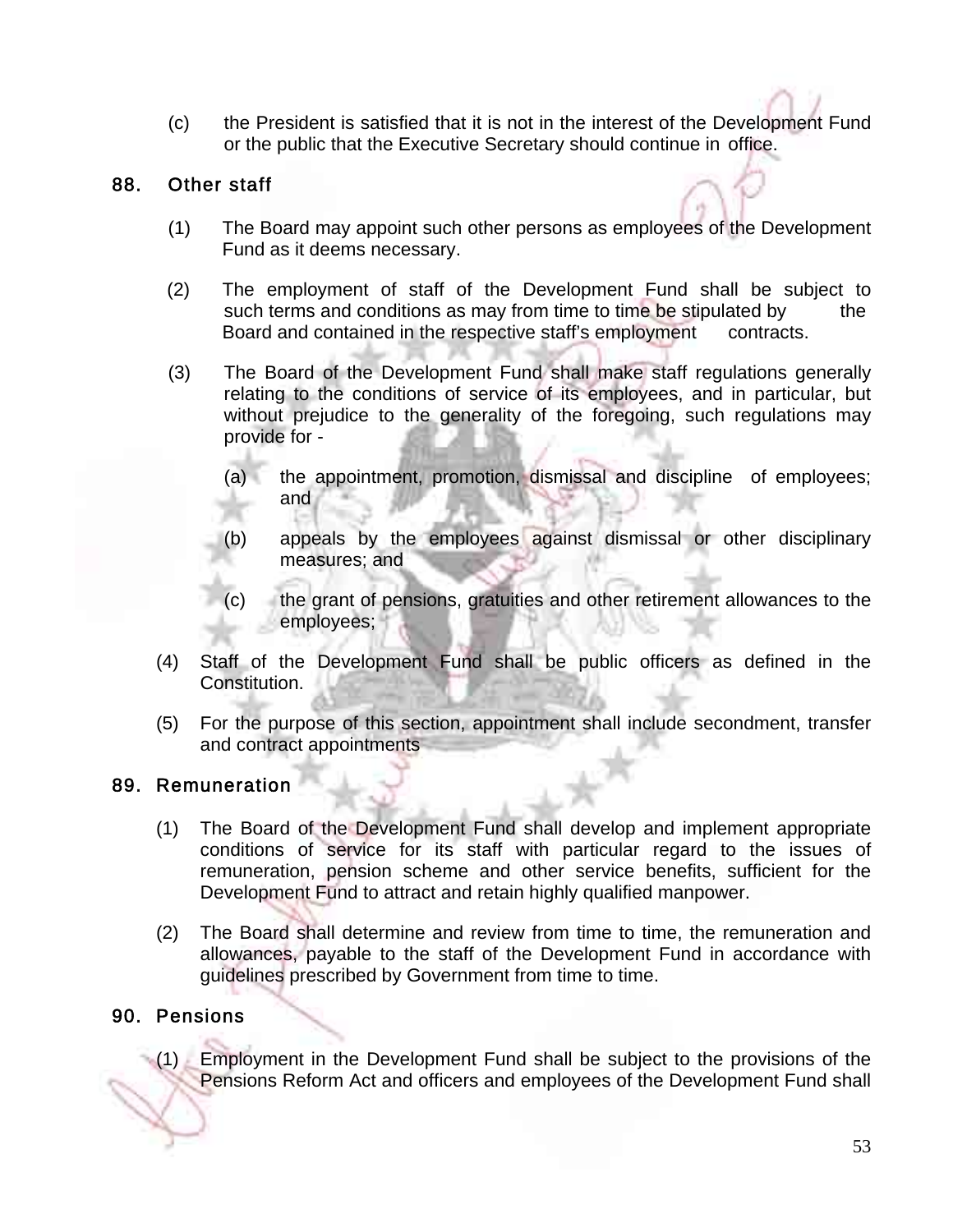be entitled to pension and other retirement benefits as prescribed under the Pension Reform Act.

(2) Subsection (1) of this section shall not prohibit the Development Fund from appointing a person to any office on terms that preclude the grant of a pension or other retirement benefits in respect of that office.

## 91. Financial provisions

- (1) The Development Fund shall not later than 30th September or such other date to be determined by the Minister in each financial year, prepare and present to the National Assembly for appropriation, a statement of estimated income and expenditure for the following financial year.
- (2) Notwithstanding the provisions of subsection (1) of this section, the Development Fund may also, in any financial year, submit supplementary or adjusted statements of estimated income and expenditure to the National Assembly for appropriation.
- (3) The financial year of the Development Fund shall be a period of twelve calendar months commencing on the 1st of January in each year.

#### 92. Power to accept gifts

- (1) The Development Fund may accept gifts of money or other property upon such terms and conditions as may be specified by the person or organisation making the gift provided such gifts are not inconsistent with the objectives and functions of the Development Fund under this Act.
- (2) Nothing in subsection (1) of this section or in this Act shall be construed so as to allow any member of the Board or staff of the Development Fund to accept gifts for their personal use.

#### 93. Accounts and audit

The Development Fund shall keep proper accounts of its income and expenditure in respect of each financial year and shall cause its accounts to be audited within six months after the end of each year by auditors appointed by the Development Fund from a list and in accordance with the guidelines supplied by the Auditor-General for the Federation.

## 94. Mid-year and annual reports

(1) The Board shall submit to the Minister a mid-year report of its operations and finances not later than 31st August of each year and an annual report of its operations, performance and audited financial report of the preceding year not later than 31st May of the following year.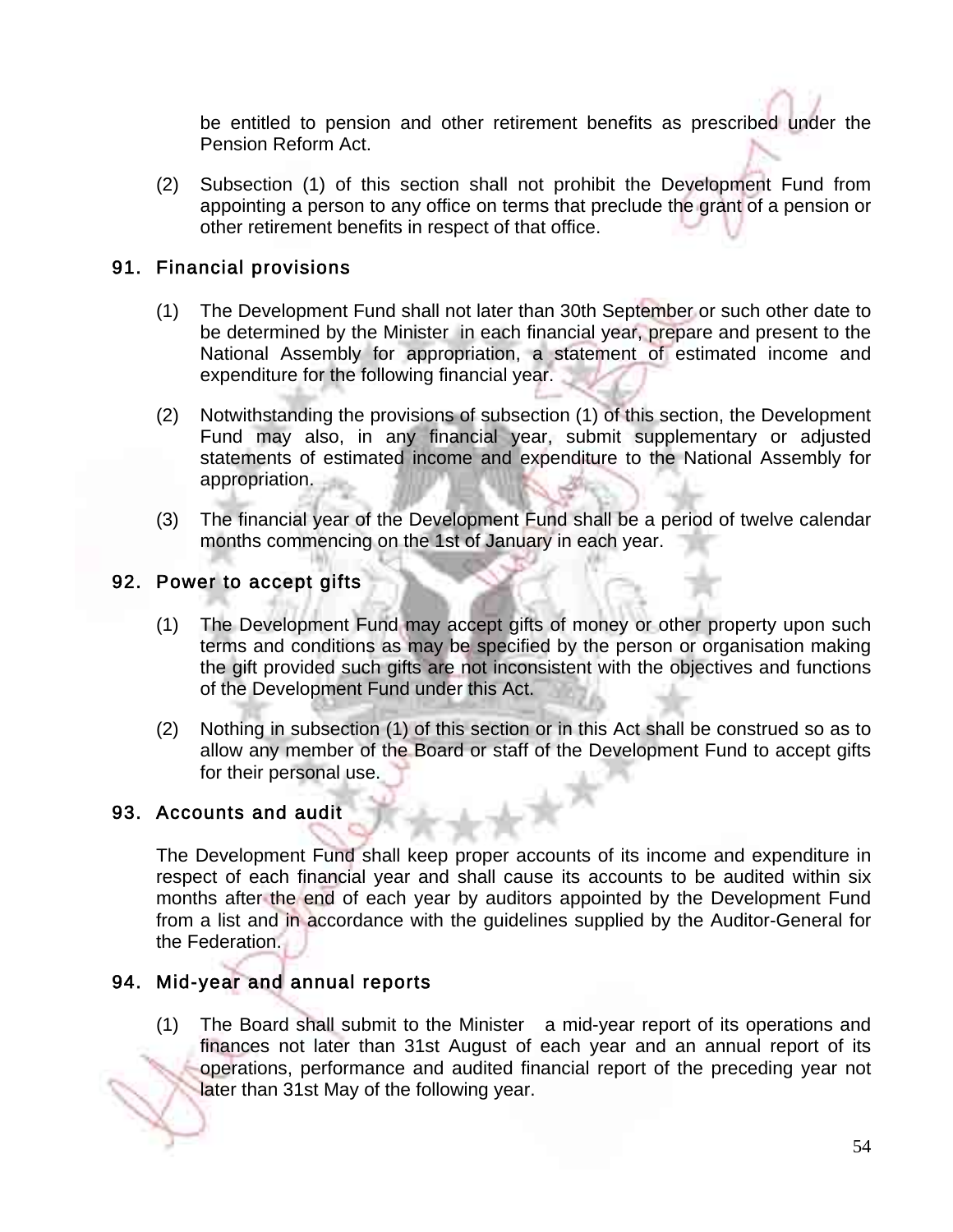(2) A summary of the annual report and audited financial report of the Development Fund for the previous year shall be published on the website of the Development Fund for public notice not later than 31st of July of each year.

## 95. Exemption from income tax

- (1) All income derived by the Development Fund from the sources specified in section 74 of this Act shall be exempt from income tax and all contributions to the Development Fund made by persons subject to the payment of tax shall be tax deductible.
- (2) The Development Fund may, subject to the approval of the Board and the conditions of any trust created in respect of any property, invest all or any of its funds in any security prescribed by the Trustees Investment Act subject to the approval of the Minister, or in such other securities as the Minister may approve.

## 96. Legal proceedings

- (1) Subject to the provisions of this Act, the provisions of the Public Officers Protection Act shall apply in relation to any suit instituted against the Development Fund, the Executive Secretary, a member of the Board, an officer or employee of the Development Fund.
- (2) No suit shall lie against the Development Fund, a member of the Board, the Executive Secretary or any other officer or employee of the Development Fund for any act done in pursuance or execution of this Act or any other law or enactment, or of any public duty or authority in respect of any alleged neglect or default in the execution of this Act or any other law or enactment, duty or authority, or be instituted in any court unless it is commenced—
	- (a) within three months next after the act, neglect or default complained of ; or
	- (b) in the case of a continuation of damage or injury, within six months next after the ceasing of the act complained of.
- (3) No suit shall be commenced against the Development Fund, a member of the Board, the Executive Secretary or any officer or employee of the Development Fund before the expiration of a period of one month after written notice of the intention to commence the suit shall have been served on the Development Fund by the intending plaintiff or his agent.
- (4) The notice referred to in subsection (3) of this section shall clearly and explicitly state the cause of action, the particulars of the claim, the name and address of the intending plaintiff and the relief which he claims.

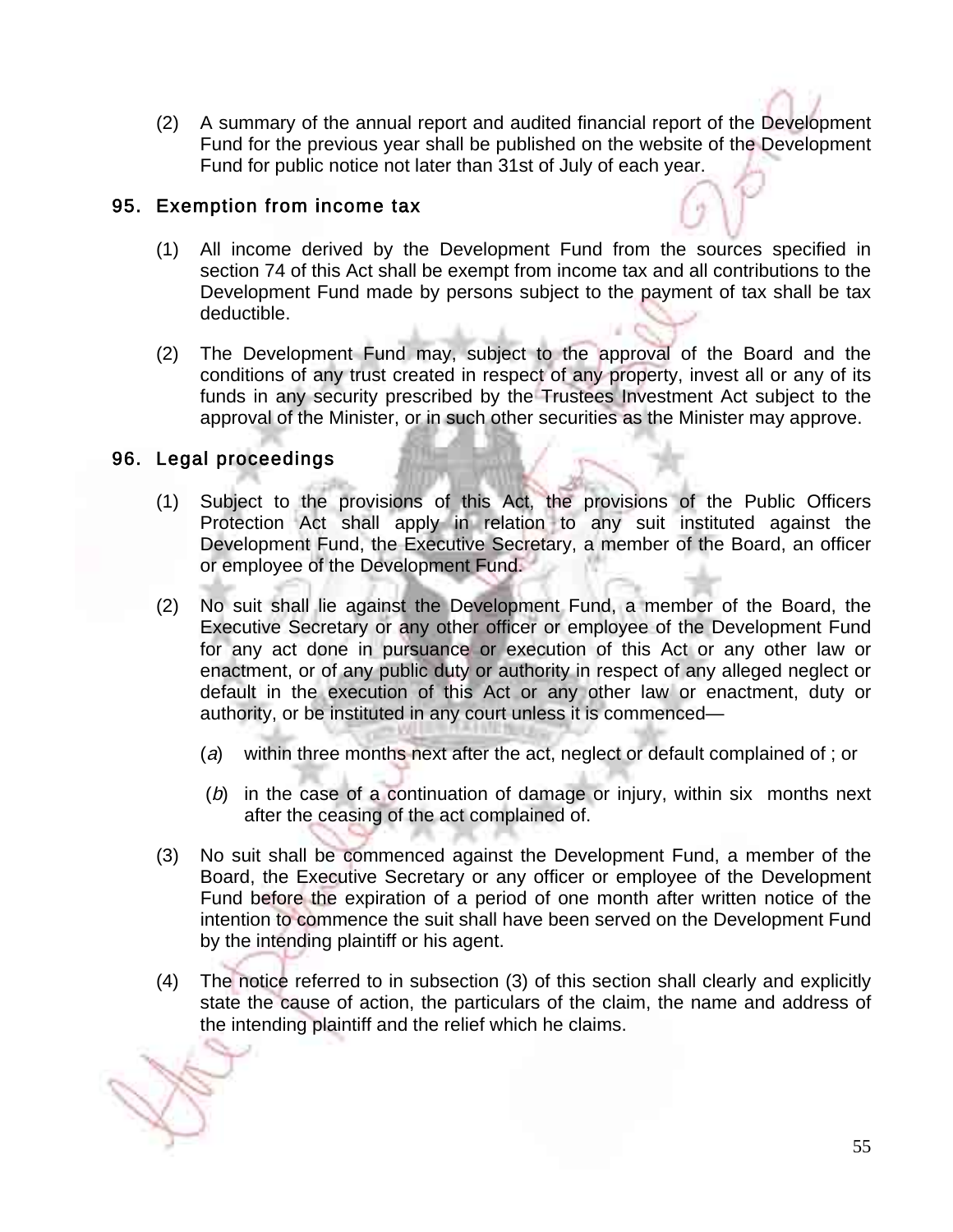## 97. Service of court processes on the Development Fund



A notice, summons or other document required or authorised to be served on the Development Fund under the provisions of this Act or any other law or enactment may be served by delivering it to the office of the Executive Secretary of the Development Fund or any of its Directors.

#### 98. Restriction on execution against the Development Fund's property

- (1) In any action or suit against the Development Fund, no execution or attachment of its physical property shall be issued and any judgment against the Development Fund may be enforced through garnishee proceedings provided that not less than three months notice of the intention to commence the garnishee proceedings shall have been given to the Development Fund.
- (2) Any sum of money which may by the judgment of any court be awarded against the Development Fund shall, subject to any direction given by the court where no notice of appeal against the judgment has been given, be paid by the Fund .

#### 99. Indemnity

- (1) Every member of the Board and every employee of the Development Fund shall be indemnified out of the assets of the Development Fund against any liability incurred in defending any proceeding against the Development Fund, whether civil or criminal, if such proceedings are brought against the member of the Board or employee in their official capacity.
- (2) Notwithstanding the provisions of subsection (1) of this section, the Development Fund shall not indemnify any member of the Board or employee of the Development Fund for any liability incurred as a result of the wilful negligence of the member or employee, as the case may be, or conduct or acts which such person knew or should have known to be unlawful.

# F. PETROLEUM EQUALISATION FUND

## 100. Establishment of the Petroleum Equalisation Fund

- (1) There shall continue to be the Petroleum Equalisation Fund ("the Equalisation Fund") into which shall be paid:
	- (a) any net surplus revenue recovered from petroleum products marketing companies pursuant to this Act; and
	- (b) such sums as may be provided for purpose of the Equalisation Fund by the Federal Government.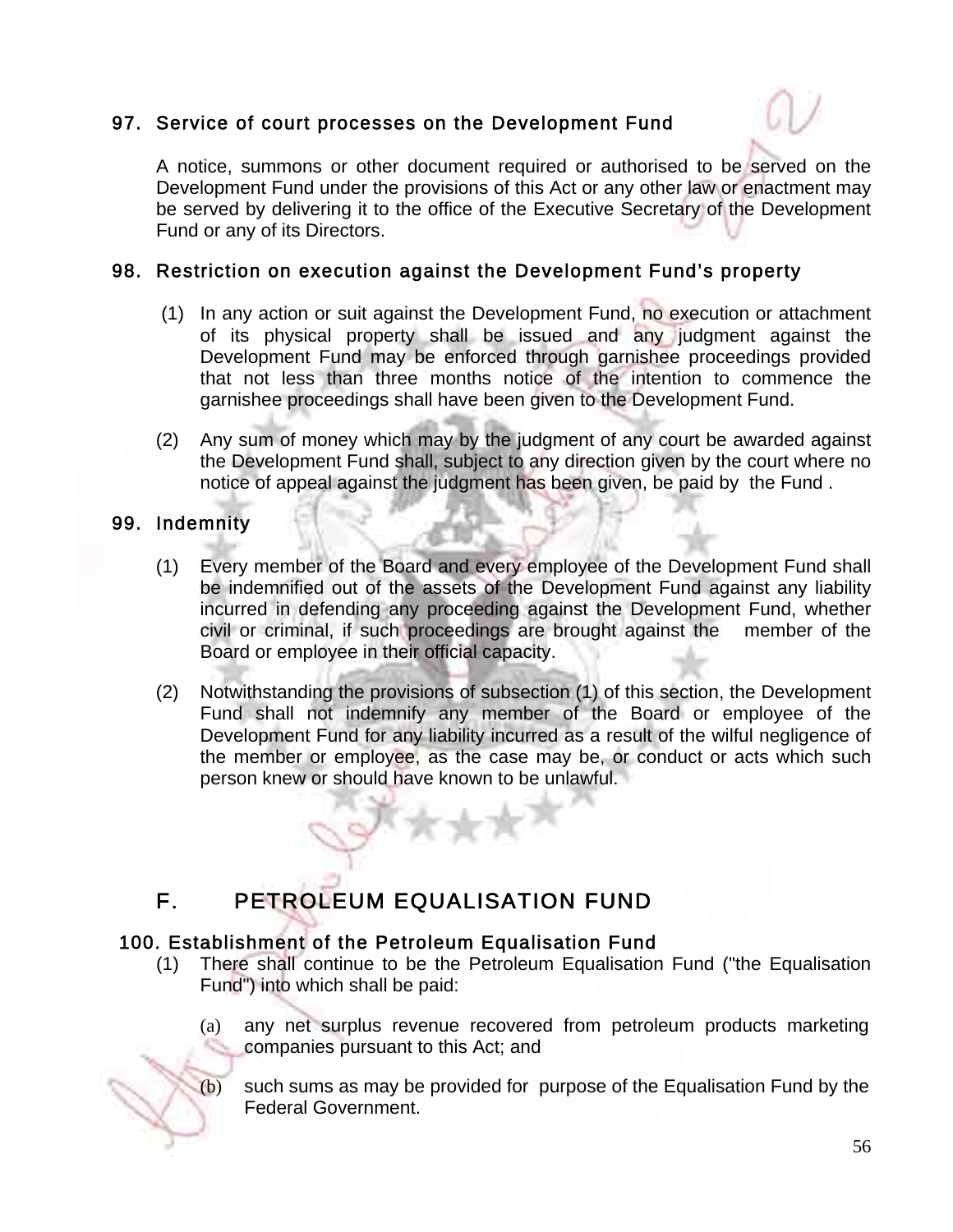- (2) The Equalisation Fund is a body corporate with perpetual succession, a common seal and which may sue and be sued in its corporate name.
- (3) The Equalisation Fund shall have power to acquire, hold and dispose of property and subject to this Act perform all acts that corporate bodies may perform by law.
- (4) Where the Government decides that petroleum product markets have been effectively deregulated, the Minister shall take the required actions to ensure that the Equalisation Fund ceases to exist and its assets and liabilities transferred to the Government to be controlled and managed by the Ministry and at such time the provisions of the sections of this Act relating to the Equalisation Fund shall stand repealed.

#### 101. Establishment of the Petroleum Equalisation Fund Management Board

- (1) There shall be for the Equalisation Fund a Board to be known as the Petroleum Equalisation Fund Management Board (in this Act referred to as "the Board") which shall manage the Equalisation Fund.
- (2) The Board shall consist of
	- (a) the Minister who shall be the chairman.
	- (b) a representative of the Ministry of Petroleum Resources;
	- (c) a representative of the Federal Ministry of Finance;
	- (d) a representative of the Agency;
	- (e) a representative of National Association of Road Transport Owners;
	- (f) a representative of the Major Marketers Association of Nigeria;
	- (g) a representative of the Independent Petroleum Marketers Association of Nigeria;
	- (h) a representative each of the Nigerian Labour Congress and the Trade Union Congress of Nigeria;
	- (i) three other persons who shall be of high integrity and substantial professional experience appointed by the President on the recommendation of the Minister; and
	- (j) the Executive Secretary of the Equalisation Fund.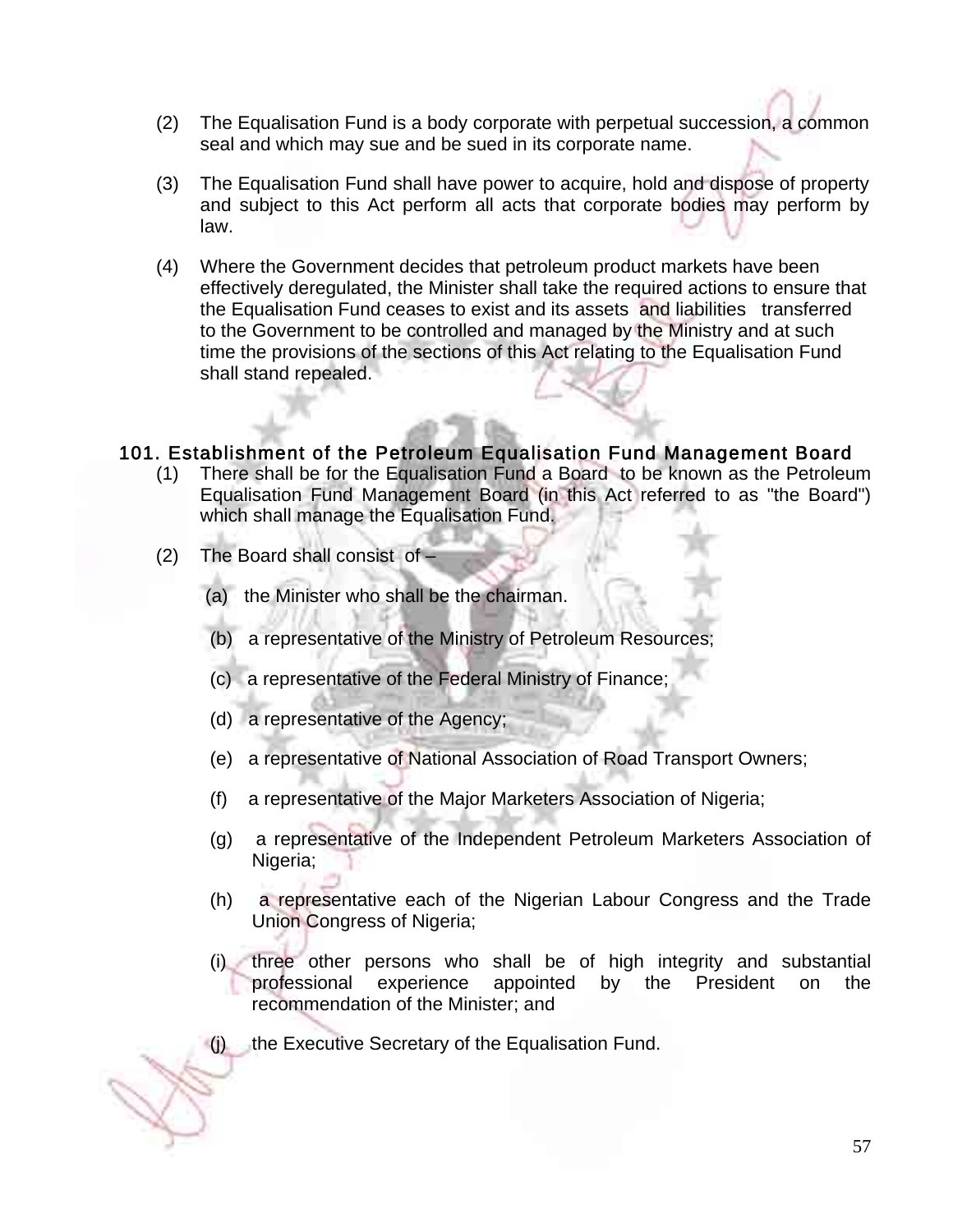- (3) Membership of the Board shall be on a part-time basis..
- (4) The provisions of the Second. Schedule to this Act shall have effect with respect to the proceeding of the Board and other matters contained therein.

#### 102. Powers of the Board

The Board shall have power to -

- (a) determine the method by which net surplus revenue shall be collected from petroleum products marketing companies;
- (b) recover the net surplus revenues from the sale of petroleum products from petroleum products marketing companies, as may be prescribed by the Agency; and
- (c) inspect and inquire about any activity relating to the movement or storage of petroleum products and to that extent, inspect books and facilities, take measurements, and inquire into the correctness of information provided in support of claims for reimbursement.

#### 103. Functions of the Board

The Board shall -

- (a) receive any net surplus revenue recovered from petroleum products marketing companies in accordance with the provision of section 102 of this Act;
- (b) receive any such sums as may be provided for the purpose of the Equalisation Fund by the Government;
- (c) hold the Equalisation Fund in safe custody and in trust, for the reimbursement of petroleum products marketing companies suffering loss solely and exclusively as a result of the sale by them of petroleum products at uniform benchmark prices throughout the country, being benchmark prices set by the Agency pursuant to this Act;
- (d) make payment of all disbursements of the Equalisation Fund authorised under or by virtue of this Act;
- (e) account for all money collected, paid or otherwise expended in relation to the Equalisation Fund and pursuant to the provisions of this Part;
- (f) keep proper public accounts and records of transactions on the Equalisation Fund;
- (g) prepare in respect of each financial year a statement of accounts in such form as the Minister may direct;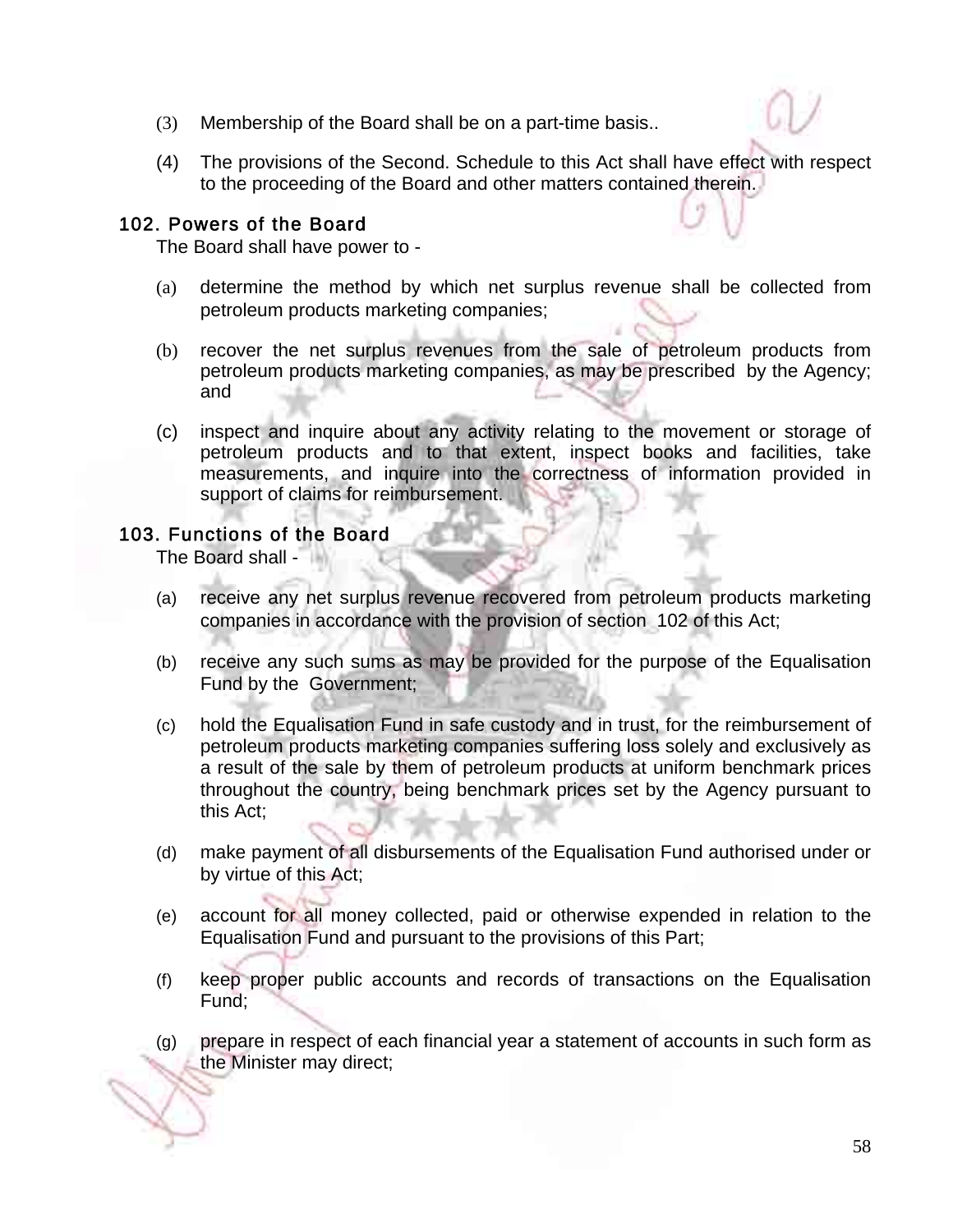- (h) ensure the proper administration of the Equalisation Fund in accordance with the provisions of this Part;
- (i) make rules and regulations for carrying out the functions of the Equalisation Fund; and
- (j) do such other things as are necessary, expedient, legal, and in conformity with the provisions of this Act for the efficient performance of and in connection with all or any of the functions of the Board as specified under this Part.

#### 104. Utilisation of the Equalisation Fund

The Equalisation Fund shall be utilized for:

- (a) the proper administration of the Equalisation Fund;
- (b) the reimbursement of petroleum products marketing companies for any loss sustained by them solely and exclusively as a result of sales by them of petroleum products at uniform prices throughout Nigeria, being benchmark prices set by the Equalisation Fund; and
- (c) the management of the Board.

#### 105. Executive Secretary

- (1) There shall be for the Equalisation Fund an Executive Secretary, appointed by the President on the recommendation of the Minister.
- (2) The Executive Secretary shall be a person with vast knowledge and cognate professional experience in management and selected through a transparent merit-based recruitment process. The Executive Secretary shall be the chief executive and accounting officer of the Board and shall be responsible for running the day-to-day administration of the Equalisation Fund under the direction of the Board.

#### 106. Responsibilities of the Executive Secretary

The Executive Secretary shall –

- (a) determine the net surplus revenue recoverable from any petroleum products marketing company and accruing to such company from the sale by the company of petroleum products at such prices, as may be sold in accordance with the methodology established by the Agency;
- (b) determine the amount of reimbursement due to any petroleum products marketing company which has suffered loss as a result of the operation of any enactment or law;

(c) ensure the disbursements of all authorized payments under of this Act;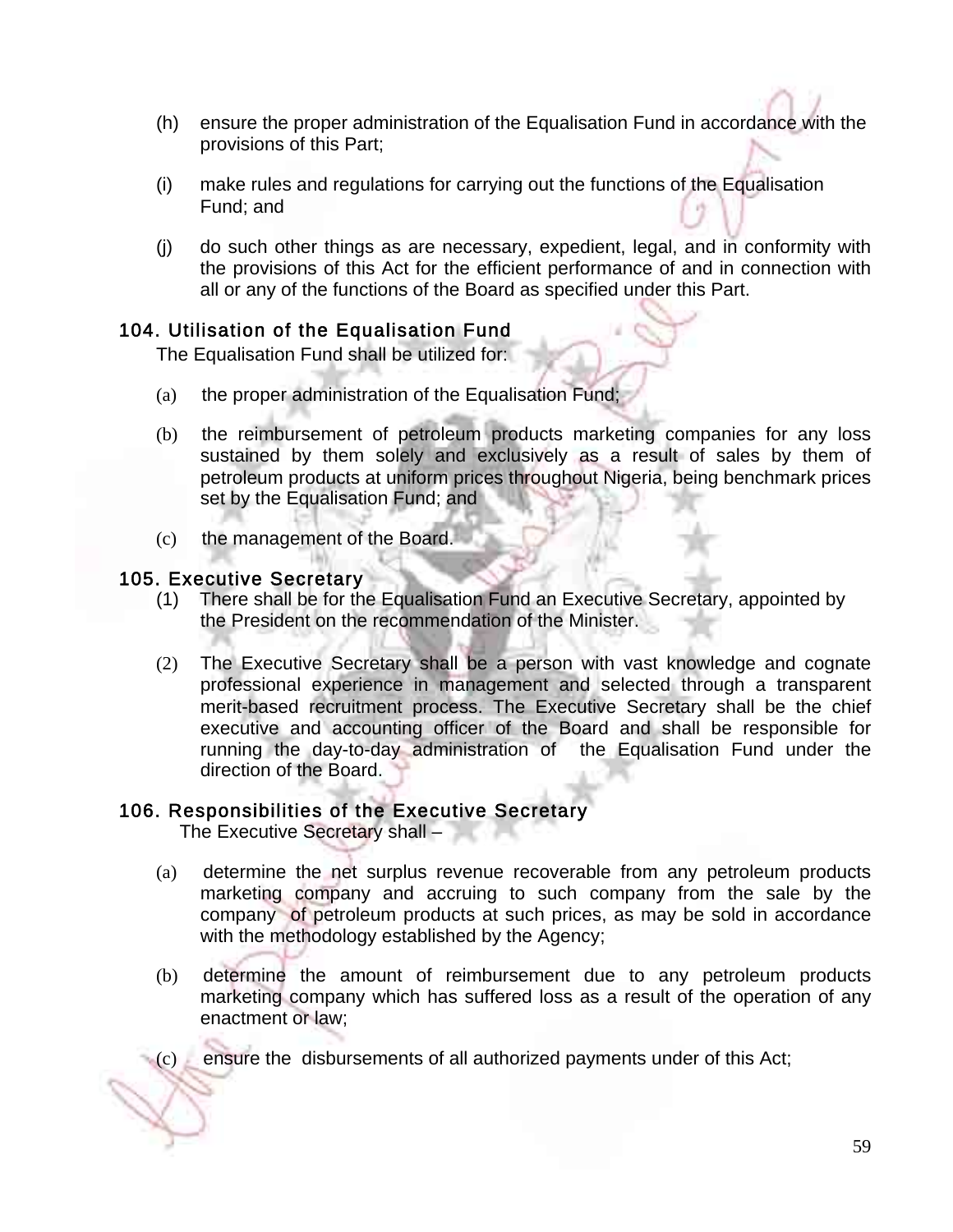- (d) account for all monies collected, paid or otherwise expended under this Act and publish same in the way and manner prescribed by the Board in consultation with the Agency; and
- (e) carry out such other functions as may, from time to time, be specified by the Board.

#### 107. Other officers of the Board

The Board may, on the advice of the Executive Secretary, appoint as employees of the Equalisation Fund such number of persons as may be necessary for the administration of the Equalisation Fund, who shall be subject to the general control of the Executive Secretary and perform such duties as the Executive Secretary may direct.

#### 108. Collection of net surplus revenue

- (1) Net surplus revenue due and payable by petroleum products marketing companies shall be payable to the Equalisation Fund in accordance with directives issued by the Board from time to time,
- (2) The Equalisation Fund shall have no obligation to issue a demand notice in respect of the outstanding net surplus revenue and the failure to issue a demand notice shall not constitute a defence for non-payment of outstanding sums.

#### 109. Bridging and equalisation allowances

Nothing in section 103 of this Act shall derogate from the right of any petroleum products marketing company maintaining storage facilities to collect bridging and equalization allowances prior to the release of petroleum products to petroleum products marketing companies and to remit same to the Board in accordance with such directives as may be issued by the Board.

#### 110. Claims by petroleum products marketing companies

- (1) Petroleum products marketing companies may, as necessary, bring claims for the recovery of losses sustained under paragraph (b) of section 106 of this Act in the manner prescribed by the Board.
- (2) Where a company brings a claim under sub-section (1) of this section, the Board shall with the written request of the Executive Secretary, and with or without notice, have the right to enter upon, inspect and inquire about any activity relating to the movement or storage of petroleum products and to that event, to inspect books and facilities, take measurements, and inquire into the correctness of information provided in support of claims for reimbursement.

(3) The Board shall have the power to-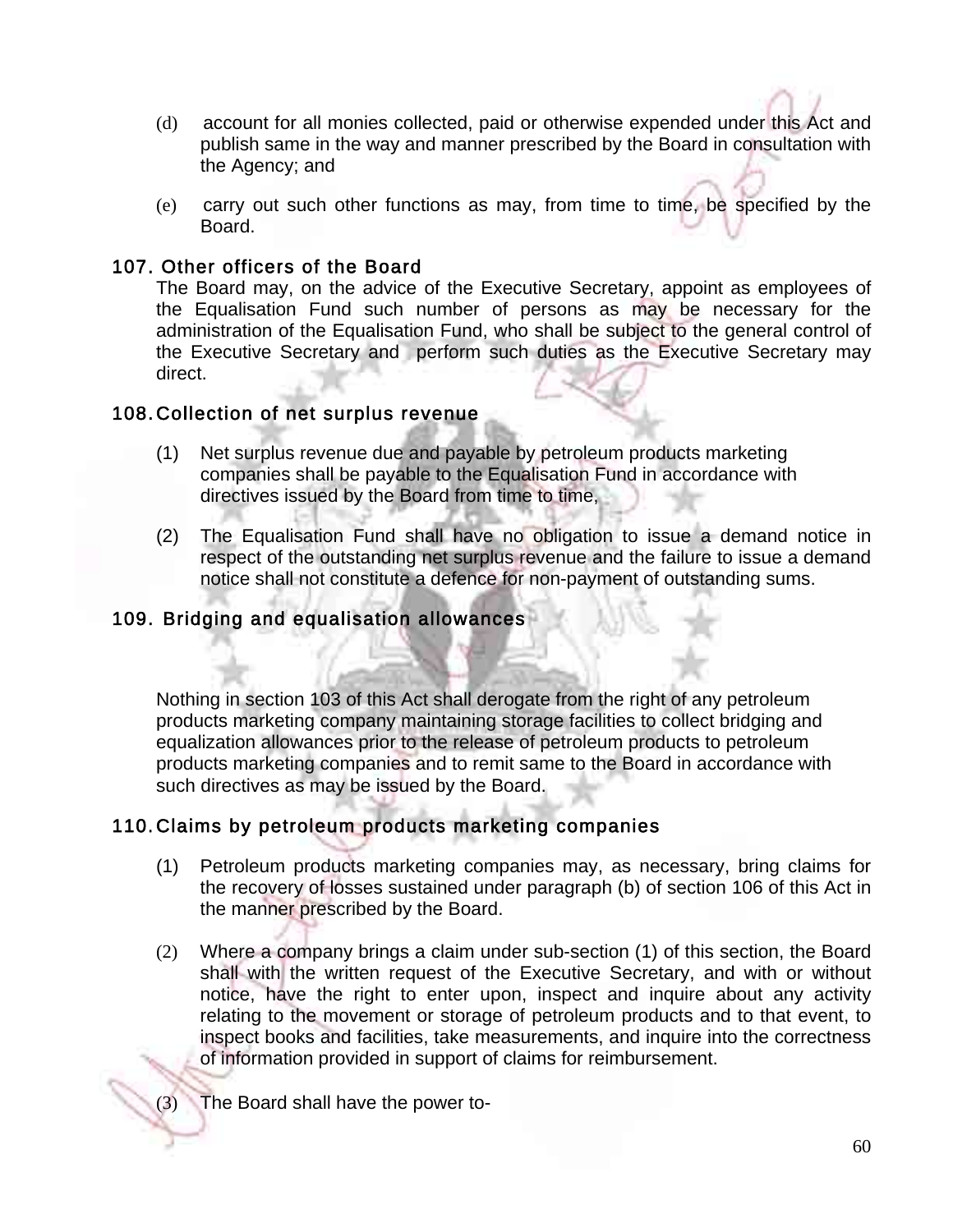- (a) demand details of production, supplies, loading and dispatches from refining companies, import terminals and storage facilities; and
- (b) gain unimpeded access to information relating to petroleum product imports, refining and sales collated and maintained by any government agency, including third party monitoring agencies, with authority to monitor or inspect petroleum products.
- (4) The power provided under subsection (3) of this section is limited to refining facilities, reception terminals, storage facilities and retail outlets.
- (5) Decisions as to payment of claims shall be made by the Board within thirty days from the date on which the claim was first made and where the claim is successful, payments shall be made within ten working days from the date of the decision.
- (6) Where a claim is successful and the Board fails to pay the claim to the company in accordance with the terms and conditions of this section, the Board shall pay a penalty to be prescribed by the Minister.

#### 111. Calculation of surplus revenue recoverable

The net surplus revenue recoverable from a petroleum products marketing company under this Act shall be calculated by reference to the volume of the affected products sold on zonal basis and to the amount by which the uniform prices at which the products were sold exceeded, or were less than, the prices of those products prevailing immediately before the fixing of the uniform prices of the products.

#### 112. Prescribed dates for payment and penalty for non-payment

- (1) The Board shall by notice served on the petroleum products marketing company concerned, specify the date on which any surplus revenue due from that petroleum products marketing company shall be paid to the Board.
- (2) If any sum is not paid within twenty-one days of the specified date, a sum equal to ten per centum of the amount unpaid shall be added for each month or part of a month after the date on which payment should have been made.
- (3) The Board may for just cause, waive in whole or in part any penalty imposed under this section.
- (4) Where the Board waives a penalty under the provisions of subsection (3) of this section, the Board shall give its reasons in writing.

## 113. Certificate as evidence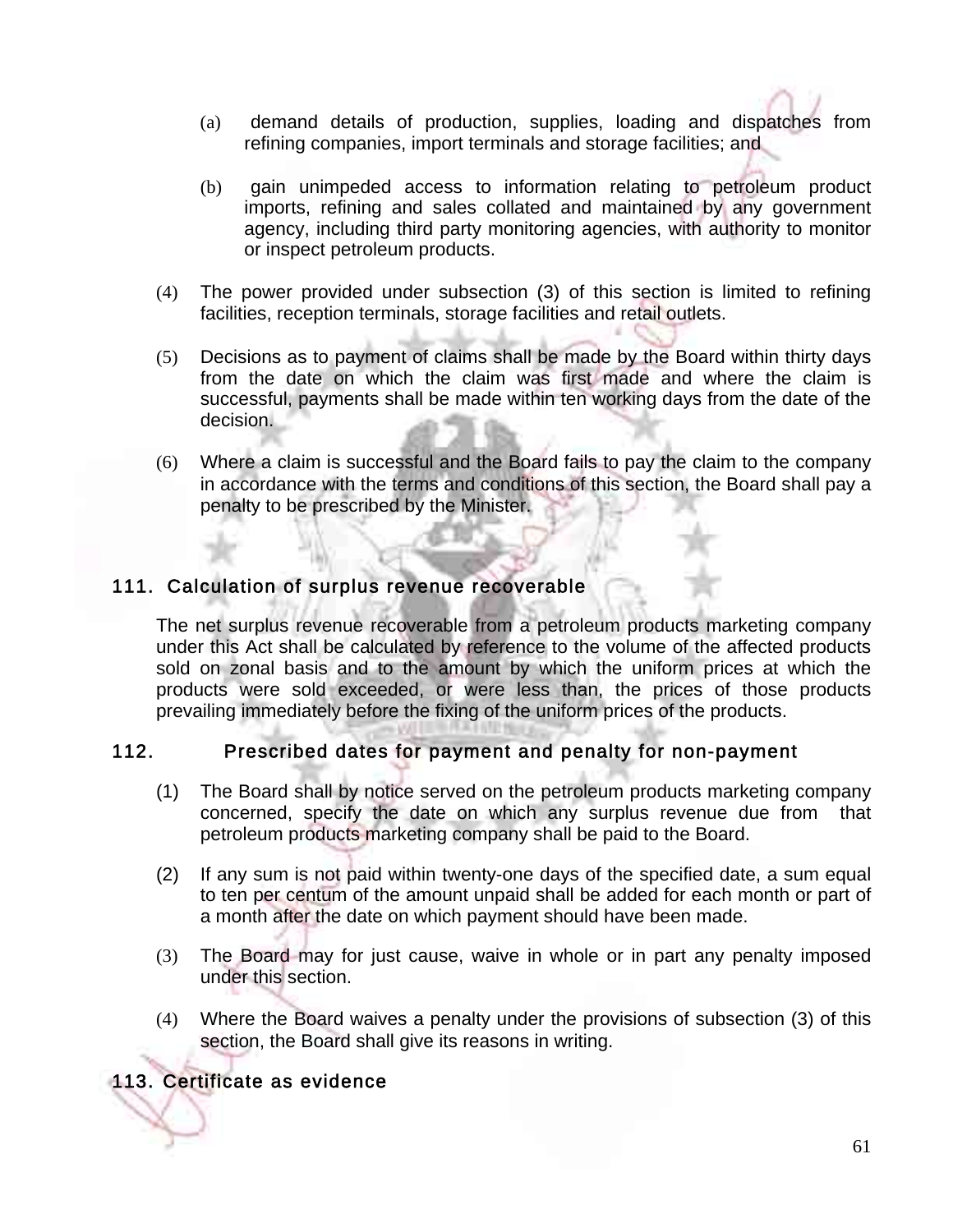A copy of an entry in the accounts of the Board or other extract from the records of the Board shall, when certified by the Executive Secretary, be received in all courts as prima facie evidence of the truth of the contents thereof and as the case may be, of the debt to the Board by any petroleum products marketing company.

## 114. Reporting obligations

- (1) All petroleum product importers, including the National Oil Company, and petroleum products marketing companies shall, prior to but not later than twentyone days following each importation, report details of all petroleum products imported into Nigeria to the Equalisation Fund, and the reports shall include quantities, date of delivery and place of discharge.
- (2) All licensed petroleum product storage facilities, including storage facilities belonging to the National Oil Company, shall on a monthly basis, deliver to the Board:
	- (a) logs of product movements into and out of the facilities; and
	- (b) returns of bridging and equalization allowances collected from petroleum products marketing companies and remitted to the Board.
- (3) Marketing companies shall deliver quarterly statements of all petroleum products lifted and discharged, including details of load and discharge points, dates and times of loading and discharge to the Board.
- (4) The Executive Secretary may, with the approval of the Board
	- (a) require any petroleum products marketing company to furnish returns and keep records or any other relevant information as may be determined to be necessary for the proper administration of the provisions of this Act; and
	- (b) produce the records for examination by the Executive Secretary or any authorized officer of the Board necessary for the proper administration of the provisions of this Part.

## 115. Dispute resolution

j.

- (1) Disputes between a company and the Equalisation Fund in respect of any matter under this Part shall be referred to the Agency and shall be subject to the dispute resolution mechanism referred to in subsection (2) of this section.
- (2) Where the Equalisation Fund is a party to a dispute under this Part, the relevant provisions of the Arbitration and Conciliation Act, shall apply.

# G. PETROLEUM HOST COMMUNITIES FUND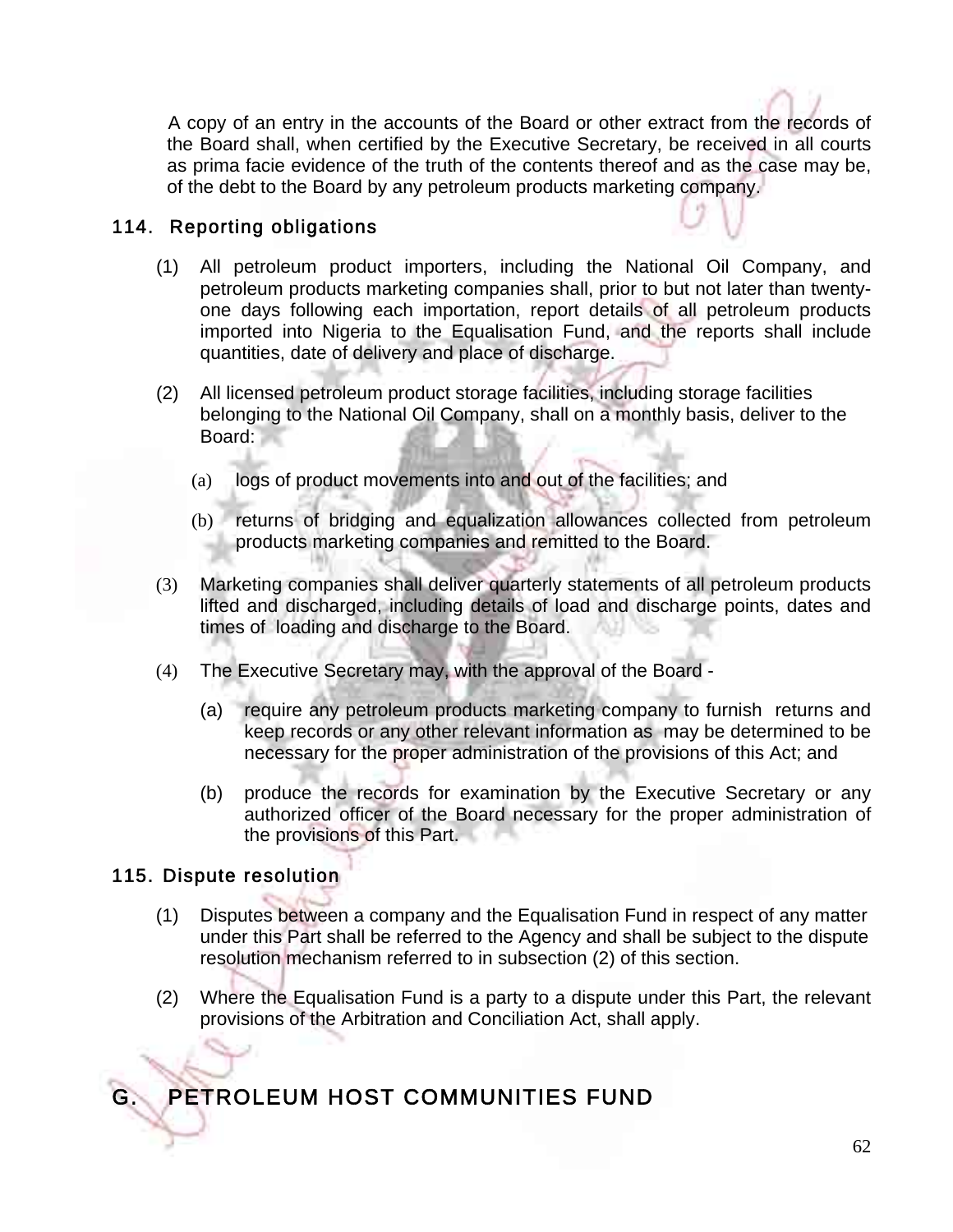## 116. Establishment of the Petroleum Host Community Fund

There is established a fund to be known as the Petroleum Host Communities Fund (in this Act referred to as 'the PHC Fund').

#### 117. Purpose of the PHC Fund

The PHC Fund shall be utilized for the development of the economic and social infrastructure of the communities within the petroleum producing area.

#### 118. Beneficial entitlements to the communities

- (1) Every upstream petroleum producing company shall remit on a monthly basis ten percent of its net profit as follows -.
	- (a) for profit derived from upstream petroleum operations in onshore areas and in the offshore and shallow water areas, all of such remittance shall be made directly into the PHC Fund; and
	- (b) for profit derived from upstream petroleum operations in deepwater areas, all of the remittance directly in to the Fund for the benefit of the petroleuml producing littoral States.
- (2) For the purpose of this section 'net profit' means the adjusted profit less royalty, allowable deductions and allowances, less Nigerian Hydrocarbon Tax less Companies Income Tax.
- (3) At the end of each fiscal year, each upstream petroleum company shall reconcile its remittance pursuant to subsection (1) of this section with its actual filed tax return to the Service and settle any such difference.
- (4) The contributions made by each upstream petroleum company pursuant to subsection (1) of this section, will constitute an immediate credit to its total fiscal rent obligations as defined in this Act.
- (5) Where an act of vandalism, sabotage or other civil unrest occurs that causes damage to any petroleum facilities within a host community , the cost of repair of such facility shall be paid from PHC Fund entitlement unless it is established that no member of the community is responsible. .
- (6) The Minister shall, subject to the provisions of section 8 of this Act, make regulations on entitlement, governance and management structure with respect to the PHC Fund established under this Act.

#### NATIONAL PETROLEUM ASSETS MANAGEMENT CORPORATION Ī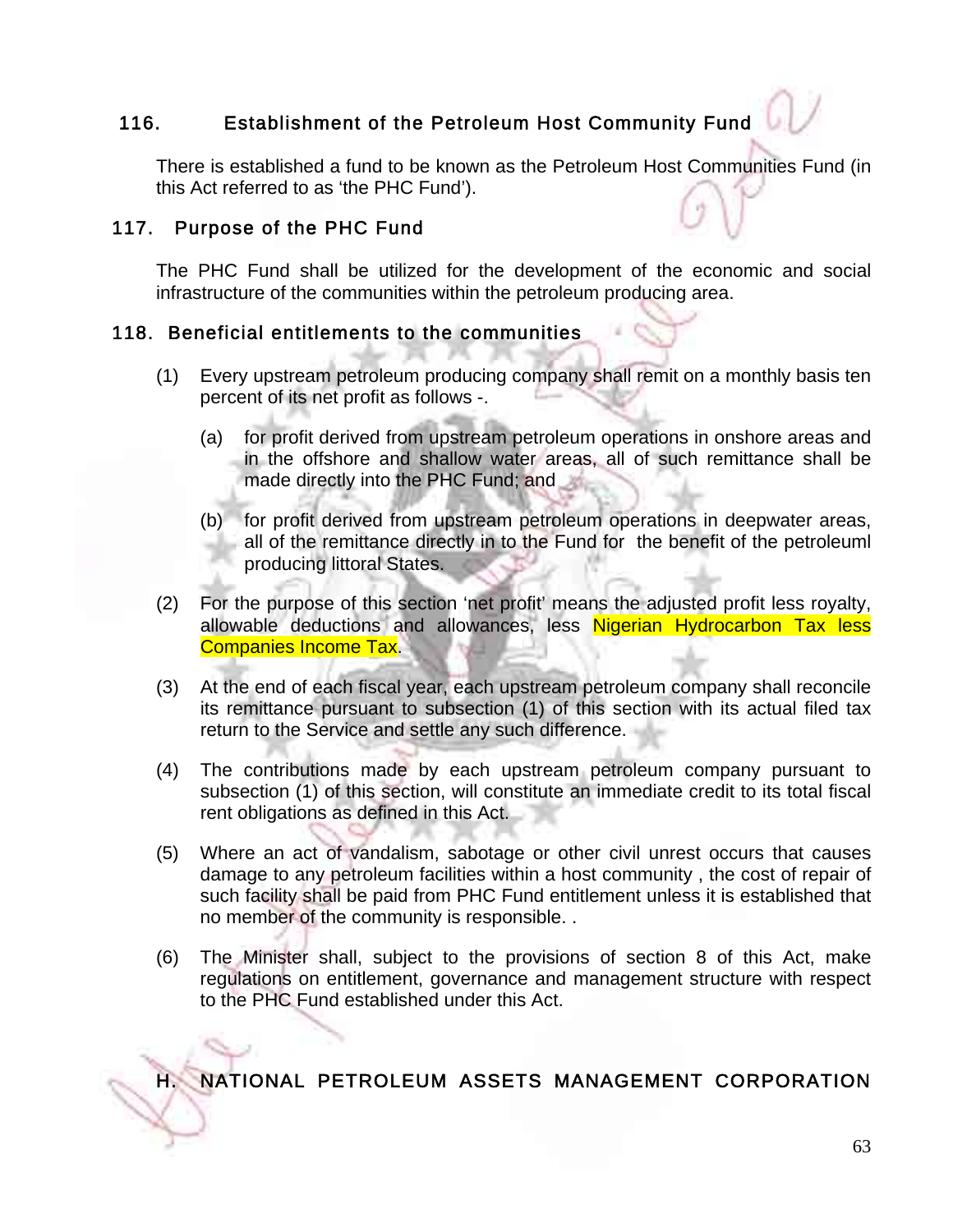## 120. Establishment of the National Petroleum Assets Management **Corporation**

- (1) There is established under this Act the National Petroleum Assets Management Corporation ("the Corporation"), as a body corporate with perpetual succession, a common seal and which may sue or be sued in its corporate name.
- (2) The Corporation shall be a holding company operating fully on commercial principles.
- (3) The Corporation shall have power to-
	- (a) enter into contracts and incur obligations;
	- (b) acquire, hold, mortgage, purchase and deal howsoever with property, whether movable or immovable, real or personal;
	- (c) establish and maintain subsidiaries for the discharge of its functions as the Corporation may determine; and
	- (d) do all such things as are necessary for or incidental to the carrying out of its functions and duties under this Act.
- (4) Subject to the provisions of this Act, the functions of the Corporation are to
	- (a) acquire and manage investments of the Government in the Nigerian upstream petroleum industry; and
	- (b) undertake such other activities as are necessary or expedient for giving full effect to the performance of its functions under this Act.

#### 121. Funding

- (1) The Corporation shall maintain a fund ('the Fund') into which shall be paid
	- (a) such sums as may be made available by the Government for the purpose of funding the subsidiaries of the Corporation established pursuant to the provisions of subsection (3) of section 120 of this Act; and
	- (b) such monies as may be received by the Corporation in the course of its operations or in the exercise of its functions under this Act

## 122. Utilization of the Fund of the Corporation

The Corporation shall utilize the proceeds of the Fund established under section 121 of this Act for –

(a) funding the first two years work programme of its subsidiary to be established pursuant to this Act; and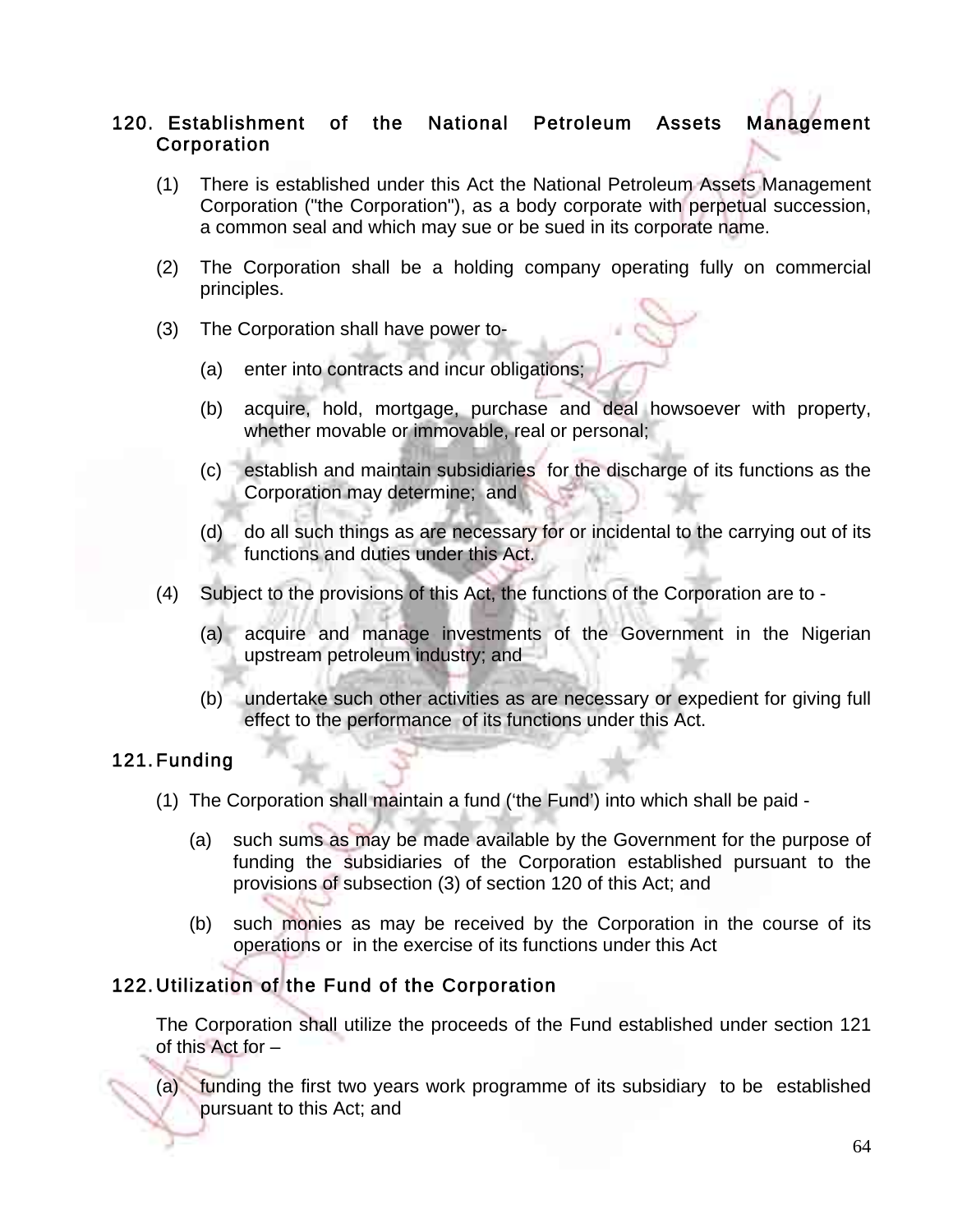(b) defraying all expenses incurred by the Corporation.

#### 123. Incorporation of Nigerian Petroleum Assets Management Company Limited

- (1) The Minister shall not later than three months after the Effective Date take such steps as are necessary under the Companies and Allied Matters Act to incorporate a company limited by shares which may be known as Nigerian Petroleum Assets Management Company Limited ('the Management Company') or such other name as shall be available, and be vested with certain assets and liabilities of NNPC.
- (2) At the time of its incorporation, the initial shares of the Management Company to be established shall be held in the ratio of 99% by the Corporation and 1% by the Permanent Secretary of the Ministry in trust for the Corporation.

#### 124. Exemption from certain existing laws

The Management Company to be established shall not be subject to the provisions of the Fiscal Responsibility Act, 2007 and the Public Procurement Act, 2007.

#### 125. Transfer of Assets and Liabilities

- (1) Following the incorporation of the Management Company the assets and liabilities comprising exclusively the interests in all the unincorporated joint ventures held by NNPC on behalf of the Government and excluding any asset that the Government may have vested in the National Oil Company shall be vested in the Management Company within twelve to twenty-four months from the Effective Date.
- (2) The Government may thereafter vest in the Management Company any upstream asset as the Government may from time to time deem fit.

672116-F

- (3) The transfer of liability or obligation under this section without any further assurance other than this section releases NNPC from any further liability or obligation in respect of the assets or liabilities.
- (4) The Management Company shall without further assurance be entitled to enforce or defend all obligations for or against NNPC in respect of the portion of interests mentioned in subsection (1) of this section as if the Management Company were the original party to such obligations.
- (5) The relevant transferred assets, all bonds, loans, financing agreements, alternative financing agreements, joint operating agreements, sole risk agreements, hypothecations, securities, deeds, contracts, instruments, documents and working arrangements subsisting immediately before the initial transfer date and to which NNPC was a party shall, on and after the initial date, be as fully effective and enforceable against or in favour of the Management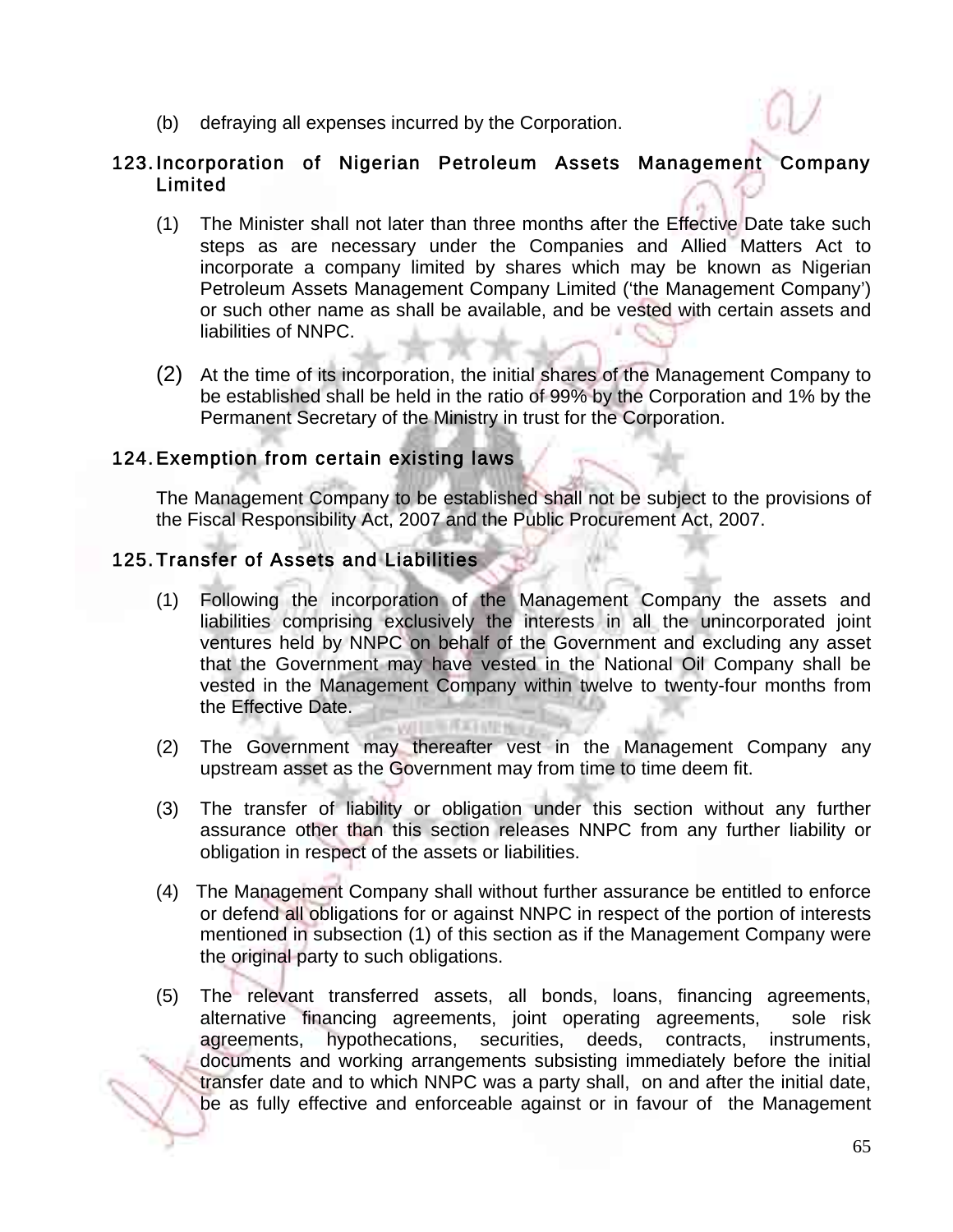Company as if, instead of NNPC, the Management Company had been named therein.

- (6) Any pending action or proceeding in relation to the transferred assets, brought by or against NNPC immediately before the initial transfer date may be enforced or continued, as the case may be, on and after that date by or against the Management Company in the same way as if this Act had not been passed.
- (7) Notwithstanding the provision of subsection (3) of this section
	- (a) no action or other proceeding shall be commenced against the Management Company in respect of any employee, asset, liability, right or obligation if, had there been no transfer, the time for commencing the action or other proceeding would have expired; and
	- (b) the transfer of assets and liabilities to the Management Company under subsection (2) of this section shall not be deemed to -
		- (i) constitute a breach, termination, repudiation or frustration of any contract, including a contract of employment or insurance;
		- (ii) constitute a breach of any Act, regulation or by-law;
		- (iii) constitute an event of default or *force majeure*;
		- (iv) give rise to a breach, termination, repudiation or frustration of any licence, permit or other right;
		- (v) give rise to any right to terminate or repudiate a contract, licence, permit or other right; or
		- (vi) give rise to any estoppel.
- (8) Subsection (7) of this section shall not apply to such contracts as may be prescribed by any regulation made for that purpose..
- (9) Subject to subsection (8) of this section, nothing in this Act and nothing done as a result of a transfer under subsection (2) of this section shall create any new cause of action in favour of a -
	- (i) holder of a debt instrument issued by NNPC before the transfer date; or
	- (ii) party to a contract with NNPC that was entered into before the transfer date.

(10) Any guarantee or surety which was given or made by the Government or any other person in respect of any debt or obligation of NNPC, and which was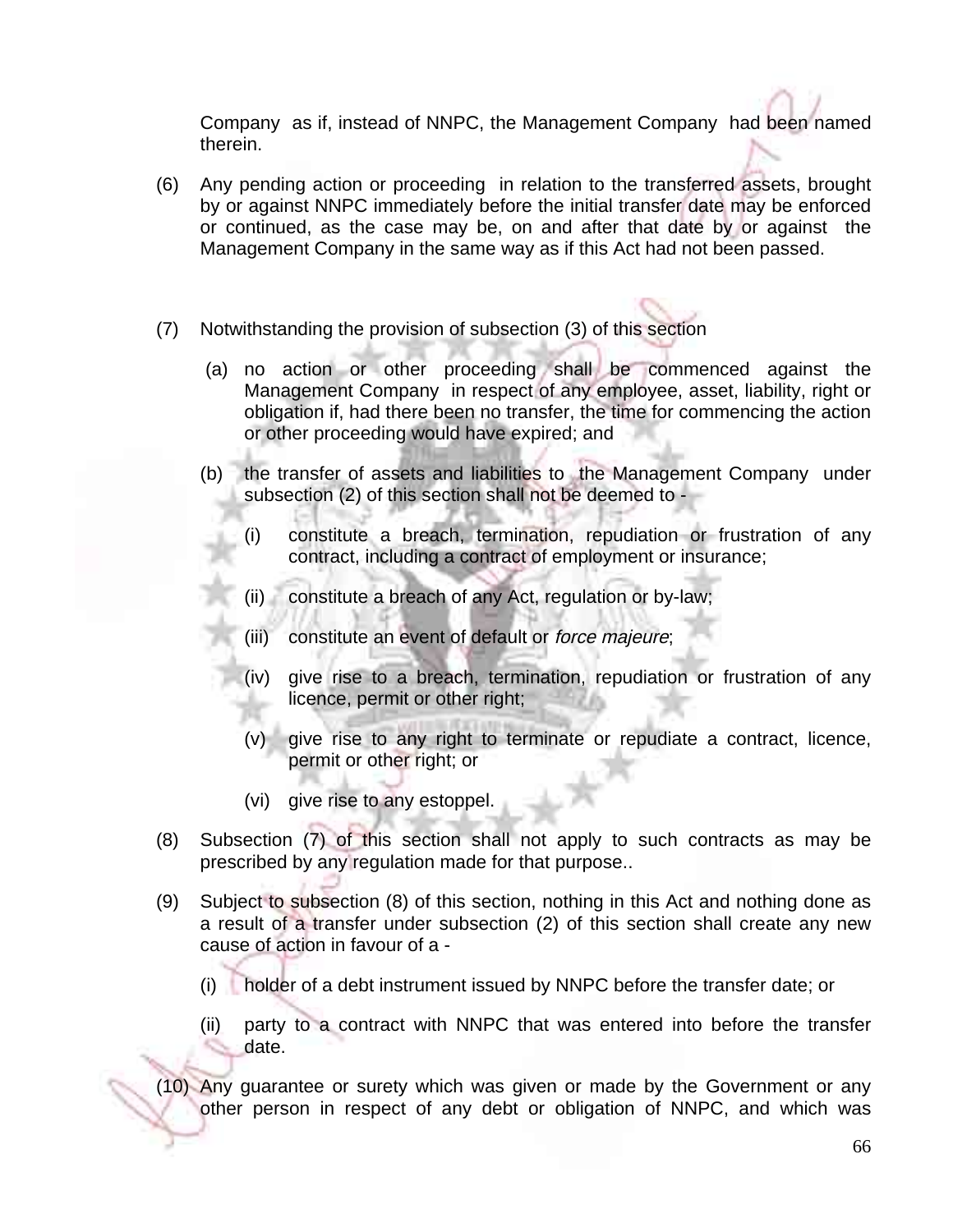effective immediately before the initial transfer of the principal debt or obligation, shall remain fully effective against the guarantor or surety on and after the initial transfer date in relation to the repayment of the debt or the performance of the obligation, as the case may be, by the Management Company to which the principal debt or obligation was transferred.

#### 126. Exemption from Stamp Duty

- (1) Stamp duty shall not be chargeable under the Stamp Duties Act in respect of any transfer made or transaction entered into pursuant to this Part on which, except for the exemption granted under this section, stamp duty would have been payable.
- (2) Stamp duty shall not be chargeable
	- (a) during the incorporation of any subsidiary of the Management Company and or any subsequent increase to their authorised share capital of any such subsidiary prior to the transfer of a majority interest there to the public or private investors; or
	- (b) in respect of any other transfer of rights and assets pursuant to this Part.

#### 127. Transfer of employees of NNPC

The transfer of employees of NNPC to the Management Company shall be in accordance with the provisions of section 358 of this Act.

#### 128. Directions to NNPC on matters related to transition

 Prior to the vesting of assets and liabilities of NNPC in the Management Company, the Minister may give the Board of Directors of NNPC directions in writing to ensure the proper transfer of the assets and liabilities of NNPC to the Management Company, and the Board of Directors shall, without delay, comply with every such direction.

#### 129. Certain exemption from rates

- (1) Oil pipelines and other installations transferred to the Management Company shall not be regarded as hereditaments or tenements to be valued for rating purposes.
- (2) For the purpose of this subsection, the expression "oil pipelines and other installations" include oil rigs, refineries, power generating plants, pumping stations, tank farms and similar installations but shall not include office or residential buildings.
- (3) Except as provided in subsection (1) of this section, nothing in this Act shall be deemed to exempt the Management Company from liability for any tax,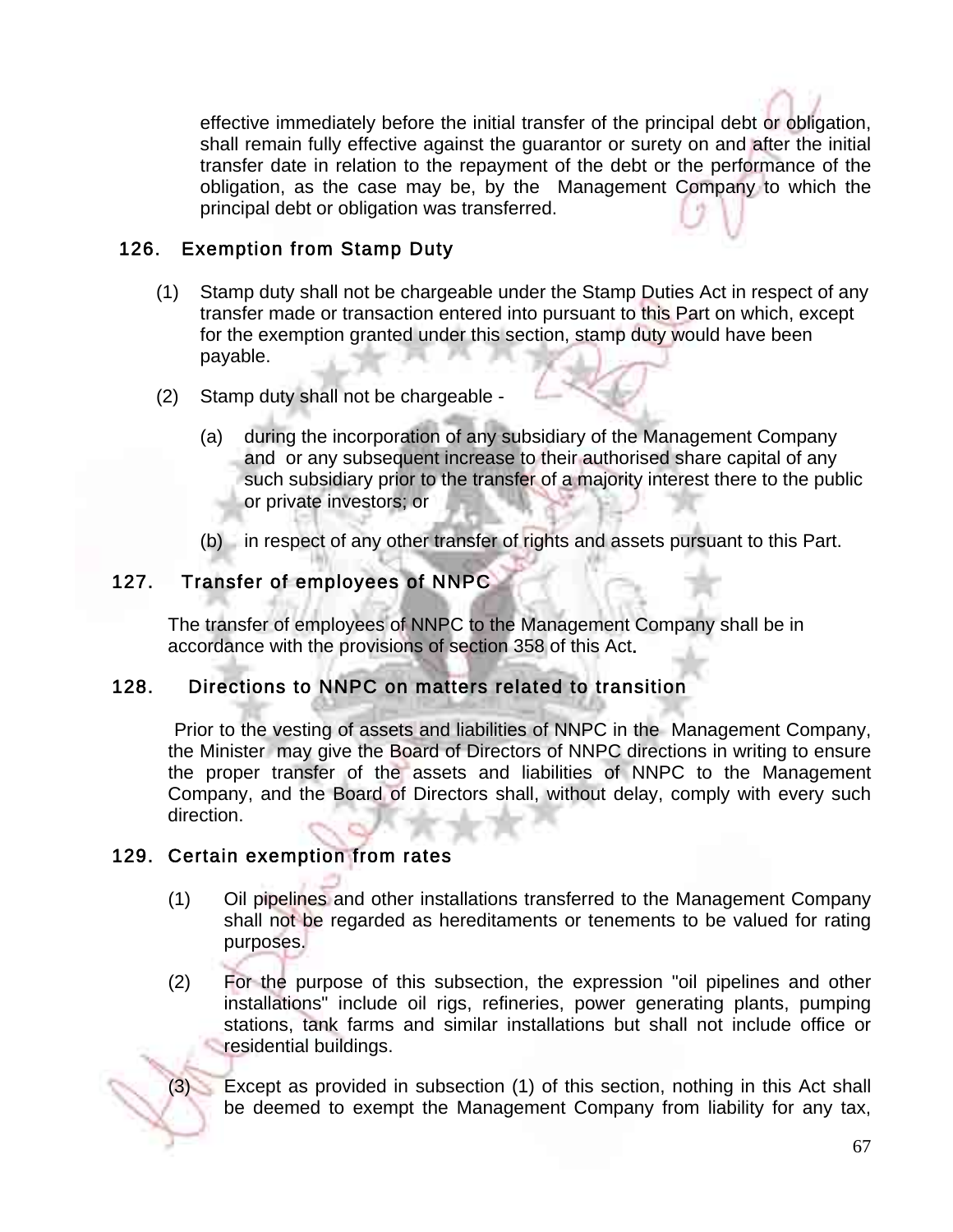duty, rate, levy or other charge whatsoever, whether general or local; provided that the Management Company shall not be liable to pay any such tax, duty, rate, levy or charge unless every company liable to tax under the Part VIII of this Act is also liable for such payment.

## 130. Borrowing Powers

- (1) Subject to the provisions of this section, the Corporation may, from time to time, borrow by way of overdraft or by any other means such sums of monies as it may require in the exercise of its functions under this Act.
- (2) The Corporation shall not without the approval of the President, borrow any sum of money whereby the amount in aggregate outstanding on any loan or loans at any time exceeds such amount as is for the time being approved by the President.
- (3) Notwithstanding the provisions of subsection (2) of this section, a person lending to the Corporation shall not be bound to enquire whether the borrowing is within the power of the Corporation or not.
- (4) Where any sum of money required to be borrowed by the Corporation
	- (a) is to be in a currency other than Naira; and
	- (b) is to be borrowed by the Corporation other than temporarily, the Corporation shall not borrow such sum without the approval of the President. **WITH AXINE NOW**
- (5) Subsection (4) of this section, shall not apply to any money borrowed by the Corporation from any of its subsidiaries or by a subsidiary of the Corporation from the Corporation or any other subsidiary.

## 131. Establishment of the Board

- (1) There is established for the Corporation, a Board of Directors (in this Part referred to as "the Board").
- (2) The Board shall comprise of—
	- (a) the Minister of Petroleum, who shall be the chairman;
	- (b) the Permanent Secretary, Federal Ministry of Finance;
	- (c) the Managing Director of the Management Company, the subsidiary company to be established by the Corporation pursuant to this Part;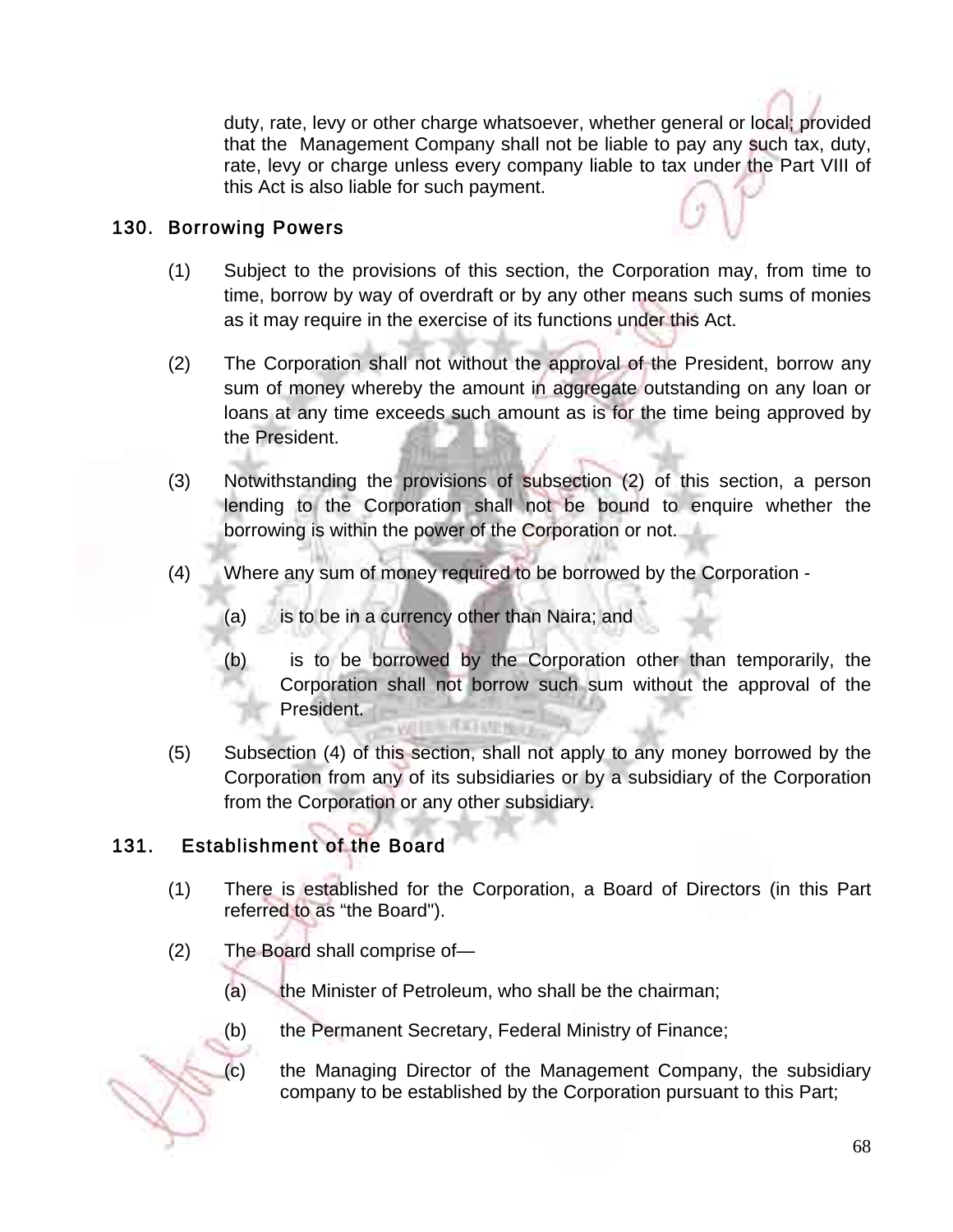- (d) two persons to be appointed by the President, who shall be persons of high integrity, substantial corporate experience and professional accomplishment from the private sector.
- (3) The persons appointed pursuant to paragraph d) of subsection (2) of this section shall hold office for a term of four years in the first instance which term may be renewed for another term of four years only, on such terms and conditions as may be specified in the letter of appointment.
- (4) The proceedings of the Board of the Corporation and other ancillary matters shall be as provided in the Second Schedule to this Act.
- (5) The conflict of interest provisions contained in the Second Schedule to this Act shall apply to all members of the Board.

#### 132. Functions and powers of the Board

The Board shall:

- (a) provide general guidelines on the functions of the Corporation;
- (b) approve the annual programme of action and budget for the Corporation;
- (c) oversee the affairs of its subsidiaries;
- (d) do such other things as are necessary, expedient, and in conformity with the provisions of this Act for the efficient performance of and in connection with all or any of the functions of the Board under this Act.

#### 133. Remuneration of members of the Board

Members of the Board shall be paid from the funds of the Corporation such remuneration and allowances in accordance with the guidelines of the Government.

## 134. Disqualification

- (1) No person shall be appointed as a member of the Board unless the person
	- (a) is a Nigerian citizen;
	- (b) has not, in terms of the laws in force in any country:
		- (i) been adjudged or declared bankrupt or insolvent; or
		- (ii) made an assignment to, or arrangement or composition with his creditors which has not been rescinded or set aside;
		- (iii) been declared to be of unsound mind;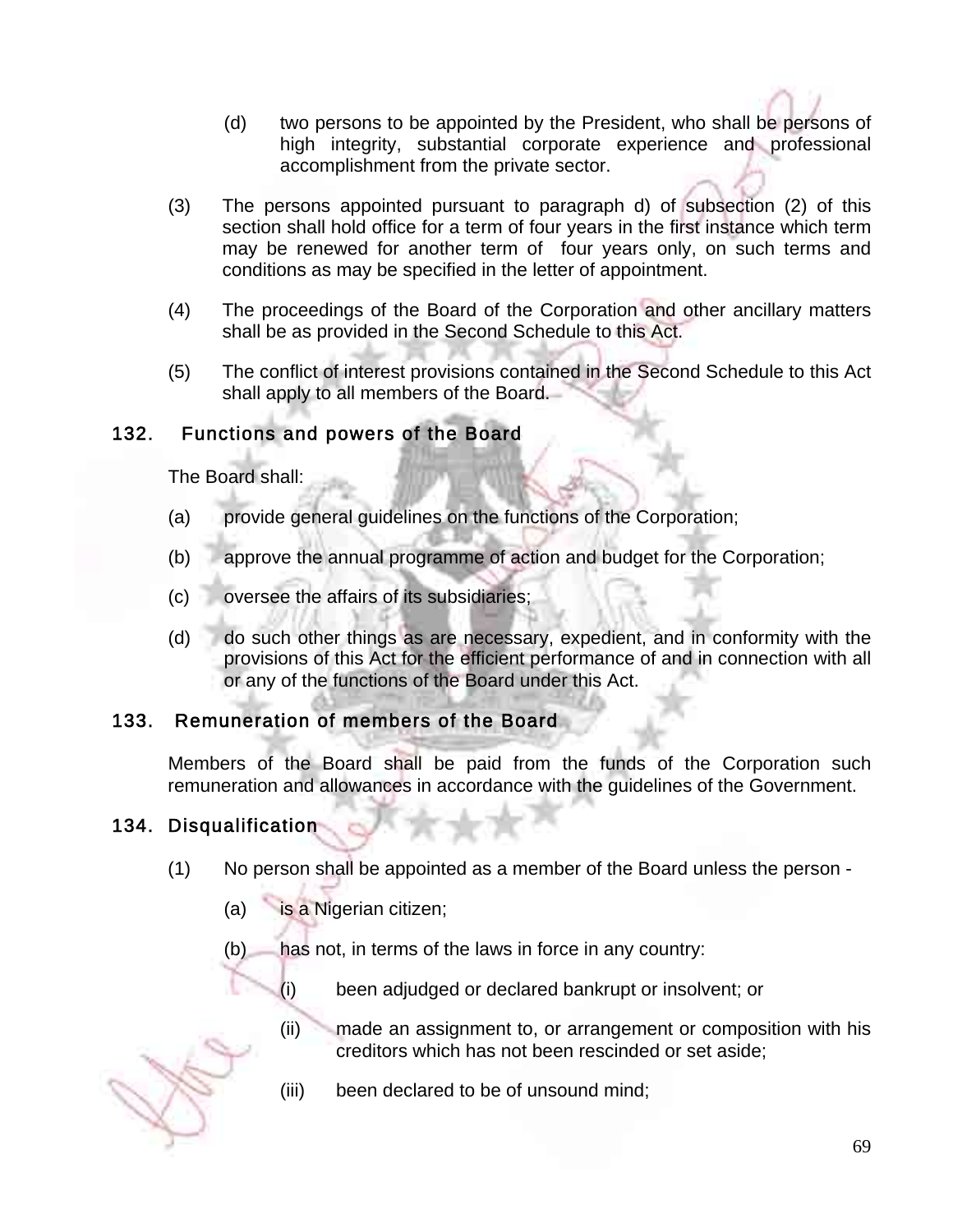- (iv) been convicted of an offence involving fraud or dishonesty;or
- (v) been disqualified by a competent authority from carrying out any assignment, responsibility or function in his professional capacity in any part of the world.

#### 135. Removal of a member of the Board

- (1) A member of the Board may be suspended or removed from office by the President if the member -
	- (a) is found to have been unqualified for appointment as a member of the Board after his appointment;
	- (b) has demonstrated inability to effectively perform the duties of his office;
	- (c) has been absent from five consecutive meetings of the Board without the consent of the Chairman except for good cause shown for such absence;
	- commits an act of serious misconduct:
	- $(e)$  in the case of a person possessed of professional qualifications, he is disqualified or suspended from practicing his profession in any part of the world by an order of a competent authority; or
	- is in a breach of the conflict of interest rules set out in the Second Schedule to this Act.

#### 136. Resignation of a member of the Board

A member of the Board may resign his office by giving three months written notice addressed to the President through the Minister.

#### 137. Vacancy on the Board

- (1) A vacancy on the Board shall occur if a member of the Board—
	- (a) dies;

(b) is removed from office in accordance with section 159 of this Act; or

(c) resigns from office; or

(d) completes his tenure of office.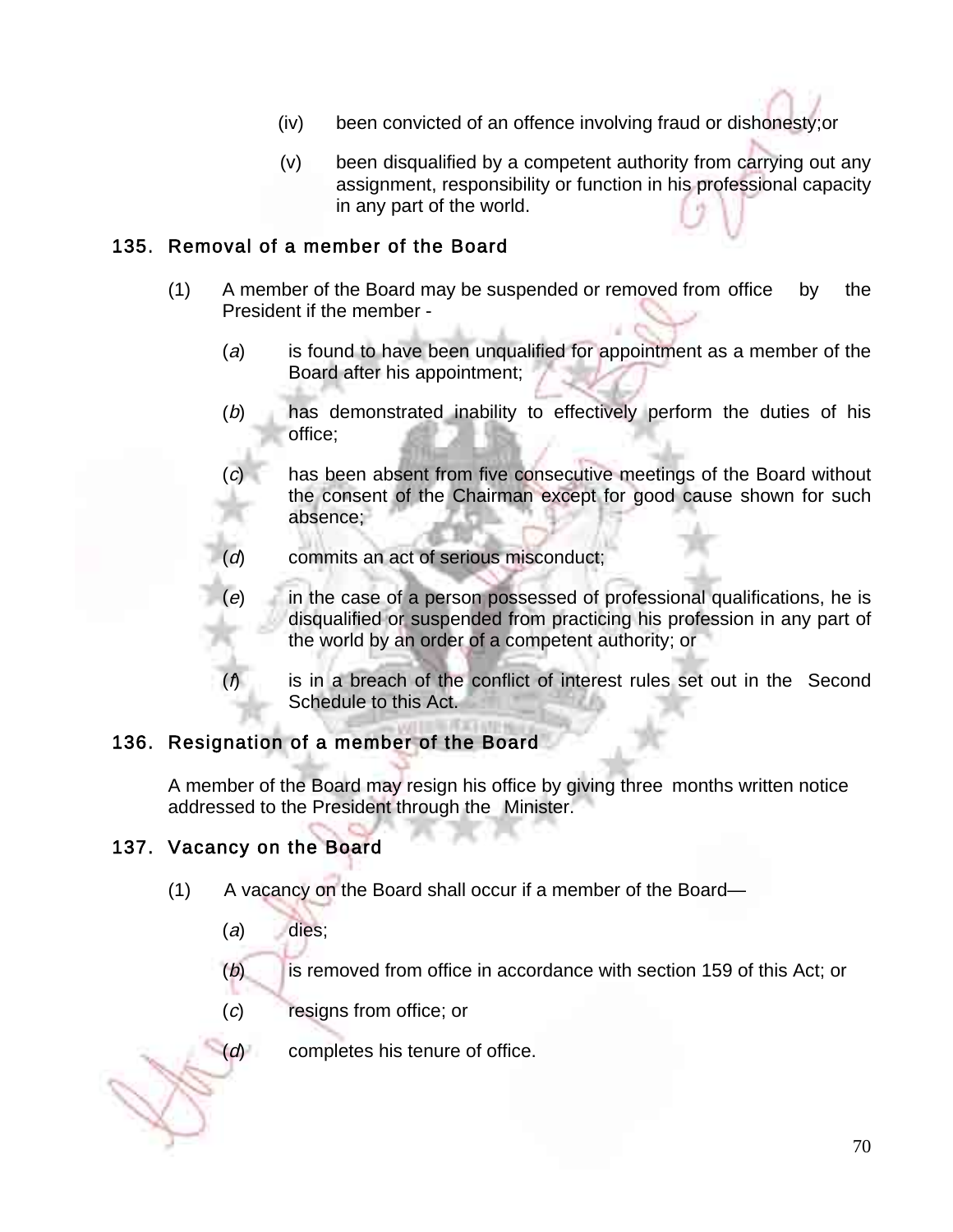(2) A vacancy on the Board shall be filled by the appointment of another person to the vacant office by the President in accordance with the provision of section 131 of this Act, as soon as is reasonably practicable after the occurrence of such vacancy.

#### 138. Administrative support by Management Company

The Management Company, to be established as a subsidiary of the Corporation, shall provide full administrative support for the work of the Board of the Corporation.

#### 139. Power to accept gifts

- (1) The Corporation may accept gifts of money or other property upon such terms and conditions as may be specified by the person or organisation making the gift provided such gifts are not inconsistent with the objectives and functions of the Corporation under this Act.
- (2) Nothing in subsection (1) of this section or in this Act shall be construed to allow any member of the Board or staff of the Corporation to accept gifts for their personal use.

#### 140. Accounts and audit

 The Corporation shall keep proper accounts of its income and expenditure in respect of each financial year and shall cause its accounts to be audited within six months after the end of each year in accordance with International Financial Reporting Standards consistent with guidelines supplied and auditors approved by the Auditor-General of the Federation. .

## 141. Mid-year and annual reports

- (1) The Corporation shall submit to the Minister, a mid-year report of its operations and finances not later than 31st August of each year and an annual report of its operations, performance and audited financial report of the preceding year not later than 31st May of the following year.
- (2) A summary of the annual report and audited financial report of the Corporation shall be published on the website of the Corporation for public notice not later than 31st of July of each year.

## 142. Exemption from income tax

(1) All income derived by the Corporation from the sources specified in section 121 shall be exempt from income tax and all contributions to the Corporation made by persons subject to the payment of tax shall be tax deductible.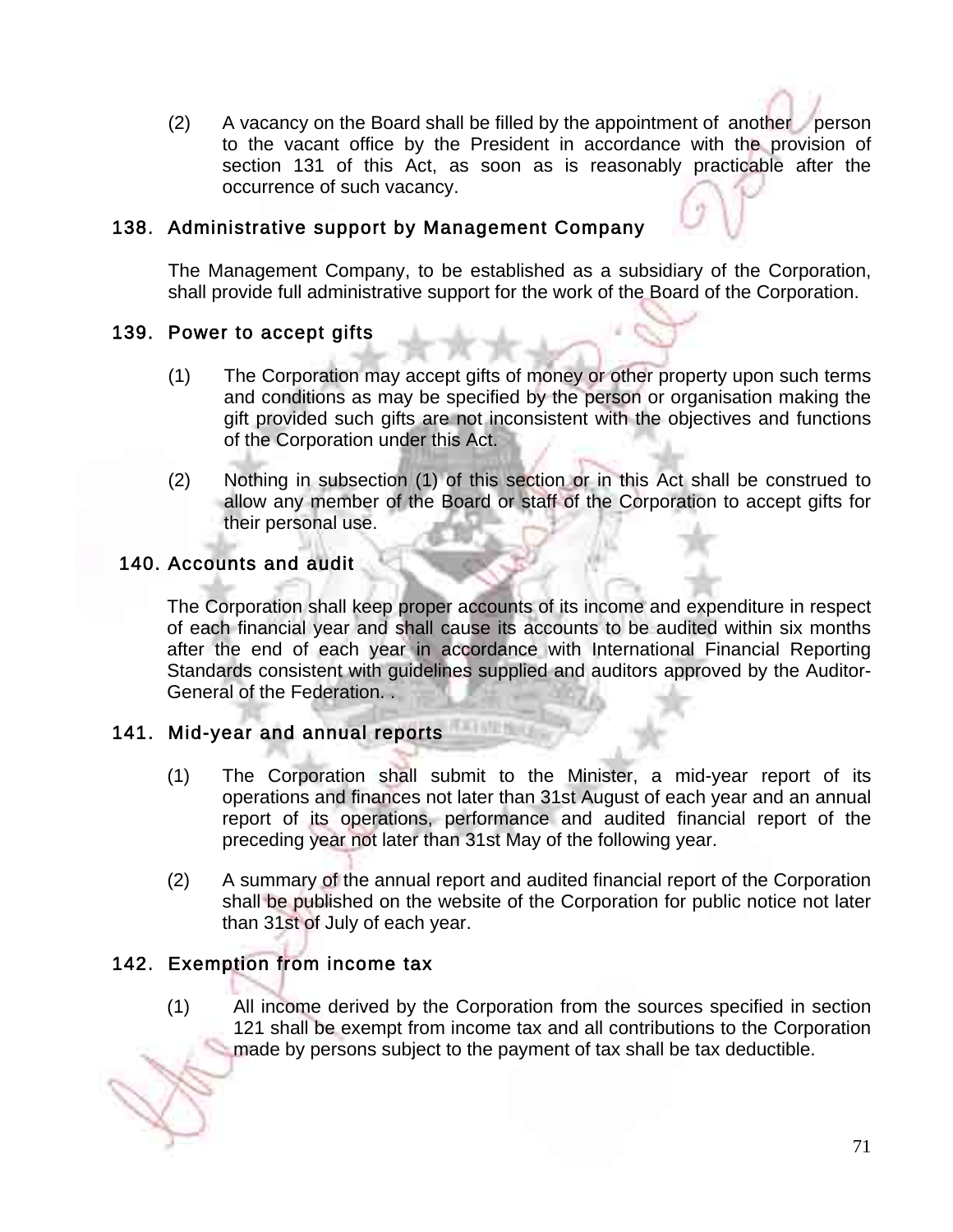(2) The Corporation may, subject to the approval of the Board and the conditions of any trust created in respect of any property, invest all or any of its funds in any security prescribed by the Trustees Investment Act, or in such other securities as the Board may approve.

## 143. Legal proceedings

- (1) Subject to the provisions of this Act, the provisions of the Public Officers Protection Act shall apply in relation to any suit instituted against the Corporation a member of the Board or an officer or employee of the Corporation.
- (2) No suit shall lie against the Corporation a member of the Board or any of its officer or employees for any act done in pursuance or execution of this Act or any other law or enactment, or of any public duty or authority in respect of any alleged neglect or default in the execution of this Act or any other law or enactment, duty or authority, or be instituted in any court unless it is commenced—
	- (a) within three months after the act, neglect or default complained of; or
	- (b) in the case of a continuation of damage or injury, within six months after the ceasing of the act complained of.
- (3) No suit shall be commenced against the Corporation or any officer or employee before the expiration of a period of one month after written notice of the intention to commence the suit shall have been served on the Corporation by the intending plaintiff or his agent.
- (4) The notice referred to in subsection (3) of this section shall clearly and explicitly state the cause of action, the particulars of the claim, the name and place of abode of the intending plaintiff and the relief being claimed.

## 144. Service of court processes on Corporation

A notice, summons or other document required or authorized to be served on the Corporation under the provisions of this Act or any other law or enactment may be served by delivering it to the office of the Managing Director of the Asset Management.

## 145. Restriction on execution against the Corporation's property

 (1) In any action or suit against the Corporation, no execution or attachment of process in any form shall be issued against the Corporation unless not less than three months' notice of the intention to execute or attach has been given to the Corporation.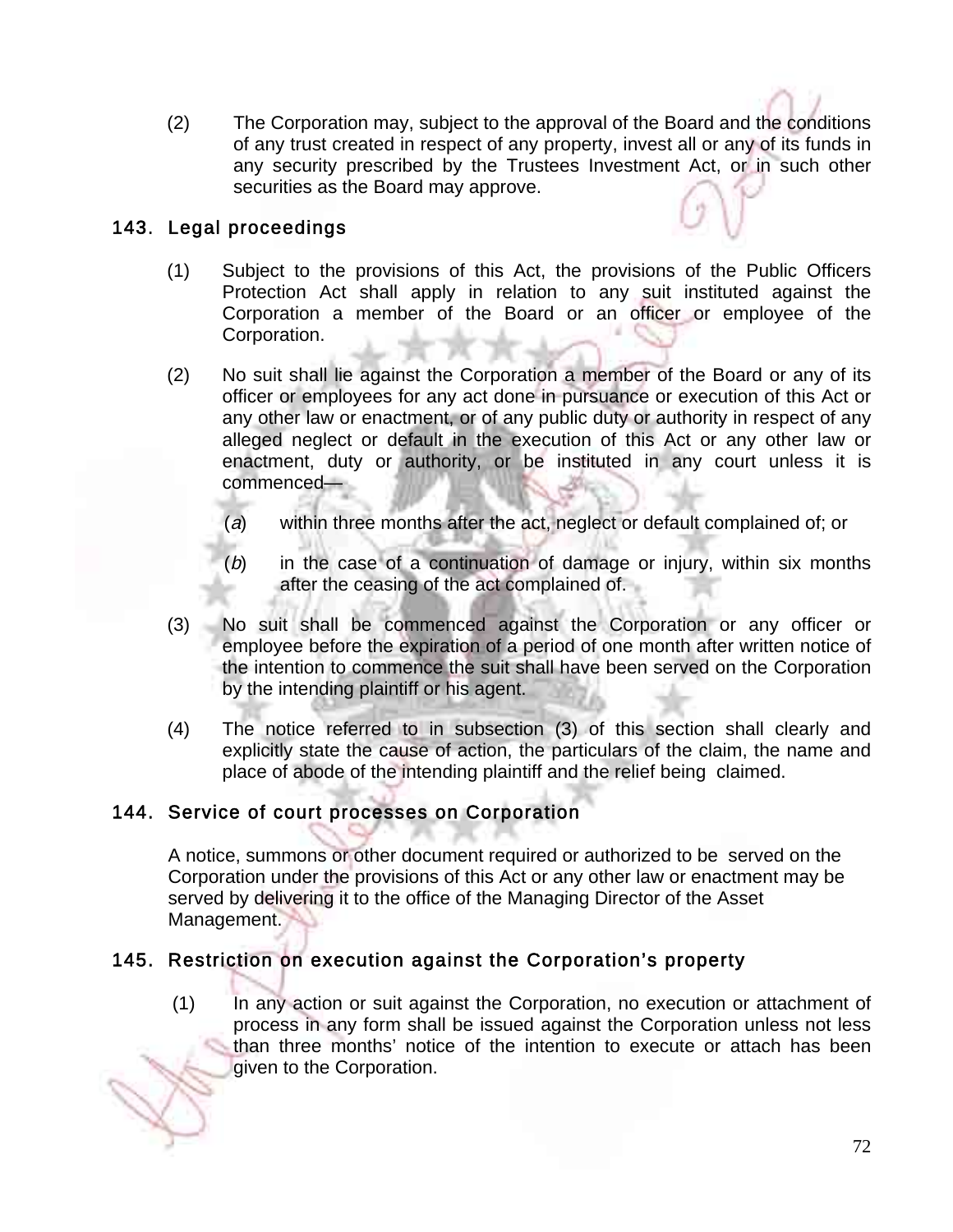(2) Any sum of money which may by the judgment of any court be awarded against the Corporation shall, subject to any direction given by the court where no notice of appeal against the judgment has been given, be paid from the Fund of the Corporation.

#### 146. Indemnity

- (1) Every member of the Board and every employee of the Corporation shall be indemnified out of the assets of the Corporation against any liability incurred in defending any proceeding against the Corporation, whether civil or criminal, if such proceedings are brought against the a member of the Board or employee in their official capacity.
- (2) Notwithstanding the provisions of subsection (1) of this section, the Corporation shall not indemnify any member of the Board or employee or staff of the Corporation for any liability incurred as a result of the wilful negligence of the member or employee, as the case may be, or conduct or acts which such a person knew or ought to have known to be unlawful.

# 147. Protection of land belonging to the Management Company

- (1) Land vested in the Management Company shall not be liable to be acquired compulsorily under any enactment or law; and notwithstanding anything in any other enactment or law, no mining operations shall be carried on, in or under any land vested in the Management Company or any land over which the Management Company is entitled to rights of support for the benefit of lands so vested except with the prior consent in writing of the Minister.
- (2) For the purpose of this section, "land" includes any land under water beyond the territorial waters of Nigeria to which Nigeria is for the time being entitled to any exclusive rights.

# I. NATIONAL OIL COMPANY

# 148. Incorporation of the National Oil Company

The Minister shall, not later than three months after the effective date, take such steps as are necessary under the Companies and Allied Matters Act to incorporate the National Oil Company as a public company limited by shares, which shall be vested with certain assets and liabilities of the NNPC.

# 149. Exemption from application of certain existing laws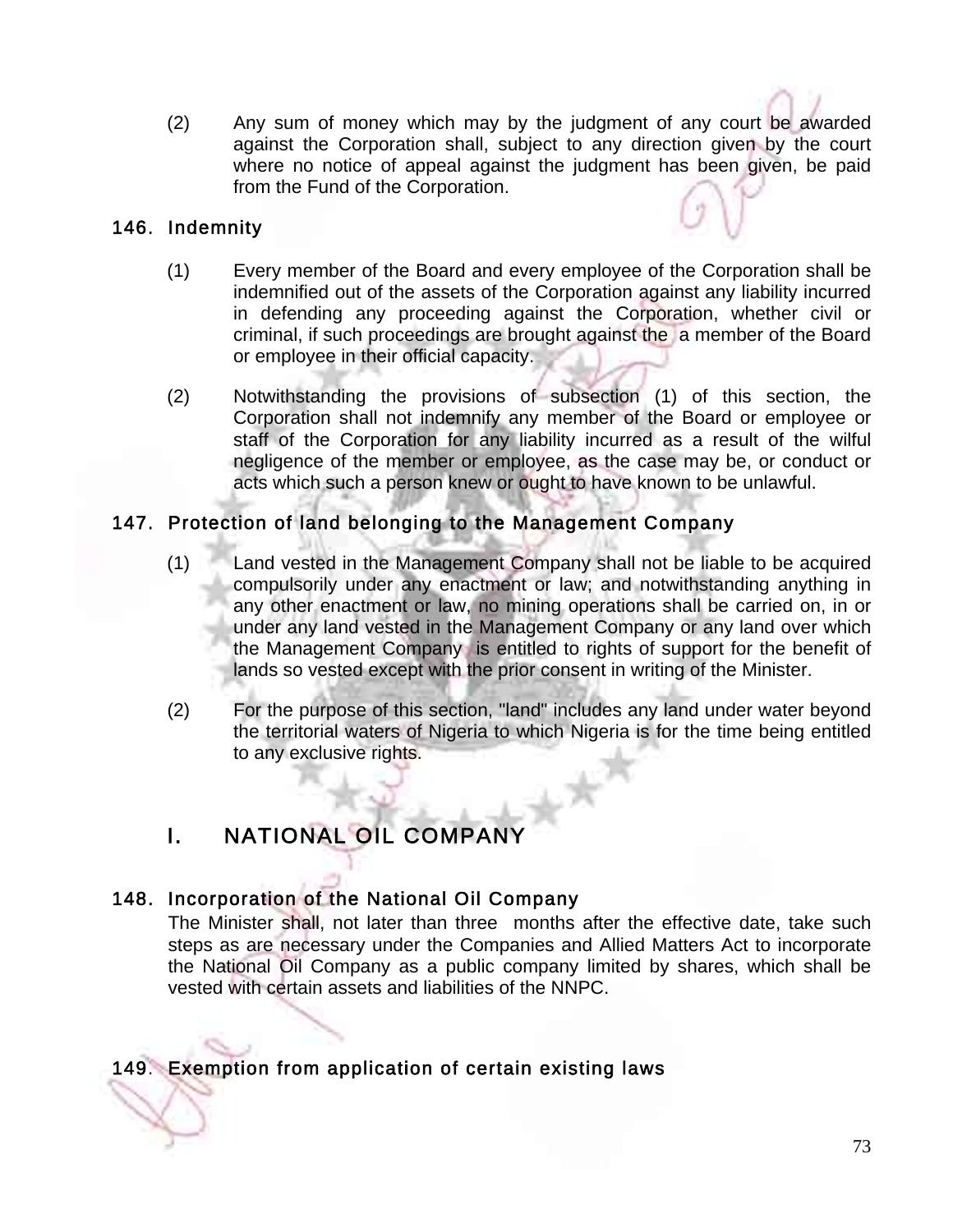The National Oil Company shall not be subject to the provisions of the Fiscal Responsibility Act 2007 and the Public Procurement Act 2007.

## 150. Share holding in the National Oil Company

At the time of its incorporation, the initial shares of the National Oil Company shall be held by a nominee of the Ministry of Petroleum Resources and Ministry of Finance Incorporated on behalf of the Government.

## 151. Divestment of shares of the National Oil Company

Notwithstanding the provisions of section 150 of this Act, the Government shall at any time within six years from the date of incorporation of the National Oil Company, divest up to thirty percent of the authorised shares of the National Oil Company to the public in a transparent manner on the Nigerian Stock Exchange.

#### 152. Transfer of assets and liabilities

- (1) Following incorporation of the National Oil Company, the assets and liabilities held by the NNPC on behalf of the Federal Government of Nigeria except the interests in the unincorporated joint ventures and Nigerian Gas Company Limited shall be vested in the National Oil Company within twelve to twentyfour months from the Effective Date.
- (2) The transfer of liability or obligation under this section releases the NNPC from the liability or obligation with respect to the transferred assets.
- (3) The National Oil Company shall without further assurance be entitled to enforce or defend all obligations for or against NNPC in respect of the portion of interests mentioned above as if the National Oil Company were the original party to such obligations.
- (4) In relation to the transferred assets, all bonds, loans, financing agreements, alternative financing agreements, joint operating agreements, production sharing agreements, sole risk agreements, hypothecations, securities, deeds, contracts, instruments, documents and working arrangements subsisting immediately before the initial transfer date and to which NNPC was a party shall, on and after the initial date, be as fully effective and enforceable against or in favour of the National Oil Company as if, instead of NNPC, the National Oil Company had been named therein.
- (5) Any pending action or proceeding in relation to the transferred assets, brought by or against NNPC immediately before the initial transfer date may be enforced or continued, as the case may be, on and after that date by or against the National Oil Company in the same way as if this Act had not been passed.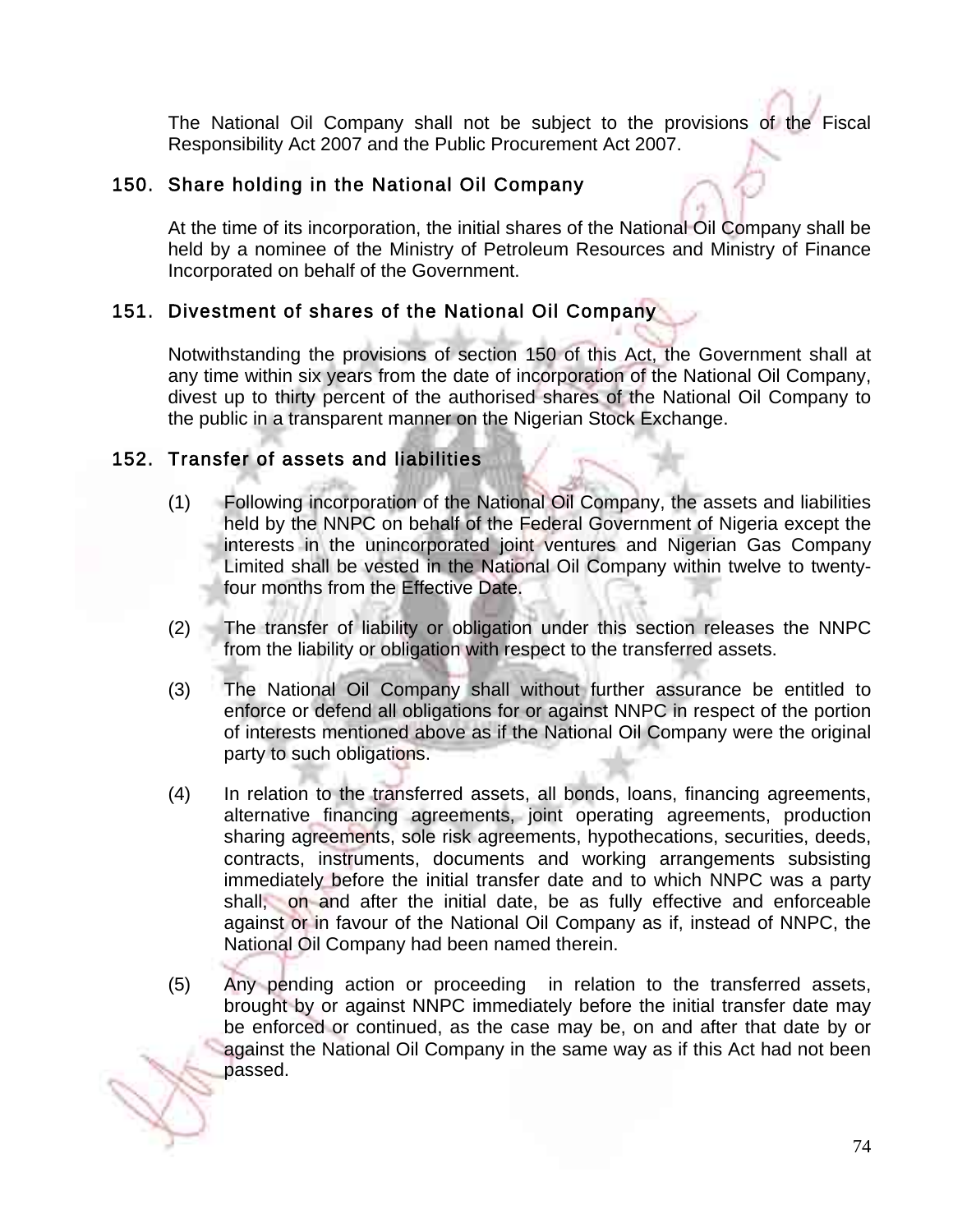(6) Notwithstanding the provision of subsection (2) of this section:



- (a) no action or other proceeding shall be commenced against the National Oil Company in respect of any employee, asset, liability, right or obligation if, had there been no transfer, the time for commencing the action or other proceeding would have expired; and
- (b) the transfer of assets and liabilities to the National Oil Company under subsection (1) of this section shall not be deemed to -
	- (i) constitute a breach, termination, repudiation or frustration of any contract, including a contract of employment or insurance;
	- (ii) constitute a breach of any Act, regulation or by-law; or
	- (iii) constitute an event of default or *force majeure*;
	- (iv) give rise to a breach, termination, repudiation or frustration of any licence, permit or other right;
	- (v) give rise to any right to terminate or repudiate a contract, licence, permit or other right; and
	- (vi) give rise to any estoppel.
- (7) Subsection (6) of this section shall apply to the contracts as may be prescribed by any regulation made for this purpose.
- (8) Subject to subsection (7) of this section, nothing in this Act and nothing done as a result of a transfer under subsection (1) of this section shall create any new cause of action in favour of:
	- (i) holder of a debt instrument issued by the NNPC before the transfer date; or
	- (ii) party to a contract with the NNPC that was entered into before the transfer date.
- (9) Any guarantee or surety which was given or made by the Federal Government of Nigeria or any other person in respect of any debt or obligation of the NNPC, and which was effective immediately before the initial transfer of the principal debt or obligation, shall remain fully effective against the guarantor or surety on and after the initial transfer date in relation to the repayment of the debt or the performance of the obligation, as the case may be, by the National Oil Company to which the principal debt or obligation was transferred.

(10) The assets of the subsidiaries of the NNPC listed under the Public Enterprises Privatisation and Commercialisation Act shall be de-listed from the Effective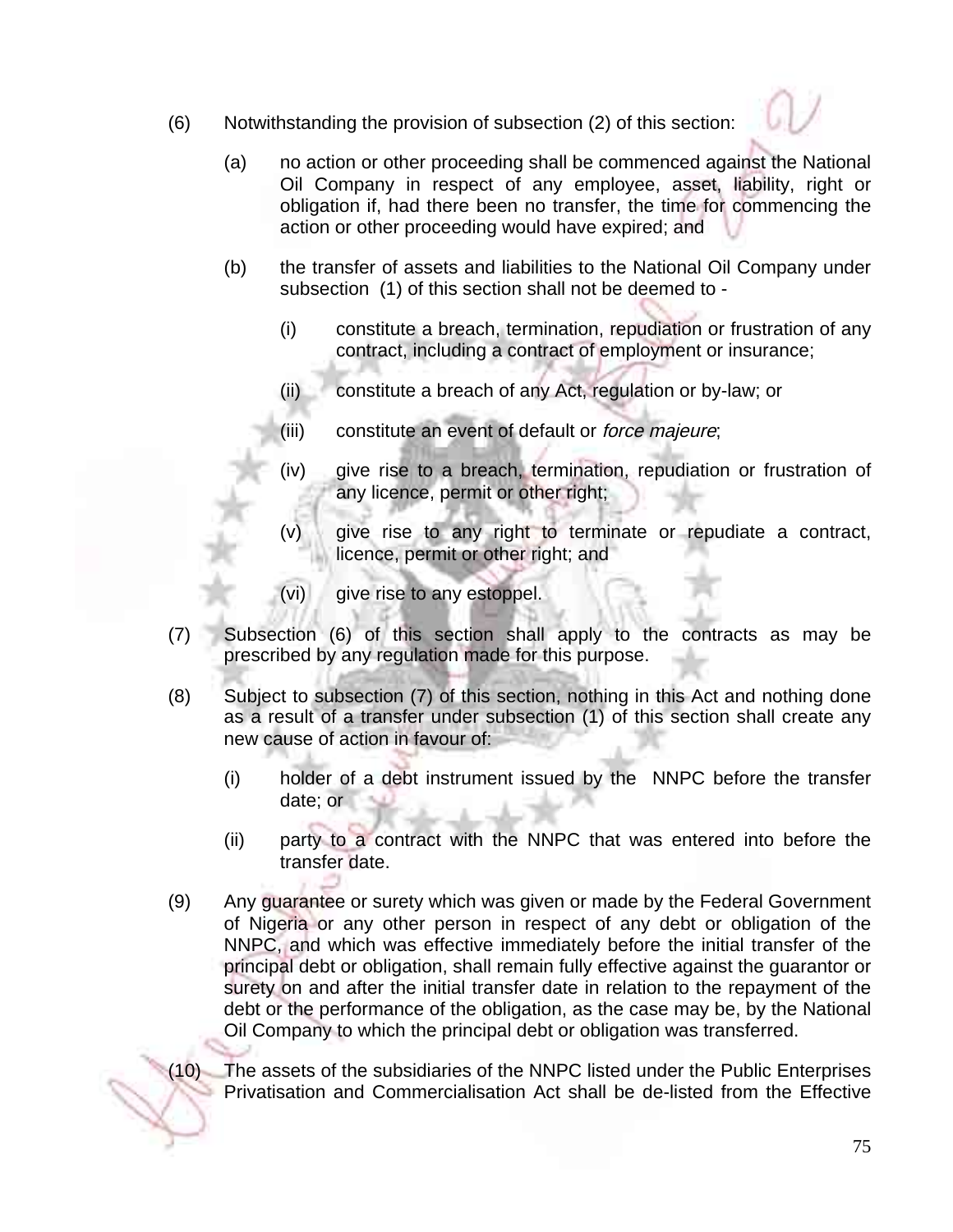Date of this Act and the power of attorney earlier assigned to the Bureau of Public Enterprises shall stand vacated.

## 153. Exemption from stamp duty

Stamp duty shall not be chargeable under the Stamp Duties Act in respect of any transfer made or transaction entered into pursuant to this Part on which, except for the exemption granted under this section, stamp duty would have been payable and in particular, and without derogation from the foregoing, no stamp duty shall be chargeable:

- (a) during the incorporation of the National Oil Company and the successor companies or any subsequent increase to their authorised share capital, prior to the transfer of a majority interest to the public or private investors; or
- (b) in respect of any other transfer of rights and assets pursuant to this Part.

## 154. Transfer of employees to the National Oil Company

The transfer of employees of NNPC to the National Oil Company shall be in accordance with provisions of section 358 of this Act.

#### 155. Directions to NNPC on matters related to transition

Prior to the vesting of the assets and liabilities of NNPC in the National Oil Company, the Minister may give to the Board of Directors of NNPC directions in writing to ensure the proper transfer of the assets and liabilities of NNPC to the National Oil Company, and the Board of Directors shall, without delay, comply with every such direction. **CONTRACTOR** 

# 156. Management and governance of the National Oil Company

- (1) Upon incorporation of the National Oil Company in pursuance of section 148 of this Act, the National Oil Company shall be organized and managed on the basis of the provisions of its Memorandum and Articles of Association.
- (2) The National Oil Company shall be subject to the Governance Rules of the Securities and Exchange Commission.

# 157. Certain exemption from rates

(1) Oil pipelines and other installations belonging to the National Oil Company shall not be regarded as hereditaments or tenements to be valued for rating purposes

(2) For the purposes of this subsection, the expression "oil pipelines and other installations" include oil rigs, refineries, power generating plants, pumping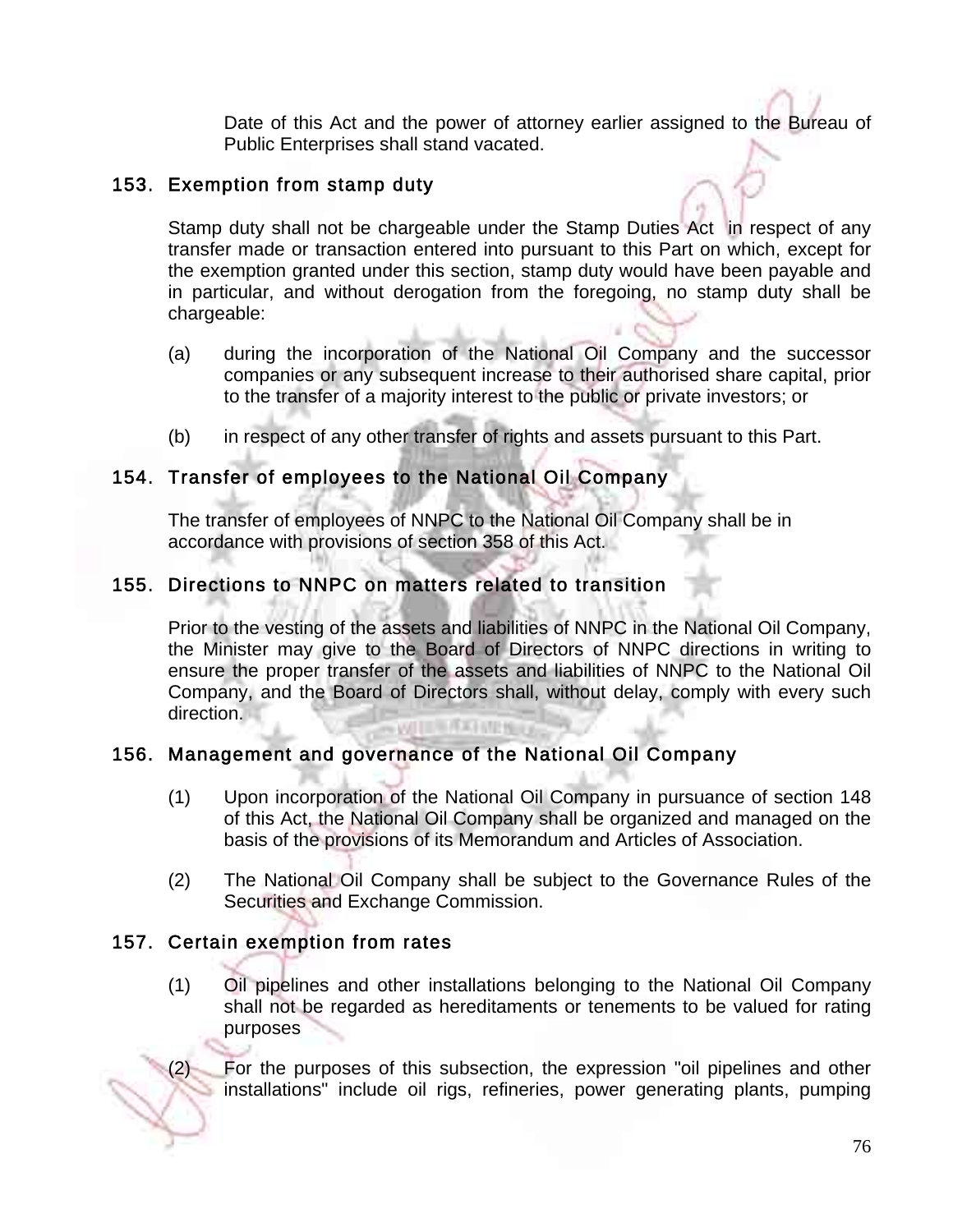stations, tank farms and similar installations but do not include office or residential buildings.

(3) Except as provided in subsection (1) of this section, nothing in this Act shall be deemed to exempt the National Oil Company from liability for any tax, duty, rate, levy or other charge whatsoever, provided that the National Oil Company shall not be liable to pay any such tax, duty, rate, levy or charge unless every company liable to tax under this Act is also liable for such payment.

#### 158. Protection of National Oil Company's land

- (1) Land vested in the National Oil Company shall not be liable to be acquired compulsorily under any enactment or law;
- (2) Notwithstanding anything in any other enactment or law, no mining operations shall be carried on, in or under any land vested in the National Oil Company or any land over which the National Oil Company is entitled to rights of support for the benefit of lands so vested except with the prior consent in writing of the Minister.
- (3) For the purpose of this section, "land" includes any land under water beyond the territorial waters of Nigeria to which Nigeria is for the time being entitled to any exclusive rights.

# J. NATIONAL GAS COMPANY PLC

#### 159. Incorporation of the National Gas Company

The Minister shall, not later than three months after the Effective Date of this Act, take such steps as are necessary under the Companies and Allied Matters Act to incorporate the National Gas Company Plc as a company, limited by shares, which shall be vested with certain assets and liabilities of NNPC.

# 160. Exemption from certain existing Legislation

The National Gas Company Plc shall not be subject to the provisions of the Fiscal Responsibility Act 2007 and the Public Procurement Act 2007.

# 161. Shareholding in the National Gas Company Plc

At the time of its incorporation, the initial shares of the National Gas Company shall be held by a nominee of the Ministry of Petroleum Resources and Ministry of Finance Incorporated on behalf of the Government.

# 162. Divestment of shares of the National Gas Company Plc

Notwithstanding the provisions of section 161 of this Act, the Government shall at any time within six years from the date of incorporation of the National Gas Company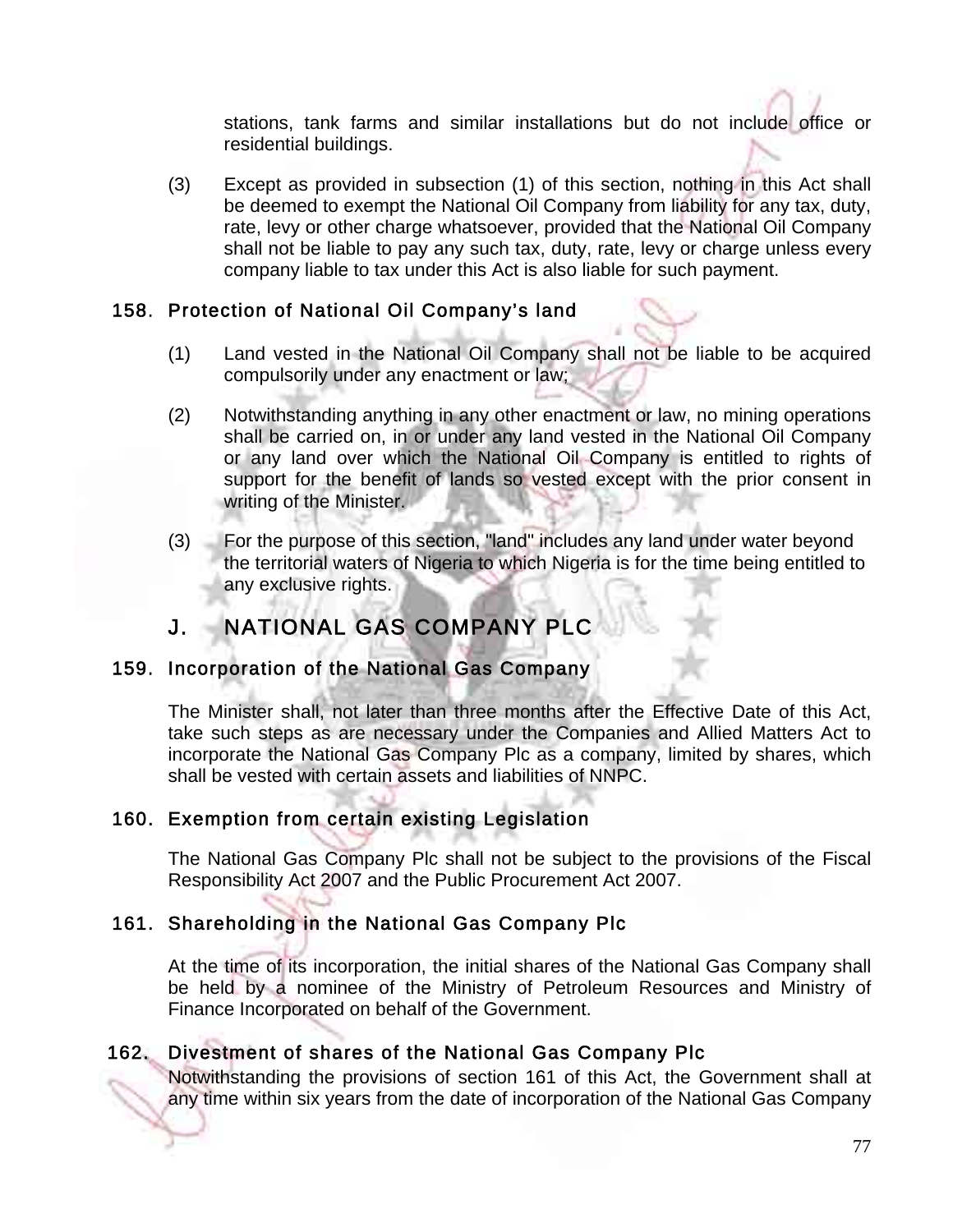Plc, divest up to forty nine percent of the shares of the National Gas Company to the public in a transparent manner on the Nigerian Stock Exchange.

## 163. Transfer of assets and liabilities

- (1) Following incorporation of the National Gas Company Plc, the assets and liabilities held by NNPC on behalf of the Federal Government of Nigeria except Nigeria Gas Company Plc shall be vested in the National Gas Company Plc within twelve to twenty-four months from the Effective Date.
- (2) The transfer of liability or obligation under this section releases the NNPC from the liability or obligation with respect to the transferred assets.
- (3) The National Gas Company Plc shall without further assurance be entitled to enforce or defend all obligations for or against NNPC in respect of the portion of interests mentioned in this section as if the National Gas Company Plc were the original party to such obligations.
- (4) In relation to the transferred assets, all bonds, loans, financing agreements, alternative financing agreements, joint operating agreements, sole risk agreements, hypothecations, securities, deeds, contracts, instruments, documents and working arrangements subsisting immediately before the initial transfer date and to which NNPC was a party shall, on and after the initial date, be as fully effective and enforceable against or in favour of the National Gas Company Plc as if, instead of NNPC, the National Gas Company Plc had been named therein.
- (5) Any pending action or proceeding in relation to the transferred assets, brought by or against NNPC immediately before the initial transfer date may be enforced or continued, as the case may be, on and after that date by or against National Gas Company in the same way as if this Act had not been passed.
- (6) Notwithstanding the provision of subsection (3) of this section:
	- (a) no action or other proceeding shall be commenced against the National Gas Company Plc in respect of any employee, asset, liability, right or obligation if, had there been no transfer, the time for commencing the action or other proceeding would have expired, and
	- (b) the transfer of assets and liabilities to the National Gas Company Plc under subsection (2) of this section shall not be deemed to -
		- (i) constitute a breach, termination, repudiation or frustration of any contract, including a contract of employment or insurance;
		- (ii) constitute a breach of any Act, regulation or by-law; or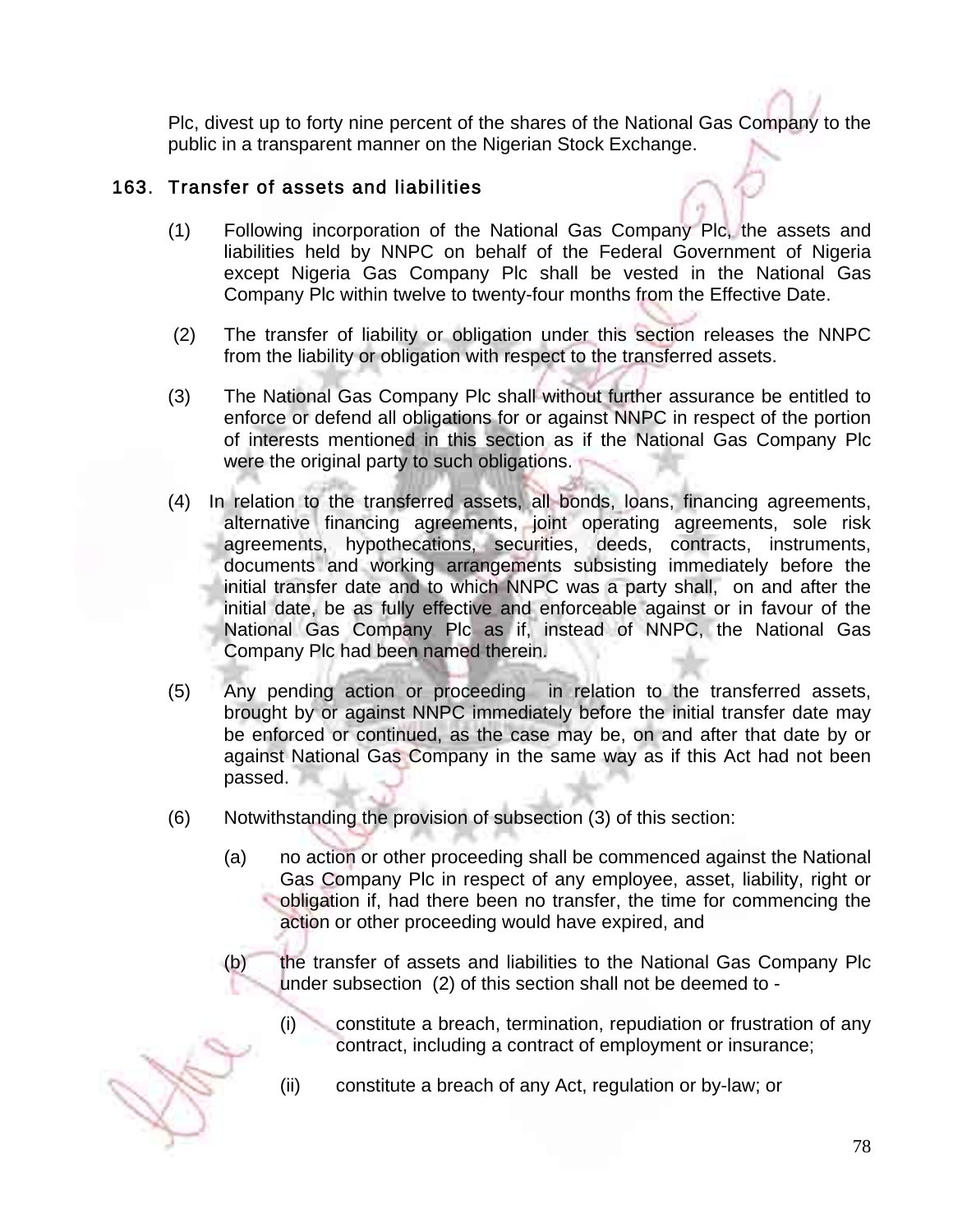- (iii) constitute an event of default or *force majeure*;
- (iv) give rise to a breach, termination, repudiation or frustration of any licence, permit or other right;
- (v) give rise to any right to terminate or repudiate a contract, licence, permit or other right; and
- (vi) give rise to any estoppels.
- (7) Subsection (6) of this section does not apply to the contracts as may be prescribed by any regulation made for that purpose.
- (8) Subject to subsection (7) of this section, nothing in this Act and nothing done as a result of a transfer under subsection (1) of this section shall create any new cause of action in favour of a -
	- (i) holder of a debt instrument issued by NNPC before the date; or
	- (ii) party to a contract with NNPC that was entered into before the transfer date.
	- (9) Any guarantee or surety which was given or made by the Government of Nigeria or any other person in respect of any debt or obligation of NNPC, and which was effective immediately before the initial transfer of the principal debt or obligation, shall remain fully effective against the guarantor or surety on and after the initial transfer date in relation to the repayment of the debt or the performance of the obligation, as the case may be, by the National Gas Company Plc to which the principal debt or obligation was transferred.

 $1/1.3.141216$ 

#### 164. Exemption from stamp duty

Stamp duty shall not be chargeable under the Stamp Duties in respect of any transfer made or transaction entered into pursuant to this Part on which, except for the exemption granted under this section, stamp duty would have been payable and in particular, and without derogation from the foregoing, no stamp duty shall be chargeable:

- (a) during the incorporation of the National Gas Company Plc and the successor companies or any subsequent increase to their authorised share capital, prior to the transfer of a majority interest to the public or private investors; or
- (b) respect of any other transfer of rights and assets pursuant to this Part.

# 165. Transfer of employees to the National Gas Company

The transfer of employees of NNPC to the National Gas Company shall be in accordance with provisions of section 358 of this Act.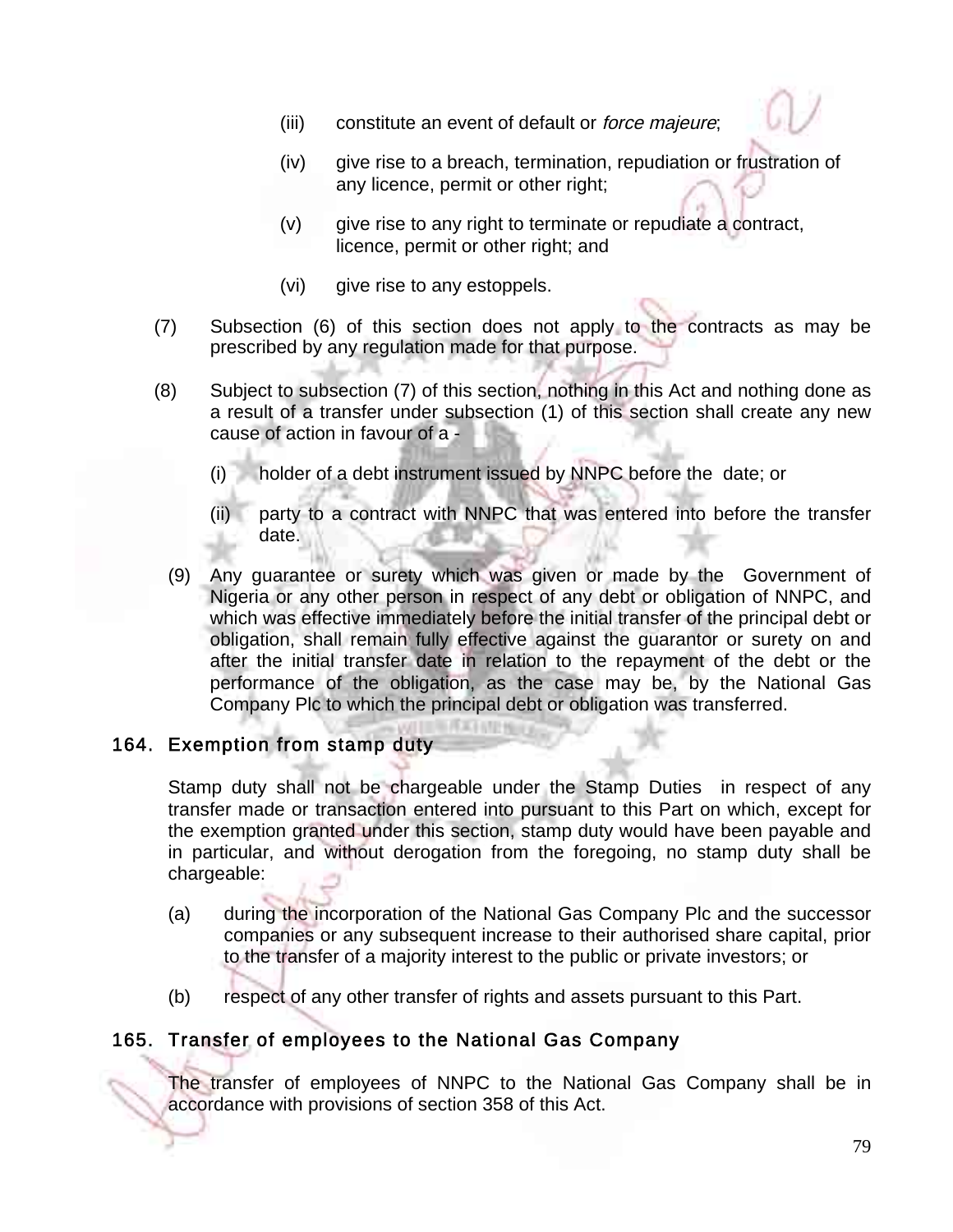## 166. Directions to NNPC on matters related to transition



Prior to vesting of the assets and liabilities of NNPC in the National Gas Company, the Minister may give to the Board of Directors of NNPC directions in writing in order to ensure the proper transfer of the assets and liabilities of NNPC to the National Gas Company, and the Board of Directors shall, without delay, comply with every such direction.

#### 167. Management and governance of the National Gas Company upon incorporation

- (1) Upon incorporation of the National Gas Company in pursuance of section 159 of this Act, the National Gas Company shall be organized and managed on the basis of the provisions of its Memorandum and Articles of Association.
- (2) The National Gas Company shall be subject to the Governance Rules of the Securities and Exchange Commission.

#### 168. Certain exemption from rates

- (1) Gas pipelines and other installations belonging to the National Gas Company shall not be regarded as hereditaments or tenements to be valued for rating purposes, and for the purposes of this subsection, the expression "Gas pipelines and other installations" include Gas rigs, refineries, power generating plants, pumping stations, tank farms and similar installations but do not include office or residential buildings.
- (2) Except as provided in subsection (1) of this section, nothing in this Act shall be deemed to exempt the National Gas Company from liability for any tax, duty, rate, levy or other charge whatsoever, provided that the National Gas Company shall not be liable to pay any such tax, duty, rate, levy or charge unless every company liable to tax under this Act is also liable for such payment.

# 169. Protection of National Gas Company's land

- (1) Land vested in the National Gas Company shall not be liable to be acquired compulsorily under any enactment or law;
- (2) Notwithstanding anything in any other enactment or law, no mining operations shall be carried on, in or under any land vested in the National Gas Company or any land over which the National Gas Company is entitled to rights of support for the benefit of lands so vested except with the prior consent in writing of the Minister.

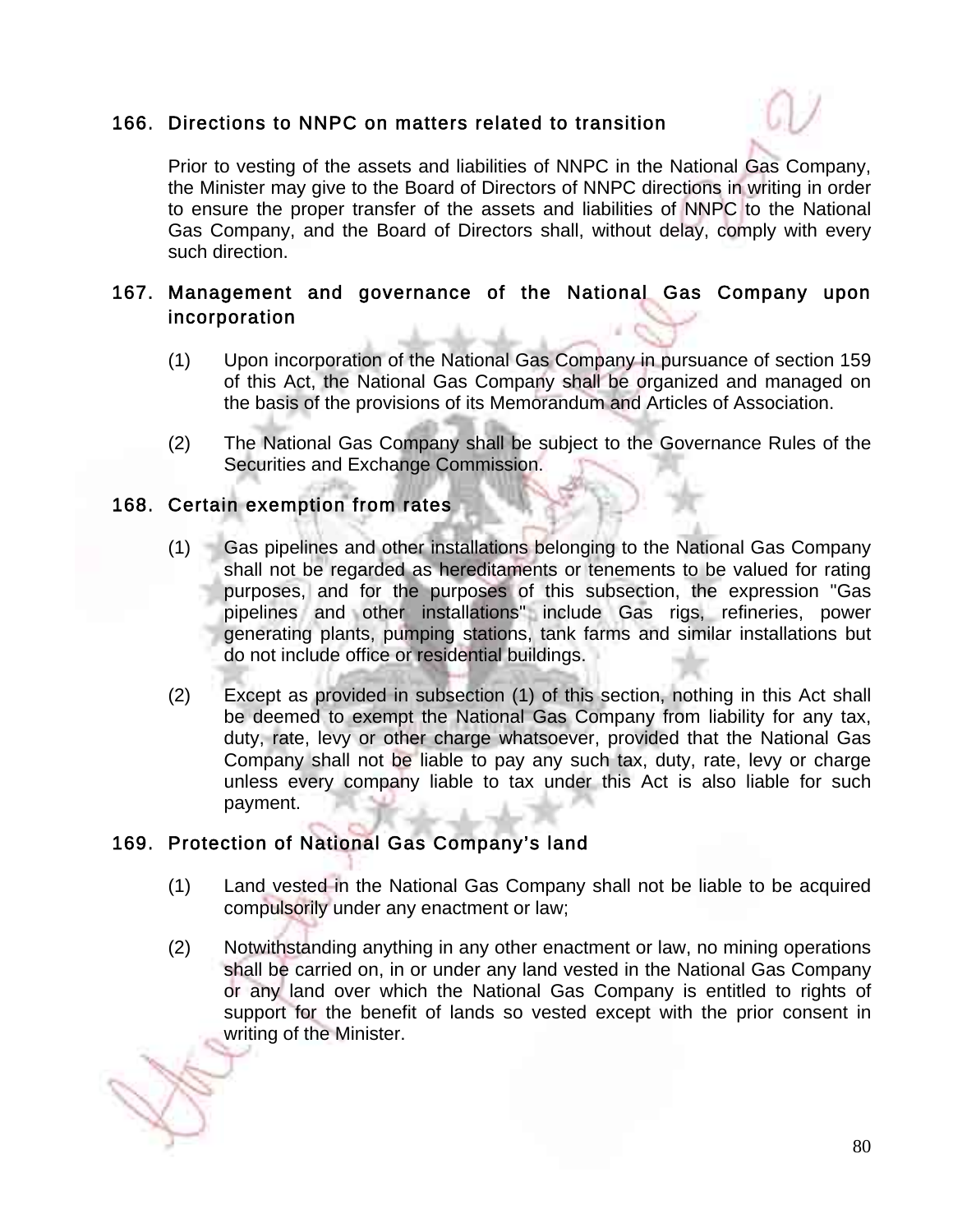(3) For the purpose of this section, "land" includes any land under water beyond the territorial waters of Nigeria to which Nigeria is for the time being entitled to any exclusive rights.

## PART III

#### UPSTREAM PETROLEUM

#### 170. ADMINISTRATION OF ACREAGE

- (1) All acreage for exploration, development and production of petroleum in Nigeria shall be administered by the Inspectorate.
- (2) The title to all data related to upstream petroleum operations are accordingly vested in the Federal Government and shall be administered by the Inspectorate.

#### 171. National grid system

- (1) The Inspectorate shall adopt a national grid system for petroleum acreage management and such grid system shall be based on the Universal Transverse Mercator (U.T.M.) coordinate system.
- (2) The basic unit shall be a parcel of two by two kilometers, subject to adjustment zones and the national boundary, in which case a parcel shall be the part of the parcel in the adjustment zone or on Nigerian territory as described in subsection (1) of this section.
- (3) The Inspectorate shall define a numbering system for the parcels which shall allow for the subdivision and aggregation of these parcels.
- (4) The grid system shall be used for the definition of licence and lease areas, relinquishments, bid procedures, identification of well locations, petroleum conservation measures and such other regulatory and acreage management procedures.
- (5) Subject to the provisions of subsection (1) of this section any current boundaries of licences and leases that do not conform with the new grid system shall remain unaltered, and parcels shall be apportioned accordingly.

# 172. Licences and leases

(1) Subject to this Act, the Minister may grant:



(a) a petroleum exploration licence to carry out exploration on a nonexclusive basis;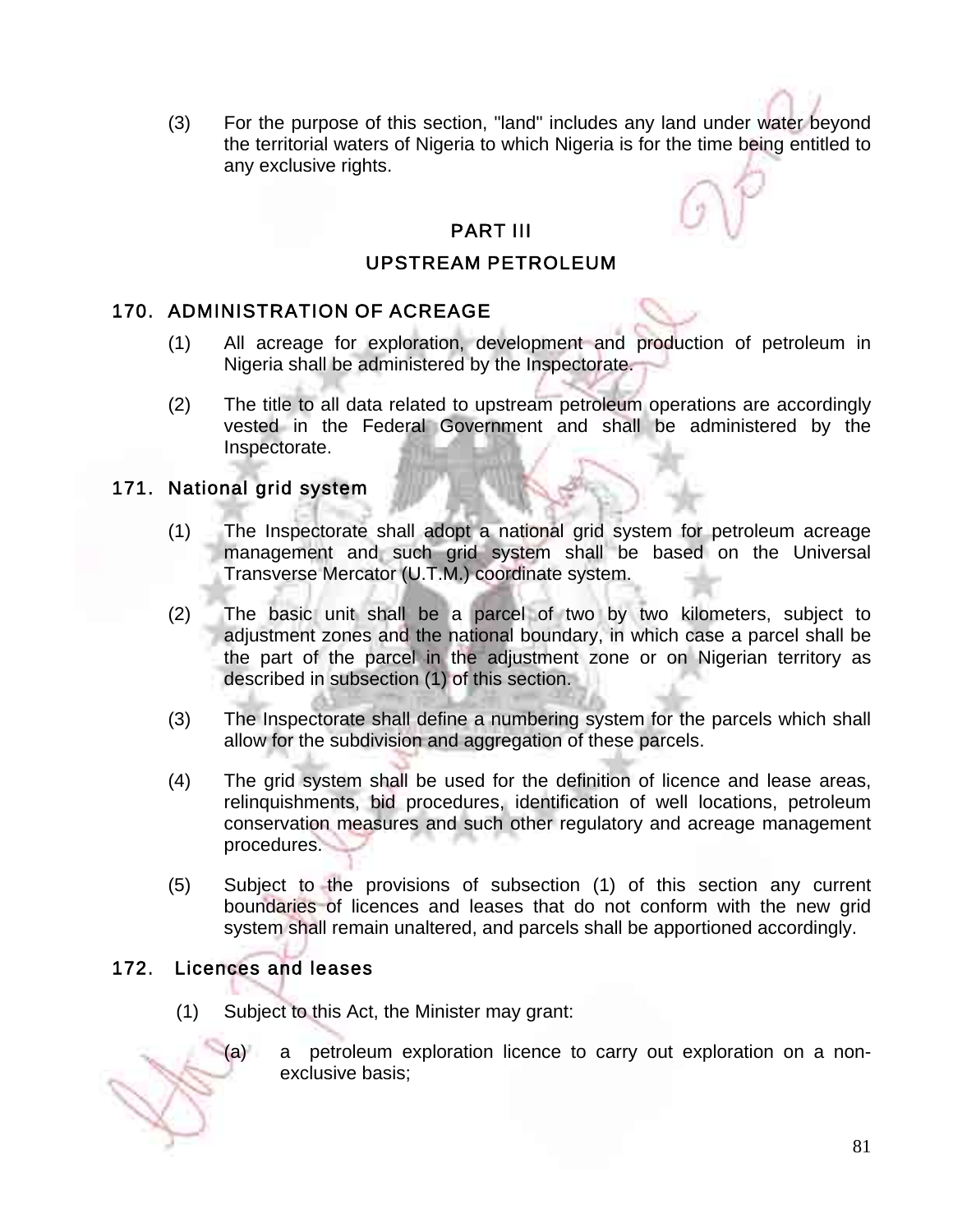- (b) a petroleum prospecting licence to prospect for petroleum; and
- (c) a petroleum mining lease, to search for, win, work, carry away and dispose of petroleum.
- (2) Subject to the provisions of this Act, where the Minister decides to grant a licence or lease under this section, it shall be awarded -
	- (a) to the winning bidder pursuant to the bid process prescribed in section 190 provided the winning bidder has complied with all requirements specified in the bid process; or
	- (b) directly to the existing licensee or lessee pursuant to the provisions of section 193 of this Act;
- (3) Subject to the provisions of this Act, the Minister may grant a petroleum exploration licence to any qualifying company over any area, excluding areas that are the subject of petroleum prospecting licences or petroleum mining leases.
- (4) Every petroleum prospecting licence or petroleum mining lease shall be in respect of petroleum.
- (5) A licence or lease under this section may be granted only to a company incorporated in Nigeria under the Companies and Allied Matters Act or any corresponding law.
- (6) It shall be a condition under any petroleum exploration licence, petroleum prospecting licence and petroleum mining lease that at all times the operator of the upstream petroleum operations shall be a company that qualifies as an operator.

#### 173. Power to enter into contracts

- (1) Where the Minister grants any licence or lease under subsection (1) of section 172 of this Act, the licensees or lessees, by such grant and without further assurance, shall be empowered to enter into any contract for the exploration, prospecting, production and development of oil or gas, or both, as the case may be, in respect of any licence or lease held by the licensees or lessees, upon such terms and conditions as the licensees or lessees may determine, and with any company qualified under conditions prescribed by this Act.
- (2) The power to enter into contracts given under this section shall not confer the right to assign an interest in any licence or lease, except in compliance with the terms of section 194 of this Act.

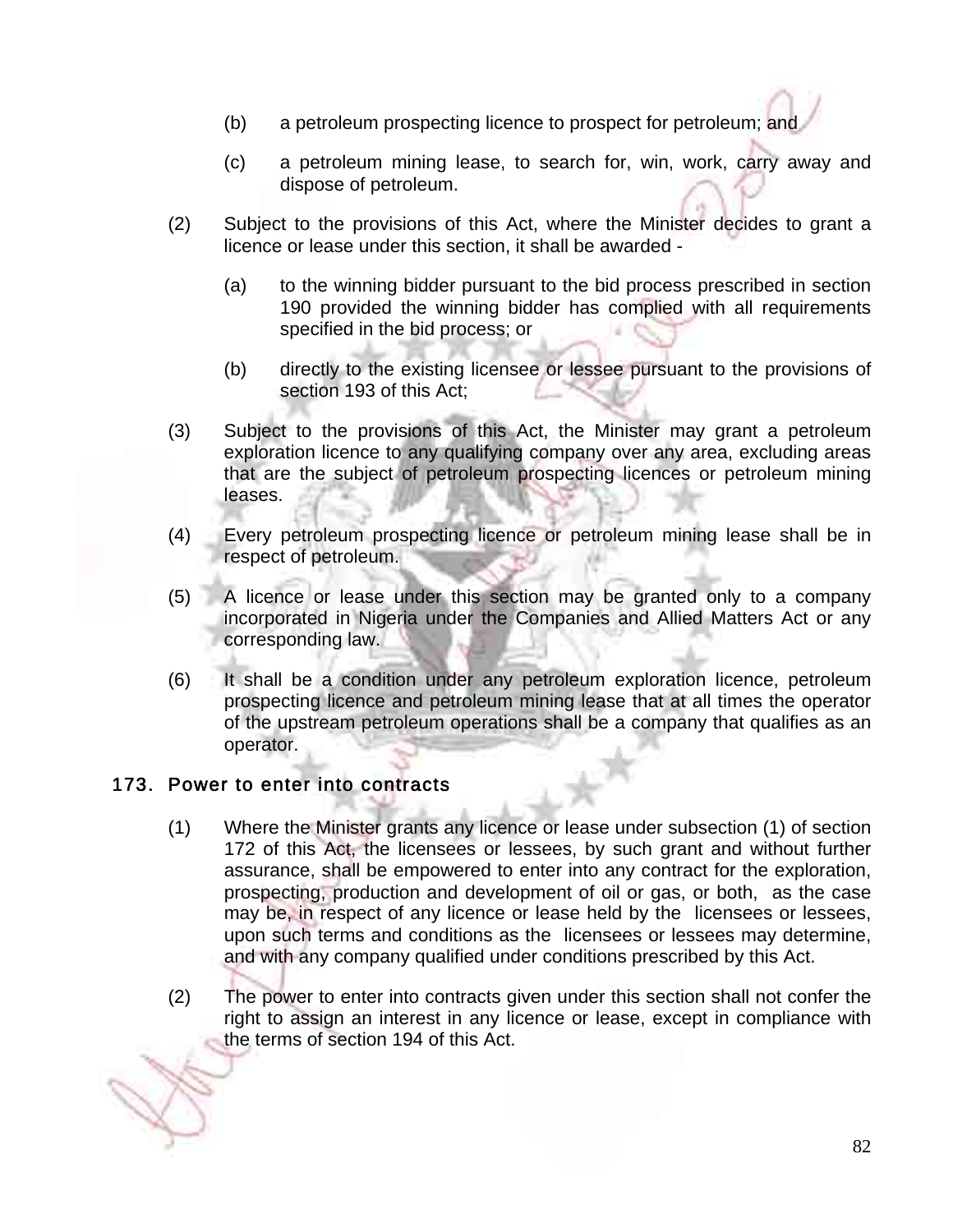## 174. Confidentiality clauses



- (1) Confidentiality clauses or other clauses contained in licences, leases, agreements or contracts for upstream petroleum operations that are for the purpose of preventing access to information and documents by third parties in respect of any payments of royalties, fees and bonuses of whatever nature, and taxes, shall be void and of no effect.
- (2) Subsections (1) and (4) of this section shall not apply to proprietary industrial property rights owned by any of the parties to a licence, lease, agreement or contract to which the said subsections (1) and (4) apply, which shall be exempted from the scope of mandatory disclosure to the extent that confidentiality in such cases is protected by any law in force in Nigeria relating to the freedom of information, or by any treaty obligations of Nigeria under international law.
- (3) The question as to whether information or documents are proprietary industrial property rights and within the ambit of subsection (2) of this section shall be decided by the owner of such information and where the Inspectorate disputes such determination, the matter shall be decided by an independent expert appointed by the Inspectorate and the relevant licensee or lessee.
- (4) Every company involved as licensee, lessee or contractor shall for each license and each lease provide a yearly summary of all revenues and costs on which the payments under subsection (1) of this section were based within three years after the expiration of each calendar year and the provisions with respect to confidentiality under subsection (1) of this section shall apply to the requirement to provide such summaries.
- (5) The Inspectorate shall define the required detail and classification of the summary under subsection (4) of this section and such summaries shall be non-confidential and published on the website of the Inspectorate together with the revenue information pursuant to subsection (1) of this section.
- (6) The text of any subsisting or future licence or lease or contract with the National Oil Company and any amendments or side letters thereto shall not be confidential and shall be published on the website of the Inspectorate and the provisions of sub-section (1) of this section shall apply.
- (7) The texts pursuant to subsection (6) of this section shall be on the website of the Inspectorate within one year after the commencement of this Act, and where such information is not supplied to the Inspectorate, a company in default shall be liable to a penalty of US \$ 10,000 for every day such information is not available after the date required by the Inspectorate.

(8) All geological, geophysical, geochemical and other technical petroleum data obtained during upstream petroleum operations as determined by the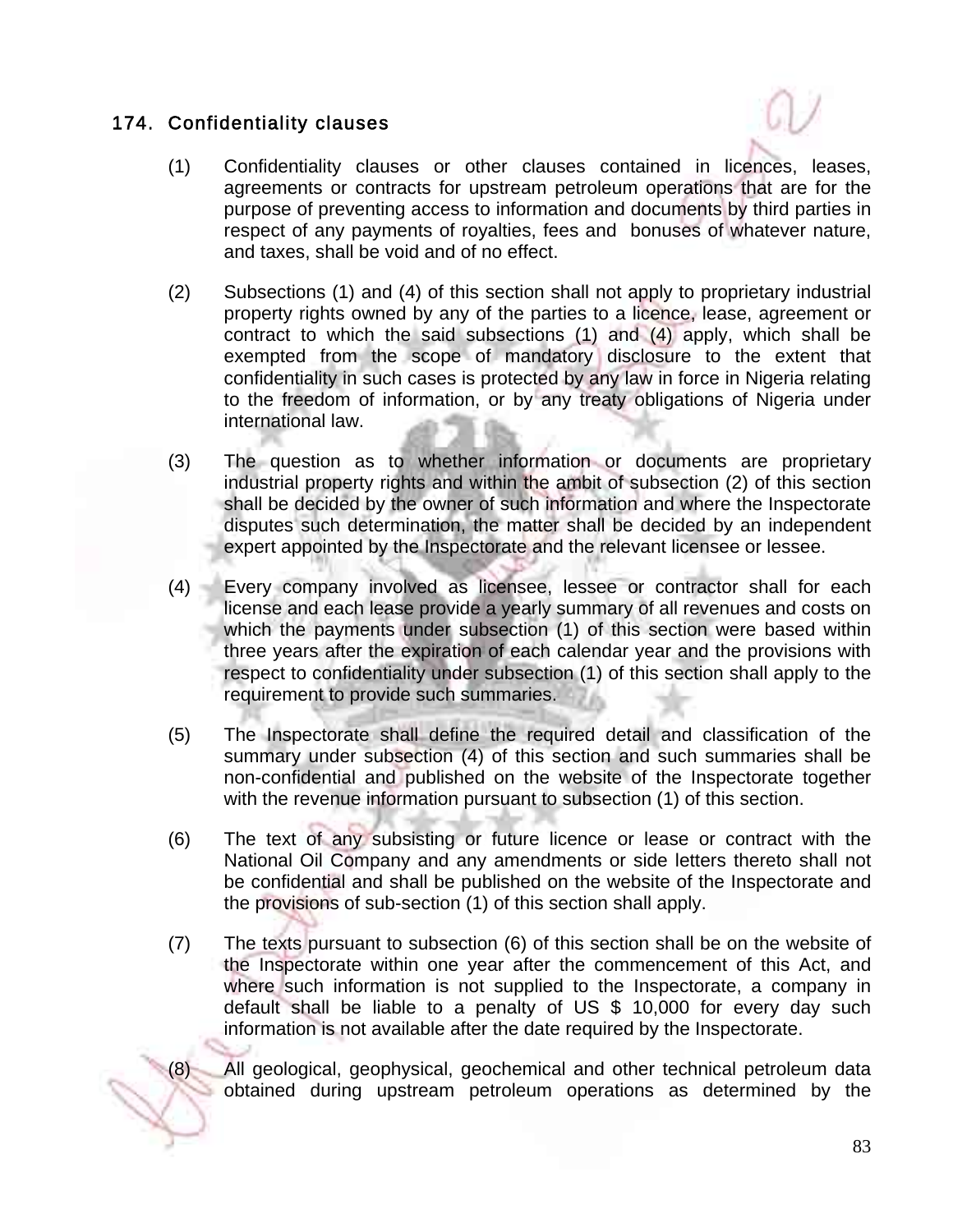Inspectorate shall be provided directly to the national petroleum data bank of the Inspectorate electronically within three months of such data being obtained by any licensee or lessee and hard copies within one month thereafter.

- (9) The data referred to in subsection 8 of this section shall not be confidential, except for data obtained under a petroleum exploration and prospecting licences for a period of five years or until such time the exploration period ends or the related acreage is relinquished, whichever is the earlier.
- (10) With respect to petroleum exploration licences, the Inspectorate may agree to a period of confidentiality where the licensee obtains the data for the main purpose of selling the data to interested parties.
- (11) All data in the national petroleum data bank shall be accessible for any interested person under such access agreements as may be determined by the Inspectorate.
- (12) All information pursuant to subsection (1) of this section shall be nonconfidential and the Inspectorate shall publish this information on their website.

#### 175. Petroleum exploration licence

- (1) The holder of a petroleum exploration licence shall have the non-exclusive right to carry out geological, geophysical and geochemical exploration for petroleum within the area of his licence and to drill coreholes not deeper than one hundred and fifty meters using only percussion drilling techniques unless otherwise allowed by the Inspectorate.
- (2) A petroleum exploration licence shall be valid for not more than three years and shall not include any right or option to win, get, work, store, carry away, transport, export or otherwise treat petroleum discovered in or under the said licence area.
- (3) Any petroleum exploration shall be under the supervision of the Inspectorate.

#### 176. Petroleum Prospecting Licence

The holder of a petroleum prospecting licence shall have:

- (a) the exclusive right to carry out petroleum exploration operations within the area of its licence; and
- (b) have the right to carry away and dispose of crude oil, natural gas or bitumen won during prospecting operations as a result of production tests, subject to the fulfilment of obligations imposed by or under this Act or any other enactment in force at the time.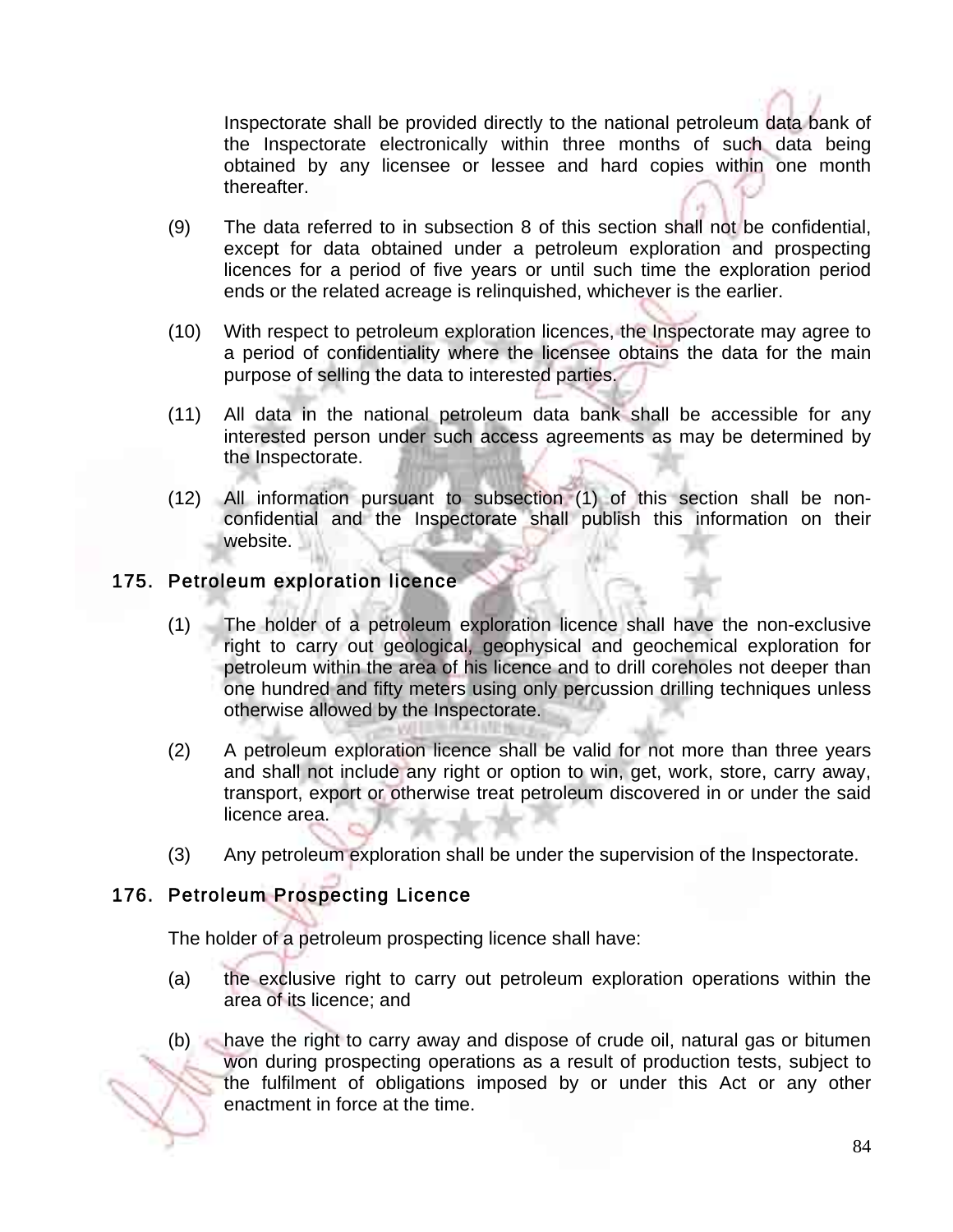# 177. Duration and area of Petroleum Prospecting Licence

A petroleum prospecting licence shall be –

- (a) with respect to onshore and shallow water areas, for a duration of not more than five years, consisting of an initial exploration period of three years and a renewal period of two years, with a possibility for further extensions due to an appraisal period pursuant to subsection (8) of section of this Act and significant gas discovery periods, pursuant to subsection (11) of section 178 of this Act and other extensions permitted under this Act and the petroleum prospecting licence area shall not be more than five hundred square kilometres and not less than one parcel (four square kilometers); and
- (b) with respect to deep water areas and frontier acreage, for a duration of not more than eight years, consisting of an initial exploration period of five years and a renewal period of three years, with a possibility for further extensions due to appraisal periods, pursuant to subsection (8) of section 178 of this Act and significant gas discovery periods, pursuant to subsection (11) of section 178 of this Act and other extensions permitted under this Act and the initial petroleum prospecting licence area shall not be more than one thousand square kilometres and not less than one parcel (four square kilometers).

## 178. Work commitment, commercial discovery and significant gas discovery during petroleum prospecting licence

- (1) A petroleum prospecting licence shall contain the requirement for the licensee to commit to a work programme.
- (2) The work-programme referred to under subsection (1) of this section shall oblige the licensee to:
	- (a) explore the relevant area, using geological, geophysical and any other acceptable methods of investigation for the purpose of arriving at the prospects until the area has been adequately explored for that purpose;
	- (b) commence seismic investigations provided the licensee has not already begun to do so; and
	- (c) within eighteen months of granting such licence to begin drilling operations with a modern petroleum well drilling outfit.
- (3) During the initial period, the licensee shall commit to the drilling of at least one exploration well to a specified minimum depth, provided that the licence may require more than one well to a minimum depth.

(4) Where the licensee requests a renewal, the licensee shall, except where the Inspectorate otherwise authorizes, commit to the drilling of at least one further exploration well to a specified minimum depth, provided that the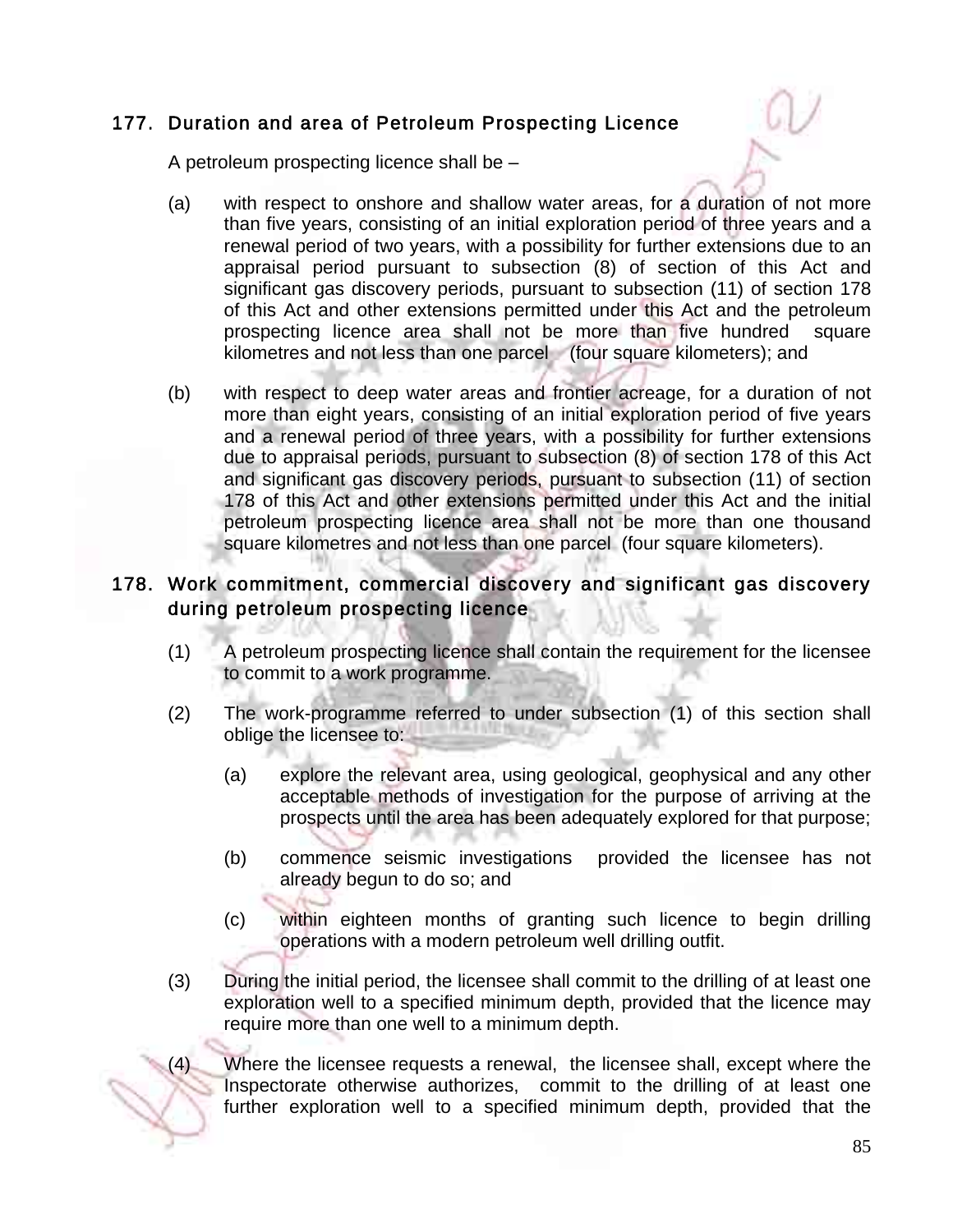licensee may require more than one well to a minimum depth during such renewal.

- (5) An exploration well shall be a well that in the opinion of the Inspectorate is aimed at discovering petroleum in a separate geological feature or structure in which petroleum has not been previously discovered.
- (6) Any exploration well drilled in excess of the minimum work programme specified in the licence during the initial period can be credited to the work obligation under the renewal.
- (7) Where the licensee makes a petroleum discovery during the initial period or renewal, it shall inform the Inspectorate within one hundred and twenty days or within such extended time frame as granted by the Inspectorate, after making such discovery whether the licensee considers that the petroleum discovery merits appraisal.
- (8) Where the licensee considers that a discovery merits appraisal, it shall submit for approval to the Inspectorate:
	- (a) a commitment to an appraisal programme of a duration of not more than two years and of a scope and nature that will permit the licensee to declare a commercial discovery in case results of the appraisal are positive; and
	- (b) the appraisal area which shall not be larger than the parcels covering the reasonable outer boundary of the discovery as well as a zone of not more than five kilometres surrounding such outer boundary.
- (9) Upon the approval of the appraisal programme and appraisal area by the Inspectorate, the licensee shall promptly carry out the committed appraisal programme.
- (10) The Inspectorate shall decide on the appraisal programme and appraisal area within sixty days after the submission.
- (11) Upon the completion of the appraisal programme, the licensee shall:
	- (a) declare a commercial discovery;
	- (b) declare a significant gas discovery; or
	- (c) inform the Inspectorate that the discovery is of no interest to the licensee.

(12) Where a significant gas discovery has been declared, the licensee shall be entitled to retain such significant gas discovery area for a retention period of not more than ten years from the date of such declaration. Where the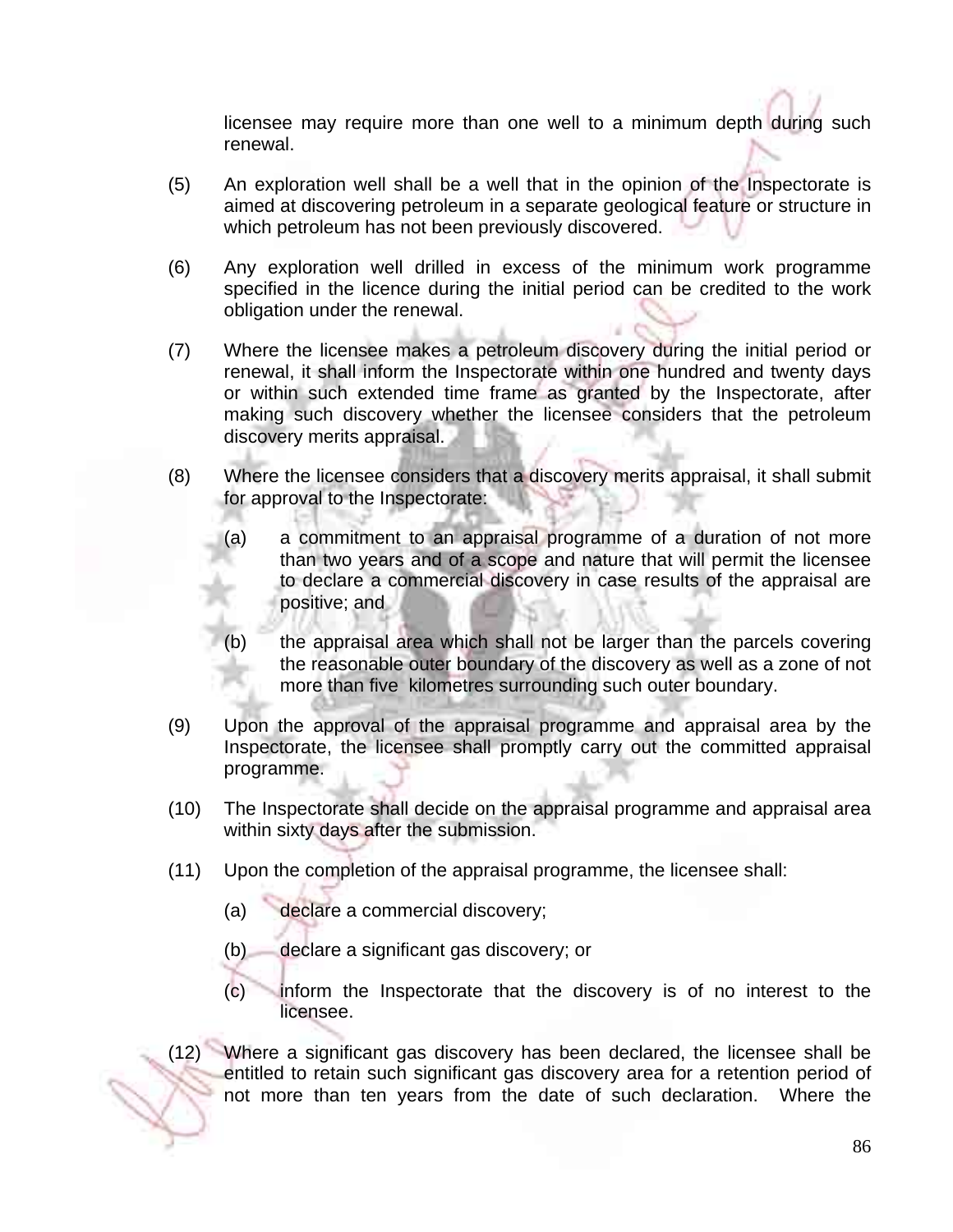petroleum prospecting licence has otherwise expired pursuant to subsection (16) of this section, the significant gas discovery retention area shall continue to subsist until the expiration of the retention period or the declaration of a commercial discovery.

- (13) Any significant gas discovery retention area shall be selected in the same manner as an appraisal area pursuant to paragraph (b) of subsection (8) of this section and may be approved by the Inspectorate.
- (14) Where a commercial opportunity to sell the gas materializes based on information provided by the Inspectorate with respect to domestic gas demand during the retention period provided for in subsection (12) of this section, the Inspectorate shall invite the licensee to make a declaration of a commercial discovery pursuant to subsection (11) of this section with respect to the significant gas discovery and present a development plan with a commitment to execute such development plan pursuant to section 179 of this Act.
- (15) Where the licensee fails to make a declaration of a commercial discovery within one year of the invitation of the Inspectorate pursuant to subsection (14) of this section the petroleum prospecting license shall be revoked, provided that any such commercial declaration has to be made prior to the end of the retention period pursuant to subsection (12) of this section.
- (16) Where the licensee fails to make a declaration of a commercial discovery prior to the expiration of the retention period pursuant to subsection (12) of this section, the significant gas retention area shall be relinquished, and where the last significant gas retention area has been relinquished, the licence shall expire.
- (17) Where the licensee declares the discovery of no interest pursuant to paragraph (c) of subsection (11) of this section, the Inspectorate may require the relinquishment of the parcels that cover the extent of the discovery.
- (18) The licensee shall not commence work required under this section unless it has an approved Nigerian content plan, with respect to:
	- (i) the drilling of wells during the initial exploration period pursuant to subsection (2) of this section;
	- (ii) the drilling of wells during the renewal of the exploration period pursuant to subsection (3) of this section;
	- (iii) the appraisal work pursuant to subsection (8) of this section, and
	- (iv) any work on a significant gas discovery pursuant to subsection (12) of this section.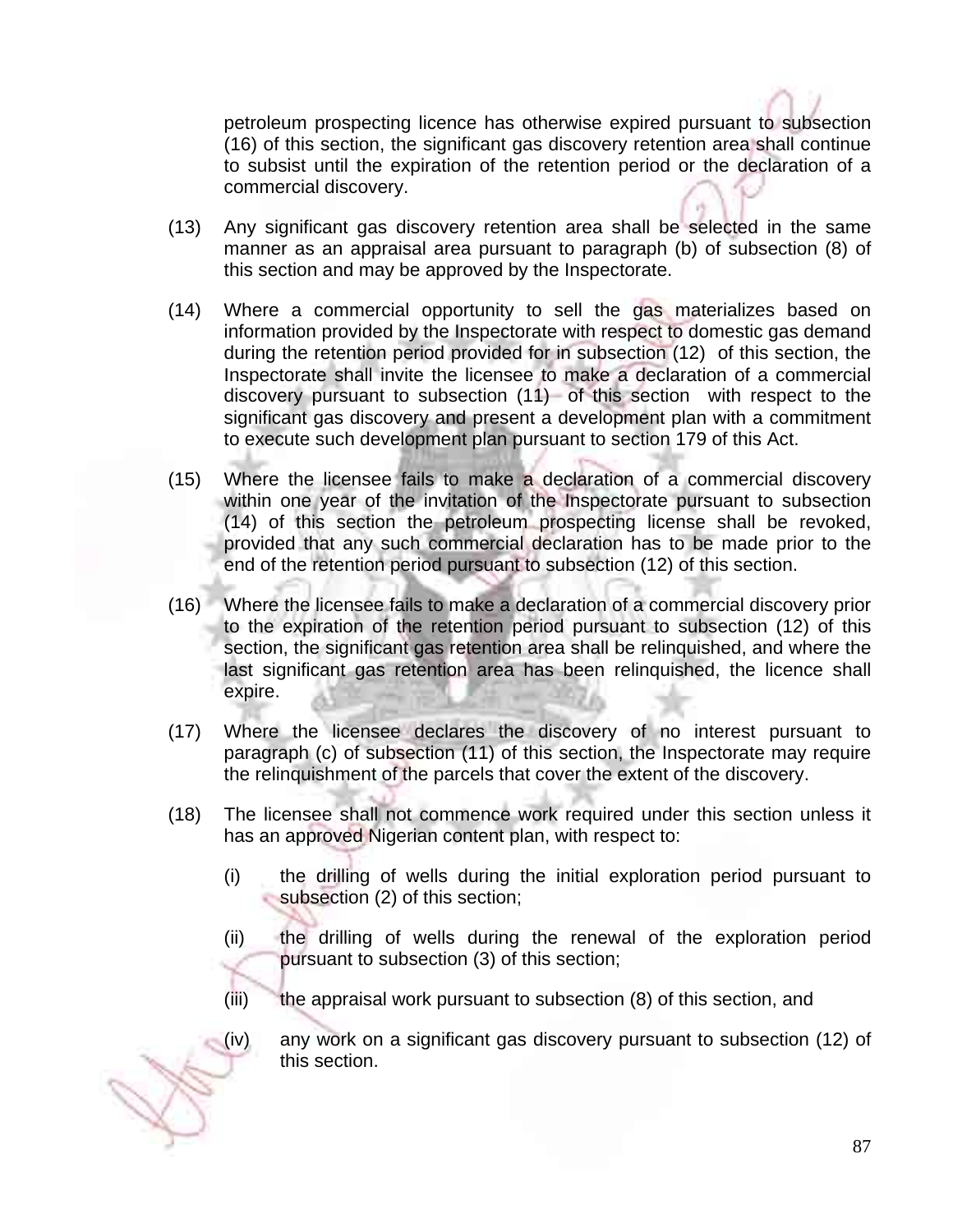## 179. Commercial discovery and development plan



- (1) Where the licensee declares a commercial discovery pursuant to paragraph (a) of subsection (11), of section 178 of this Act, the licensee shall within the period provided for in subsection (5) of this section, submit a field development plan for the commercial discovery to the Inspectorate as well as a commitment to carry out the work described in the development plan in a manner acceptable to the Inspectorate.
- (2) The Inspectorate shall evaluate the development plan and where the development plan meets all requirements established by the Inspectorate, the development plan shall be approved pursuant subsection (5) of this section.
- (3) The Inspectorate shall only approve the development plan where the plan:
	- (a) meets the technical standards that are required for the related works;
	- (b) results in the maximum recovery of crude oil, natural gas or condensates or bitumen, taking into consideration a reasonable economic framework;
	- meets adequate health, safety and environmental standards;
	- (d) includes an approved Nigerian content plan pursuant to subsisting relevant law on Nigerian content development;
	- (e) includes an approved environmental management plan pursuant to section 200 of this Act and an acceptable decommissioning and abandonment plan; and
	- (f) provides for the elimination of routine gas flaring.
- (4) Where a licensee does not submit a development plan and work commitment pursuant to subsection (1) of this section, the licence may be revoked.
- (5) Where the licensee has declared a commercial discovery, the appraisal period or the significant gas discovery retention period shall be extended from the respective maximum periods of seven or ten years and the licence shall continue to subsist until the process regarding the grant of a lease has been completed, without prejudice to the provisions of section 181 of this Act provided the licensee shall submit a development plan meeting all requirements pursuant to subsection (3) of this section within two years after declaring a commercial discovery.
- (6) The Inspectorate shall give its final decision to approve or disapprove a development plan within sixty days after the submission of the development plan that meets the criteria of subsection (3) of this section.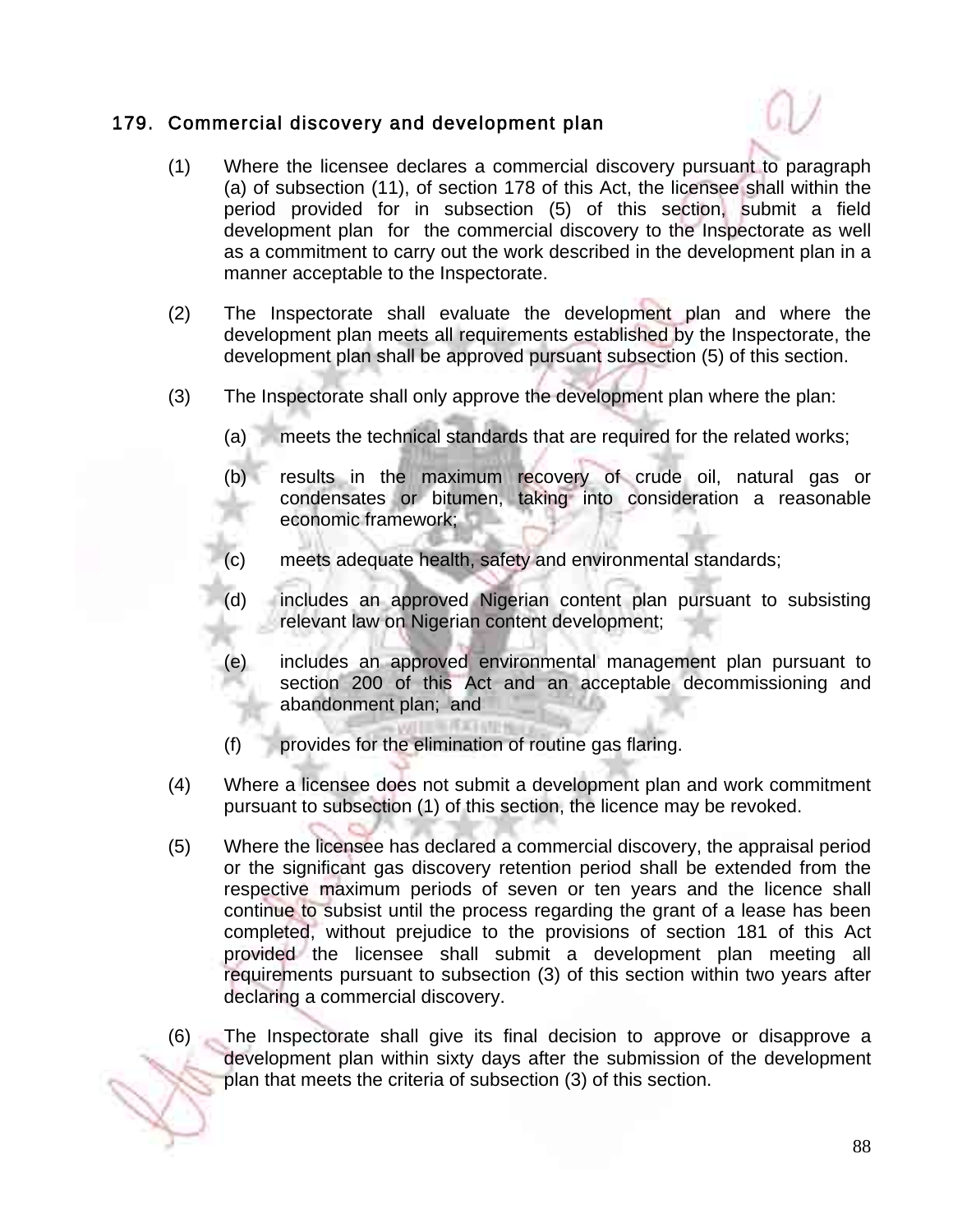## 180. Unitisation



- (1) Where a petroleum discovery in the license area extends beyond the boundaries of the license area, the Inspectorate may require that the upstream petroleum operations related to such discovery shall be carried out on the basis of a unitized development with the licenses or leases into which such discovery extends.
- (2) The unitized development may include non-straddling reservoirs so as to optimize the development.
- (3) Where some or all of the area into which such discovery extends is not under any licence or lease, the Inspectorate shall promptly offer the open area for bids pursuant to section 190 of this Act.
- (4) The licensees, lessees or licences and leases of the area or areas into which such discovery extends shall make a proposal to the Inspectorate for a joint development plan of the discovery within two years after the request by the Inspectorate.
- (5) If the proposal is not approved by the Inspectorate or the parties do not present a unitization proposal pursuant to subsection (4) of this section, in the time specified by the Inspectorate, the Inspectorate may require an expert appointed by the Inspectorate to prepare the unitization proposal, at the expense of the licensees or lessees as the case may be and such plan shall be binding on all related licensees and lessees.
- (6) In the event that a unitized field continues in production after one or more leases expire, the Inspectorate shall grant extension of such leases so as to allow the unit to reach the end of production.

#### 181. Petroleum Mining Leases

- (1) A petroleum mining lease shall be granted for parcels of each commercial discovery of crude oil or natural gas, or both, or bitumen to the licensee of a petroleum prospecting licence who has -
	- (a) satisfied all the conditions imposed on the licence or otherwise imposed on the licensee by this Act; and
	- (b) received approval for the related development plans from the Inspectorate.
- (2) A petroleum mining lease may be granted pursuant to the provisions of this Act where a prospective lease area contains:
	- (a) a discovery of crude oil or natural gas or both, or condensate which in the opinion of the Inspectorate is commercial;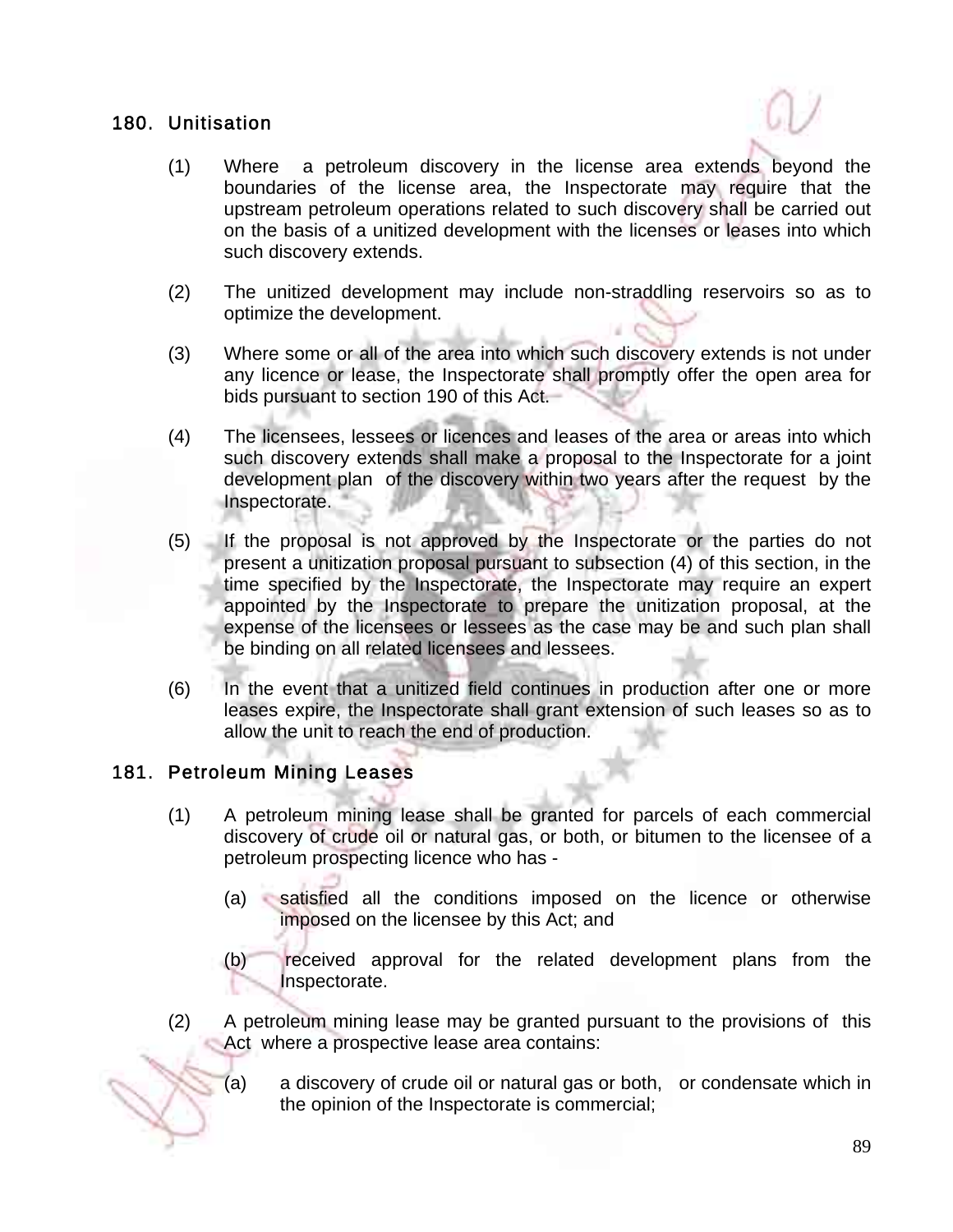- (b) a petroleum field or fields with suspended wells or continuing commercial production, where the corresponding petroleum mining lease has been revoked or has expired; or
- (c) a bitumen deposit.
- (3) Subject to subsection (6) of this section, a licensee may propose that a separate petroleum mining lease be granted for each commercial discovery in the petroleum prospecting licence, prior to the expiration of the petroleum prospecting licence.
- (4) Notwithstanding the grants of any petroleum mining leases under subsection (3) of this section, the petroleum prospecting licence shall continue for the remaining licence area subject to the relinquishment provisions of the licence.
- (5) The area of a petroleum mining lease shall contain every parcel within the outer boundary of the field as determined by an independent engineering firm, and approved by the Inspectorate, based on oil-water contacts or other reservoir limits and includes a zone surrounding such boundary consisting of all parcels that are in whole or in part within one kilometre of such outer boundary, provided, however, that the lease shall not contain any parcels that are -
	- (a) outside the original licence area from which the lease is derived;
	- (b) in areas relinquished by the licensee; or
	- (c) part of any parcels that were already granted under another petroleum prospecting licence or petroleum mining lease.
- (6) Where during the petroleum prospecting licence period the outer boundary of the commercial discovery changes, due to further drilling and other exploration, or due to further petroleum discoveries in deeper or shallower formations, the Inspectorate may approve a modification of the area of the petroleum mining lease to include such further parcels as are appropriate based on the criteria established in subsection (5) of this section and subject to a competitive bid process.
- (7) Where two or more petroleum mining leases derived from the same petroleum prospecting license, in the opinion of the Inspectorate constitute a single field based on an interpretation of geological or petroleum engineering data that proves that the field is a single field, such leases shall be considered as one petroleum mining lease, even if their boundaries do not join with another lease and the granting date of such single lease shall be the date of the first lease that was granted unless otherwise decided by the Inspectorate.

(8) A petroleum mining lease shall not consist of an area that is less than one parcel.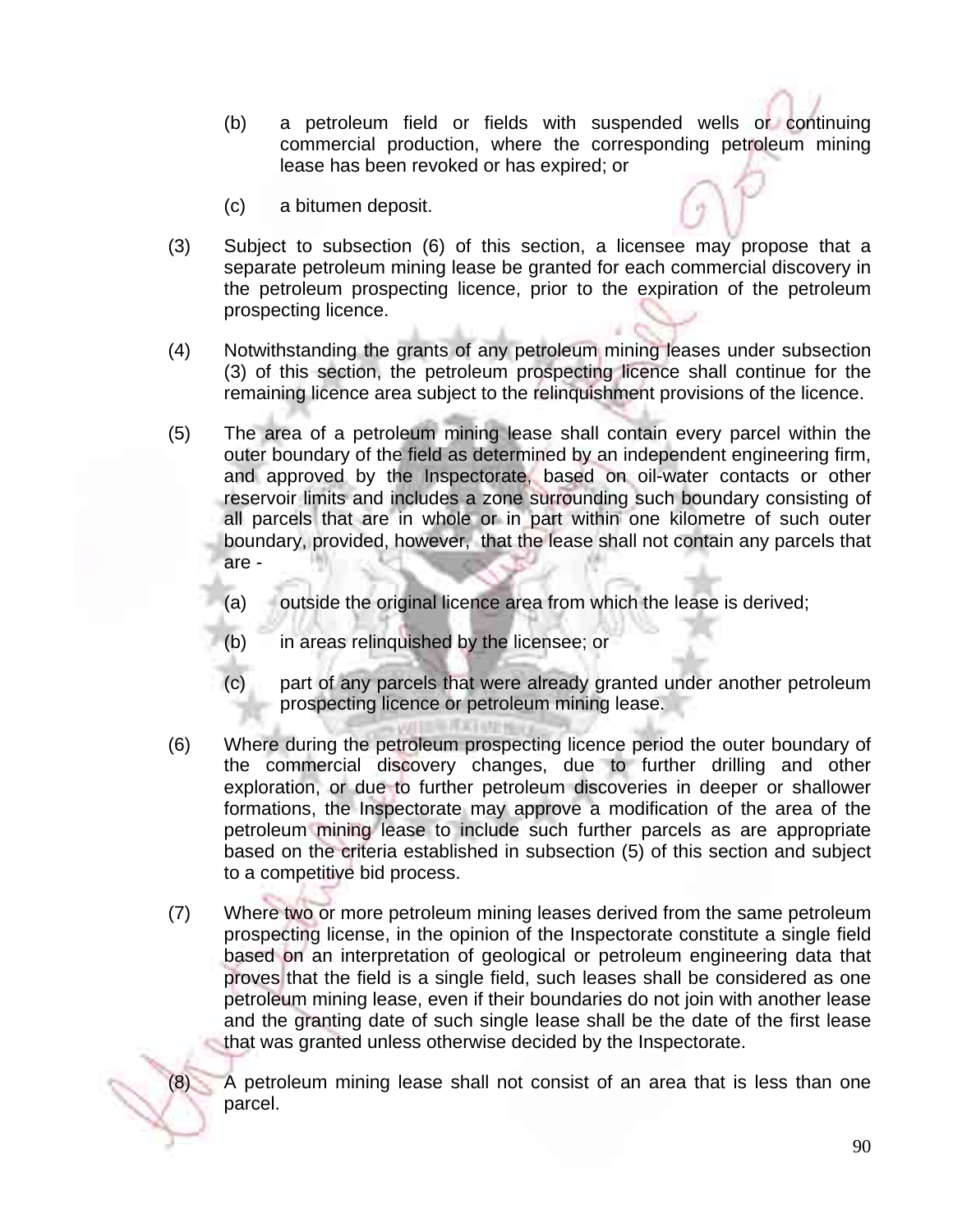#### 182. Exclusive right to conduct operations

- (1) A lessee shall have the exclusive right to carry out upstream petroleum operations in or under the lease area.
- (2) A petroleum mining lease shall also contain the right to continue to explore and prospect deeper formations.
- (3) A petroleum mining lease for the purpose of carrying out upstream petroleum operations shall only be granted on the basis of a firm commitment to:
	- (a) develop and produce the bitumen deposit, crude oil, gas or condensate in the lease area in accordance with the approved development plan; or
	- (b) restart or continue petroleum production.
- (4) During the term of the lease, the Inspectorate shall-
	- (a) verify the implementation of the work commitments and compliance with the approved field development plan;
	- (b) monitor the capital and operating costs; and
	- (c) ensure that the upstream petroleum operations at all times are carried out at the required standards under this Act.

#### 183. Domestic gas supply obligations

- (1) The Inspectorate shall determine in accordance with section 269 of this Act, the needs of the domestic gas market in accordance with the Domestic Gas Demand requirement and shall on such basis impose Domestic Gas Supply Obligation (''DGSO'') and ensure that all lessees comply with such Domestic Gas Supply Obligations.
- (2) During the periods as determined pursuant to subsection (1) of this section, the Inspectorate shall require the lessee producing gas to carry out all such works and operations as may be required to increase production in order to dedicate specific volume of the gas produced towards the requirements of the domestic market.
- (3) The volume of gas to be dedicated by each lessee for the Domestic Gas Supply Obligation shall be based on an allocation system among lessees as determined by the Inspectorate from time to time.

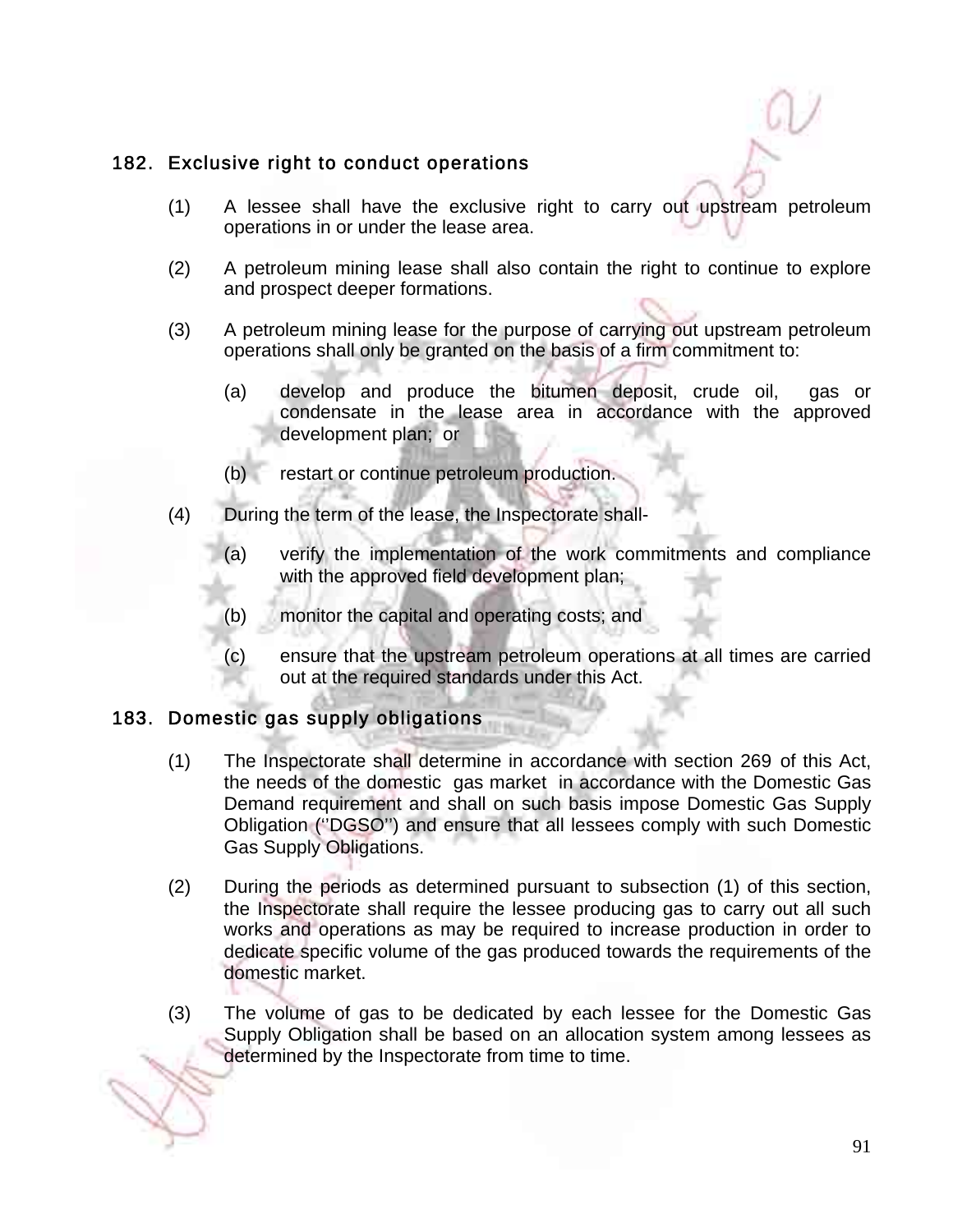- (4) The Inspectorate shall at all times ensure that the weighted average benchmarked unit costs of supply of the fields dedicated to the Domestic Gas Supply Obligation shall not be in excess of the benchmarked unit costs of fields dedicated to:
	- (a) exports; or
	- (b) sales of wholesalers in the domestic market pursuant to subsection (3) of section of this Act.
- (5) Any lessee who fails to comply with the Domestic Gas Supply Obligation as directed by the Inspectorate shall not be entitled to supply gas to any gas export operations in addition to such other penalties as may apply under this Act and where the lessee is only supplying gas to gas export operations, the lessee shall be directed by the Inspectorate to suspend production.
- (6) The Inspectorate in consultation with the National Gas Company shall determine when the gas market has attained full market status and advise the Minister on discontinuation of the DGSO concept.

#### 184. Duration and renewal

- (1) A petroleum mining lease shall be granted for a maximum term of twenty years, provided , that where a petroleum mining lease is derived from a petroleum prospecting licence where a commercial discovery has been declared pursuant to paragraph (a) of subsection (11) of section 178 of this Act, such license shall be allowed to use up its initial, renewal and appraisal period such that:
	- (a) the overall period shall run for twenty-seven years from the date of the grant of the related petroleum prospecting licence for onshore and shallow water areas; or
	- (b) the overall period shall run for thirty years from the date of the grant of the related petroleum prospecting licence for deep water areas and frontier acreages; and
	- (c) where a petroleum mining lease is to be granted for a petroleum prospecting licence which is yet to expire, the term of the petroleum mining lease shall be the aggregate of the mandatory term of twenty years and the balance of term for the petroleum prospecting licence as contained in paragraph (a) and (b) of this subsection.

(2) For petroleum mining leases, the following provisions shall apply -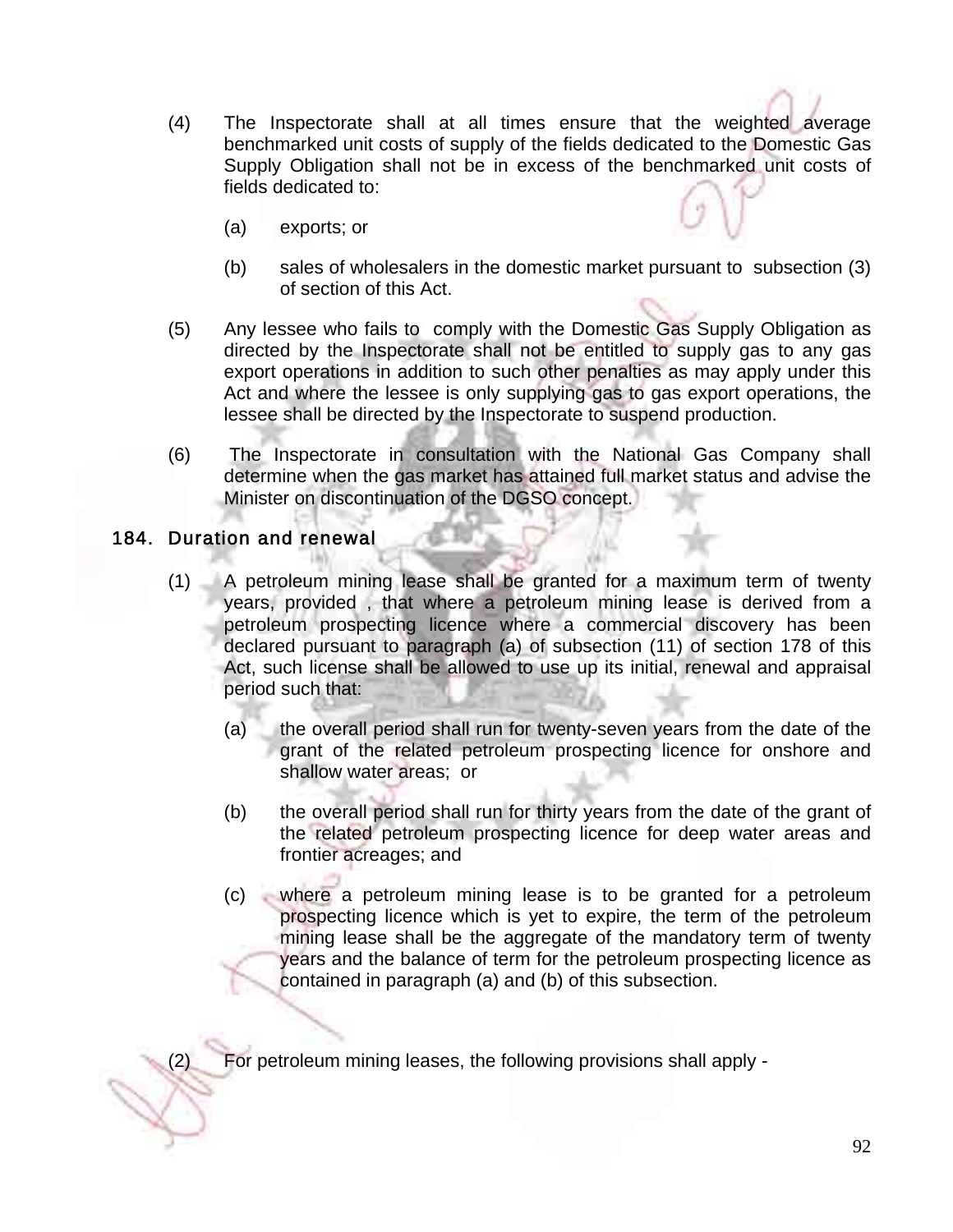- (a) where a petroleum mining lease is not in commercial production within the development period of paragraphs (c) or (d) of this subsection, from the granting of the petroleum mining lease, such lease may be revoked at the end of such development period, which period is included in the duration established in this subsection;
- (b) the acreage shall be vested with the Government and may be subject to a new grant in accordance with subsection (1)of section 190 of this Act;
- (c) the development period for petroleum mining leases granted pursuant to subsection (2) of section181 of this Act shall be established in such leases; and
- (d) the development period for petroleum mining leases granted pursuant to subsection (1) of section of this Act shall be:
	- (i) five years for onshore and shallow water leases, and
	- (ii) seven years for deep water leases and leases in frontier acreages, for the first Petroleum Mining Leases derived from the licence, and ten years for subsequent Petroleum Mining Leases derived from the licence.
- (3) Where a lease continues to be in commercial production, the lease may be renewed in accordance with section 184 and other provisions of this Act for a further term of not more than ten years and upon the termination of such renewal, the area shall be relinquished and may be subject to a new grant in accordance with subsection (1) of section 190 of this Act.
- (4) From the effective date, where a lease has been in commercial production but such production has terminated and no commercial production has occurred from the lease for a period of one hundred and eighty days other than for reasons of force majeure, repairs, maintenance, upgrading of facilities, new construction of facilities or other causes as presented to and endorsed by the Inspectorate, the lease may be revoked.
- (5) Where a lessee intends to suspend production for more than hundred and eighty days, and intends to recommence production at a later date, such lessee shall submit to the Inspectorate a specific plan and commitment to restart production.

# 185. Conditions for renewal of lease

(1) Not less than twelve months before the expiration of a petroleum mining lease, the lessee may apply in writing to the Minister for a renewal of the lease either in respect of the whole of the leased area or any part thereof and the renewal may be granted if the lessee has paid all fees, rent and royalties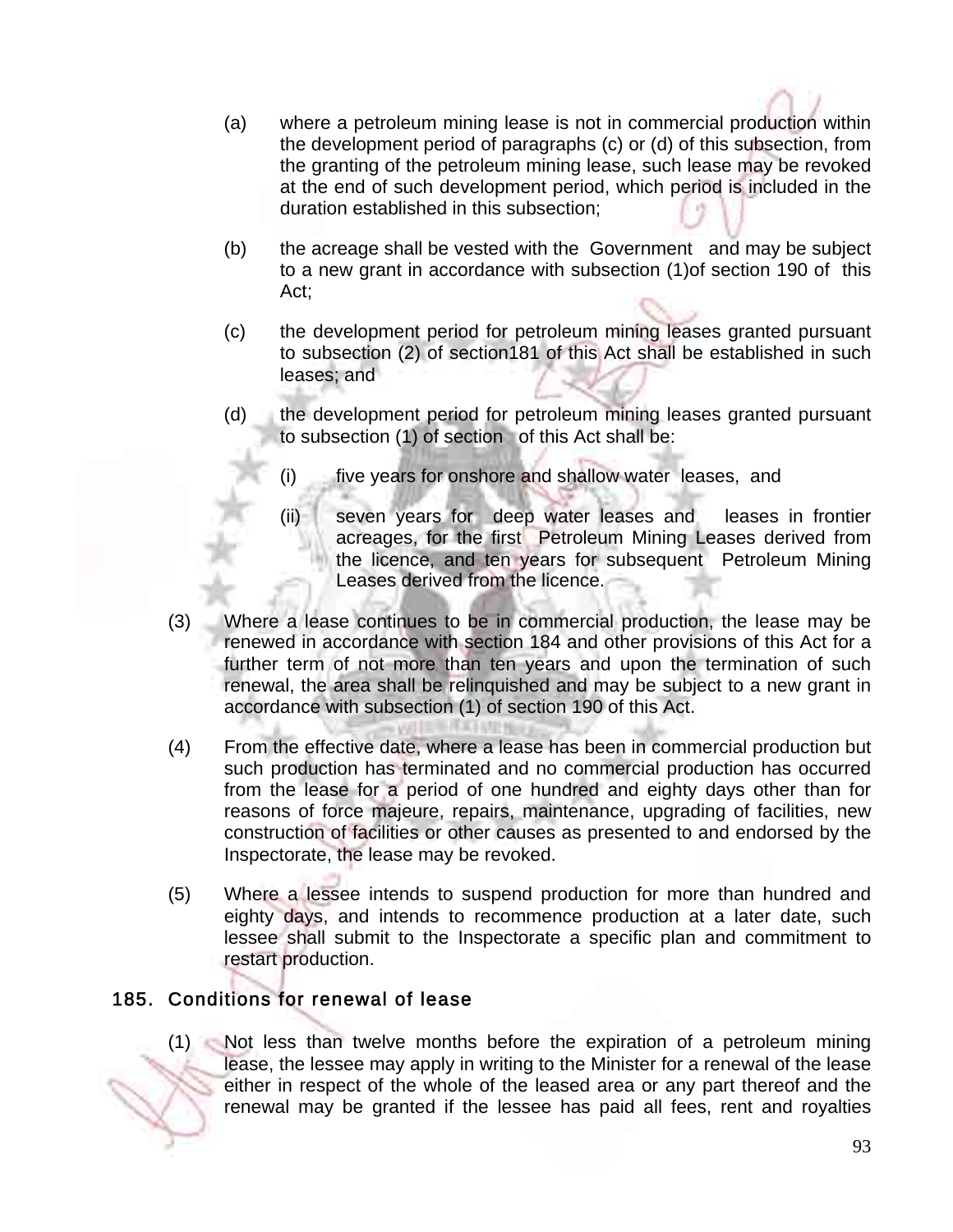under this Act due in respect of the lease and has performed all its obligations under the lease.

- (2) The terms and conditions that shall apply to such renewal shall be the prevailing conditions for new petroleum mining leases at the time of renewal and the lessee shall pay a renewal bonus of an amount specified in the lease on the date of such renewal.
- (3) Subject to the advice of the Inspectorate, the Minister shall make regulation to provide for terms and conditions for the renewal of leases.

## 186. Relinquishment

- (1) Every petroleum prospecting licence, which initially is larger than ten parcels, shall provide for the obligation to relinquish a number of parcels equal to at least fifty per cent of the original licence area upon the expiration of the initial exploration period, provided, that any acreage included in petroleum mining leases, appraisal and significant gas discovery retention areas may be retained by the licensee and will not require relinquishment.
- (2) Upon the expiration of the renewal period for a petroleum prospecting licence, the licensee shall relinquish all parcels which are not part of petroleum mining leases, appraisal areas or significant gas discovery retention areas.
- (3) Upon the expiration of any appraisal period of a prospecting licence, all parcels related to the appraisal area shall be relinquished unless the licensee has declared a commercial discovery for such appraisal area.
- (4) Upon the expiration of any significant gas discovery retention period of a petroleum prospecting licence, all acreage related to the significant gas discovery retention area shall be relinquished unless the licensee has declared a commercial discovery for such significant gas discovery retention area.
- (5) Ten years after the granting of a lease for the purpose of producing crude oil or natural gas, or both, or condensate, or bitumen the lessee may retain all parcels that are in commercial production or for which firm commitments have been made to the satisfaction of the Inspectorate and shall relinquish all other parcels.
- (6) The licence or lease shall not contain any priority rights, optional rights or negotiation rights for the licensee or lessee with respect to acreage relinquished by the licensee or lessee.

(7) The relinquished acreage shall be vested in the Government and may be awarded on the basis of a bidding round pursuant to section 190 of this Act.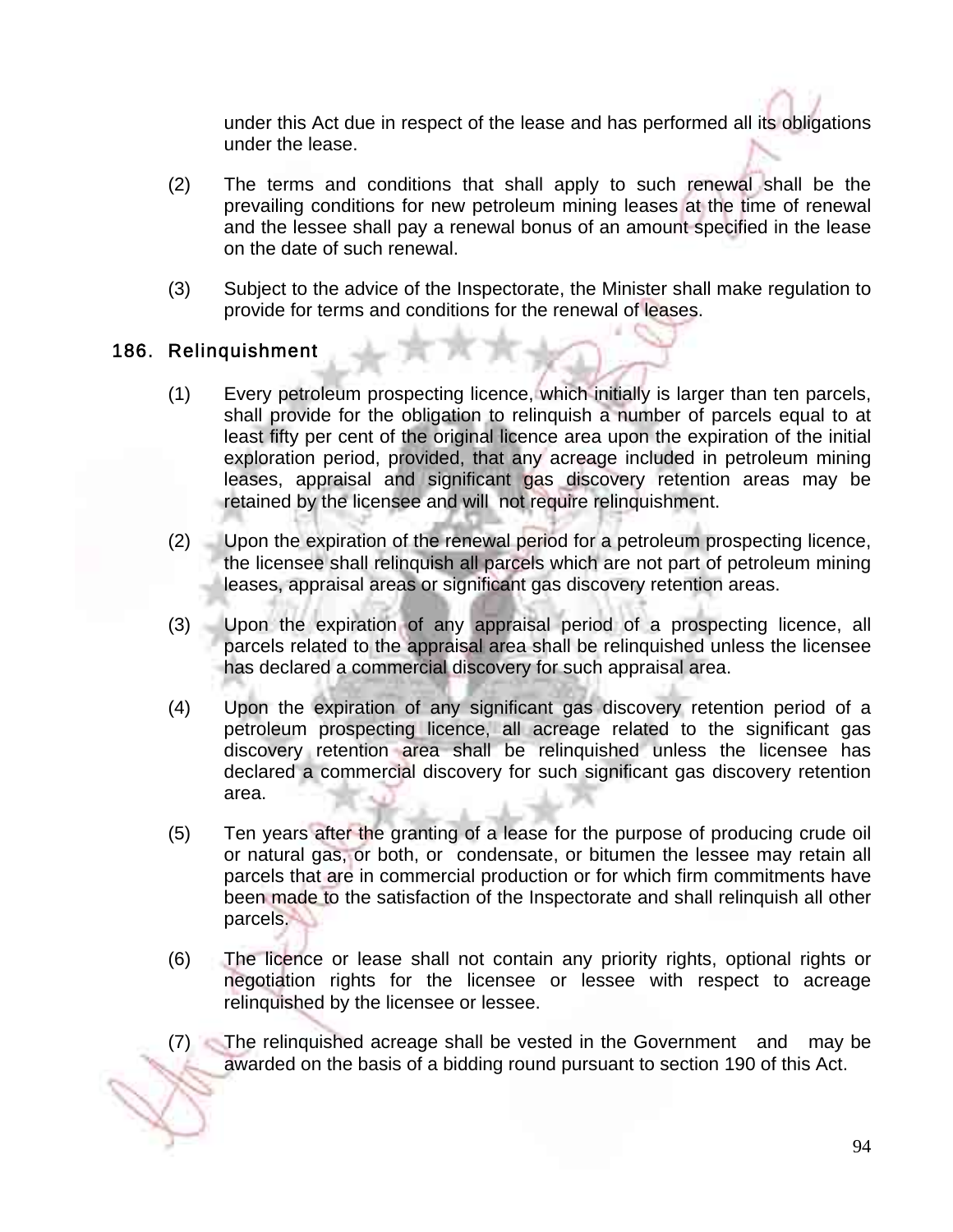- (8) Any rent paid in respect of the area of the lease to be relinquished shall not be refundable, and such relinquishment shall be without prejudice to any obligation or liability imposed by or incurred under the lease or any contract entered in pursuance thereof before such relinquishment.
- (9) The shape and size of the area to be retained and of the area to be relinquished or surrendered shall be as approved by the Inspectorate.

# 187. Surrender of licence

- (1) Without prejudice to any provisions on relinquishment, a licensee or lessee shall be entitled at any time to surrender part or whole of the licensed or leased area provided at least three months notice in writing is given to the Inspectorate prior to such surrender and provided such licensee or lessee has complied with all obligations under the licence or lease and complies with any surviving obligations.
- (2) No rent paid prior to the surrender shall be refundable.

## 188. Rights of Way

- (1) Subject to the provisions of all the relevant laws and on such terms and conditions as may be approved by the Inspectorate, the licensee or lessee shall be entitled to such rights of way for the laying, operation and maintenance of pipelines, telephone lines and the like through or across the surrendered area or areas as the licensee or lessee may reasonably require:
	- (a) for the carrying on of operations under the licence or lease; or
	- (b) for inter-communication and passage between retained areas and, in the case of offshore licences or leases, between retained areas and onshore lands.

#### 189. Rights of way reserved to the Inspectorate

- (1) There shall be reserved to the Inspectorate over the retained area, such rights of way, easements or other rights as in its opinion are necessary or desirable for the laying, operation and maintenance of pipelines, telephone lines and power lines; and any right of way or other rights so reserved shall continue for the benefit of any entity to whom the Inspectorate may subsequently grant the same to the extent that it may so grant them pursuant to the regulations made by the Minister for that purpose on the advice of the Inspectorate.
- (2) Licensees and lessees may not object to the grant of rights of way, easements or other rights over any areas of a petroleum prospecting licence or petroleum mining lease unless they affect the health, and safety of their personnel or the environment of licensee's or lessee's activities.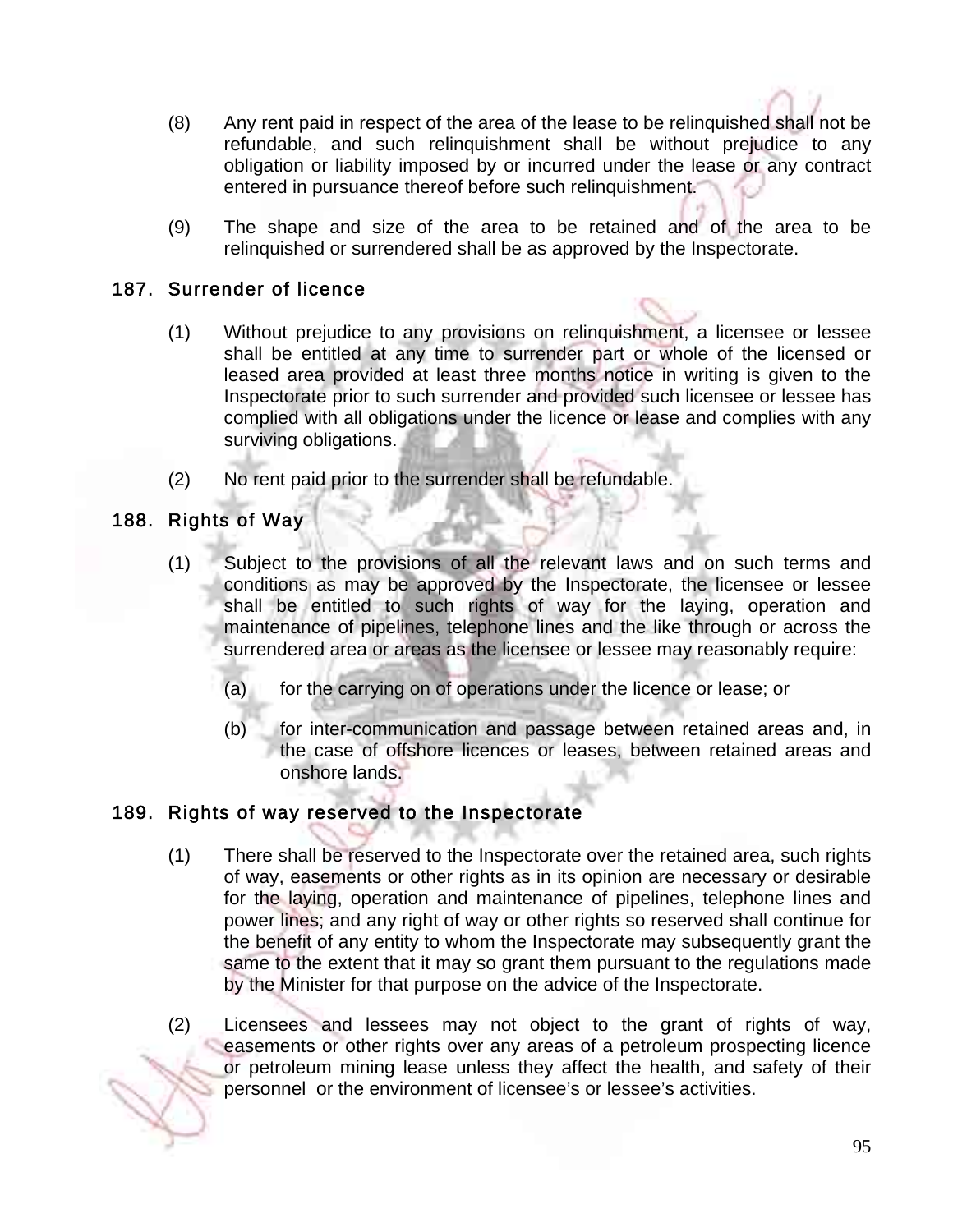#### 190. Award process



- (1) The grant of a petroleum prospecting licence or a petroleum mining lease not derived from a petroleum prospecting licence in respect of any territory in, under or upon the territory of Nigeria shall be by open, transparent and competitive bidding process conducted by the Inspectorate pursuant to the provision of subsection (2) of this section.
- (2) The winning bidder shall be determined on the basis of the following bid parameters:
	- (a) single bid parameter, which can be based on:
		- (i) a signature bonus;
		- (ii) a royalty percentage in addition to the relevant subsisting royalty percentage;
		- (iii) a work commitment in terms of number of wells to be drilled to a specified minimum depth during the initial exploration period; or
		- (iv) work units.
	- a combination of the parameters indicated under paragraph (a) of this subsection, based on a point system that is self-assessable by the bidder in such a manner that the bidder will bid the respective points and the highest points determine the winning bidder.
- (3) There shall be no grant of discretionary awards, except as provided under section 191 of this Act. **LICKTAD HOLD**
- (4) The Minister shall direct the Inspectorate to call for bids in accordance with a process that shall be made available to the general public through publications on the website of the Inspectorate and in at least two newspapers with international coverage and two newspapers with national coverage.
- (5) Where the Minister directs for a call for bids pursuant to sub-section (1) of this section, the Inspectorate shall propose the technical, legal, economic and financial requirements as well as the minimum experience and capacity necessary for prospective licensees, and lessees, which shall be contained in guidelines prepared by the Inspectorate and approved by the Minister, and without prejudice to the provisions of subsection (2) of this section, licensees, lessees and contractors shall be chosen in accordance with these guidelines.
- (6) All bids received based on the bid parameters established in subsection (2) of this section shall be processed in accordance with the published guidelines and monitored by the Nigeria Extractive Industries Transparency Initiative (NEITI).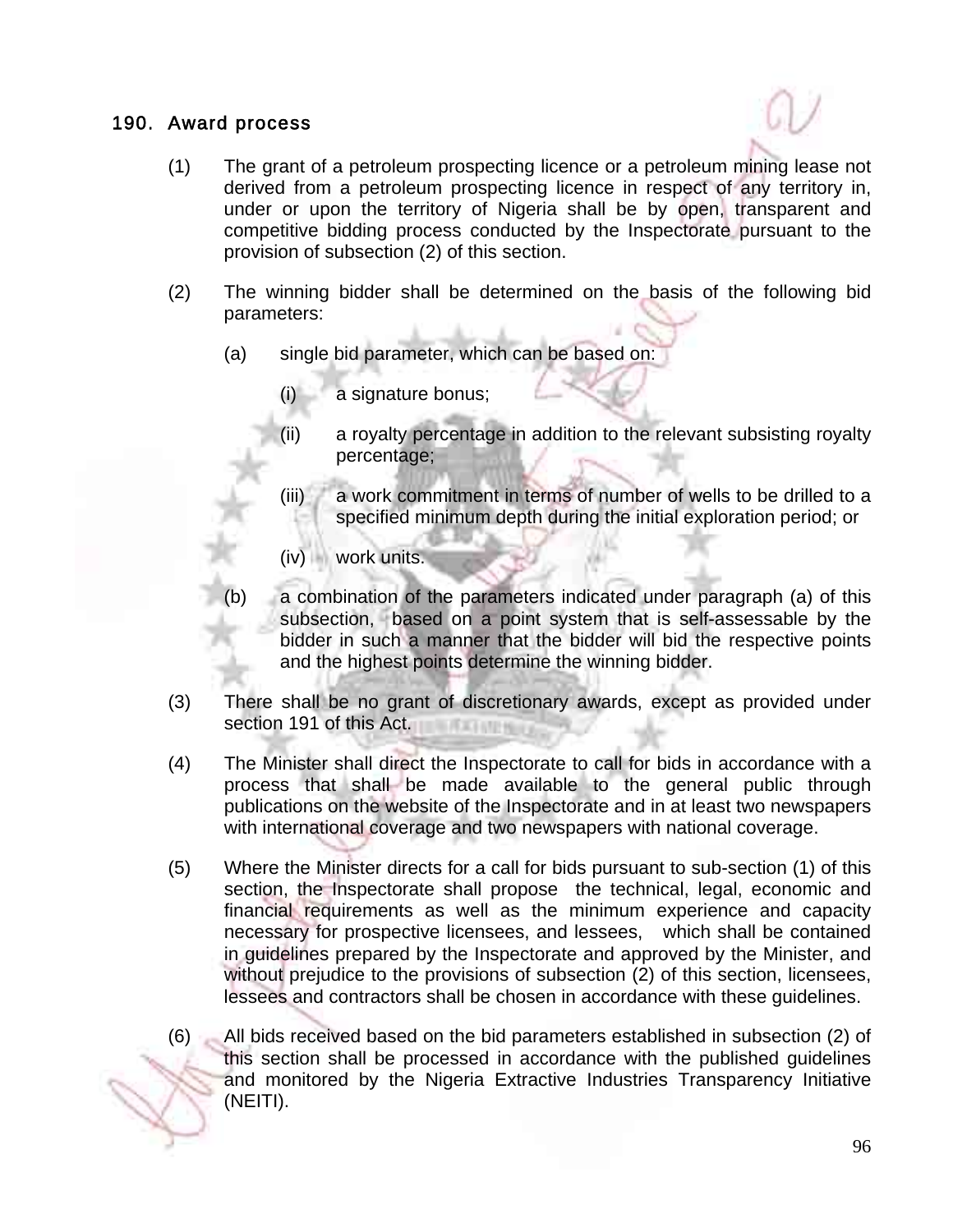# 191. Powers of the President to grant licences and leases in special circumstances

Notwithstanding the provisions of subsection (3) of section 190 or any other provision of this Act, the President shall have the power to grant a licence or lease under this Act.

#### 192. Right of participation

A licence or lease may include the right of the Government to a participating interest in the licence or lease and in this case the Minister may exercise this right to participate in accordance with the terms of the said licence or lease.

#### 193. Relinquishment from current licences and leases and marginal fields

- (1) With respect to any existing oil prospecting licences or oil mining leases, including such licences and leases that are subject to production sharing contracts, the holder of the oil prospecting licence or oil mining lease ("holder") shall select prior to the relinquishment date or expiration date as applicable within such oil prospecting licences or oil mining leases, the portions of such licences and leases that the holder intends to continue to explore, develop and produce or to propose as discoveries for appraisal, significant gas discovery retention areas or a commercial discovery pursuant to this Act and based on the parcels pursuant to the acreage selection process established in this Act as follows:
	- (a) discoveries which in the opinion of the holder merit appraisal pursuant to subsection ( 7) of section 178 of this Act and for which the licensee or lessee is prepared to present the appraisal programme pursuant to this Act;
	- (b) discoveries which the holder has made a declaration of a commercial discovery pursuant to subsection (1) of section 179 of this Act and is prepared to submit a development program pursuant to this Act;
	- (c) discoveries which the holder has made a declaration of a significant gas discovery pursuant to subsection (12) of section 178 of this Act;
	- (d) discoveries which development is underway based on an approved development plan;
	- (e) discoveries in which regular commercial production is occurring; and



(f) for the remaining acreage, the holder shall have the option to select all or part as a petroleum prospecting licence effective on the conversion date for the purpose of carrying out further exploration, provided the holder commits to the drilling of a well of at least 3000 meter deep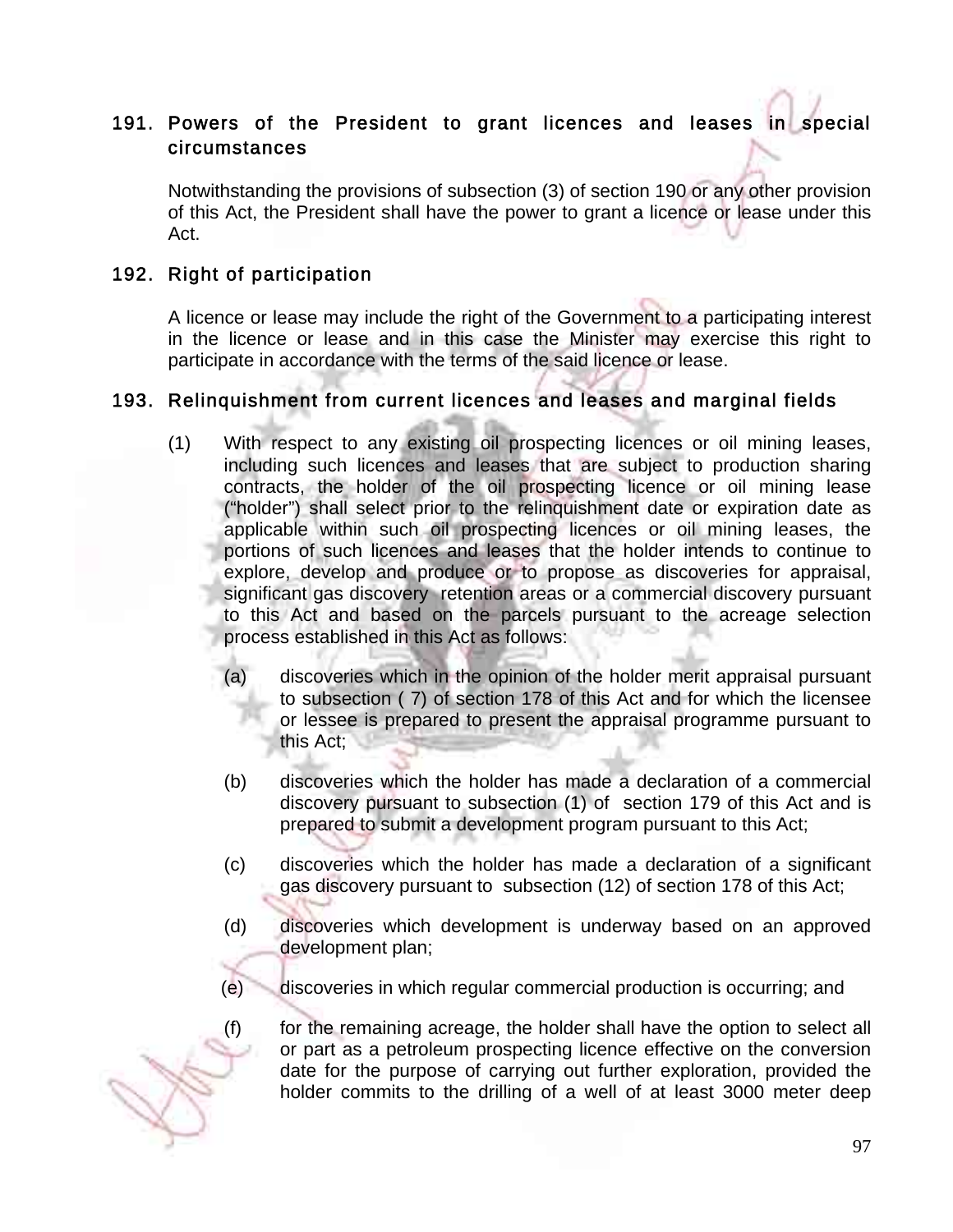below the ground surface or the sea bed, as applicable, during the renewal period and all other obligations pursuant to this Act, except that the work commitment during the initial exploration period under section 178 does not have to be carried out in view of the past work of the holder.

- (2) On or prior to the relinquishment date or expiry date as applicable, the holder shall relinquish all parcels from the oil prospecting licence or oil mining lease areas with the exception of the parcels selected pursuant to subsection (1) of this section.
- (3) The relinquishment date for the purpose of subsections (1) and (2) of this section shall be the latest of:
	- (a) two years after the commencement of this Act;
	- (b) the expiration date of the oil prospecting licence; or
	- (c) the expiration date of the oil mining lease.
- (4) The Inspectorate shall convert the areas selected pursuant to subsection (1) (a) and (b) of this section into appraisal areas of petroleum prospecting licences under this Act and areas selected pursuant to subsection (1)(c) of this section into significant gas discovery retention areas of petroleum prospecting licences under this Act, subject only to the areas complying with the selection methodology established under this Act and with respect to paragraph (a) of subsection (1) of this section the approval of the appraisal program. Where the lessee or licensee selects acreage pursuant to paragraph (f) of subsection (1) of this section, the Inspectorate shall convert such area subject only to the areas complying with the selection methodology established under this Act.
- (5) The Inspectorate shall convert the areas selected pursuant to paragraphs (d) and (e) of subsection (1) of this section, into petroleum mining leases under this Act with a term of 20 years, subject only to the areas complying with the selection methodology established in subsection (5) of section 193 of this Act.
- (6) Marginal field operators shall be entitled to apply for petroleum mining leases for the fields being operated as marginal fields at the Effective Date and such petroleum mining leases shall be granted to such marginal field operators and such leases shall be subject to all the provisions of this Act.
- (7) The Inspectorate shall carry out the bidding process pursuant to the provisions of section 190 of this Act over any parcels relinquished pursuant to subsection (2) of this section and not granted to marginal field operators pursuant to subsection (6) of this section.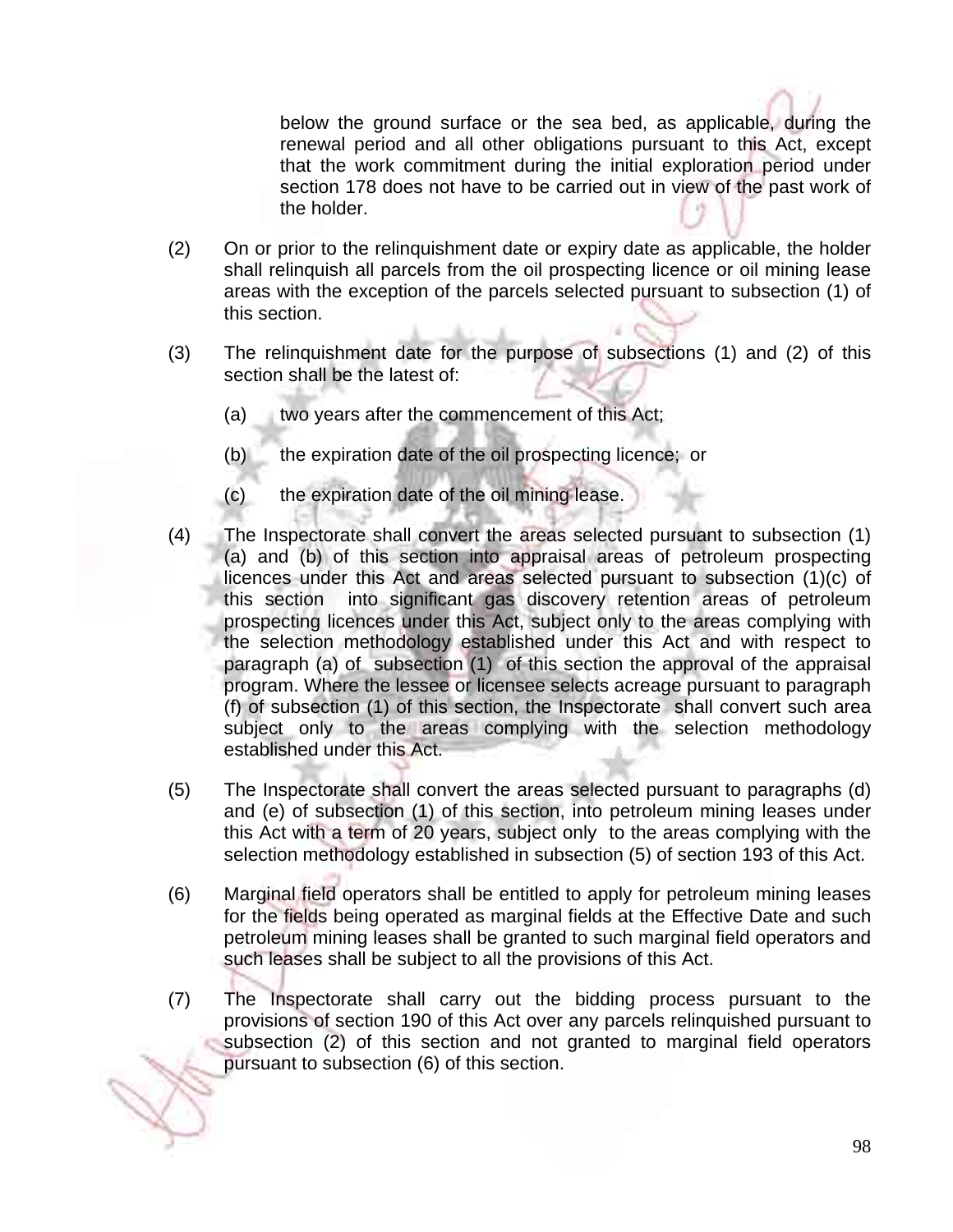#### 194. Assignment, mergers and acquisitions



- (1) Where a licensee, lessee or production sharing or service contractor is taken over by another company or merges, or is acquired by another company either by acquisition or exchange of shares, including a change of control of a parent company outside Nigeria, it shall be deemed to be and treated as an assignment within Nigeria and shall be subject to the terms and conditions of this Act and any regulations made under it.
- (2) A licensee, lessee or contractor shall not assign his licence, lease or contract, or any part thereof, or any right, power or interest therein without the prior written consent of the Minister.
- (3) An application for assignment shall be in accordance with terms and conditions specified within this Act and any regulations made under it.
- (4) The Minister may consent to an assignment if the proposed assignee is able to show to the satisfaction of the Minister that -
	- (a) the proposed assignee is of good reputation;
	- (b) the proposed assignee has sufficient technical knowledge, experience or financial resources to enable it effectively carry out the responsibilities under the licence, lease or contract which is to be assigned; and
	- (c) where the proposed assignee is to serve as operator, such assignee has proven operating experience or is supported by a competent operator under a technical service agreement with respect to operations to be carried out under the licence, lease or contract which is to be assigned.
- (5) Fees prescribed by the Minister in regulations shall be payable for assignment as provided in this section.
- (6) The Minister may waive payment of the fee, if he is satisfied that the assignment is to be made to a company in a group of which the assignor is a member, and is to be made for the purpose of re-organisation in order to achieve greater efficiency and to acquire resources for more effective petroleum operations.
- (7) Any assignment pursuant to this section shall be fully disclosed by the company to the Service in its tax return.

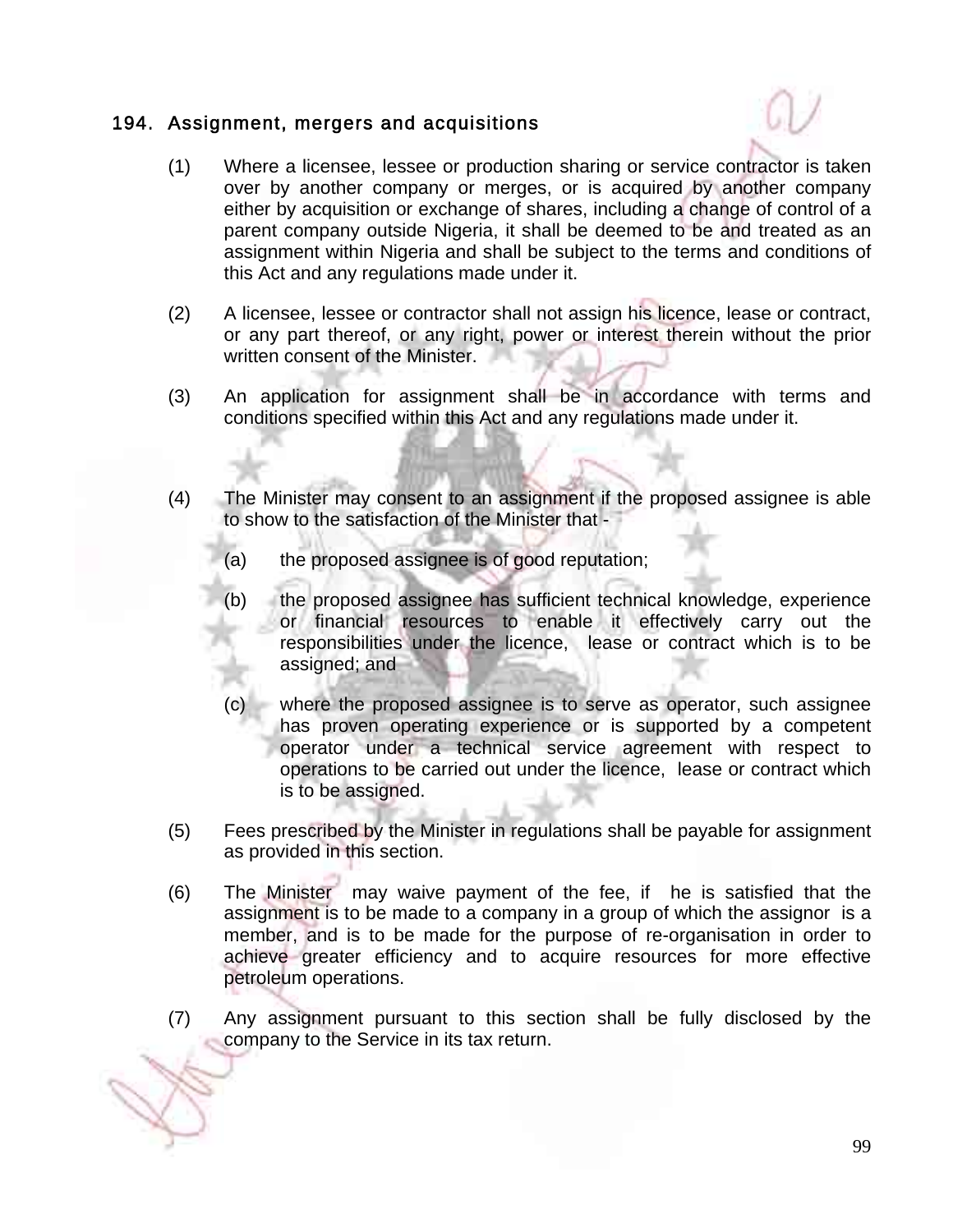## 195. Grounds for revocation of licence or lease

- (1) The Minister on the advice of the Inspectorate may revoke a licence or lease if the licensee or lessee:
	- (a) is controlled directly or indirectly by a person who is a citizen of, or subject of any country which is a country the laws of which do not permit citizens of Nigeria or Nigerian companies to acquire, hold and operate petroleum concessions on conditions which the Minister finds to be reasonably comparable to the conditions upon which such concessions are granted to subjects of the country;
	- (b) in the opinion of the Inspectorate, is not conducting operations continuously and in a vigorous and businesslike manner and in accordance with good oil field practice;
	- (c) is not fulfilling his obligations under the conditions of his licence or lease;
	- (d) fails to pay fees or its rent or royalties as they fall due, whether or not they have been demanded by the Inspectorate, within the period specified by or in pursuance of this Act;
	- (e) has failed to furnish any reports on its operations that are prescribed by this Act or any other Act in force within the stipulated time;
	- has assigned or otherwise transferred its interest in the licence or lease to any person or company without the prior written consent of the Minister as is required by section 194;
	- (g) in the opinion of the Inspectorate, is not implementing its environmental management plan in accordance with good oil field practice; and
	- (h) has not complied with such other specific requirements for which revocation is a consequence of non- compliance under this Act.
	- (i) has obtained or acquired the licence or lease on the basis of false representations or corrupt practices; or
	- $(i)$  is owned or controlled by a former or present public officer who has obtained the licence or lease through misuse of public office.

# 196. Representation permitted before revocation

(1) Where the Minister receives information from the Inspectorate of any of the acts listed in section 195, of this Act the Minister shall within one month of the matter coming to his knowledge, inform the licensee or lessee in writing of the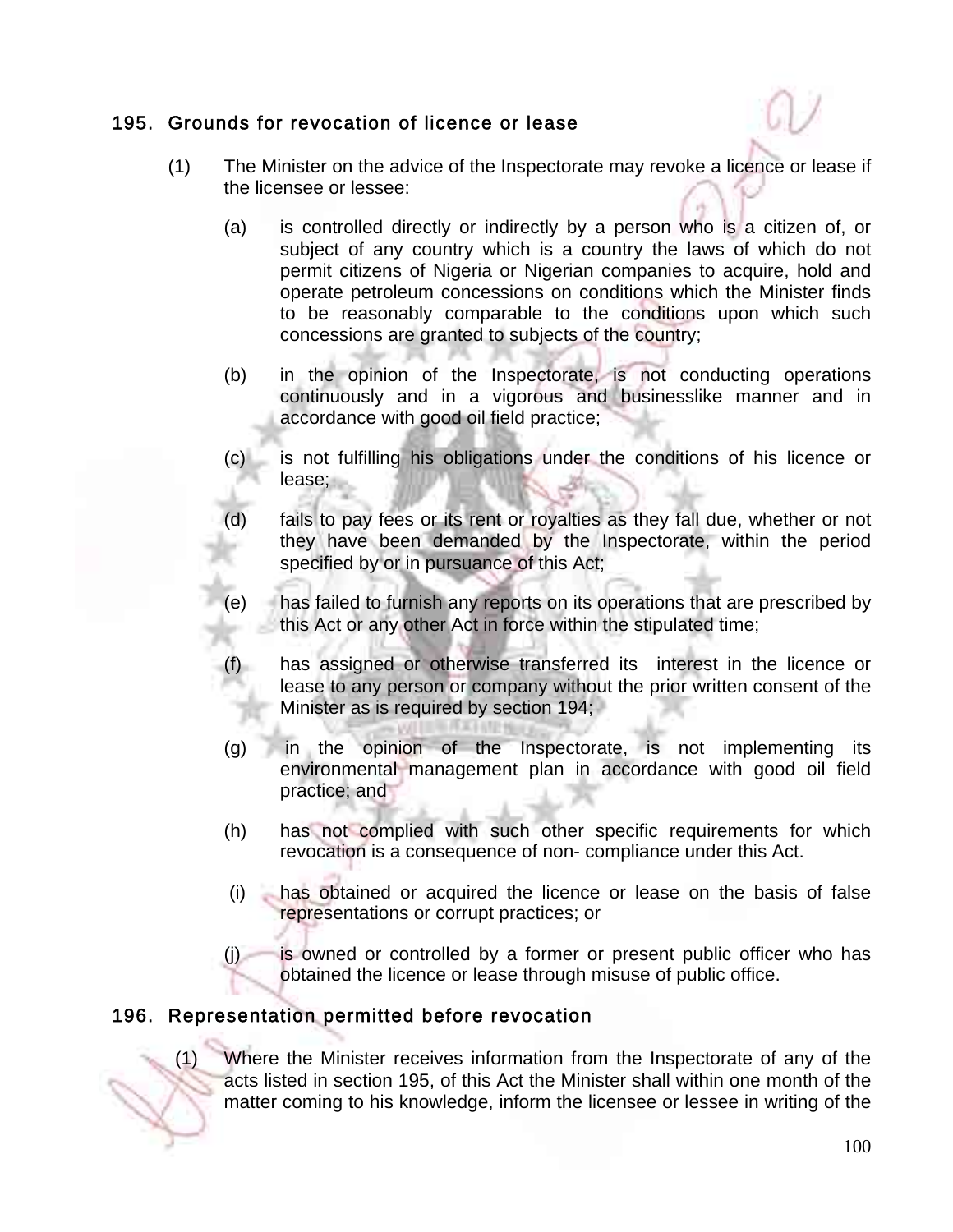grounds on which a revocation is contemplated and shall invite the licensee or lessee to make any representation to the Minister within a reasonable time taking into consideration the act in question and if the Minister is satisfied with the explanation, the revocation process shall terminate forthwith.

- (2) Where the Minister is otherwise dissatisfied with the explanation, the Minister may ask the licensee or lessee to rectify the matter complained of pursuant to subsection (1) of this section within a specified but reasonable period.
- (3) Where
	- (a) a matter relates to subsection (1) of this section and a licensee or lessee is unable to offer explanation or does not rectify the matter complained of within the specified period, the Minister may revoke the licence or lease;
	- (b) a matter relates to subsection (2) of this section and a licensee or lessee is unable to disprove the matters under of subsection (1) of section 195 the Minister shall revoke the licence or lease.
- (4) Notice of revocation sent to the last known address of the licensee or lessee or his legal representative in Nigeria and published in the Federal Gazette shall, for all purposes, be sufficient notice of the revocation of the licence or lease.
- (5) Revocation shall be without prejudice to any liabilities which the licensee or lessee may have incurred, or to any claim which may be made by the Federal Government against the licensee or lessee.

#### 197. Fees and Royalties

There shall be paid in respect of licences, leases and permits under this Act such royalties, fees and rentals as may be contained in this Act and in any regulations made by the Minister pursuant to this Act.

**WILL ANTIBAL** 

# 198. Protected objects

- (1) In the course of upstream petroleum operations, no person shall injure or destroy any tree or object which is:
	- (a) of commercial value;
	- (b) the object of veneration to the people resident within the petroleum prospecting licence or petroleum mining lease area, as the case may be.

(2) A licensee or lessee who causes damage or injury to a tree or object of commercial value or which is the object of veneration shall pay fair and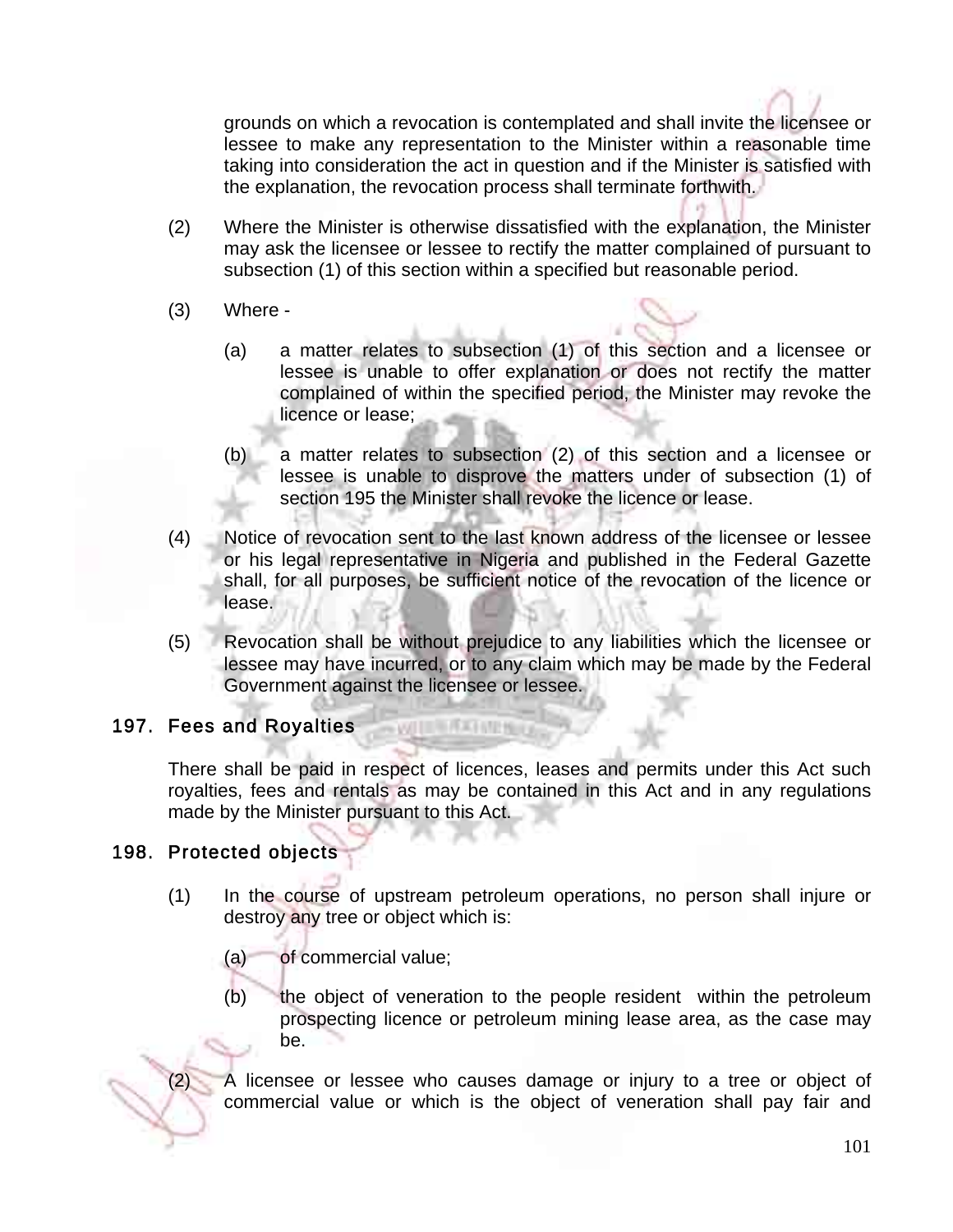adequate compensation to the persons or communities directly affected by the damage or injury.

## 199. Compensation

- (1) The amount of compensation payable under section 198 shall be determined by the Inspectorate in consultation with designated persons and representatives of the person whose protected objects have been damaged and the licenses or lessees, in accordance with regulation made by the Minister on the advice of the Inspectorate.
- (2) Where a licensee or lessee fails to pay compensation, the license or lease may be suspended until the amount awarded is paid.
- (3) Where the licensee or lessee fails to make payment within thirty days after the suspension of the said licence or lease in accordance with subsection (2) of this section, the Minister may revoke the licence or lease.

## 200. Environmental quality management

- (1) Every licensee or lessee engaged in upstream petroleum operations shall, within one year of the commencement of this Act, or within three months after having been granted the license or lease, submit an environmental management plan to the Inspectorate for approval.
- (2) The environmental management plan shall contain the licensee's or lessee's written:
	- (a) environmental policy, objectives, and targets; and
	- (b) commitment to comply with relevant laws, regulations, guidelines and standards;
- (3) The environmental management plan shall:
	- (a) establish initial baseline information and a program for collecting further baseline information concerning the affected environment to determine protection and remedial measures and environmental management objectives;
	- (b) investigate, assess and evaluate the impact of the licensees or lessee's proposed exploration and production activities on:
		- (i) the environment; and
		- (ii) the socio-economic conditions of any person who might be directly affected by the upstream petroleum operations;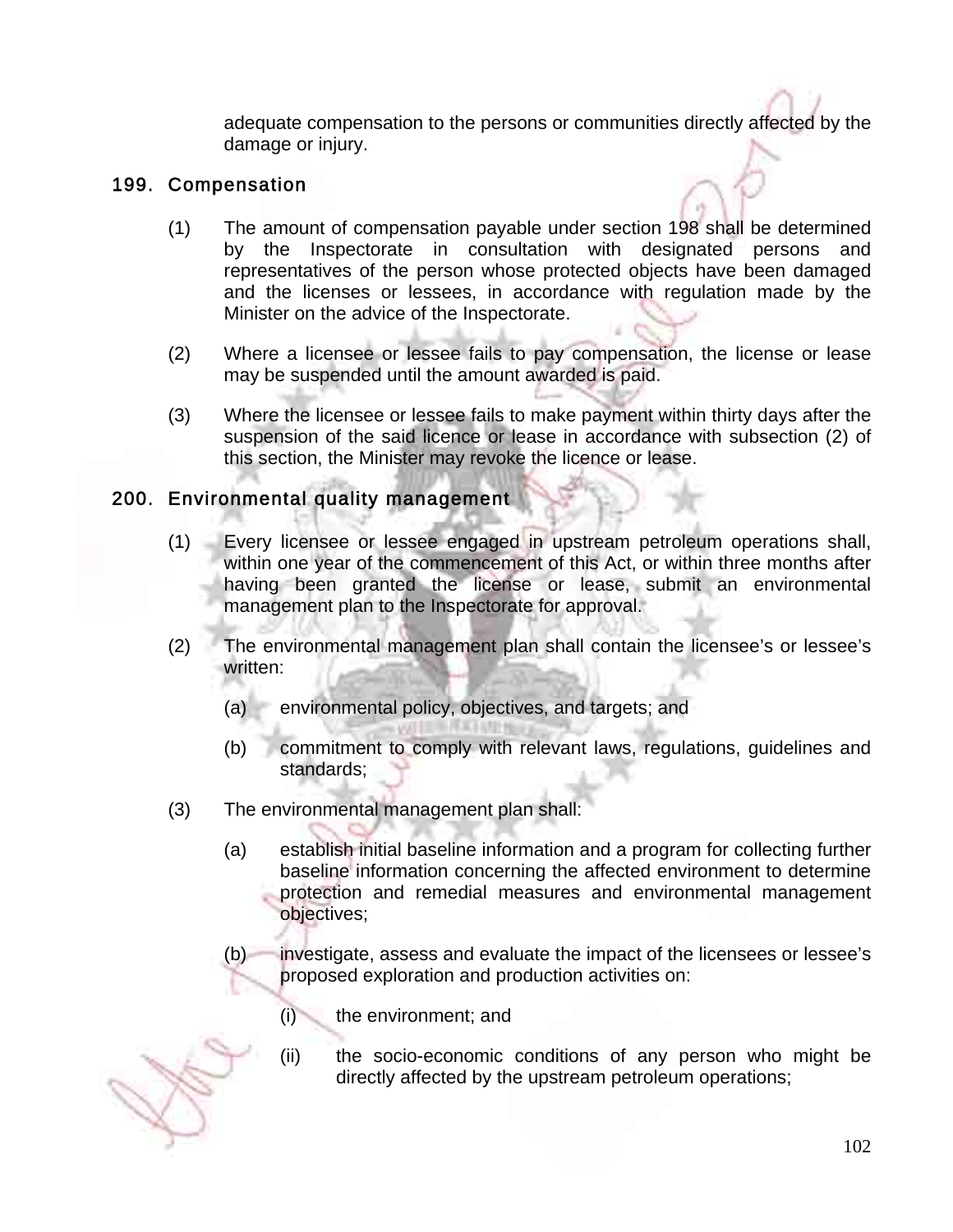- (c) develop an environmental awareness plan describing the manner in which the applicant intends to inform his employees of any environmental risks which may result from their work and the manner in which the risks may be dealt with in order to avoid pollution or the degradation of the environment; and
- (d) describe the manner in which the licensee or lessee intends to
	- (i) modify, remedy, control or stop any action, activity or process which causes pollution or environmental degradation;
	- (ii) contain or remedy the cause of pollution or degradation and migration of pollutants; and
	- (iii) comply with any prescribed waste management standards or practices.
- (4) The Inspectorate shall approve the environmental management program if:
	- (a) it complies with subsection (1) of this section; and
	- (b) the applicant has the capacity, or has provided for the capacity to rehabilitate and manage negative impacts on the environment.
- (5) The Inspectorate, in approving the environmental management program shall consider the comments of the Federal or State Ministries of Environment.
- (6) The Inspectorate may call for additional information from the licensee or lessee and may direct that the environmental management programme in question be adjusted in such ways as the Inspectorate may require.
- (7) The Inspectorate may at any time after it has approved an environmental management programme and after consultation with the holder of the licence or lease concerned, request an amendment of the environmental management programme.
- (8) No chemicals shall be utilized for upstream petroleum operations, unless the Inspectorate has granted the applicable permits.

#### 201. Gas flaring penalties

(1) The lessee shall pay such gas flaring penalties as the Minister may determine from time to time.

(2) The lessee shall install all such measurement equipment as ordered by the Inspectorate to properly measure the amount of gas being flared.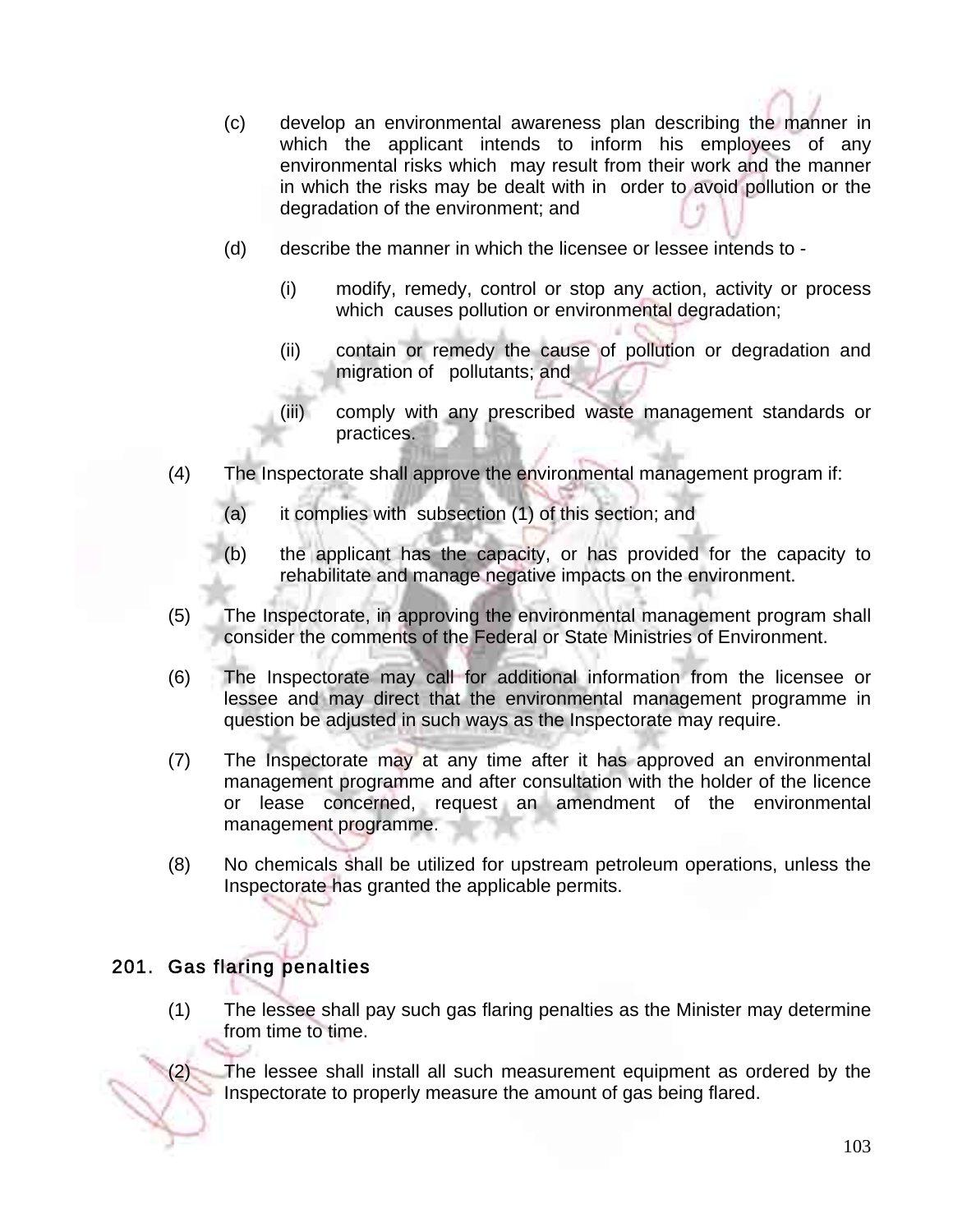## 202. Consultation with State Ministries and Departments



- (1) When considering an environmental management programme, the Inspectorate shall consult with the Federal Ministry of the Environment and the State Ministries of Environment within which the licence or lease is situated and with any other relevant bodies within which the licence or lease is situated.
- (2) The Federal and State Ministries of Environment and any other bodies that the Inspectorate may consult, shall submit their written comments within thirty days of the date of request.

## 203. Financial contribution for remediation of environmental damage

- (1) As a condition for the grant of the licence or lease and prior to the approval of the environmental management plan by the Inspectorate, every licencee or lessee shall pay the prescribed financial contribution to an environmental remediation fund established by the Inspectorate, subject to audit by the lessee, in accordance with guidelines as may be issued by the Inspectorate from time to time, for the rehabilitation or management of negative environmental impacts with respect to the license or lease.
- (2) In determining the amount of the financial contribution the Inspectorate shall take into consideration the size of the operations and a reasonable level of environmental risk that may be determined to exist.
- (3) If the licensee or lessee fails to rehabilitate or manage, or is unable to undertake such rehabilitation or to manage any negative impacts on the environment, the Inspectorate may, upon written notice to such licensee or lessee, use all or part of the fund contemplated in subsection (1) of this section to rehabilitate or manage the negative environmental impact in question.
- (4) The licensee or lessee must annually assess its environmental liability and if necessary increase its financial contribution to the fund referred subsection (1) of this section.
- (5) If the Inspectorate is not satisfied with the assessment and financial contribution contemplated in subsection (4) of this section, the Inspectorate may appoint an independent assessor to conduct the assessment and determine the financial contribution and the licensee or lessee shall be obliged to pay the fees of the assessor and the determined financial contribution.

# 204. Abandonment, decommissioning and disposal

(1) The decommissioning and abandonment of onshore and offshore petroleum wells, installations, structures, utilities and pipelines shall be conducted in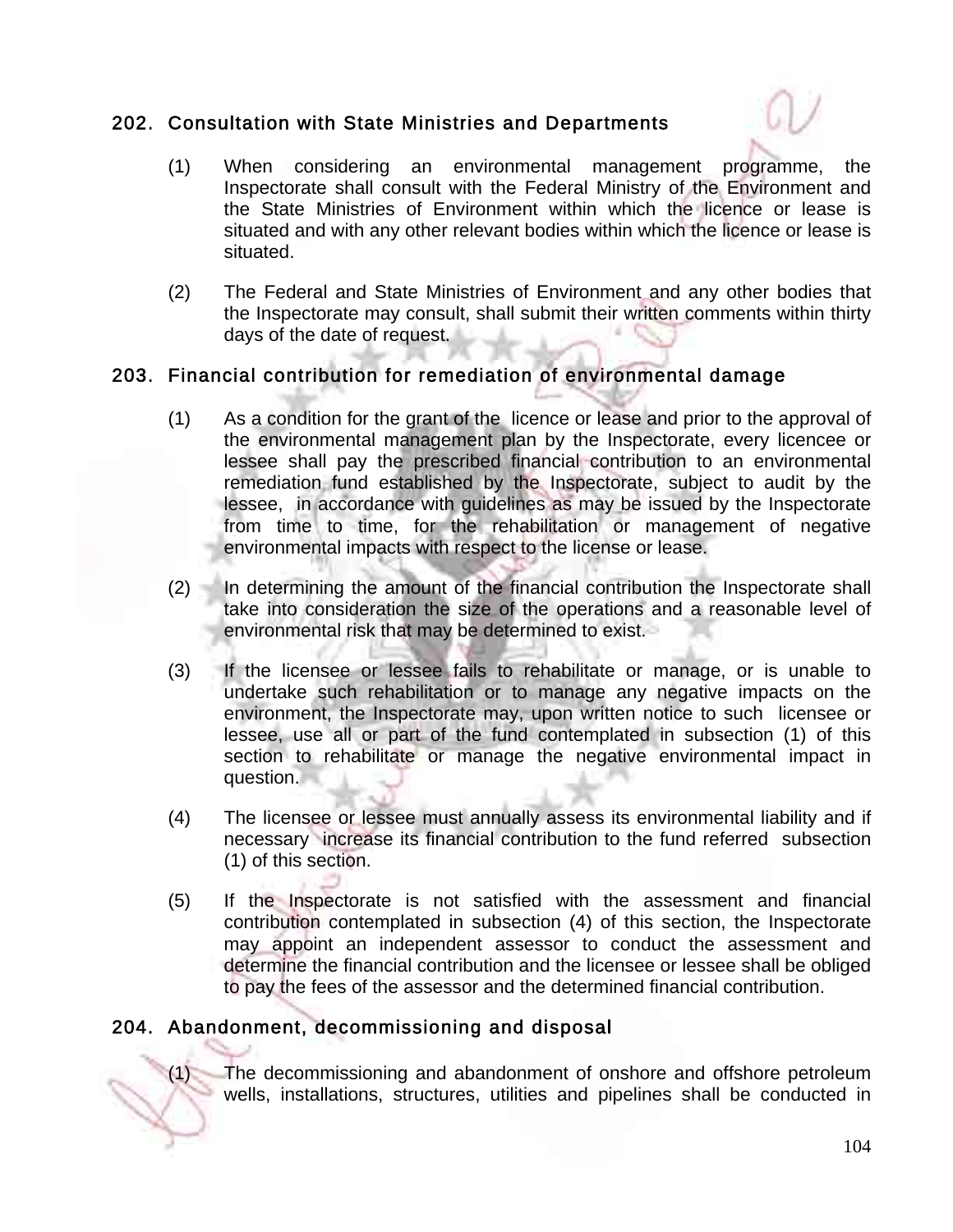

accordance with good oil field practice and in accordance with regulations and implemented by the Inspectorate, provided that such guidelines, standards and regulations shall be in line with the guidelines and standards set by the International Maritime Organisation with respect to offshore petroleum installations and structures.

- (2) No decommissioning or abandonment shall take place without the approval of the Inspectorate.
- (3) The Inspectorate shall by written notice, require a licensee or lessee to provide plan for the decommissioning and abandonment of a well, project or installation, structure, utility and pipeline where such decommissioning or abandonment is required by the guidelines or regulation or in line with good oil field practice.
- (4) A licensee or lessee may request the Inspectorate by written notice to issue a notice pursuant to subsection (3) of this section.
- (5) Upon such notice as provided in subsection (3) of this section, the lessee or licensee, shall prior to any decommissioning or abandonment submit to the Inspectorate, a programme setting out:
	- (a) an estimate of the cost of the proposed measures;
	- (b) details of measures proposed to be taken in connection with the decommissioning of disused installations, structures or pipelines as the case may be;
	- (c) clear descriptions of the methods to be employed to undertake the work programme, which shall be in line with best oil field practices, and environmental standards; and
	- (d) steps to be taken to ensure maintenance of and safeguard health, safety and the environment where any installations, structures or pipelines are to remain disused and in position, or are to be partly removed.
- (6) Except for the abandonment of wells, upon the submission of the decommissioning programme by the licensee or lessee to the Inspectorate, consultations shall be made with interested parties and other relevant public authorities and bodies.
- (7) The programme referred to in subsection (4) of this section shall not be approved unless all relevant environmental, technical and commercial regulations or standards are met.
- (8) Before the Inspectorate approves an application or programme for decommissioning or abandonment, it shall ensure that:
	- (a) considerations and recommendations are taken in the light of individual circumstances;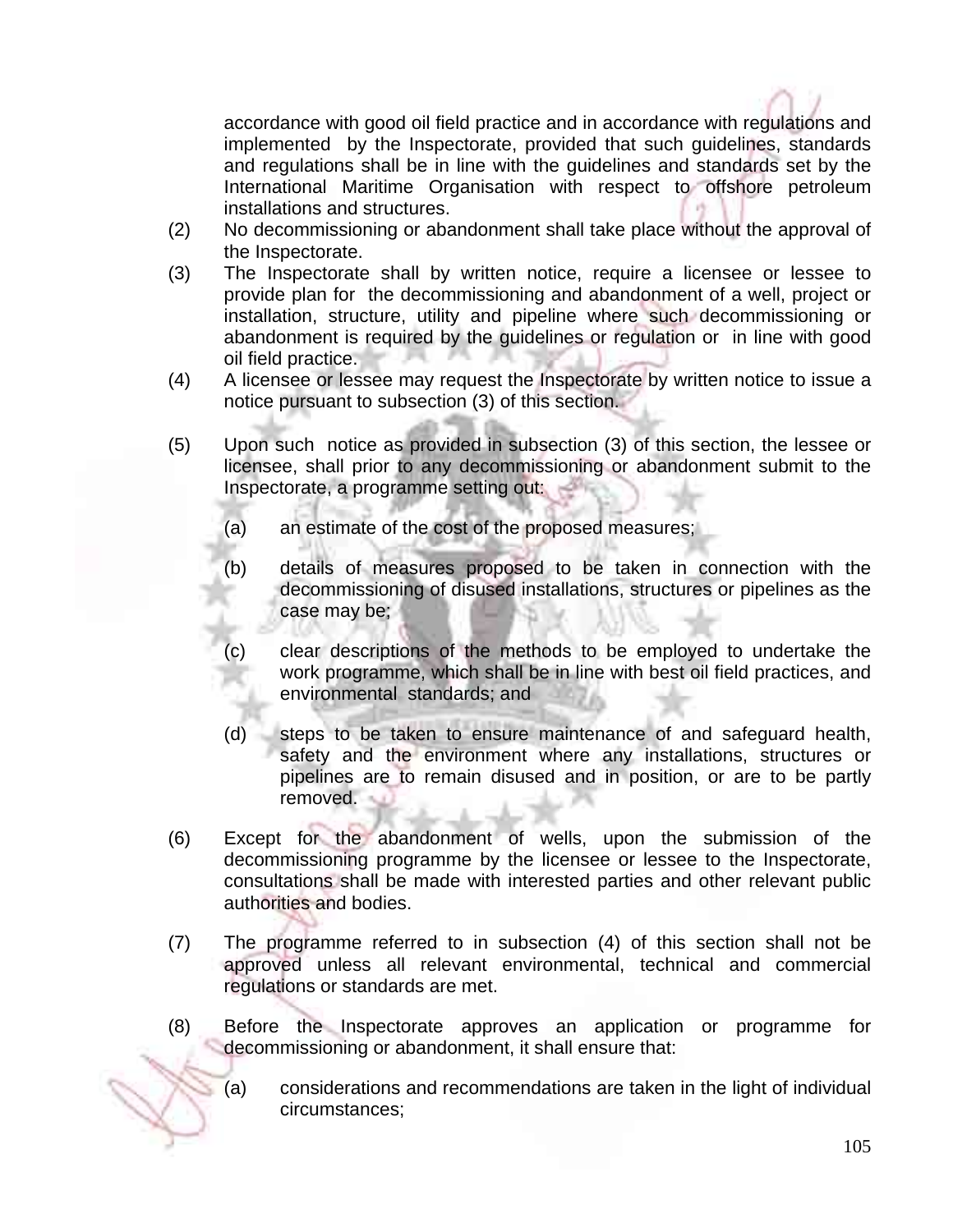- (b) the potential for reuse of the facility or pipeline in connection with existing or further hydrocarbon developments is considered before decommissioning;
- (c) all feasible decommissioning options have been considered and a comparative assessment made;
- (d) any removal or partial removal of an installation, structure or pipeline is to be performed in a manner that guarantees sustainable environmental management; and
- (e) any recommendation to leave an installation, structure or pipeline in place is made with regard to its likely deterioration and to the present, possible, and future effects on the environment.
- (9) The Inspectorate may recall any licensee or lessee responsible for the decommissioning or abandonment programme with respect to a licence or lease that has expired to carry out its decommissioning and abandonment obligations under this Act.
- (10) The Inspectorate shall ensure that a list of all the petroleum installations, structures and pipelines onshore and offshore Nigeria and their current status is compiled and made available or accessible to the public.
- (11) The Inspectorate shall require a lessee to set up and manage an abandonment fund for the purpose of abandonment, decommissioning and disposal for the use by the lessee during abandonment, decommissioning or disposal with the approval of the Inspectorate and such funds shall be accessible by the Inspectorate in case the lessee fails to carry out the obligations under this Act.

#### 205. Regulation regarding abandonment and decommissioning

- (1) The Minister shall, on the advice of the Inspectorate, issue regulations on abandonment and decommissioning processes and procedures, to which each licensee and lessee shall be bound.
- (2) In the absence of regulations at the commencement of production, the Inspectorate shall issue directives to such licensee or lessee regarding the abandonment and decommissioning of oil and gas, or bitumen installations within their licence or lease area, as the case may be.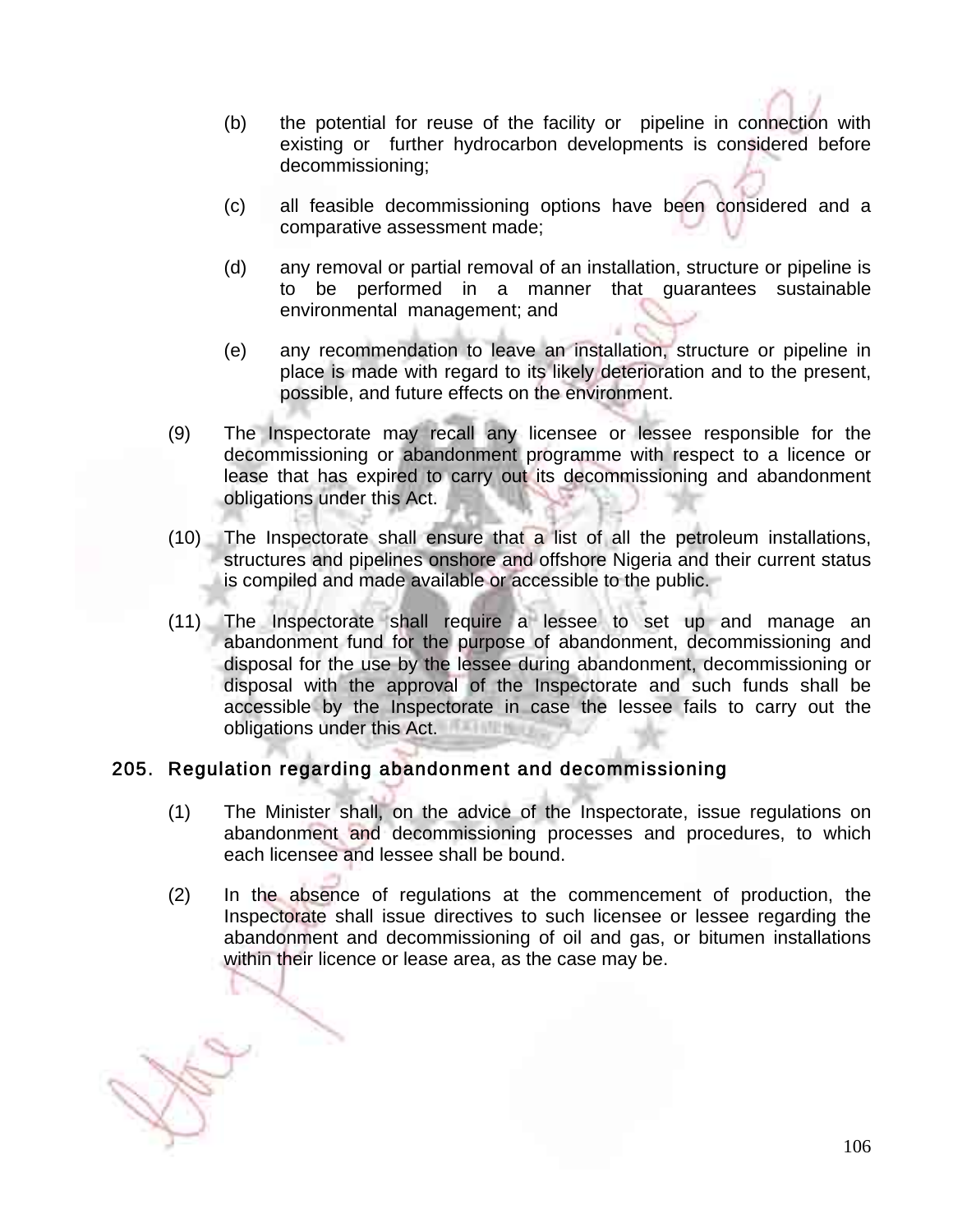# PART IV

## DOWNSTREAM LICENSING

#### 206. Licensing

- (1) Subject to the provision of this Act the Agency shall have power to grant downstream licences, which shall include but not limited to licence for -
	- (a) constructing and operating a process plant, including those for gas liquefaction;
	- (b) constructing and operating a petroleum transportation pipeline for crude oil or gas or condensate or petroleum products;
	- (c) constructing and operating a petroleum transportation network;
	- (d) constructing and operating a petroleum distribution network.
	- (e) undertaking the supply of downstream products or natural gas; or
	- (f) owning and running a downstream products or natural gas processing or retail facility.
- (2) The Agency shall grant licences in respect of the utilisation of all chemicals used for downstream petroleum operations in Nigeria including chemicals used in the processing, distribution and storage of petroleum products in Nigeria.
- (3) A person shall not conduct any downstream petroleum operations without a licence issued by the Agency.

#### 207. Conditions for licencing

- (1) Conditions to be included in a licence issued pursuant to this Act may require the licensee to -
	- (a) comply with any directions given by the Agency in relation to matters specified in the licence;
	- (b) undertake or refrain from undertaking anything specified in the licence;
	- (c) secure the approval of the Agency prior to undertaking anything specified in the licence;
	- (d) comply with industry codes, standards and market rules;
	- (e) provide any required information related to the licence and permits to the Agency ;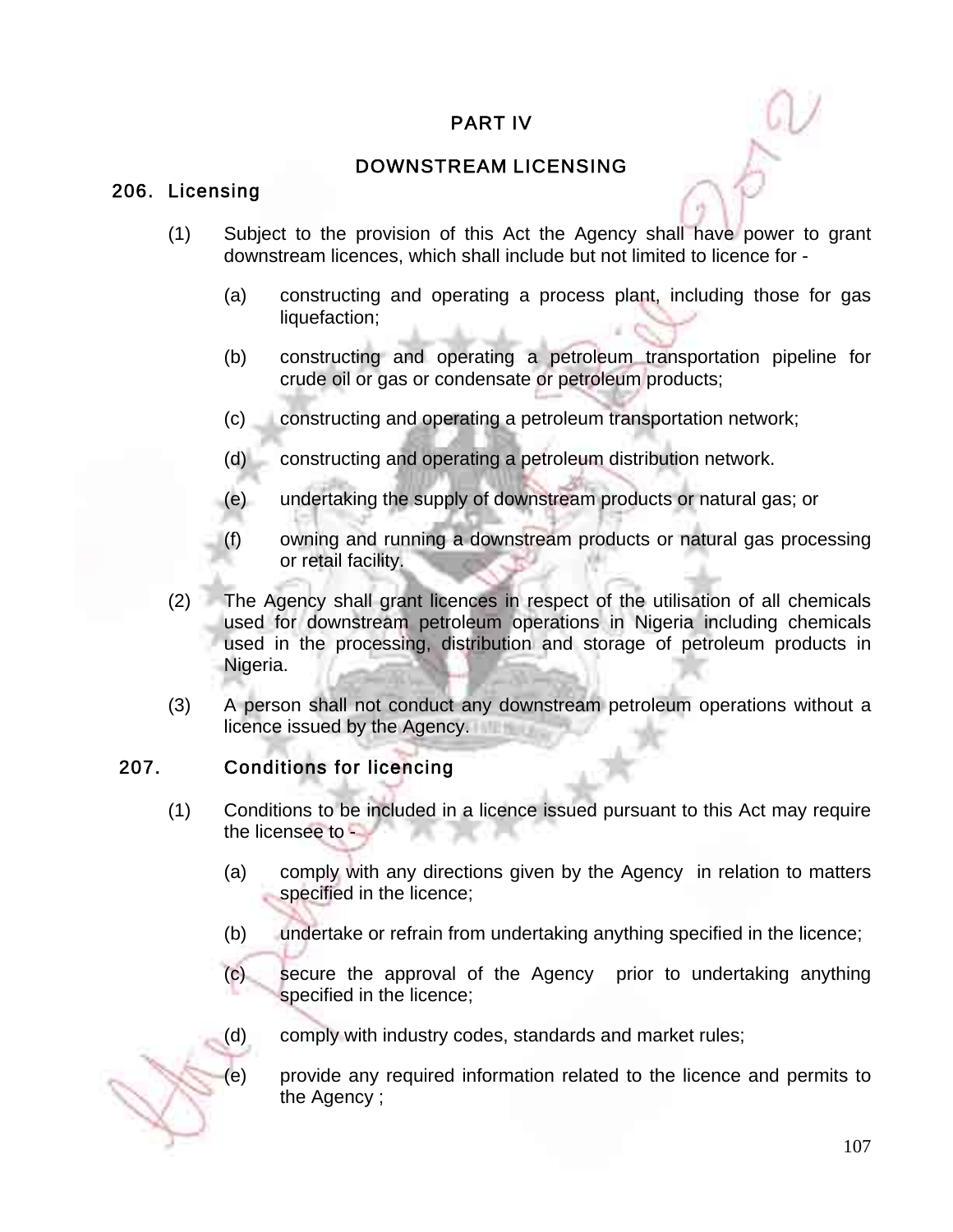- (f) restrict the use of certain types of information deemed to be sensitive by the Agency , provided that this condition is not in contravention of any law relating to freedom of information that may be in force at the time;
- (g) prepare and submit to the Agency such information and periodical reports as the Agency may require;
- (h) operate its licensed and related facilities, if any, according to the standards of a reasonable and prudent operator in the downstream petroleum sector as may be specified by the Agency ; and
- (i) publish terms of access to its facilities as required by the Agency .
- (2) Conditions applicable to a licence may cease to have effect or may be modified under circumstances specified in the licence or in regulations made pursuant to this Act.
- (3) Licences granted by the Agency to licensees of the same class shall contain similar conditions, which shall be standard licence conditions for that class and any differences in conditions contained in licences issued to licensees of the same class shall only be for objectively justifiable reasons.
- (4) Subject to the provisions of this Act, the Agency shall have the power to include special conditions specific to a particular licence, provided that such special licence conditions shall be designed to meet specific circumstances and shall not unduly disadvantage one licensee in relation to another.
- (5) The Agency may specify a date after the grant of a licence on which licensed activities shall commence.
- (6) The Agency may provide that a licensed facility shall be for:
	- (a) the exclusive use of the licensee;
	- (b) all or part of the period of the licence;
	- (c) a specific purpose;
	- (d) a specified geographical area, or route; or
	- (e) any combination of the foregoing.

#### 208. Modification or amendment of a licence

(1) The Agency may grant, renew, modify or extend licences issued pursuant to this Act.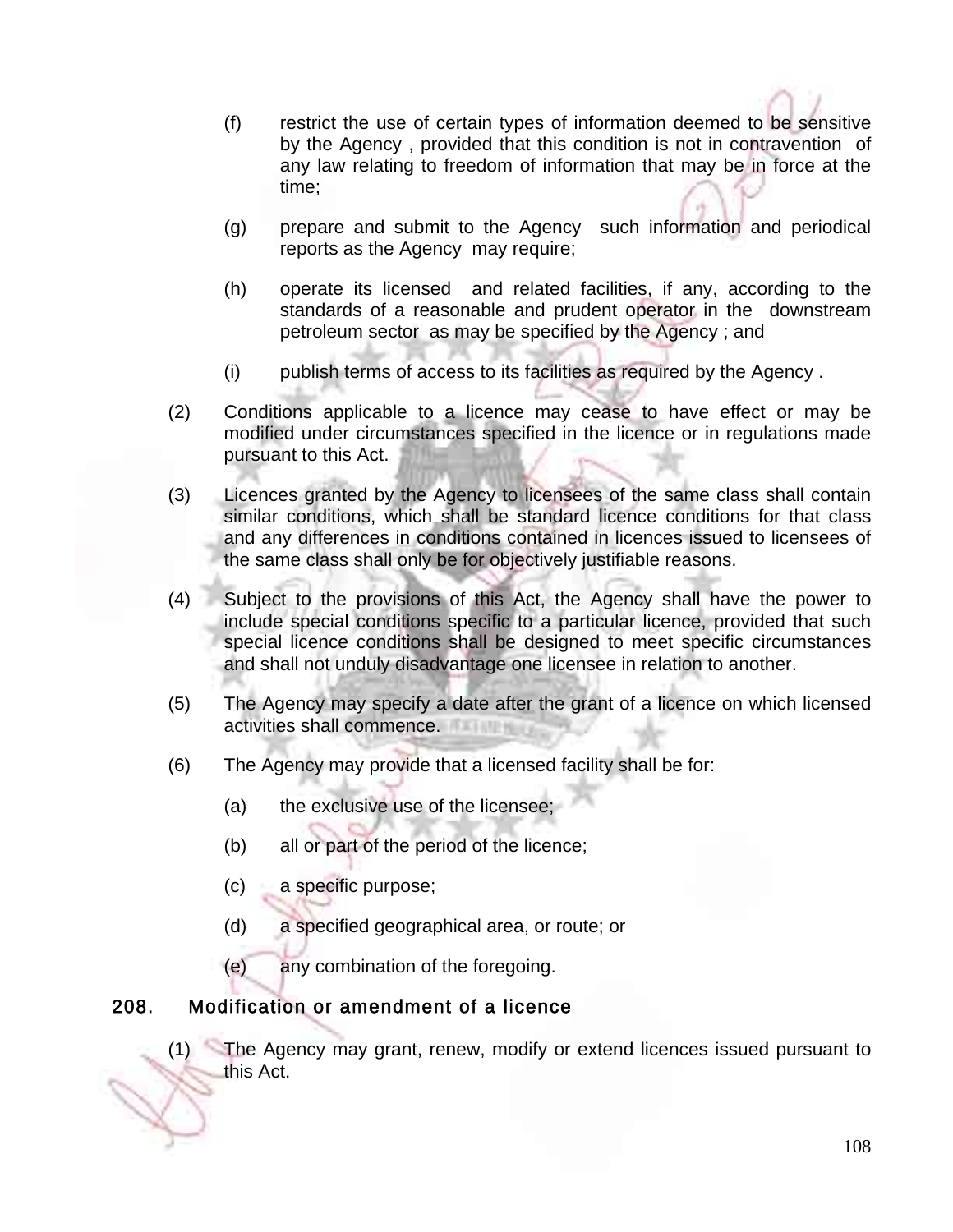(2) An application for the grant, renewal, modification or extension of a licence shall be submitted to the Agency in the form and manner prescribed by regulations issued by the Minister on the advice of the Agency and payment of any prescribed fee, together with such information or documents as may be prescribed in the regulations.

### 209. Assignment of licences

- (1) No licensee under this Part shall, directly or indirectly, assign or transfer its licence or any rights or obligations arising from such licence without the prior written consent of the Agency.
- (2) An application for the assignment or transfer of a licence shall be made to the Agency.
- (3) The Agency may require the applicant to publish a notice of the application in such form and manner within the period as may be prescribed in regulations.
- (4) In determining whether a licence may be assigned or transferred, the Agency shall –
	- (a) follow the same procedures with such modifications as may be appropriate in the circumstances;
	- (b) apply the same rules and criteria, and consider the same issues as if the party to whom the licence is being assigned or transferred is itself applying for a new licence; and
	- (c) if required by the regulations, consider the representations made to it by third parties in respect of the application.
- (5) The Agency shall, subject to subsection (4) of this section, communicate its refusal or approval of an application for the assignment or transfer of a licence in writing.
- (6) The Agency shall advise the applicant of the reasons for its refusal of an application for an assignment or a transfer of a licence, and specify the period within which further representations may be made by the applicant or by third parties in respect of the application.
- (7) The Agency shall grant its consent to an assignment or transfer of a licence, subject to such conditions as it may consider appropriate.

# 210. Surrender of a licence

(1) A licensee may apply to the Agency to surrender its licence where -

(a) the licensed activity is no longer required;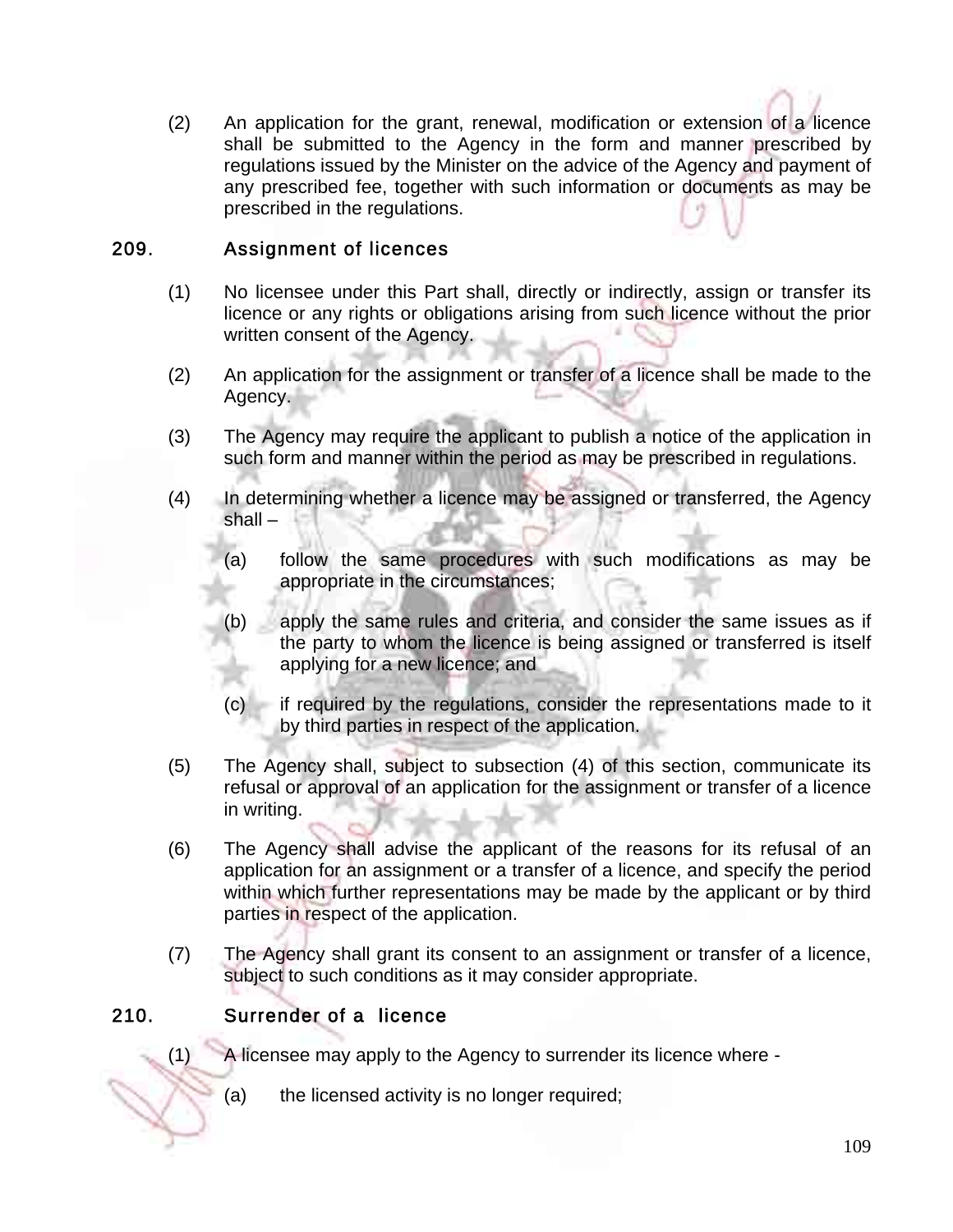- (b) in the opinion of the licensee, the licensed activity is not economically justifiable;
- (c) the licensee has failed to commence licensed activity within the time frame specified in the licence; or
- (d) another qualified person is willing and able to assume the rights and obligations of the licensee concerned in accordance with the requirements and objectives of this Act.
- (2) A licensee applying to surrender its licence shall, where applicable, comply with all requirements of the law in respect of relinquishment and decommissioning of installations and reclamation of land.
- (3) Where the licensee has commenced activities and has ongoing operations, it shall, unless a shorter period is stipulated in the licence, give the Agency at least twelve months notice in writing of its intention to cease its activities.

### 211. Revocation or suspension of licence

The Agency may suspend or revoke a licence where -

- (a) the licensee has breached or continues to breach a condition of the licence, a regulation, or a provision of this Act; and
- (b) on the expiry of a six months notice of intention to suspend or revoke the licence issued by the Agency, the licensee fails to remedy the breach of the conditions of the licence.

#### 212. Grounds for the revocation of a licence

A licence may be revoked

- (a) where the licensee
	- (i) becomes insolvent or bankrupt;
	- (ii) enters into an agreement or composition with its creditors;
	- (iii) goes into liquidation, except as part of a scheme for an arrangement or amalgamation.

التهور

(b) upon the transformation or dissolution of the licensee unless it is for the purpose of amalgamation or reconstruction and provided the prior consent of the Agency has been obtained; or .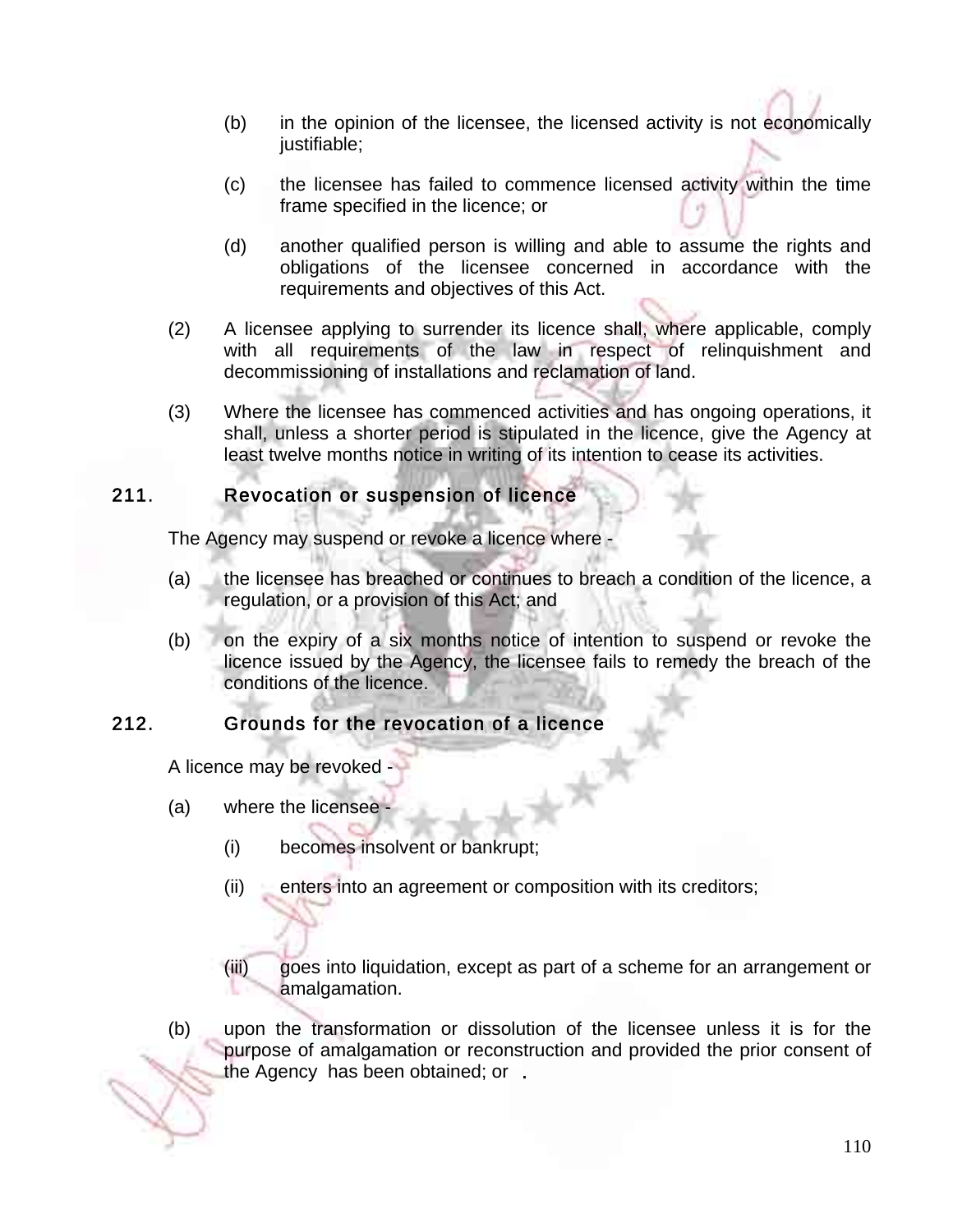- (c) where a licensee fails to commence activities within the period of time prescribed in the licence; or
- (d) where the licensee is in breach of the conditions of his licence or the provisions of this Act or any regulation made in pursuance of this Act.

### 213. Register of licence

- (1) The Agency shall establish, maintain and make publicly available a register of all licences issued, revoked, suspended, surrendered or withdrawn and all modifications and exemptions granted for the purposes of this Act.
- (2) The officer registering the issuance of a licence or any modifications or exemptions as contemplated under subsection (1) of this section shall require an acknowledgment of the receipt of a copy of the licence modification or exemption in such form as may be prescribed.

#### 214. Preparation of licences and duplicates

- (1) All licences or exemptions granted by the Agency under this Part shall be prepared in duplicate, and a copy given to the licensee while the Agency retains the other copy.
- (2) The Agency shall ensure that licences issued under this Part are bound up in a book of the appropriate series and serially numbered.
- (3) The Agency shall not prepare any licence until the requisite fees have been paid by the licensee.

#### 215. Register of memorials

The Agency shall enter in the appropriate register a memorial of the extensions, transfers, surrenders, revocations, exemptions, forfeitures, change of addresses, change of names or any other matter affecting the status of or any interest in any licence registered under this Part together with the date of such entry.

#### 216. Effect of registration

The registration of any licence registered under this Part shall be conclusive evidence -

- (a) that the rights described in the licence are vested in the person named therein as the licensee; and
- (b) of the conditions and other provisions binding on the licensee.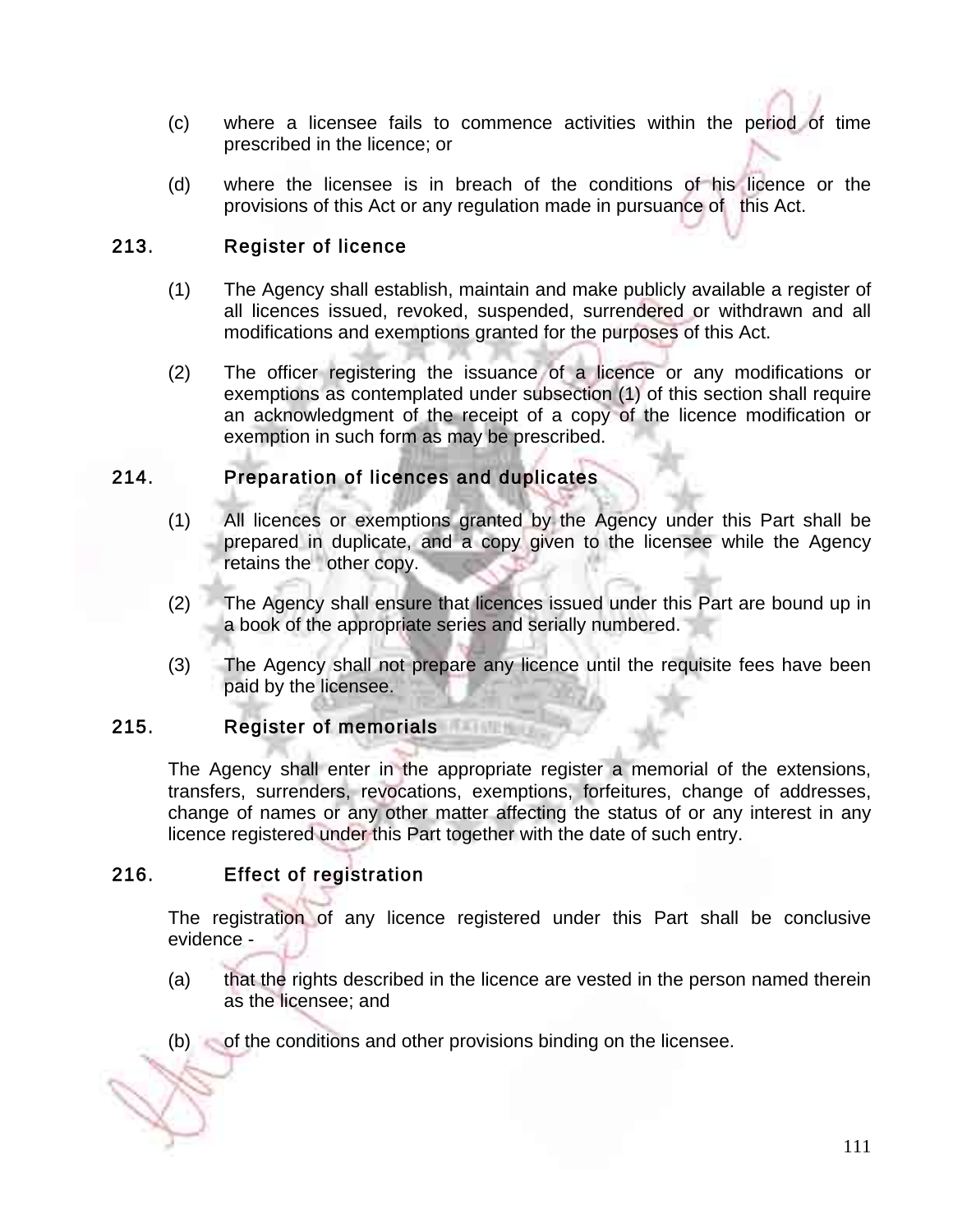#### 217. Public access to registers

- (1) The registers required under sections 213 and 215 of this Act shall be accessible to the public.
- (2) On payment of the prescribed fee, a member of the public shall be entitled to obtain a certified true copy of any document or record contained in the registers referred to in subsection (1) of this section.

### 218. Disclosure of confidential or other information

- (1) Where:
	- (a) any employee of the Agency obtains information relating to the financial affairs of any licensee, or to any commercial secret in the course of duty or otherwise howsoever; and
	- (b) any other person obtains such or other information required to be kept confidential under the provisions of this Act from any employee of the Agency, the person shall not make use of such information, nor disclose it to any other person except under the conditions stated in subsection (2) of this section.
- (2) Subsection (1) of this section shall not prohibit any licensee or person from disclosing any information required to be kept confidential:
	- (a) for the purpose of legal proceedings under this Act or any other law;
	- (b) to the extent that it may be necessary to do so for the purpose of this Act or any other law; or
	- (c) to another employee of the Agency.
- (3) An employee of the Agency shall not, for personal gain, make use of any confidential information acquired in the course of duty or otherwise howsoever for a period of five years after the date on which the person ceases to be an or employee of the Agency.

# 219. Contravention and enforcement of licence conditions

(1) Where it appears to the Agency that a licensee is contravening, has contravened, or is likely to contravene any of the conditions of the licence, the Agency may publish a notice in such manner as it considers appropriate to draw the attention of other persons affected or likely to be affected by the contravention or threatened contravention of the licence.

(2) The notice shall -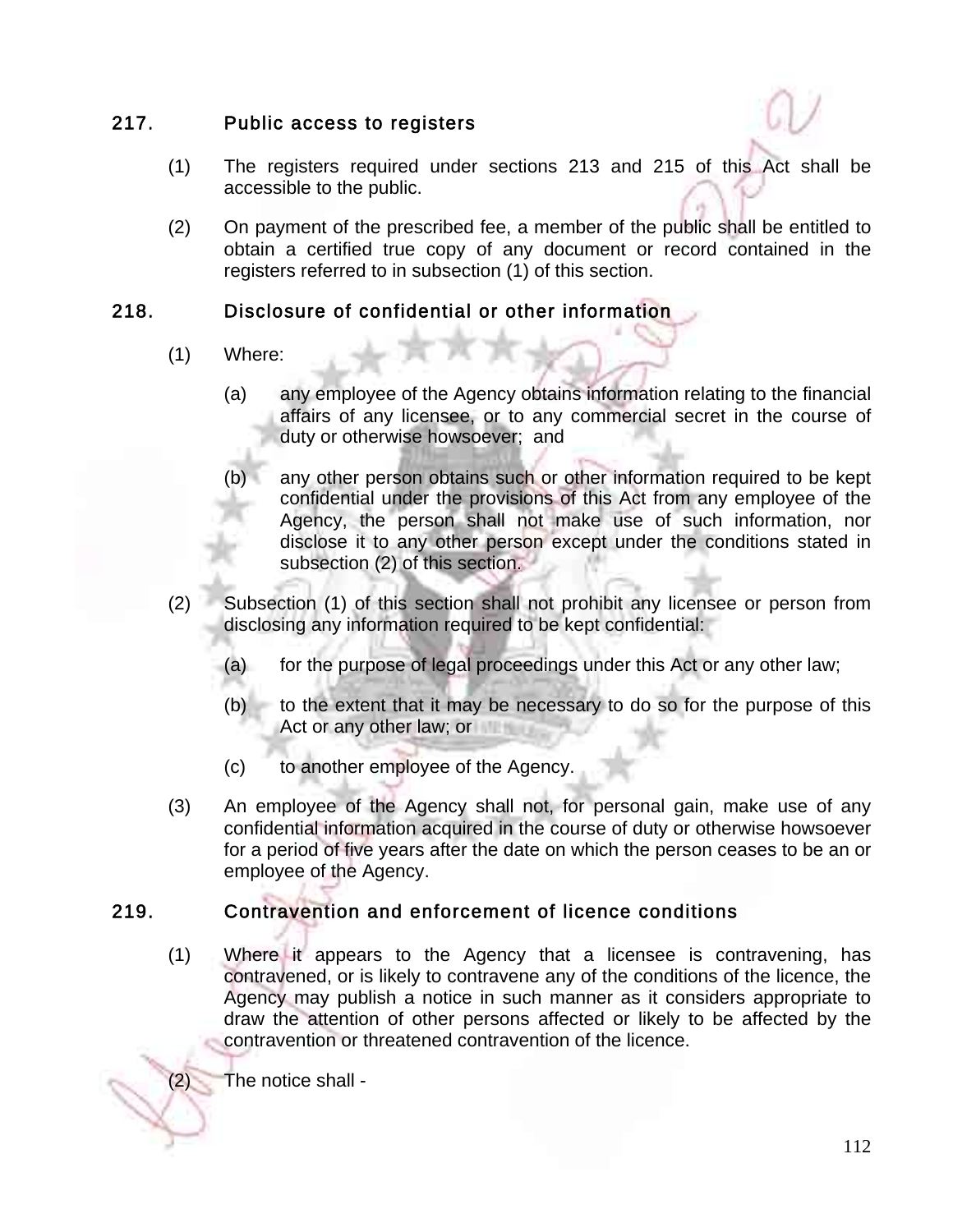- (a) specify the actual or potential contravention;
- (b) direct the licensee to do, or not to do, such things as it may specify;
- (c) specify the remedy and the period of time for compliance; and
- (d) notify the licensee of its intention to issue an enforcement order.
- (3) The licensee and any other interested party shall be entitled to make representations against or in support of the enforcement notice within the date specified in the notice.
- (4) If a licensee fails to comply with a notice served pursuant to subsection (1) of this section, the Agency may issue an enforcement order.
- (5) Failure to comply with an enforcement order shall constitute an offence under this Act.
- (6) The Agency may not issue an enforcement order where
	- (a) the licensee is able to demonstrate to the satisfaction of the Agency that it is not contravening or about to contravene a condition of a licence; or
	- (b) the licensee has ceased to contravene a condition of a licence, provided that if the earlier contravention was deliberate, the Agency may, at its discretion, impose an appropriate penalty as determined by regulations made pursuant to this Act.
- (7) If the licensee fails to comply with the enforcement order, the Agency may institute legal proceedings at the Federal High Court against the licensee to ensure compliance.
- (8) Subject to the regulations made pursuant to this Act, the Agency may adjust from time to time the penalty referred to in subsection (6)(b) of this section to reflect current rates of inflation.

### 220. Regulations

-

Subject to the advice of the Agency, the Minister may make regulations prescribing anything required to be prescribed for operations in the downstream sector including

(1) prescribing additional activities to be undertaken on the basis of a licence; or

(2) providing generally for matters relating to downstream licences granted under this Act and operations carried on under this Act, including -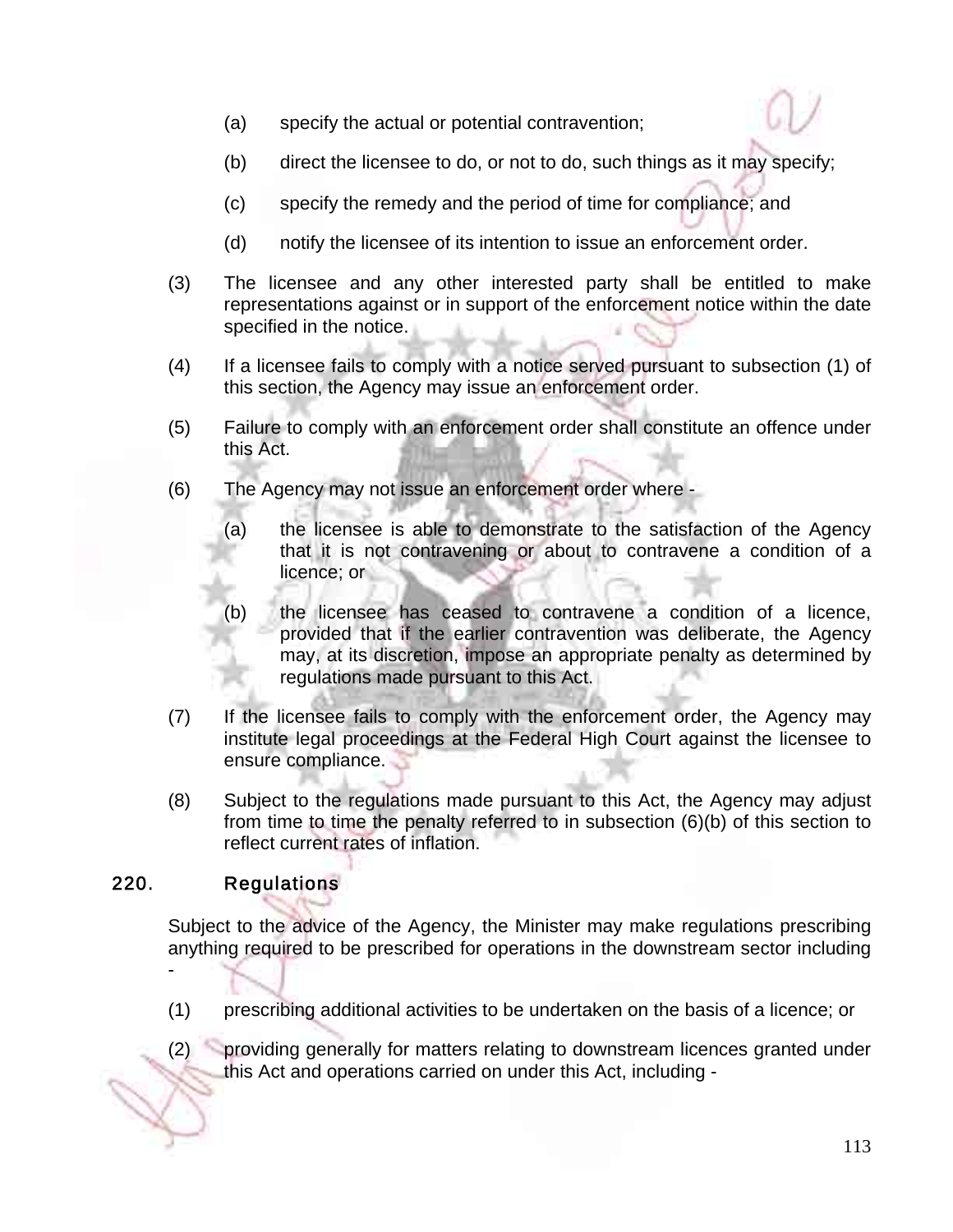- (a) regulating the construction, maintenance and operation of installations used in the downstream sector;
- (b) regulating refineries and refining operations;
- (c) regulating the importation, handling, storage and distribution of petroleum products and other flammable oils and liquids, and in particular (without prejudice to the generality of the foregoing) -
	- (i) prohibiting the importation of petroleum or petroleum products except at specified ports or places;
	- (ii) prescribing the notice to be given and the person by whom the notice shall be given on the arrival at a port of a ship carrying petroleum or petroleum products as cargo;
	- (iii) defining dangerous petroleum and dangerous petroleum products, prescribing anchorages for ships carrying dangerous petroleum or dangerous petroleum products as cargo and requiring those ships to proceed to and remain at those anchorages;
	- (iv) regulating the loading, unloading, transport within a port, landing, trans-shipment and shipment of petroleum and petroleum products;
	- (v) providing for the licensing of lighters and other craft to carry petroleum and petroleum products within a port;
	- (vi) prescribing conditions and restrictions to be imposed upon vessels arriving at a port after having carried petroleum, petroleum products, dangerous petroleum or dangerous petroleum products;
	- (vii) providing for the examination and testing of petroleum and petroleum products, and prescribing the test to be applied to ascertain its flash-point and the method of applying those tests; and
	- (viii) regulating the transport of petroleum and petroleum products, prescribing the quantity of petroleum and petroleum products which may be carried in any vessel, cart, truck, railway wagon or other vehicle, the manner in which they are to be sorted when being carried, the receptacles in which they shall be contained when being so carried and the quantities to be contained in those receptacles, and providing for the search and inspection of any such vessel, cart, truck, railway wagon or other vehicle;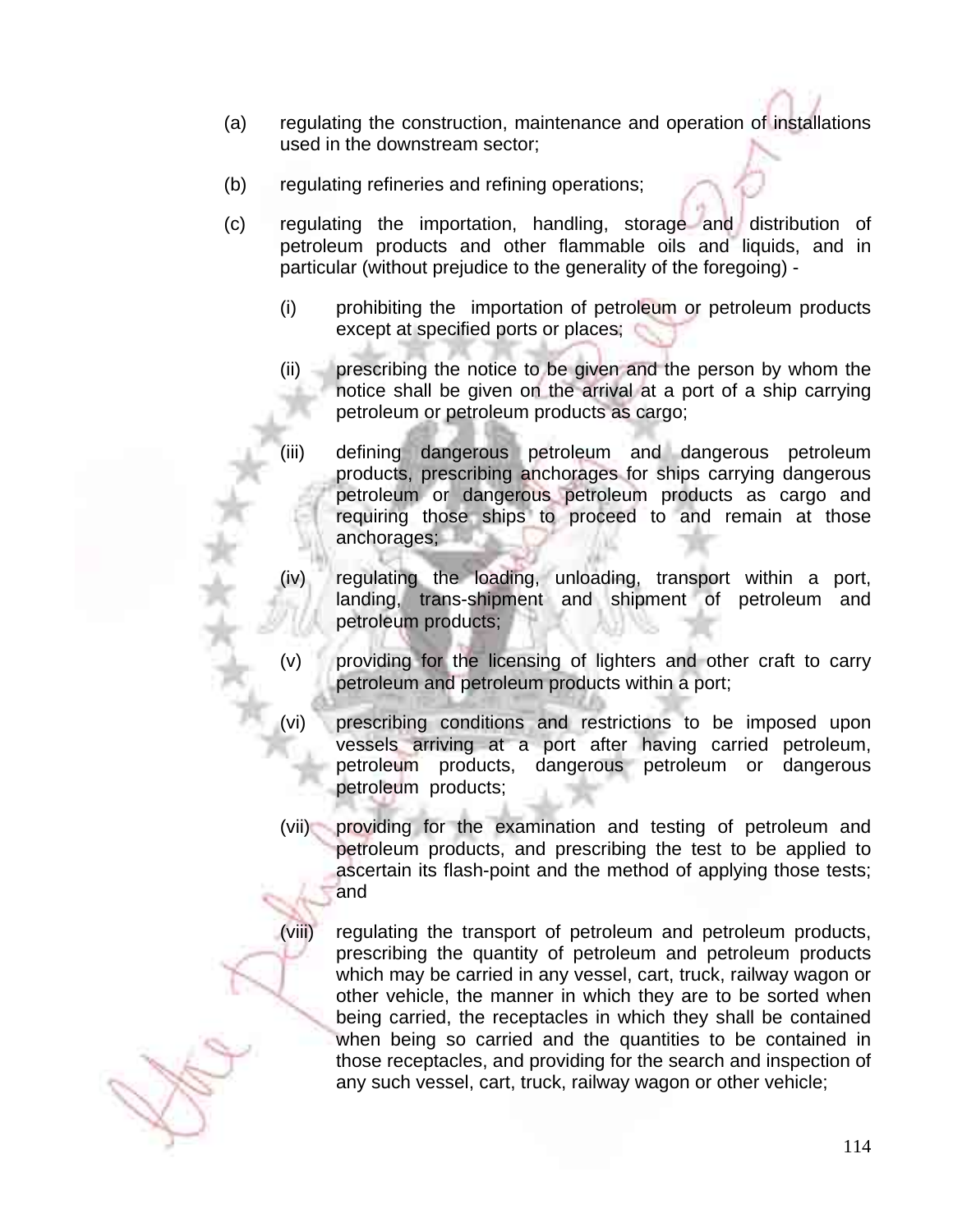- (d) forms to be used for the purposes of this Act;
- (e) fees to be charged in connection with the licences and permits issued in pursuance of this Act;
- (f) the procedure, form, criteria, timescale and fees for licence applications, including any criteria for the grant of the licence and the grounds on which licences may be refused;
- (g) the duration of licences and the procedure, form, criteria and timescale for their renewal;
- (h) the procedure, form and timescale for publishing notification of a licence application or renewal;
- (i) the procedure, form, criteria and timescale for licence modifications, including the process for changing standard and special licence conditions and the public consultation process required as part of the licence modification procedures;
- (j) the procedure, form, criteria and timescale for the transfer or surrender, suspension or revocation of a licence;
- (k) information required to be provided to the Agency;
- (l) conditions to guide the use of any licensed facility;
- (m) duration of licences for downstream operations;
- (n) procedure and conditions for modification, renewal, assignment and transfer of licences for downstream operations;
- (o) requirement for advertisement of application of licence or permit; and
- (p) relinquishment and decommissioning of installations and facilities.

### PART V

### DOWNSTREAM PETROLEUM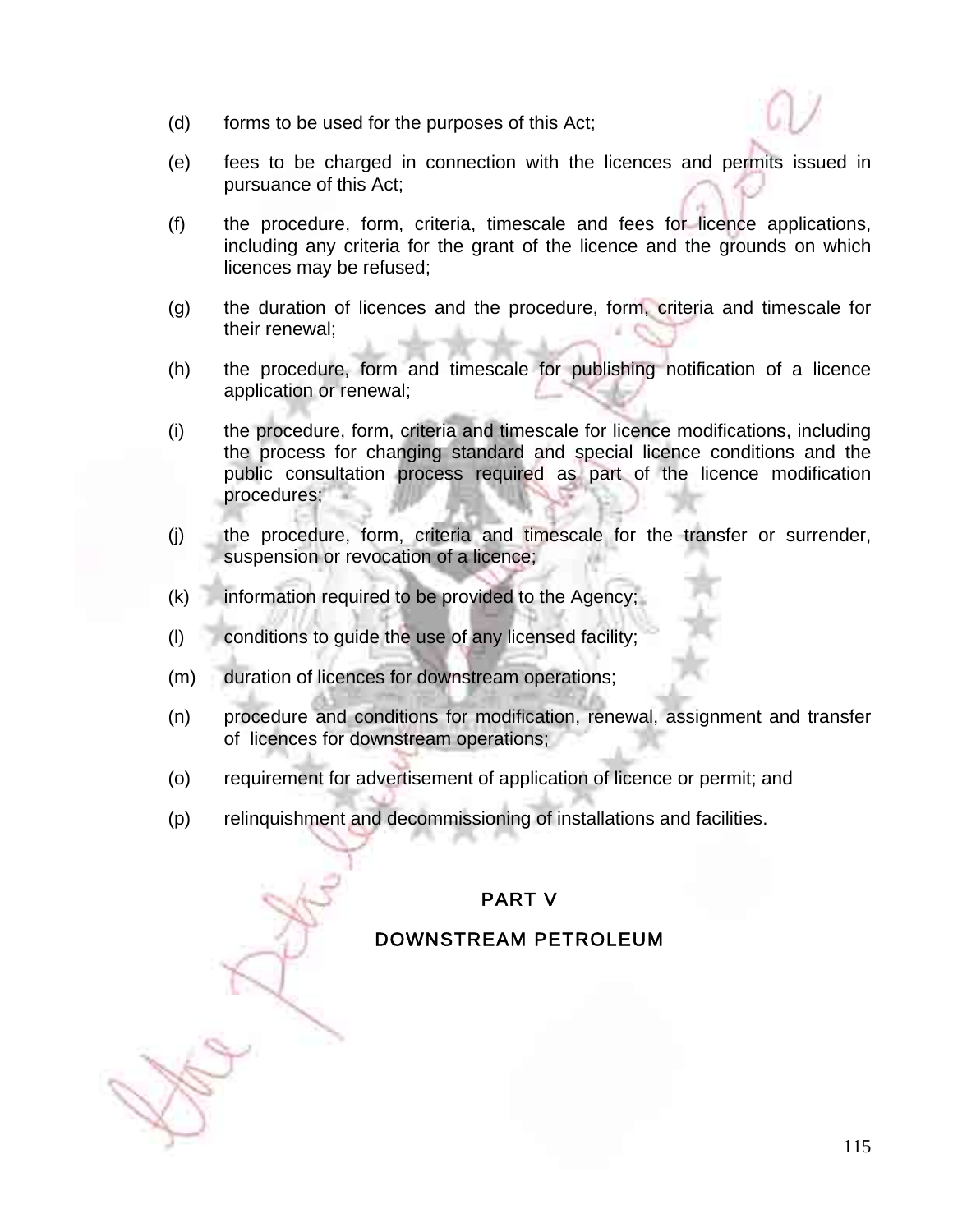### A: OPERATIONS

### 221. Deregulation

The pricing of petroleum products in the downstream product sector is deregulated to ensure –

- (a) a market related pricing;
- (b) adequate supply of petroleum product;
- (c) removal of economic distortions; and
- (d) the creation of fair market value for petroleum products in the Nigerian economy.

#### 222. Open Access

- (1) Any licensed company may be permitted access to the jetties, loading facilities and storage depots or pipelines currently owned by downstream operators, which are designated as 'regulated open access facilities' by the Agency —
	- (a) in the manner prescribed by this Act the regulations and other guidelines and directives from the Agency; and
	- (b) on commercially viable terms as may be determined by the Agency from time to time.
- (2) Access to any of the regulated open access facilities shall take into consideration the existing capacity in the said open access regulated facilities prior to the access permit being shared amongst licensed petroleum marketing or refining companies in proportion to their needs.

#### 223. Independent pipelines and depots.

- (1) Nothing in this Act shall preclude any licensed oil marketing company, bulk consumer of petroleum products or independent refineries from constructing and operating independent pipelines, depots or jetties for its exclusive use.
- (2) The pipelines and depots referred to in subsection (1) of this section shall be subject to the regulation of the Agency.

### 224. Tariff methodology

(1) The Agency shall oversee the tariffs for: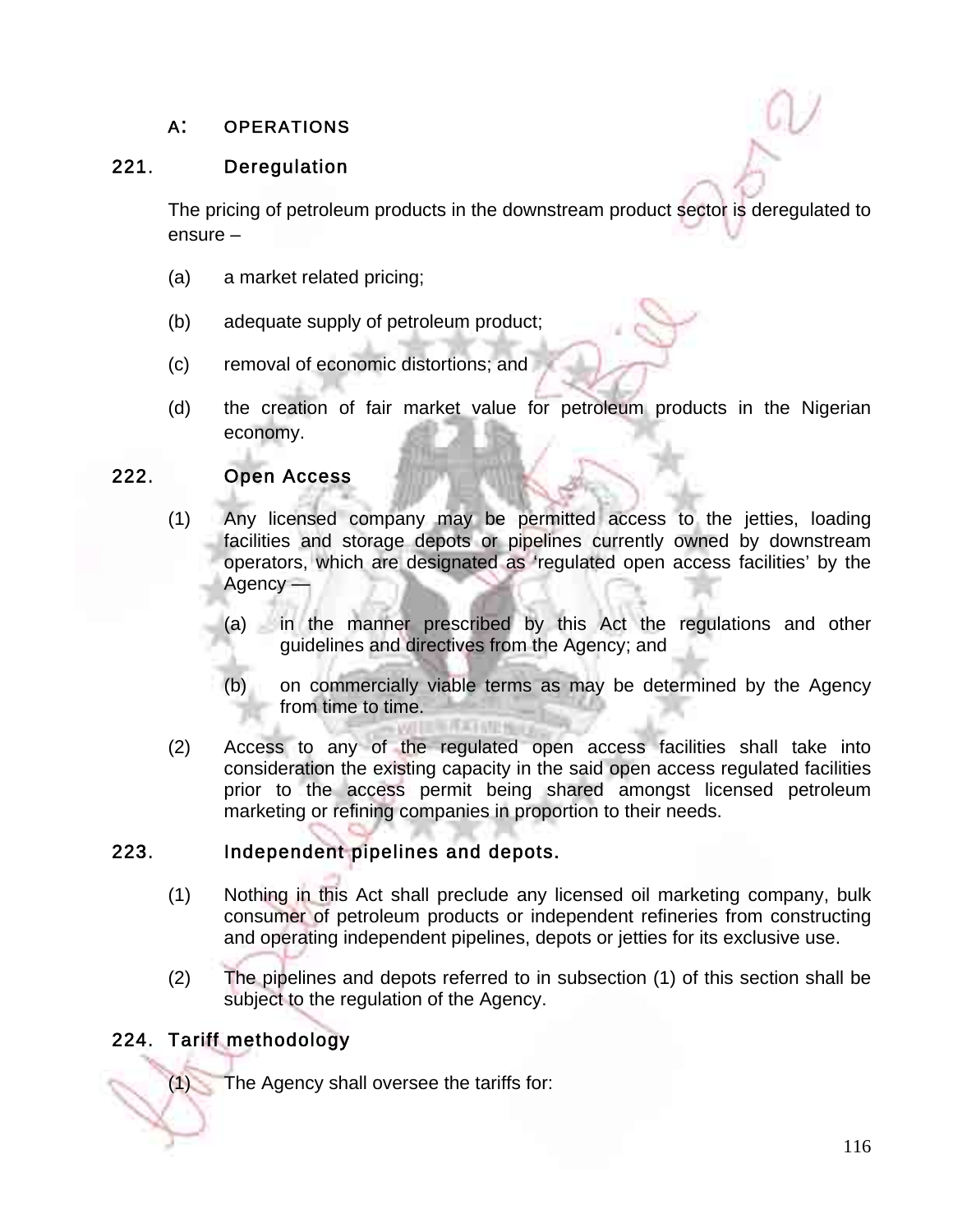- (a) transportation by pipelines;
- (b) bulk storage of petroleum products in depots designated by the Agency as regulated open access facilities; and
- (c) any regulated open access facility.
- (2) Tariffs for activities referred to in subsection (1) of this section shall be set according to one or more tariff methodologies adopted by the Agency for regulating prices and such tariff methodologies shall:
	- (a) allow an operator that operates efficiently to recover the full cost of its business activities including a reasonable return on the capital invested in such business;
	- (b) provide incentives for continued improvement of the technical and economic efficiency of the business;
	- (c) provide incentives for the continued improvement of quality of services;
	- (d) avoid undue discrimination among categories of consumers; and
	- (e) gradually reduce cross-subsidies among different categories of consumers.
- (3) In establishing tariff methodologies, the Agency shall take into account the existence of any subsidy given to the operators from which they directly benefit, any favourable financing terms, and any other matter that impacts directly or indirectly on tariff methodologies.
- (4) Notwithstanding the provision of subsection (2) of this section, the Agency shall have the power to establish tariff methodologies that reflect the terms and conditions of a contract between operators or between an operator and one or more eligible customers.
- (5) Prior to approving a tariff methodology the Agency shall give notice in at least two newspapers with nationwide circulation and its website of the proposed establishment of a tariff methodology and such notice shall:
	- (a) indicate a period within which any aggrieved person may raise objections on the proposed methodology; and
	- (b) indicate the date of a public hearing the Agency shall conduct for discussion of that methodology.

(6) Prior to the establishment of the tariff methodology, the Agency shall: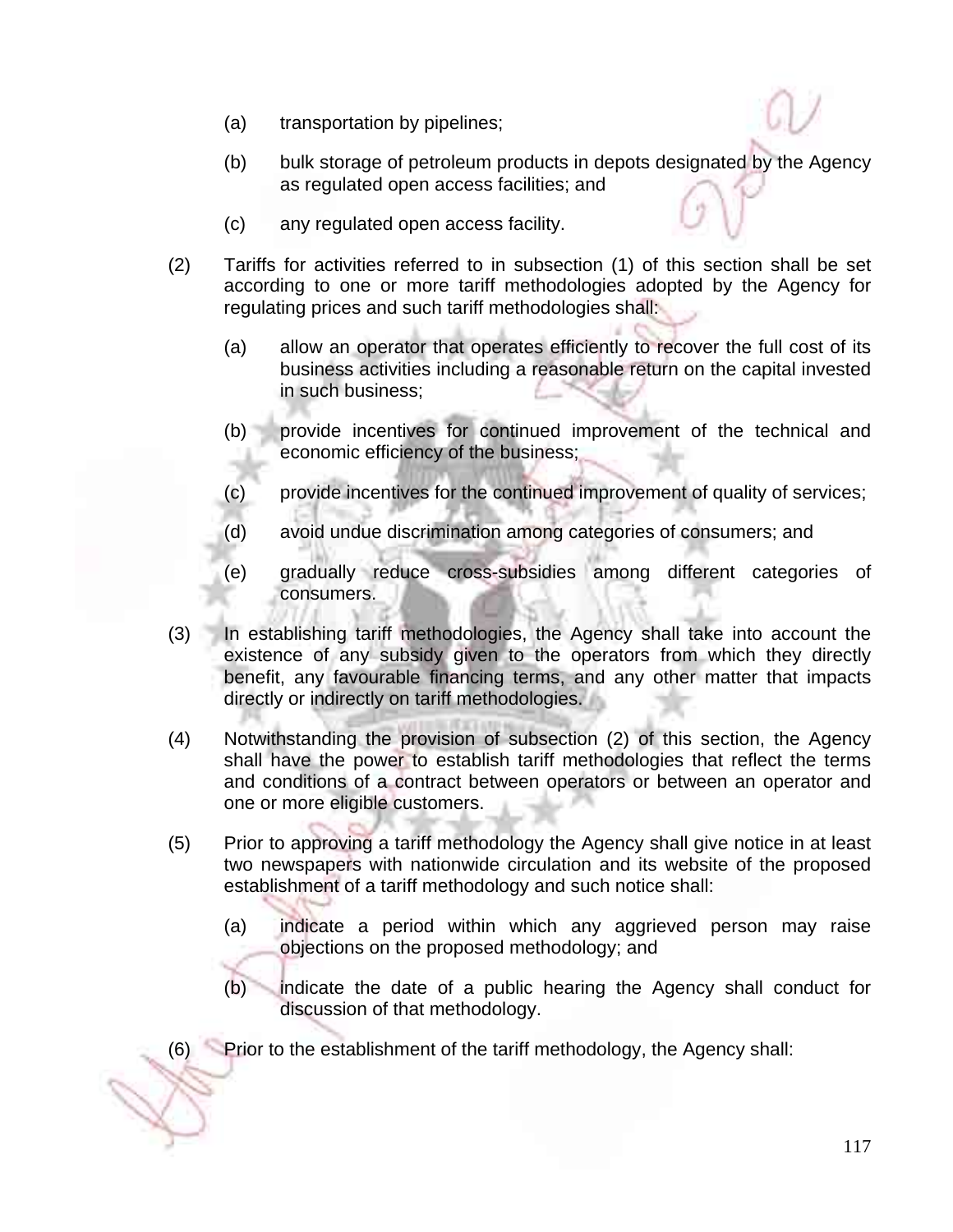- (a) consider any representations made by applicants, operators, consumers, prospective customers, consumers associations, associations of prospective customers and such other persons reasonably interested; and
- (b) obtain evidence, information or advice from any person possessing relevant expert knowledge.
- (7) The Agency shall fix a date upon which the tariff methodology shall come into effect and it shall cause the notice of that day to be published in at least two national newspapers and its website.
- (8) If it appears to the Agency that a tariff methodology should be changed, it shall conduct a public hearing on the proposal to change the methodology and give notice of it in accordance with the terms of subsection (5) of this section, indicating the period within which any person may make representations to the Agency in connection with the proposal.
- (9) The Agency may confirm the proposed changes to tariff methodology after taking into account any objections or representations received in response to notices issued under subsection (8) of this section and shall comply with the provisions of subsection (7) of this section.
- (10) Every person upon whom any duty has been imposed in connection with setting tariffs shall be so bound by the operative tariff methodology adopted through the method prescribed in this section.
- (11) Every downstream operator shall display at its office a current copy of the tariff methodology applicable to such operator.
- (12) A downstream operator shall not pass the costs of any fines or penalties incurred under this Act or any other law on to the consumers as an operational cost.

### 225. National strategic stock

The Agency shall:

- (a) administer and ensure compliance, distribution and storage of the national strategic stocks of petroleum products in accordance with regulations made by the Minister on the advice of the Agency;
- (b) determine the amount to be charged as a levy for the financing of the national strategic stock, which shall form part of the retail price of each petroleum product; and

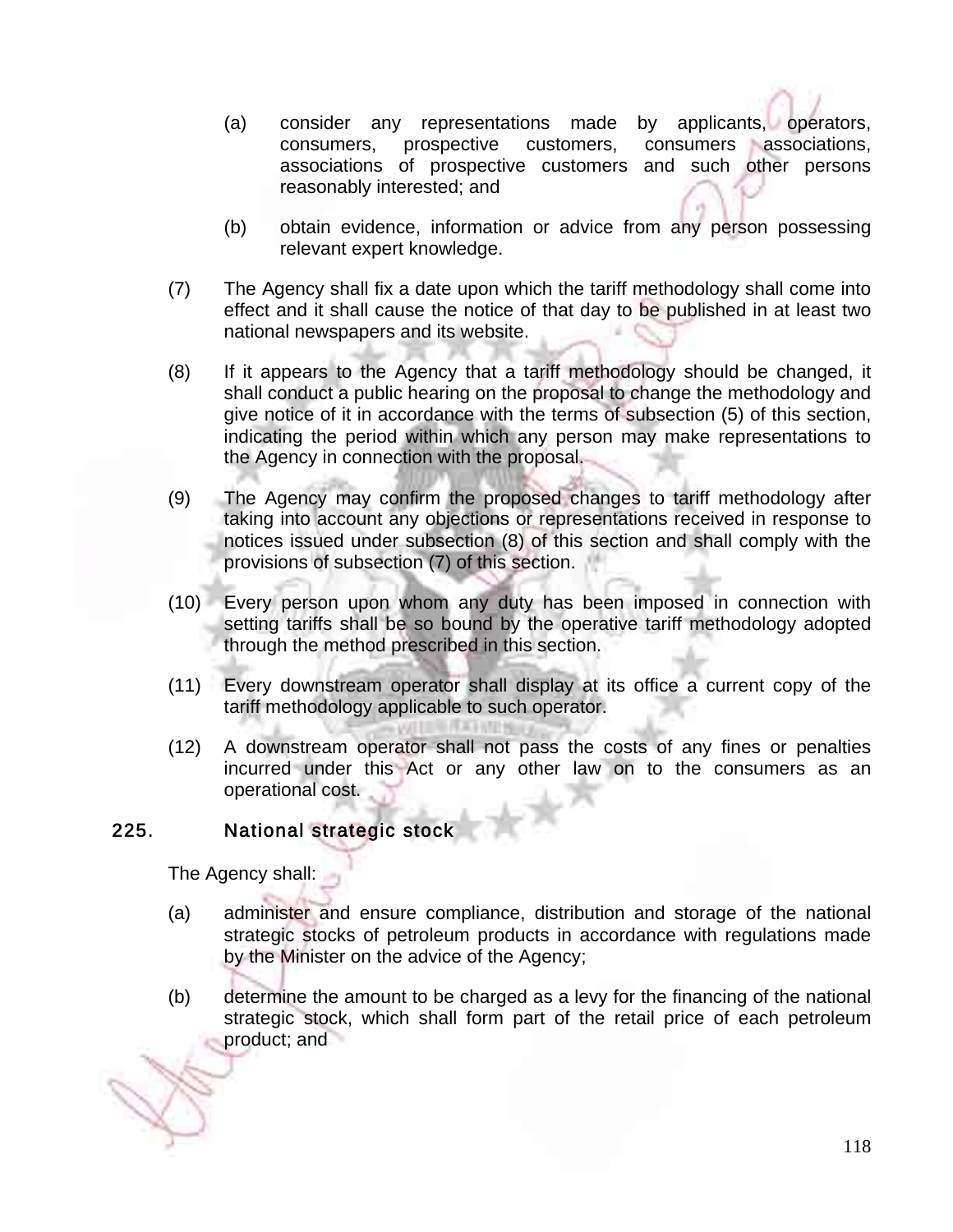(c) designate, in conjunction with the appropriate authorities and national security agencies, the strategic points across the country where the national strategic stocks shall be distributed and maintained.

### 226. Price monitoring

(1) The Agency shall monitor -

- 
- (a) the prices of petroleum products applying in the domestic market to ensure that there is no pricing collusion or manipulation; and
- (b) any activity of any operator in the downstream petroleum sector that, in the opinion of the Agency, is likely to adversely affect the prices of petroleum products.
- (2) In monitoring the prices of petroleum products, the Agency shall coordinate with other relevant authorities to -
	- (a) inspect the metering of pumps and other facilities at retail outlets to ensure they conform to existing national standards , to the extent that any distortion of such metering is likely to affect the prices of petroleum products;
	- (b) inspect all facilities at retail outlets to ensure that the products conform to such quality standards as set by the Agency, to the extent that non- compliance is likely to affect the prices of petroleum products; and
	- (c) inspect any facility used in the storage and transportation of petroleum products in whatever quantity, whether used legally or otherwise, to ensure that no petroleum product is transported or stored in a manner capable of creating scarcity or artificial hikes in the price of the products.

#### 227. Offences

- (1) A person shall not
	- (a) obstruct or assault any officer of the Agency or any person authorised by the Agency in the exercise of the powers conferred on to the Agency under this Act;
	- (b) refuse any officer of the Agency access to any premises, facilities or retail outlets, or refuse to submit to a search of any premises, facilities or retail outlets by any authorised officer or agent of the Agency

refuse to acknowledge the receipt of any summons by the Agency issued and duly delivered to any person; or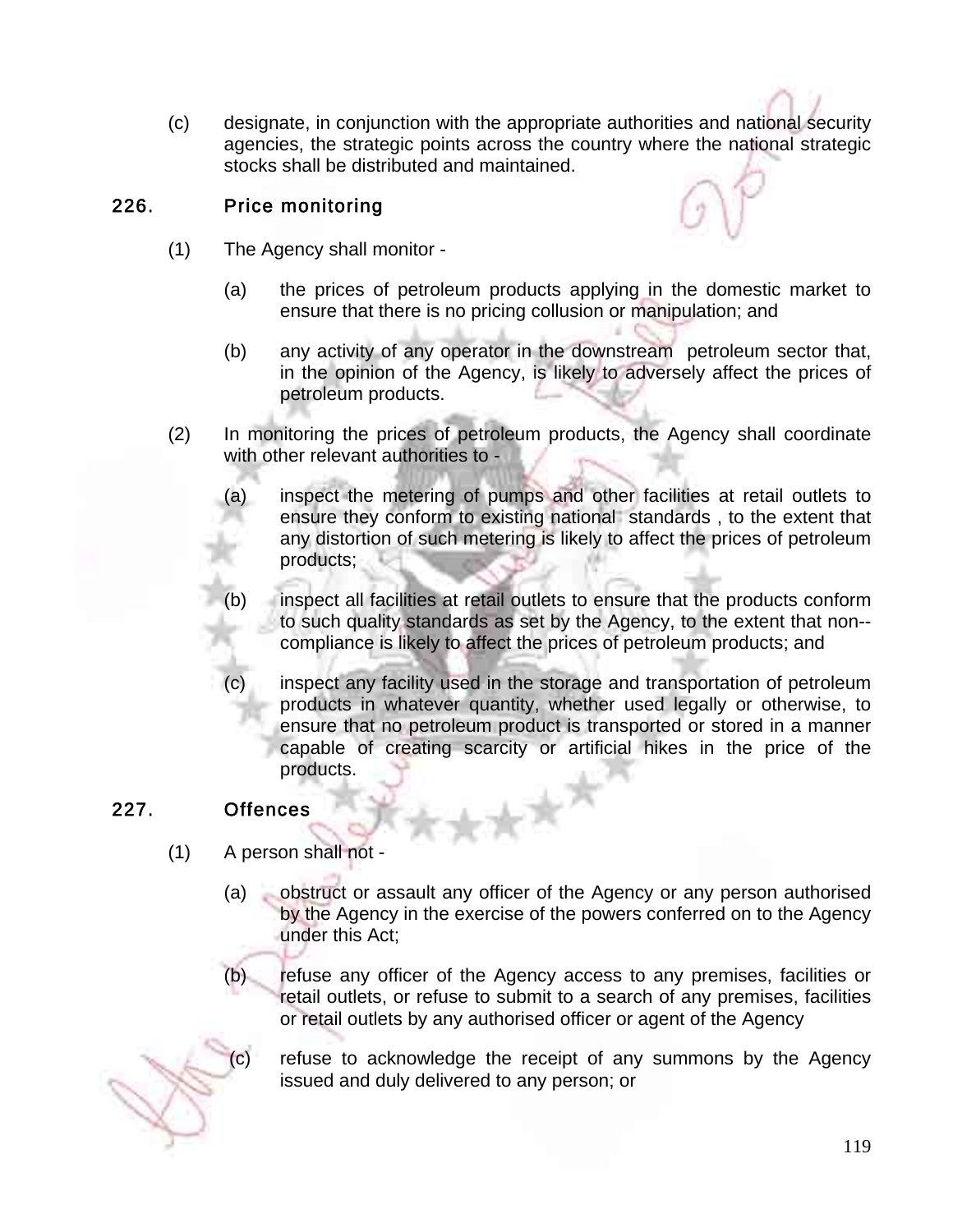- (d) fail to comply with any lawful demand, notice, order or requirement of an officer or authorised person of the Agency in the execution of the officer's duties under this Act.
- (2) A person or company shall not
	- (a) engage in refining, marketing, distributing or operating any petroleum or gas processing plant or transmitting facilities, terminal or premises without a valid licence;
	- (b) remove, destroy or damage any pipeline or other works or installations utilised for the purpose of supplying petroleum products;
	- (c) furnish a statement or incomplete information calculated to mislead or wilfully delay or obstruct the Agency and its officers in the exercise of their duties;
	- (d) fail to cooperate with the Agency in its investigation of any suspected crime or corrupt practice;
	- (e) discriminate among third parties in the allocation of capacity, access to regulated open access facilities and payment of tariffs; or
	- (f) use or permit its pipelines, equipment, or other facilities to be used for or in relation to the commission of any criminal or civil offence.

#### 228. Penalty

- (1) Any person who violates the provisions of section 226 of this Act commits an offence and is liable on conviction to payment of a fine which shall be as prescribed by the Minister in a regulation made pursuant to this Act.
- (2) Where an offence has been committed under the provisions of section 227 of this Act, the affected company or person shall discontinue the supply of petroleum products until any damage, alteration, malfunction or loss has been rectified and all safety issues have been resolved.

#### 229. Dispute resolution

The Agency shall be responsible for mediating in disputes between downstream operators or between downstream consumers and downstream operators in the downstream petroleum sector in respect of all matters to which this Act pertains and in accordance with the provisions of this Act.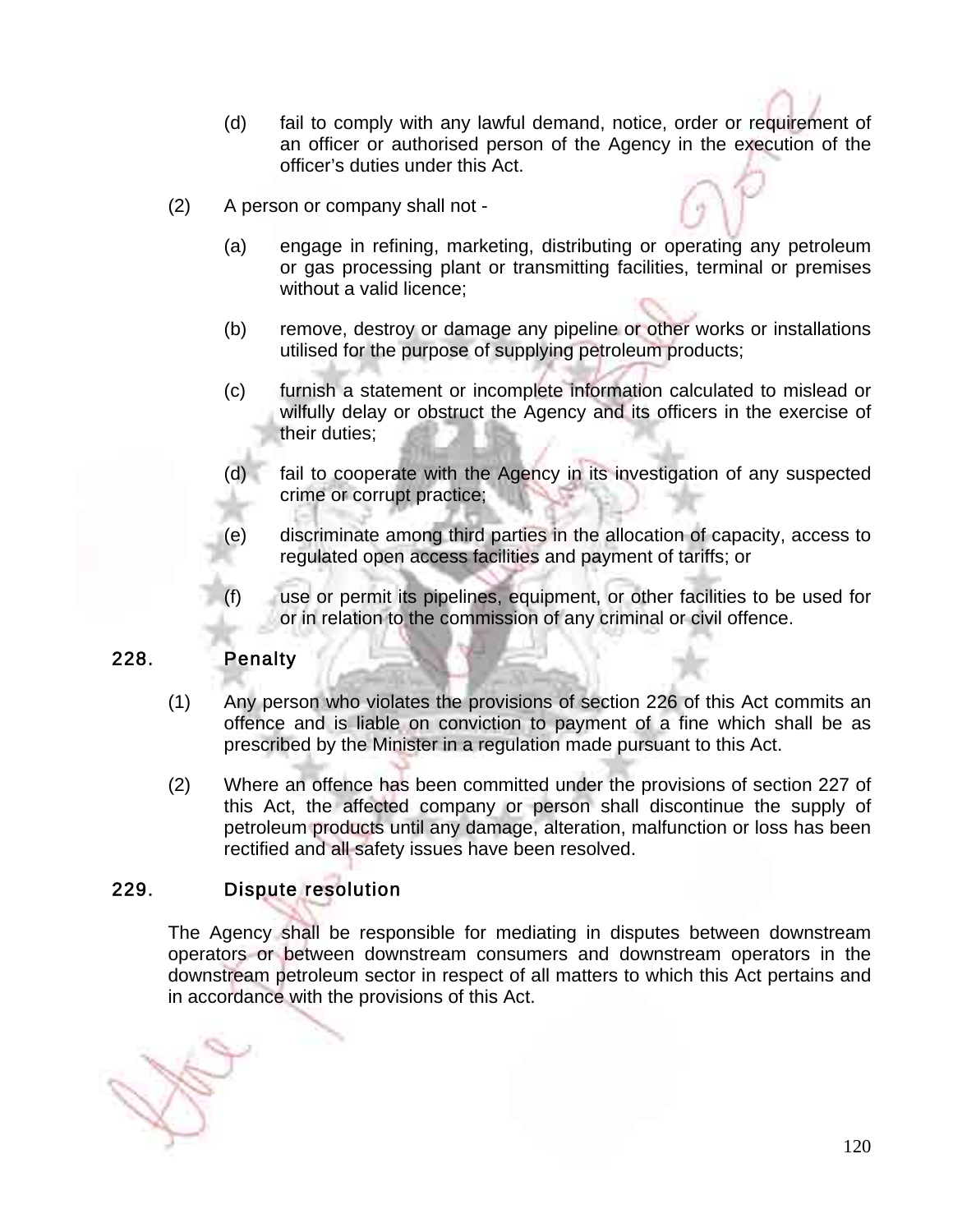

# B: SPECIFIC PROVISIONS APPLICABLE TO GAS

#### 230. Transportation pipeline owner licence

Notwithstanding the provisions of Oil Pipelines Act, the Agency may grant a transportation pipeline owner licence, which may include the right to own, operate and maintain a transportation pipeline within a route as defined in the licence.

### 231. Duties of a transportation pipeline owner license

- (1) A transportation pipeline owner licensee shall undertake the activities contemplated by the transportation pipeline owner licence in a manner best calculated to comply with the obligations to:
	- (a) operate and maintain economical, safe and reliable transportation infrastructure, taking into account any strategic plans that may be formulated by the Agency;
	- (b) manage supply shortfalls and where feasible, meet requests of customers for transportation above contractual volumes;
	- (c) shut down its transportation systems in emergencies and in order to carry out maintenance;
	- (d) manage the transportation pipelines as a reasonable and prudent operator; and
	- (e) do nothing that, in the opinion of the Agency , prevents, restricts or distorts competition.

#### 232. Conditions applicable

- (1) In addition to such conditions as may be imposed by the Agency under the terms of this Act, a transportation pipeline owner licensee shall -
	- (a) conduct its licensed activities safely and reliably in compliance with any law then in force and prescribed health and safety regulations made pursuant to this or any other Act;
	- (b) have due regard for the effect of its licensed activities on the environment and comply with requirements for environmental protection, management, and restoration under this Act and any applicable law; and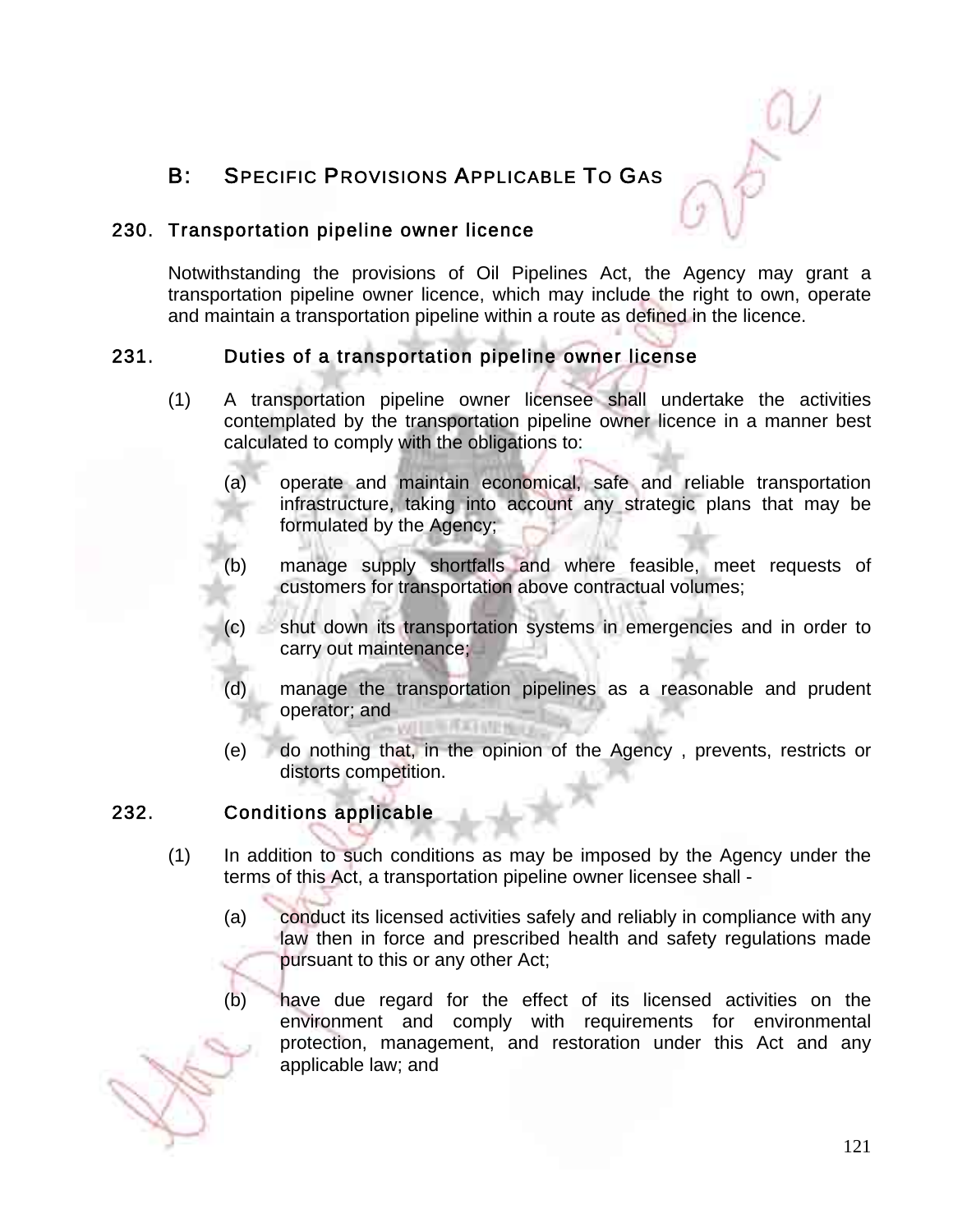(c) mark, maintain and secure the boundaries of any pipelines and associated infrastructure constructed under the terms of its license under any applicable law.

#### 233. Transportation network operator licence

- (1) The Agency may grant a transportation network operator license authorizing the conduct of activities specified in the license, including:
	- (a) the conveyance of gas through the transportation network;
	- (b) balancing the inputs and off takes from the transportation network;
	- (c) providing third party access to the transportation network; and
	- (d) charging for the use of the transportation network.

#### 234. General duties of a transportation network operator

- (1) The transportation network operator shall exercise the rights and obligations imposed on it in a manner best calculated to:
	- (a) operate an efficient and economical transportation network for the safe and reliable conveyance of gas in such a manner as is designed to meet all reasonable demands for gas;
	- (b) manage nominations and balancing mechanisms and an equitable curtailment of gas transportation whenever technical or operational expediencies so require;
	- (c) ensure equitable and transparent access to the transportation network;
	- (d) establish and publish terms and conditions for access to the network; and
	- (e) enter into agreements with transportation pipeline owners, distributors, and, where appropriate, wholesale customers, for connection to and operation of the transportation network.
	- (f) develop the Network code for own network in line with guidelines for the network code by the Agency.

### 235. Rights of a transportation network operator

(1) Subject to the provisions of this Act and to facilitate the conduct of its licensed activities, the Agency may grant to a transportation network operator -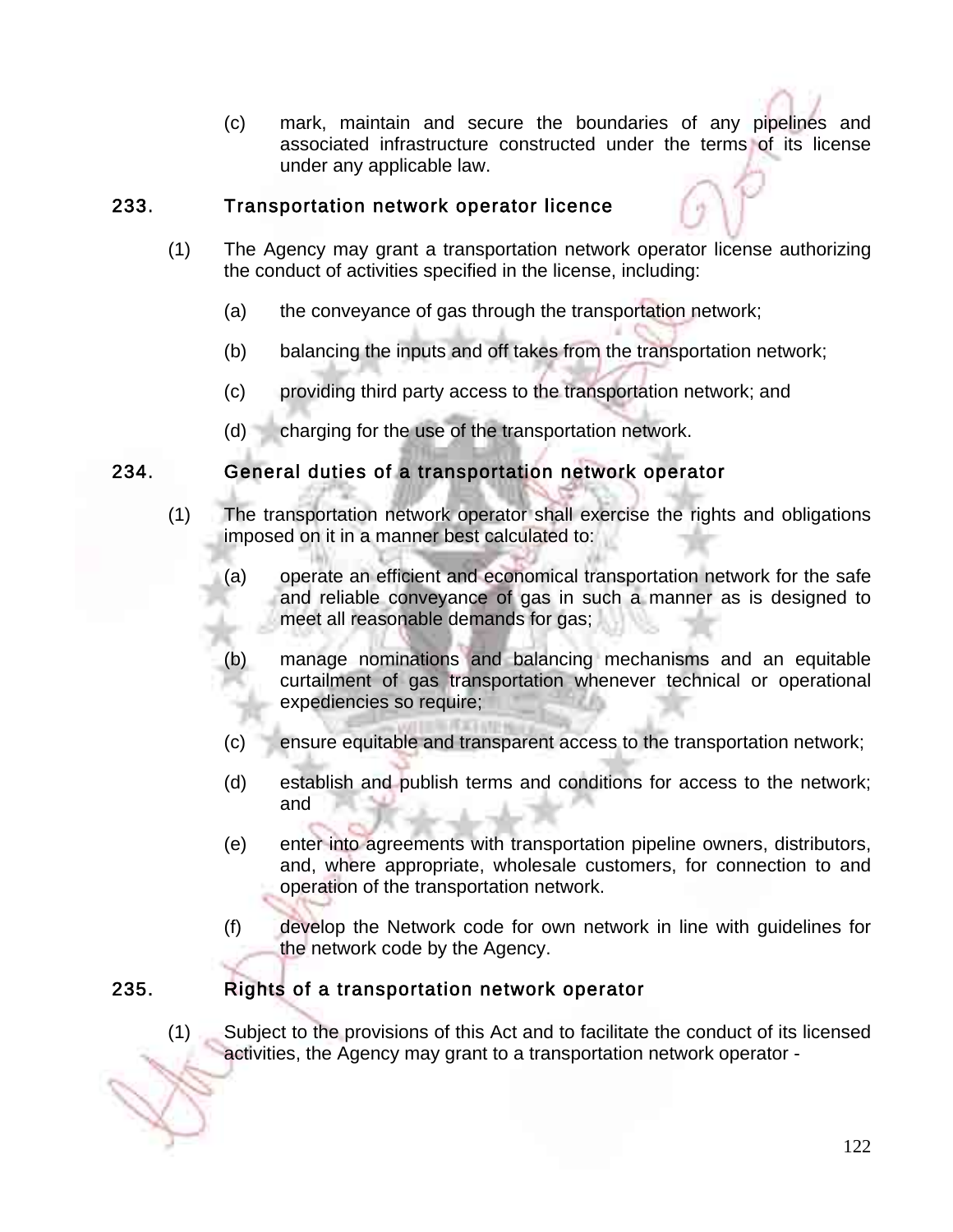- (a) the power to request and obtain from all users, information required to operate the nominations and balancing mechanism, to operate the network or to facilitate competition;
- (b) the right to recover, on the basis of an invoice, expenses reasonably incurred in undertaking its licensed activities subject to any restrictions or conditions imposed by the Agency with respect to both the level and structure of its charges; and
- (c) the right to purchase gas for its own operations for purposes such as testing and commissioning of facilities, for compression purposes and for line fill.

### 236. Conditions applicable to a transportation network operator license

In addition to such conditions as may be imposed by the Agency pursuant to this Part, a transportation network operator licence may include an obligation to develop mutually agreeable market rules among stakeholders in accordance with the provisions of this Act.

#### 237. Gas Supply licence

- (1) The Agency may grant a gas supply licence to supply gas into the downstream petroleum sector.
- (2) A producer of gas intending to supply gas into the downstream sector shall be a qualified person within the meaning of the provisions of this Act and shall be entitled to apply for and be issued a gas supply licence by the Agency.
- (3) A gas supply licence shall authorize the licensee ("supplier") to sell and deliver gas to purchasers of gas at any location in Nigeria.

#### 238. General duties of a Gas supplier

- (1) A supplier shall undertake the activities contemplated by the supply licence in a manner best calculated to comply with the obligations to:
	- (a) provide a reliable supply of gas to purchasers on request, provided that it is economically feasible to do so; and
	- (b) do nothing that, in the opinion of the Agency, may prevent, restrict or distort competition.

### 239. Rights of a supplier

(1) Subject to the provisions of this Part and to facilitate the conduct of its licensed activities, the Agency may grant to a gas supply licensee specific rights and powers which may include -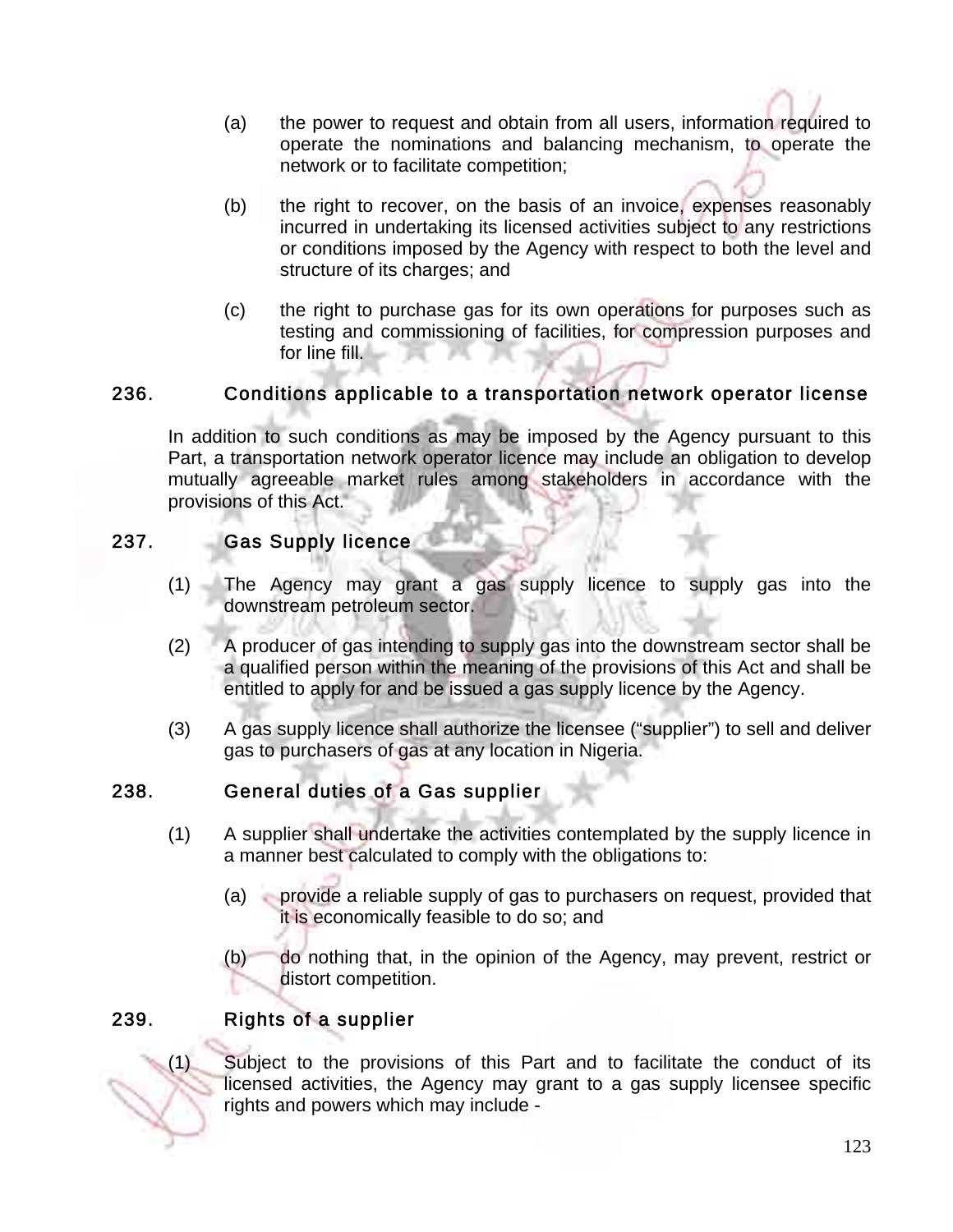- (a) the right to terminate gas supply to a customer in the event of nonpayment, following a notice period and disconnection procedure specified in prescribed regulations;
- (b) the right to recover from a customer, on the basis of an invoice, and subject to any restrictions or conditions imposed by the Agency with respect to both the level and structure of a licensee's charges:
	- (i) all costs reasonably incurred in the supply of gas, inclusive of the cost of gas, the cost of transportation and distribution of gas; and
	- (ii) license fees.
- (c) the right to enter a premises to remove meters, for the purpose of reading meters, to test metering equipment and to disconnect customers, such entry to be undertaken in accordance with a metering code which shall be issued by the Agency..
- (2) The sale of gas to wholesale customers by a gas supply licensee shall be subject to the provisions of this Act.

#### 240. Conditions applicable to a supply licensee

In addition to such conditions as may be imposed by the Agency pursuant to this Part, a supply licensee shall -

- (a) ensure a reliable and efficient supply of gas to customers on request;
- (b) request security or apply a credit scoring methodology approved by the Agency in deciding whether supply is economical;
- (c) subject to safety and network capacity constraints, supply gas on request to a customer capable of paying for connection to the gas transportation network;
- (d) conduct licensed activities safely and reliably in compliance with any law in force and any health and safety regulations issued pursuant to this or any other Act; and
- (e) comply with customer protection measures in accordance with the provisions of this Act .

### 241. Gas Distribution licence

(1) The Agency may grant a gas distribution licence conferring exclusive right to own and operate a gas distribution system and to distribute gas within a local distribution zone.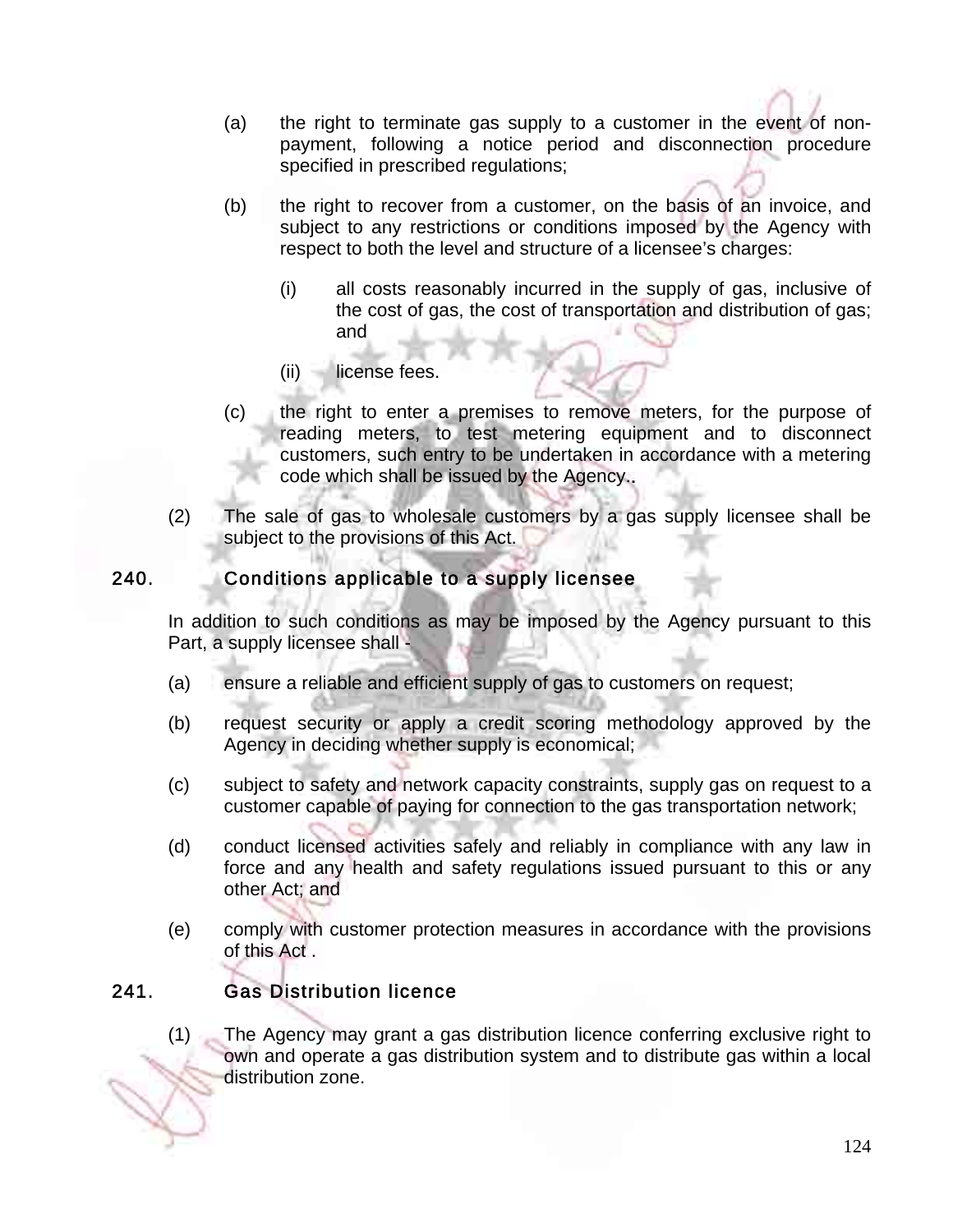- (2) The holder of a distribution licence shall be entitled to apply for, hold and operate a licence for the exclusive supply of gas within the local distribution zone to customers that are not wholesale customers.
- (3) In considering an application for a gas distribution licence, the Agency shall consider the potential demand for its use.
- (4) The geographical limits of each local distribution zone shall be defined in the relevant distribution licence.

### 242. Obligations of a distribution licensee

The holder of a gas distribution licence shall undertake the activities contemplated by the gas distribution licence in a manner best calculated to comply with the obligations:

- (a) to develop, operate and maintain an economical distribution network for the safe and reliable conveyance of gas;
- (b) to ensure a reliable and efficient distribution of gas to customers on request,;
- (c) subject to safety and network capacity constraints, to distribute gas on request to any customer capable of paying for connection to the distribution network;
- (d) to conduct licensed activities safely and reliably, in compliance with any law in force and any health and safety regulations issued pursuant to this or any other Act;
- (e) to connect all customers within its local distribution zone in accordance with prescribed regulations, if it is economically practicable to do so;
- (f) to co-operate with the Agency in the development of the Network Code;
- (g) to offer and publish terms and conditions of access to its distribution network as required;
- (h) to comply with customer protection measures in accordance with the provisions of this Act and any regulation made in pursuance of this Act; and
- (i) to do nothing to prevent, restrict or distort competition.

# 243. Rights of the distribution licensee

(1) Subject to the provisions of this Act and in order to facilitate the conduct of its licensed activities, the Agency may grant the holder of a distribution licence the right to: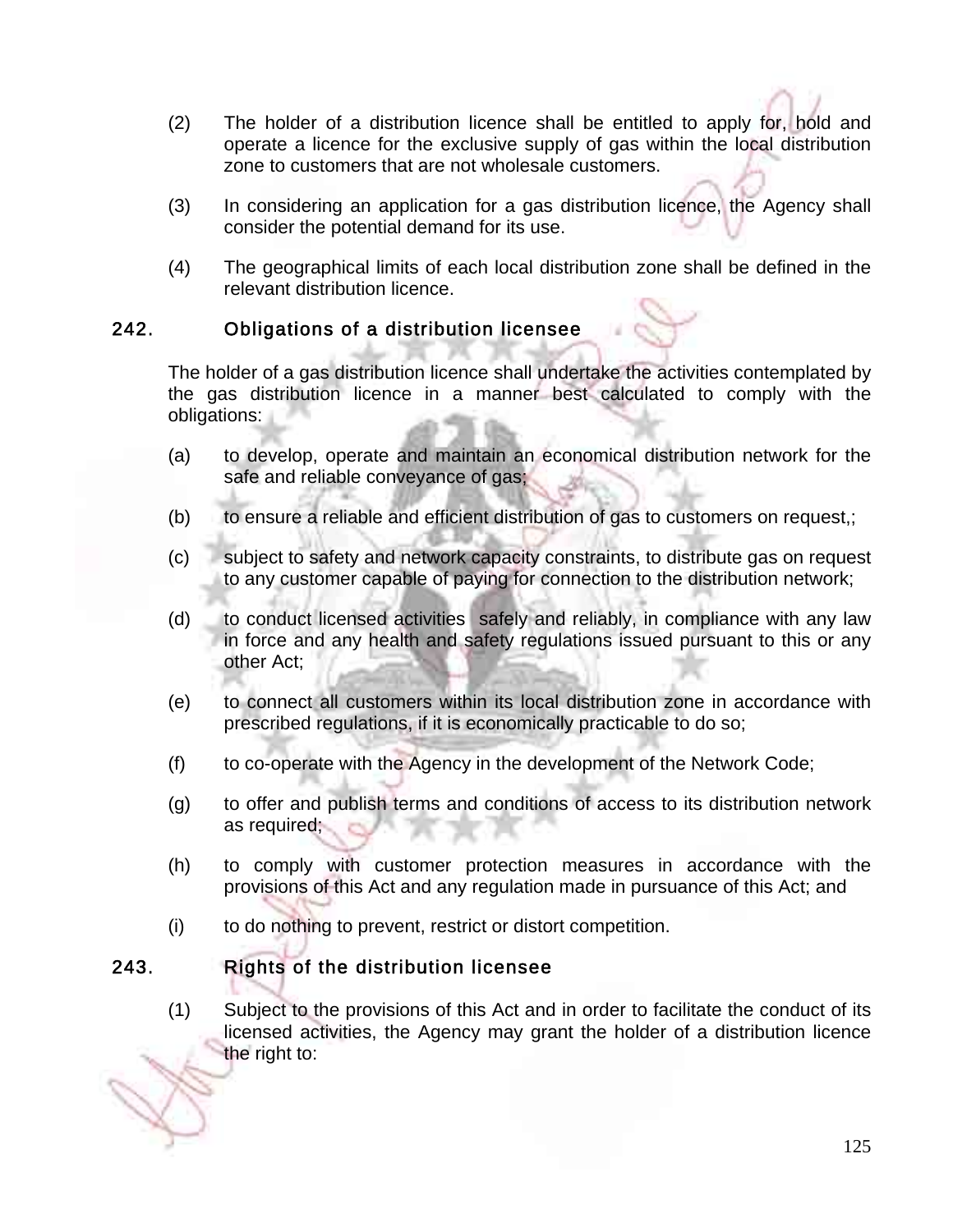- (a) enter the premises of a customer in order to read meters, to test metering equipment or to disconnect customers and remove meters;
- (b) recover on the basis of an invoice, costs reasonably incurred in the provision of appropriate infrastructure, subject to any restriction or conditions imposed by the Agency with respect to both the level and structure of a distributor's charges.
- (2) Reasonably incurred costs referred to in subsection (1) of this section shall include any amount paid to the Agency as fees.

### 244. Conditions applicable to a gas distribution licensee

- (1) In addition to such conditions as may be imposed by the Agency pursuant to this Act, or that may be prescribed by regulations issued pursuant to this Act, each gas distribution licensee shall:
	- (a) conduct its licensed activities in accordance with safe and reliable standards and in compliance with prescribed management, health, and safety regulations issued pursuant to this Act or any other act;
	- (b) having due regard to the effect of its licensed activities on the environment, comply with any requirements for environmental protection, management, and restoration under this Act and any law in force;
	- (c) mark, maintain and secure the boundaries of the pipelines constructed as prescribed;
	- (d) comply with customer protection measures set out in this Act.
- (2) The gas distribution licensee shall connect customers within its local distribution zone in the manner prescribed by regulations issued pursuant to this Act, provided that it is economical and practical to do so.
- (3) The Agency shall settle any disputes that may arise in relation to the distribution network.

### 245. Arrangements for gas distribution

The gas supply licensee shall consult stakeholders on proposed gas development projects within its local distribution zone and shall duly consider all representations received.

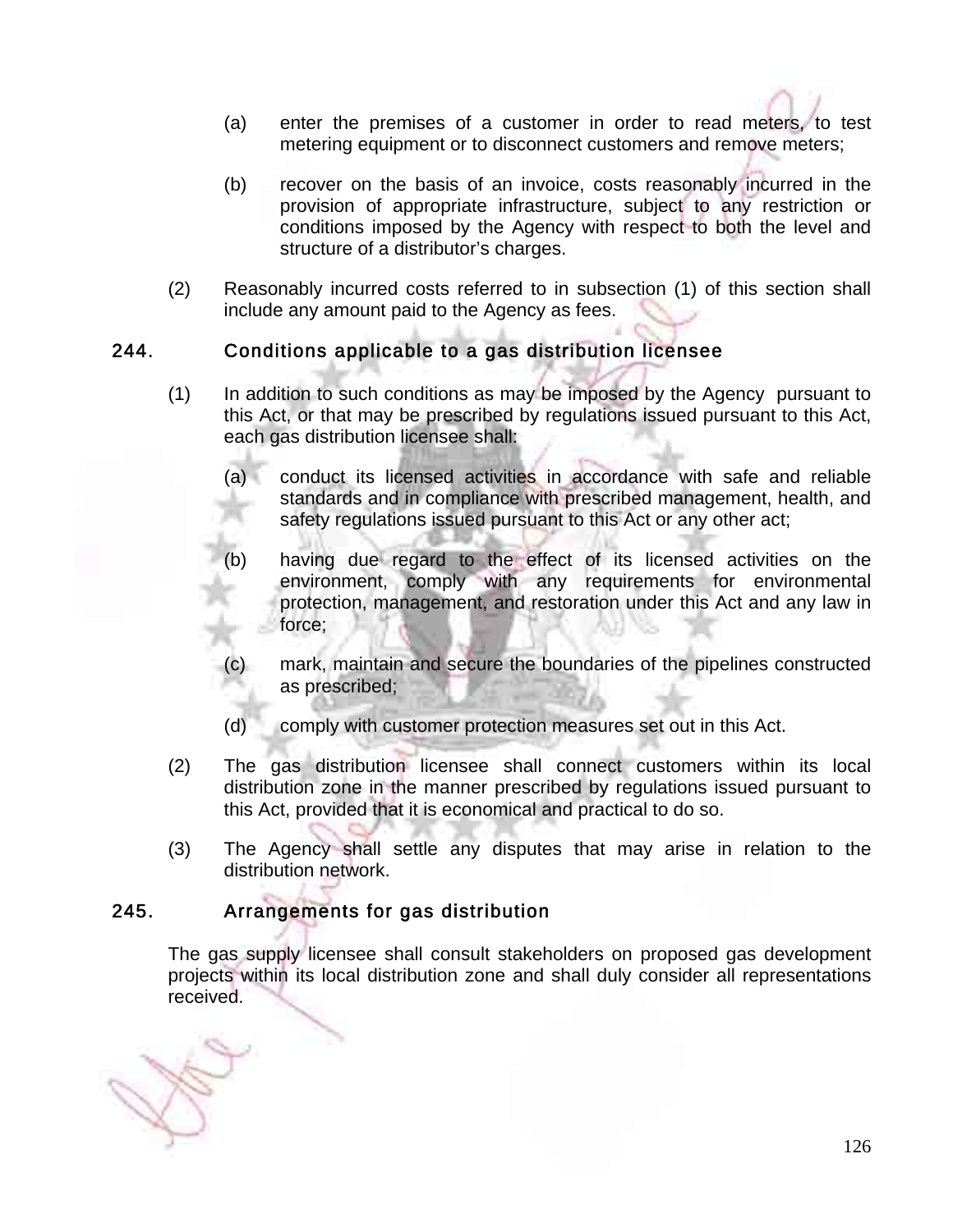#### 246. Network code

- (1) In consultation with licensees and other stakeholders, the Agency shall establish the guidelines for network code governing the operation of the downstream gas network.
- (2) The guidelines for the network code shall include
	- (a) a connection policy, standard terms for connection to the transportation network and distribution network, and a statement of the connection charging methodology;
	- (b) a mechanism by which users reserve capacity in the transportation network or distribution network, and, in the event that at any time there is a greater demand for access than there is available capacity, a mechanism for allocating capacity between users; and
	- (c) the nomination of:
		- (i) the seller of the wholesale gas being conveyed;
		- (ii) the purchaser of the wholesale gas being conveyed; or
		- (iii) a willing third party to take responsibility for matters that may arise with respect to gas in transit through the network, such matters to include the amount of gas injected into or withdrawn from the network, nominating volumes, payment for the use of the network and payment for overruns and shortfalls of gas;
	- (d) requirements for the provision of information to the transportation network operator and the distributor about the volume, timing and flow rate of injections into and withdrawals from the transportation network or distribution network, as the case may be;
	- (e) the structure of charges and the applicable tariffs charged for using the transportation network and distribution networks;
	- (f) where required, arrangements for balancing the wholesale gas being conveyed;
	- (g) registration arrangements;
	- (h) metering, allocation and settlement arrangements; and
	- (i) governance arrangements.

(3) The Agency shall make copies of the guidelines for the network code available to interested parties.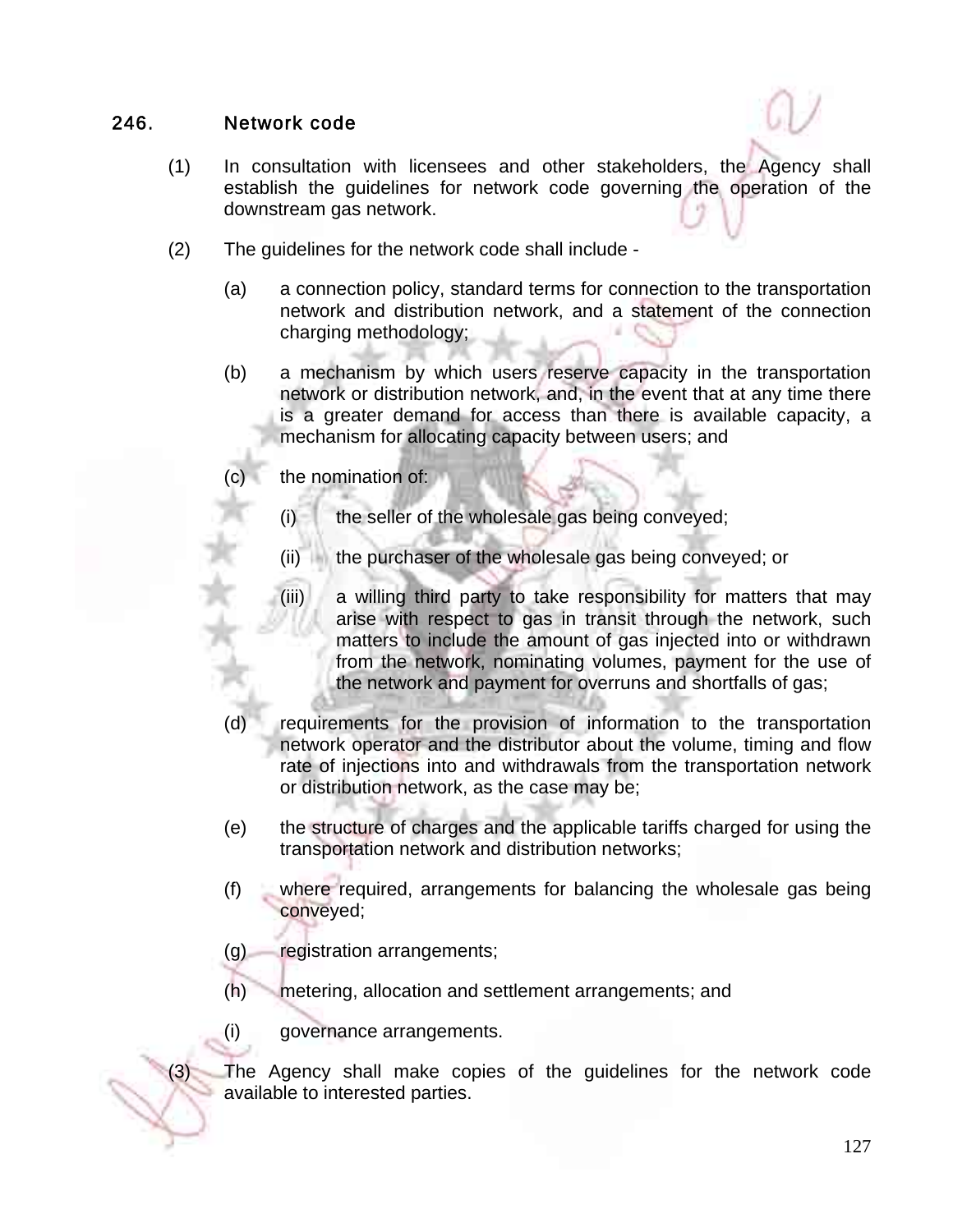### 247. Wholesale gas market

- (1) Following consultations with interested stakeholders, the Agency may request the Minister to issue regulations:
	- (a) defining the class or classes of customers that, from time to time, shall constitute wholesale customers under this Act; and
	- (b) specifying the qualifying criteria for such classification.
- (2) Regulations made under subsection (1) of this section may be amended as necessary to facilitate and encourage competition among suppliers, and any amendment of such regulations which results in a change in the class of customers shall not affect the rights and obligations of parties under gas supply contracts entered into prior to such amendment.

### 248. Wholesale customers

Wholesale customers shall be entitled to secure gas from any gas supply licensee.

### 249. Third party access

- (1) A person shall be permitted access to a transportation pipeline, a transportation network or a distribution network, as the case may be, for the purpose of having gas transported to points of consumption, subject to compliance with the prescribed terms and conditions for access stated in the Network Code of the particular pipeline.
- (2) The Agency shall be primarily responsible for the development of guidelines for the Network Code that shall set out standard terms and conditions for connection to, access and use of the transportation and distribution networks.
- (3) Where a transportation or distribution pipeline is isolated from the main transportation network or distribution, the Agency shall develop separate terms of access for such isolated transportation or distribution pipeline.

### 250. Access to gas transportation and gas distribution network

- (1) Third party access to the gas transportation network and gas distribution network shall be:
	- (a) on a non-discriminatory basis between system users with similar characteristics;

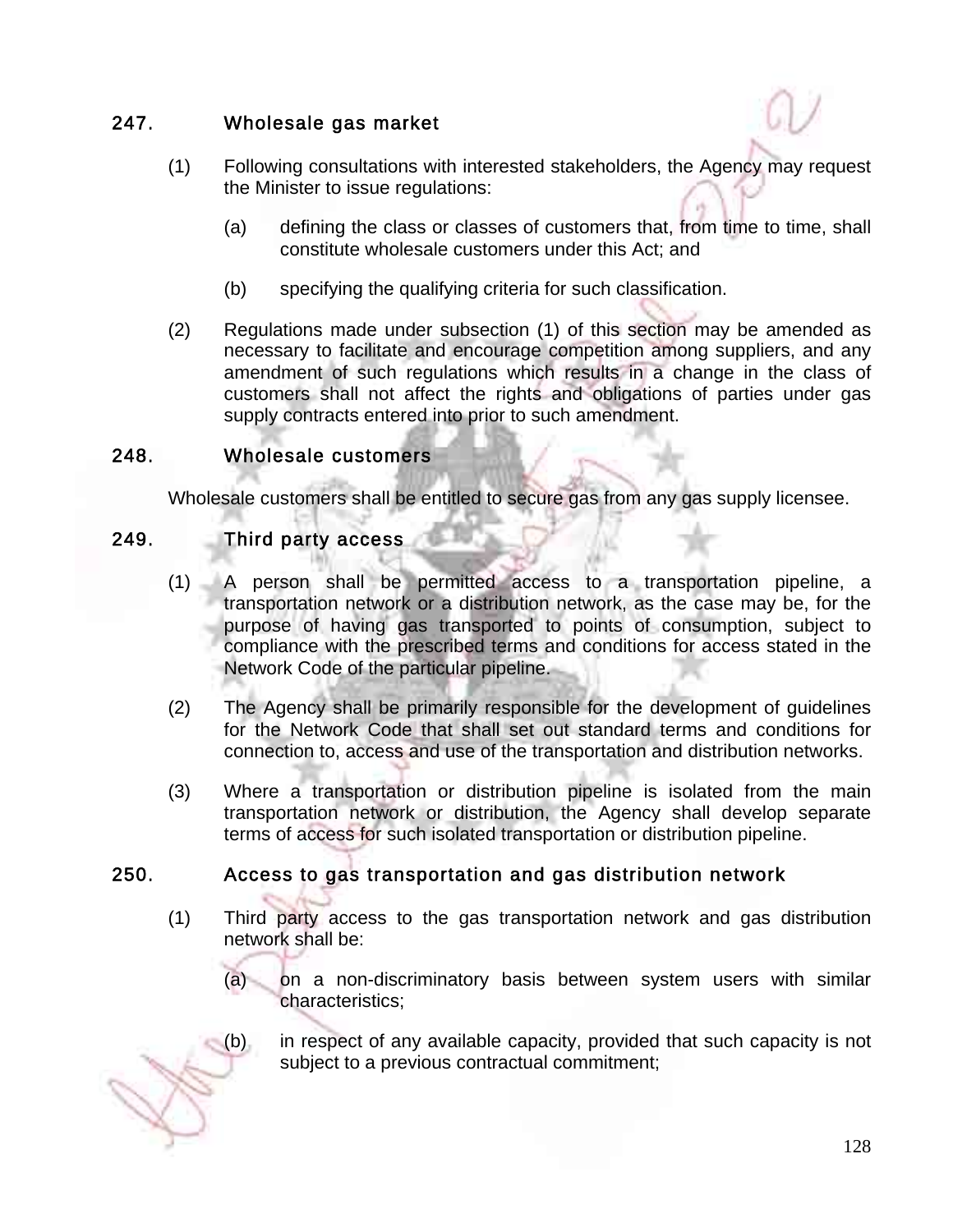- (c) in accordance with and governed by the terms and conditions of the network codes approved by the Agency;
- (d) on the condition that the applicant requiring access is or becomes a party to and undertakes to comply with the applicable gas network code; and
- (e) subject to the pricing principles in sections 252 to 256 of this Act.
- (2) Connection agreements may be entered into between:
	- (a) a gas customer and a gas distributor;
	- (b) a gas transportation pipeline owner and a gas transportation network operator;
	- (c) a distributor and the transportation network operator, when a gas distribution network connects to the main gas transportation network; or
	- (d) a supplier and a transportation pipeline owner or transportation network operator.

#### 251. Disputes in respect of third party access

- (1) Disputes in respect of third party access may be mediated by the Agency.
- (2) Any party not satisfy by the mediation of the Agency in connection with third party access may seek redress at the Federal High Court.

#### 252. Gas pricing

(1) Where the Minister on the advice of the Agency determines:

**VITE STATES** 

- (a) that a particular licensed activity is a monopoly service;
- (b) that competition has not yet developed to such an extent as to protect the interests of customers; or
- (c) that a particular licensee is a dominant provider,

then the Agency shall have the power to regulate the prices charged or the revenues earned by licensees in respect of such activities, in a manner consistent with the Agency's duties under this Act and in accordance with the pricing principles set out in section 253 of this Act.

(2) The Agency shall consult with licensees, industry participants and proposing stakeholders before undertaking a price review or a methodology for to be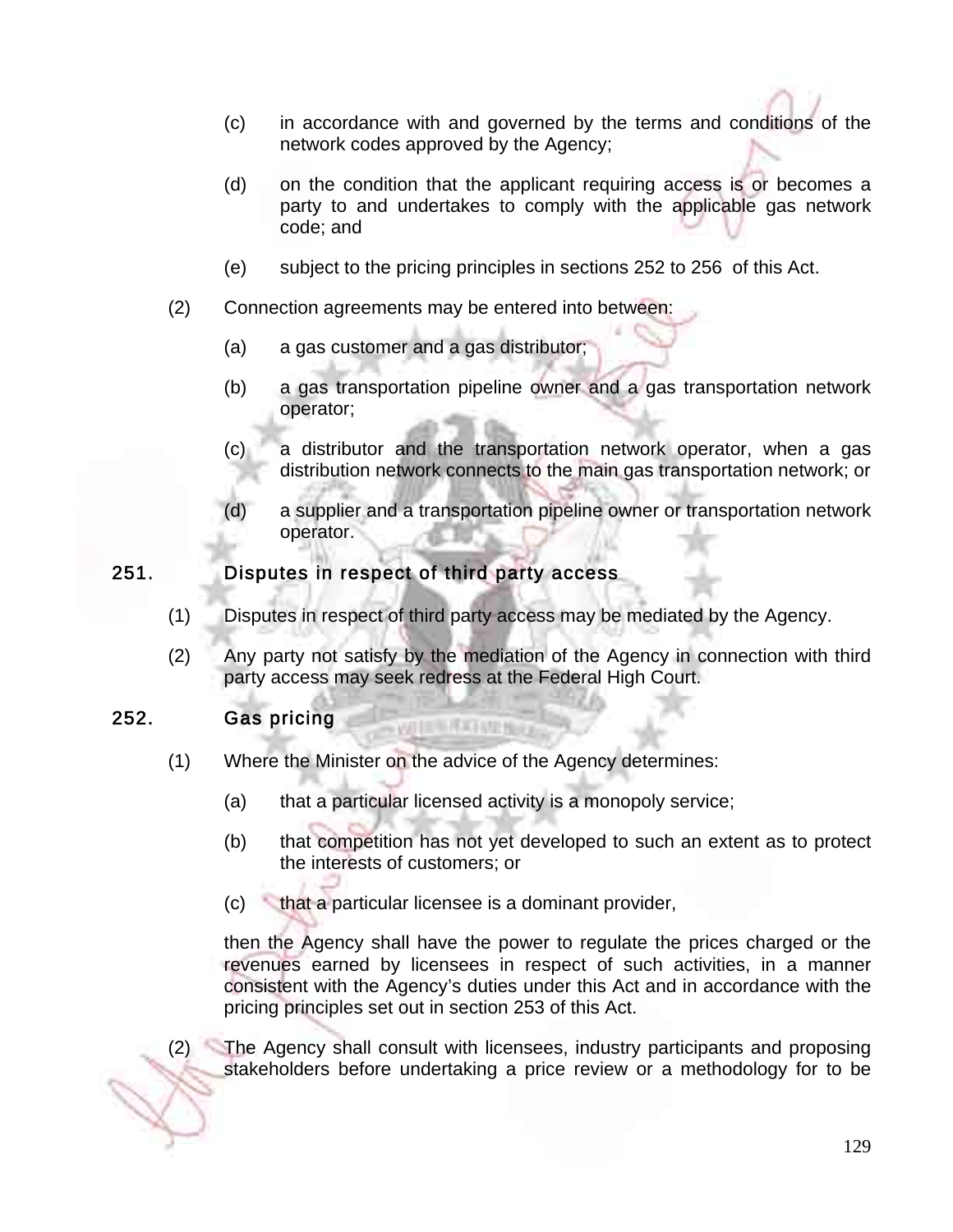approved by the Minister regulating prices and revenues earned by licensees providing monopoly or dominant services.

#### 253. Gas pricing principles

In the exercise of its powers to regulate prices charged for downstream gas and the revenues earned by downstream gas licensees, the Agency shall at all times be guided by the following principles:

- (a) gas prices shall be disaggregated into the component elements of the supply chain, including the costs of wholesale gas, transportation, distribution and supply;
- (b) the prices charged for each licensed activity shall reflect the costs incurred for the efficient provision of that activity;
- (c) prices charged shall permit a reasonable return for licensees on their investments; and
- (d) prices shall not discriminate between customers with similar characteristics, such as similar size or a similar consumption profile.

### 254. Approval and publication of charging structures and tariff and pricing structures

- (1) Subject to price or revenue regulations issued pursuant to this Act, all licensees in the downstream gas sector shall:
	- (a) propose tariffs and tariff methodologies for the approval of the Agency, prior to the application of such charges; and
	- (b) impose tariffs in accordance with such approval.
- (2) Tariffs charged for the use of the gas transportation network shall reflect:
	- (a) efficient investment and capital costs;
	- (b) efficient operating and maintenance expenses; and
	- (c) a reasonable return to licensees on their investments.
- (3) Regulated customer prices shall reflect:
	- (a) the reasonable costs incurred in the purchase of wholesale gas;
	- (b) the transportation tariff;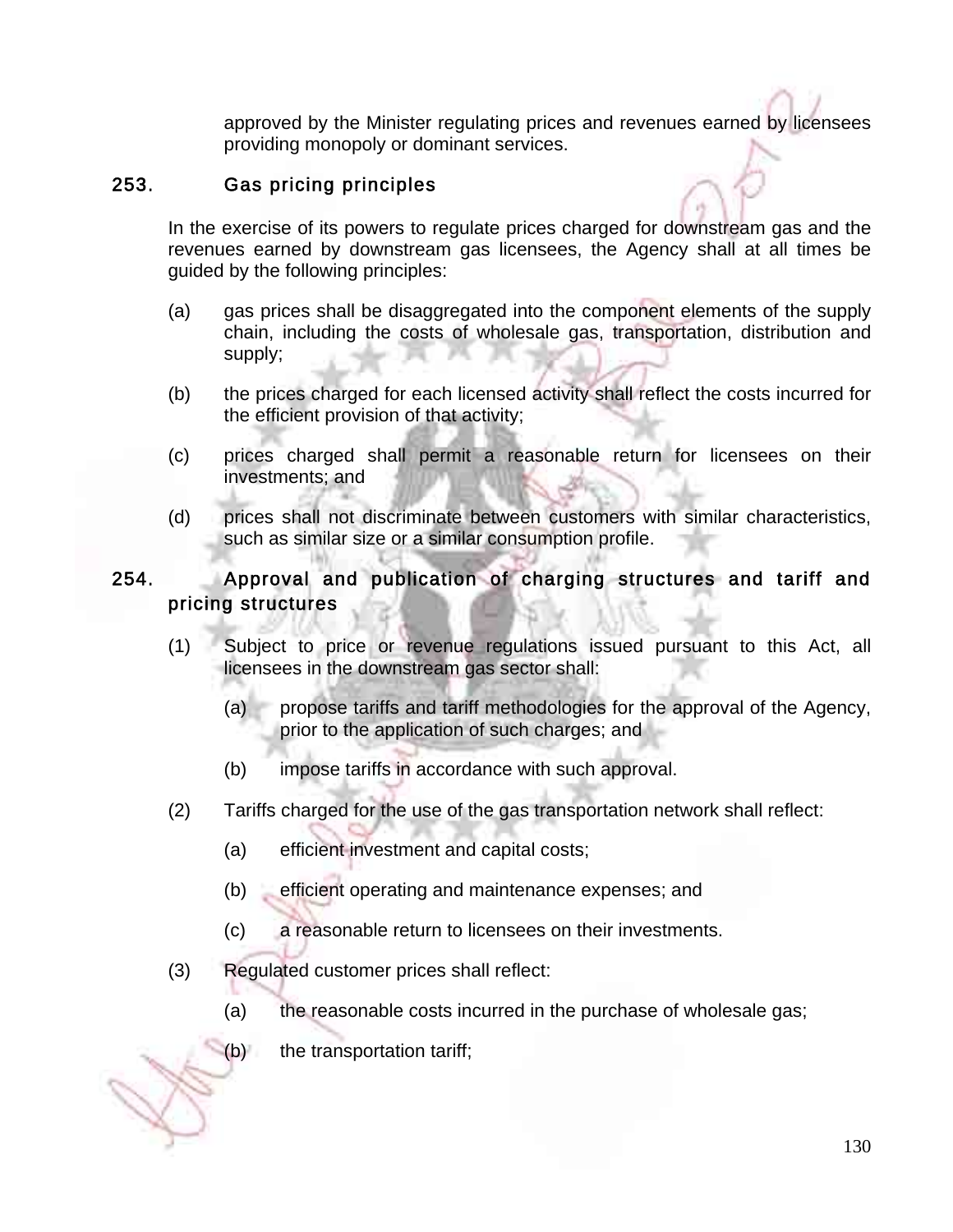- (c) the distribution tariff, if the customer is connected to a distribution network;
- (d) efficient supply charges covering billing, metering and other services relating to gas supply; and
- (e) a reasonable return for the supplier.

#### 255. Wholesale gas prices

- (1) Wholesale gas supply between a supplier and a customer shall be negotiated directly between the parties on an arm's length basis and the gas transfer price between an upstream gas producer and a downstream gas purchaser shall reflect the costs of transfer between the parties.
- (2) The Agency shall have power to monitor wholesale gas supply transactions in order to ensure that the transfer price between the wholesale gas supplier and customer is undertaken on a transparent arms length basis.
- (3) Within fourteen days of the conclusion of a wholesale gas transaction, the supplier shall provide the Agency with information relating to the transaction including, where applicable, the cost incurred by the gas producer in the production and supply of the gas and all other information relevant to the price at which the gas is sold.
- (4) The information provided to the Agency by the supplier in compliance with the provisions of subsection (3) of this section shall be classified by the Agency as confidential information and may not be disclosed to any person or institution, except the Service, for a period of five years commencing from the date of the submission of the information to the Agency.
- (5) If supplier without reasonable excuse fails to provide the required information within fourteen days, supplier will be liable to pay a penalty not exceeding N1,000,000 per day until he provides the information where the supplier knowingly -
	- (a) conceals information required under subsection (3) of this section; or
	- (b) provides information which is false or misleading in any material particular with respect to the information required in subsection (3) of this section.

### 256. Transitional pricing arrangements

(1) Where the Agency finds it imperative, a transitional pricing plan setting out temporary or transitional pricing arrangements that allow for a gradual transition towards pricing arrangements that comply with the pricing principles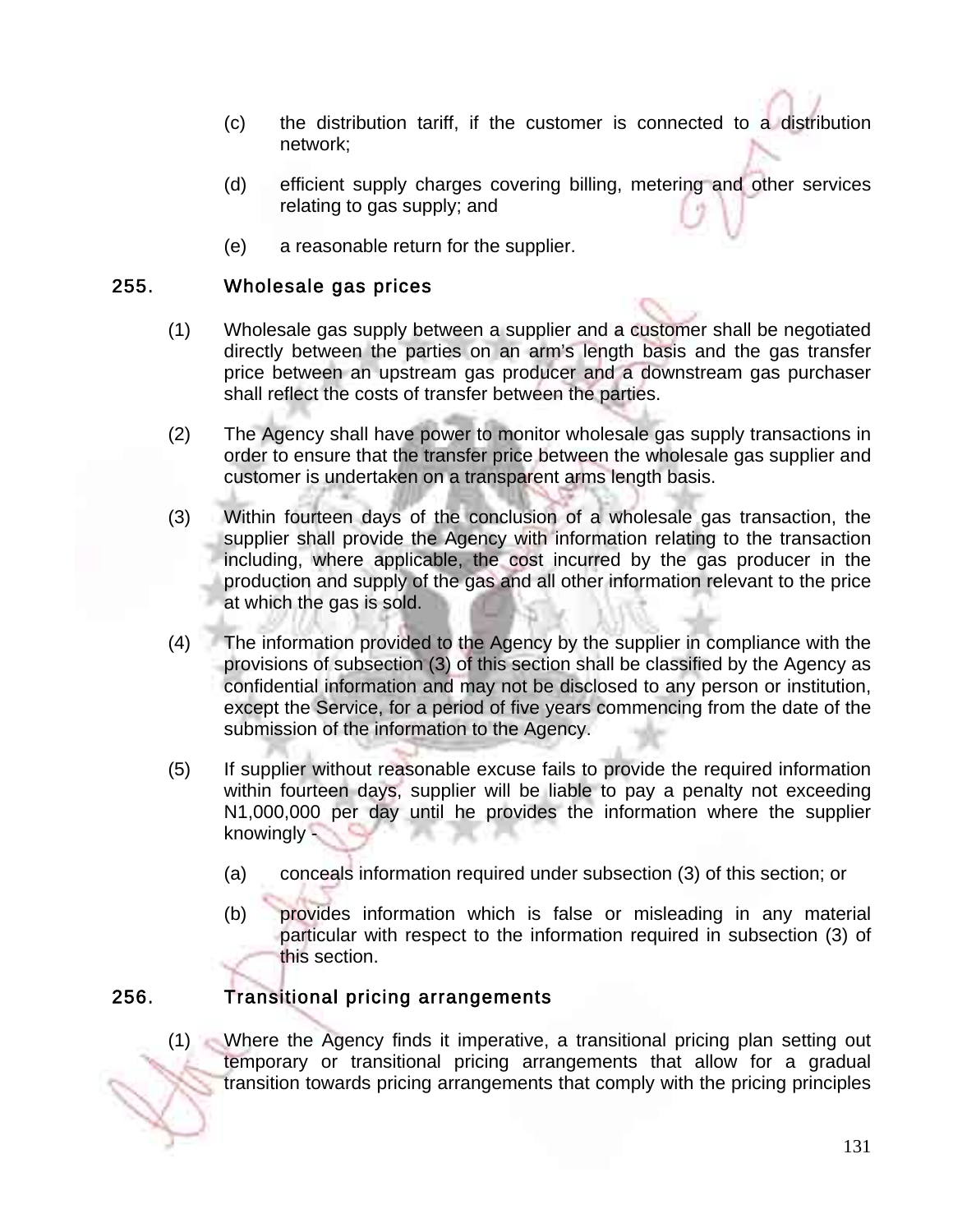outlined in section 253 of this Act shall be introduced and implemented by the Agency.

- (2) The transitional pricing plan shall be formulated by the Agency in consultation with the Ministers in charge of petroleum resources, finance, industries and power and steel, and with gas producers, electricity producers, the National Electricity Regulatory Commission and other key stakeholders.
- (3) The transitional pricing plan shall:
	- (a) address cross-subsidies existing within the downstream gas sector between customers, classes of customers, the gas sector and the power and other industrial sectors at the effective date;
	- (b) include, such matters as:
		- (i) arrangements for eradicating the cross-subsidies referred to in subsection (3) (a) of this section;
		- (ii) the prescription of the period during which transitional pricing arrangements will apply;
		- (iii) implications for other parties and sectors;
		- (iv) actions required to implement the plan; and
		- (v) identification of the parties responsible for particular actions.
- (4) Where the Agency considers it necessary in order to facilitate the implementation of the transitional pricing plan, the Agency may impose special temporary licence conditions on licensees during the transitional period, which conditions shall not disadvantage any licensee in relation to another licensee of the same class.

#### 257. Determinations

- (1) The Agency shall investigate any case of suspected anti-competitive behaviour and make necessary determinations thereon as contemplated under sections 262 and 263 of this Act.
- (2) The Agency may impose penalties if the licensee is adjudged to have conducted its activities in a non-competitive manner.
- (3) A determination made by the Agency in respect of any matter within this Part shall be legally binding and may be appealed against at the Federal High Court.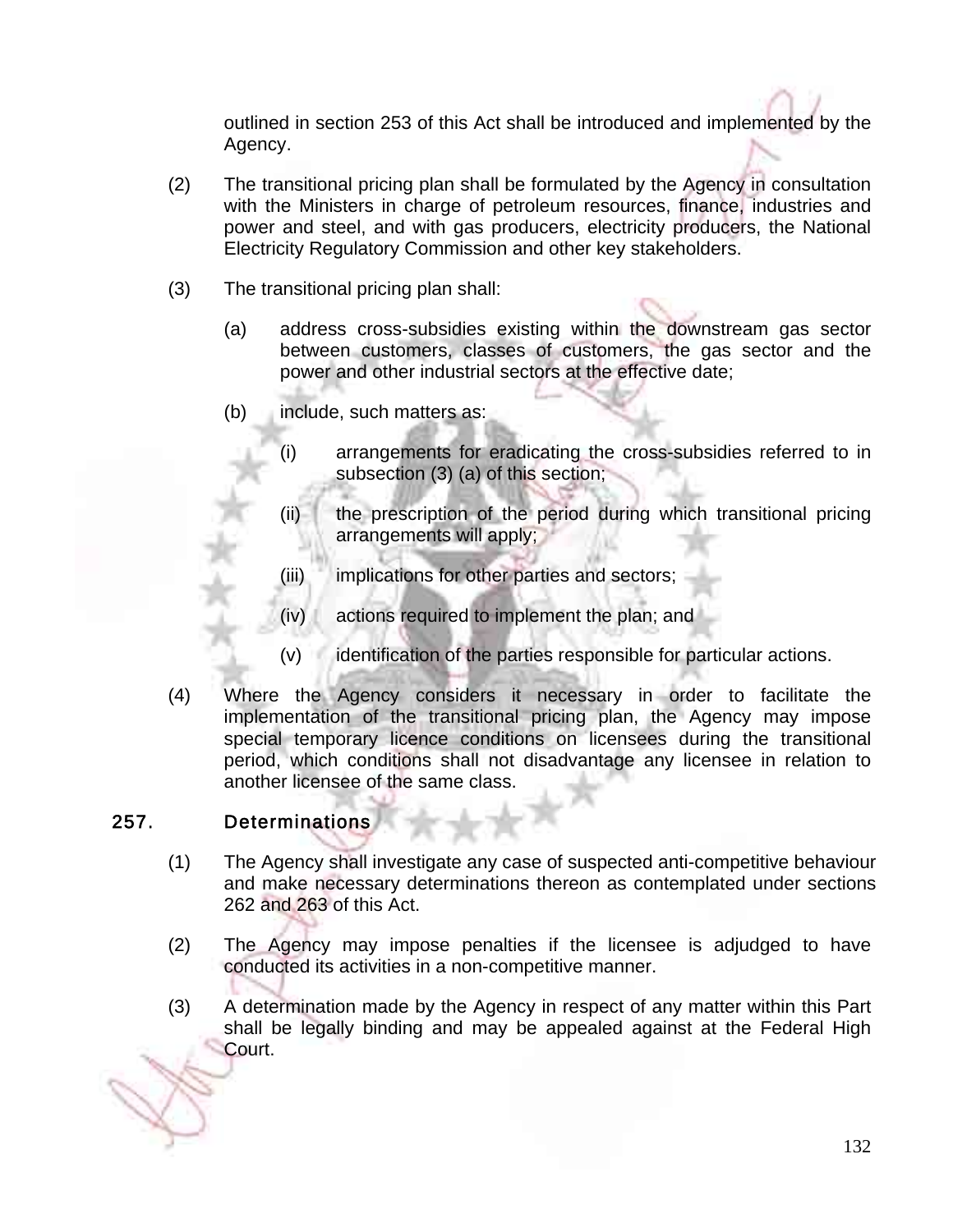#### 258. Consumer protection

- (1) In order to protect the interests of customers, the Agency may advise the Minister to issue regulations requiring suppliers or distributors, as the case may be, and by such means as the regulations may specify:
- (a) to publish their terms of supply or distribution;
- (b) to establish or to facilitate the establishment of a forum at which customers are able to express their views and to raise concerns;
- (c) to formulate and adhere to such standards of performance as are, in its opinion, necessary to ensure the safety, reliability and quality of supply and distribution services to customers; and set penalties for failure to comply;
- (d) to prepare and submit reports to the Agency indicating their performance levels and the status of their operations in respect of licensed activities, at such times as may be prescribed by regulations or in their respective licences, and at least on an annual basis;
- (e) to develop and adhere to customer service codes, setting out the practices and procedures to be followed in the conduct of specified licensed activities including but not limited to practices and procedures for:
	- (i) the installation, testing, maintenance and reading of meters;
	- (ii) fault repairs and responses to customer emergencies;
	- (iii) the connection and disconnection of customers;
	- (iv) responding to customer complaints and complaint resolution;
	- (v) billing and invoicing;
	- (vi) the extension of payment and credit facilities;
	- (vii) the provision of information to customers and the use and protection of customer information; and
	- (viii) the establishment of special services for economically or socially disadvantaged customers.
- (2) All customer service codes shall be approved by the Agency prior to publication and may be reviewed at intervals as may be considered necessary by the Agency.

(3) Customer codes shall be made available to all customers on request.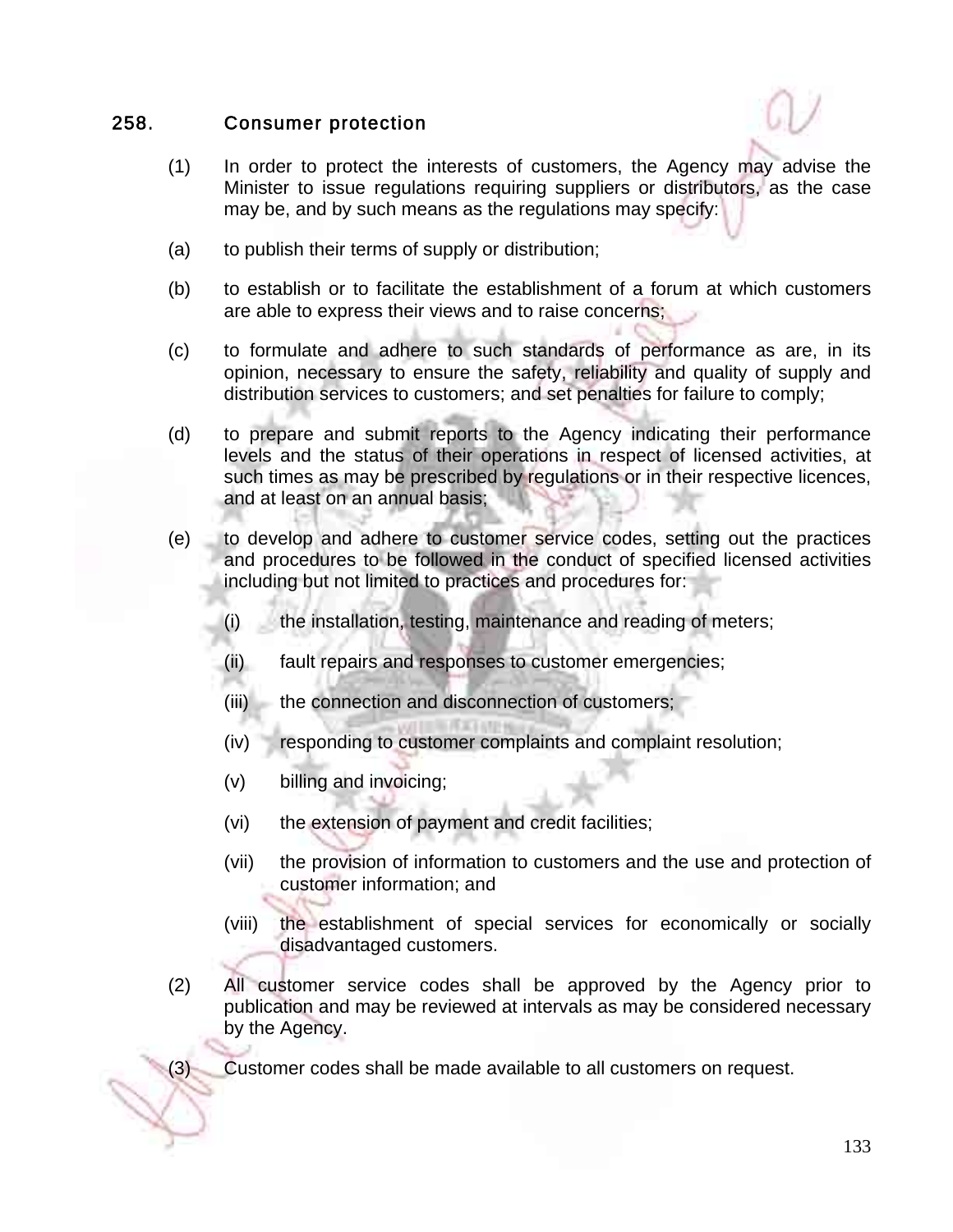- (4) Licensees shall notify customers of customer service codes that must be adhered to by licensees by advertising the availability of the customer service codes in a form and manner prescribed in regulations issued pursuant to this Act.
- (5) In developing customer protection regulations, the Agency shall:
	- (a) consult with suppliers, distributors, and interested stakeholders; and
	- (b) take into account existing procedures, practices and standards.

### 259. Provision of service to customers

The Agency may, at its discretion and at such time or times as it deems appropriate, designate distributors and suppliers of last resort to provide services to customers:

- (a) in the event that an existing distributor for a local distribution zone or a supplier becomes insolvent, or is unable to provide licensed services, or has had its licence suspended or revoked;
- (b) in the event that the distributor for a local distribution zone or supplier refuses or fails to fulfil the terms of its licence to distribute or supply gas to customers; and
- (c) in such other circumstances as the Agency may deem appropriate, provided that any reasonable additional costs associated with the obligation to act as distributor or supplier of last resort will be recoverable through appropriate charging arrangements agreed with the Agency.

#### 260. Public service obligations

The Agency may, following consultations with licensees, customers, and other interested stakeholders, advise the Minister to issue regulations imposing public service obligations on licensees in relation to matters including, but not limited to:

- (a) security of supply;
- (b) economic development and the achievement of wider economic policy objectives;
- (c) environmental protection; and
- (d) health and safety.

### 261. Public service levy

(1) Where the Agency considers that it is in the wider public interest, the Agency shall make recommendations to the Minister to issue regulations providing for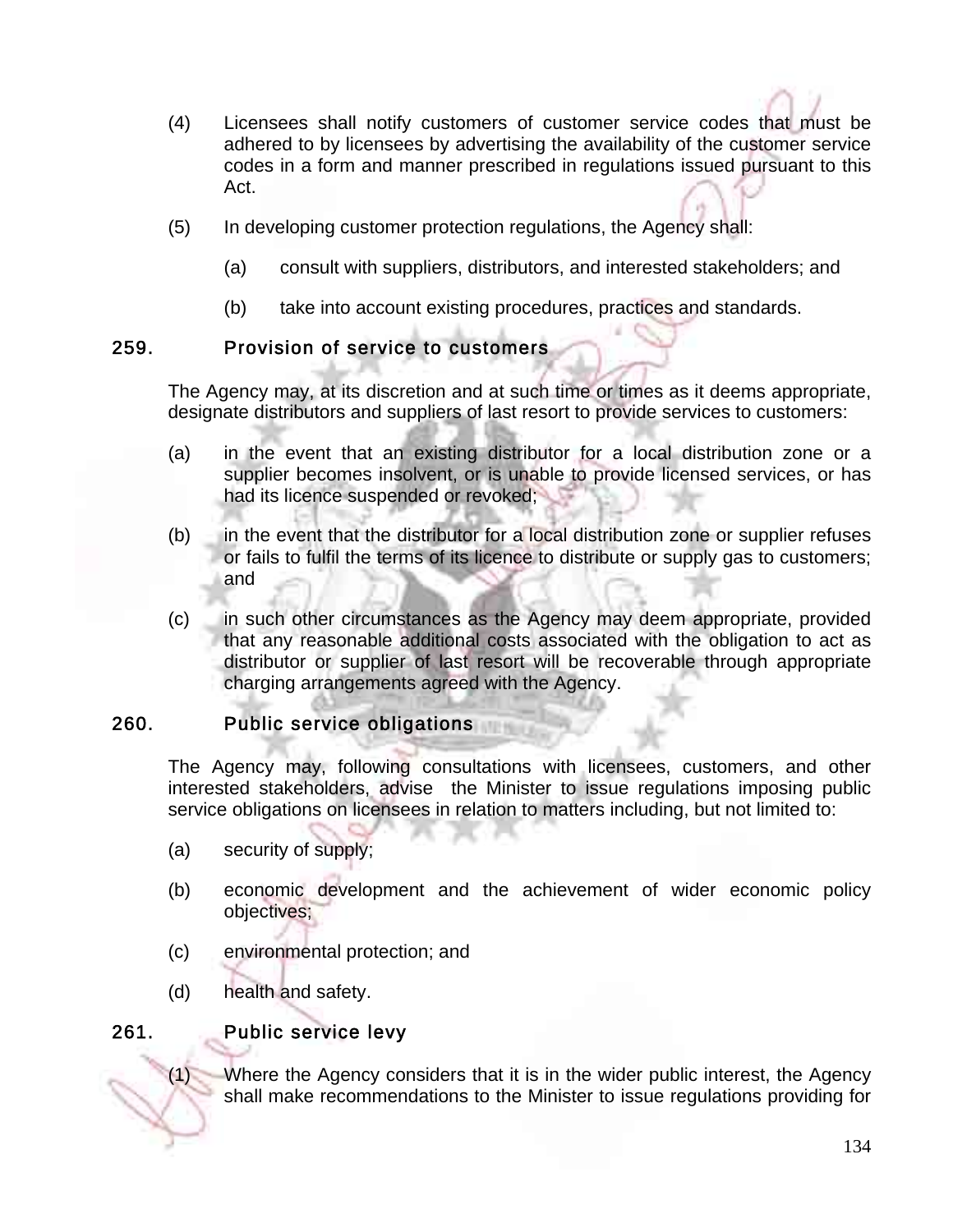the recovery of any additional costs incurred in complying with the public service obligations, through a public service levy, which may be imposed on customers.

(2) The amount of and mechanism for the collection and remittance of the public service levy imposed on each customer shall be set out in guidelines issued pursuant to this section.

### 262. Competition and market regulation

A licensee or any other person having the ability to influence the terms and conditions on which licensed activities are performed and the price at which petroleum products are supplied shall not -

- (a) make it a condition for the provision or supply of a product or service that any person acquiring such a product or service will be required to acquire or not to acquire any other product or service either from the licensee or from any other licensee, person or entity;
- (b) enter into any contract, arrangement collaboration or understanding, whether legally enforceable or not, which provides for or permits the fixing of tariffs, prices or charges for the purpose of, or in such a manner as to, manipulate market prices or the price of any product or service;
- (c) engage in or conduct its activities, directly or indirectly, for purpose of market sharing;
- (d) permit, allow, influence, direct or indirect exclusion of, or the imposition of any embargoes or boycotts on, another licensee, operator or supplier of equipment or apparatus; or
- (e) engage in any other conduct that the Agency deems anti-competitive.

#### 263. Power of the Agency to determine abuse of market power

- (1) The Agency shall have the responsibility to prevent and take action against anti-competitive behaviour in the downstream gas sector.
- (2) Where in the opinion of the Agency there is, or may be, or there exists a likelihood of, anti-competitive behaviour and in particular an abuse of market power, the Agency may:
	- (a) issue cease and desist orders as may be required;
	- (b) require and compel the disclosure of information from such licensees;

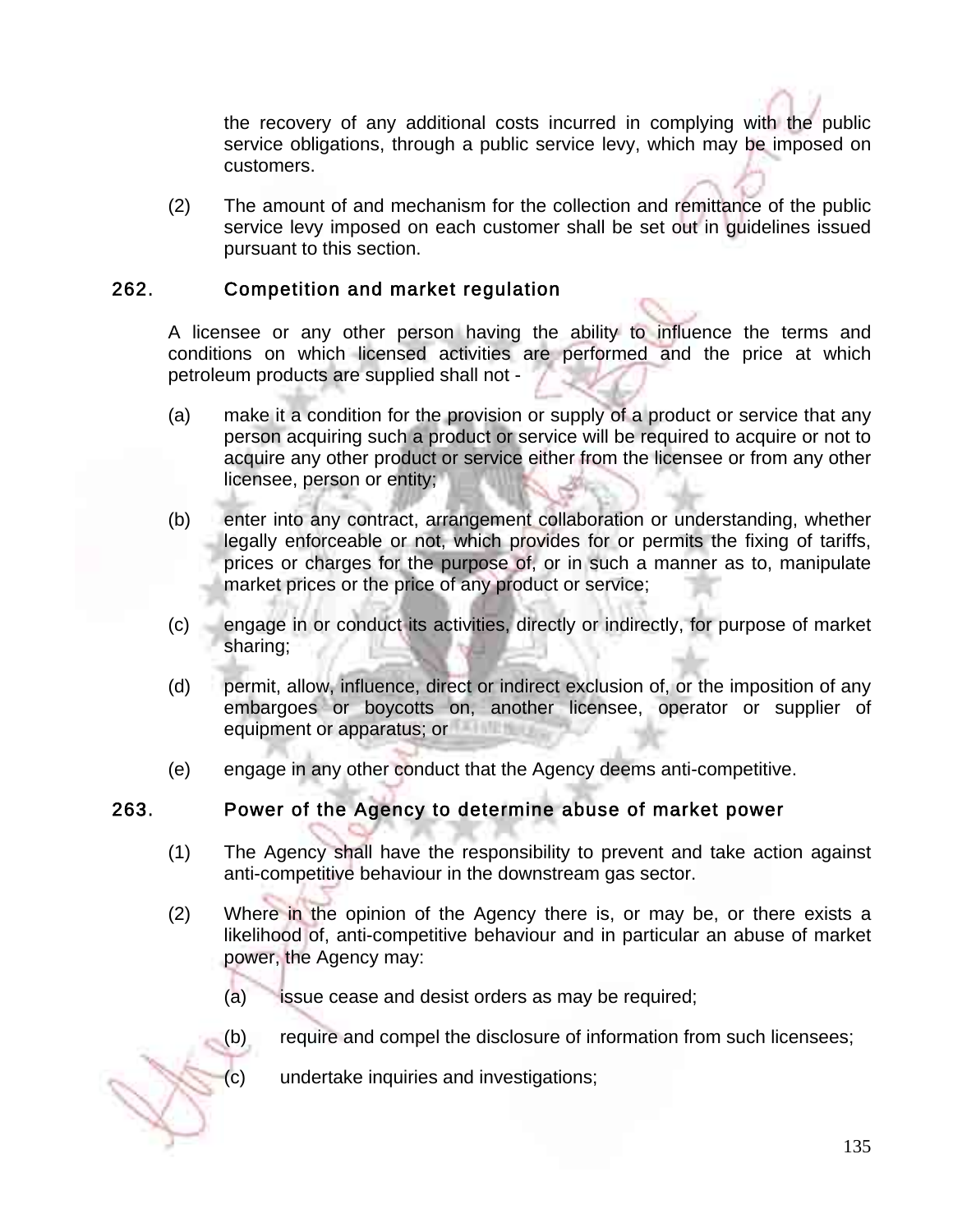- (d) levy fines which shall be set out in regulations issued pursuant to this Act from time to time.
- (3) Notwithstanding the provisions of this section, where there is an application by a licensee or other person with the ability to influence the price of gas in the downstream sector, and where the Agency considers that it would be in the national interest or that it would be necessary to preserve or promote the benefits of a properly functional and effectively competitive downstream gas market, the Agency may—
	- (a) give written approval for a specific activity upon such terms and conditions as the Agency may deem appropriate;
	- (b) in issuing the approval, impose such requirements as it deems fit and require such undertakings as it deems appropriate from the applicant as a condition precedent to the issuance of the approval;
	- (c) withdraw an approval of a specific activity that it has granted subject to such terms and conditions as it may, in its absolute discretion, designate; and
	- advise the Minister to make regulations to prevent or mitigate any conduct that may or is likely to lead to unlawful exercise of market power that will prevent customers from obtaining the benefits of a properly functioning and competitive downstream gas market.
- (4) Nothing in subsections (1) (2) and (3) of this section shall be construed to preclude or restrict the right of the Agency or any person to seek an injunction against any conduct prohibited in this Part.
- (5) Any person who wishes to proceed to court or to arbitration for the enforcement of any of the provisions of this Part shall first notify the Agency.
- (6) The Agency shall, until such time as a Federal agency having the power to pronounce upon, administer, monitor and enforce compliance with anticompetition laws is established and functional, have the exclusive competence to determine, pronounce upon, administer, monitor and enforce compliance with the provisions of this Act relating to anti-competition and with any competition laws and regulations that govern or relate to the downstream gas sector whether or not they are of a general or specific nature.
- (7) In the exercise of its powers under subsection (6) of this section, the Agency may consider:
	- (a) the relevant economic market;
	- (b) global trends in the relevant economic market;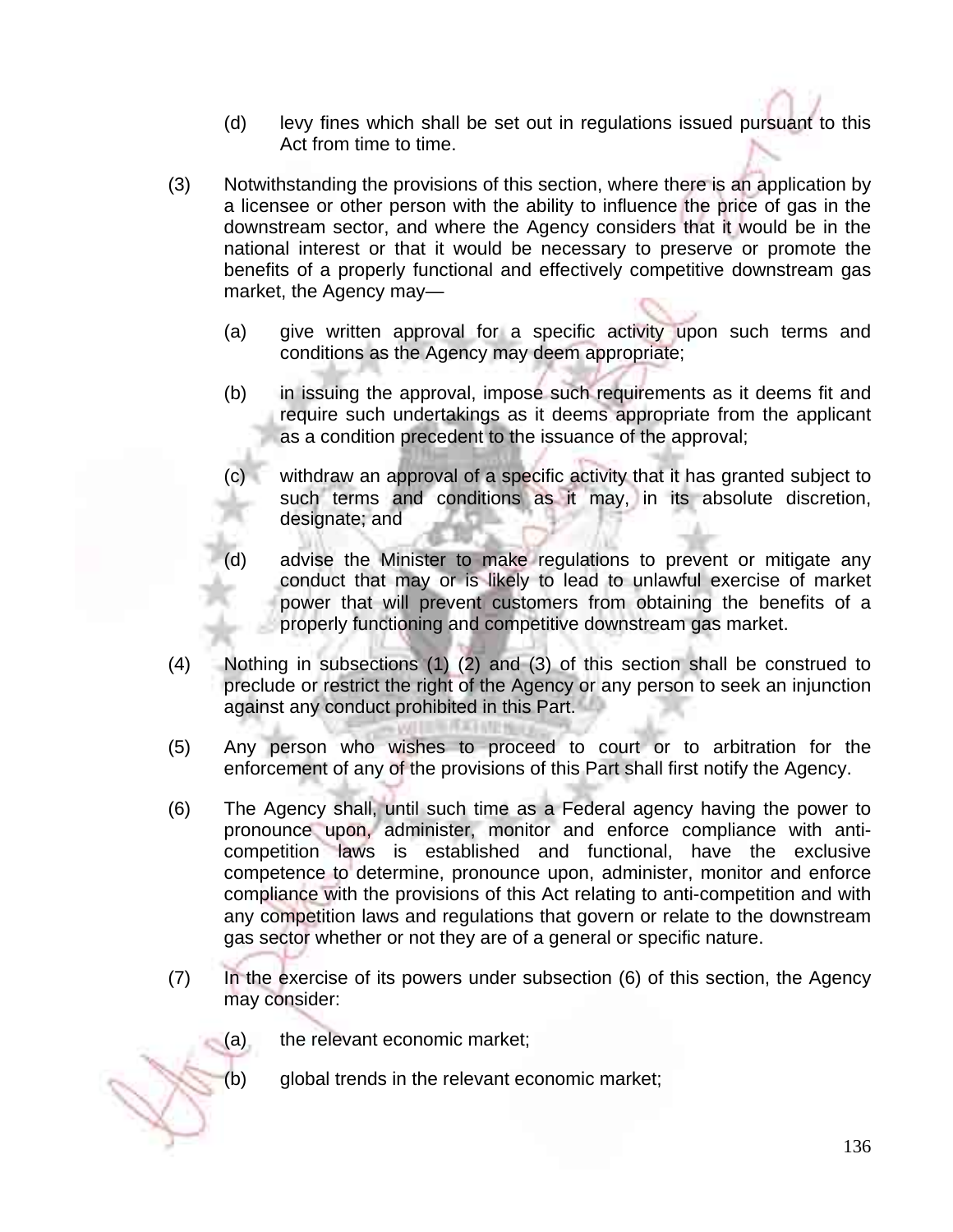- (c) the effect on the number of competitors in the market and their respective market shares;
- (d) the effect on barriers to entry into the market;
- (e) the effect on the range of services in the market;
- (f) the effect of the conduct on the cost and profit structures in the market;
- (g) the ability of any independent licensee or operator to make price or tariff regulating decisions; and
- (h) any other matters which the Agency deems relevant.

#### 264. Competition and market monitoring

- (1) The Agency shall have responsibility to monitor the state of the gas market so as:
	- (a) to determine whether the downstream gas sector is ready for an increased level of competition in retail and supply services in order that it may advise the Minister to issue regulations which allow for increased level of competition in retail and supply services;
	- (b) to determine whether there is a need for an organised market for wholesale gas in order that it may take the relevant steps pursuant to this Act to develop a wholesale market arrangement;
	- (c) to assess whether the downstream gas sector is operating properly or whether the existing market arrangements may constitute barriers to entry into the market for new players;
	- (d) to determine whether there is any anti-competitive activity being carried on, in which case the Agency will be required to exercise its powers under this Act to prevent the continuance of such activity;
	- (e) to determine any pre-conditions and any transitional arrangements required for any services to be offered competitively.
- (2) To enable the Agency to discharge its responsibilities under sub-section (1)of this section and in particular, to determine whether there is, or may be, an abuse of market power, the Agency shall have power to:
	- (a) require and compel the disclosure of information from licensees; and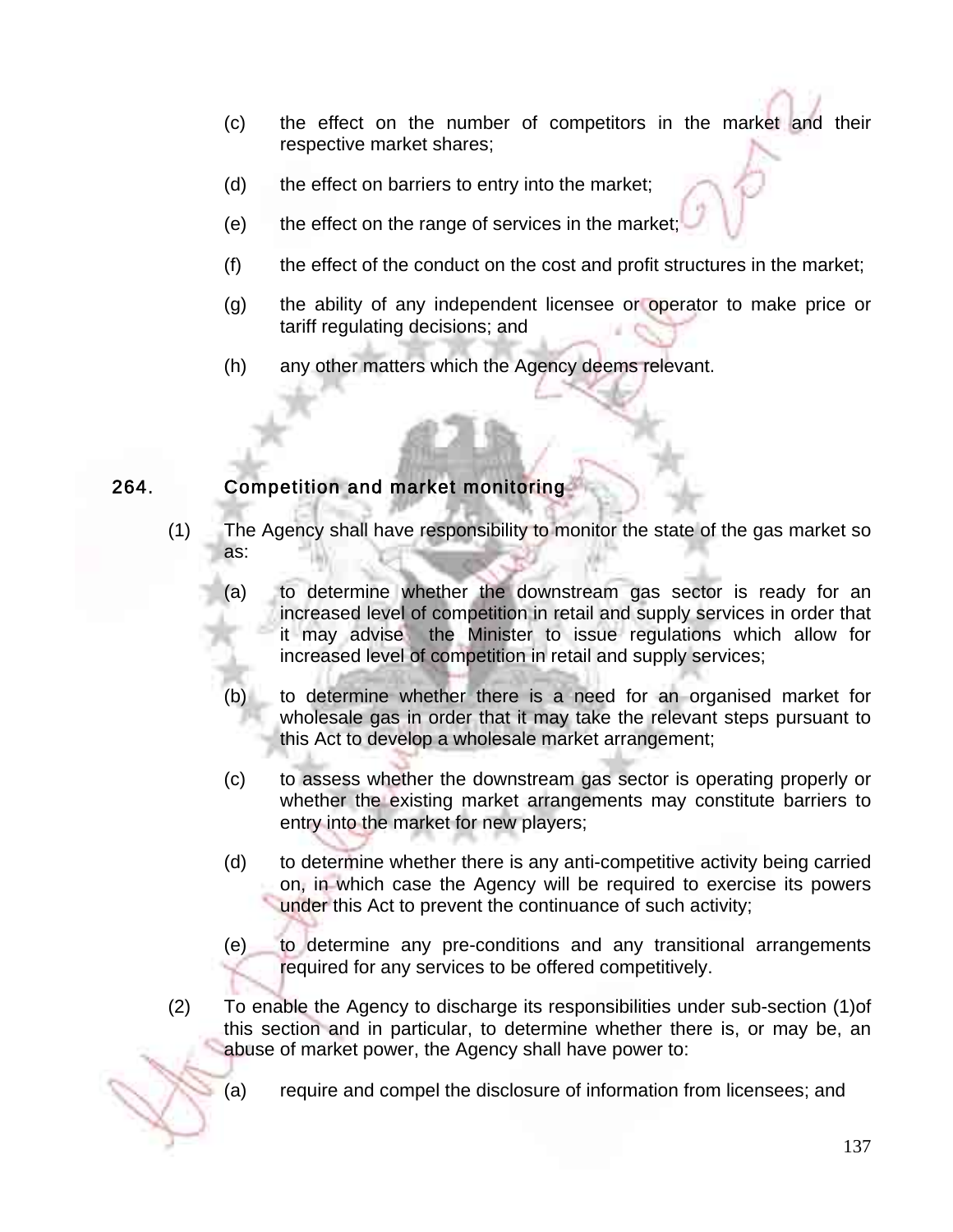- (b) undertake inquiries and investigations.
- (3) Where, in the opinion of the Agency there has been an abuse or a threatened abuse of market power, the Agency may serve a notice on such company or person specifying the abuse or threatened abuse, and of its intention to issue a cease and desist order.
- (4) The Agency shall publish a notice
	- (a) specifying the actual or threatened contravention;
	- (b) directing the company or person to whom the notice is issued to, or not to do, such things as it may specify;
	- (c) specifying the remedy and the timescale for compliance; and
	- (d) notifying the company or person to whom the notice is issued of its intention to issue a cease and desist order or to levy a fine not exceeding N50,000,000.00 provided that such fine shall not exceed 10% of the annual turnover of the company or person for the preceding year.
- (5) The Agency shall publish the notice in the form and manner specified in the prescribed regulations and shall invite the company or person to whom the notice is issued and any other interested parties to make representations against or in support of the notice by a specified date.
- (6) Where the company or person to whom the notice is issued fails to comply with a notice served pursuant to subsection (1) of this section, the Agency may issue a cease and desist order.
- (7) Failure to comply with an order issued under subsection (6) of this section shall be an offence punishable by a fine not exceeding N50,000,000.00 and the revocation of the relevant licence where that company or person is a licensee.
- (8) A cease and desist order may not be issued nor a fine imposed if:
	- (a) the company or person to whom the notice is issued is able to demonstrate to the satisfaction of the Agency that it has not abused or is not threatening to abuse its market power; or
	- (b) the company or person to whom the notice is issued has ceased to abuse or has ceased from the threat to abuse its market power.

(9) Where a person has ceased to abuse or has ceased from the threat to abuse its market power, and it is found that such threat or threat of abuse was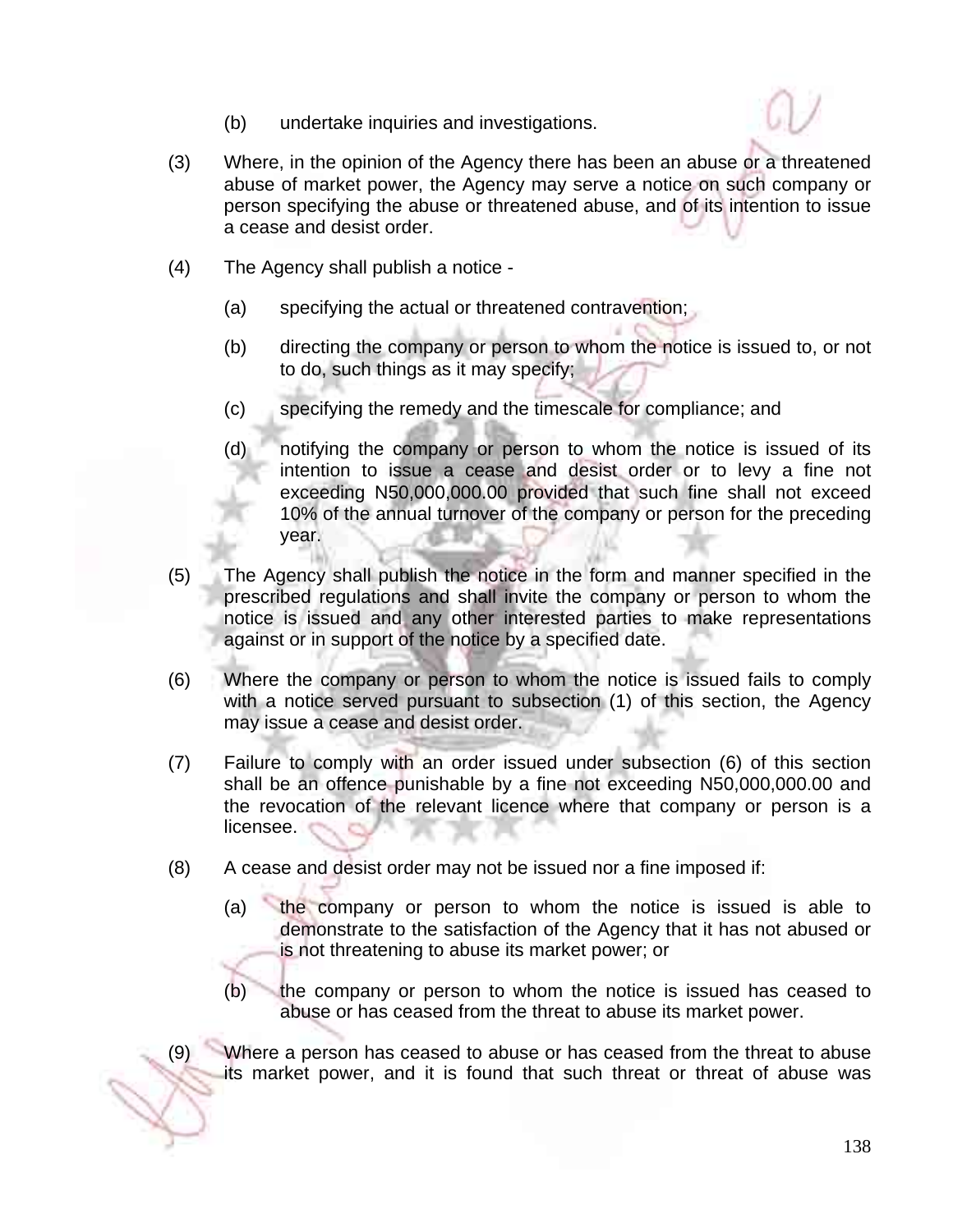deliberate, the Agency may impose an appropriate penalty which shall be prescribed in regulations issued pursuant to this Act.

### 265. Offences and penalties

- (1) A person shall not
	- (a) cause damage to any infrastructure, plant or equipment belonging to a downstream products or gas licensee, including fittings, meters, apparatus or equipment;
	- (b) alter the operation of any meter, equipment or apparatus including those used for measuring the quantity or quality of petroleum products or gas supplied;
	- (c) prevent any meter, equipment or apparatus including items used for measuring or registering the quantity of petroleum products or gas supplied from functioning accurately or properly such as or registering the quantity of petroleum products or gas supplied; or
	- (d) otherwise destroy, interfere with or remove the meters, equipment or apparatus of a licensee without the permission of the licensee.
- (2) Any person convicted for intentionally committing any of the offences listed in subsection (1) of this section shall be liable to—
	- (a) pay a penalty not exceeding N100,000,000.00; and
	- (b) reimburse the licensee for any petroleum products or gas illegally taken and for any damage to the licensee's equipment, provided that—
		- (i) where the person is unable to pay the penalty or to reimburse the licensee, the person or, in the case of a company, every officer responsible for the management of the company shall be liable to imprisonment for a period of not less than two years and not more than five years unless, the officer proves to the strictest standard that all reasonable precautions were taken and due diligence exercised to prevent the commission of the offence; and
		- (ii) the Agency may, as necessary, adjust the amount of the penalty stipulated in subsection (a) of this section by regulations issued pursuant to this Act, to reflect current rates of inflation.
- (3) A person convicted for negligently committing any of the offences listed in subsection (2) of this section shall be liable to:
	- (a) pay a penalty not exceeding N2,000,000.00; and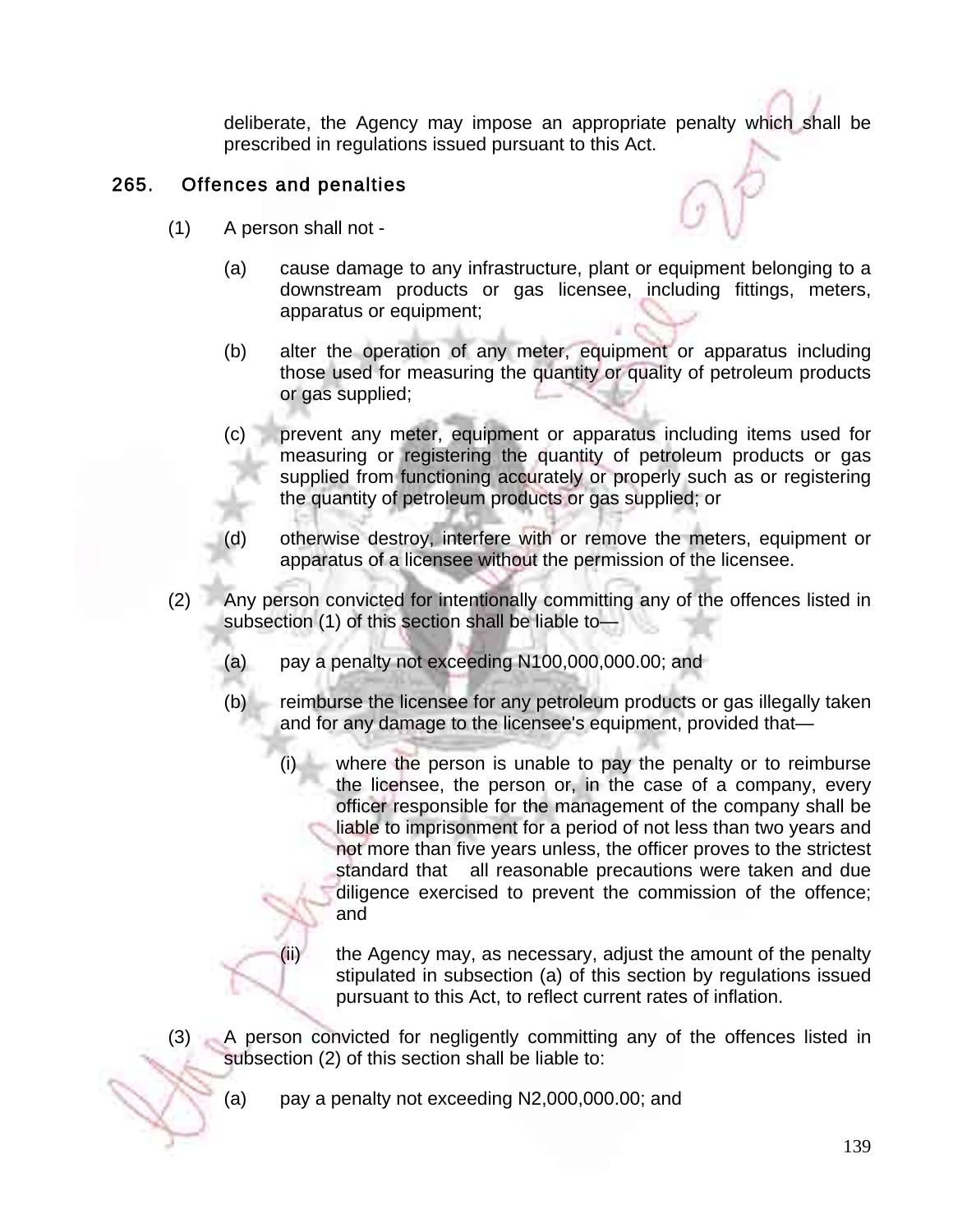- (b) reimburse the licensee for any gas illegally taken and for any damage to the licensee's equipment, provided that:
	- (i) where such person is unable to pay the penalty or to reimburse the licensee, the person or, in the case of a company, every officer responsible for the management of the company, shall be liable to imprisonment for a period of not less than six months and not more than two years unless, having regard to the nature of the person or officers functions in that capacity and to all circumstances, the officer proves that all reasonable precautions were taken and due diligence was exercised to prevent the commission of the offence; and
	- the Agency may, from time to time adjust the amount of the penalty stipulated in subsection (a) of this section by regulations issued pursuant to this Act, to reflect current rates of inflation.
- (4) Where an offence has been committed under subsection (1) of his section, the supplier may, discontinue the supply of gas until any damage, alteration, malfunction or loss has been rectified and all safety issues resolved.

### 266. Prohibition on the wrongful use of equipment

A licensee shall not use or permit its pipeline, equipment or other facilities to be used in, for, or in relation to, the commission of any criminal or civil offence, and each licensee shall:

- (a) upon a written request from the Agency or any other lawful or duly empowered Agency, assist the Agency or such lawful authority, in preventing the commission or attempted commission of any criminal offence under this Act or any other laws in force in the Federal Republic of Nigeria, including but not limited to those affecting the public revenue and the preservation of national security;
- (b) not be liable for any act or for any omission done in good faith, in respect of any act or omission arising from the performance of a duty or obligation imposed by the Agency or other lawful authority.

### 267. Penalty not prescribed

- (1) Where no specific penalty is prescribed for any offence under this Part, a person who contravenes any of the provisions of this Part or any regulations issued pursuant to this Part commits of an offence and liable on conviction -
	- (a) as a first offender, to:
		- (i) a fine not exceeding N2,000,000.00 or to such other amount as may be prescribed in regulations issued pursuant to this Part;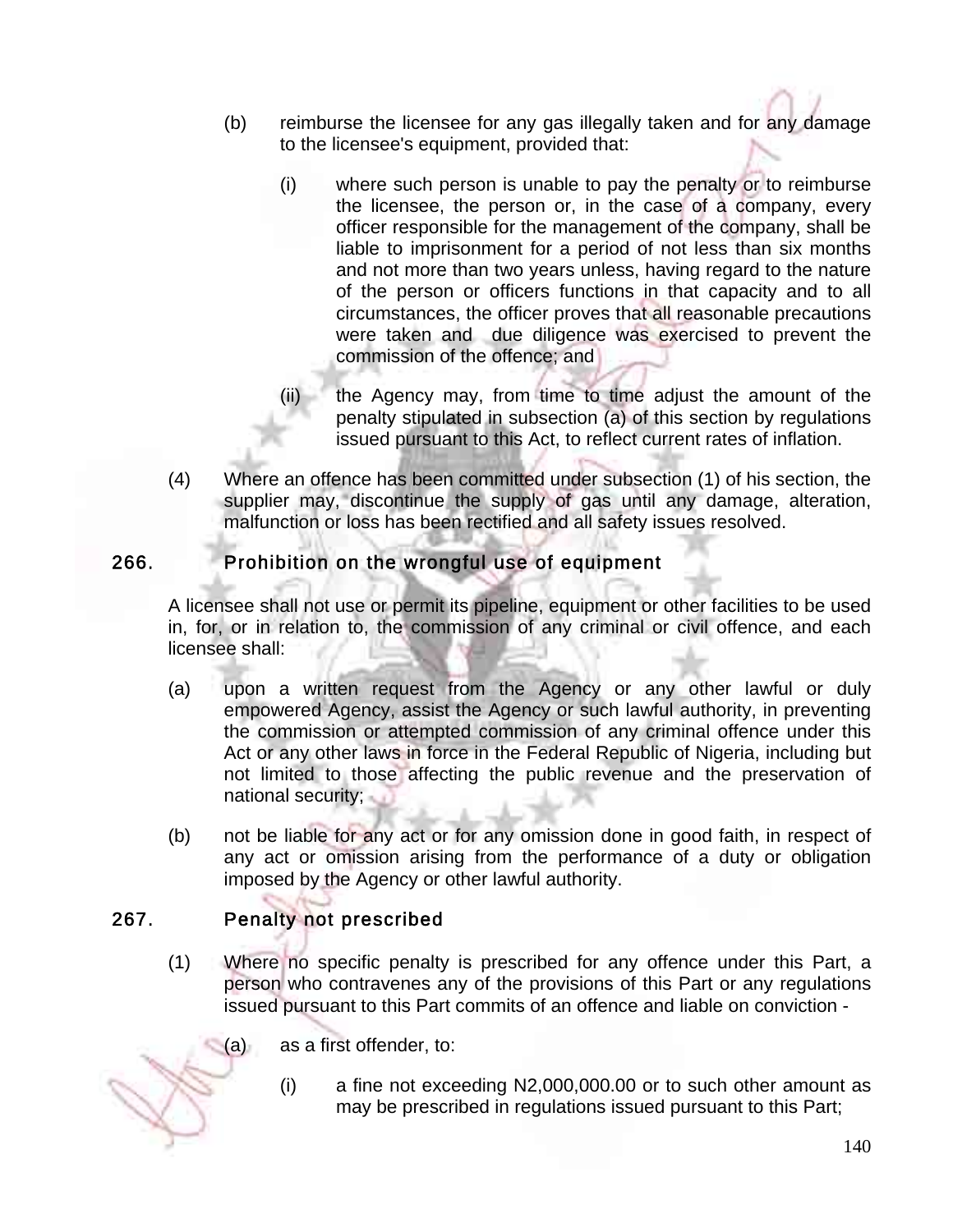- (ii) imprisonment for a period not exceeding two years; or
- (iii) both fine and imprisonment.
- (b) for subsequent convictions, to:
	- (i) a fine not exceeding N10,000,000.00 or such other amount as may be prescribed in regulations issued pursuant to this Part;
	- (ii) imprisonment for a period not exceeding five years; or
	- (iii) to both fine and imprisonment.
- (2) The Agency may, where necessary, adjust the amount of the penalty stipulated in subsection (1) of this section through regulations, to reflect current rates of inflation.

#### 268. Penalty for refusal to furnish return or supply information

- (1) Any person who:
	- (a) fails or refuses to furnish a return or to supply information to the Agency or any other duly empowered lawful authority at the time and in the manner prescribed;
	- (b) who furnishes a false or incomplete return;
	- (c) supplies false or incomplete information; or
	- (d) wilfully delays or obstructs the Agency, its officers, an inspector or police officer in the exercise of the powers or duties conferred or imposed on the Agency under this Act; or
	- (e) conceals, fails or refuses, without reasonable cause, to supply information required by the Agency or any duly empowered lawful authority at the time and in the manner prescribed or when required to do so,

commits an offence and liable to a fine not exceeding N20,000,000.00 or to imprisonment for a period not exceeding one year or to both fine and imprisonment

(3) The Minister may, adjust the amount of the penalty, fines or other impositions stipulated in this Act by regulations, to reflect current rates of inflation every five years.

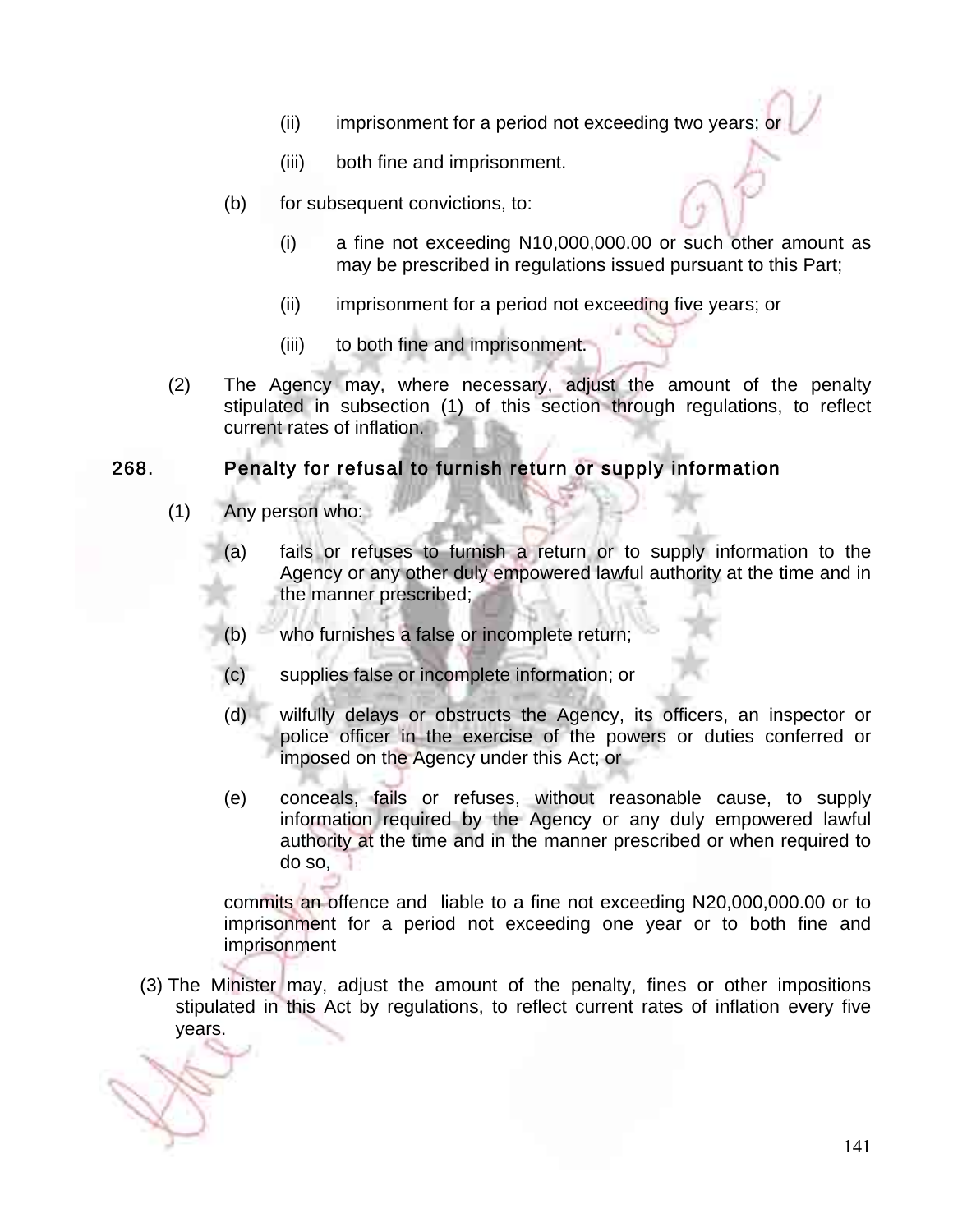### C: DOMESTIC GAS SUPPLY OBLIGATION

#### 269. Domestic gas market management

- (1) The Inspectorate and Agency shall regulate the gas sector, in accordance with the National Master Plan for Gas ("National Gas Master Plan") this Act and policies of the Government from time to time.
- (2) The National Gas Master Plan referred to in subsection (1) of this section shall be the plan updated by the Minister from time to time for the sustainable development and utilization of the natural gas resources of Nigeria.
- (3) The Agency shall at the beginning of each calendar year:

announce the update of the gas demand requirement ("Domestic Gas Demand Requirement") which shall be the aggregate of the quantity of gas required to meet the gas demand for the strategic sectors, as determined by Government from time to time, within the domestic economy for a specific period of time, not exceeding twenty years;

- (4) The Inspectorate shall allocate the Domestic Gas Demand Requirement to every petroleum mining lessee by means of a domestic gas supply obligation ("Domestic Gas Supply Obligation"), which for each lessee will be a function of gas production and proven gas reserves;
- (5) The Agency shall require the Domestic Gas Aggregator to establish an aggregate price for gas ("Aggregate Gas Price") for only the volume of the Domestic Gas Demand Requirement, which shall be based on the weighted average of the purchase prices and supplied volumes of the purchased gas, and shall be used by the Domestic Gas Aggregator as a basis for gas supply to the domestic market.
- (6) The Agency may mediate on all issues of conflict between purchasers and suppliers.
- (7) Any person dissatisfied with any determination made by the Agency in connection with subsection (6) of this section may seek re-dress at the Federal High Court.

#### 270. Gas Management model

- (1) The Inspectorate and the Agency shall:
	- (a) implement a gas management model, through which the demand and supply of gas for utilization within Nigeria shall be monitored;

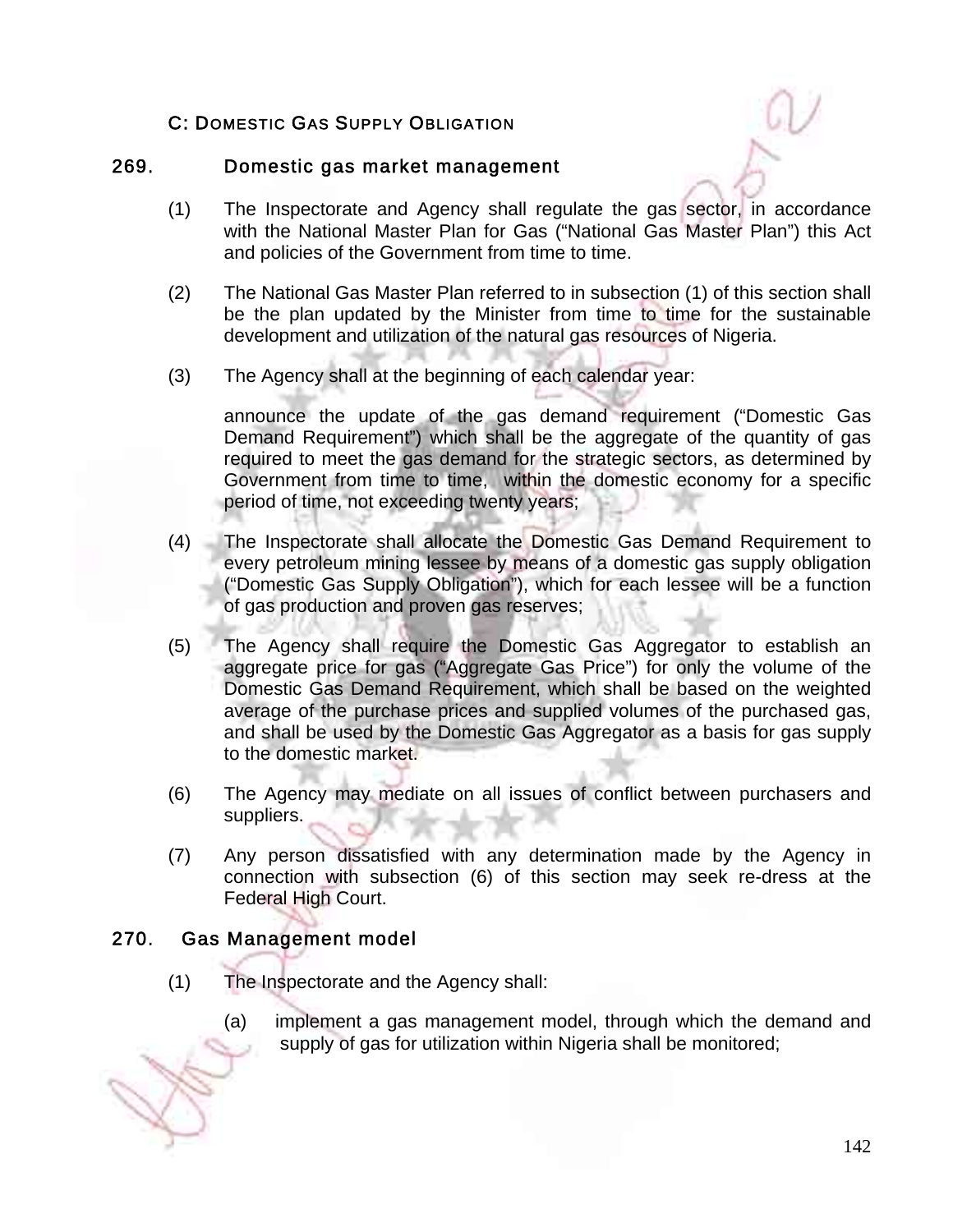- (b) ensure transparency of dealings between gas suppliers and purchasers with respect to the volumes of gas being marketed under its jurisdiction;
- (c) monitor gas sales purchase agreements to ensure that they are in conformity with the national gas pricing policy and regulations.
- (2) The gas management model pursuant to subsection (1) of this section shall be a supply and demand model to analyze pipeline quality gas availability from the petroleum mining leases and to compare the volume with the demand of gas by the strategic sectors and other domestic projects, as determined by the Government.
- (3) The Inspectorate and the Agency shall have the power to:
	- (a) ensure that the domestic gas demand requirement is being met, through the implementation of the Domestic Gas Supply Obligation;
	- (b) ensure a balanced growth of domestic gas projects, through the availability of adequate volume of gas to the strategic sectors;

### 271. Franchise areas for gas processing facilities

The Inspectorate shall take such measures as appropriate to create franchise areas for gas processing facilities in Nigeria to support the National Gas Master Plan.

### 272. Penalties for non-compliance with the Domestic Gas Supply **Obligation**

- (1) Any supplier who does not comply with the Domestic Gas Supply Obligation as specified by the Agency shall:
	- (a) pay a penalty as may be prescribed by regulations.
	- (b) not supply gas to any export project for the period that the supplier is not complying with the Domestic Gas Supply Obligations, unless it can demonstrate to the satisfaction of the Agency that –
		- (i) the non-compliance is caused by force-majeure; or
		- (ii) has made reasonable commercial endeavours to make gas available.
- (2) Where the supplier continues to fail to comply with the Domestic Gas Supply Obligations for a period in excess of three months, the gas export licence of such supplier may be revoked.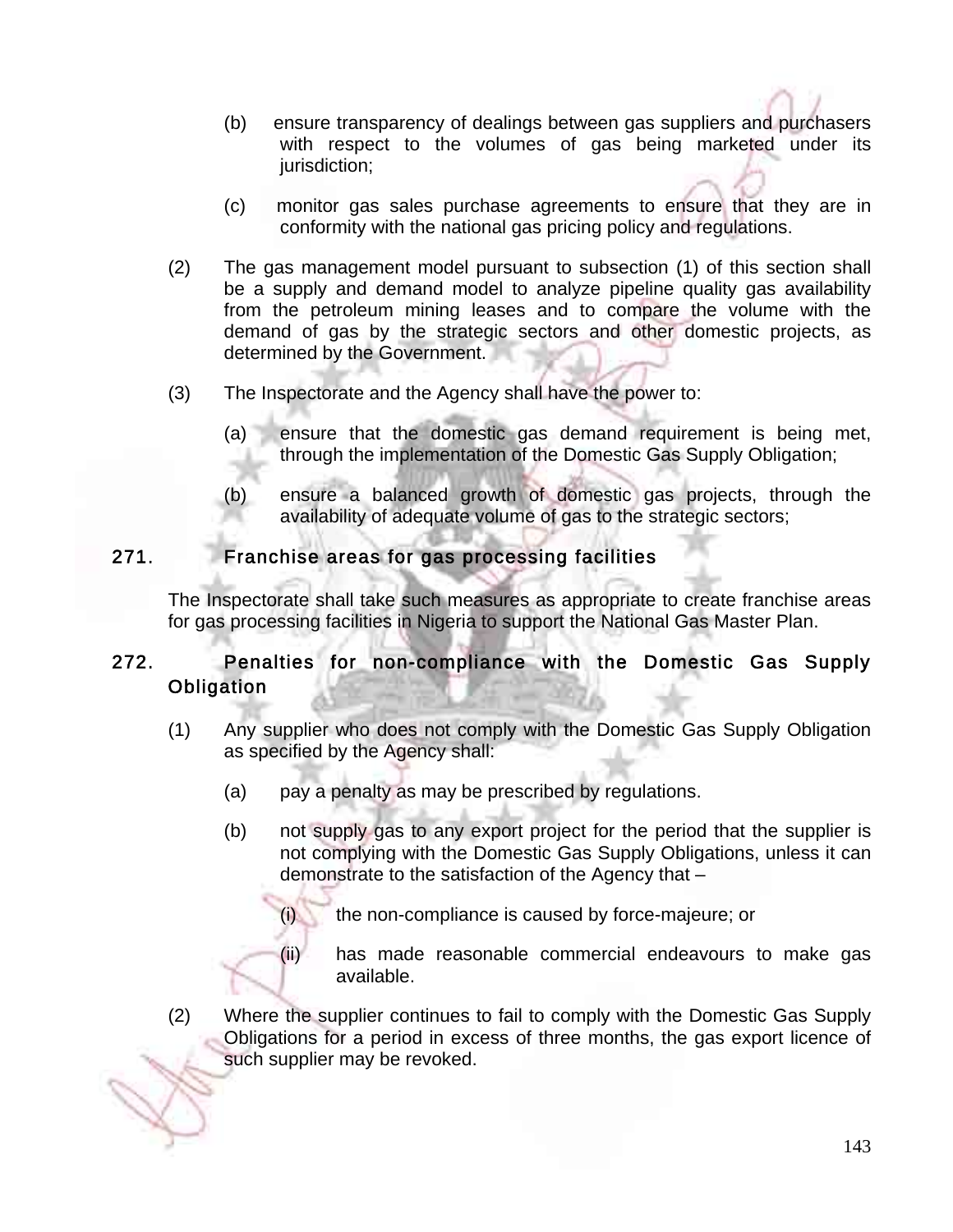### 273. Gas export

- (1) Any export of gas shall require a gas export licence issued by the Agency for a certain volume of natural gas for a specified period of time.
- (2) Any company intending to export gas, shall submit an application for a gas export licence pursuant to such guidelines as the Agency may determine from time to time.
- (3) Export licences may be refused by the Agency, where the Agency has determined that the exports of gas from Nigeria are not in the national interest due to insufficiency of available proved gas reserves to supply to long term domestic market, provided that the Agency shall not interfere with contracted gas export capacity being undertaken under an export licence.
- (4) Where the domestic gas market in Nigeria and export markets reach a level of maturity that is reflective of fully competitive conditions, the Agency may recommend to the Minister on the process and activities aimed at deregulating the unwinding regulated gas market.

#### 274. General gas market provisions

Nothing in this Part shall limit any purchaser or supplier to enter into any gas sales and purchase agreement for the domestic market under such terms and conditions as they may freely decide, for volumes that are in excess of the Domestic Gas Supply Obligation.

# D: GAS FLARING (PROHIBITION AND PUNISHMENT)

### 275. General terms

Natural gas shall not be flared or vented after a date ('the flare-out date') to be prescribed by the Minister in regulations made pursuant to this Part, in any oil and gas production operation, block or field, onshore or offshore, or gas facility such as, processing or treatment plant, with the exception of permits granted under subsection (1) of section 277 of this Act.

# 276. Gas flaring plan

(1) The oil and gas operators with flared gas resources shall within six months of the commencement of this Act categorize all of their flared gas resources (daily flare quantity, reserve, location, composition) and submit this data along with gas utilization plans to the Inspectorate for the gas they intend to utilize before the flare out date as stated in section 275 of this Act.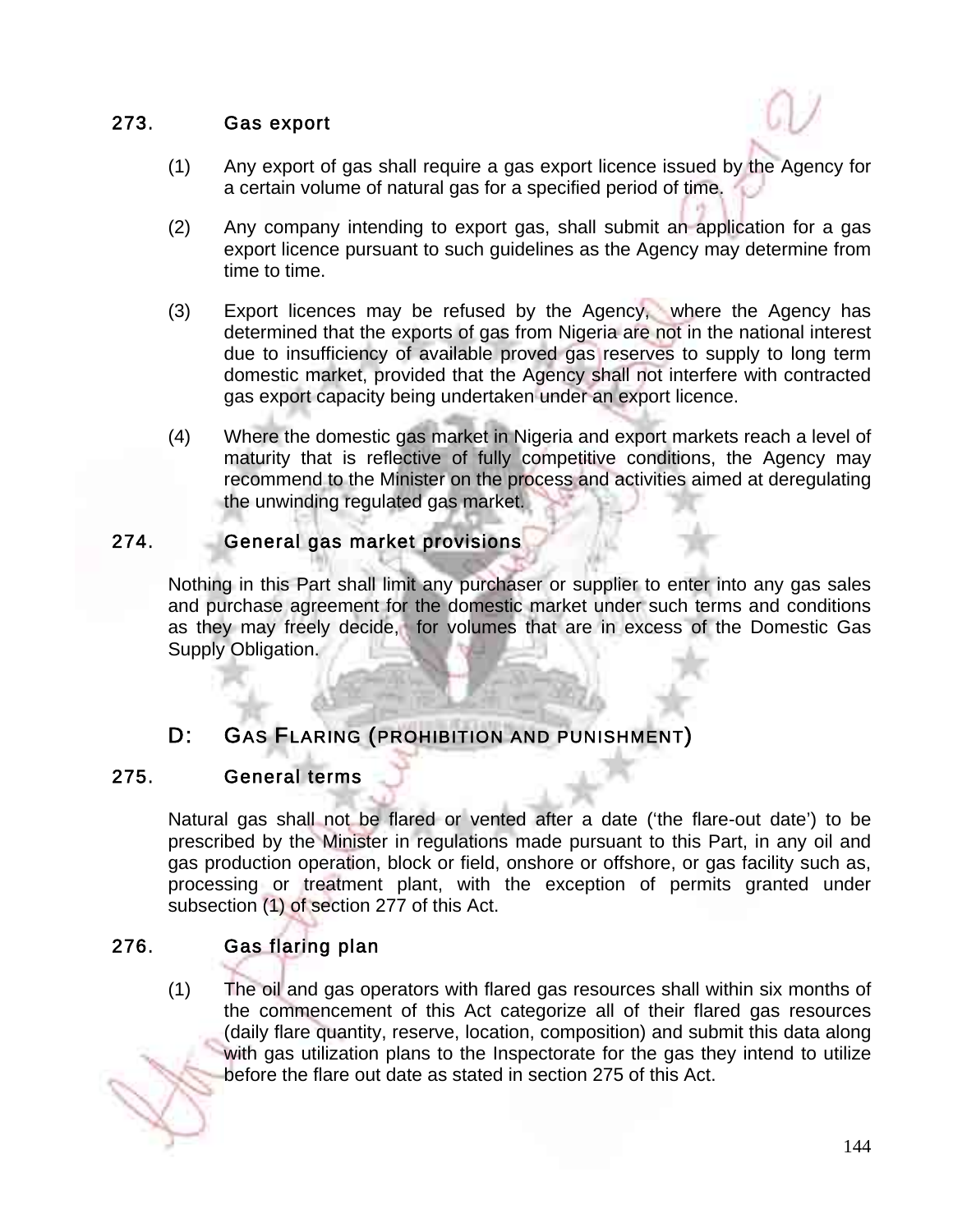(2) The Inspectorate shall approve the categorization within sixty days of receipt of the plan and shall post all approved plans, data of planned natural gas resource and unplanned natural gas resources on the Inspectorate's website for public consumption.

### 277. Prohibition of flaring

- (1) A person shall not direct, permit or otherwise aid, empower or authorize any company engaged in petroleum operations to flare or vent gas with the exception of such permits granted under this section.
- (2) The Minister may grant a permit of not more than one hundred days, or such longer period as may be approved by the Minister, to flare or vent gas in cases of start-up, equipment failure, shut down, safety flaring or due to inability of Gas customer to off-take-Gas.
- (3) Any licensee or lessee who flares or vents gas without the permission of the Minister in the circumstances mentioned in subsection (2)(b) of this section shall be liable to pay a fine which shall not be less than the value of the gas flared.

### 278. Gas utilization plan

- (a) A licence or lease for the production of oil and gas whether onshore, offshore or deepwater shall not be granted to any applicant unless the application for such a licence or lease is accompanied by a comprehensive programme acceptable to the Minister, for the utilization or reinjection of natural gas.
- (b) No licence or lease for the production of oil and gas in Nigeria shall be granted to any applicant unless the Minister is satisfied with the applicant's gas utilization programme.
- (c) The utilization programme referred to in this section, shall be in consonance with the National Gas Master Plan, Domestic Gas Supply Obligation, and national policies as may be made in respect of the gas sector from time to time by the Government.

#### 279. Gas flaring measurement

- (1) The volumes of gas flared from any facility engaged in petroleum operations shall be measured using the metering equipment specified from time to time by the Inspectorate.
- (2) Within three months from the effective date, each licensee or lessee shall install the metering equipment specified in regulation on every facility in its operations from which gas is flared or vented.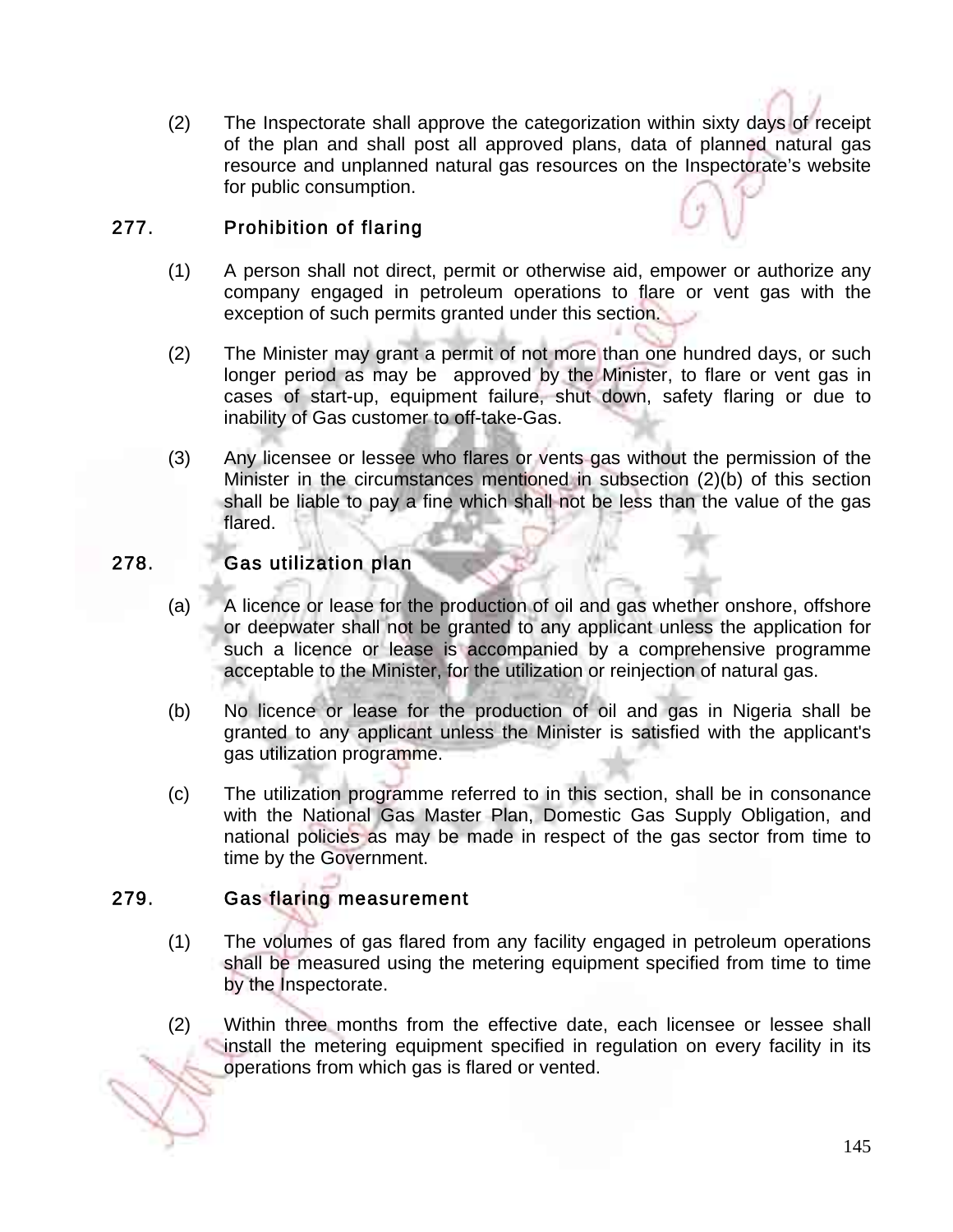#### 280. Gas flare reports

- (1) After the flare-out date, any person, group of persons or community may lodge a documented report of gas flaring or venting with the nearest office of the Inspectorate.
- (2) The Inspectorate shall appoint an officer to receive and record reports of gas flaring or venting.
- (3) An officer appointed pursuant to subsection (2) of this section who receives a report of gas flaring or venting shall within forty-eight hours of receipt of such report, inspect the facility where gas is allegedly being flared, verify the authenticity of the report to determine the cause of the gas flaring, the date when the gas flaring commenced and the volumes of gas flared or vented from the facility each day.
- (4) The officer shall submit a report of the verification exercise to the Inspectorate within seven days of his visit to the facility from which gas is being flared or vented.
- (5) Where the Inspectorate determines that the report of gas flaring is authentic and that the flared gas does not fall within any of the exceptions specified in section 277 of this Act, it may at its discretion, impose the fine specified in subsection (3) of section 277 in respect of the volumes of gas flared or vented from that facility or issue a shut down order mandating the shut-down of the facility in question or both.
- (6) On receipt of a shut down order, the operator of the facility shall comply with the order within forty-eight hours from the time of receipt of the shut down order.

## 281. Gas flaring offences and penalties

 Any licensee or lessee who flares gas after the flare-out date contrary to section 275, commits an offence under this Act, and shall be liable on conviction to pay a fine which shall not be less than the value of gas flared or vented pursuant to subsection (3) of section 277;

## Provided that -

(i) the penalty for currently flared gas, without a permit pursuant to subsection (1) of section 277 of this Act or certificate pursuant subsection (2) of section 283, shall be the aggregate gas price until after the flare-out date as prescribed by the Minister when the new penalty regime shall commence;



(ii) in the case of third party utilization, penalties will only be imposed at the end of the approved project schedule or the flare-out date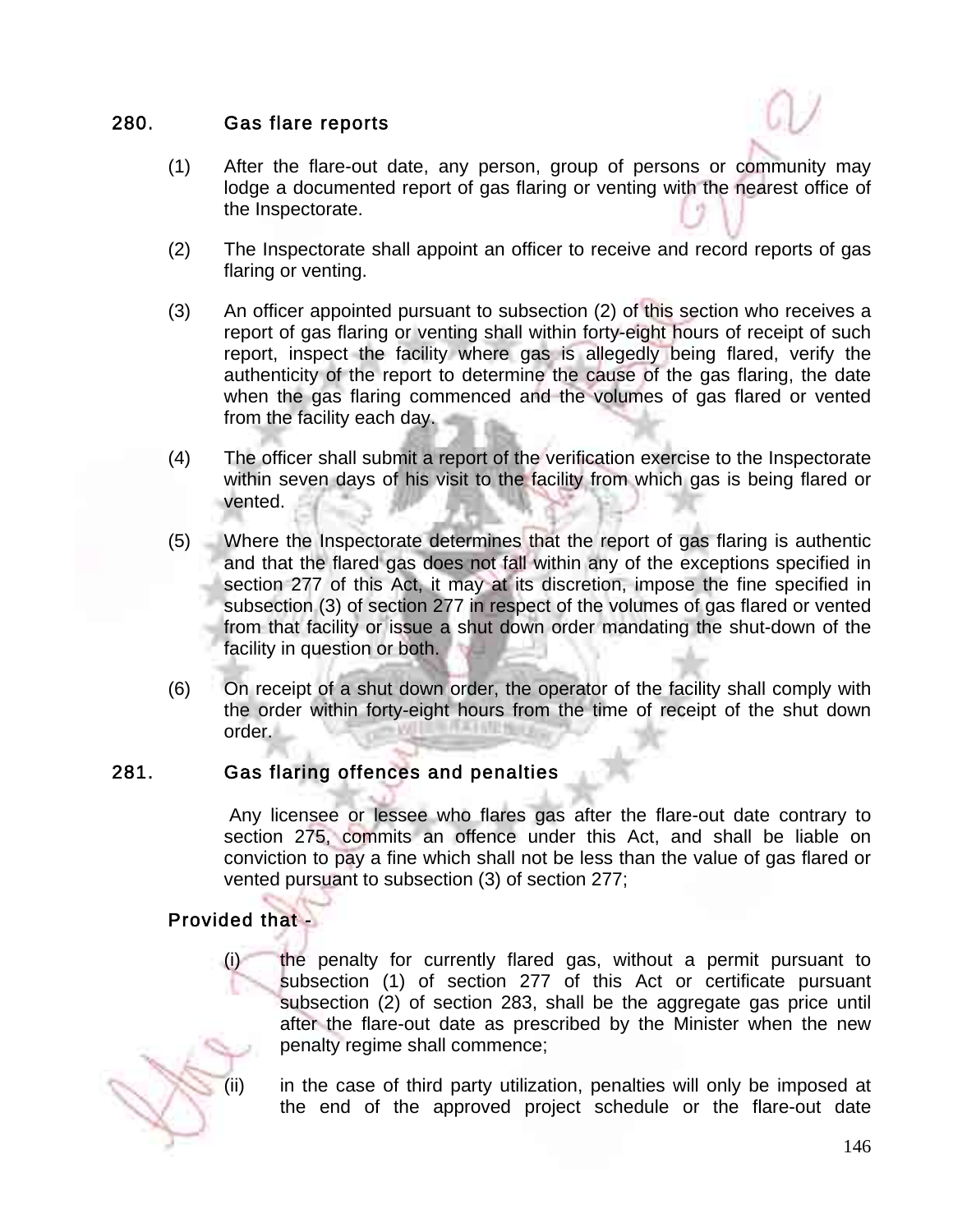whichever is later; and

- (iii) for flares accessed through third party contractors, penalties will be imposed on third party accessing companies which have signed contracts for the gas, and not on the licensee of the field from which the gas is being accessed.
- (b) The penalty payable on the volume of gas flared by any person from the Effective Date, and for each day the flare or vent continues shall also be made public by the Inspectorate and the licensee separately and independently within a maximum of 60 days of the offence.
- (2)(a) It shall be an offence to fail, refuse or neglect to forward or lodge a gas flare report or to falsify any report under section 257 of this Act to the Inspectorate for appropriate action.
- (b) A person who commits an offence under paragraph (a) of this subsection is liable on conviction to three months imprisonment or an option of fine of not less than the value of fifty per cent of the volume of gas flared or vented.

#### 282. Power to make regulations

- (1) The Minister may immediately after the Effective Date, on the advice of the Inspectorate make regulations to prescribe:
	- (a) the manner in which any order, directive, or application in accordance with the provisions of this Act shall be made and the form to be used.
	- (b) the procedure for making a gas flare report, recording and filing of report, publication of shut down order;
	- (c) the terms and conditions for reviewing where the Minister deems fit in the national interest, without jeopardizing the health, safety and the environment of any affected community, a shut down order for the purpose of re-opening a field, group of fields or facility shut down pursuant to the provisions of this Act.
	- (d) generally for carrying into effect the purposes and provisions of this Act.
- (2) (a) The Inspectorate shall ensure that gas flared or vented is documented with information on the site (including the longitude, latitude, local government area and ward, daily volume and gas reserves) within ninety days of the Effective Date.

(b) The field operators responsible for each of these flares or vents shall put together project designs for gas utilization or reinjection.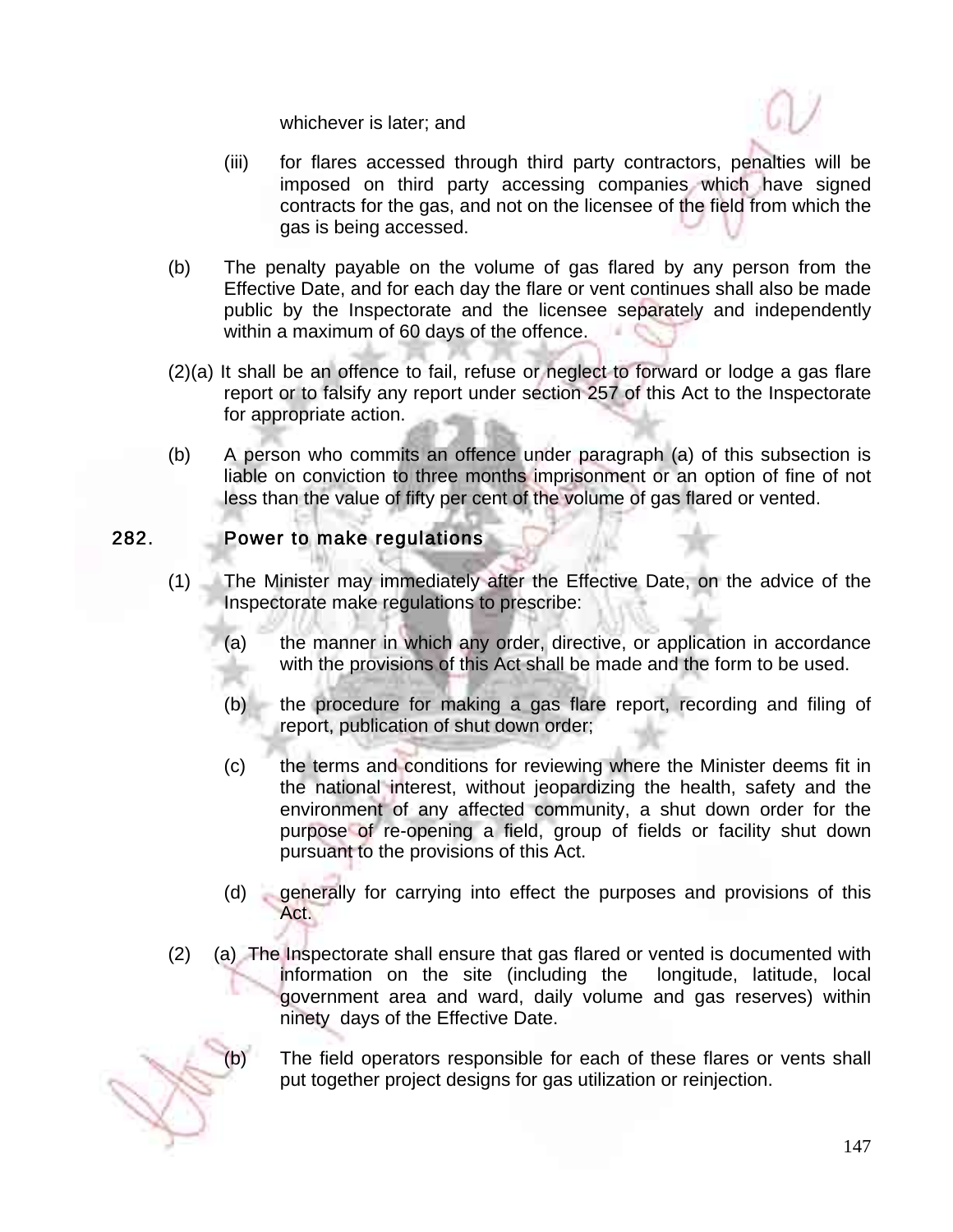- (c) project plans are to be submitted to the Minister within 90 days of the Effective Date.
- (d) The plans, pursuant to paragraph (c) of this subsection, shall be deemed to have been acceptable and approved if the Minister does not respond in the negative to any plan formally submitted by the operators within sixty days of submitting the plans to the Minister's office.
- (3) (a) The Inspectorate shall maintain a gas source database where all unplanned flares or vents are to be posted and made public.
	- (b) any unplanned gas shall be considered free for third party bids.
- (4) (a) The Agency shall be responsible for developing and publishing guidelines for evaluating project process and where the facility milestone target is not met, the project sponsor may be liable to delay penalties or forfeit its gas concession.
	- The delay penalty shall be the equivalent of the prevailing fine as contained in paragraph (a) of subsection (1) of section 281 of this Act with a 20 per cent surcharge.
	- Where such delays are beyond the reasonable control of the project sponsor, the Minister may on the recommendations of the Agency provide for regulations to accommodate such delays.

## 283. Special considerations

 The certificates issued under section 3(2) of the Associated Gas Re-Injection Act, prior to the Effective Date shall continue to have effect until they lapse.

# PART VI

# INDIGENOUS PETROLEUM COMPANIES

#### 284. General terms

- (1) This Part applies to:
- (a) oil prospecting licences and oil mining leases held, whether at or before the Effective Date, by indigenous petroleum companies; and

(b) to petroleum operations undertaken pursuant to such licences and leases.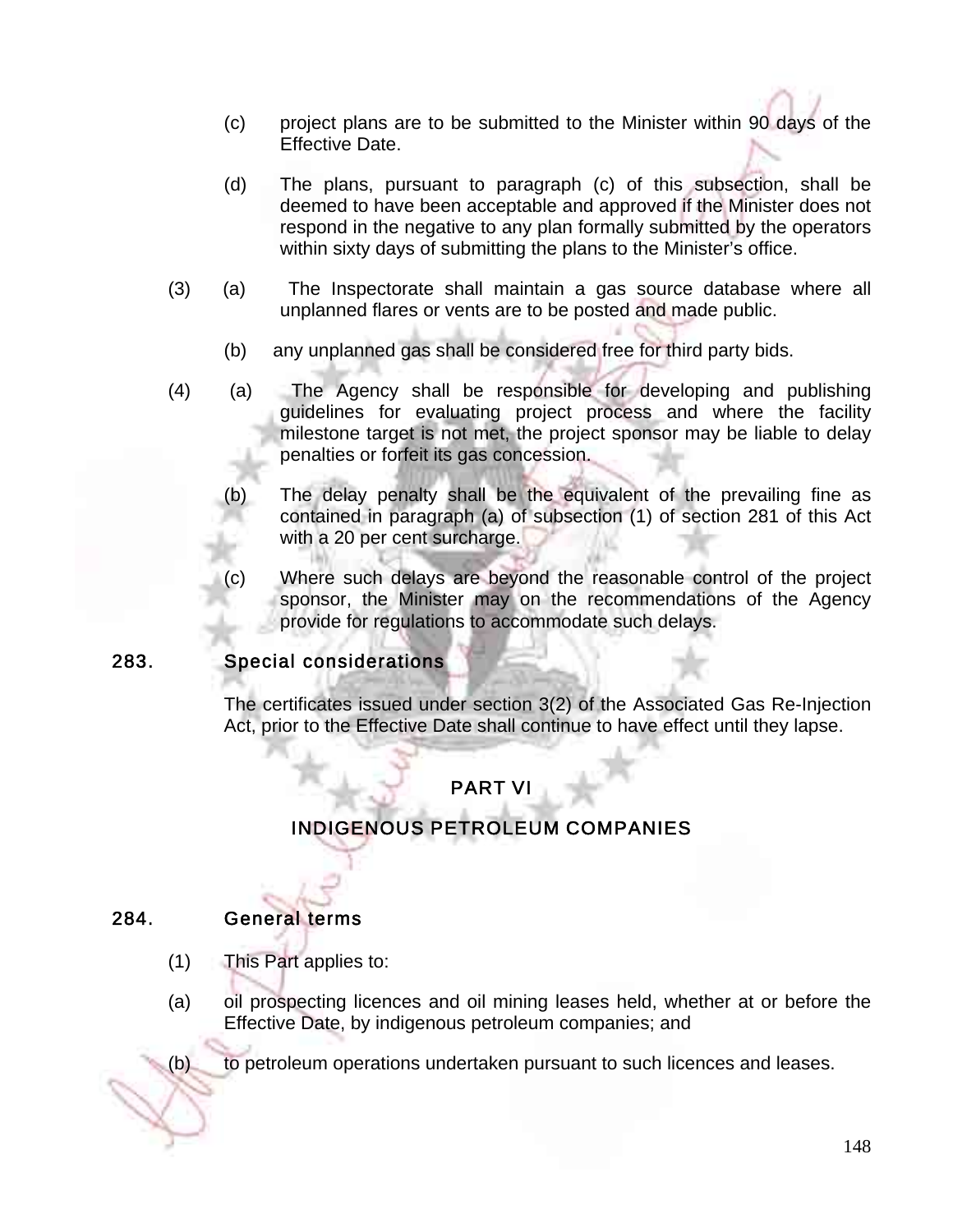#### 285. Non-participation by the Federal Government



Participation by the Federal Government in accordance with the provisions of this Act or any law in force shall not be applicable to petroleum operations carried out by indigenous petroleum companies whose aggregate production from petroleum operations is not more than twenty-five thousand barrels per day of crude oil or its natural gas equivalent.

#### 286. Production by indigenous petroleum companies

An indigenous petroleum company whose aggregate production of crude oil and gas is not more than twenty-five thousand barrels per day or its natural gas equivalent may be allowed to produce up to the technical allowable output set for the licence or lease, by the Inspectorate.

#### 287. Regulations and Guidelines for indigenous petroleum companies

The Minister shall, in consultation with the Inspectorate, issue regulations or guidelines prescribing clearly defined targets and programmes for continuously increasing the level of indigenous participation in the Nigerian petroleum industry and to generally give effect to the provisions of this Act which regulations or guidelines shall include:

- (a) targets for indigenous petroleum reserves; and
- (b) production personnel content and measurable parameters for determining the level of indigenous participation.

#### 288. Review of participation of indigenous petroleum companies

Pursuant to section 287 of this Act, the Minister shall not later than three months after the Effective Date and thereafter at intervals of two years, undertake a general review of the set targets, parameters and programmes for continuous increase in the level of indigenous participation in the Nigerian petroleum industry and set such new targets, parameters and programmes as shall be necessary to give full effect to the provisions of this Act.

#### PART VII

#### HEALTH, SAFETY AND ENVIRONMENT

#### 289. Responsibility over the environment

(1) Without prejudice to the overall responsibility of the Federal Ministry of Environment for the environment of Nigeria, the Inspectorate and the Agency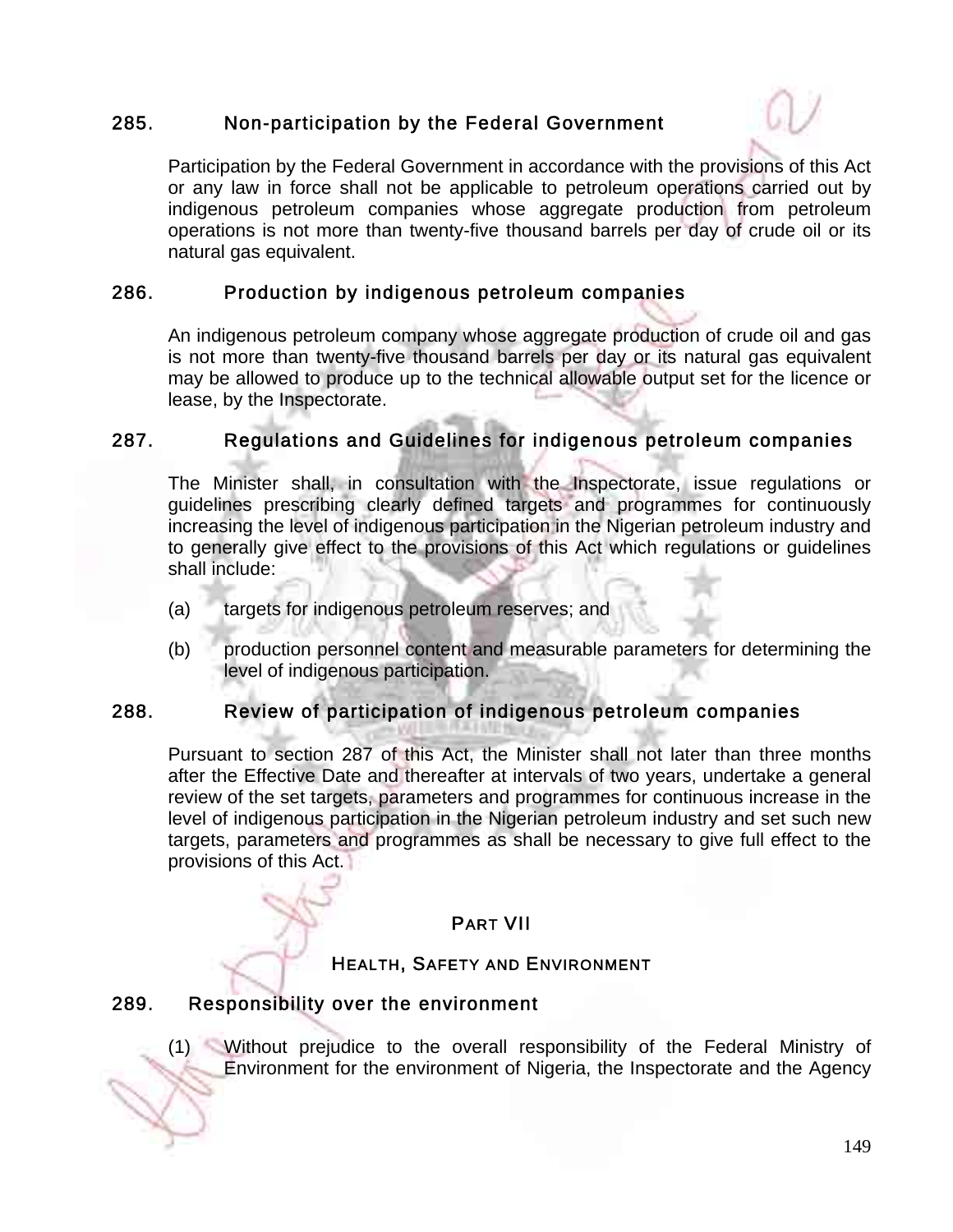shall have responsibility in their respective areas over all aspects of health, safety and environmental matters in respect of the petroleum industry.

- (2) The Inspectorate and Agency in their respective areas shall at all times ensure the enforcement of other environmental laws, regulations, guidelines and directives issued by the Federal Ministry of Environment and other relevant Government agencies.
- (3) For the avoidance of doubt the Inspectorate and Agency in their respective areas shall, in consultation with the Ministry of Environment, make regulations and issue directives specifically relating to environmental aspects of the petroleum industry.

#### 290. Compliance with health regulations

Every company engaged in activities requiring a licence, lease or permit in the upstream and downstream sectors of the petroleum industry in Nigeria, shall comply with all environmental health and safety laws, regulations, guidelines or directives as may be issued by the Federal Ministry of Environment, the Minister, the Inspectorate or the Agency, as the case may be.

#### 291. Conduct of operations

Every company engaged in activities requiring a licence, lease or permit in the upstream and downstream petroleum industry in Nigeria shall conduct its operations in accordance with internationally acceptable principles of sustainable development which includes the necessity to ensure that the constitutional rights of present and future generations to a healthy environment is protected.

#### 292. Obligations of licensee, lessee and contractors

Every company engaged in activities requiring a licence, lease or permit in the upstream and downstream sectors of the petroleum industry shall:

- (a) support a precautionary approach to environmental challenges;
- (b) encourage the development and use of environmentally friendly technologies for exploration and development in Nigeria.
- (c) comply with the relevant requirements of environmental guidelines and standards approved for the petroleum industry in Nigeria.

#### 293. Duty to restore the environment

(1) Any person engaged in activities requiring a licence, lease or permit in the upstream and downstream petroleum industry shall: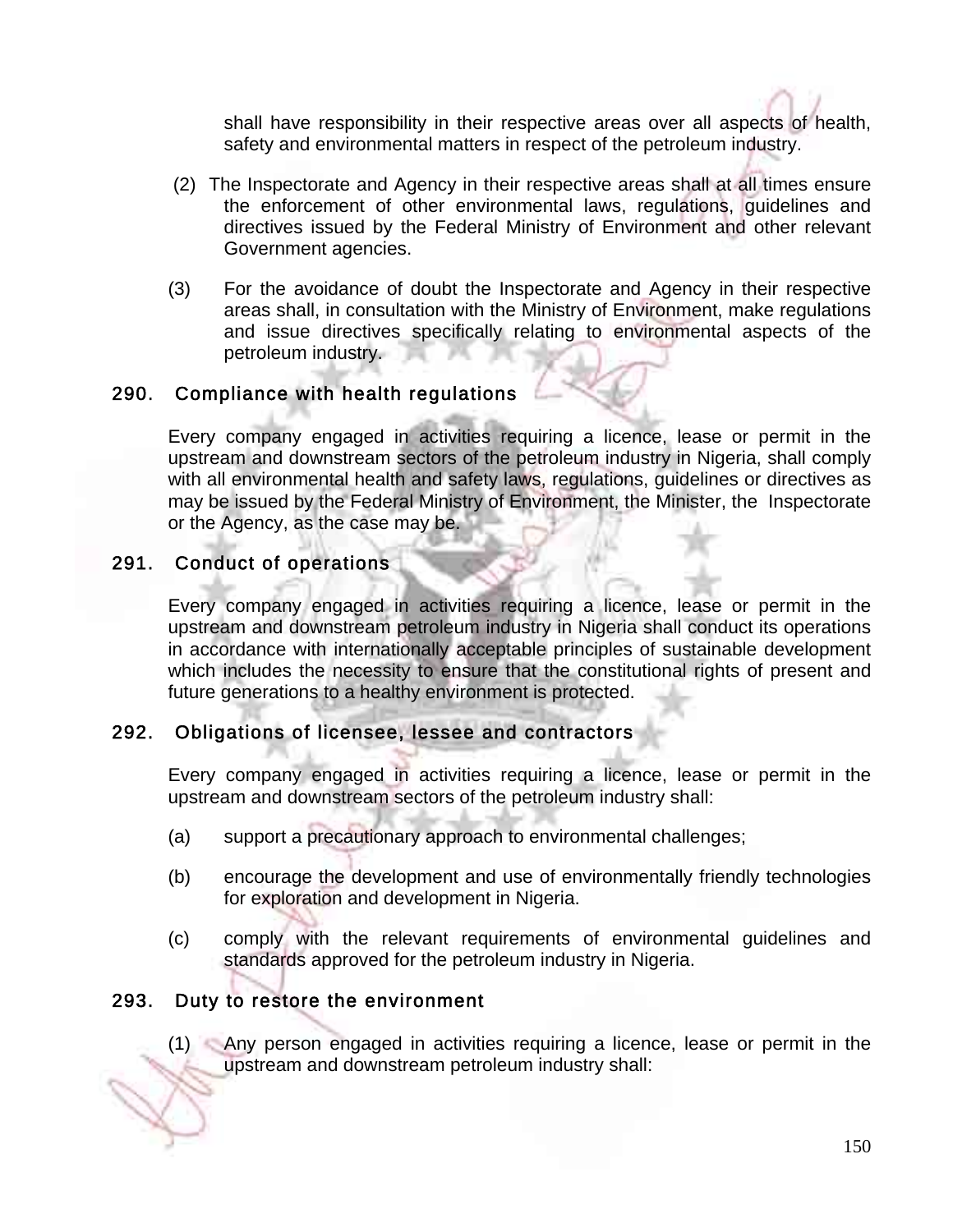- (a) manage all environmental impacts in accordance with the licensee or lessee's environmental management plan or programme, as approved by the Agency.
- (b) as far as it is reasonably practicable, rehabilitate the environment affected by exploration and production operations, whenever environmental impacts occur as a result of licensees and lessees operations:
	- (i) to its natural or pre-existing state before the operations or activities as a result of which the environmental impact occurred; or
	- (ii) to a state that is in conformity with generally accepted principles of sustainable development;
- (2) Subject to subsection (1) of this section, the licensee or lessee shall not be liable for, or under an obligation, to rehabilitate where the act adversely affecting the environment has occurred as a result of sabotage of petroleum facilities, which also includes tampering with the integrity of any petroleum pipeline and storage systems.
- (3) Where there is a dispute as to the cause of an act that has resulted in harm to the environment, the licensee, lessee or any affected person or persons shall refer the matter to the Agency for a determination and the determination of the Agency shall be final.
- (4) Where the act referred to in subsection (3) of this section is found to have occurred as a result of sabotage, costs of restoration and remediation shall be borne by the local government and the State governments within which the act occurred.

## 294. Development programmes

From the Effective Date, the Agency shall undertake an annual comprehensive review of the impact of development programmes and practices by petroleum companies in all sectors of the industry since the inception of the petroleum industry in order to identify potential areas of conflict or areas that may lead to possible unrest in the areas of operation.

# 295. Utilisation of good oil field practices

Every licensee, lessee and contractor engaged in petroleum operations in the petroleum industry shall utilise good oil field practices in the course of their operations within the country.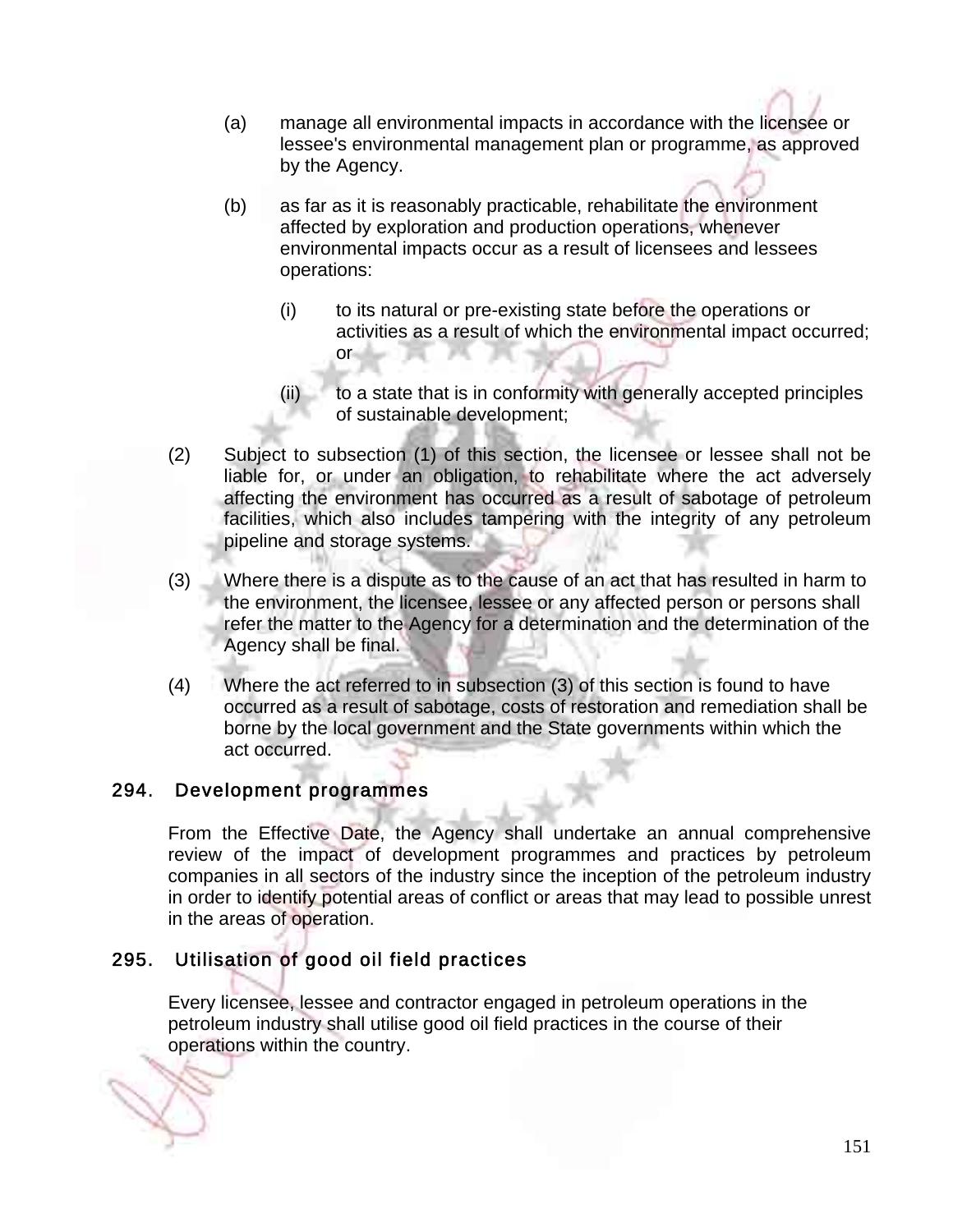#### 296. Compensation



- (1) The holder of a petroleum exploration licence, petroleum prospecting licence or petroleum mining lease shall, in addition to any liability for compensation to which the holder may be subject under any other provision of this Act, be liable to pay fair and adequate compensation for the disturbance of the surface of the land or any other rights to any person who owns or is in lawful occupation of the licensed or leased lands, in accordance with written guidelines issued by the Agency.
- (2) The rates of compensation contained in the guidelines referred to in subsection (1) of this section shall be arrived at through a consultative process and the Agency shall update the guidelines issued annually to reflect rates of inflation and any other relevant factors.

#### 297. Publications

Every year, all licensees, lessees and contractors and service companies in the upstream petroleum industry shall publish the criteria used for the location of community development projects and other social investment initiatives within their respective areas of operation.

### 298. Penalties and sanctions

Any person or company who violates the provisions of this Part is liable to sanctions, including payment of fines as prescribed by the Inspectorate and the Agency in consultation with the Minister.

## PART VIII PROVISIONS ON TAXATION IN THE PETROLEUM INDUSTRY

目前所采有限频率

# A. NIGERIAN HYDROCARBON TAX

#### 299. Imposition of the Nigerian hydrocarbon tax

(1) There shall be levied upon the profits of each accounting period of any company engaged in upstream petroleum operations during that period, a tax to be known as the Nigerian Hydrocarbon Tax ("the tax") which shall be charged assessed and payable in accordance with the provisions of this Part.

(2) The due administration of this Part relating to the assessment and collection of the tax referred to in subsection (1) of this section shall be under the supervision and management of the Service.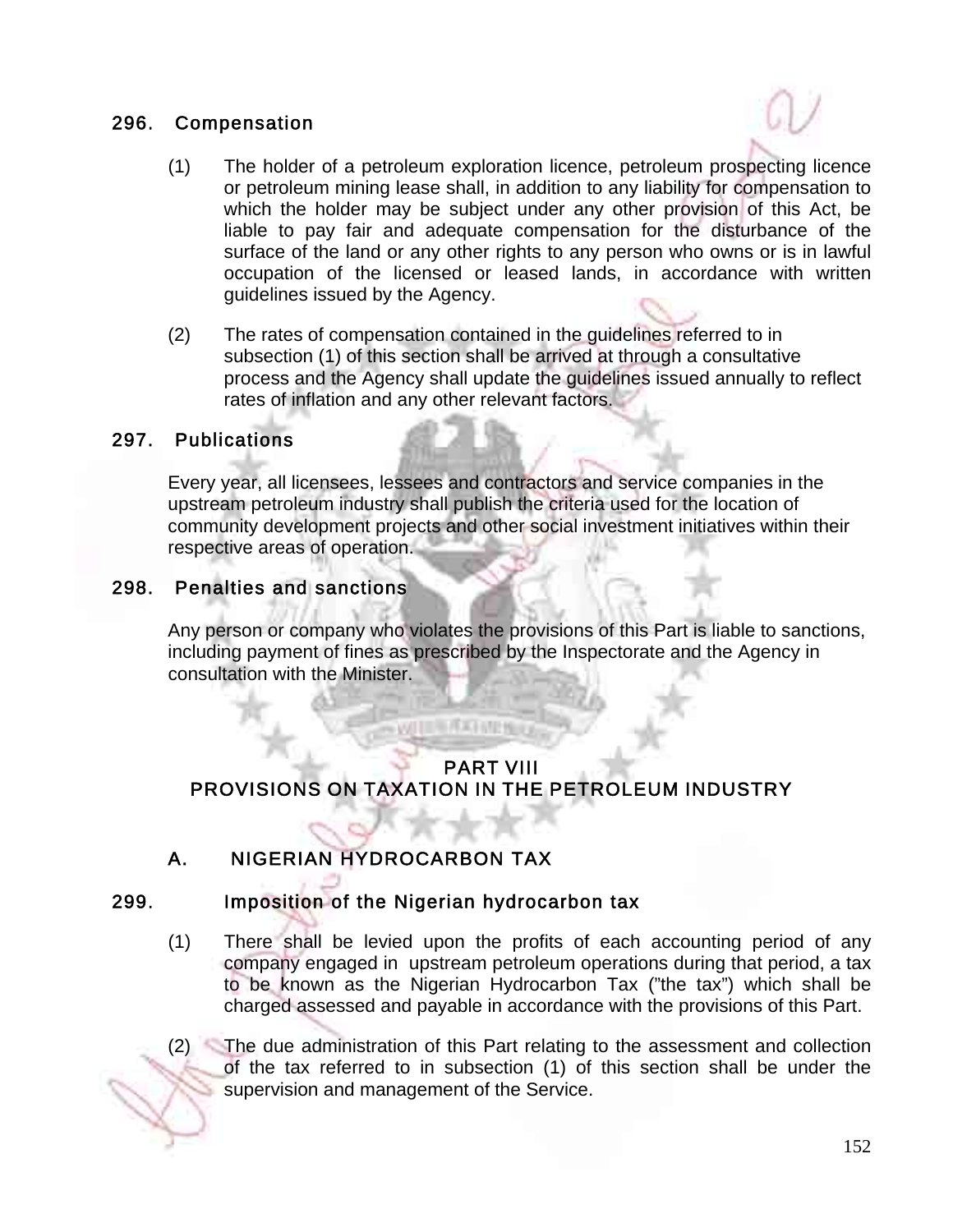(3) The Service may do all such acts as are necessary and expedient for the assessment and collection of the tax and shall account for all amounts collected.

### 300 Power and duties of the Service in the administration of the tax

- (1) In the exercise of the powers and duties conferred upon the Service under this Part, the Service shall be subject to the authority, direction, and control of the Minister and any written direction, order or instruction given by the Minister after consultation with the Chairman of the Service shall be carried out by the Service.
- (2) The Minister shall not give any direction, order or instruction in respect of any particular company which would have the effect of requiring the Service to raise an additional assessment upon such company or to increase or decrease any assessment made or to be made or any penalty imposed or to be imposed upon or any relief given or to be given to or to defer the collection of any tax, penalty or judgment debt due by such company, or which would have the effect of altering the normal course of any proceedings, whether civil or criminal, relating either to the recovery of any tax or penalty or to any offence relating to the tax.
- (3) every claim, objection, appeal, representation or the like made by any person under any provision of this Part or of any subsidiary legislation made thereunder shall be made in accordance with this Part;
- (4) In any claim or matter or upon any objection or appeal under this Part, any act, matter or thing done by or with the authority of the Service, in pursuance of any provisions of this Part shall not be subject to challenge on the ground that such act, matter or thing was not or was not proved to be done in accordance with any direction, order or instruction given by the Minister.
- (5) For the purpose of this Part, reference to the Minister, where the context so admits in this Part refers to the Minister responsible for matters relating to Finance.

## 301. Signification and execution of powers and duties

- (1) Anything required to be done by the Service, in relation to the powers or duties specified in the Third Schedule to this Act, may be signified under the hand of the Chairman of the Service or any other duly authorised officer of the Service.
- (2) Any authorisation given by the Service under this Part shall be signified under the hand of the Chairman of the Service unless such authority is published in the Gazette.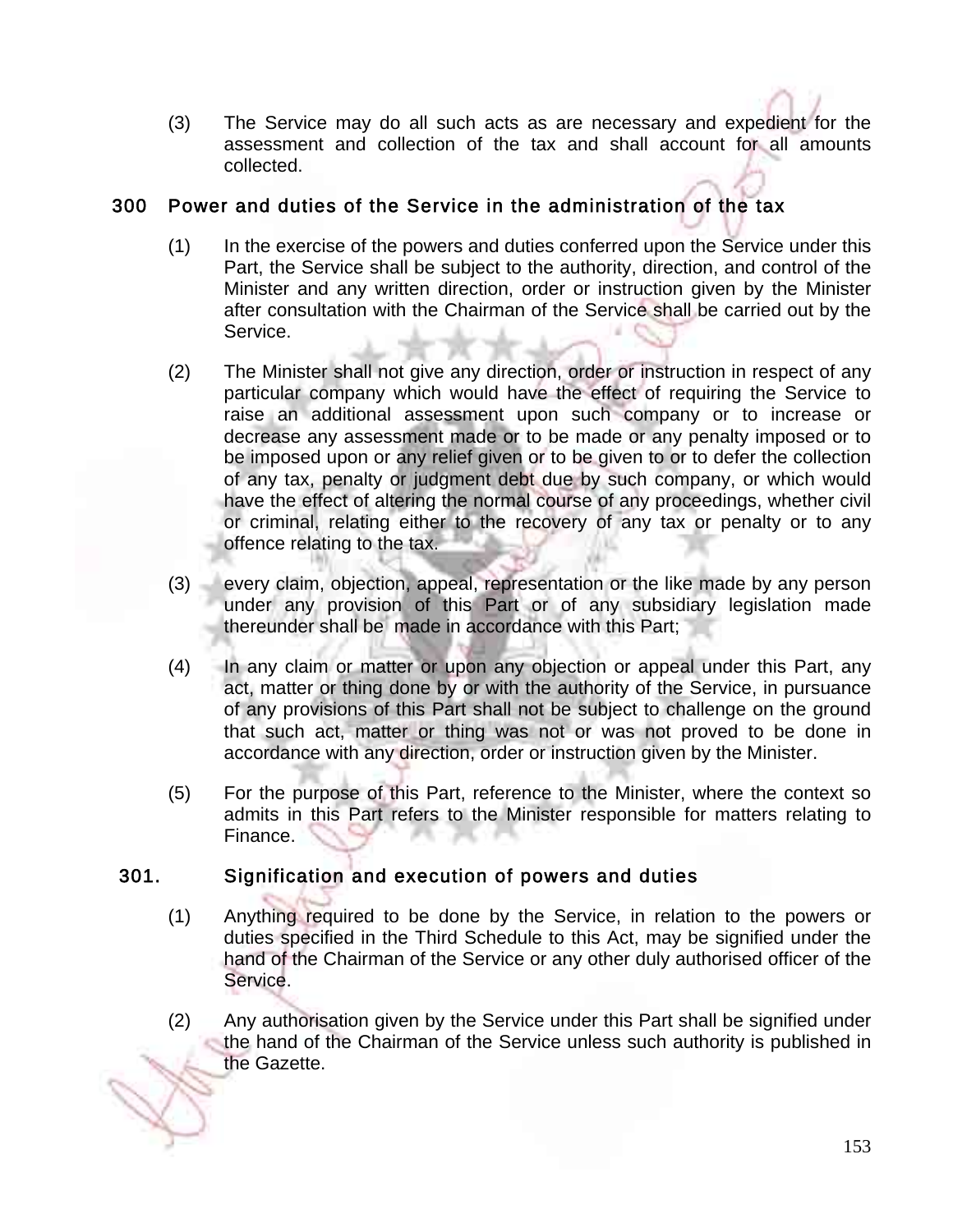- (3) Subject to subsection (1) of this section, any notice or other document to be given under this Part shall be valid if -
	- (a) it is signed by the Chairman of the Service or by any person authorised by him; or
	- (b) such notice or document is printed and the official name of the Service is duly printed or stamped thereon.
- (4) Every notice, authorisation or other document purporting to be a notice, authorisation or other document duly given and signified, notified or bearing the official name of the Service, in accordance with the provisions of this section, shall be deemed to be so given and signified, notified or otherwise without further proof, until the contrary is shown.

### 302. Confidentiality requirements

- (1) Every person having any official duty or being employed in the administration of this Part shall treat and deal with all documents, information, returns, assessment lists and copies of such lists relating to the income, chargeable profits and related items of any company, as secret and confidential.
- (2) A person appointed under or employed to carry out functions under this Part shall not be required to produce in any court, any return, document or assessment, or to divulge or communicate to any court any matter or thing coming under his notice in the performance of his duties under this Part except as may be necessary for the purpose of carrying into effect the provisions of this Part, or in order to institute a prosecution, or in the course of a prosecution for any offence committed in relation to the provisions of this Part. |||第月末||1219年6
- (3) Where under any law in force in any territory outside Nigeria provision is made for the allowance of relief from income tax and similar tax in respect of the payment of income tax and similar tax in Nigeria or for the exemption of income from income tax and similar taxes in respect of income subject to income tax and similar taxes in Nigeria, the obligation as to secrecy imposed by this section shall not prevent the disclosure to the authorised officers of the government in that territory of such facts as may be necessary to enable the proper relief or exemption to be given in cases where relief or exemption is claimed from income tax and similar taxes in Nigeria or from income tax and similar taxes in that territory.
- (4) For the purposes of subsection (3) of this section, tax (as defined in this Part) shall be regarded as a tax similar to an income tax.

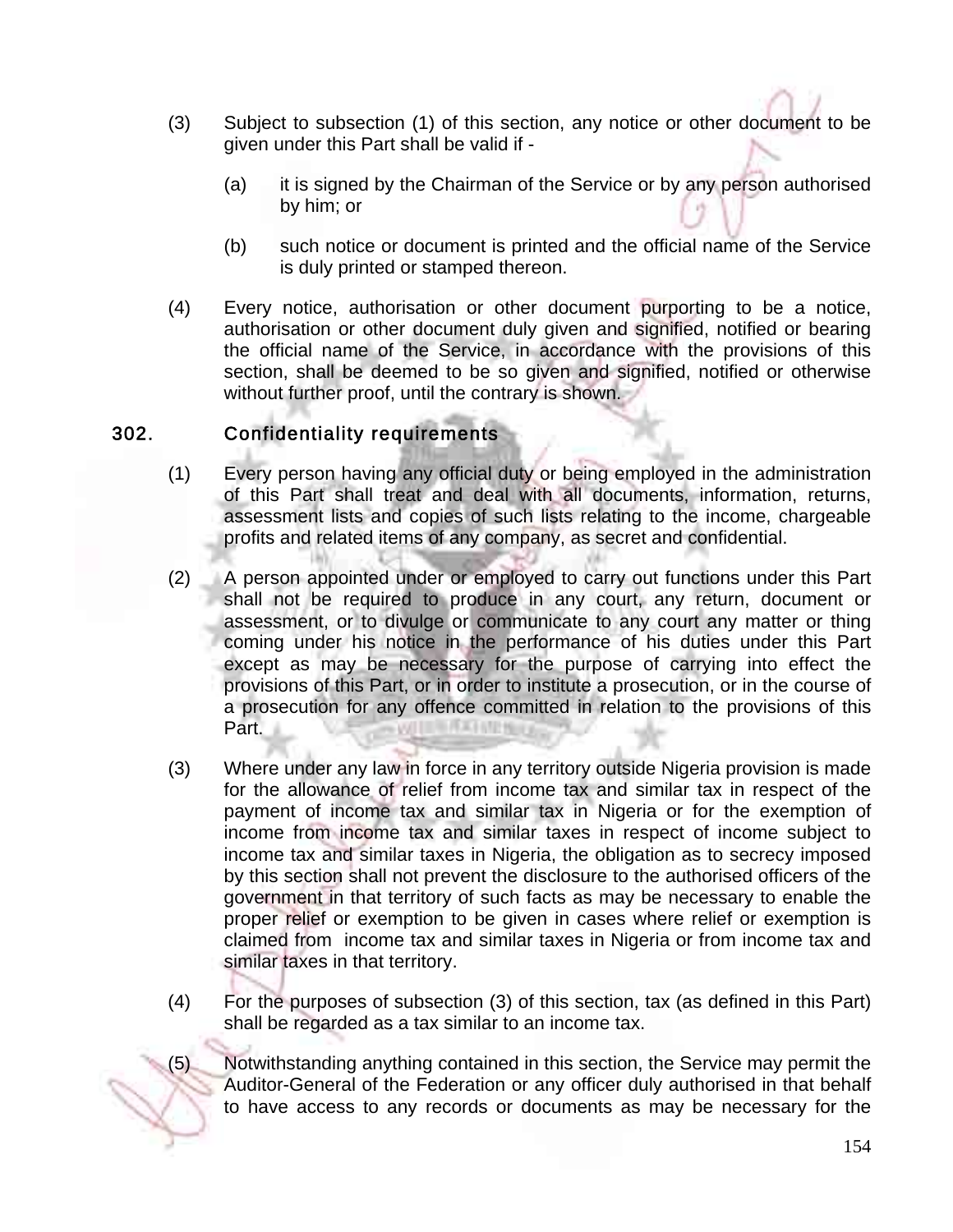performance of his official duties, and the Auditor-General of the Federation or any such officer shall be deemed to be a person employed in carrying out the provisions of this Part.

#### 303. Rules and Forms

- (1) The Minister may, from time to time, make rules generally for the carrying out of the provisions of this Part.
- (2) The Service may, from time to time, specify the form of returns, claims, statements and notices required for the purpose of this Part.

#### 304. Ascertainment of profits, adjusted profits, assessable profits and chargeable profits.

- (1) Subject to any express provisions of this Part, in relation to any accounting period, the profits of that period of a company shall be taken to be the aggregate of:
	- (a) the proceeds of sale of all chargeable oil, chargeable gas chargeable condensate or bitumen sold by the company in that period; and
	- (b) the value of all chargeable oil, chargeable gas chargeable condensate or bitumen disposed of by the company in that period.
	- (c) all income of the company of that period incidental to and arising from any one or more of its upstream petroleum operations.
- (2) For the purposes of subsection (1) (b) of this section, the value of any chargeable oil, chargeable gas, chargeable condensate or bitumen disposed of shall be taken to be the aggregate of:
	- (a) the value of that oil, gas, condensate or bitumen as determined at the measurement point in accordance with the provisions of any enactment applicable thereto;
	- (b) any cost of extraction of that oil, gas, condensate or bitumen deducted in determining its value as referred to in paragraph (a) of this subsection; and
	- (c) any cost incurred by the company in the transportation and storage of that oil, gas, condensate or bitumen between the field of production and the place of its disposal.
- (3) The adjusted profit of an accounting period shall be the profits of that period after the deductions allowed by subsection (1) of section 305 of this Act and any adjustments to be made in accordance with the provisions of section 307 of this Act.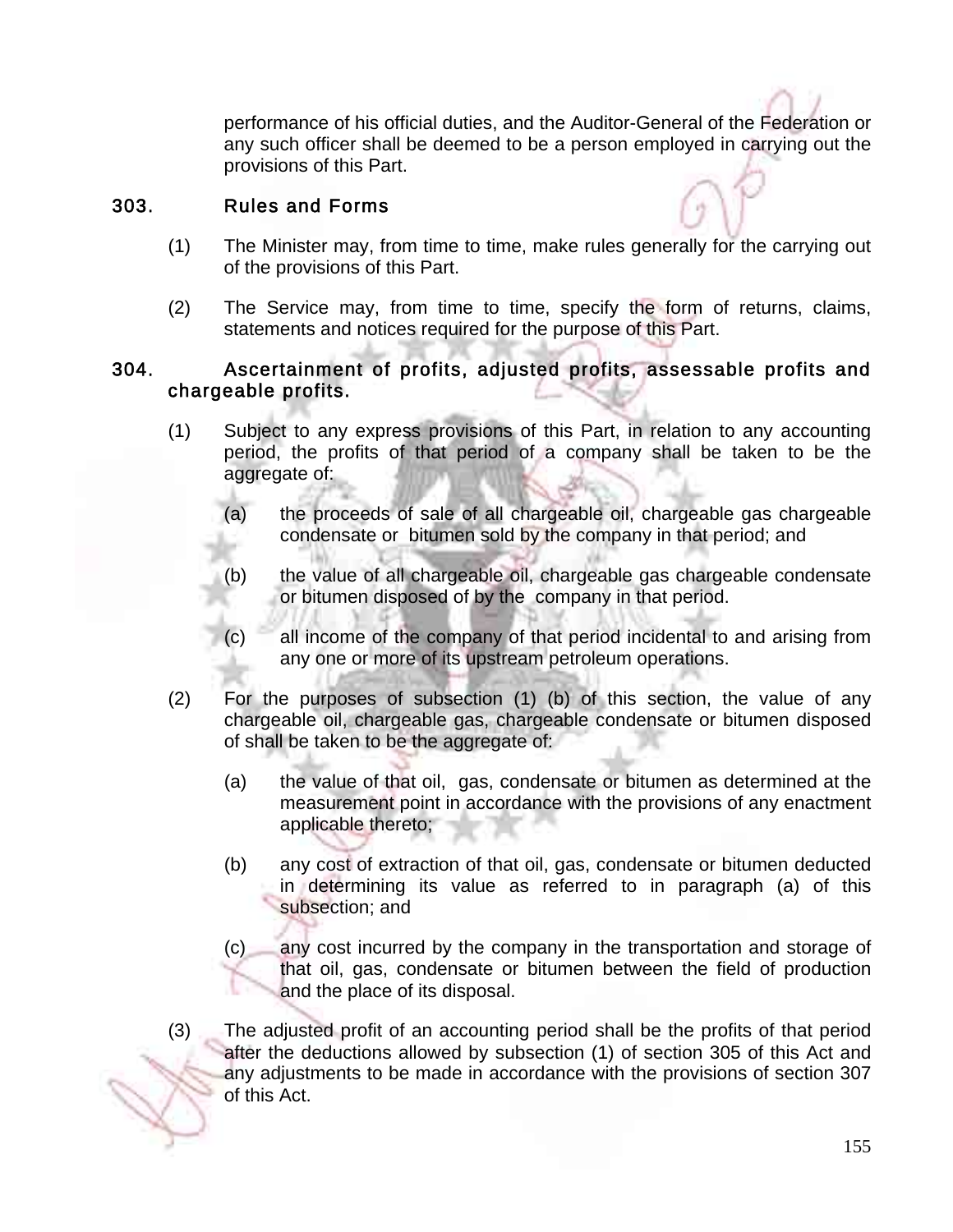- (4) The assessable profit of an accounting period shall be the adjusted profit of that period after any deduction allowed by section 312 of this Act.
- (5) The chargeable profits of an accounting period shall be the assessable profits of that period after the deduction allowed by section 312 of this Act.

## 305. Deductions Allowed

- (1) In computing the adjusted profit of any company for any accounting period from its upstream petroleum operations, there shall be deducted all outgoings and expenses wholly, exclusively, necessarily and reasonably incurred by such company, during that period for the purpose of those operations, including but without otherwise expanding or limiting, the generality of the foregoing:
	- (a) rents incurred by the company for that period in respect of land or buildings occupied under a petroleum prospecting license or a petroleum mining lease for disturbance of surface rights or any other like disturbances;
	- (b) all non-productive rents, the liability for which was incurred by the company during that period;
	- (c) all royalties, the liability for which was incurred by the company during that period in respect of natural gas sold and actually delivered to any customer or disposed of in any other commercial manner;
	- (d) all royalties, the liability for which was incurred by the company during that period in respect of crude oil or condensate won in Nigeria;
	- (e) all royalties, the liability for which was incurred by the company during that period in respect of bitumen won in Nigeria;
	- (f) all sums the liability for which was incurred by the company to the Government during that period by way of customs or excise duty or other like charges levied in respect of machinery, equipment and goods used in the company's upstream petroleum operations;
	- (g) sums incurred by way of interest upon any money borrowed by such company, where the Service is satisfied that the interest was payable on capital employed in carrying on its upstream petroleum operations except interest incurred in upstream petroleum operations under a Production Sharing Contract



(h) any expense incurred for repair of premises, plant, machinery, or fixtures employed for the purpose of carrying on upstream petroleum operations or for the renewal, repair or alteration of any implement, utensils or articles so employed;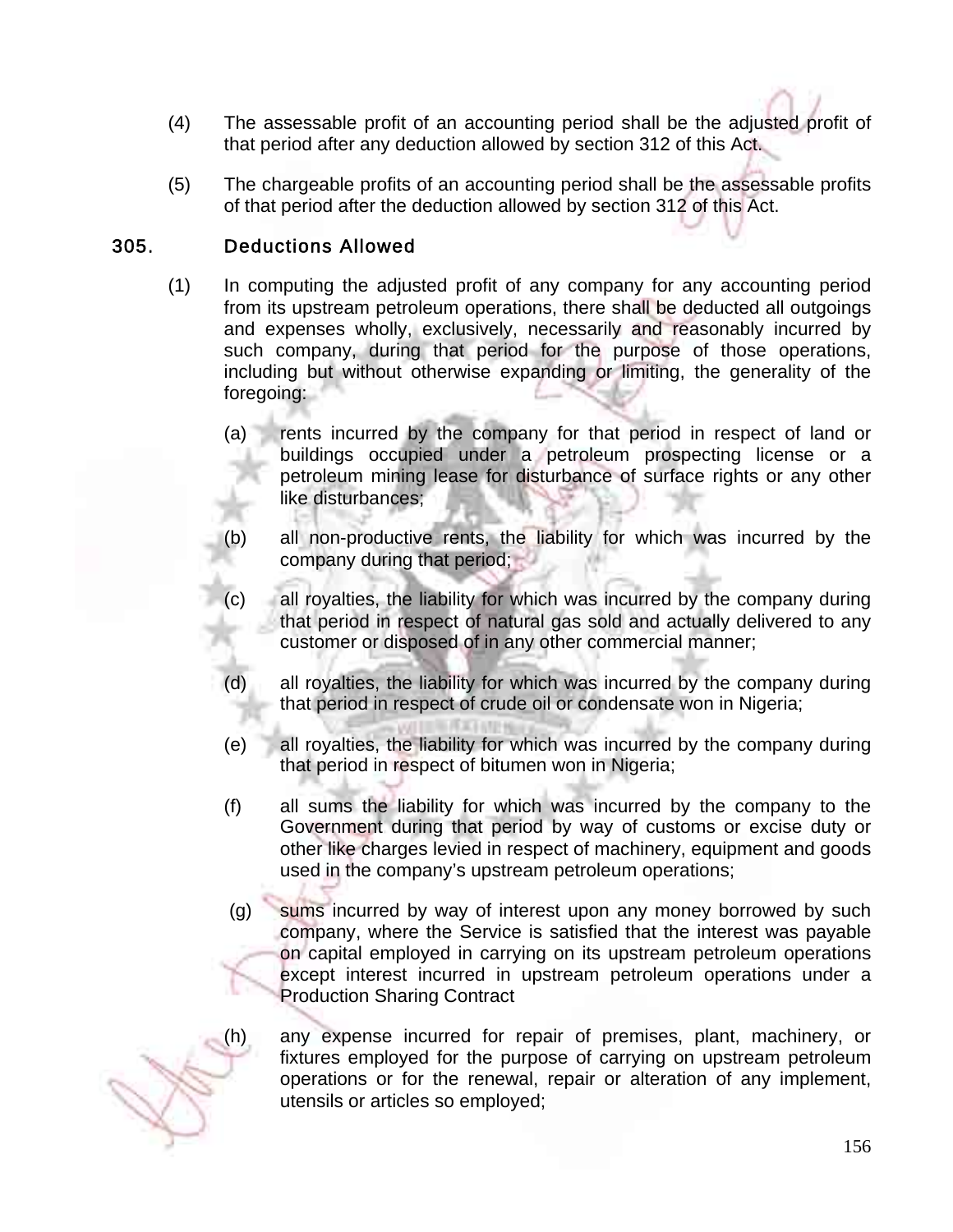(i) debts directly owed to the company and proved to the satisfaction of the Service to have become bad or doubtful in the accounting period for which the adjusted profit is being ascertained, notwithstanding that such bad or doubtful debts were due and payable prior to the commencement of that period:

#### Provided that-

- (i) the deduction to be made in respect of a doubtful debt shall not exceed that portion of the debt which is proved to have become doubtful during that accounting period, nor in respect of any particular debt shall it include any amount deducted under the provisions of this paragraph in determining the adjusted profit of a previous accounting period;
- all sums recovered by the company during that accounting period on account of amounts previously deducted in respect of bad or doubtful debts shall, for the purposes of subsection (1)(c) of section 304 of this Act, be treated as income of that company of that period; and
- (iii) it is proved to the satisfaction of the Service that the debts in respect of which a deduction is claimed were either-
	- (aa) included as a profit from the carrying on of upstream petroleum operations in the accounting period in which they were incurred; or
	- (ab) advances made in the normal course of carrying on upstream petroleum operations not being advances on account of any item falling within the provisions of section 306 of this Act;
	- (ac) All sums set aside, in a fund by the company as decommissioning and abandonment expenditure, under the terms determined by the Inspectorate, provided that:
		- (i) any company that has claimed deduction on any amount set aside for decommissioning and abandonment shall not claim further deduction upon incurring the decommissioning and abandonment expenditure except on amount incurred in excess of the money set aside for that purpose;
		- (ii) any amount in excess of that expended for the decommissioning and abandonment shall be treated as taxable income.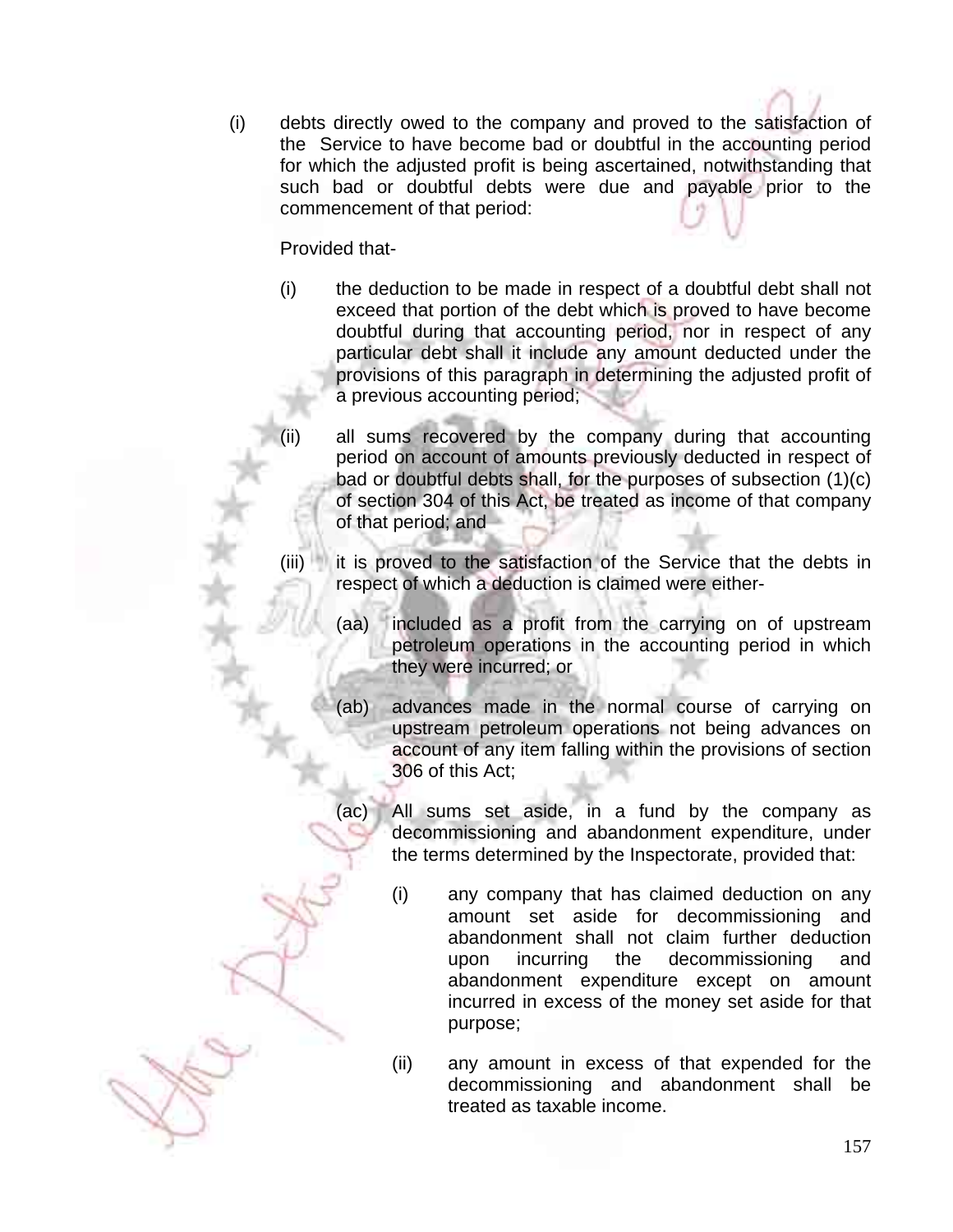- (j) any expenditure (tangible or intangible) directly incurred in connection with the drilling of an exploration well and the next two appraisal wells in the same field whether the wells are productive or not;
- (k) any other expenditure, including intangible and tangible costs directly incurred in connection with the drilling and appraisal of development wells, but excluding an expenditure which is qualifying expenditure for the purpose of the Fourth Schedule to this Act, and any expense or deduction in respect of a liability incurred which is deductible under any other provision of this section;
- (l) where a deduction may be given under this section in respect of any expenditure, that expenditure shall not be treated as qualifying drilling expenditure for the purpose of the Fourth Schedule.
- (m) any contribution to a pension, provident or other society, scheme or fund in line with the provisions of the Pensions Reform Act:

Provided that any sum received by or the value of any benefit obtained by such company, from any approved pension, provident or other society, scheme, or fund, in any accounting period of that company shall, for the purposes of subsection (1)(c) of section 304 of this Act, be treated as income of that company of that accounting period;

- all sums, the liability of which was incurred by the company during that period to the Federal Government, or to any State or Local Government Council in Nigeria by way of duty, customs and excise duties, stamp duties, education tax, taxes (other than the tax imposed by this Act) or any other rate, fee or other like charges;
- (o) such other deductions as may be prescribed by any rule made under this Act.
- (p) contributions made to the Petroleum Host Communities Fund in accordance with the provisions of this Act.
- (2) Where a deduction has been allowed for a company under this section in respect of any liability of the company and such liability or any part thereof is waived or released, the amount of the deduction or the part thereof corresponding to such part of the liability shall, for the purposes of subsection (1)(c) of section 304 of this Act, be treated as income of the company for its accounting period in which such waiver or release was made or given.

## 306. Deductions Not Allowed

Subject to the express provisions of this Act, for the purpose of ascertaining the adjusted profit of any company of any accounting period from its upstream petroleum operations, no deduction shall be allowed in respect of -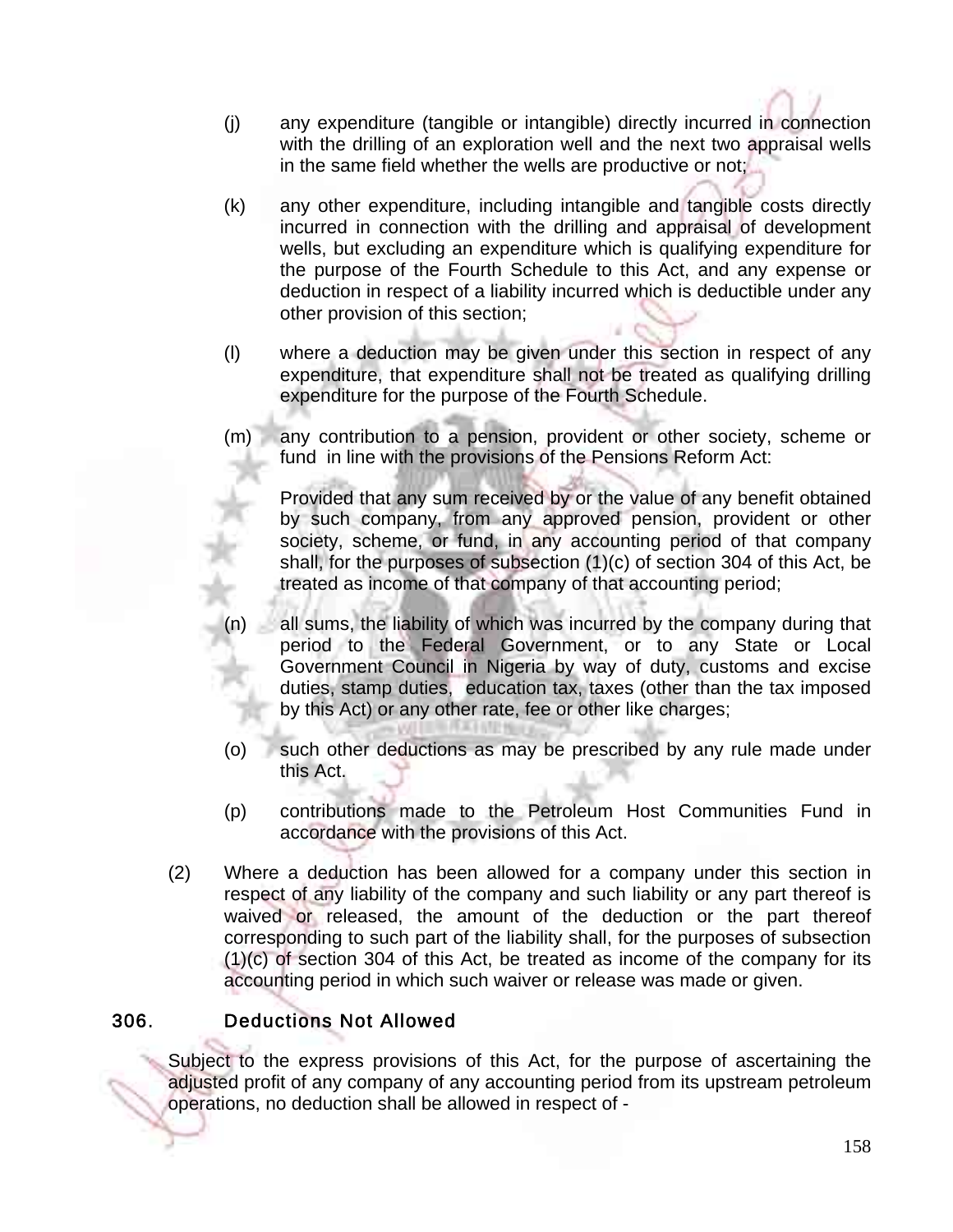- (a) any disbursement or expenses not being wholly and exclusively laid out or expended, or any liability not being a liability wholly or exclusively incurred, for the purpose of those operations;
- (b) any capital withdrawn or any sum employed or intended to be employed as capital;
- (c) any capital employed in improvement as distinct from repairs;
- (d) any sum recoverable under any insurance or contract of indemnity;
- (e) rent or cost of repair to any premises or part of any premises not incurred for the purpose of those operations;
- (f) any amount incurred in respect of any income tax, profit tax, or similar tax whether charged within Nigeria or elsewhere except tax imposed in accordance with the Education Tax Act;
- (g) the depreciation of any premises, buildings, structures, work of a permanent nature, plant, machinery or fixtures;
- (h) any payment to any provident, savings, widows, orphans or other society, scheme or fund except such payments are allowed under subsection (1)(m) of section 305 of this Act;
- (i) any customs duty on goods (including articles or any other thing) imported by the company -
	- (i) for resale or for personal consumption of employees of the company, or
	- (ii) where goods of the same quality to those so imported are produced in Nigeria and are available, at the time the imported goods were ordered by the company for sale to the public at prices less or equivalent to the cost to the company of the imported goods.
- (j) any expenditure for the purchase of information relating to the existence and extent of petroleum deposits.
- (k) any expenditure for the purpose of paying a penalty or fee relating to:

(a) gas flaring; and

(b) domestic gas supply obligations;

- (l) any signature bonuses, production bonuses or other bonuses due on a lease or on the renewal of a lease;
- (m) all general, administrative and overhead expenses incurred outside Nigeria in excess of one percent of the total annual capital expenditure;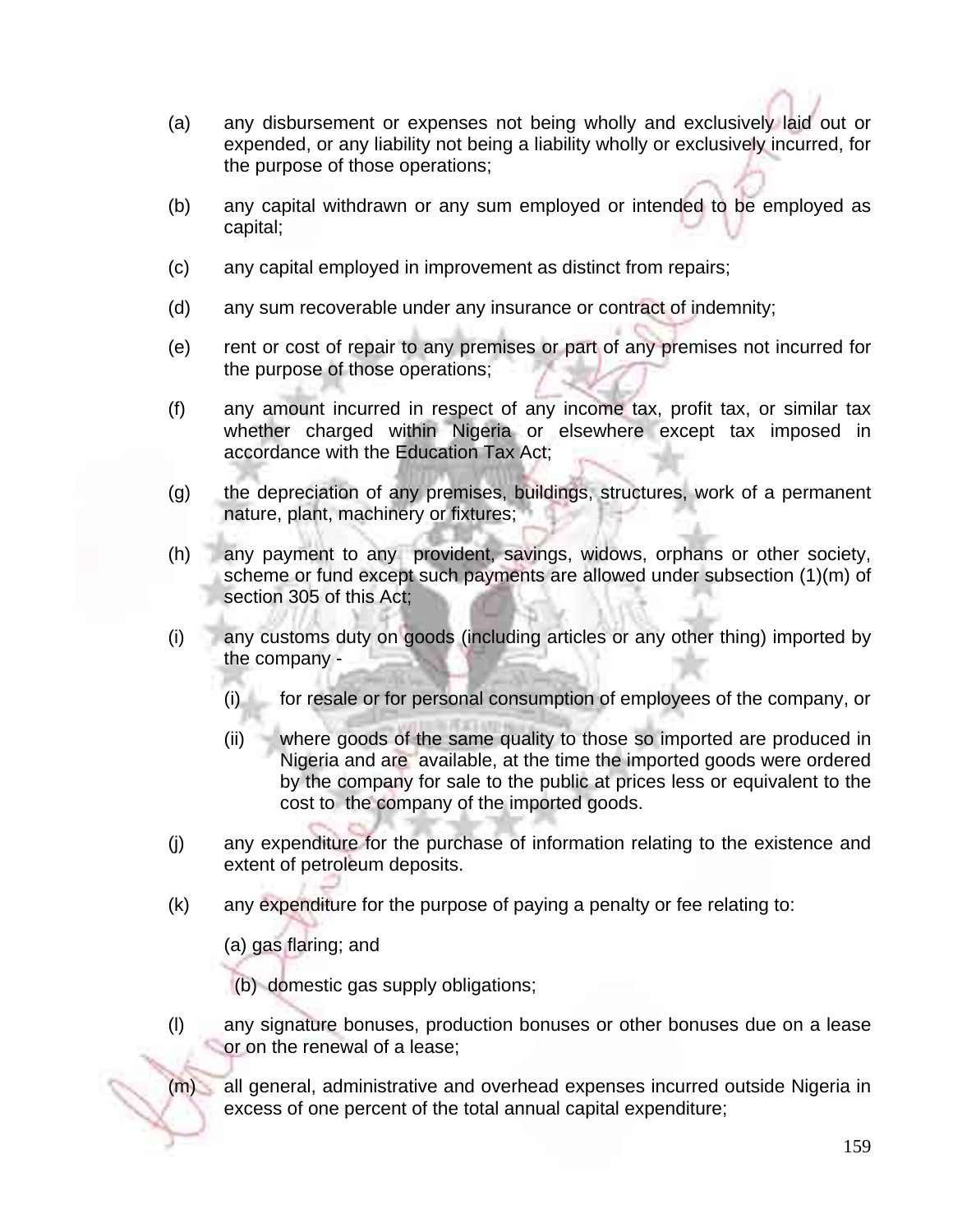- (n) twenty percent of any expense, other than pursuant to paragraph (m), incurred outside Nigeria, except where such expenditure relates to the procurement of goods or services or goods and services which are not available domestically in the required quantity and quality and subject to the approval of the Nigerian Content Development and Monitoring Board;
- (o) any legal and arbitration costs related to cases against the Service or the Government, unless specifically awarded to the company during the legal or arbitration process;
- (p) costs incurred prior to the establishment of the company in Nigeria;
- (q) any cost resulting from any arrangement or event that arises from fraud or wilful misconduct or negligence on the part of the company;
- (r) insurance costs where such costs are earned by the company or an affiliate of the company; and
- (t) costs or fees incurred in obtaining and maintenance of a performance bond under a Production Sharing Contract.

### 307. Exclusion of Certain Profits

Where a company engaged in upstream petroleum operations undertakes the transportation of chargeable oil, chargeable gas, chargeable condensate or bitumen by ocean going oil-tankers pipeline, or other vessels operated by or on behalf of the company from Nigeria to another territory then such adjustments shall be made in computing an adjusted profit or a loss as shall have the effect of excluding therefrom any profit or loss attributable to such transportation.

#### 308. Artificial Transactions, etc.

- (1). Where the Service is of the opinion that any disposition is not in fact given effect to or that any transaction which reduces or would reduce the amount of any tax payable is artificial or fictitious, the Service may disregard any such disposition and direct that such adjustments shall be made as respects liability to tax as the Service considers appropriate in accordance with its transfer pricing rules so as to counteract the reduction of liability to tax effected, or reduction which would otherwise be effected, by the transaction and the companies concerned shall be assessed accordingly.
- (2) In this Section, the expression "disposition" includes any trust, grant, covenant, agreement or arrangement.
- (3) For the purpose of this section, transactions deemed to be artificial or fictitious, include;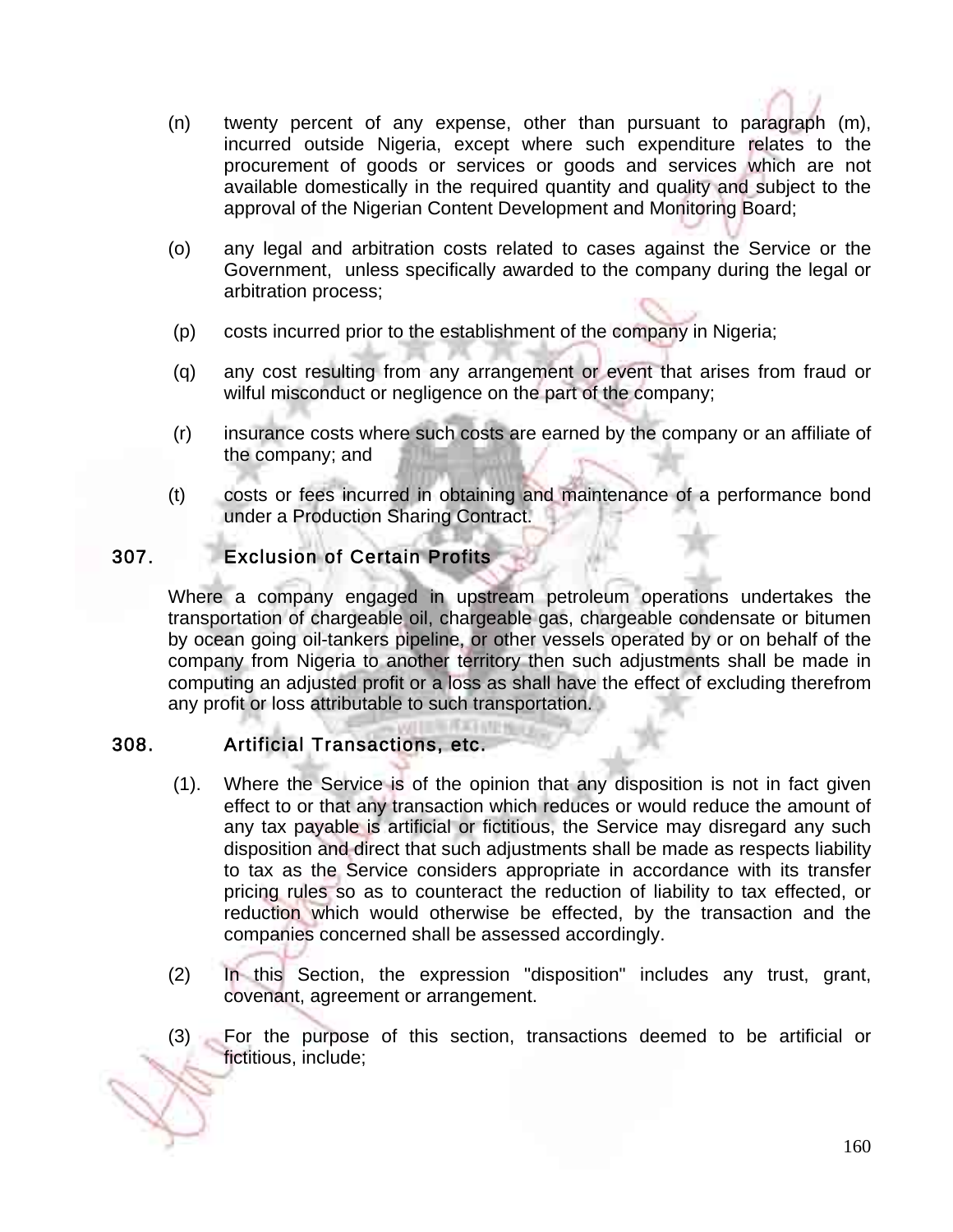- (a) transactionsbetween persons one of whom has control over the other; or
- (b) transactions between persons both of whom are controlled by some other person which, in the opinion of the Service, have not been made on the terms which might fairly have been expected to have been made by independent persons engaged in the same or similar activities dealing with one another at arm's length.
- (4) Nothing in this section shall prevent the decision of the Service in the exercise of any discretion given to the Service by this section from being questioned in an appeal against an assessment as provided under this Part and on the hearing of any such appeal, the appropriate courtmay confirm or vary any such decision including any directions made under this section.

### 309. Assessable profits and losses

- (1) Subject to the provisions of this section, the assessable profits of any company for any accounting period shall be the amount of the adjusted profit of that period after the deduction of the amount of any loss incurred by that company during any previous accounting period.
- (2) A deduction under subsection (1) of this section shall be made so far as possible from the amount, if any, of the adjusted profit of the first accounting period after that in which the loss was incurred, and, so far as it cannot be so made, then from the amount of the adjusted profit of the next succeeding accounting period and so on.
- (3) Within five months after the end of any accounting period of a company, or within such further time as the Service may permit in writing in any instance, the company may elect in writing that a deduction or any part thereof to be made under this section shall be deferred to and be made in the succeeding accounting period, and may so elect from time to time in any succeeding accounting period.

## 310. Trade or business sold or transferred to Nigerian company

(1) Without prejudice to section 320 of this Act, where a trade or business of upstream petroleum operations carried on in Nigeria by a company incorporated under any law in force in Nigeria is sold or transferred to a Nigerian company for the purposes of better organisation of that trade or business or the transfer of its management to Nigeria and any asset employed in that trade or business is so sold or transferred, then, if the Service is satisfied that one of those companies has control over the other or that both companies are controlled by some other person or are members of a recognised group of companies, the provisions set out in subsection (2) of this section shall have effect.

161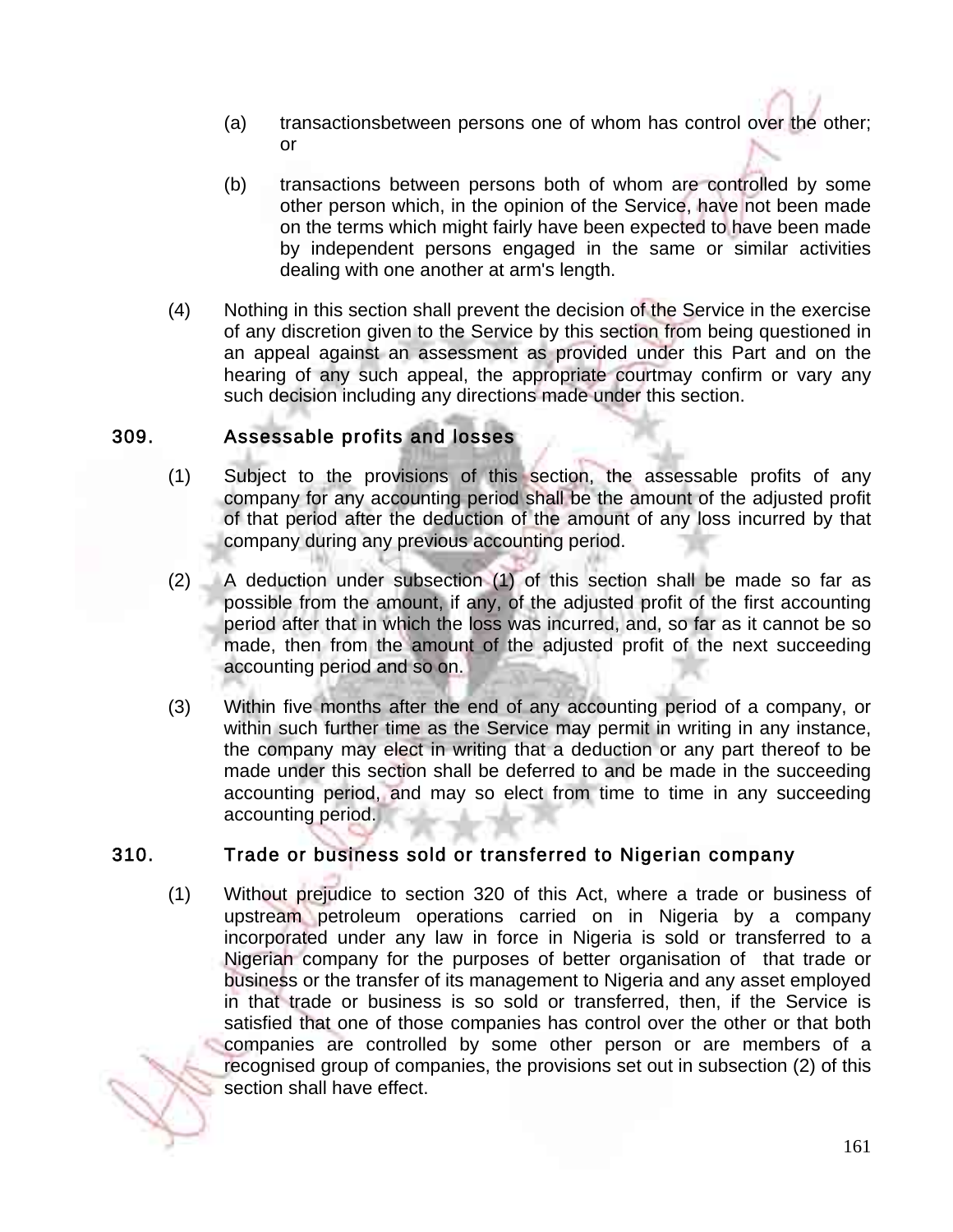- (2) Where subsection (1) of this section applies, the Service may in its discretion-
	- (a) if, on or before the date on which the trade or business is so sold or transferred, the first sale of or bulk disposal of chargeable oil, chargeable gas, chargeable condensate or bitumen by or on behalf of the company selling or transferring the trade or business has occurred, but the first sale of or bulk disposal of chargeable oil, chargeable gas, chargeable condensate or bitumen by or on behalf of the Nigerian company acquiring that trade or business has not occurred –
		- (i) direct that the first accounting period of the Nigerian company shall be the period of twelve months commencing on the date on which the sale or transfer of the trade or business takes place, or commencing on such date within the calendar month in which the sale or transfer takes place as may be selected by the Nigerian company with the approval of the Service, and
		- for the purposes of subparagraph (i) of this, an accounting period as respects the Nigerian company shall be a period of twelve months commencing on the date on which the sale or transfer of the trade or business to the Nigeria company takes place or commencing on such date within the calendar month in which the sale or transfer takes place as may be selected by the Nigerian company with the approval of the Service, and the definition of "accounting period" in section 2(a) of this section shall be construed accordingly, but without prejudice to the continued application in respect of the Nigerian company of the provisions of paragraphs (b), (c) and (d) of that definition;
	- (b) direct that for the purposes of the Fourth Schedule an asset sold or transferred to the Nigerian company by the company selling or transferring the trade or business shall be deemed to have been sold for an amount equal to the residue of the qualifying expenditure on the asset on the day following the day on which the sale or transfer thereof occurred; and
	- (c) direct that the Nigerian company acquiring the asset so sold or transferred shall not be entitled to any initial allowance in respect of that asset, and shall be deemed to have received all allowances given to the company selling or transferring the trade or business in respect of the asset under the Fourth Schedule and any allowances deemed to have been received by that company under the provisions of this section provided that the Service in its discretion-
		- (i) may require the company selling or transferring the trade or business, or the Nigerian company acquiring that trade or business, to guarantee or give security, to the satisfaction of the

162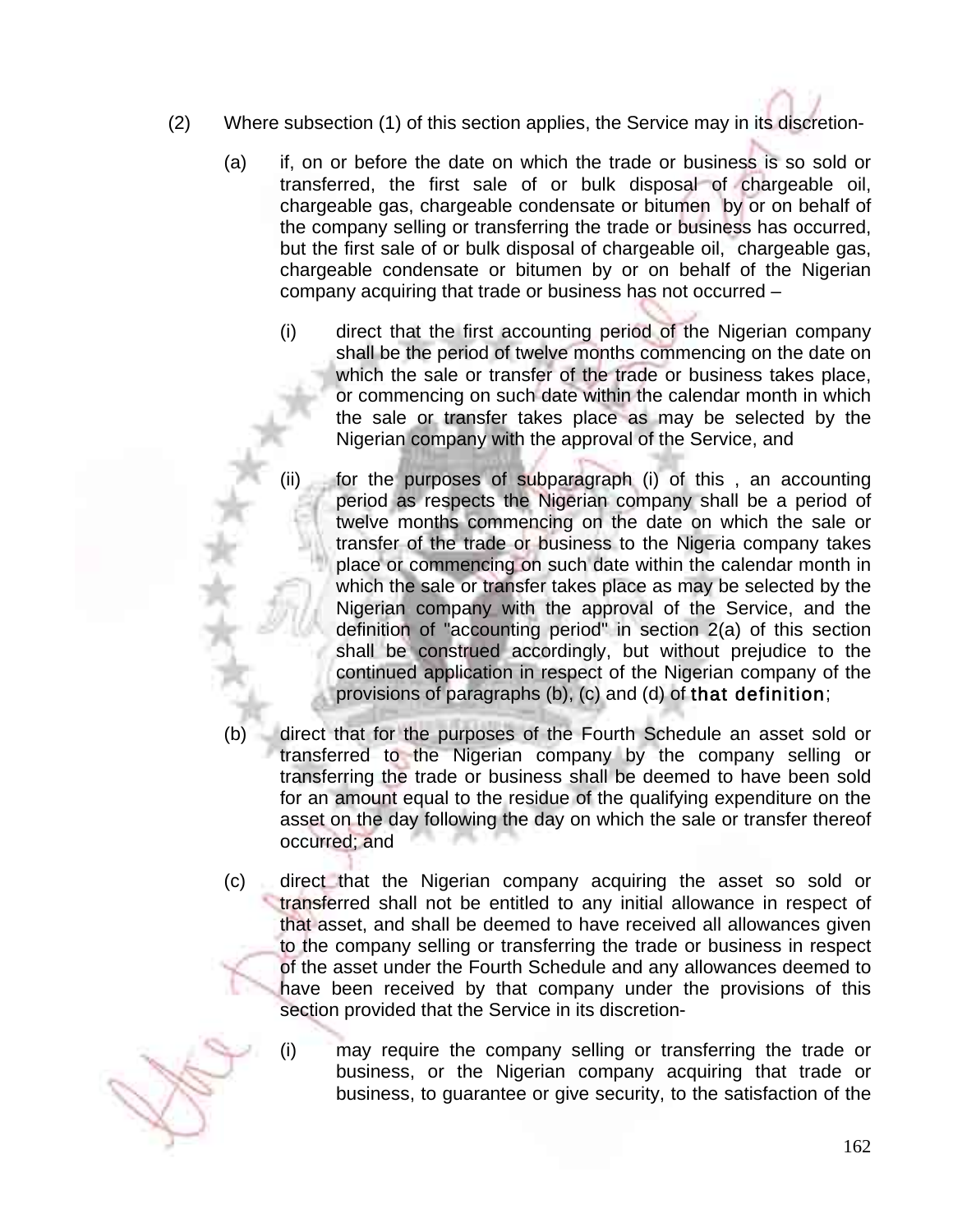Service, for payment in full of all tax due or to become due from the company selling or transferring the trade or business, and

- (ii) may impose such conditions as it deems fit on either of the companies earlier mentioned or on both of them, and in the event of failure by that company or as the case may be, those companies to carry out or fulfill the guarantee or conditions, the Service may revoke the direction and may make all such additional assessments or repayment of tax as may be necessary to give effect to the revocation.
- (3) In this section
	- (a) "Nigerian company" means any company the control and management of whose activities are exercised in Nigeria; and
	- (b) references to a trade or business shall include references to any part of the trade or business.

#### 311. Call for returns and information relating to certain assets

For the purpose of section 310 of this Act, the Service may by notice require any person, including a company to which any assets are sold or transferred, to complete and deliver to the Service any returns specified in the notice or any such information as the Service may require about the assets and it shall be the duty of that person to comply with the requirements of any such notice within the period specified in the notice, not being a period of less than twenty-one days from the service of the notice.

#### 312. Chargeable profits and allowances

- (1) The chargeable profits of any company for any accounting period shall be the amount of the assessable profits of that period after the deduction of any amount to be allowed in accordance with the provisions of this section.
- (2) There shall be computed the aggregate amount of all allowances due to the company under the provisions of the Fourth and Fifth Schedules to this Act for the accounting period.
- (3) The amount to be allowed as a deduction under subsection (1) of this section in respect of the said allowances shall be the aggregate amount computed under subsection (2) of this section.
- (4) Where the total amount of the allowances computed under subsection 2 of this section cannot be deducted under subsection (1) of this section owing to insufficiency of or no assessable profits of the accounting period, such total amount or the part thereof which has not been so deducted as the case may be, shall be added to the aggregate amount to be computed under subsection (2) of this section for the following accounting period of the company, and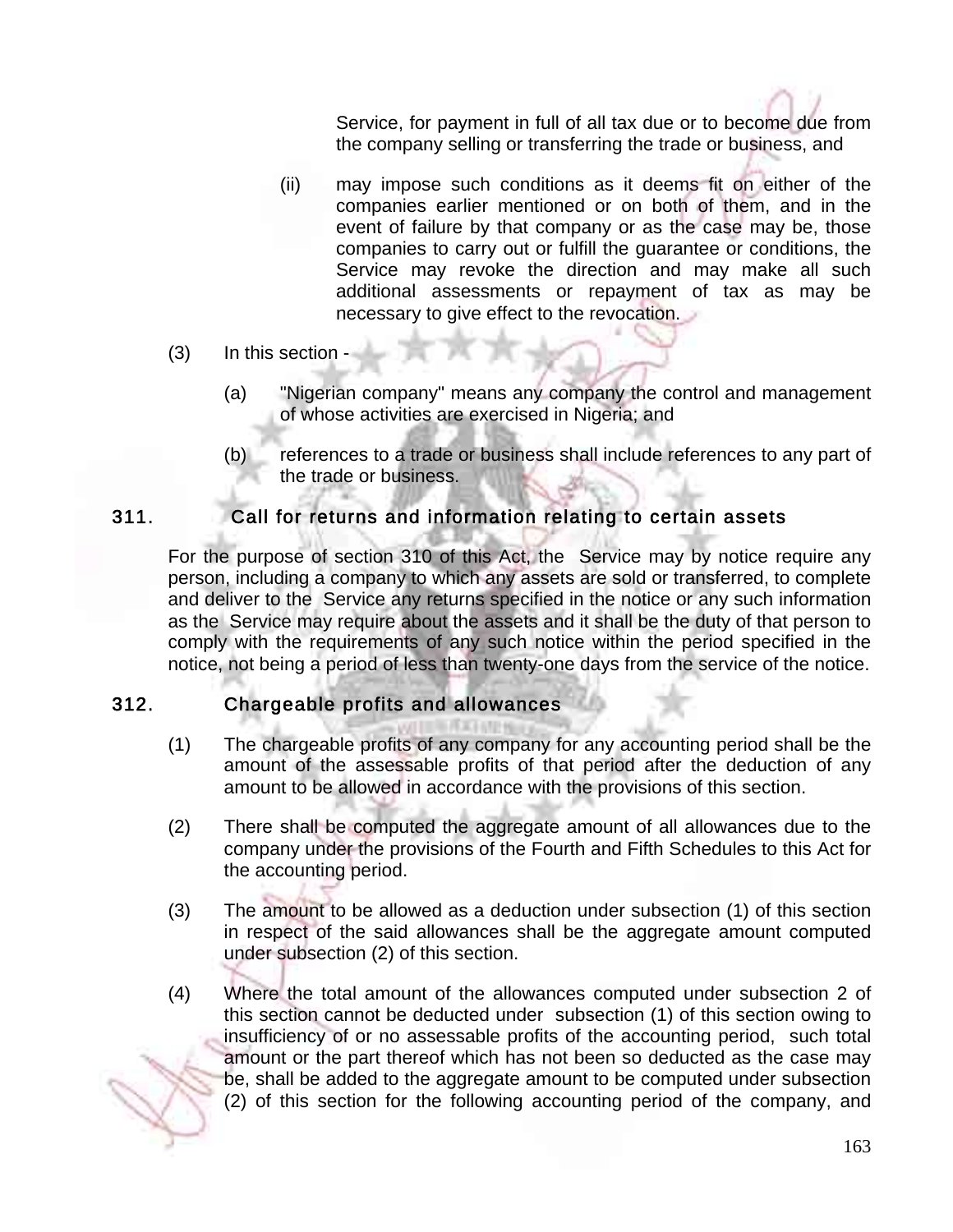thereafter shall be deemed to be an allowance due to the company, under the provisions of the Fourth and Fifth Schedules to this Act for that following accounting period.

#### 313. Assessable Tax

- (1) The assessable tax for any accounting period of a company shall be a percentage of the chargeable profits for that period aggregated separately as follows:
	- (a) 50% for onshore and shallow water areas
	- (b) 25% for bitumen, frontier acreages and deep water areas:
- (2) Where a company carries on upstream petroleum operations in a geographical area or areas that are subject to more than one tax rate as provided under subsection (1) of this section, tax at the appropriate rates shall be levied on the proportionate parts of the chargeable profits arising from those operations.

### 314. Chargeable Tax

 (1) A company engaged in upstream petroleum operations which executed a Production Sharing Contract with NNPC. a shall be entitled to a general production allowance as applicable in the Fifth Schedule to this Act..

#### 315. Additional Chargeable Tax Payable in Certain Circumstances

- (1) If, for any accounting period of a company, the amount of the chargeable tax for that period, calculated in accordance with the provisions of this Act other than this section, is less than the amount mentioned in subsection (2) of this section, the company shall be liable to pay an additional amount of chargeable tax for that period equal to the difference between the two amounts.
- (2) The amount referred to in subsection (1) of this section is for any accounting period of a company, the amount which the chargeable tax for that period, calculated in accordance with the provisions of this Act, would come to if, in the case of crude oil exported from Nigeria by the company, the reference in paragraph (a) of subsection (1) of section 304 of this Act to the proceeds of sale thereof were a reference to the amount obtained by multiplying the number of barrels of that crude oil by the relevant sum per barrel.
- (3) For the purposes of subsection (2) of this section the relevant sum per barrel of crude oil, or condensate exported by a company is the selling price of the company.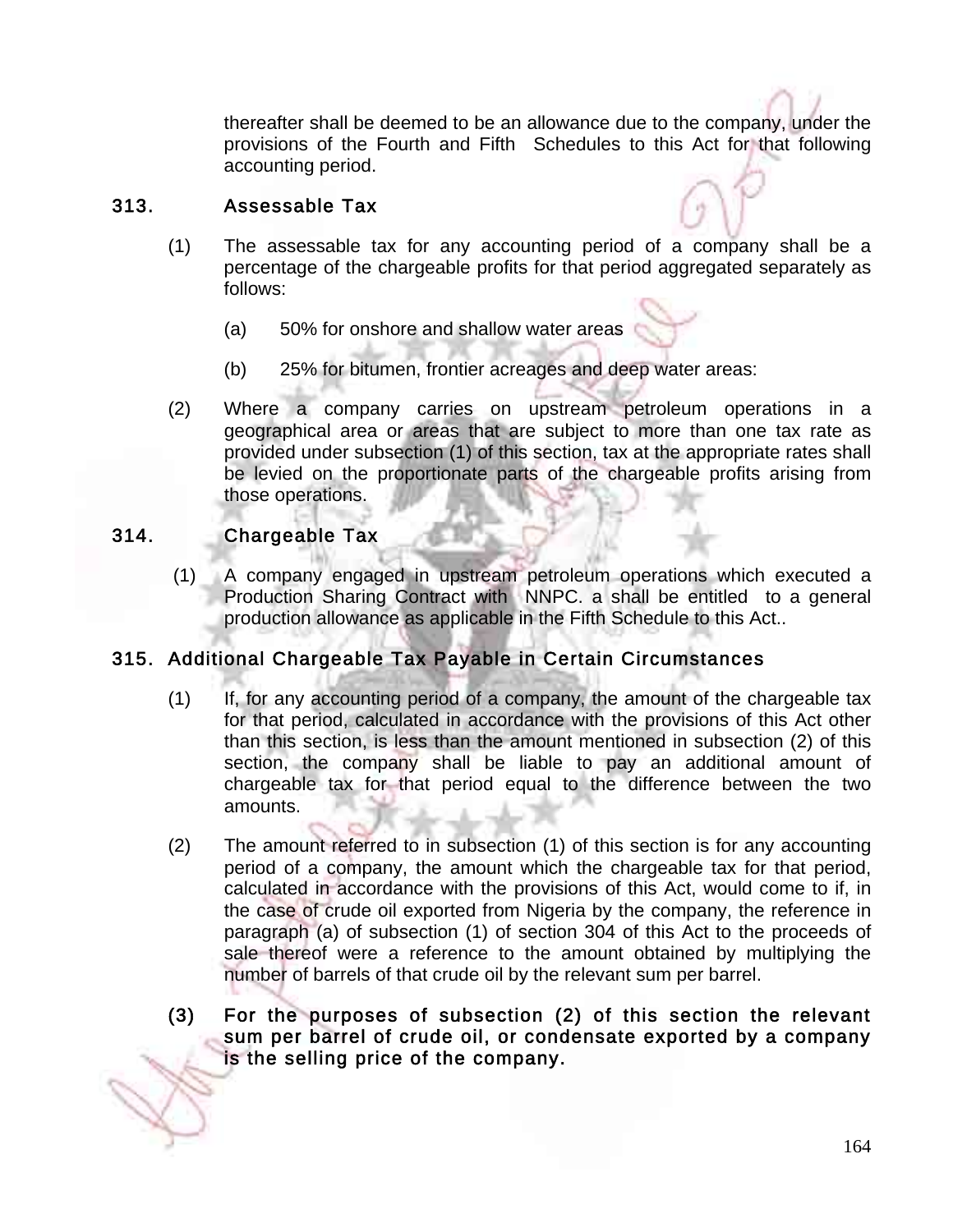- (4) The whole of any additional chargeable tax payable by a company by virtue of this section for any accounting period shall be payable concurrently with the final instalment of the chargeable tax payable for that period apart from this section, and shall be assessed and be paid by the company accordingly under the provisions of this Act.
- (5) Every relevant sum per barrel established as mentioned earlier shall bear a fair and reasonable relationship:
	- (a) to the established official selling price of Nigerian crude oil of comparable quality and gravity, if any; or
	- (b) if there are no such established official selling price for such Nigerian crude oil, to the official selling price at main international trading export centres for crude oil of comparable quality and gravity, due regard being had in either case to freight differentials and all other relevant factors.
- (6) References in this section to crude oil include references to condensate.
- (7) Where any crude oil which in relation to a particular company is chargeable oil is exported from Nigeria otherwise than by that company, that crude oil shall, for the purposes of this section, be deemed to be exported from Nigeria by that company.

#### 316. Partnership

- (1) Any person (other than a company) who engages in upstream petroleum operations either on his own account or jointly with any other person or in partnership with any other person with a view to sharing profits arising from those operations commits an offence under this Act.
- (2) Where the person referred to in subsection (1) of this section has benefitted from any profits on upstream crude oil operations, such person shall be subject to tax under this Act on such profits and shall pay a penalty as provided for under section 343 of this Act.
- (3) Where two or more companies are engaged in upstream petroleum operations either in partnership, in a joint venture or in concert under any scheme or arrangement, the Service may with the approval of the Minister, make rules for the ascertainment of the tax to be charged and assessed upon each company so engaged.
- (4) Any such rules may make provisions consistent with this Part with respect to apportionment of any profits, outgoings, expenses, liabilities, deductions, qualifying expenditure and the tax chargeable upon each company, or may provide for the computation of any tax as if the partnership, joint adventure, scheme or arrangement were carried on by one company and apportion that

165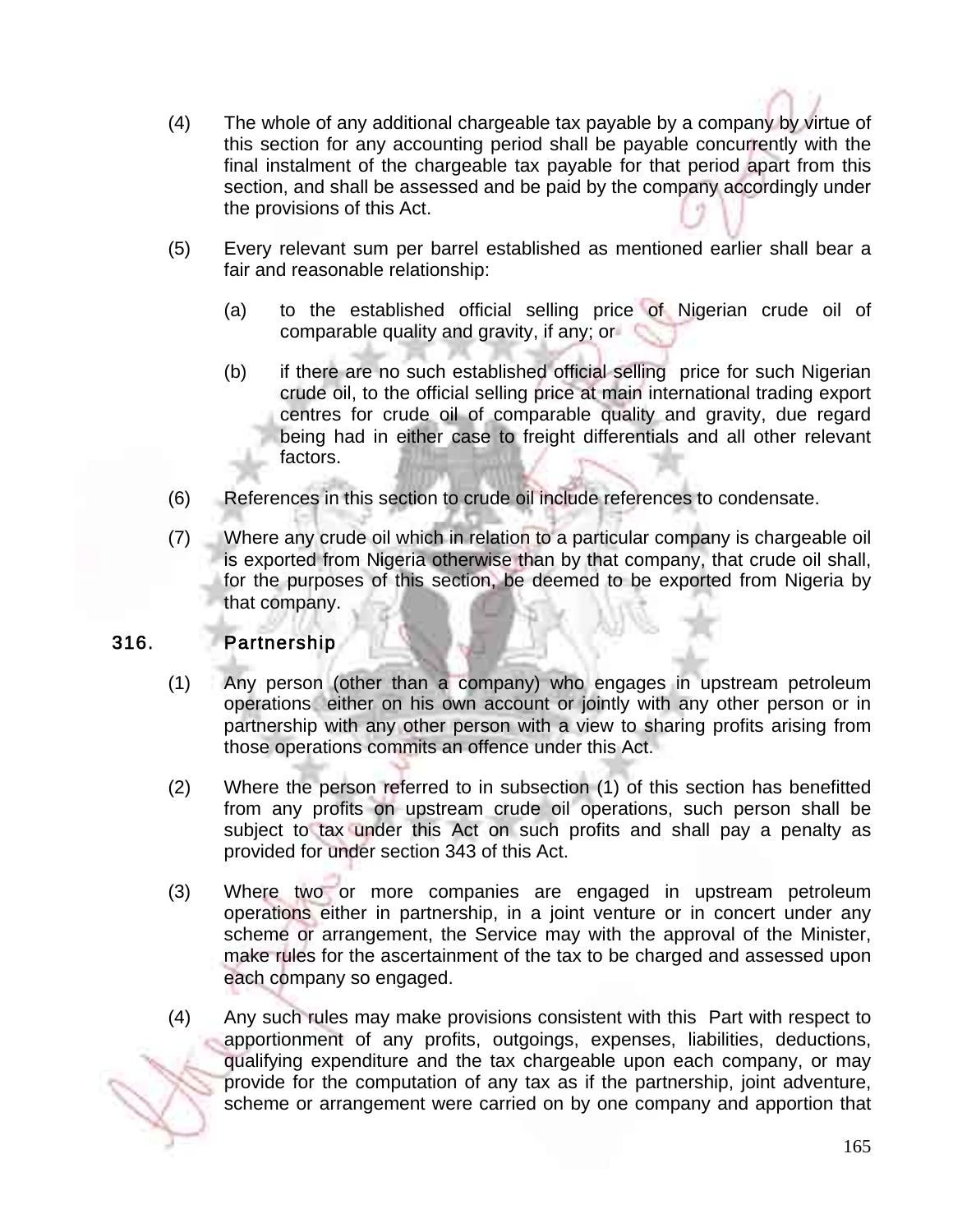tax between the companies concerned or may accept some other basis of ascertaining the tax chargeable upon each of the companies which may be put forward by those companies and such rules may contain provisions which have regard to any circumstances whereby such operations are partly carried on for any companies by an operating company whose expenses are reimbursed by those companies.

- (5) Rules made under this section may be of general application for the purposes of this section and this Part or of particular application to a specified partnership, joint adventure, scheme or arrangement.
- (6) Rules made under this section may be amended or replaced from time to time.
- (7) The effect of any such rules shall not impose a greater burden of tax upon any company so engaged in any partnership, joint venture, scheme or arrangement than would have been imposed upon that company under this Part if all things enjoyed, done or suffered by such partnership, joint venture, scheme or arrangement had been enjoyed, done or suffered by that company in the proportion in which it enjoys, does or suffers those things under or by virtue of that partnership, joint venture, scheme or arrangement.

## 317. Company to file tax returns

Notwithstanding anything to the contrary in this Part , every company, including a contractor in a Production Sharing Contract arrangement, shall be responsible for reporting its own upstream petroleum operations profits, outgoings, expenses, and for paying the tax chargeable on its upstream petroleum operations.

#### 318. Manager of companies etc, to be answerable

The manager or any principal officer in Nigeria of every company which is or has been engaged in upstream petroleum operations shall be answerable for doing all such acts as are required to be done by virtue of this Act for the assessment and charge to tax of such company and for payment of such tax.

#### 319. Winding up of companies

(1) Where a company is being wound up or where in respect of a company a receiver has been appointed by any Court, by the holders of any debentures issued by the company or otherwise, the company may be assessed and charged to tax in the name of the liquidator of the company, the receiver or any agent in Nigeria of the liquidator or receiver and may be so assessed and charged to tax for any accounting period whether before, during or after the date of the appointment of the liquidator or receiver.

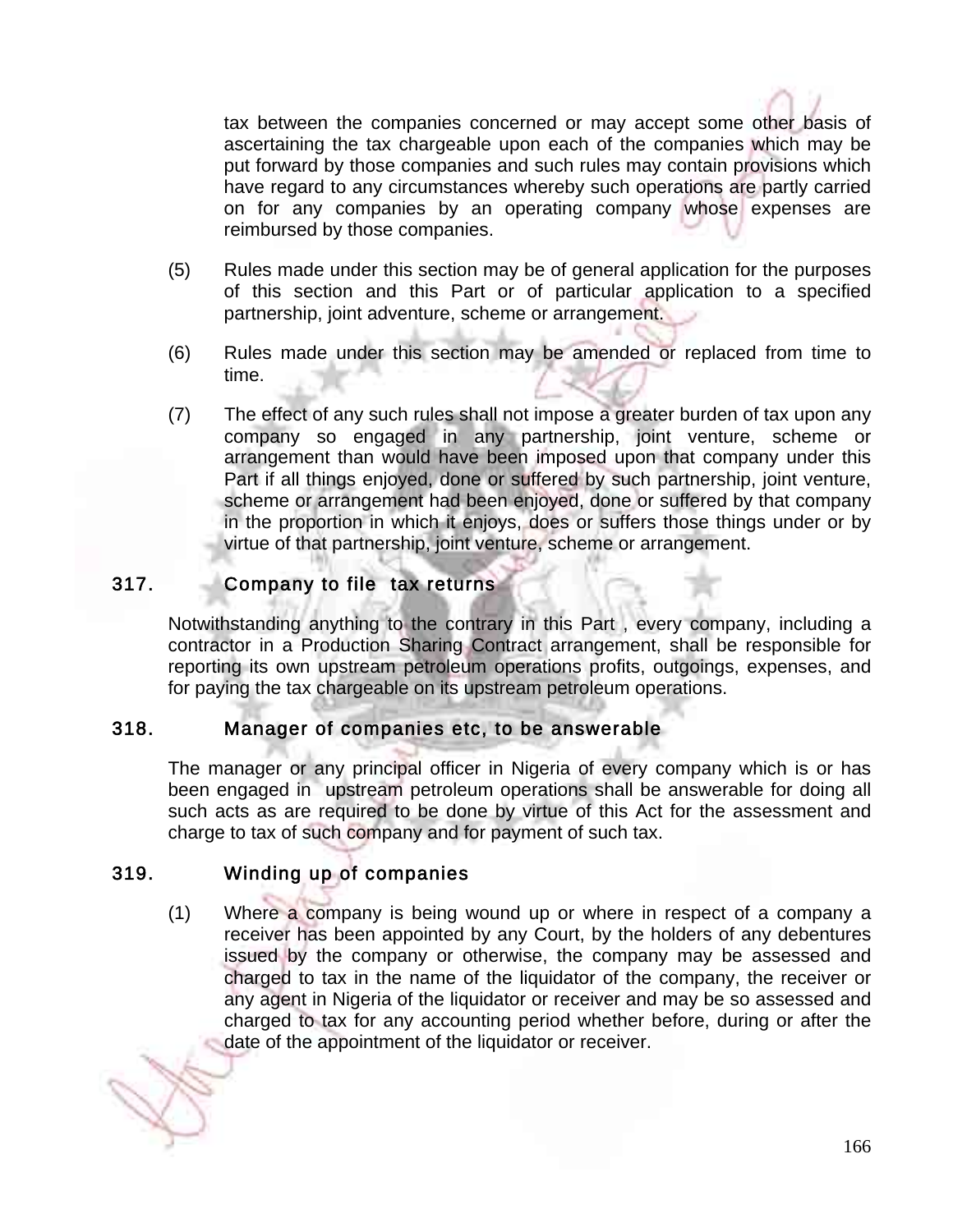- (2) Any such liquidator, receiver or agent shall be answerable for doing all such acts as are required to be done by virtue of this Act for the assessment and charge to tax of such company and for payment of such tax.
- (3) The liquidator or receiver shall not distribute any assets of the company to the shareholders or debenture holders of the company unless he liquidator has made provision for the payment in full of any tax which may be found payable by the company or by such liquidator, receiver or agent on behalf of the company.

## 320. Avoidance by Transfer

Where a company which is or was engaged in upstream petroleum operations transfers a substantial part of its assets to any person without having paid any tax, assessed or chargeable upon the company, for any accounting period ending prior to such transfer and in the opinion of the Service, a reason for such transfer by the company was to avoid payment of the tax, then, that tax as charged upon the company may be sued for and recovered from that person in a manner similar to a suit for any other tax under section 340 of this Act.

### 321. Indemnification of representative

Every person answerable under this Act for the payment of tax on behalf of a company may retain out of any money in or coming to his hands or within his de facto control on behalf of such company so much of such monies as shall be sufficient to pay such tax, and shall be indemnified against any person whatsoever for all payments made by him in accordance with the provisions of this Act.

## 322. Preparation and delivery of accounts and particulars

- (1) Every company which is or has been engaged in upstream petroleum operations shall for each accounting period of the company, make up accounts of its profits or losses, arising from those operations, of that period and shall prepare the following particulars -
	- (a) a computation of its adjusted profit or loss and of its assessable profits of that period with its completed self assessment form.
	- (b) in connection with the Fourth Schedule to this Act, a schedule showing-
		- (i) the residual value at the end of that period in respect of its assets;
		- (ii) all qualifying petroleum expenditure incurred by it in that period;
		- (iii) the values of any of its assets (estimated by references to the provisions of that Schedule) disposed of in that period; and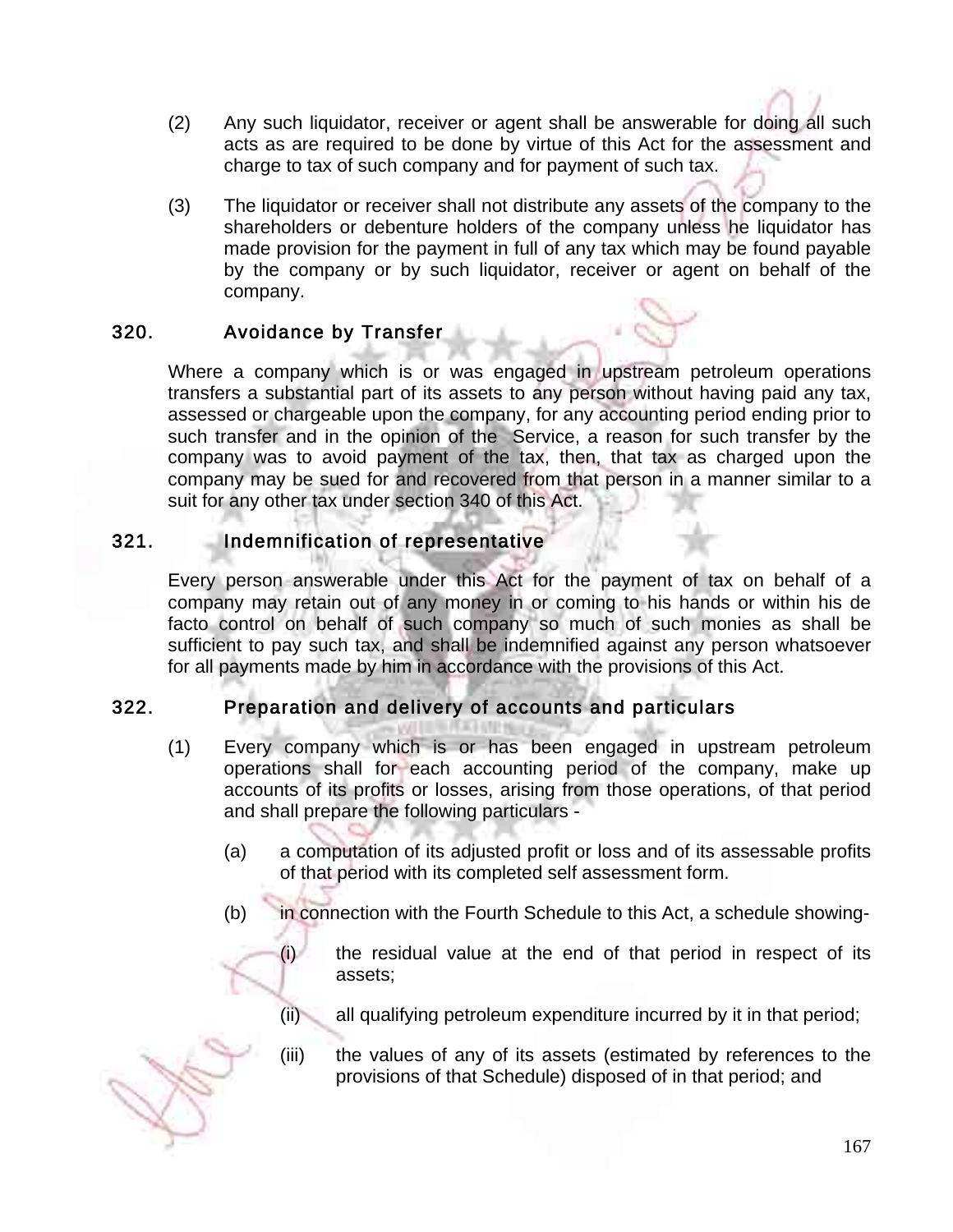- (iv) the allowances due to it under that Schedule for that period.
- (c) in connection with the Fifth Schedule to this Act, a schedule showing its total production allowances from all its upstream petroleum operations;
- (d) a computation of its chargeable profits of that period;
- (e) a statement of all amounts repaid, refunded, waived or released to it, during that period; and
- (f) a computation of its tax for that period.
- (2) Every company which is or has been engaged in upstream petroleum operations shall, with respect to any accounting period of the company, within five months after the expiration of that period or within five months after the date of publication of this Act in the Gazette upon enactment (whichever is later) deliver to the Service a copy of its accounts (bearing an auditor's certificate) of that period, made up in accordance with the provisions of subsection (1) of this section, and copies of the particulars referred to in that subsection relating to that period, and such copies of those accounts and each copy of those particulars (not being estimates) shall contain a declaration which shall be signed by a duly authorised officer of the company or by its liquidator, receiver or the agent of such liquidator or receiver, that the same is true and complete and where such copies are estimates each copy shall contain a declaration, similarly signed, that such estimate was made to the best of the ability of the person signing the same.
- (3) Notwithstanding the other provisions of this section, every company which is yet to commence bulk sale or disposal of chargeable oil chargeable natural gas, of this Act shall file with the Service its audited accounts and returns:
	- (a) in the case of a newly incorporated company, within eighteen months from the date of its incorporation;
	- (b) in the case of any other company, within six months after any period ending on  $31<sup>st</sup>$  December of the following year provided that where there is an interval between 31st December of the preceding year and the date on which such company commences the bulk sale or disposal of chargeable oil chargeable gas, chargeable condensate or bitumen the interval shall be deemed to form part of the preceding period.

# 323. Request for further information

The Service may give notice in writing to any company which is or has been engaged in upstream petroleum operations when and as often as the Service may deem necessary, requiring it to furnish within such reasonable time as may be specified by such notice, fuller or further information as to any of the matters either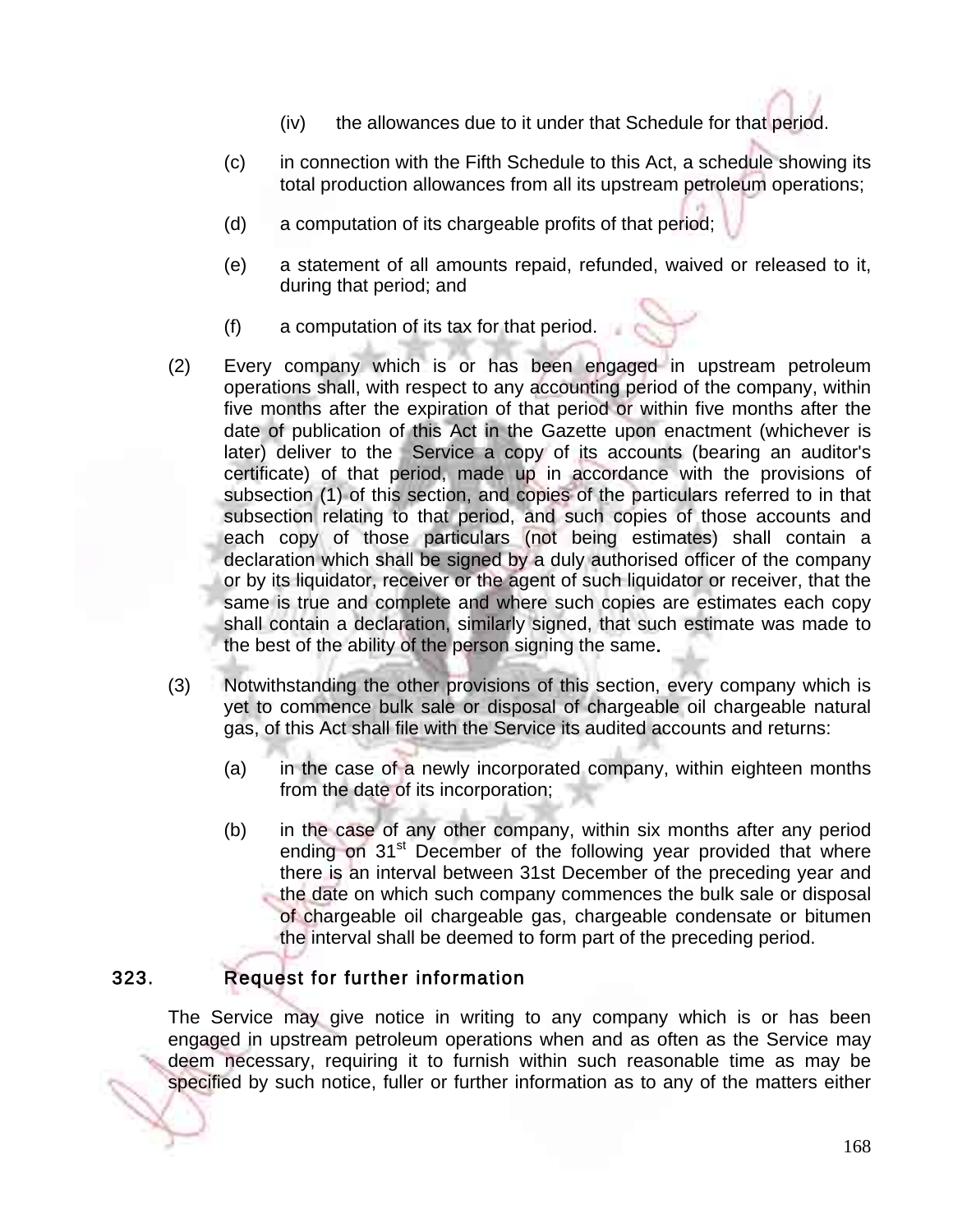referred to in section 322 of this Act or as to any other matters which the Service may consider necessary for the purposes of this Act.

#### 324. Power to call for returns, books, etc

- (1) For the purpose of obtaining full information in respect of any company's upstream petroleum operations, the Service may give notice to such company requiring it within the time limited by such notice, which time shall not be less than twenty-one days from the date of service of such notice, to complete and deliver to the Service any information called for in such notice and in addition or alternatively requiring an authorised representative of such company or its liquidator, receiver or the agent of such liquidator or receiver, to attend before the Service or its authorised representative on such date or dates as may be specified in such notice and to produce for examination, books, documents, accounts and particulars which the Service may deem necessary.
- (2) Where a company assessable to tax under the provisions of this Act fails or refuses to keep books or accounts which, in the opinion of the Service are adequate for the purpose of ascertaining the tax, the Service may by notice in writing require it to keep such records, books and accounts as the Service considers to be adequate in such form and in such language as the Service may in the said notice direct and, subject to the provisions of subsections (3) and (4) of this section, the company shall keep records, books and accounts as directed.
- (3) An appeal shall lie from any direction of the Service made under this section to the High Court.
- (4) On hearing such appeal, the Court may confirm or modify such direction and any such decision shall be final.

#### 325. Returns of estimated tax

- (1) Not later than two months after the commencement of each accounting period, a company engaged in upstream petroleum operations shall submit to the Service a return, the form of which the Service may prescribe, of its estimated tax for such accounting period.
- (2) If, at any time during any such accounting period the company having made a return as provided for in subsection (1) of this section is aware that the estimate in such return requires revision, then it shall submit a further return containing its revised estimated tax for such period.
- (3) Where the further returns provided for under subsection (2) of this section is not made, the Service shall impose interest at the prevailing LIBOR plus two percentage points for the differential of the revised tax over the estimated tax paid by the company.

169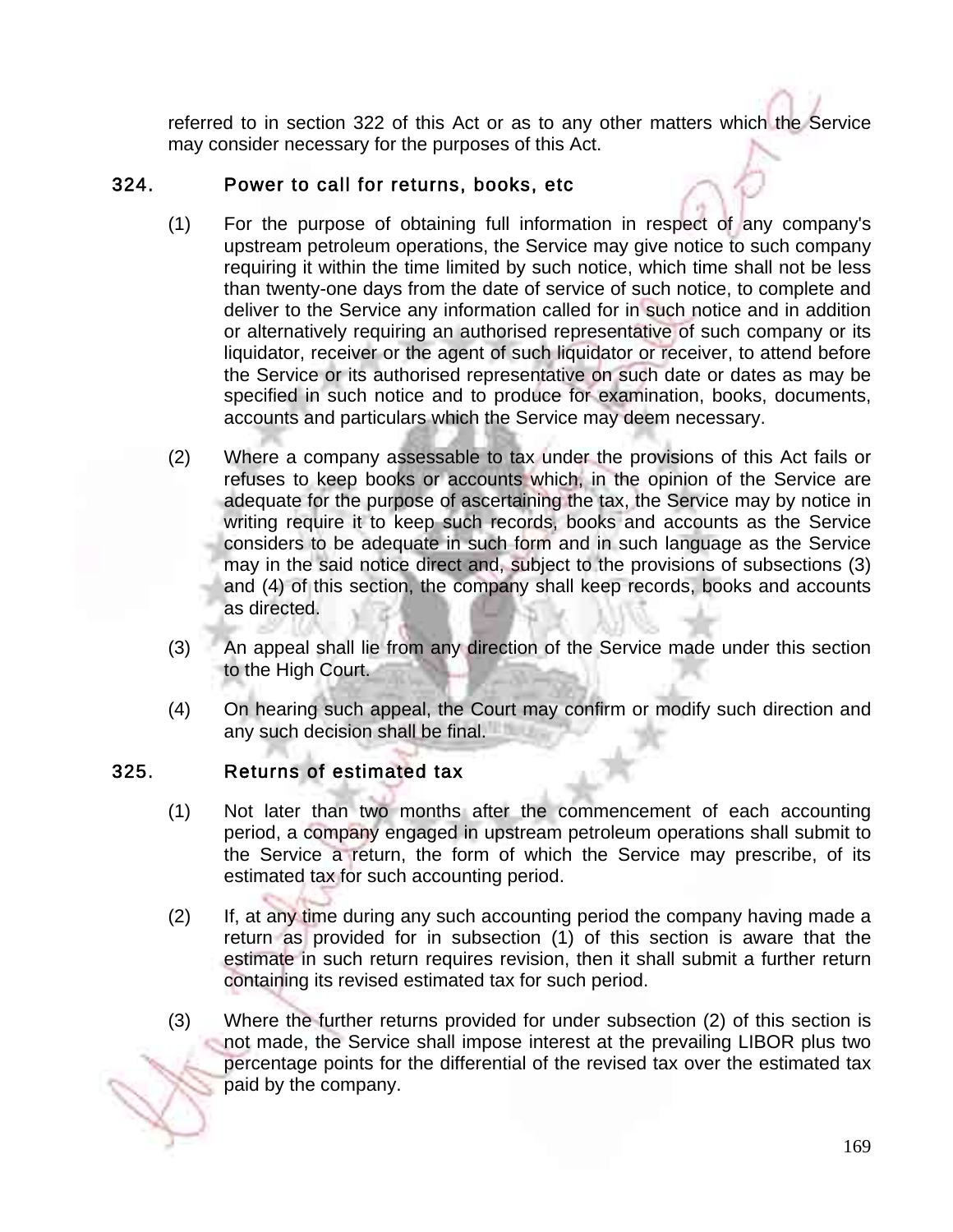- (4) Every return made by a company engaged in upstream petroleum operations in fulfilment of the provisions of this section shall be subject to review and validation by the Service.
- (5) Where a company does not provide the estimates pursuant to subsection (1) of this section, the Service shall have the right to determine such estimates on the best of judgement basis and impose same on the company.

### 326. Extension of period for making returns

Where it is shown by any company to the satisfaction of the Service that for good reasons the company is not able to comply with the provisions of section 322 of this Act within the time limited by that section or any notice given to it under section 323 or 324 of this Act within the time limited by any such notice, the Service may grant in writing such extension of that time as the Service may consider necessary.

#### 327. Self assessment of tax payable

- (1) Every company liable to file tax returns as provided under section 322 of this Act shall file self-assessment returns, within the specified period, showing the tax payable by the company for the accounting period.
- (2) Where a company has delivered accounts and particulars, including the self assessment returns for any accounting period of the company, the Service may -
	- (a) accept the same; or
	- (b) refuse to accept the same and proceed as provided in subsection (3) of this section upon any failure as therein mentioned.
- (3) Where, for any accounting period of a company, the company has failed to deliver accounts and particulars provided for in section 322 of this Act within the time limited by that section or has failed to comply with any notice given to it under the provisions of sections 323 or 324 of this Act within the time specified in such notice or within any extended time provided for in section 324 of this Act and the Service is of the opinion that such company is liable to pay tax, the Service may estimate the amount of the tax to be paid by such company for that accounting period and make an assessment accordingly, but such assessment shall not affect any liability otherwise incurred by such company by reason of its failure or neglect to deliver such accounts and particulars or to comply with such notices; and nothing in this subsection shall affect the right of the Service to make any, additional assessment under the provisions of section 328 of this Act.

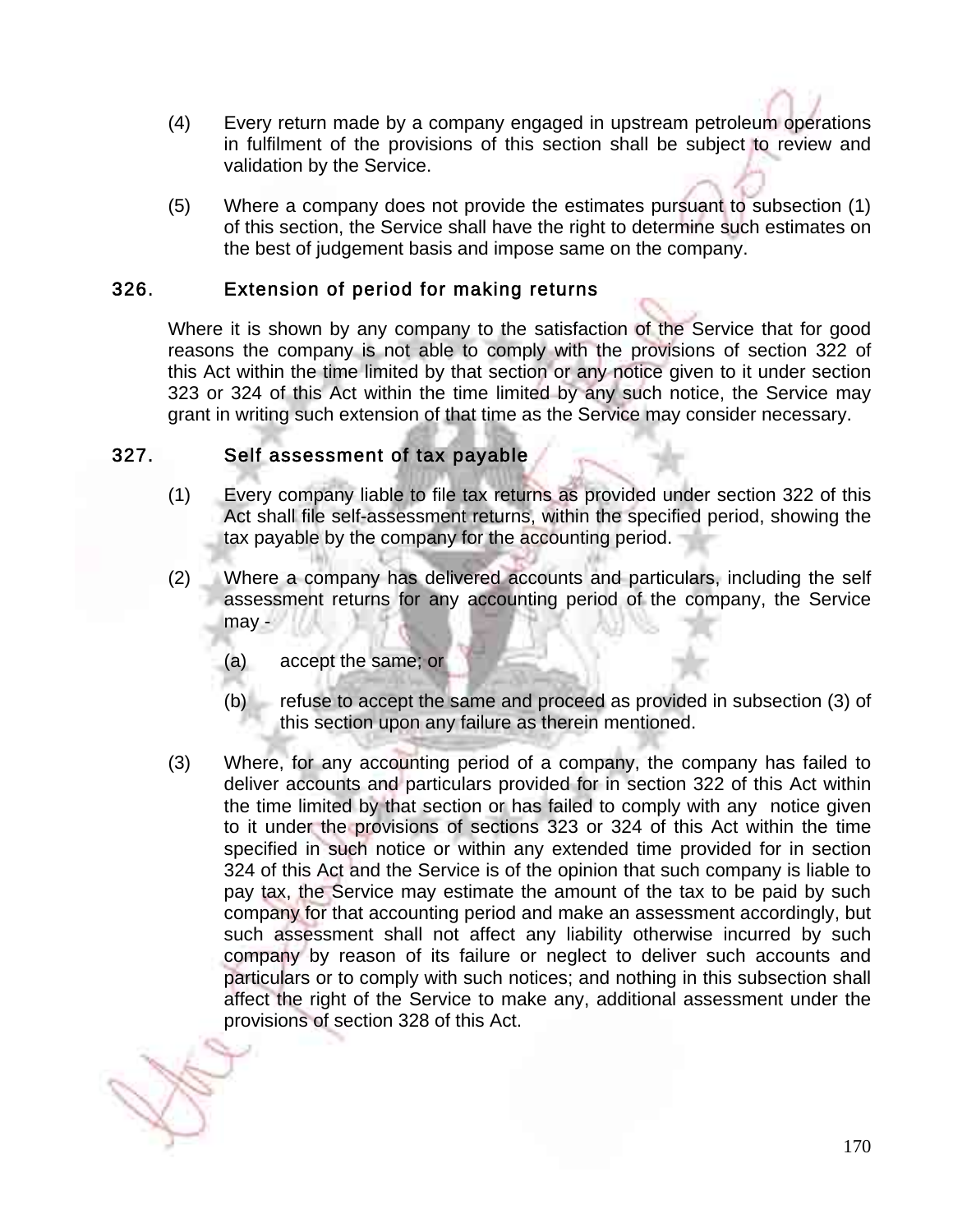### 328. Additional Assessments



- (1) If the Service discovers or is of the opinion at any time that, with respect to any company liable to tax, that tax has not been charged and assessed upon the company or has been charged and assessed upon the company at a less amount than that which ought to have been charged and assessed for any accounting period of the company, the Service may within six years after the expiration of that accounting period and as often as may be necessary, assess such company with tax for that accounting period at such amount or additional amount as in the opinion of the Service ought to have been charged and assessed, and may make any consequential revision of the tax charged or to be charged for any subsequent accounting period of the company.
- (2) Where a revision under subsection (1) of this section results in a greater amount of tax to be charged than has been charged or would otherwise be charged, an additional assessment, or an assessment for any such subsequent accounting period shall be made accordingly, and the provisions of this Act as to notice of assessment, objection, appeal and other proceedings under this Act shall apply to any such assessment or additional assessment and to the tax charged thereunder.
- (3). For the purpose of computing under subsection (1) of this section the amount or the additional amount of tax for any accounting period of a company which ought to have been charged, all relevant facts consistent which subsection (3) of section 335of this Act shall be taken into account even though not known when any previous assessment or additional assessment on the company for that accounting period was being made or could have been made.
- (4) Notwithstanding the other provisions of this section, where any form of fraud, wilful default or neglect has been committed by or on behalf of any company in connection with any tax imposed under this Act, the Service may, at any time and as often as may be necessary, assess the company on such amount as may be necessary for the purpose of recovering any loss of tax attributable to the fraud, wilful default or neglect.

#### 329. Making of assessments, etc.

(1) Assessments of tax shall be made in such form and in such manner as the Service shall authorise and shall contain the names and addresses of the companies assessed to tax or of the persons in whose names such companies (with the names of the companies) have been assessed to tax, and in the case of each company for each of its accounting periods, the particular accounting period and the amount of the chargeable profits of and assessable tax and chargeable tax for that period.

When any assessment requires to be amended or revised, a form of amended or revised assessment shall be made in a manner similar to that in which the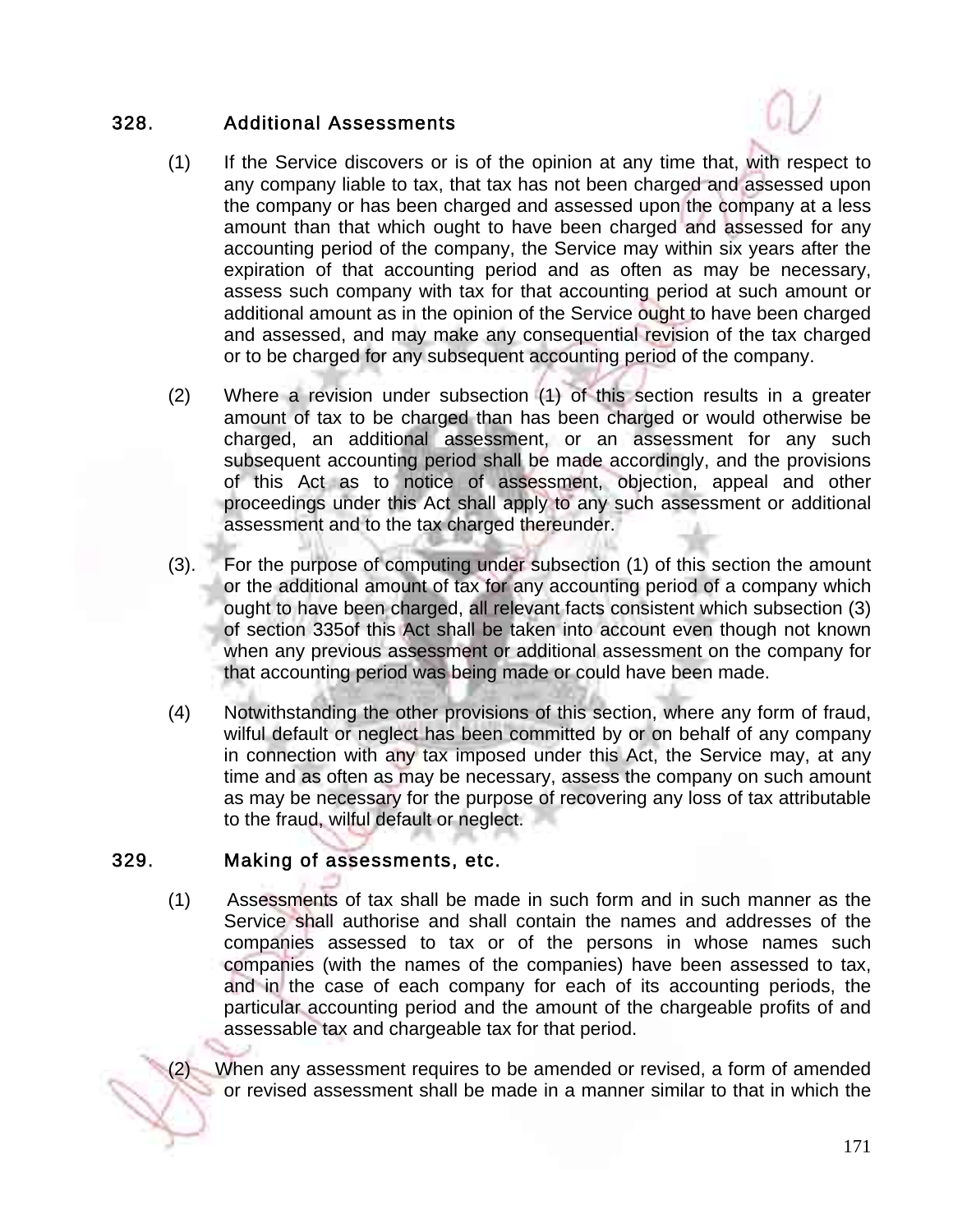original of that assessment was made under subsection (1) of this section but showing the amended or revised amount of the chargeable profits, assessable tax and chargeable tax.

(3) A copy of each assessment, and of each amended or revised assessment shall be filed in a list which shall constitute the Assessment List for the purpose of this Act.

#### 330. Notices of assessment, etc.

- (1) The Service shall cause to be served personally on or sent by registered post to each person who is liable to this tax but fails to file self-assessment returns, a notice of assessment stating its accounting period and the amount of its chargeable profits, assessable tax and chargeable tax charged and assessed upon the company, the place at which payment of the tax should be made, and informing such company of its rights under subsection (2) of this section.
- (2) If any person in whose name an assessment was made in accordance with the provisions of this Part disputes the assessment, that person may apply to the Service, by notice of objection in writing, to review and revise the assessment so made on him and such application shall be made within twenty-one days from the date of service of the notice of such assessment and shall state the amount of chargeable profits of the company of the accounting period in respect of which the assessment is made and the amount of the assessable tax and the tax which such person claims should be stated on the notice of assessment.
- (3) The Service, upon being satisfied that owing to absence from Nigeria, sickness or other reasonable cause, the person in whose name the assessment was made was prevented from making the application within such a period of twenty-one days shall, extend the period as may be reasonable in the circumstances.
- (4) After receipt of a notice of objection referred to in subsection (2) of this section, the Service may within such time and at such place as the Service shall specify, require the person giving the notice of objection to furnish such particulars as the Service may deem necessary, and may by notice within such time and at such place as the Service shall specify, require any person to give evidence orally or in writing in respect of any matter necessary for the ascertainment of the tax payable, and the Service may require such evidence if given orally, to be given on oath or if given in writing, to be given by affidavit.
- (5) In the event of any person assessed who had objected to an assessment made upon him agreeing with the Service as to the amount of tax liable to be assessed, the assessment shall be amended accordingly, and the notice of the tax payable shall be served upon such person.

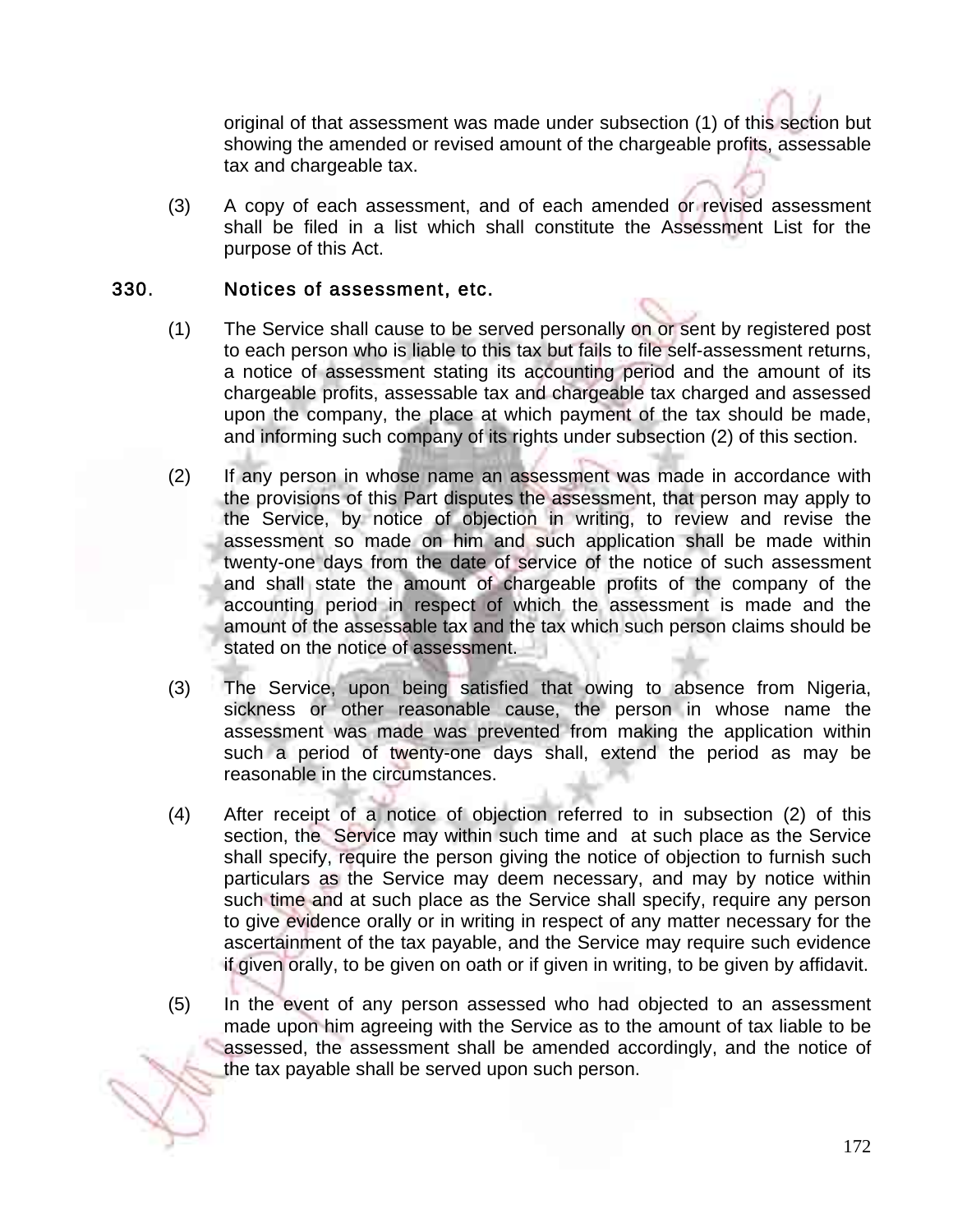(6) If an applicant for revision under the provisions of subsection (2) of this section fails to agree with the Service on the amount of the tax, the Service shall give such applicant notice of refusal to amend the assessment as desired by such applicant, and may revise the assessment to such amount as the Service may determine and give such applicant notice of the revised assessment of the tax payable together with notice of refusal to amend the revised assessment and, wherever required, any reference in this Act to an assessment or to an additional assessment shall be treated as a reference to an assessment or to an additional assessment as revised under the provisions of this subsection.

### 331. Errors and defects in assessment and notice

- (1) No assessment, warrant or other proceeding purporting to be made in accordance with the provisions of this Act shall be quashed, or deemed to be void or voidable, for want of form, or be affected by reason of a mistake, defect or omission therein, if the same is in substance and effect in conformity with or according to the intent and meaning of this Act or any Act amending the same, and if the company assessed or intended to be assessed or affected thereby is designated therein according to common intent and understanding.
- (2) An assessment shall not be impeached or affected-
	- (a) by reason of a mistake therein as to-
		- (i) the name of a company liable or of a person in whose name a company is assessed; or
		- (ii) the amount of the tax;
	- (b) by reason of any variance between the assessment and the notice thereof, if in cases of assessment, the notice is duly served on the company intended to be assessed or on the person in whose name the assessment was to be made on a company, and such notice contains, in substance and effect, the particulars on which the assessment is made.

## 332. Income tax computation

(1) Notwithstanding anything to the contrary in any law, all income tax computations made under this Part shall be made in the currency in which the transaction was effected.

(2) Notwithstanding anything to the contrary in any law, any assessment made under section Error! Reference source not found. of this Act shall be made in the currency in which the computation giving rise to the assessment was made.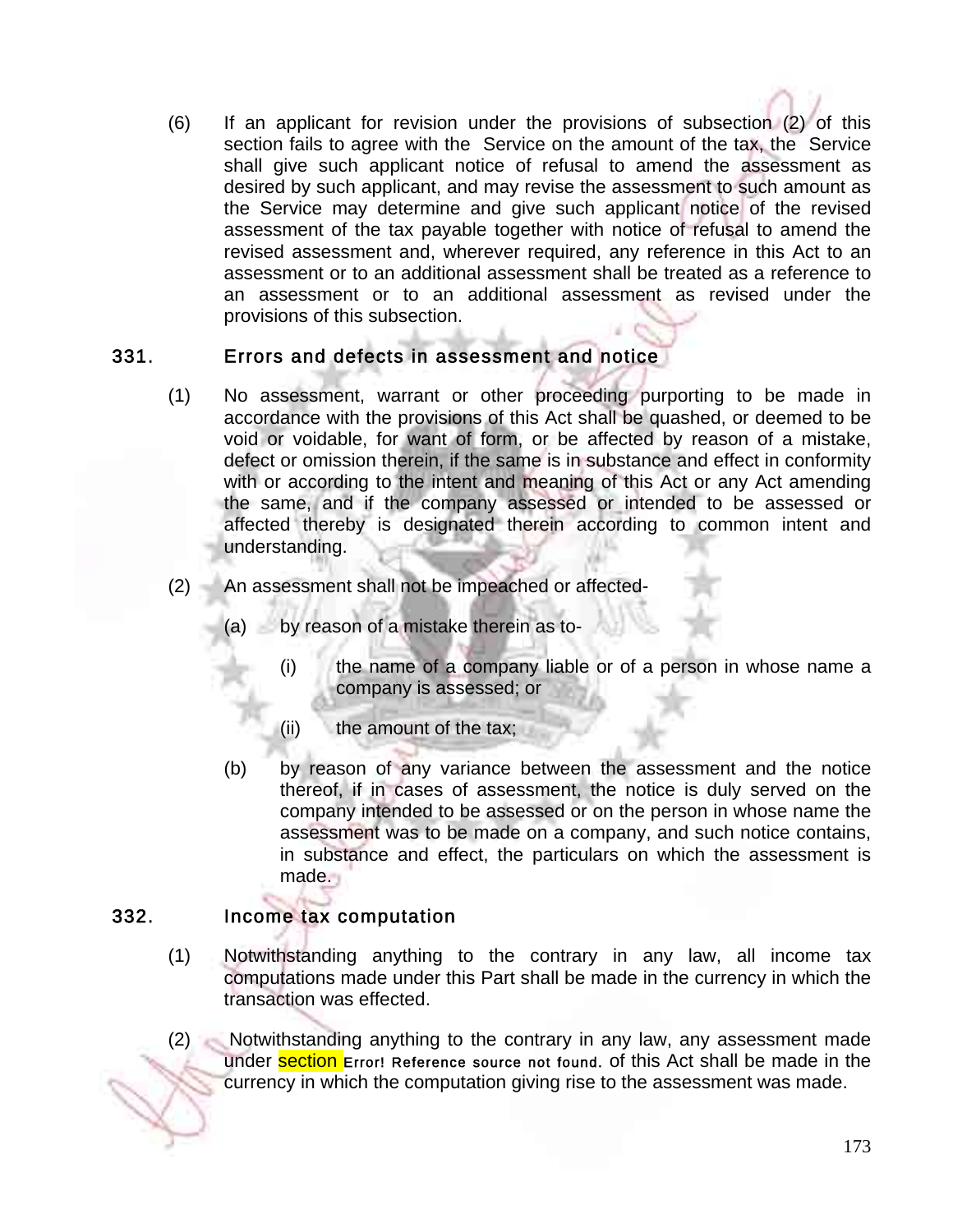### G. COURT PROCEEDINGS

333. Redress against Assessment

Any person (being a company or, a person in whose name a company is assessed) aggrieved by an assessment made upon him, or who has failed to agree with the Service as referred to in section 330(6) of this Act, may seek redress against such assessment from the Federal High Court within thirty days after the date of the Service upon such person or company of the notice of the refusal of the Service to amend the assessment as desired, provided that not withstanding the lapse of such period of thirty days, by not more than a further period of sixty days, such person or company may seek redress against such assessment from the Federal High Court if good cause is shown to the satisfaction of the Federal High Court why redress against such assessment was not sought within thirty days.

### 334. Suits at the Federal High Court

Notwithstanding the provisions of section 333, any person or company aggrieved by or dissatisfied with any tax imposed upon it by the Service or with any other action of the Service or who has any complaint, objection, claim, set off, representation or other grievance arising from the provision of this Part whether against the Service or any other taxable person or government agency may seek redress in respect thereof at the Federal High Court.

## 333. Assessment to be final and conclusive

- (1) Where no valid objection or appeal has been lodged within the time provided under sections 330, and 331 of this Act, as the case may be, against an assessment as regards the amount of the tax assessed, or where the amount of the tax has been agreed to under subsection (5) of section 330 of this Act, or where the amount of the tax has been determined on objection or revision under subsection (6) of section 330 of this Act, or on appeal, the assessment made, agreed to, revised or determined on appeal, as the case may be, shall be final and conclusive for all purposes of this Act as regards the amount of the tax, and if the full amount of the tax in respect of any such final and conclusive assessment is not paid within the appropriate period or periods prescribed in this Act, the provisions contained in this Act relating to the recovery of tax, and to any penalty under section 343 shall apply.
- (2) Where an assessment has become final and conclusive, any tax overpaid shall be repaid.
- (3) Nothing in section 330 of this Act or in this Part shall prevent the Service from making any assessment or additional assessment to tax for any accounting period which does not involve re-opening any issue on the same facts which has been determined for that accounting period, under subsection (5) or (6) of section 330 of this Act by agreement or otherwise or on appeal.

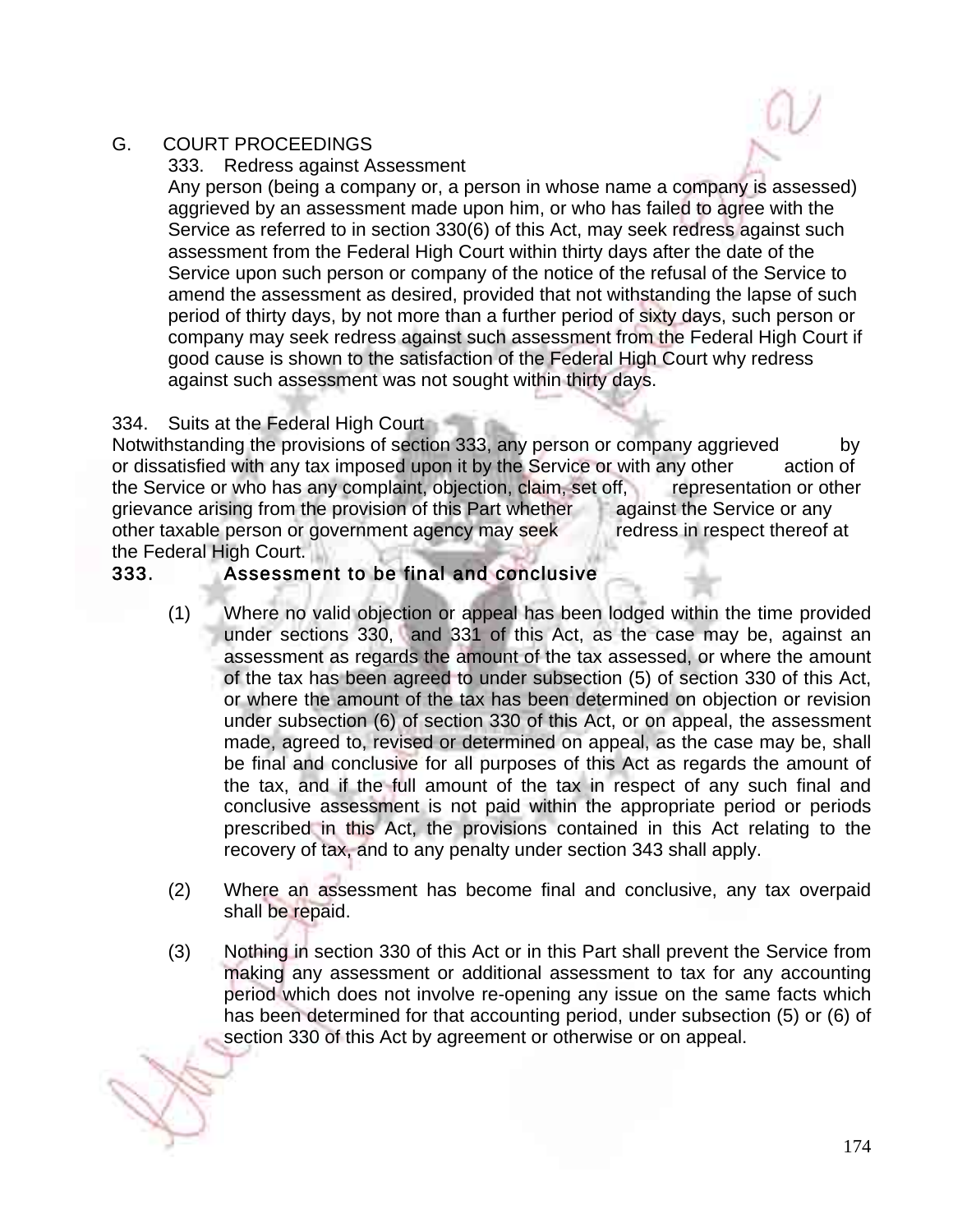# 334. Procedure in cases where objection or appeal is pending

Collection of tax in cases where notice of an objection or an appeal has been given shall not be enforced and any pending proceedings for any instalment of the tax shall be stayed until the objection or appeal is determined and the Service may in any such case enforce payment of any portion of the tax which is not in dispute.

#### 335. Time limit for making payment

- (1) Subject to the provisions of section 336 of this Act, tax for any accounting period shall be payable in equal monthly instalment together with a final instalment as provided in subsection (4) of this section.
- (2) The first monthly payment shall be due and payable not later than the third month of the accounting period and shall be in an amount equal to one-twelfth or, where the accounting period is less than a year, in an amount equal to monthly proportion of the amount of tax estimated to be chargeable for such accounting period in accordance with the provision of section 325(1) of this Act
- (3) Each of the remainder of monthly payments to be made subsequent to the payment under subsection (2) of this section shall be due and payable not later than the last day of the month in question and shall be in an amount equal to the amount of tax estimated to be chargeable for such period by reference to the latest returns submitted by the company in accordance with the provision of section 325(2) of this Act less the amount already paid for such accounting period divided by the number of the monthly payments remaining to be made in respect of the applicable accounting period.
- (4) A final instalment of tax shall be due and payable within twenty-one days after filing of the self-assessment for such accounting period, and shall be the amount of the tax assessed for that accounting period less the amount paid under subsections (2) and (3) of this section or is the subject of any proceedings.
- (5) Any instalments on account of tax estimated to be chargeable shall be treated as tax charged and assessed for the purposes of **section** 338 of this Act.

## 336. Penalty for non-payment of tax and enforcement of payment

- (1) If any instalment of tax due and payable pursuant to section 337 of this Act is not paid within the appropriate time limit prescribed. -
	- (a) a sum equal to ten per cent of the amount of the instalment of tax due and payable shall be added to the tax, and the provisions of this Act relating to the collection and recovery of tax shall apply to the collection and recovery of such sum;

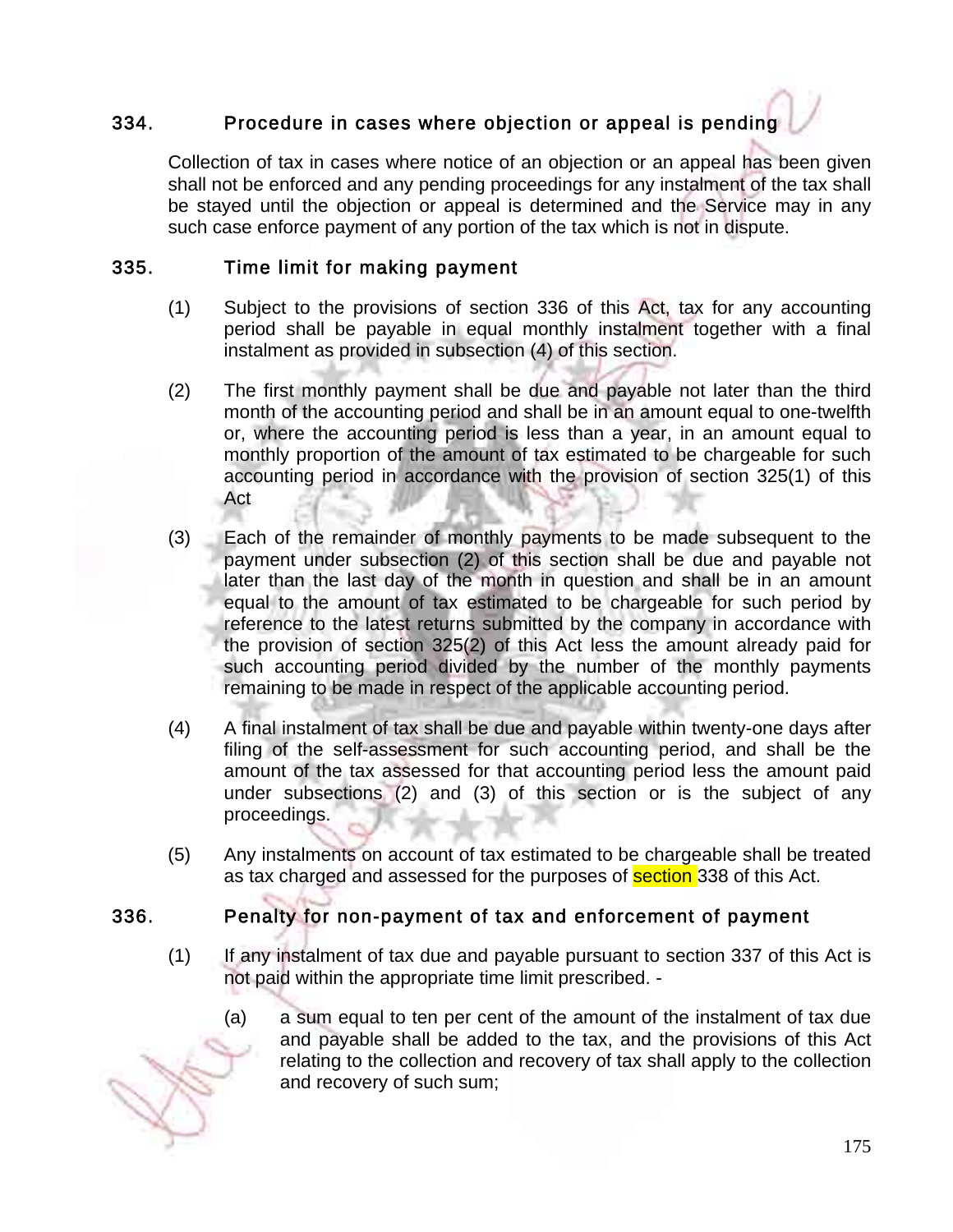- (b) in the case of Naira remittances, the tax due shall attract interest at the prevailing minimum rediscount rate of the Central Bank of Nigeria plus a spread to be determined by the Minister from the date when the tax becomes payable until it is paid, and the provisions of this Act relating to the collection and recovery of tax shall apply to the collection and recovery of the interest;
- (c) in the case of foreign currency remittance, the tax due shall attract interest at the prevailing London Inter Bank Offered Rate, plus a spread to be determined by the Minister from the date when the tax becomes payable until it is paid, and the provisions of this Act relating to the collection and recovery of tax shall apply to the collection and recovery of the interest.
- (2) Any company or person in whose name the company is assessed, who, without lawful justification or excuse, the proof of which shall lie on the company or the person assessed, fails to pay the tax within the period of one month prescribed in subsection (1)(b) of this section, commits an offence
- (3) The Service may, for good cause shown, remit the whole or any part of the penalty due under subsection (1) of this section.

## 337. Collection of tax after determination of objection or appeal

Where payment of tax in whole or in part has been held over pending the result of a notice of objection or appeal, the tax outstanding under the assessment as determined on such objection or appeal, as the case may be, shall be payable immediately and the balance of the tax shall be paid as to any part of the tax in the proceedings stayed within one month from the date of service on the company assessed, or on the person in whose name the company is assessed, and if such balance is not paid within such period the provisions of section 338 of this Act shall apply.

## 338. Suit for tax by the Service

- (1) The Service may sue and recover tax in any court of competent jurisdiction at the place where the tax is due against a company or the person in whose name the company is assessed and the cost of the proceedings shall be borne by the company or the person in whose name the company is assessed.
- (2) In any suit under subsection (1) of this section the production of a certificate signed by any person duly authorised by the Service giving the name and address of the defendant and the amount of tax due by the defendant shall be sufficient evidence of the amount due and sufficient authority for the court to give judgment for this amount.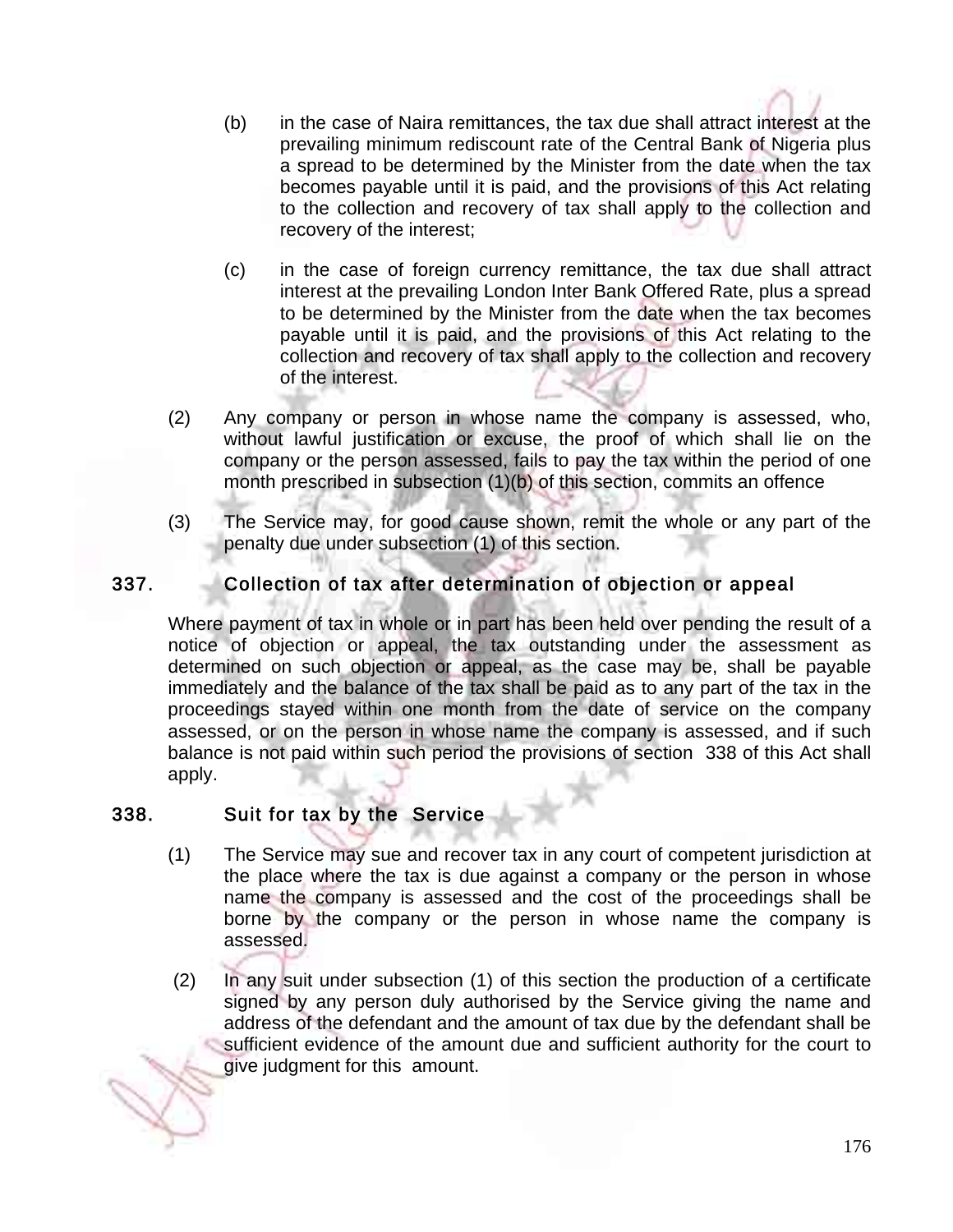#### 339. Relief in respect of error or mistake

- (1) Where any person who has paid tax for any accounting period alleges that any assessment made upon him or in his name for that period was excessive by reason of some error or mistake in the accounts, particulars or other written information supplied by him to the Service for the purpose of the assessment, such person may at any time, not later than six years after the end of the accounting period in respect of which the assessment was made, make an application in writing to the Service for relief.
- (2) Upon receipt of the application, referred to in subsection (1) of this section the Service shall inquire into the matter and subject to the provisions of this section shall by way of repayment of tax give such relief in respect of the error or mistake as appears to the Service to be reasonable and just.
- (3) No relief shall be given under this section in respect of an error or mistake as to the basis on which the liability of the applicant ought to have been computed where such accounts, particulars or information was in fact made or given on the basis or in accordance with the practice of the Service generally prevailing at the time when such accounts, particular or information was made or given.
- (4) In determining any application under this section, the Service shall have regard to all the relevant circumstances of the case, and in particular, shall consider whether the granting of relief would result in the exclusion from charge to tax of any part of the chargeable profits of the applicant, and for this purpose the Service may take into consideration the liability of the applicant and assessments made upon him in respect of other years.
- (5) No appeal shall lie from a determination of the Service under this section, which determination shall be final and conclusive.

## 340. Repayment of Tax

- (1) Save as is otherwise in this Act expressly provided, no claim for the repayment of any tax overpaid shall be allowed unless it is made in writing within six years next after the end of the accounting period to which it relates and if the Service disputes any such claim it shall give to the claimant notice of refusal to admit the claim and the provisions of sections 328 and 329 of this Part shall apply.
- (2) The Service shall give a certificate of the amount of any tax to be repaid under any of the provisions of this Act or under any order of a court of competent jurisdiction and upon the receipt of the certificate, the Accountant-General of the Federation shall cause repayment to be made in conformity with provision of the certificate.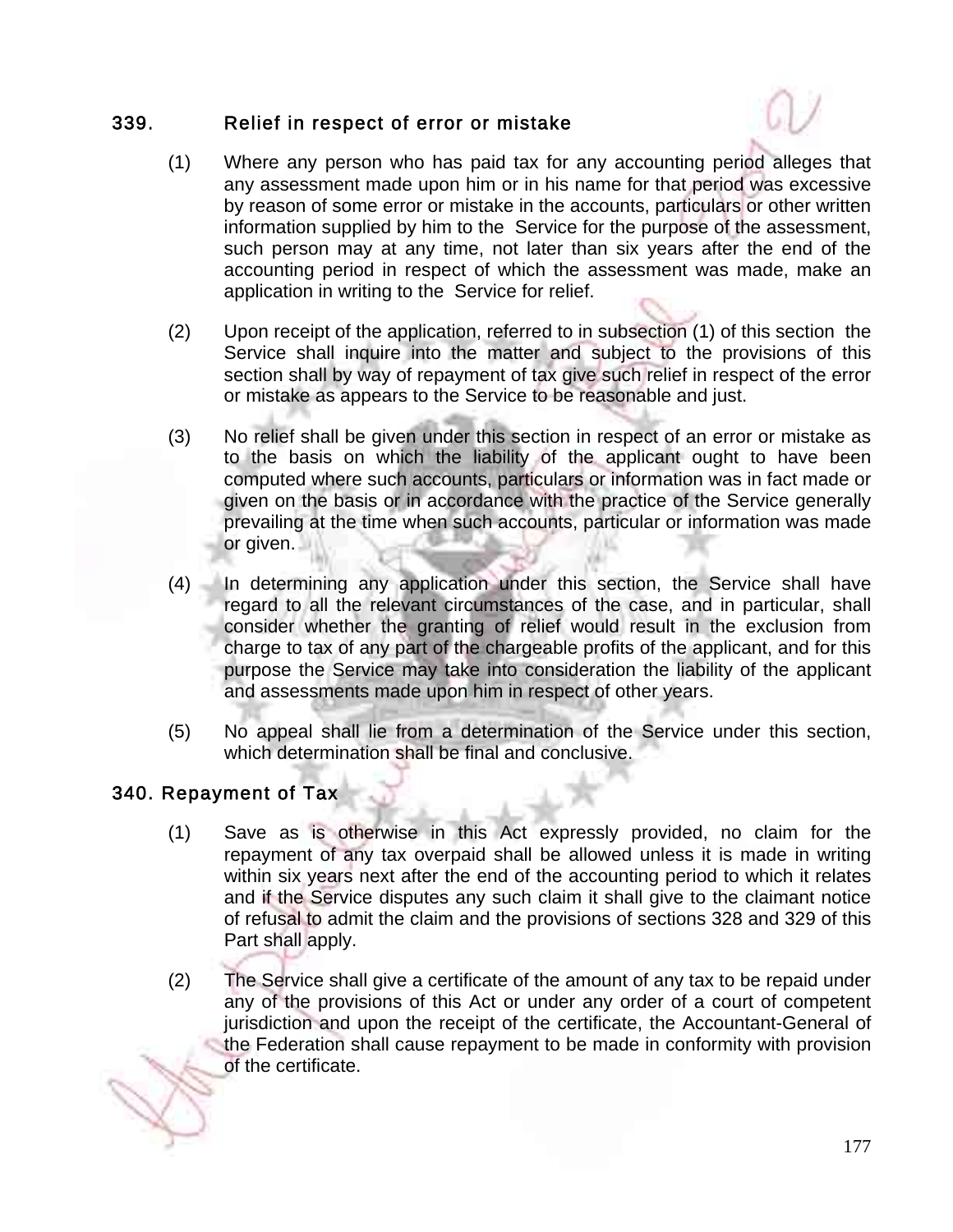### 341. Penalty for Offences

- (1) Any person who fails to comply with the provisions of this Act or any rule made under this Act for which no other penalty is specifically provided, shall be liable to a fine of N1,500,000
- (2) A person who commits an offence under subsection (1) of section 323 of this Act, or where such offence is a failure to submit a return under section 324 of this Act or is a failure, arising from the provisions of this Part, to deliver accounts, particulars or information or to keep records required, a further sum of N300,000.00 for each and every day during which such offence or failure continues, and in default of payment to imprisonment for six months, the liability for the additional sum to commence from the day following the conviction, or from such day thereafter as the court may order.
- (3) A person who-
	- (a) fails to comply with the requirements of a notice served on him under this Part; or
	- (b) having a duty so to do, fails to comply with the provisions of section 322 of this Act; or
	- (c) without sufficient cause fails to attend in answer to a notice or summons served on him under this Part or having attended fails to answer any question lawfully put to him; or
	- (d) fails to submit any return required to be submitted by section  $323$  of this Act in accordance with the requirement of that section or in accordance with section 325 of this Act, commits an offence.

## 342. Penalty for making incorrect accounts

- (1) Every person who without reasonable excuse:
	- (a) makes up or causes to be made up any incorrect accounts by omitting or understating any profits or overstating any losses in the accounts; or
	- (b) prepares or causes to be prepared any incorrect schedule required to be prepared by **section** 322 of this Act by overstating any expenditure or any incorrect statement or overstating any royalties or other sums or by omitting or understating any amounts repaid, refunded, waived or released; or



(c) gives or causes to be given any incorrect information in relation to any matter or thing affecting his liability to tax, commits an offence and liable to a fine of N150,000.00 and to double the amount of tax which has been undercharged in consequence of such incorrect accounts,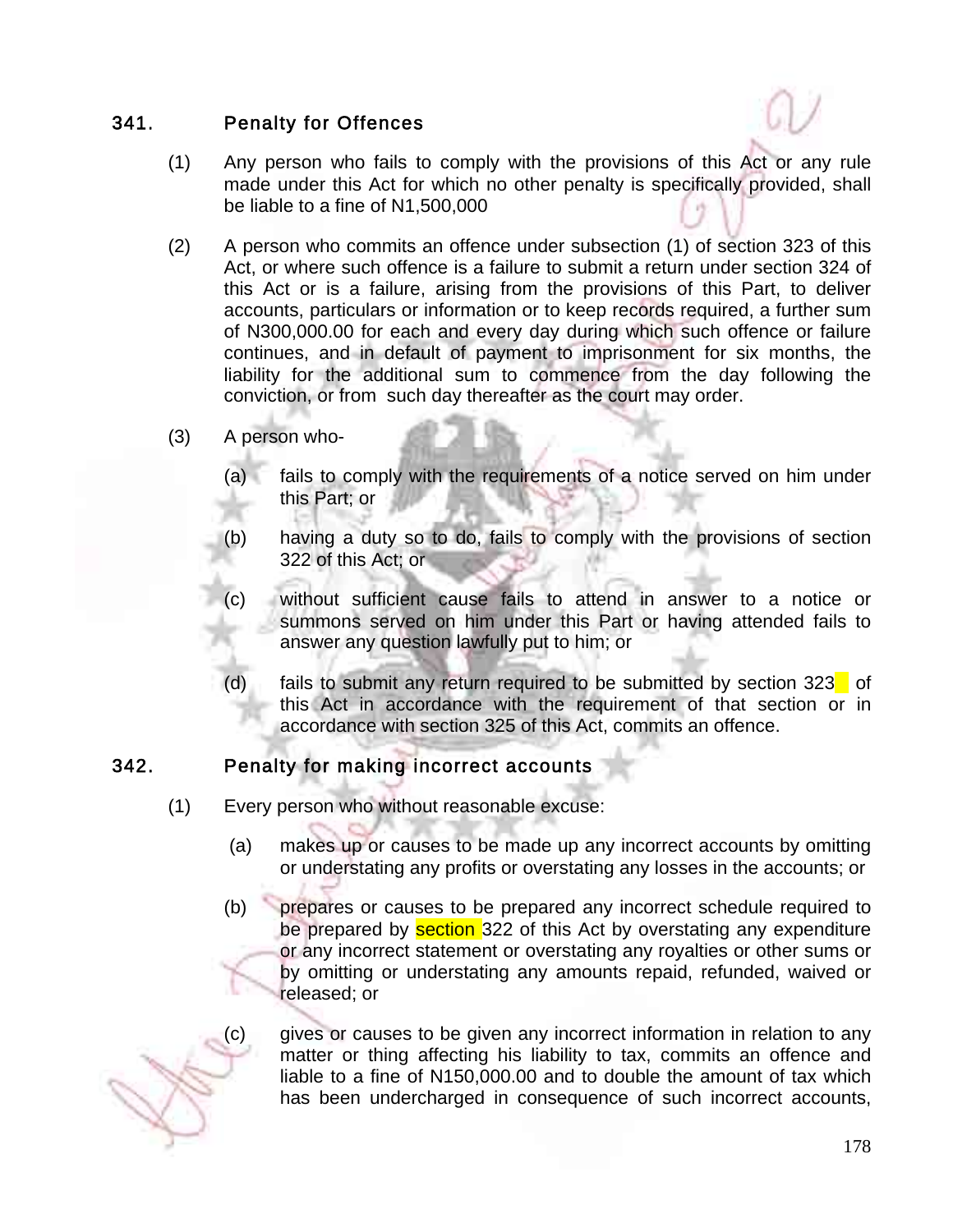schedule, statement or information, or would have been so undercharged if the accounts, schedule, statement or information had been accepted as correct.

- (2) No person shall be liable to any penalty under this section unless the complaint concerning such offence was made at any time within six years after the end of the accounting period in respect of which the offence was committed.
- (3) The Service may compound any offence under this section, and may before judgment stay or compound any proceedings under this Act.

### 343. False statements and returns.

- (1) Any person who:
	- (a) for the purpose of obtaining any deduction, rebate, reduction or repayment in respect of tax for himself or for any other person, or who in any return, account, particulars or statement made or furnished with reference to tax, knowingly makes any false statement or false representation, or forges or fraudulently alters or used, or fraudulently lends, or allows to be used by any other person any receipt or token evidencing payment of the tax under this Act; or
	- (b) aids, abets, assists, counsels, incites or induces any other person to:
		- (i) make or deliver any false return or statement under this Act;
		- (ii) keep or prepare any false accounts or particulars affecting tax; or **WITH STATEMENT**
		- (iii) unlawfully refuse or neglect to pay tax;

commits an offence and liable to a fine of N150,000.00 and three times the amount of tax for which the person assessable is liable under this Act for the accounting period in respect of or during which the offence was committed, or to imprisonment for six months, or to both fine and imprisonment.

(2) The Service may compound any offence under this section and with the leave of the court may before judgment stay or compound any proceedings arising from the implementation of this section.

## 344. Penalty for failure to pay tax

(1) Any person who being obliged to deduct any tax under this Act, but fails to deduct, or having deducted, fails to pay to the Service within thirty days from the date the amount was deducted or the time the duty to deduct arose, shall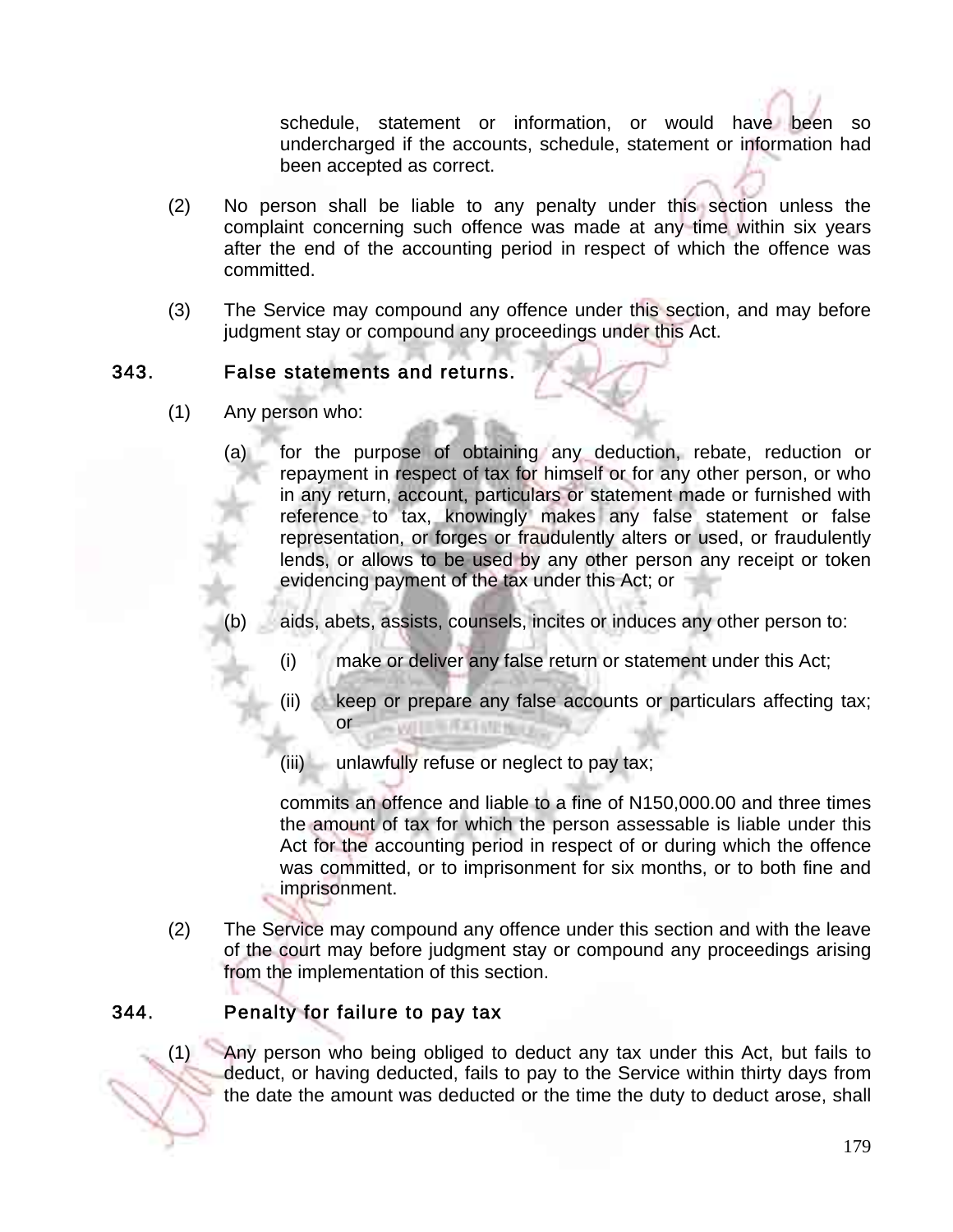upon determination by the Service, be liable to pay the tax withheld or not remitted in addition to a penalty of ten per cent of the tax withheld or not remitted per annum and interest at the prevailing Central Bank of Nigeria minimum re-discount rate.

(2) Any person who continues to commit the breach referred to in subsection (1) of this section beyond thirty days and after the determination by the Service commits an offence and is liable on conviction to imprisonment for a period of not more than six months.

# 345. Penalties for offences by authorised and unauthorised persons

- (1) Any person who
	- (a) being a member of the Service charged with the due administration of this Act or any consultant engaged in connection with the assessment and collection of the tax who –
		- (i) demands from any person an amount in excess of the authorised assessment of the tax payable;
		- (ii) withholds for his own use or otherwise any portion of the amount of tax collected;
		- (iii) renders a false return, whether verbal or in writing, of the amount of tax collected or received by him;
		- (iv) defrauds any person, embezzles any money, or otherwise uses his position to deal wrongfully either with the Service or any other individual; or
	- (b) not being authorised under this Act to do so, collects or attempts to collect the tax under this Act;

commits an offence and liable to a fine of N1,000,000.00 or to imprisonment for three years or to both.

## 346. Deduction of tax at source

(1) Income tax assessable on any company, partnership or person (whether or not resident in Nigeria) who provides petroleum operation services and related activities to a company carrying on upstream petroleum operations in Nigeria, whether or not an assessment has been made, shall be recoverable from any payment (whether or not made in Nigeria) made by any person to such company, partnership or person.

(2) For the purpose of this section, the rate at which tax is to be deducted and the nature of the activities and services for which a company making payment is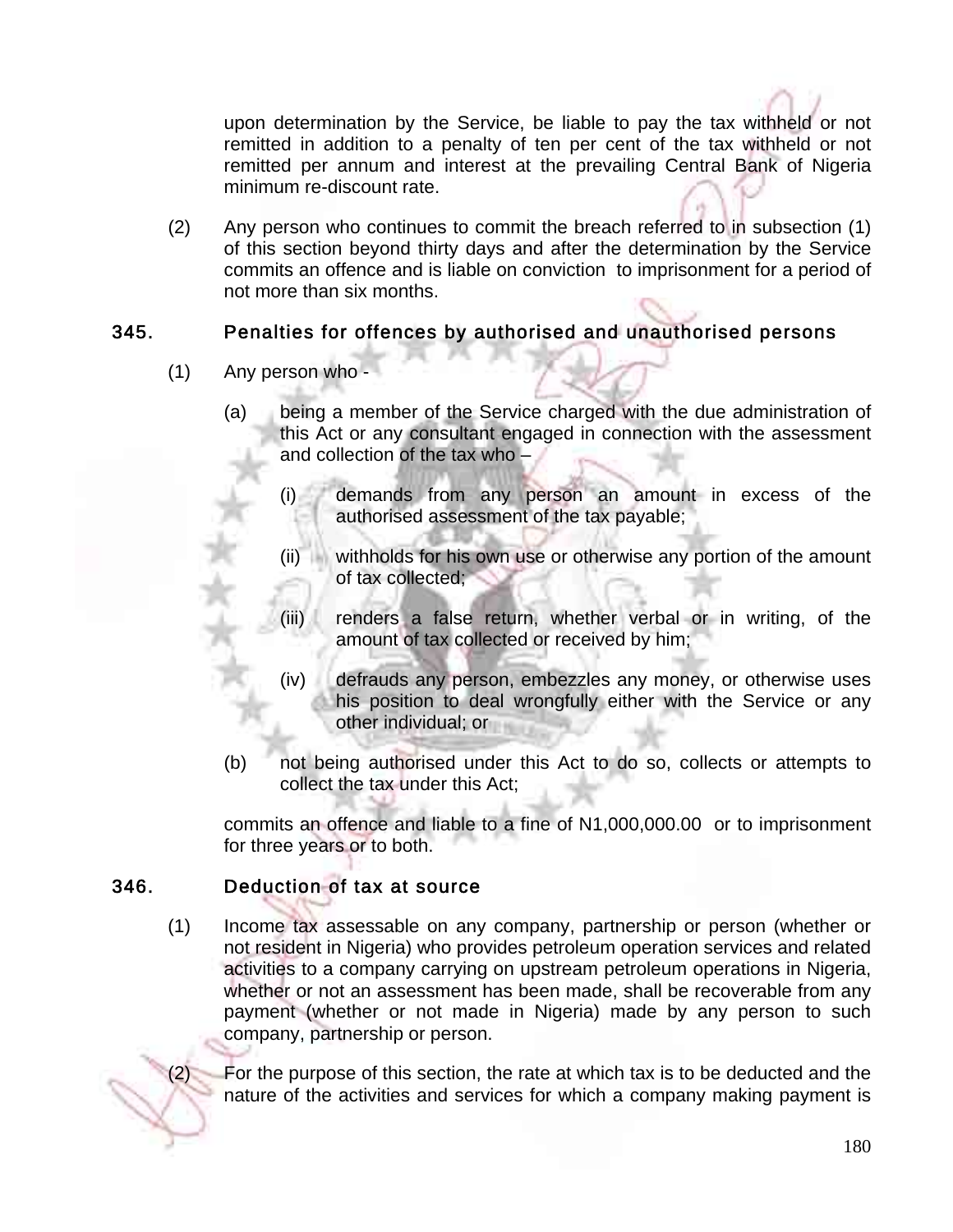to deduct tax at the date when the payment is made or credited, whichever first occurs, shall be as specified in any extant Government Notice .

- (3) A company which has deducted tax under this section shall forward to the Service the amount of tax deducted and a statement showing the name and address of the person who suffered the tax deduction and the nature of activities or services in respect of which any payment was made.
- (4) Income tax recovered under the provisions of this section by deduction from payments made to a company, partnership or person shall be set-off for the purposes of collection against tax charged on such company, partnership or persons by an assessment, provided that the total of such deductions shall not exceed the amount of the assessment.

### 347. Tax to be payable notwithstanding any proceedings for penalties

The institution of proceedings for or the imposition of a penalty, fine or term of imprisonment under this Act shall not relieve any person from liability to payment of any tax for which the person is or may become liable.

## 348. Prosecution to be with the sanction of the Service

Subject to the provisions of the Constitution no prosecution in respect of an offence under section 302, 343, 344, 345 or 346 of this Act may be commenced, except at the instance of or with the sanction of the Service.

## 349. Savings for criminal proceedings

The provisions of this Act shall not affect any criminal proceedings under any other Act or law.

## 350. Restriction on effects of Personal Income Tax and other Acts

Tax shall not be charged under the provisions of the Personal Income Tax Act or any other Act in respect of dividends paid out of any profits which are taken into account, under the provisions of this Act, in the calculation of the amount of any chargeable profits upon which tax is charged, assessed and paid under the provisions of this Act.

#### 351. Double taxation arrangements with other territories

(1) Where the Minister by order declares that arrangements specified in the order have been made with the Government of a territory outside Nigeria with a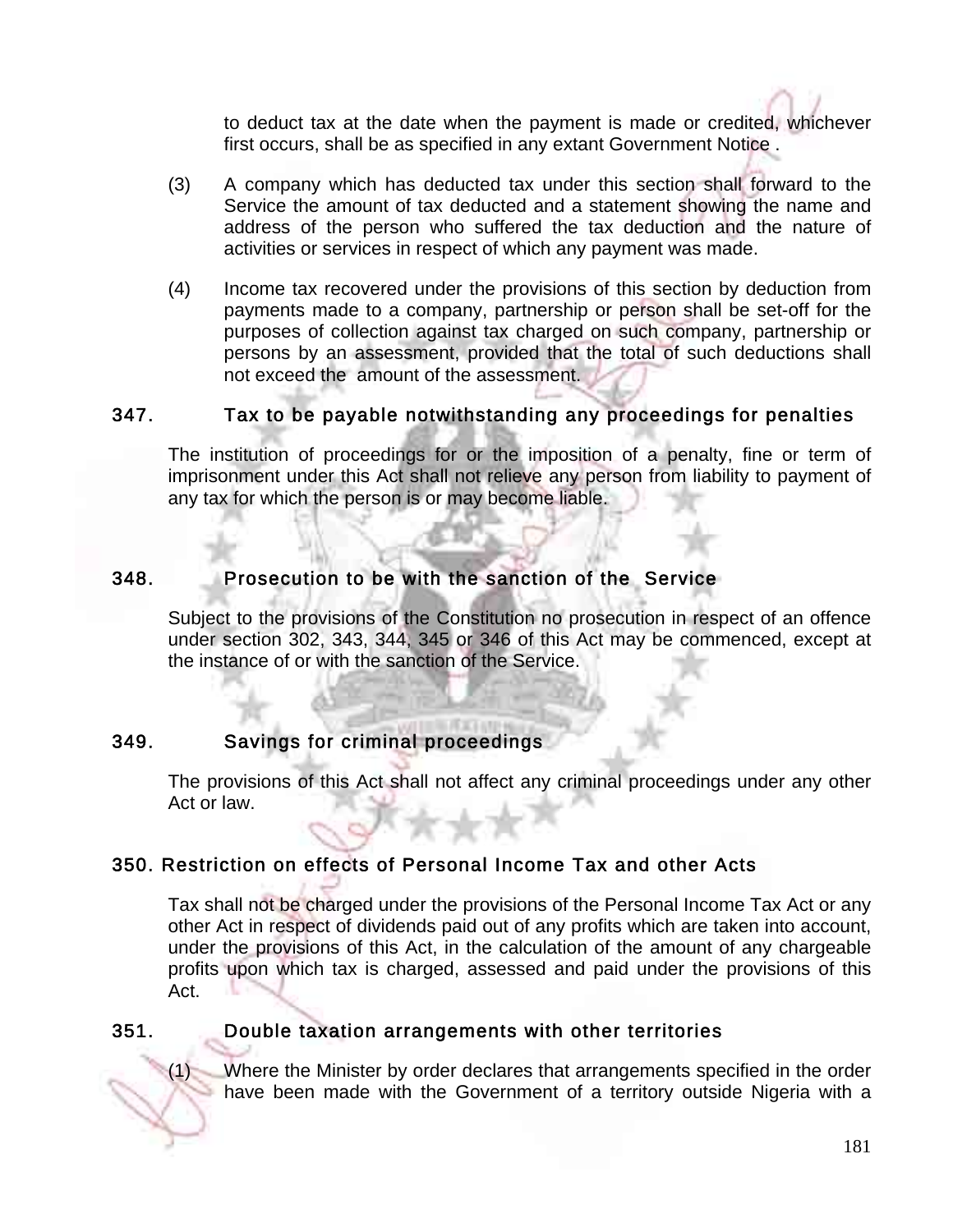view to affording relief from double taxation in relation to tax imposed under the provisions of this Act and any tax of a similar character imposed by the laws of that territory, and that it is expedient that those arrangements should have effect, the arrangements shall have effect notwithstanding anything in any enactment.

- (2) The Minister may make rules for carrying out the provisions of any arrangements having effect under this section.
- (3) An order made under the provisions of subsection (1) of this section may include provisions for relief from tax for accounting periods commencing or terminating before the making of the order and provisions as to income (which expression includes profits) which is not itself liable to double taxation.
- (4) Any regulation, Order or rule made or deemed to have been by the Minister in respect of any double taxation arrangement with the Government of any territory outside Nigeria prior to the Effective Date shall continue to have effect as if made pursuant to the provisions of this Part.

## 352. Method of calculating relief to be allowed for double taxation

- (1) The provisions of this section shall have effect where, under arrangements having effect under section 353 of this Act, foreign tax payable in respect of any income in the territory with the Government of which the arrangements are made is to be allowed as a credit against tax payable in respect of that income in Nigeria.
- (2) In this section, the expression-
	- (a) "foreign tax" means any tax payable in that territory which, under the double taxation arrangements, is to be allowed; and
	- (b) "income" means that part of the profits of any accounting period which is liable to both tax and foreign tax, before the deduction of any tax, foreign tax, credit therefore or relief granted under subsection (6) of this section.
- (3) The amount of the credit admissible to any company under the terms of any double taxation arrangement shall be set off against the tax chargeable upon that company in respect of the income, and where that tax has been paid the amount of the credit may be repaid to that company or carried forward against the tax chargeable upon that company of any subsequent accounting period.
- (4) The credit for an accounting period shall not exceed whichever is the less of the following amounts, -



(a) the amount of the foreign tax payable on the income; or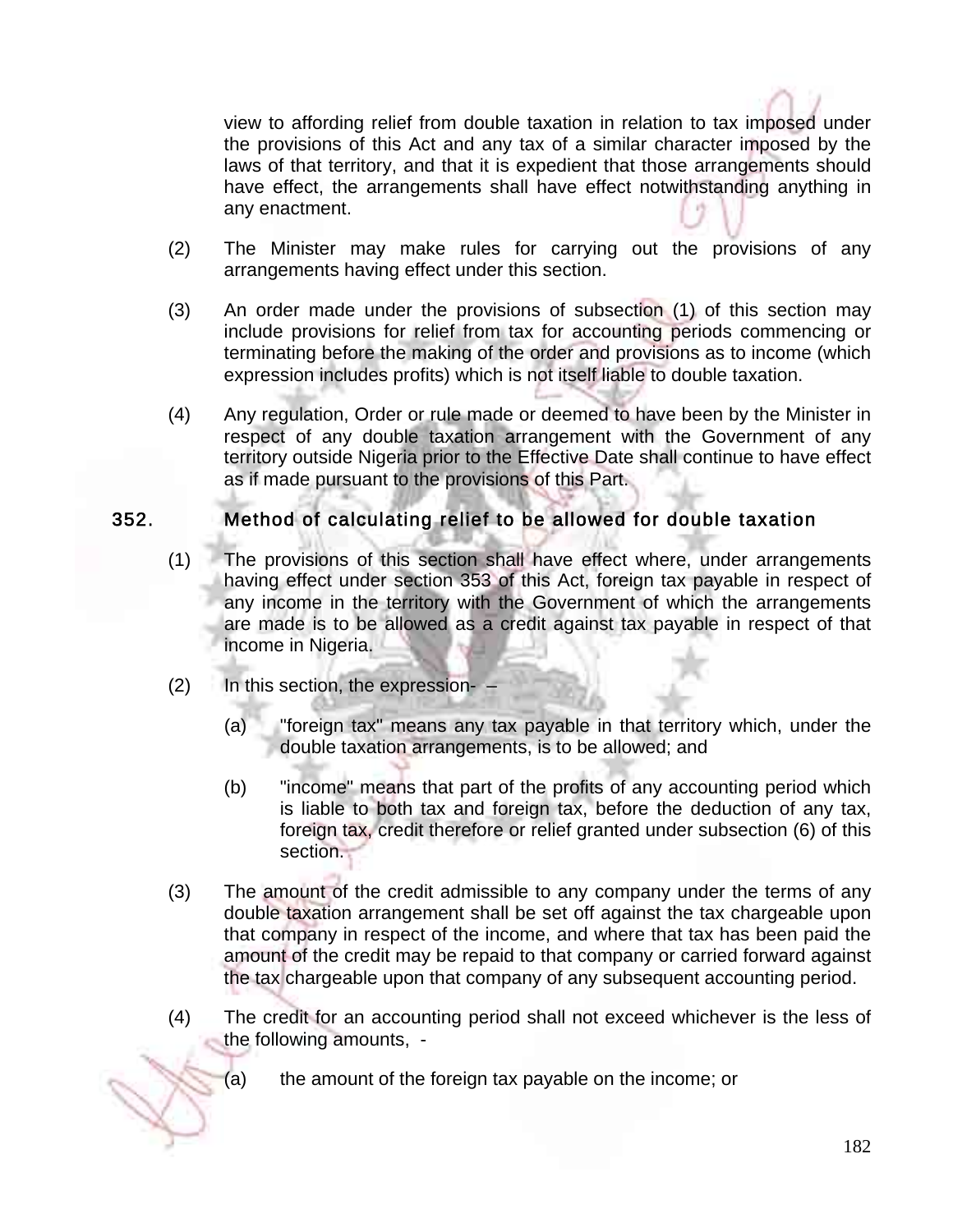- (b) the amount of the difference between the tax chargeable under this Part (before allowance of credit under, any arrangements having effect under section 353 of this Act) and the tax which would be so chargeable if the income were excluded in computing profits.
- (5) Without prejudice to the provisions of subsection (4) of this section, the total credit to be allowed to a company for any accounting period for foreign tax under all arrangements having effect under section Error! Reference source not found. of this Act shall not exceed the total tax which would be ultimately borne by that company, for that accounting period, if no such credit had been allowed.
- (6) Where the income includes a dividend and under the arrangements foreign tax not chargeable directly or by deduction in respect of the dividend is to be taken into account in considering the credit is to be given against tax in respect of the dividend, the amount of the income shall be increased by the amount of the foreign tax not so chargeable which falls to be taken into account in computing the amount of the credit.
- (7) Where the amount of the foreign tax attributable to the income exceeds the credit computed under subsection (4) of this section, then the amount of that income, to be included in computing profits for any purposes of this Act other than that of subsection (4) of this section, shall be taken to be the amount of that income increased by the amount of the credit after deduction of the foreign tax.
- (8) Where
	- (a) the arrangements provide, in relation to dividends of some classes, but not in relation to dividends of other classes, that foreign tax not chargeable directly or by deduction in respect of dividends is to be taken into account in considering the credit to be given against tax in respect of the dividends; and
	- (b) a dividend is paid which is not of a class in relation to which the arrangements provide, then, if dividend is paid to a company which controls, directly or indirectly, not less than half of the voting power in the company paying the dividends, credit shall be allowed as if the dividend were a dividend of a class in relation to which the arrangements provide.
- (9) Any claim for an allowance by way of credit shall be made not later than three years after the end of the accounting period, and in the event of any dispute as to the amount allowable, the Service shall give to the claimant notice of refusal to admit the claim which shall be subject to appeal in like manner as an assessment.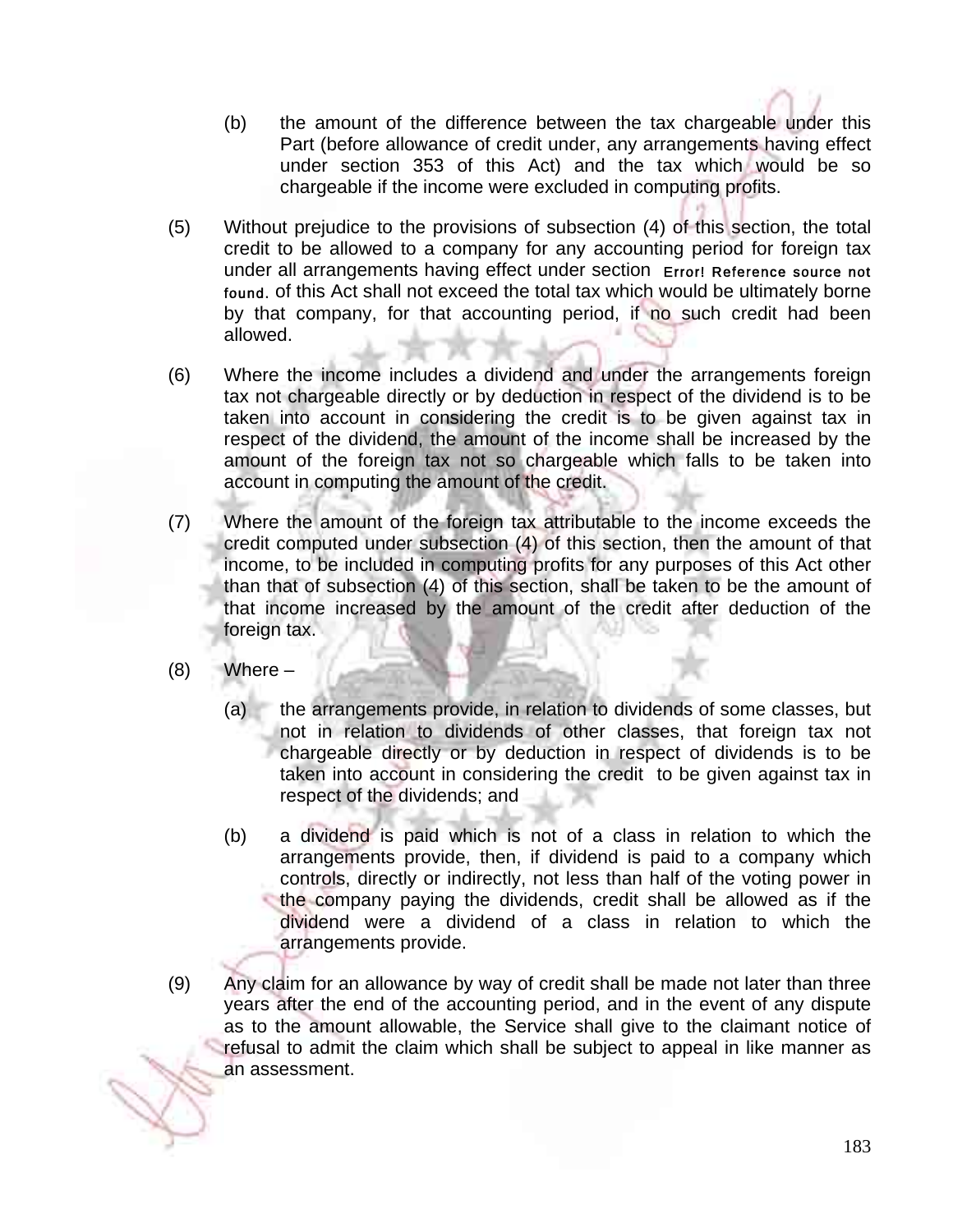

- (10) Where the amount of any credit given under the arrangements is rendered excessive or insufficient by reason of any adjustment of the amount of any tax payable either in Nigeria or elsewhere, nothing in this Act limiting the time for the making of assessments or claims for repayment of tax shall apply to any assessment or claim to which the adjustment gives rise, being an assessment or claim made not later than three years from the time when all such assessments, adjustments and other determination have been made whether in Nigeria or elsewhere, as are material in determining whether any, and if so, the credit to be given.
- (11) Where a company is not resident in Nigeria throughout an accounting period no credit shall be admitted in respect of any income included in the profits of that company of that period.

#### 353. Procedure for amendment of Schedules

As from the effective date, the Minister may by order delete any of the powers or duties specified in the Third Schedule or include therein additional powers or duties and may do so by amendment of such Schedule or by substituting a new Schedule therefore.

## B. COMPANIES INCOME TAX APPLICABLE TO UPSTREAM PETROLEUM OPERATIONS

(1) All companies, concessionaires, licensees, lessees, contractors and subcontractors involved in upstream petroleum operations under this Act shall be subject to tax under the Companies Income Tax Act, Cap C21, Laws of the Federation of Nigeria 2004.

(2) Notwithstanding section 27 of the Companies Income Tax Act, Cap C21, Laws of the Federation of Nigeria 2004, any company involved in both upstream petroleum operations and downstream petroleum operations shall determine the Companies Income Tax separately for:

- (a) upstream petroleum operations under this Act; and
- (b) downstream petroleum operations under this Act.

(3) In determining the Company Income Tax payable, the Nigerian Hydrocarbon Tax under this Act shall not be deductible.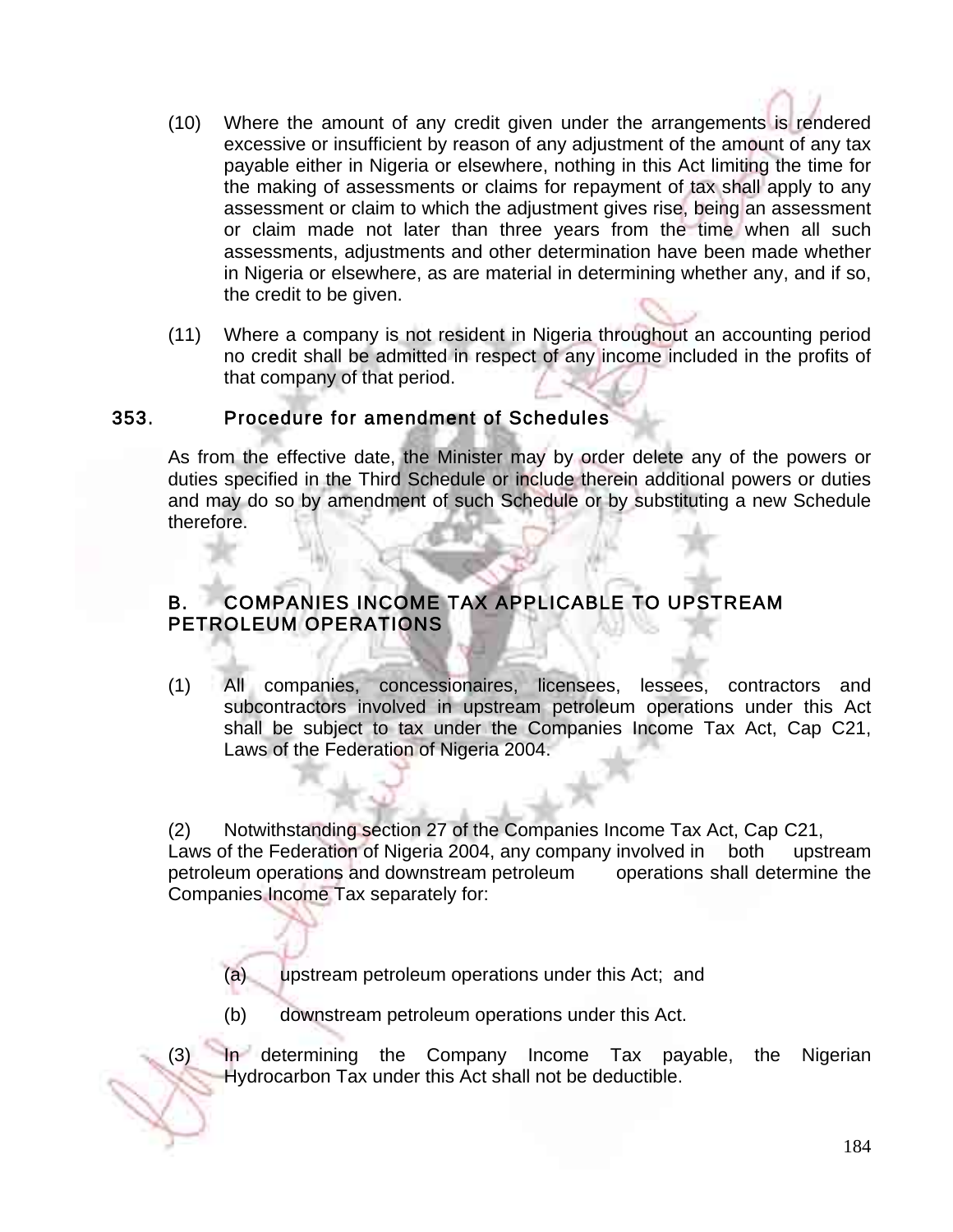(4) Section 22 of the Companies Income Tax Act shall be amended by replacing subsection (1) of section 22 with the following:

"Where the Service is of the opinion that any disposition is not in fact given effect to or that any transaction which reduces or would reduce the amount of any tax payable is artificial or fictitious, the Service may disregard any such disposition and direct that such adjustments shall be made as respects liability to tax as the Service considers appropriate in accordance with its transfer pricing rules, so as to counteract the reduction of liability to tax effected, or reduction which would otherwise be effected, by the transaction and the companies concerned shall be assessable accordingly. In this subsection, the expression "disposition" includes any trust, grant, covenant, agreement or arrangement.

(5) Section 24 of the Companies Income Tax Act shall be amended by inserting a new paragraph (j) as follows -

"any rents and royalties payable on Upstream Petroleum Operations" and by renumbering the existing paragraph (j) as (k).

(6) Section 29 of the Companies Income Tax Act shall be amended by replacing subsection (3) with the following:

"The assessable profits of any company from any trade or business for the year of assessment in which it commenced to carry on such trade or business (or in the case of a company other than a Nigerian company, for the year of assessment in which it commenced to carry on such trade or business in Nigeria) and for the subsequent years shall be ascertained in accordance with the following provisions -

(a) for the first year the assessable profits shall be the profit from the date of commencement of business to the end of the accounting period in the preceding year;

(b) for the second year the assessable profits shall be the profits for the accounting year following the first year;

(c) for the third year and thereafter the assessable profits shall be computed in accordance with subsection (1) of this section for the accounting year;

(7) Section 31 of the Companies Income Tax Act shall be amended by replacing subparagraph (ii) of paragraph (a) of subsection (2) of section 31 with the following:

"a deduction under this section for any particular year of assessment shall not exceed the amount, if any, of assessable profits, included in the total profits for that year of assessment, from the trade or business in which the loss was incurred and shall be made as far as possible from the amount of such assessable profits of the first year of assessment after that in which the loss was incurred and, so far as it cannot be so made, then from such amount of such assessable profits of the next year of assessment, and so on;"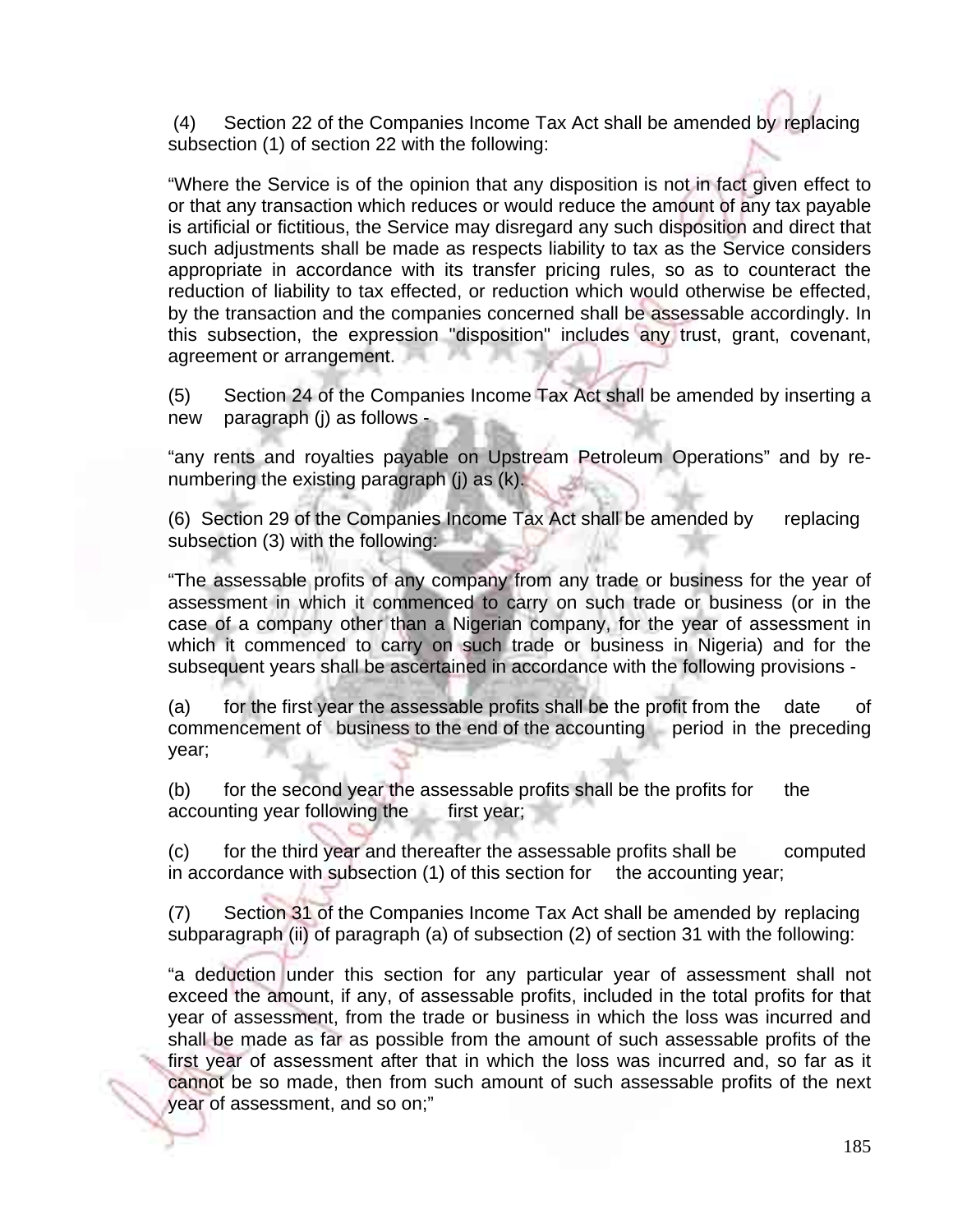(8) The incentives provided under Section 39 of the Companies Income Tax Act shall be available to:

- (a) companies engaged in export gas operations with respect to LNG;
- (a) companies engaged in downstream gas distribution;
- (b) companies operating gas extraction facilities; and
- (c) companies operating downstream crude oil processing facilities such as refineries.
- (9) Under Section 39 of Companies Income Tax Act, companies engaged in upstream gas operations shall be entitled to only the tax holiday under, provided the gas supply destination is solely to the domestic market.
- (10) For purposes of computation, assessment and payment of Companies Income Tax, companies engaged in upstream petroleum operations shall apply the Nigerian Hydrocarbon Tax accounting periods on an actual year basis and the procedures for paying tax estimates on a monthly basis in anticipation of paying the balance of the full tax due at the end of the accounting period.

(11) The Second Schedule of the Companies Income Tax Act Cap C21, Laws of the Federation of Nigeria 2004 shall be amended by adding the definition of Qualifying Upstream Petroleum Expenditure as follows:

 "Qualifying Upstream Petroleum Expenditure" means Qualifying Expenditure as defined in Part VIII A of this Act.

(12) The Second Schedule to the Companies Income Tax Act shall be amended by inserting below the word "Mining Expenditure" in Table I (Initial Allowance) and Table II (Annual Allowances) with respect to Initial and Annual Allowance, the word "Qualifying Upstream Petroleum Expenditure", with an initial allowance of "Nil" and annual allowances of 20%, with a retention of 1% in the last year until the asset is disposed.

 (13) The Second Schedule of the Companies Income Tax Act shall be amended by inserting a paragraph 7(3) stating the following:

 "Where a licensee or lessee has entered into a contract pursuant to section 173 of the Petroleum Industry Act, and such contract provides for the transfer of assets to such licensee or lessee by the contractor, such transfer shall be valued as equal to the value of cost oil, cost gas or cost condensates paid for such assets ("the deemed income") and capital cost allowances shall be claimed against such deemed income in the hands of the licensee or lessee. The contractor parties shall be entitled to deduct the expenditures for the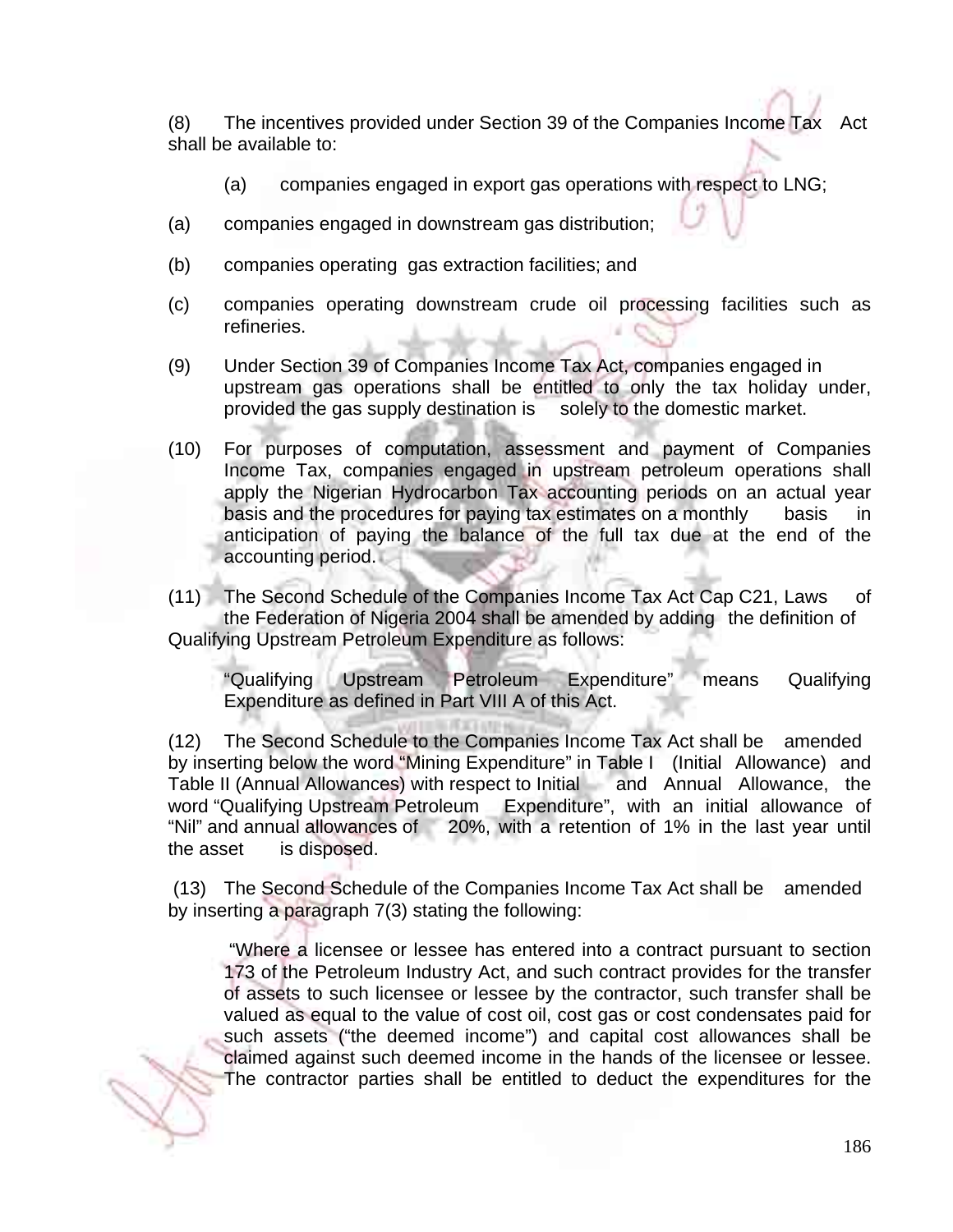creation of assets to be owned by a licensee of a petroleum prospecting licence or lessee of a petroleum mining lease."

# **PART IX**

# REPEALS, TRANSITIONAL AND SAVINGS PROVISIONS

## 354. Repeals

- (1) From the Effective Date, the following enactments are repealed
	- (a) Associated Gas Re-injection Act, CAP A25 Laws of the Federation of Nigeria, 2004;
	- (b) Motor Spirits (Returns) Act, CAP M20 Laws of the Federation of Nigeria, 2004;
	- (c) Petroleum Act, CAP P 10, Laws of the Federation of Nigeria, 2004;
	- (d) Petroleum Products Pricing Regulatory Agency (Establishment) Act, 2003;
	- (e) Petroleum Equalisation Fund (Management Board, etc.) Act, CAP P11 Laws of the Federation of Nigeria, 2004;
	- (f) Petroleum (Special) Trust Fund Act, CAP P14 Laws of the Federation of Nigerian, 2004; and
	- (g) Petroleum Technology Development Fund Act, CAP P15 Laws of the Federation of Nigeria, 2004.
	- (h) Deep Offshore and Inland Basin Production Sharing Act, CAP D3 Laws of the Federation of Nigeria, 2004, except for sections 16 subsection (1) and (2).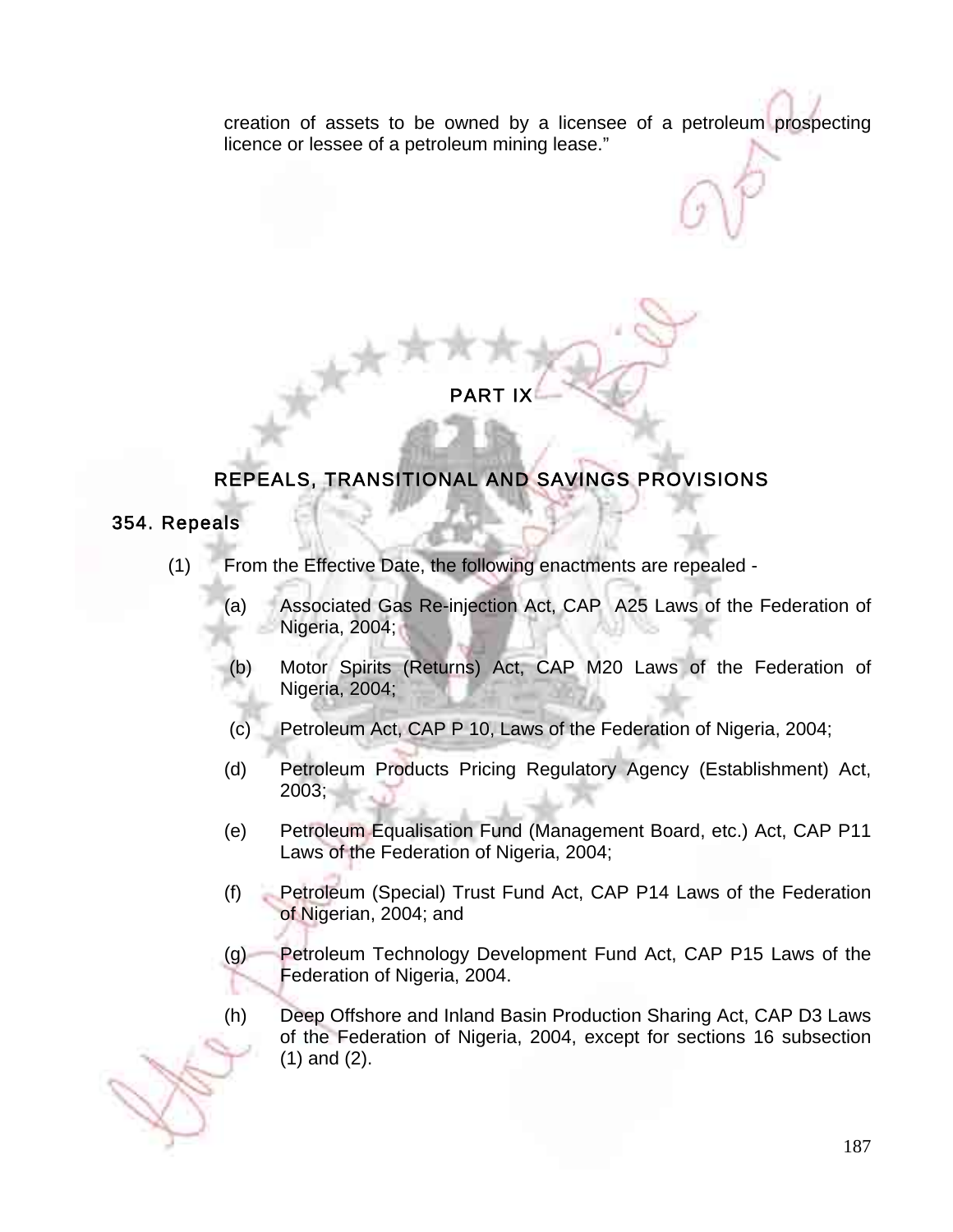- (i) Petroleum Profits Tax Act, CAP P13 Laws of the Federation of Nigeria, 2004.
- (3) Any subsidiary legislation made pursuant to any of the enactments repealed in subsection (1) of this section shall, where it is not inconsistent with the provisions of this Act, remain in operation until it is revoked or replaced by subsidiary legislation made under this Act, and shall be deemed for all purposes to have been made under this Act.
- (4) The NNPC Act, NNPC (Projects) Act and NNPC Amendment Act shall be deem to be repeal on the date that the Minister signifies by legal notice in the Gazette that the assets and liabilities of NNPC are fully vested in successor entities.

## 355. Saving provisions

- (1) Any licence or lease granted under the Oil Minerals Act, 1958 and the Petroleum Act 1969 shall remain effective, subject to the provisions of this Act except that oil prospecting licences from the Effective Date, shall not be subject to the provisions of sections 172 and 178 and for such licences, the terms with respect to the oil prospecting licences regarding duration of the licence, work program, commitments and relinquishments shall continue unaltered for a period up to the tenth anniversary of the granting of such licence;
- (2) Any company granted a licence, permit or other right in respect of activities in the downstream petroleum, sector downstream, petroleum sector including refineries, pipelines, storage, transportation, distribution and retail, under any law in force at the time in Nigeria, shall within three months from the Effective Date apply to the Agency for the issuance of the appropriate licence under this Act, and pending the issuance of the appropriate licence, the prior licence, permit, or right shall continue in force as if it had been issued under the provisions of this Act.
- (3) Any other licence, permit or other right in respect of any sector of the petroleum industry in Nigeria to which subsections (1) and (2) of this section do not apply, which were granted by the Department of Petroleum Resources or the Petroleum Products Pricing and Regulatory Authority, as the case may be, and which is still valid on the Effective Date, shall continue in force for the remainder of its duration as if it had been issued under this Act.
- (4) Any tariff, price, levy, or surcharge which was payable to the Department of Petroleum Resources or the Petroleum Products Pricing and Regulatory Authority prior to the Effective Date shall continue in force until the expiration of the term of the said tariff, price, levy, or surcharge, or until alternative provisions are made pursuant to the provisions of this Act or any regulations made under it, whichever is earlier.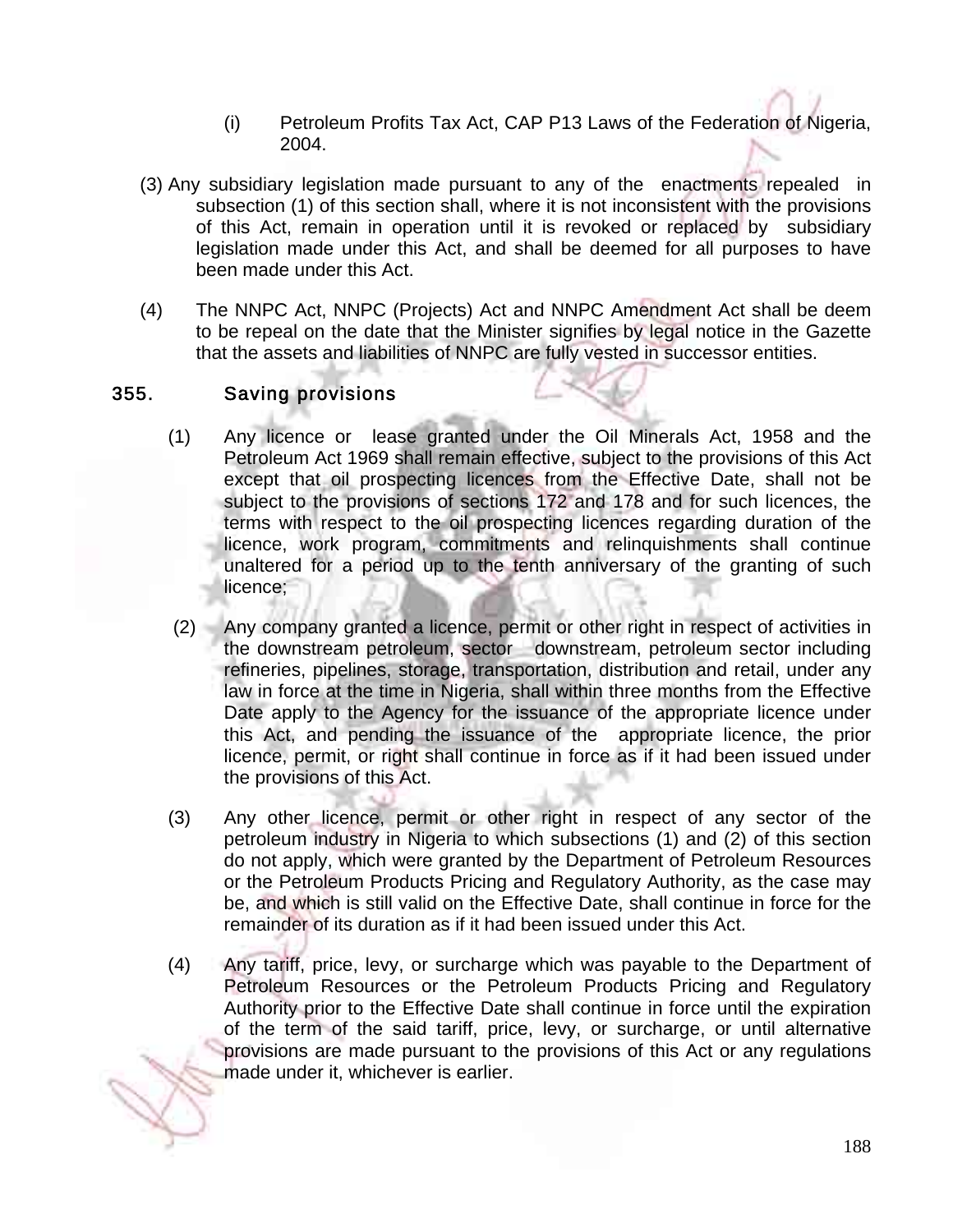(5) Within three months from the Effective Date, the Minister on the advice of the Inspectorate, or the Agency, or NNPC as the case may be, may make any further transitional and savings provisions as are consistent with the transitional and savings provisions in this Act

## 356. Transfer of staff, etc

- (1) All staff performing duties relating to upstream petroleum operations of the Department of Petroleum Resources in the Ministry of Petroleum Resources on the Effective Date shall be deemed to have transferred their services to the Inspectorate with effect from that date on terms and conditions no less favourable than those obtained immediately before the Effective Date, unless they indicate otherwise before the expiration of three months after the Effective Date.
- (2) From the Effective Date, the staff of the former Petroleum Products Pricing Regulatory Authority shall be regarded as having transferred their services to the Agency with effect from that date on terms and conditions no less favourable than those obtaining immediately before the Effective Date.
- (3) From the date of vesting of the assets and liabilities of NNPC in the National Oil Company, staff performing functions relating to those assets and liabilities shall be regarded as having transferred their services to the National Oil Company.
- (4) From the date of vesting of the assets and liabilities of NNPC in the National Gas Company, the staff of the Nigerian Gas Company performing functions relating to such assets being vested in the National Gas Company shall be regarded as having transferred their services to the National Gas Company Plc.
- (5) From the date of vesting of the assets and liabilities of NNPC in the Management Company, the staff of the NNPC performing functions relating to such assets and liabilities vested in the Management Company Limited shall be regarded as having transferred their service to the Management Company.
- (6) Any transfer of services by virtue of the provision of subsections (1) and (2) of this section shall be regarded as continuous for the purpose of pension and gratuity.

# 357. Cessation of employment

Every person whose service has been transferred to the Inspectorate or the Agency by virtue of the provision of section 357 of this Act shall be deemed to be employed by the Inspectorate or the Agency as the case may be with effect from the Effective Date and shall cease to be in the employment of the former Petroleum Pricing Regulatory Authority and the Department of Petroleum Resources.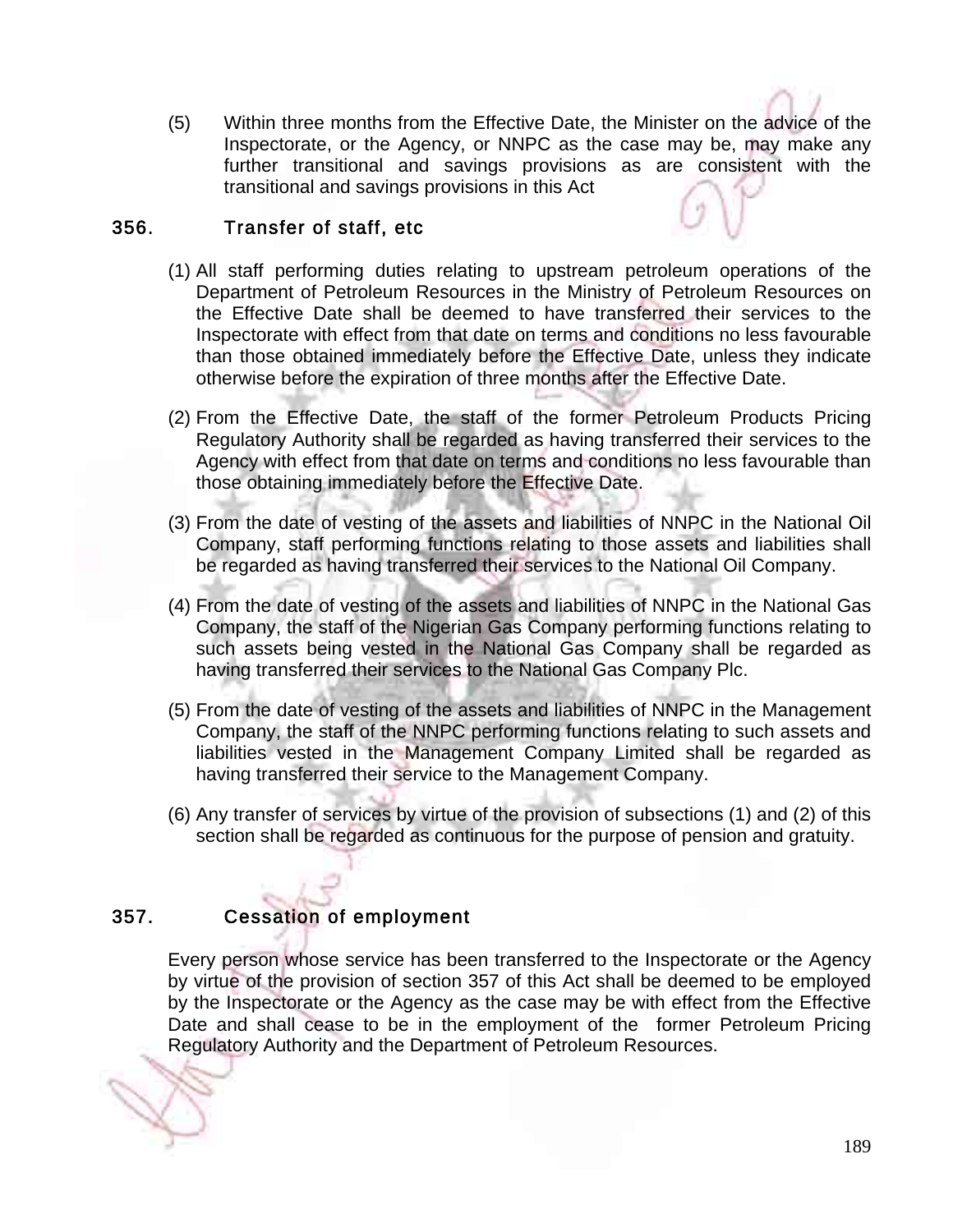## 358. Application of subsisting contracts

- (1) The provisions of this section shall apply to  $-$ 
	- (a) all contracts or other instruments subsisting before the Effective Date entered into by the former Department of Petroleum Resources in relation to its downstream petroleum operations;
	- (b) all contracts or other instruments subsisting before the Effective Date entered into by the Petroleum Products Pricing Regulatory Agency.
- (2) By virtue of this Act there is vested in the Agency as from the Effective Date and without further assurance all assets, funds, resources and other moveable or immovable property relating to the downstream petroleum operations functions which immediately before the Effective Date were vested in the Department of Petroleum Resources.
- (3) Any proceeding or cause of action pending or existing or which could have been taken by or against the Department of Petroleum Resources of the Ministry of Petroleum Resources immediately before the effective date in respect of any such right, interest, obligation or liability of the Petroleum Agency or the Department of Petroleum Resources may be commenced, continued or enforced or taken by or against the Agency as if this Act had not been made.
- (4) By virtue of this Act there is vested in the Agency as from the Effective Date and without further assurance all assets, funds, resources and other moveable or immovable property which immediately before the effective date were vested and held by the Petroleum Products Pricing and Regulatory Authority.
- (6) As from the Effective Date:
	- (a) the rights, interest, obligations and liabilities of the Petroleum Products Pricing and Regulatory Authority existing immediately before the Effective Date under any contract or instrument at law or in equity which shall have been held on behalf of or have accrued to or have been incurred for its own benefit or use, shall by virtue of this Act be assigned to and vested in the Downstream Petroleum Regulatory Agency;
	- (b) any such contract or instrument as is mentioned in sub-paragraph (a) of the subsection, shall be of the same force and effect against or in favour of the Downstream Petroleum Regulatory Agency and shall be enforceable as fully and effectively as if instead of the Petroleum Products Pricing and Regulatory Authority, the Inspectorate had been named therein or had been a party thereto; and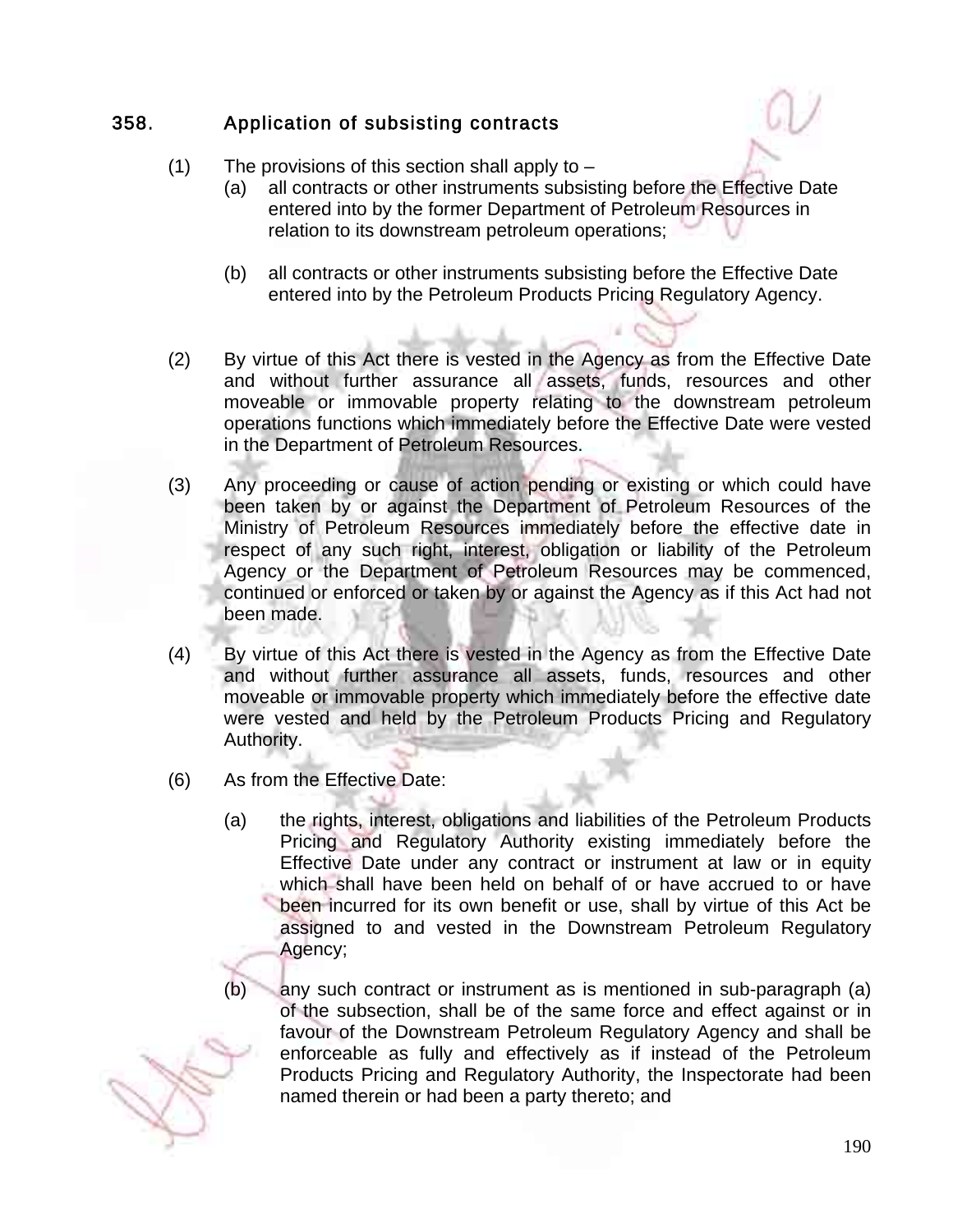- (c) Any proceeding or cause of action pending or existing or which could have been taken by or against the Department of Petroleum Resources of the Ministry of Petroleum Resources immediately before the effective date in respect of any such right, interest, obligation or liability of the Petroleum Agency or the Department of Petroleum Resources may be commenced, continued or enforced or taken by or against the Agency as if this Act had not been made.
- (c) any proceeding or cause of action pending or existing or which could have been taken by or against the Petroleum Products Pricing and Regulatory Authority immediately before the effective date in respect of any such rights, interest, obligation or liability of the Petroleum Products Pricing and Regulatory Authority, may be commenced, continued or enforced or taken by or against the Inspectorate as if this Act had not been made.
- (7) As from the Effective Date:
	- the rights, interest, obligations and liabilities relating to upstream functions of the Department of Petroleum Resources existing immediately before the Effective Date under any contract or instrument at law or in equity which shall have been held on behalf of or have accrued to or have been incurred for its own benefit or use, shall by virtue of this Act be assigned to and vested in the Upstream Petroleum Inspectorate;
	- any such contract or instrument as is mentioned in sub-paragraph (a) of this subsection, shall be of the same force and effect against or in favour of the Upstream Petroleum Inspectorate and shall be enforceable as fully and effectively as if instead of the Department of Petroleum Resources, the Inspectorate had been named therein or had been a party thereto; and
	- (c) Any proceeding or cause of action pending or existing or which could have been taken by or against the Department of Petroleum Resources of the Ministry in relation to its upstream petroleum functions immediately before the Effective Date in respect of any such right, interest, obligation or liability of the Department of Petroleum Resources may be commenced, continued or enforced or taken by or against the Inspectorate as if this Act had not been made.

360. Delisting of Subsidiaries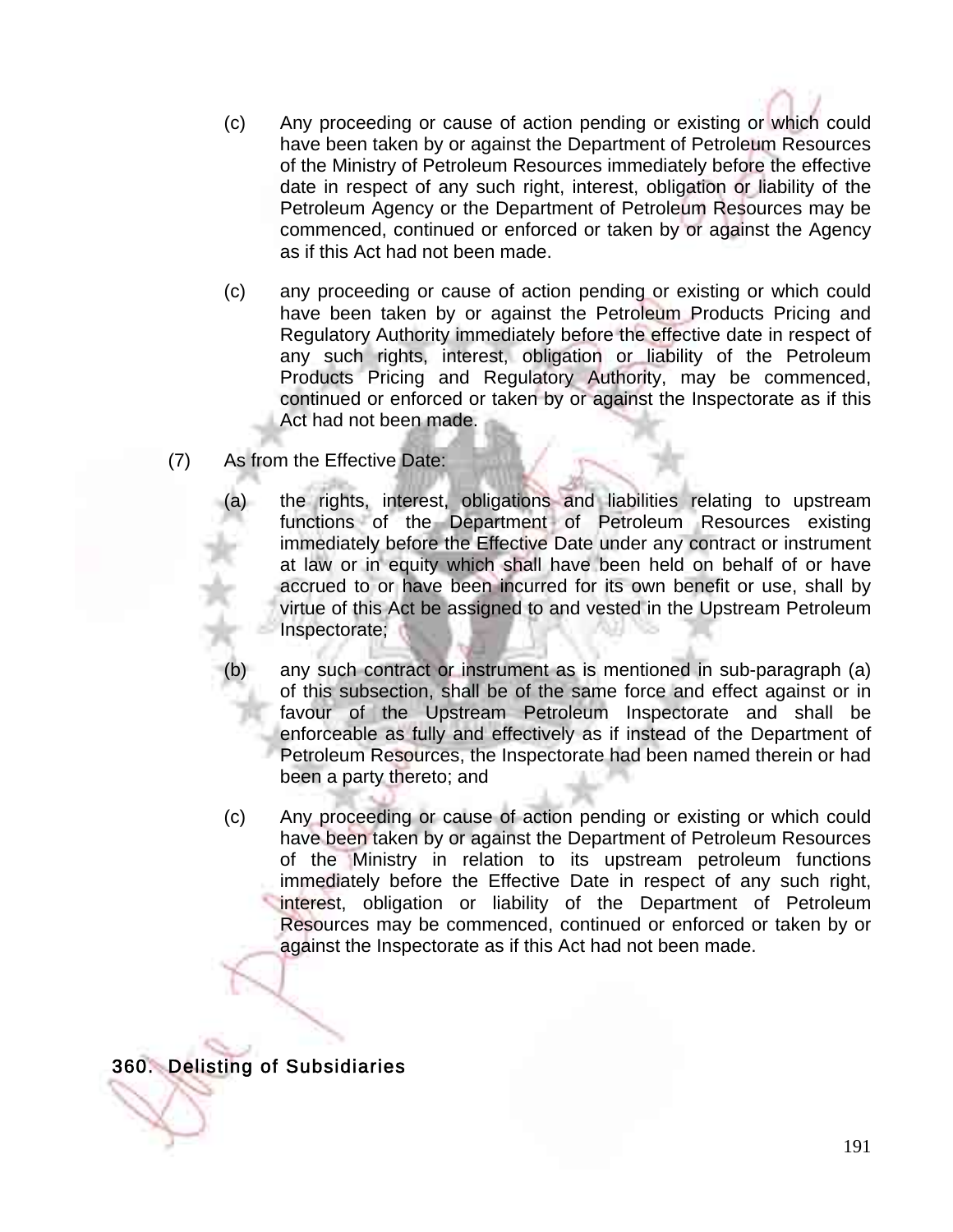The subsidiaries of NNPC listed under the relevant Schedule to the Public Enterprises (Privatisation and Commercialisation) Act 2004 shall be delisted from the schedule and as from the effective date the Power of Attorney earlier donated to the Bureau of Public Enterprises in respect of the subsidiaries of NNPC shall be vacated and shall have no force or effect.

# 361. Other Institutions

- (1) The Petroleum Training Institute, established by the Petroleum Training Institute Act, CAP. 16 of the Laws of the Federation of Nigeria 2004 shall remain as a parastatal supervised by the Minister and shall have the objective of delivering quality education and providing efficient technological manpower for the needs of Nigerian and African Petroleum Industries in accordance with its enabling legislation.
- (2) The Nigerian Content Development and Monitoring Board, established by the Nigerian Oil and Gas Industry Content Development Act, 2010 shall remain as a parastatal under the Minister and shall have the objective of developing Nigerian content in the upstream petroleum sector in accordance with its enabling legislation.

# 362. Interpretation

In this Act unless the context otherwise requires -

"accounting date" means the date to which a company usually prepares its accounting statement;

"accounting period", in relation to a company engaged in petroleum operations; means -

- (a) a period of one year commencing on 1st January and ending on 31st December of the same year; or
- (b) any shorter period commencing on the day the company first makes a sale or bulk disposal of chargeable oil or chargeable natural gas, or chargeable condensate or bitumen domestic or export or both, and ending on 31st December of the same year; or

(c) any period of less than a year being a period commencing on 1st January of any year and ending on the date in the same year when the company ceases to be engaged in upstream petroleum operations, and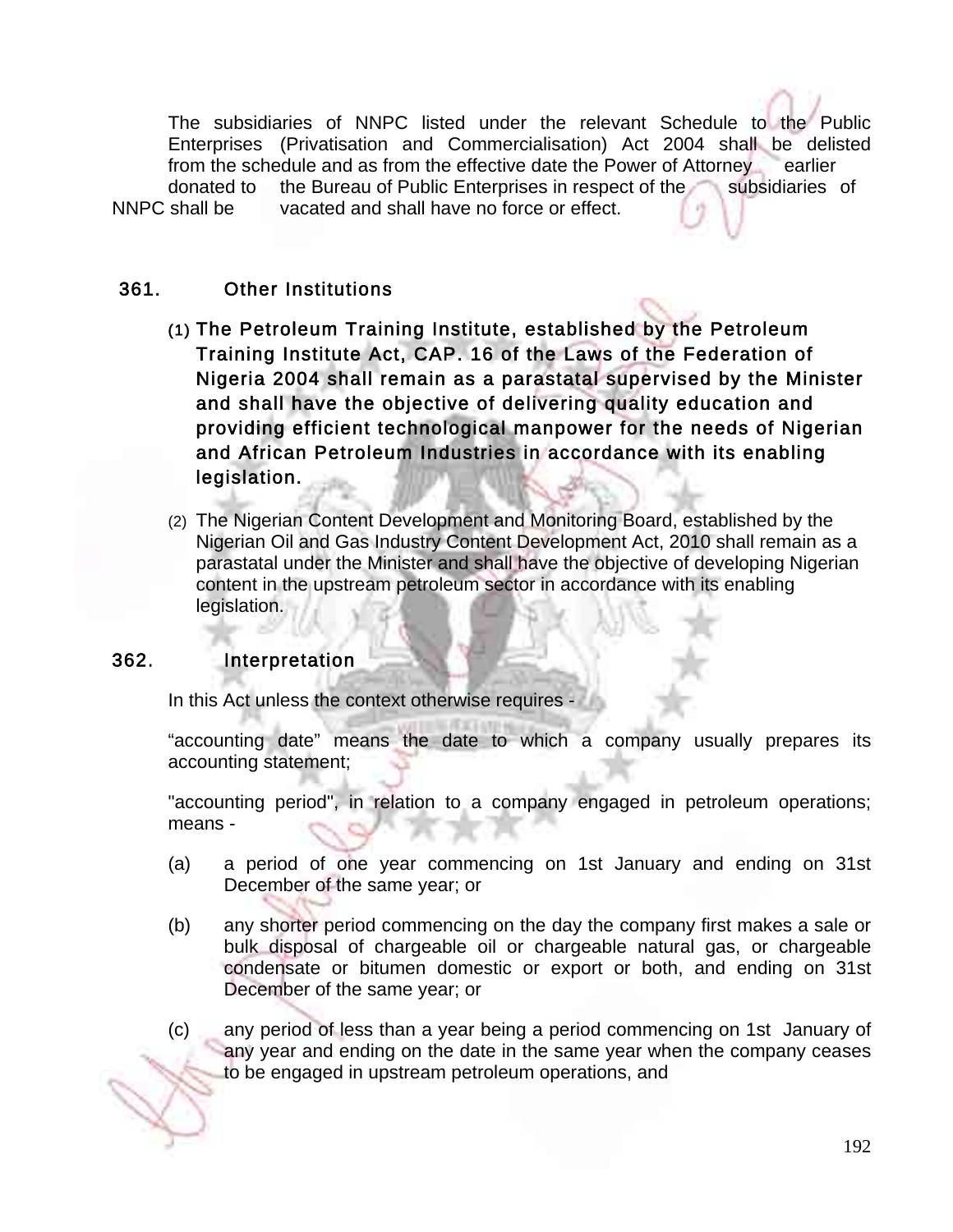(d) in the event of any dispute with respect to the date of the first sale of chargeable oil, chargeable natural gas, chargeable condensate or bitumen with respect to the date on which the company ceases to be engaged in upstream petroleum operations, the Minister shall determine the same and no appeal shall lie therefrom;

"Act" means the Petroleum Industry Act, 2012;

"adjusted profit" means adjusted profit as stated in Part VIII of this Act;

"aggregate gas price" means the calculated volume-based weighted average price for gas in a particular month by the three consuming sectors of power generation, gas based industries and local distribution companies;

"assessable profit" means assessable profit as stated in Part VIII of this Act;

"assessable tax" means assessable tax as stated in Part VIII of this Act;

"associated gas" means

- (a) natural gas, commonly known as gas-cap gas, which overlies and is in contact with crude oil in a reservoir; and
- (b) solution gas dissolved in crude oil in a reservoir and emerging from the fluid as pressure drops;

"barrel" means a barrel of 42 United States gallons;

"barrel of oil equivalent" means a unit of energy that is equal to 5.8 × million BTU;

"benchmark prices" means:

- (a) a price based on globally benchmarked indices set by the Inspectorate as a basis for comparison; or
- (b) a price based on globally benchmarked indices set by the Agency to be used as a reference point for petroleum products;

"Board" means the governing board of any of the institutions or entities that is the subject matter of the Part within which the word has been used, unless it is specifically stated otherwise;

"British Thermal Unit" or "BTU" means the calculation of the amount of energy needed to heat 1 pound of water by 1 degree Fahrenheit and 1 BTU =  $1.06$ Kilojoules;

"chargeable bitumen" in relation to a company engaged in upstream petroleum operation means bitumen won or obtained by the company from such operations;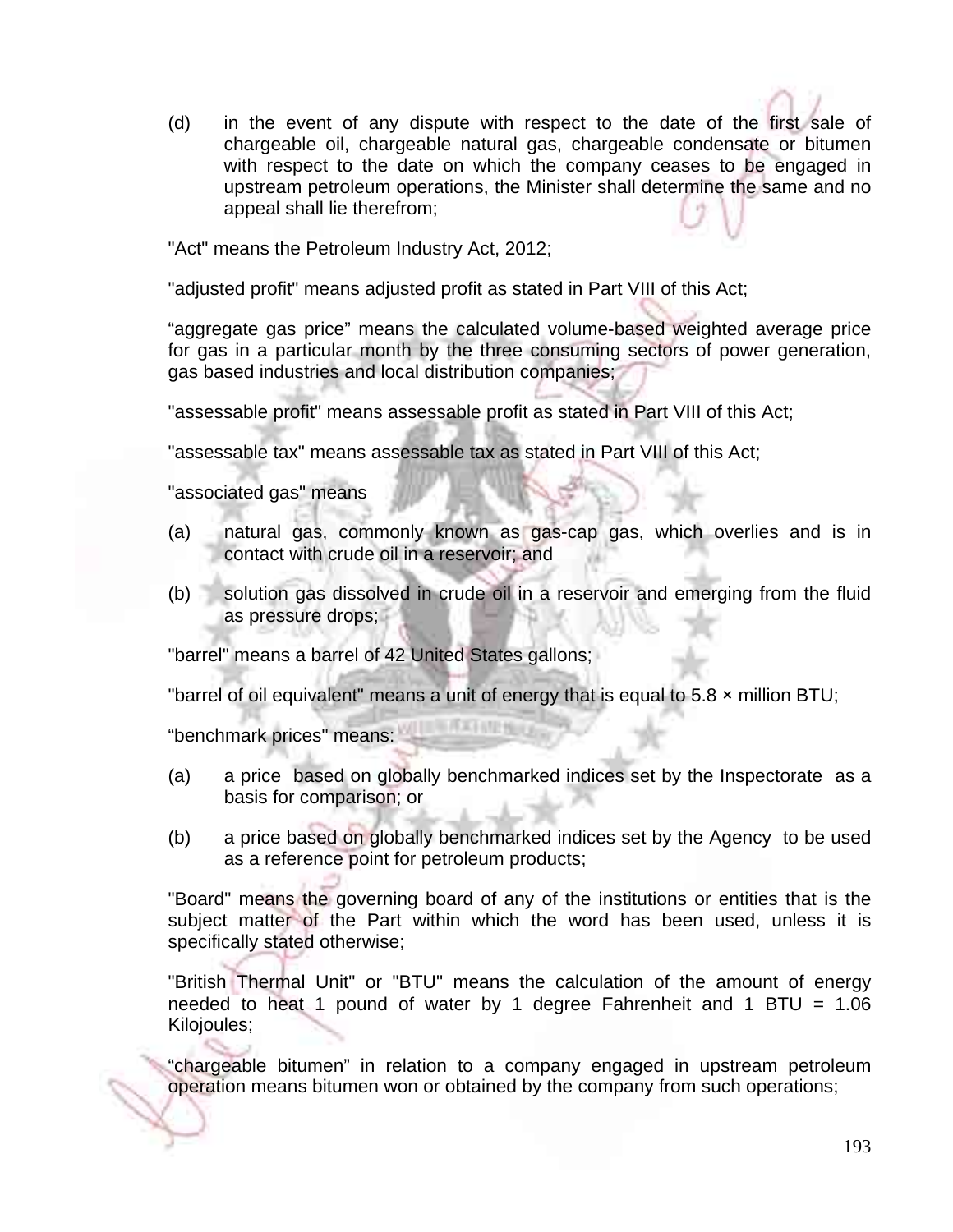"chargeable condensates" in relation to a company engaged in upstream petroleum operation means condensate won or obtained by the company from such operations;

"chargeable natural gas" in relation to a company engaged in upstream petroleum operations means natural gas actually disposed by such company to a customer, based on arm's length gas sales purchase contract (GSPA) in respect of which revenue is earned.;

"chargeable oil" in relation to a company engaged in upstream Petroleum operations, means crude oil won or obtained by the company from such operations;

"chargeable profit" means chargeable profit as stated in Part VIII of this Act;

"chargeable tax" means chargeable tax as stated in Part VIII of this Act;

"commercial discovery" means a discovery of a petroleum accumulation within a petroleum prospecting licence or petroleum mining lease which, in the sole opinion of the licensee, can be economically developed and operated, taking into account all relevant economic, funding, fiscal and risk considerations normally applied for the evaluation;

"commercial opportunity" means a petroleum discovery which can be economically developed and operated, taking into account all relevant economic, funding, fiscal and risk considerations normally applied for the evaluation and is expected to provide a reasonable rate of return to the investor;

"commercial production" means the production of petroleum in such quantities which make the exploitation of the field economical for the licensee;

"company" means any entity incorporated under any law in force in Nigeria or elsewhere;

"Compressed Natural Gas" or "CNG" means natural gas pressurized to 200 – 248 bar to reduce its volume and comprises mainly methane;

"condensate" refers to a portion of natural gas of such composition that are in the gaseous phase at temperature and pressure of the reservoirs, when produced and in the liquid phase at surface pressure and temperature;

"continuous production flaring" means the long-term flaring of natural gas that is associated with the process of crude oil production and that is not utilized for on-site or off-site energy needs, recovered for local or international gas markets, or reinjected;

"contract area" refers to the area of –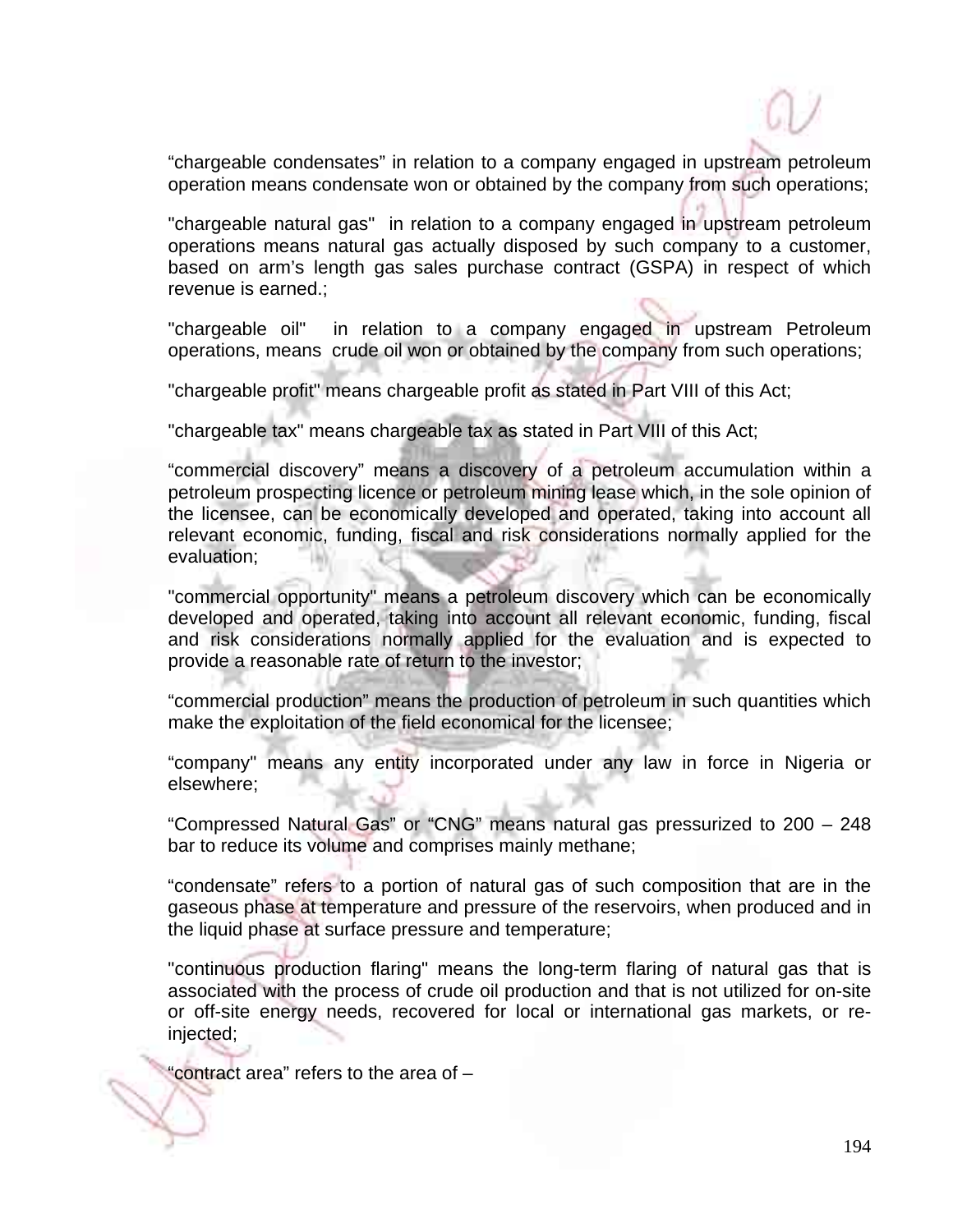- (i) a PPL and any PML derived therefrom; or
- (ii) an OPL and any PPL derived therefrom; or
- (iii) an OML and any PML derived therefrom plus any contractual consolidated areas as defined in the respective production sharing contracts;

"crude oil" means any oil (other than oil extracted by destructive distillation from coal, bituminous shales or other stratified deposits) won in Nigeria either in its natural state or after the extraction of water, sand or other foreign substance therefrom but before the crude oil has been refined or otherwise treated;

"decommissioning" or "abandonment" refers to the approved process of cessation of operations of oil and gas wells, installations and structures, including shutting down an installation's operation and production, total or partial removal of installations and structures where applicable, chemicals, radioactive and all such other materials handling, removal and disposal of debris and removed items, environmental monitoring of the area after removal of installations and structures;

"deep water" means areas offshore Nigeria with a water depth in excess of 200 meters;

"Domestic Gas Aggregator" has the meaning as specified in Part V of this Act;

"Domestic Gas Supply Obligation" has the meaning as specified in Part V of this Act;

"downstream gas distribution and operations" comprises the activities of processing, distribution and supply of gas to customers, construction and operation of city-gate reception terminals for natural gas and gas or ethane distribution pipelines, and the sale, marketing and delivery to final consumers of gas and compressed natural gas;

"downstream gas sector" comprises the sector of the Nigerian economy that consist of downstream gas distribution and operations within Nigeria;

"downstream petroleum industry " means the aggregation of companies duly licensed to conduct downstream petroleum product operations and downstream gas distributions and operations in Nigeria;

"downstream petroleum operations" means activities downstream of the measurement points of petroleum mining leases or unrelated to petroleum mining leases including the construction and operation of natural gas transport or transmission pipelines, including the related compressor stations; construction and operations of facilities to compress, transport and deliver compressed natural gas ("CNG"), construction and operations of gas processing facilities and central processing facilities, producing ethane, propane, butane and natural gas liquids and marketable natural gas; construction and operation of underground or above ground facilities for the storage of natural gas; ethane extraction plants; construction and operation of gas to liquids ("GTL") plants; construction and operation of liquified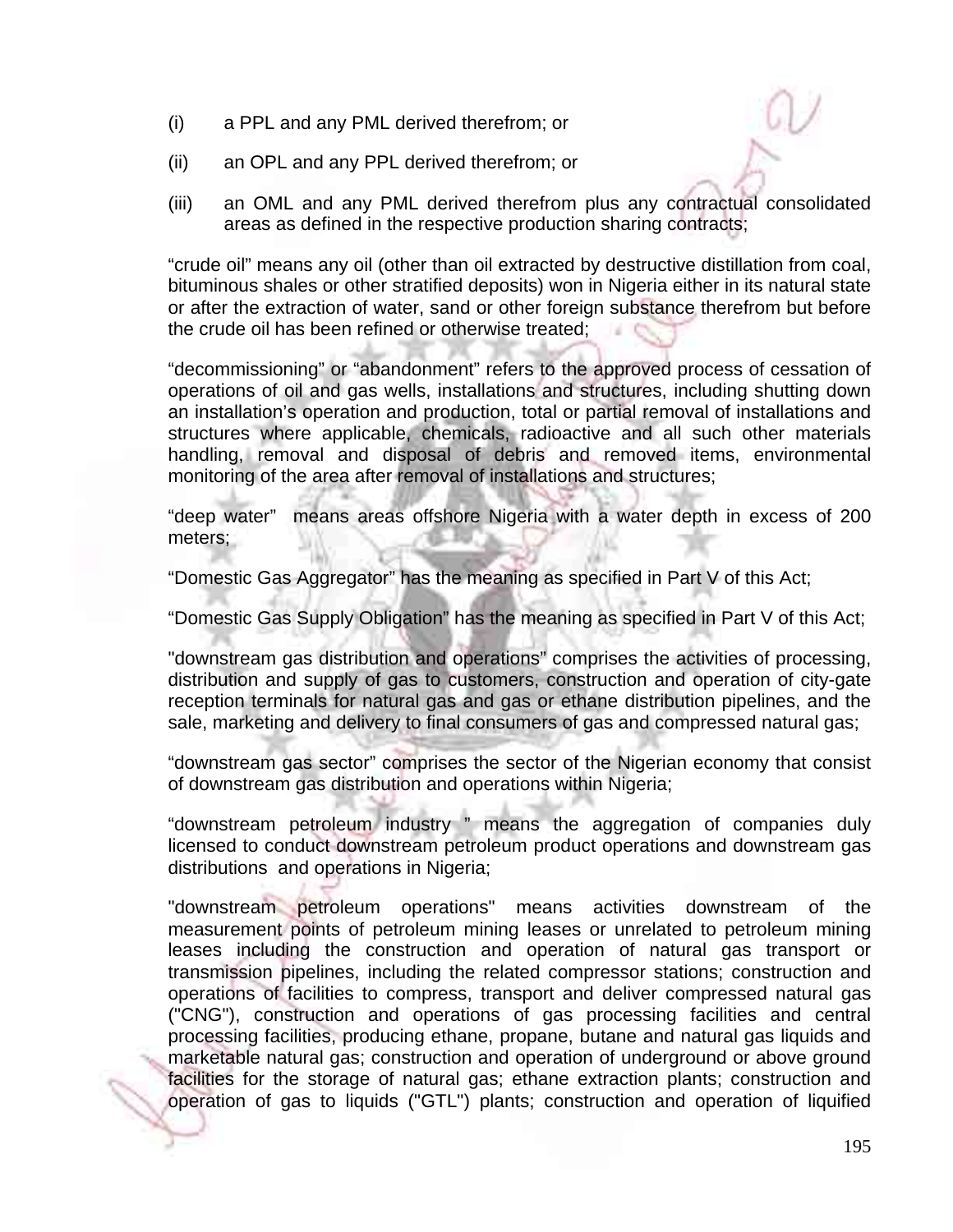natural gas ("LNG") plants, and related LNG terminals; acquisition, operation or chartering of LNG tankers for coastal and marine transportation; other construction and activities incidental thereto and related administration and overhead ; purchase and sale, trading, bartering, aggregating and marketing of natural gas transported by pipelines, compressed natural gas, liquified natural gas, methane, ethane, propane, butane, natural gas liquids and liquids from GTL plants with respect to wholesale customers; purchase, distribution and supply of marketable gas to small customers, construction and operation of city-gate reception terminals for natural gas and gas or ethane distribution pipelines, and the sale, marketing and delivery of gas to small customers; construction and operation in Nigeria of facilities, product pipelines, tank farms and stations for the distribution, marketing and retailing of petroleum products, and other construction and activities incidental thereto and related administration and overhead, purchase of petroleum products and sale of petroleum products on a retail basis;

"downstream petroleum product sector" comprises the sector of the Nigerian economy that consist of the sale and distribution of petroleum products, as well as product pipelines and storage within Nigeria;

"downstream product operations" means construction and operation in Nigeria of facilities, product pipelines, tank farms and stations for the distribution, marketing and retailing of petroleum products, and other construction and activities incidental thereto and related administration and overhead;

"dry gas" means gas containing less than five barrels of condensate per million standard cubic feet;

"disposal" and "disposed of", in relation to chargeable oil owned by a company engaged in upstream petroleum operations, mean or connote respectively:

- (a) delivery, without sale, of chargeable oil to; and
- (b) chargeable oil delivered, without sale, to,

a refinery or to an adjacent storage tank for refining by the company

"disposal" and "disposed of", in relation to chargeable natural gas owned by a company engaged in petroleum operations, mean or connote respectively:

- (a) delivery, without sale, of chargeable natural gas to; and
- (b) chargeable natural gas delivered, without sale, to,

a gas processing plant or an LNG plant.

"Effective Date" means the date on which this Act comes into force;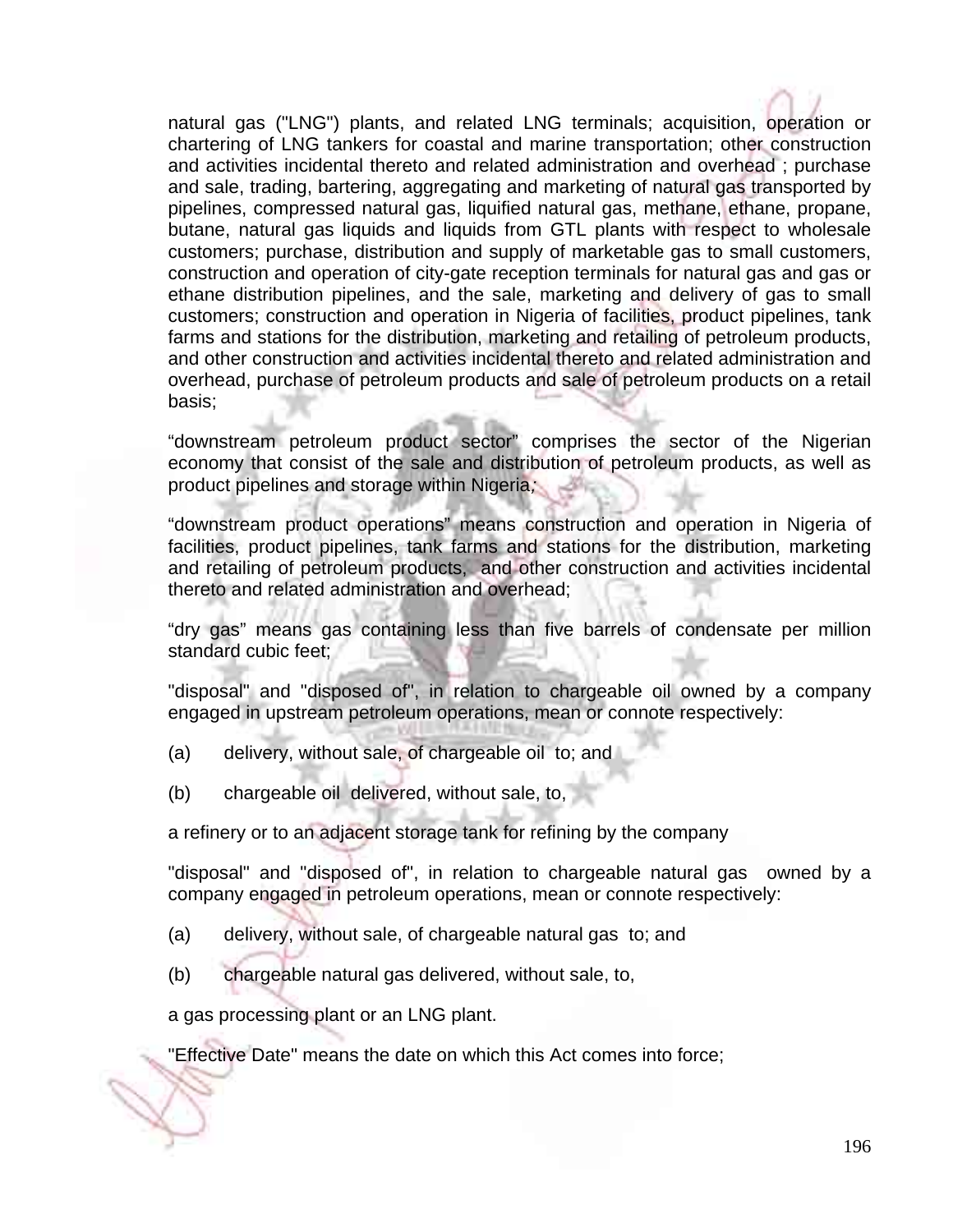"energy efficiency" means a change to energy use that results in an increase in net benefits per unit of energy;

"enforcement order" means an order issued by the Inspectorate , or the Agency under this Act;

"Exclusive Economic Zone" shall have the same meaning as defined in the Exclusive Economic Zone Act Cap. 350, Laws of the Federation of Nigeria, 2004;

"explore" means to make a preliminary search by surface geological and geophysical methods, including aerial surveys but excluding drilling below 91.44 metres;

"field" includes an area consisting of a single reservoir or multiple reservoirs all grouped on, or related to, the same individual geological structural feature or stratigraphic condition, the surface area, it may refer to both the surface and the underground productive formations;

"field development plan" means a plan, as amended from time to time, for a field to develop the discovered petroleum which plan, shall be submitted to the Inspectorate for approval;

"fiscalised crude" means the net quantity of crude oil or condensate produced at the measurement point excluding solid and liquid impurities of the crude, or the total quantum of crude oil at standard temperature and pressure that is produced and metered at the measurement point or at the delivery point to the refinery in Nigeria;

"fiscalised natural gas" means the net quantity of gas delivered at the fiscal sales point;

"fiscal rent" means the aggregation of royalty, Nigerian Hydrocarbon Tax and Companies Income Tax obligations arising from upstream petroleum operations;

"fiscal sales point" means for oil and condensate, the fiscal metering point where title transfers or is deemed to have transferred at an export terminal, Floating Production Storage and Offtake ('FPSO') or a refinery in Nigeria and for gas, it means the fiscal metering point where title transfers or is deemed to have transferred at the point of sale;

"Force Majeure" includes-

- (a) acts of war (whether declared or not), invasion, armed conflict, act of foreign enemy or blockade in each case occurring within or involving Nigeria;
- (b) acts of rebellion, riot, civil commotion, strikes of a political nature, act or campaign of terrorism, or sabotage of a political nature in each case occurring within Nigeria;
	- a change in law;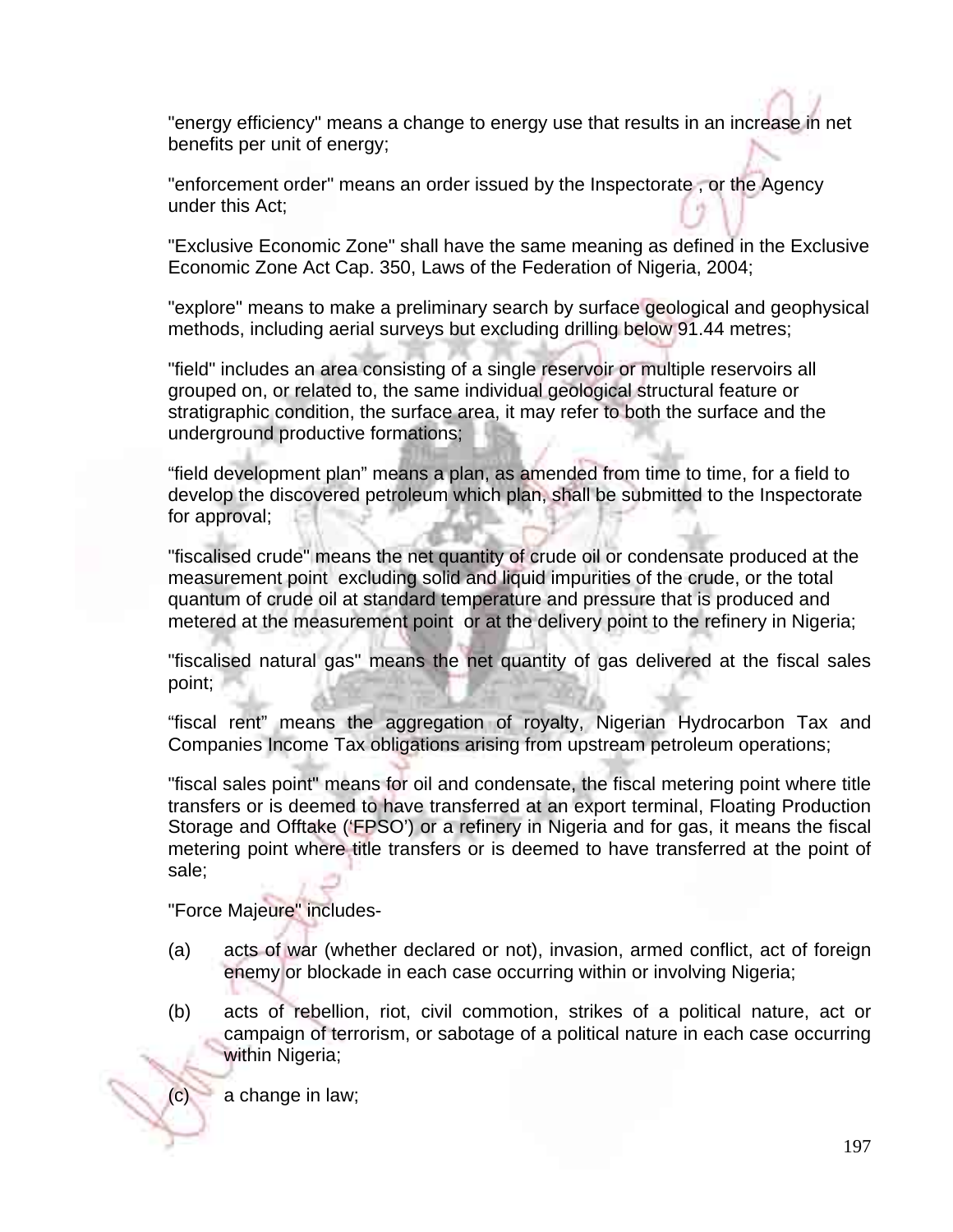- (d) interruption resulting from force majeure of utilities or infrastructure necessary to operate the oil assets;
- (e) action or failure to act by a Governmental entity (which includes any governmental authorization ceasing to remain in full force and effect; or is not issued or renewed upon application having been properly made); and
- (f) boycott, sanction or embargo imposed by countries where equipment is sourced during the period up to and including but not after the start up of operations in Nigeria or on equipment specified in construction contracts;

"frontier acreages" means any or all licences or leases located in an area defined as frontier in a regulation issued by the Minister in charge of petroleum matters pursuant to this Act ;

"gas" or "natural gas" means all gaseous hydrocarbons, and all substances contained therein, as exists in their natural state in strata, associated or not with crude oil, and are in a gaseous state upon production from a reservoir and excludes condensates;

"gas flaring" means any flaring of natural gas associated with the process of oil production, and includes continuous production flaring but excludes safety flaring and non-continuous production flaring and analogous expressions, such as "gas flare", ''flaring of gas", "flare gas" shall have the same meaning as "gas flaring";

"Gazette" means the Official Gazette of the Federal Government of Nigeria;

"good oilfield practice" means generally the reasonable and prudent diligent use of policies, procedures, methods, equipment and materials that result in effective and efficient exploration, appraisal and development of petroleum including optimum recovery of petroleum from a discovery area with minimal impact on the environment as permitted and use of efficient and effective practices for transforming produced petroleum into marketable form and delivering it to the market, having due regard for safety and other factors and means in particular, knowledge of and compliance with the latest standards developed by relevant professional institutions including but not limited to:

- (a) the American Gas Association (AGA);
- (b) the American Petroleum Institute (API);
- (c) the American Society of Mechanical Engineers (ASME);
- (d) the American Society for Testing of Materials (ASTM);
- (e) the British Standard Institute (BSI);
- (f) the International Organisation for Standardisation (ISO); and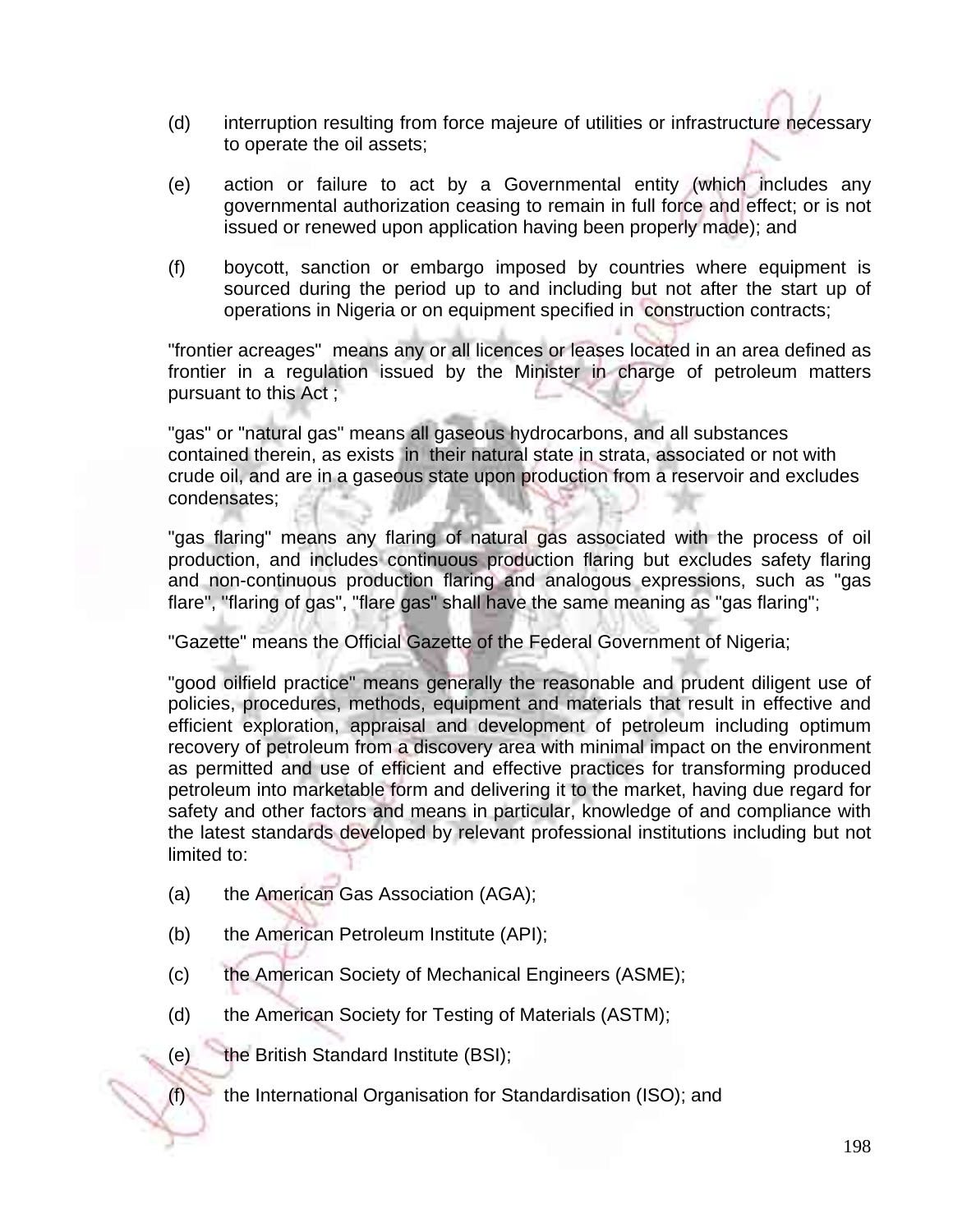(g) any other organisation deemed acceptable by the Inspectorate .

"Government" means the government of the Federal Republic of Nigeria;

"Court" means Federal High Court in Nigeria within whose jurisdiction -

- (a) in relation to any offence under this Act, the place is situated where such offence is, for the purposes of this Act, deemed to have occurred;
- (b) in relation to any suit for tax or appeal against an assessment of tax, the place is situated where the return under section..... of this Act was submitted or where the assessment of the tax was made as the case may be;
- (c) in relation to any direction under section .... of this Act, the place is situated from which the direction was issued; and
- (d) in relation to any claim or other matter which is subject to appeal in like manner as an assessment, or to which the provisions of section of this Act apply with any modifications, the place is situated from which the claim or other matter was refused by the Service;

"indigenous petroleum company" means a company:

- (a) engaged in the exploration for and production of petroleum of which fifty-one per cent or more of its shares are beneficially owned directly or indirectly by Nigerian citizens or associations of Nigerian citizens;
- (b) which meets the requirements of any guidelines or regulations that may be issued by the Inspectorate or the Agency; and
- (c) which is accredited as an indigenous petroleum company by the Agency provided that a company listing on any stock of exchange in Nigeria with a majority of Nigerian directors shall be deemed to qualify as an indigenous petroleum company in Nigeria ;

"industry" means the petroleum industry in Nigeria;

"Inland Basin" means any of the following basins, namely; Anambra, Benin, Benue, Chad, Bida, Dahomey, Gongola, Sokoto and such other basins as may be determined from time to time, by the Minister;

"intangible drilling costs" means all expenditure for labour, fuel, repairs, maintenance, hauling, and supplies and materials (not being supplies and materials for well cement, casing or other well fixtures) which are for or incidental to drilling, cleaning, deepening or completing wells or the preparation thereof incurred in respect of: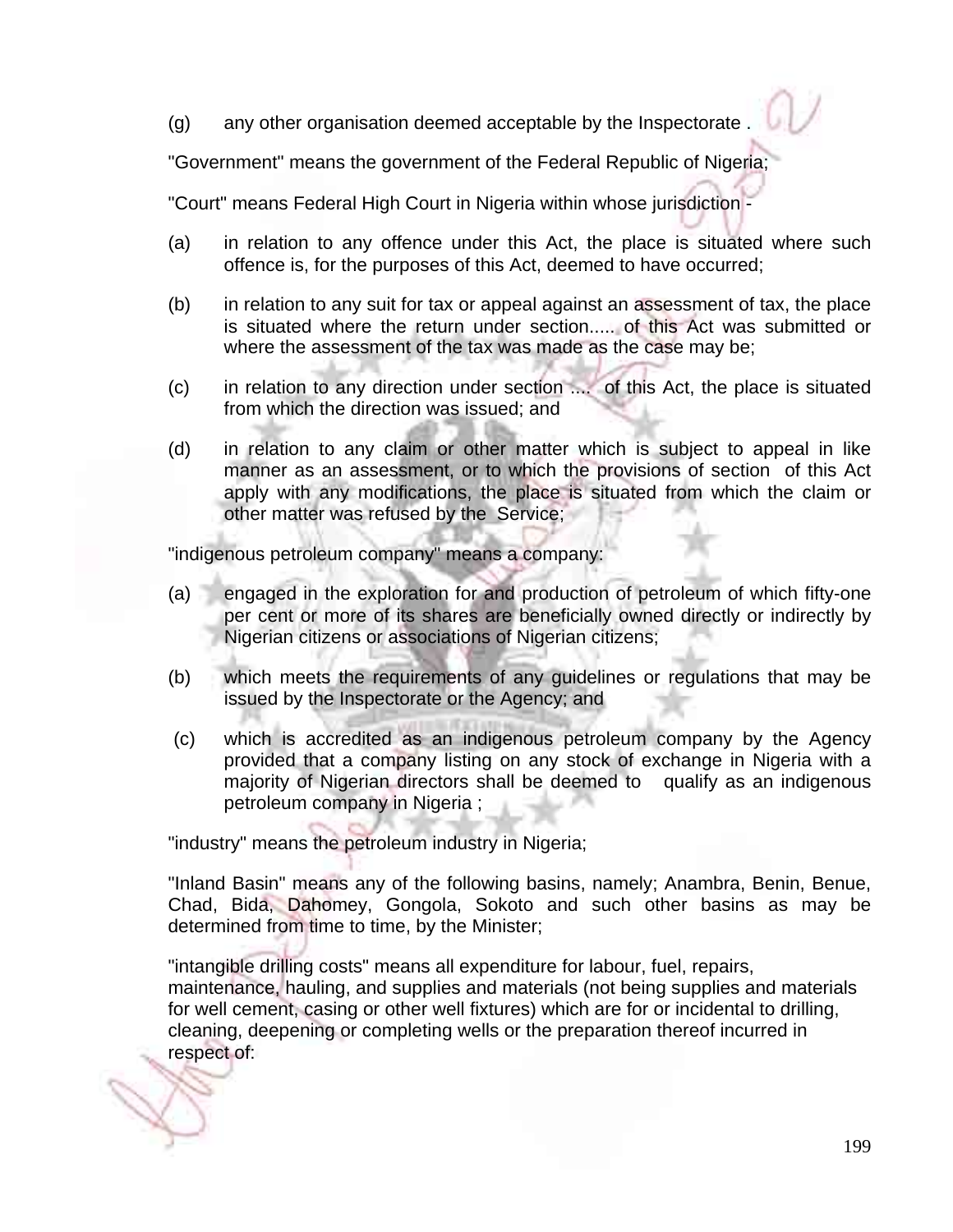- (a) determination of well locations, geological studies, topographical and geographical surveys preparatory to drilling;
- (b) drilling, shooting, testing and cleaning wells;
- (c) cleaning, draining and leveling land, road building and the laying of foundations;
- (d) erection of rigs and tankage assembly and installation of pipelines and other plant and equipment required in the preparation or drilling of wells producing petroleum;

"LIBOR" means, as of any date of determination, the per annum rate of interest, based on a three hundred and sixty (360) day year, rounded downwards, if necessary, to the nearest whole multiple of one-sixteenth of one percent (l/16th%), determined as the simple average of the offered quotations appearing on the display referred to as the "LIBOR Page" (or any display substituted therefore) of Reuters Monitor Money Rates Service or, if such "LIBOR Page" shall not be available, the simple average of the offered quotations appearing on page 3750 of the AP/Dow Jones Telerate Systems Monitor (or any page substituted therefore) for deposits in U.S. Dollars for a three month period, at or about 11:00 a.m. (London, England time) on the first London Banking Day of the calendar quarter in which the date of determination occurs (or, if the first day of such calendar quarter in which the date of determination occurs is not a London Banking Day, the immediately preceding London Banking Day). If neither such "LIBOR Page" nor such page 3750 or any successor page is available, or if for any reason a rate of interest cannot be determined as aforesaid, then the parties shall designate an alternative mechanism consistent with Eurodollar market practices for determining such rate. For purposes of this definition, a "London Banking Day" is a day on which dealings in deposits in Dollars are transacted on the London interbank market;

"Liquefied Natural Gas" or "LNG" means natural gas in its liquid state at approximately atmospheric pressure;

"local distribution zone" means an authorized area as specified in regulations issued under this Act, within which one distributor of downstream natural gas may operate;

"loss" means a loss ascertained in like manner as an adjusted profit;

"Marginal field" means an oil or gas field as defined in pursuant to this Act;

"measurement point" means a point at which petroleum is measured pursuant to this Act;

"Minister" means the Minister in charge of petroleum resources and overseeing the petroleum industry in Nigeria;

"Ministry" means the Ministry of Petroleum Resources;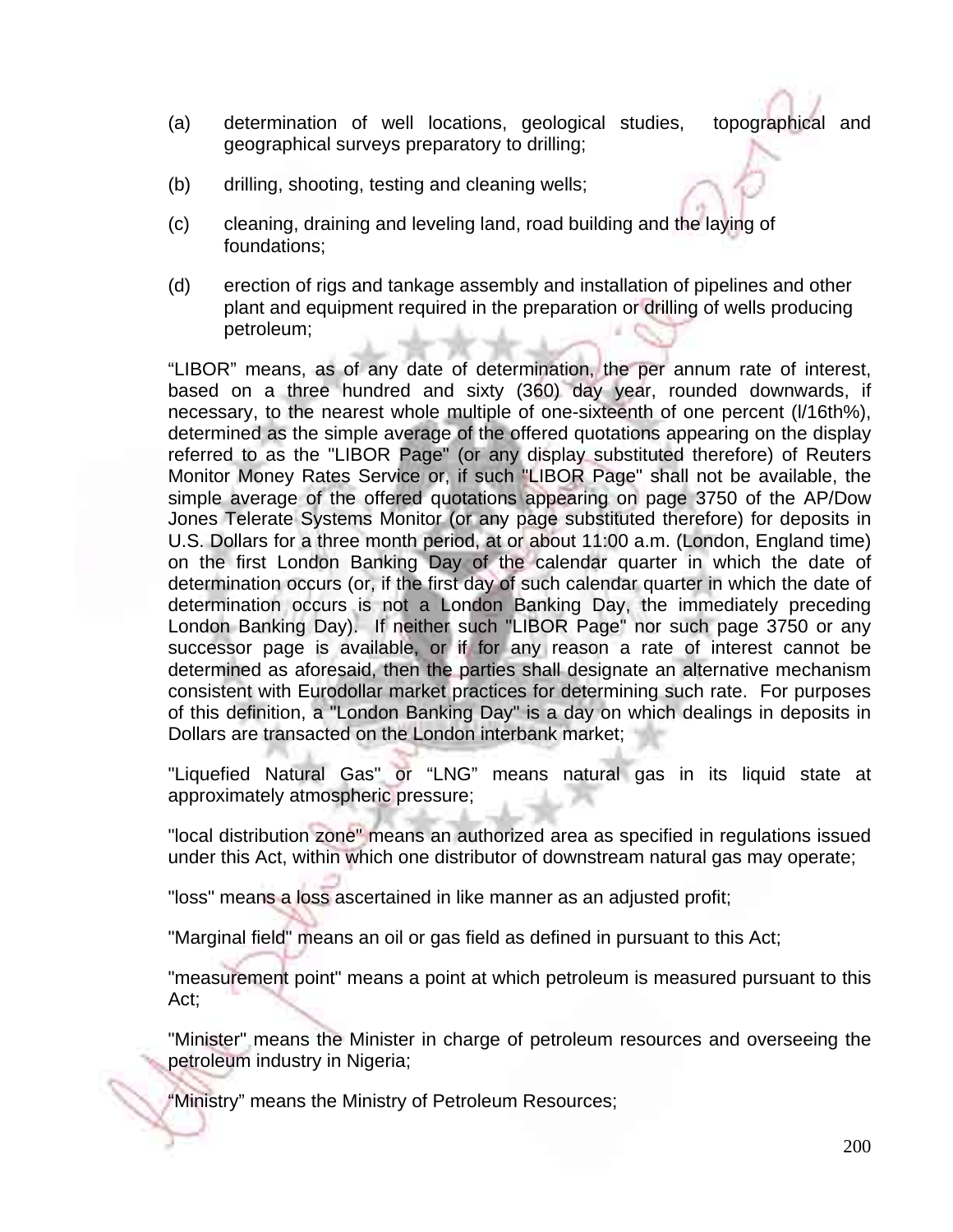"MMbtu" means one million BTU;

"MMscf" means one million standard cubic feet;

"National Gas Master Plan" has the meaning as specified in section …;

"National Oil Company" has the meaning as specified in section ….;

"natural gas liquids" or "NGL" means hydrocarbons liquefied at the surface in separators, field facilities or in gas processing plants and include but are not limited to ethane, propane, butanes, pentanes, and natural gasoline and may or may not include condensate;

"network code" has the meaning as specified in section 246;

"Nigeria" includes the submarine areas beneath the territorial waters of Nigeria and the submarine areas beneath any other waters which are or at any time shall in respect of mines and minerals become subject to the legislative competence of the National Assembly;

"Nigerian Content" has the meaning as defined in the Nigerian Oil and Gas Industry Content Development Act, 2010;

"Nigerian company" means a company incorporated under the laws of Nigeria;

"Nigerian Hydrocarbon Tax" or "NHT" has the meaning as specified in Part VIII of this Act;

"non-associated gas" means natural gas accumulation which does not occur with crude oil;

"non-continuous production flaring" means the flaring of gas streams that may result from short-term releases, including but not limited to pilot flaring, short-term well testing, commissioning of facilities, emergencies, equipment or compressor start-ups and shutdowns, equipment failure;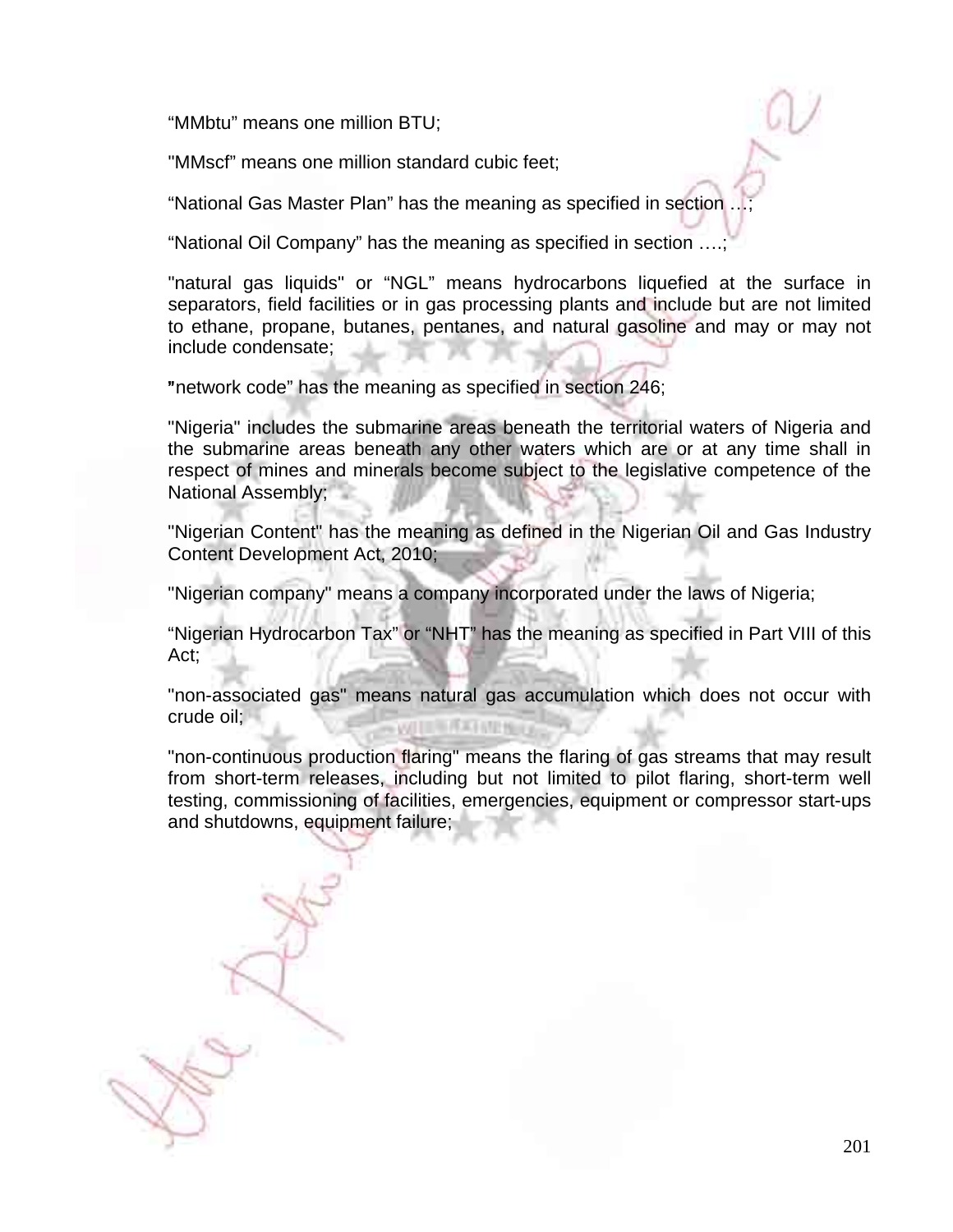"non-productive rents" means and includes the amount of any rent as to which there is provision for its deduction from the amount of any royalty under a petroleum prospecting licence or petroleum mining lease to the extent that such rent is not so deducted;

"official selling price" means the price at which comparable crude oil or condensate of similar quality could be sold on similar terms at similar times by parties under no compulsion to buy or sell and whereby none of such parties exerts or is in a position to exert influence on the other party having regard to all relevant factors;

"Oil and Gas Policy" means the policy of the government for the time being in force in the petroleum sector;

"Oil Mining Lease" means a lease granted to a company, under the Minerals Act or the Petroleum Act, CAP N12, LFN 2004 for the purpose of winning petroleum or any assignment of such lease;

"Oil Prospecting Licence" means a licence granted to a company, under the Minerals Act or this Act, for the purpose of prospecting for petroleum, or any assignment of such licence;

"person" means any individual, company or other juristic person;

"petroleum" means hydrocarbons and associated substances as exist in its natural state in strata, and includes crude oil, natural gas, condensate, bitumen and mixtures of any of them, but does not include coal and tar sands;

 "Petroleum Exploration Licence" or "PEL" means a licence granted to a company pursuant to section 172 of this Act;

"petroleum exploration operations" means any geological, geophysical, geochemical and other surveys and any interpretation of data relating thereto, and the drilling of such shot holes, core holes, stratigraphic tests, exploration wells for the discovery of petroleum, appraisal of discoveries and other related operations;

"Petroleum Industry Act" refers to this Act;

"Petroleum Mining Lease" or "PML" means a lease granted to a company pursuant to section 172 of this Act;

"upstream petroleum operations" means the winning or obtaining and transportation of petroleum, chargeable oil or chargeable natural gas chargeable condensate or bitumen in Nigeria by or on behalf of a company for its own account including production sharing contractors, by any drilling, mining, extracting or other like operations or process, not including refining at a refinery, in the course of a business carried on by the company engaged in such operations, and all operations incidental thereto and any sale of or any disposal of chargeable oil or chargeable natural gas or chargeable condensate or bitumen by or on behalf of the company;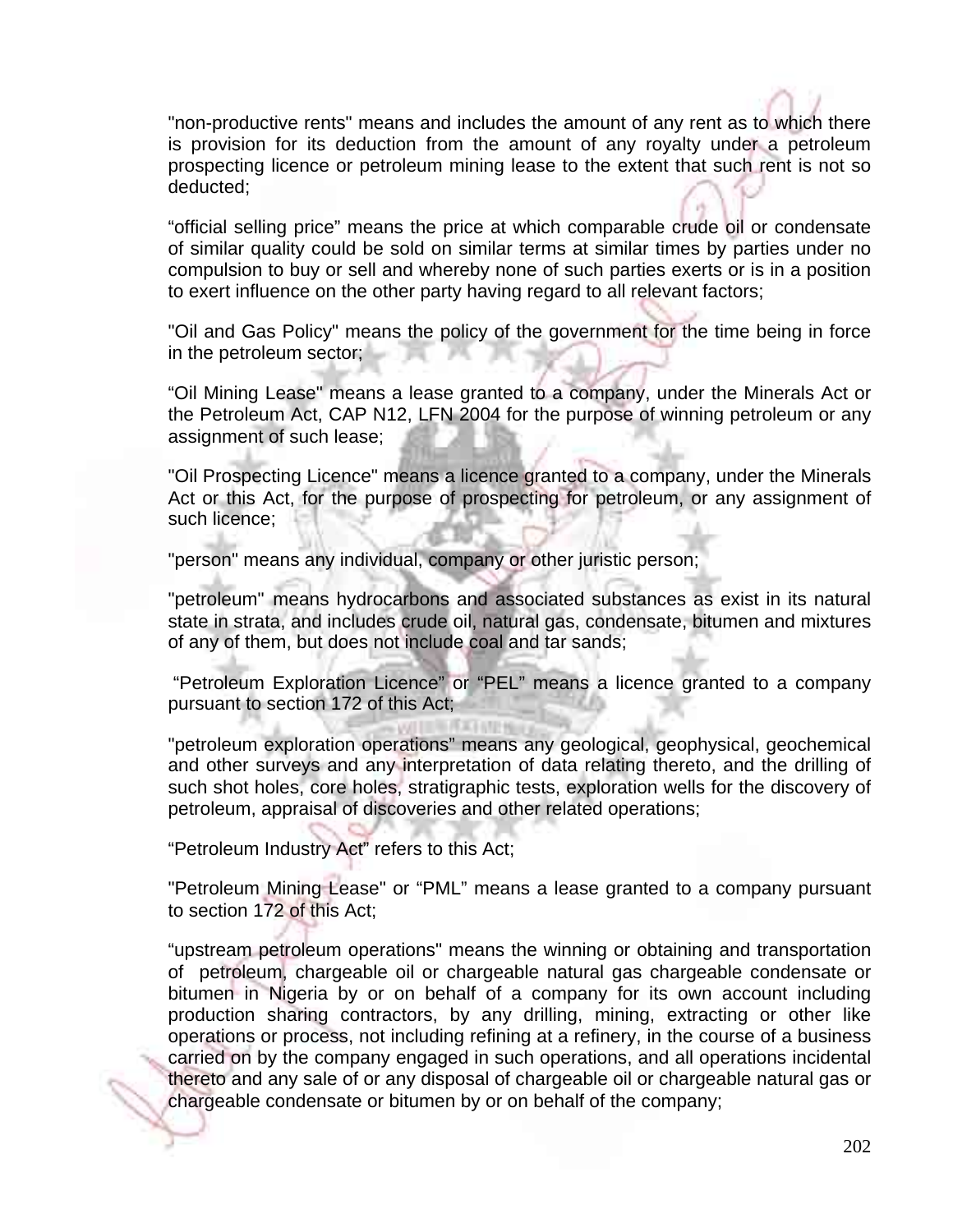"petroleum products" include motor spirit, gas oil, black oil, diesel oil, automotive gas oil, fuel oil, aviation oil, kerosene, liquefied natural gas, compressed natural gas, natural gas liquids, liquefied petroleum gases and any lubrication oil or grease or other lubricant;

"petroleum prospecting licence" or "PPL" means a licence pursuant to section 172 of this Act;

"pilot flaring" means the continuous low volume flaring, not exceeding one million standard cubic feet per day, which is required as part of reasonable, prudent and good oil field practice to avoid venting of gas during any emergency discharge at the flare tip;

"production allowance" means an allowance provided for under the Third Schedule to this Act;

"profits" means profits for the purpose of Part VIII of this Act;

"refining company" means a body corporate having been licensed by the appropriate authorities to either take over an existing refinery or refineries at the inception of this Act, or to establish new refineries in Nigeria;

"regulations" mean rules or order having force of law issued by the Minister in accordance with the provisions of this Act;

"rent" includes any annual or other periodic charge made in respect of a licence granted under this Act;

"resident in Nigeria", in relation to a company, means a company the control and management of the business of which are exercised in Nigeria;

"royalties" means and includes—

(a) the amount of any rent as to which there is provision for its deduction from the amount of any revenue under an Petroleum Prospecting Licence or Petroleum Mining Lease to the extent that such rent is so deducted; and

(b) the amount of any royalties payable under any such licence or lease less any rent deducted from those royalties;

"safety flaring" means the flaring of natural gas that occurs because of a temporary or permanent lack of adequate gas processing facilities to prevent gas venting and injuries to people, equipment and the environment during process upsets, testing or commissioning;

"Service" means the Federal Inland Revenue Service;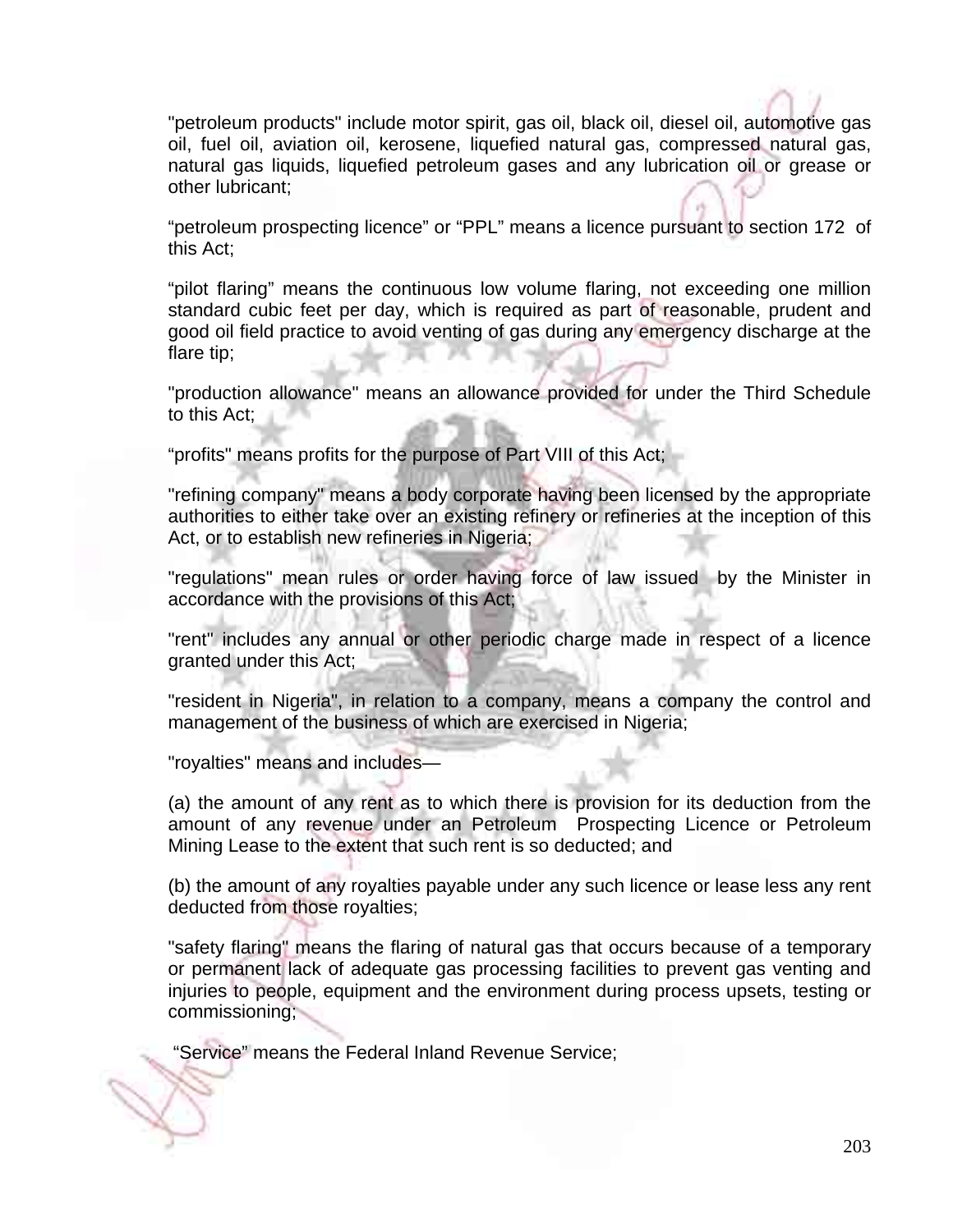"shallow water" means areas in the offshore of Nigeria up to and including a water depth of 200 meters;

"significant gas discovery" means a discovery of natural gas that is substantial in terms of reserves and is potentially commercial, but cannot be declared commercial for one or more of the following reasons:

- (a) no markets or natural gas within Nigeria;
- (b) export markets need to be identified and developed;
- (c) no pipeline, processing or liquefaction capacity is available in existing systems where commercial conditions indicate the best option for development is based on future expansion of such systems or use of such systems when capacity will become available in the future; or
- (d) where the natural gas discovery would only be commercial when jointly developed with other existing natural gas discoveries; or potential future natural gas discoveries.

"standard cubic feet" means, in relation to natural gas, the quantity of dry ideal gas at a temperature of sixty degrees Fahrenheit and a pressure of fourteen decimal six nine six (14.696) pounds per square inch absolute contained in a volume of one cubic foot;

"standards" means limits made binding through laws, regulations or guidelines which must be observed within the appropriate regulatory framework in all cases where they are applicable;

"State" means the sovereign State of the Federal Republic of Nigeria, except where the context so admits or where it is specifically stated to mean a State of the Federation;

图解环系 计控制定

"tax" means chargeable tax;

"ultra-deep water" means areas offshore Nigeria with a water-depth in excess of 2,500 metres;

"uncommitted capacity" means capacity that is:

- (a) not contractually committed to a party;
- (b) not conditionally assigned by means of an arm's length option agreement to a party;
- (c) not demonstrably planned to be utilised on the basis of an approved utilisation plan;

"upstream" refers to all activities entered into for the purpose of finding and developing petroleum and includes all activities involved in exploration and in all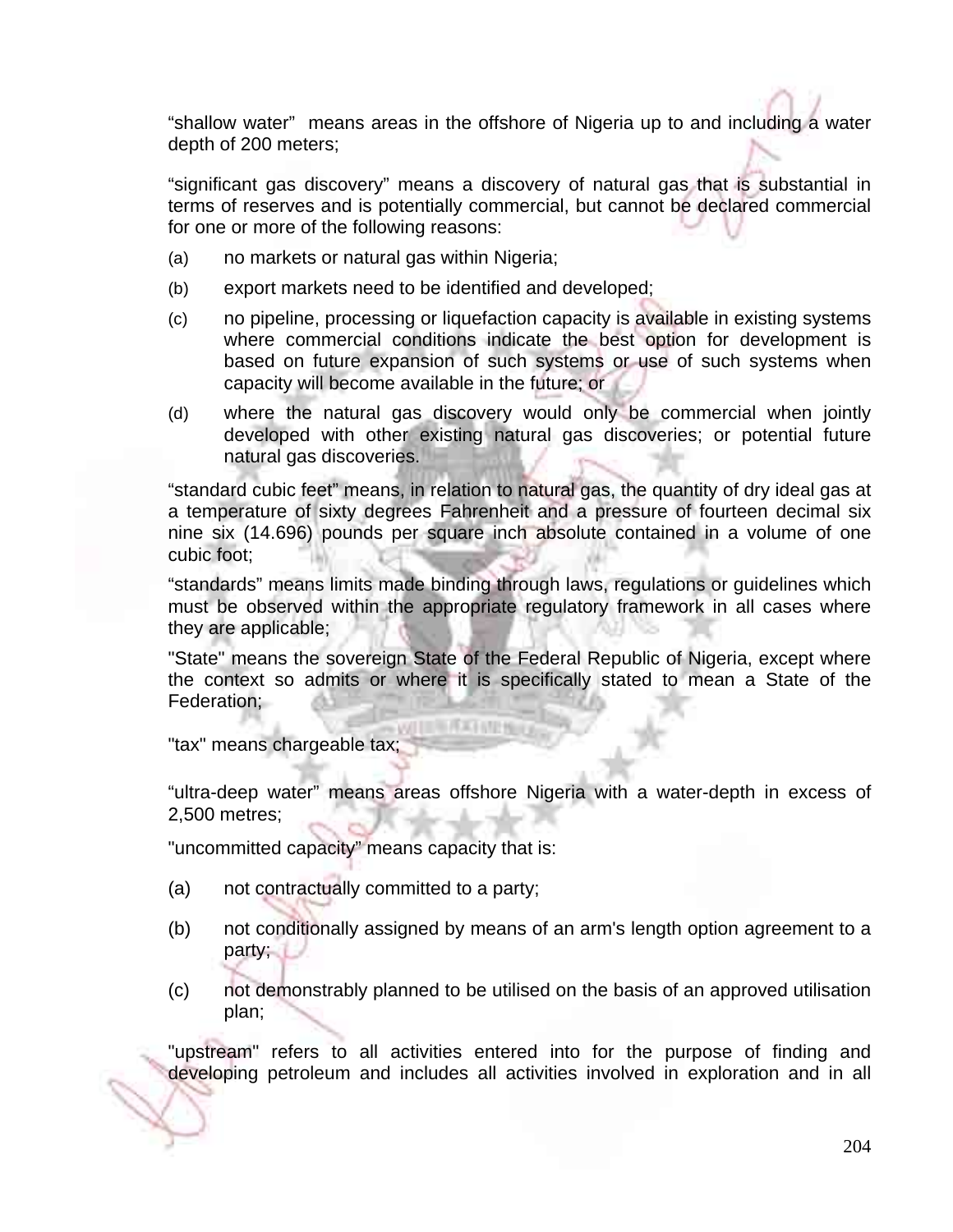stages through, up to the production and transportation of petroleum from the area of production to the fiscal sales point or transfer to the downstream sector;

"upstream crude oil operations" means the winning or obtaining of crude oil in Nigeria by or on behalf of a company on its own account for commercial purposes and shall include any activity or operation related to crude oil that occurs up to fiscal sales point or transfer to the downstream sector;

"upstream gas operations" means the winning or obtaining of natural gas in Nigeria by or on behalf of a company on its own account for commercial purposes and shall include any activity or operation related to natural gas, including but not limited to the treatment of gas, that occurs up to the fiscal sales point or transfer to the downstream sector;

"upstream petroleum operations" means upstream gas operations and upstream crude oil operations;

"U.T.M" means Universal Transverse Mercator co-ordinate system.

### 363. Short title

This Act may be cited as the Petroleum Industry Act, 2012.

FIRST SCHEDULE

**MAILBURN** 

 $[Section 7 (2).]$ 

# RIGHTS OF PRE-EMPTION

1. The Minister shall have the right to require the holder of any licence or lease granted under this Act (referred to in this Schedule as "the licensee or lessee") to -

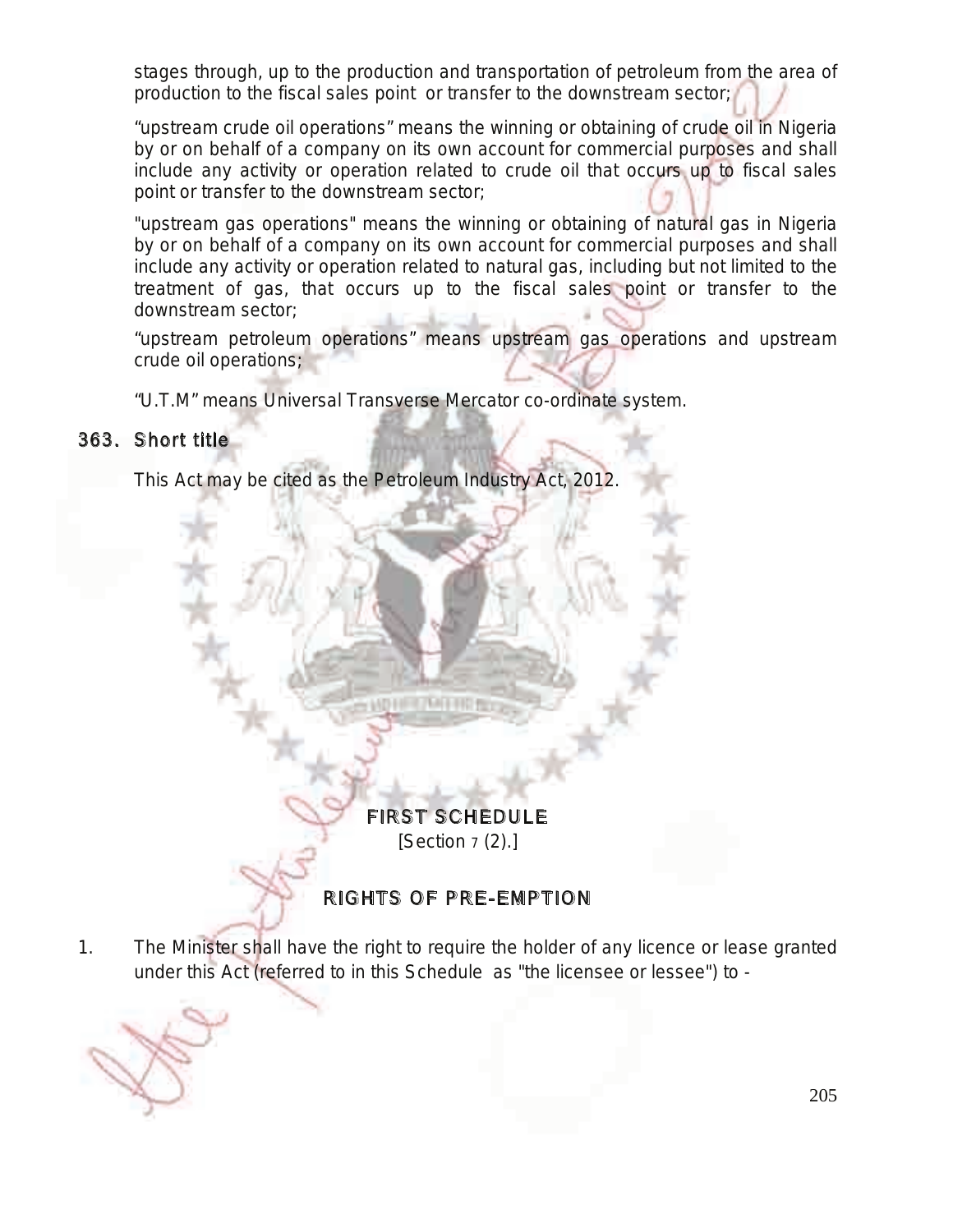- (a) provide for the Federal Government, to the extent of any refinery or petroleum products storage capacity he may have in Nigeria, petroleum products complying with specification given by the Minister; or
- (b) deliver to any person holding a licence to operate a refinery, such quantity and quality of crude oil as may be specified by the Minister to the extent that the licensee or lessee has crude oil of that quantity and quality.
- 2. The licensee or lessee shall use his best endeavours to increase so far as possible with his existing facilities, the supply of petroleum or petroleum products, or both, for the Federal Government to the extent required by the Minister.
- 3. The licensee or lessee shall, with all reasonable expedition and so as to avoid demurrage on the vessels conveying the same, use his best endeavours to deliver all petroleum or petroleum products purchases by the Minister under the right of preemption in such quantities, and at such places of shipment or storage in Nigeria, as may be determined by the Minister.
- 4. If a vessel employed to carry petroleum or petroleum products pursuant to paragraph 3 of this Schedule is detained on demurrage at the port of loading, the licensee or lessee shall pay the amount due for demurrage according to the terms of the charterparty or the rates of loading previously agreed by the licensee or lessee, unless the delay is due to causes beyond the control of the licensee or lessee.
- 5. Any dispute which may arise as to whether a delay is due to causes beyond the control of the licensee or lessee shall be settled by agreement between the Minster and the licensee or lessee or, in default of agreement, by arbitration.
- 6. The price to be paid for petroleum or petroleum products taken by the Minister in exercise of the right of pre-emption shall be -
	- (a) the reasonable value at the point of delivery, less discount to be agreed by both parties; or
	- (b) if no such agreement has been entered into prior to the exercise of the right of pre-emption, a fair price at the port of delivery to be settled by agreement between the Minister and the licensee or lessee or, in default of agreement, by arbitration.
- 7. To assist in arriving at a fair price for the purposes of paragraph 6(b) of this Schedule, the licensee or lessee shall, if the Minister so requires-

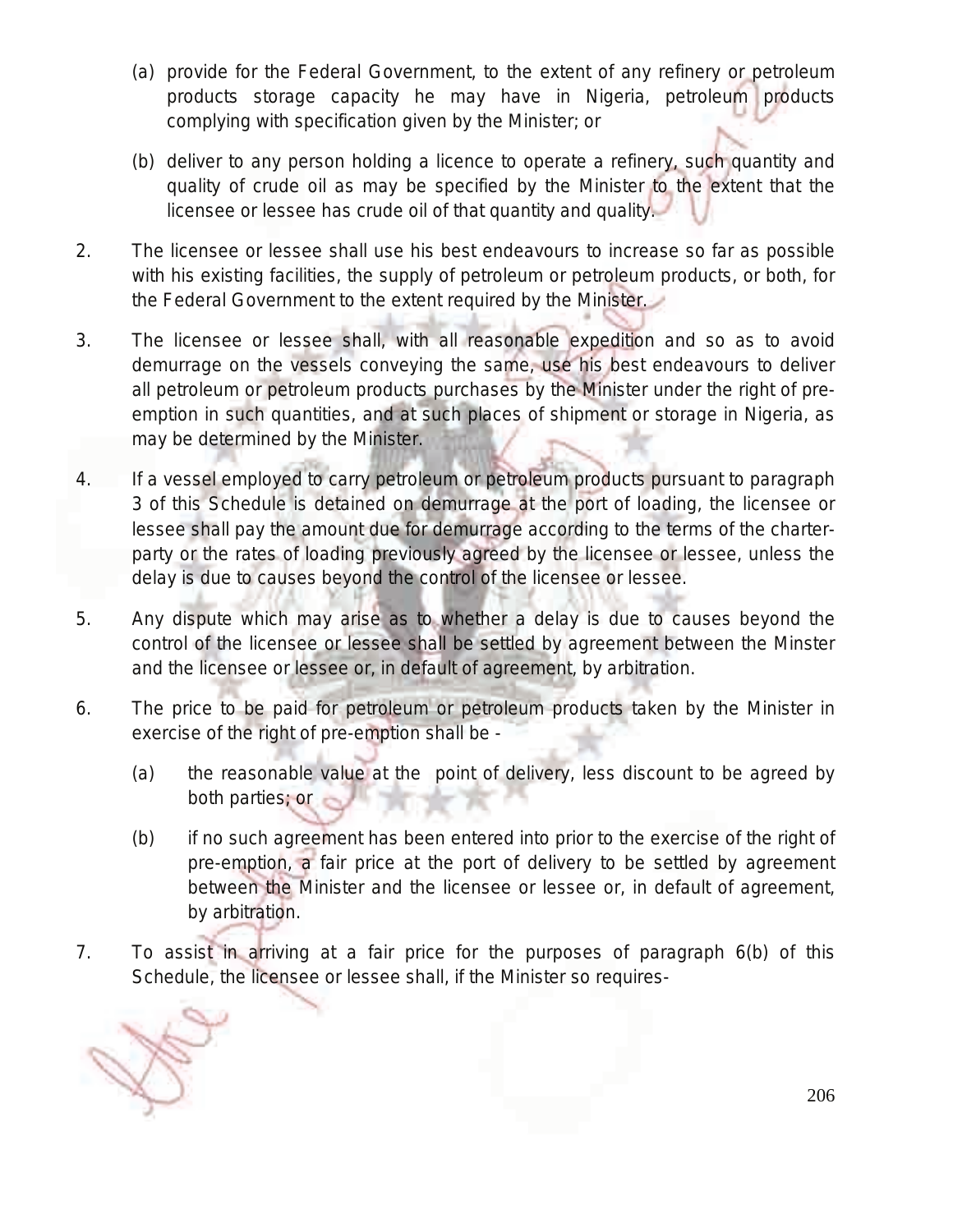- (a) furnish for the confidential information of the Minister particulars of quantities, descriptions and prices of petroleum or petroleum products sold to other customers and of charters or contracts entered into for their carriage; and
- (b) exhibit original or authenticated copies of the relevant contracts or charterparties.
- 8. The Minister may take control of any works, plants or premises of the licensee or lessee and if he does so, the licensee or lessee and his servants or agents shall conform to and obey all directions issued by the Minister or on his behalf.
- 9. Reasonable compensation shall be paid to the licensee or lessee for any loss or damage caused to him by reason of the exercise by the Minister of the powers conferred by paragraph 8 of this Schedule.
- 10. Any compensation payable under paragraph 9 of this Schedule shall be settled by agreement between the Minister and the licensee or lessee or, in default of agreement, by arbitration.

SECOND SCHEDULE [Sections 17, 47, 76, 101, etc ]

**HELP OF HERE** 

SUPPLEMENTARY PROVISIONS RELATING TO THE PROCEEDINGS OF THE BOARDS OF INSTITUTIONS UNDER THIS ACT

# PROCEEDING OF THE BOARD INSTITYUTIONS

1. Subject to this Act and the provisions of section 27 of the Interpretation Act, the Board ('the Board') shall have the power to regulate its proceedings and may make standing orders with respect to the holding of its meetings, and those of its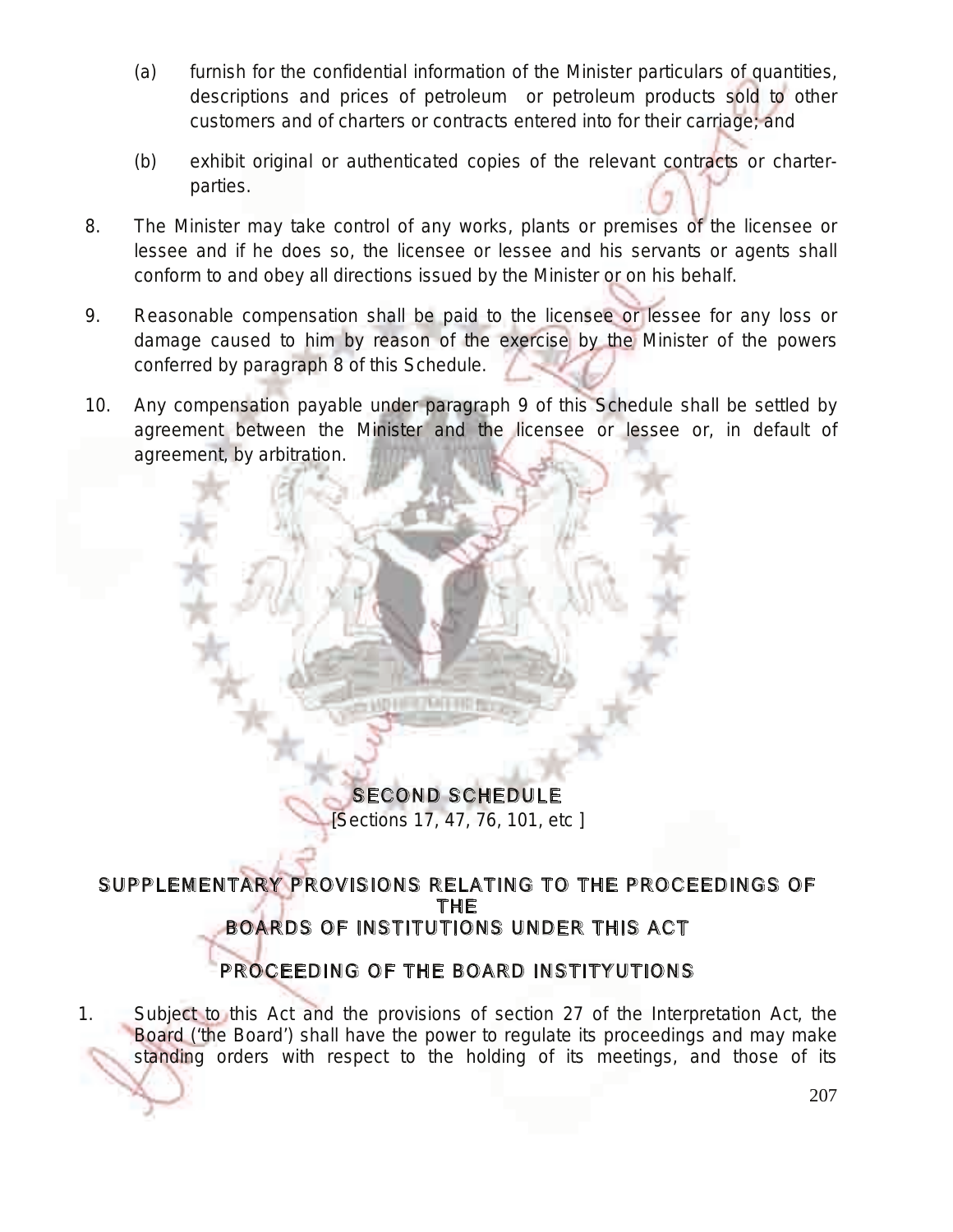committees, the notice to be given, the keeping of minutes of its proceedings, the custody and production for inspection of such minutes and such other matters as the Board may, from time to time, determine.

2. (a) There shall be at least one ordinary meeting of the Board in every quarter of the year and subject thereto, the Board shall meet whenever it is summoned by the Chairman and if the Chairman is requested to do so by notice given to him by not less than three other members, the Chairman shall summon a meeting of the Board to be held within fourteen days from the date on which the notice is given.

(b) Every meeting of the Board shall be presided over by the Chairman and if the Chairman is unable to attend a particular meeting, the members present at the meeting shall elect one of their numbers to preside at the meeting.

- 3. The quorum at the meeting of the Board shall consist of the Chairman (or in an appropriate case, the person presiding at the meeting pursuant to paragraph 2 of this Schedule) and the majority of the other members, as appropriate
- 4. The Board shall meet for the conduct of its business at such places and on such days as the Chairman may appoint.
- 5. A question put before the Board at a meeting shall be decided by consensus, and where this is not possible, by a majority of the votes of the members present and voting.
- 6. The Chairman shall, in the case of an equality of votes, have the casting vote in addition to his deliberative vote.
- 7. Where the Board desires to seek the advice of any person on a particular matter, the Board may co-opt a person as a member for such period it thinks fit, but a person who is a member by virtue of this paragraph shall not be entitled to vote at any meeting of the Board and shall not count towards the quorum.

## Committees

- 8. The Board may constitute one or more committees for the purpose of carrying out any of its functions as the Board may determine and report on any matter with which the Board is concerned.
- 9. A committee appointed under this Schedule shall be presided over by a member of the Board and consist of such number of persons (not necessarily all members of the Board) as may be determined by the Board, and a person other than a member of the Board shall hold office on the committee in accordance with the terms of his appointment.
- 10. A decision of a committee of the Board shall be of no effect until it is confirmed by the Board.

**Miscellaneous**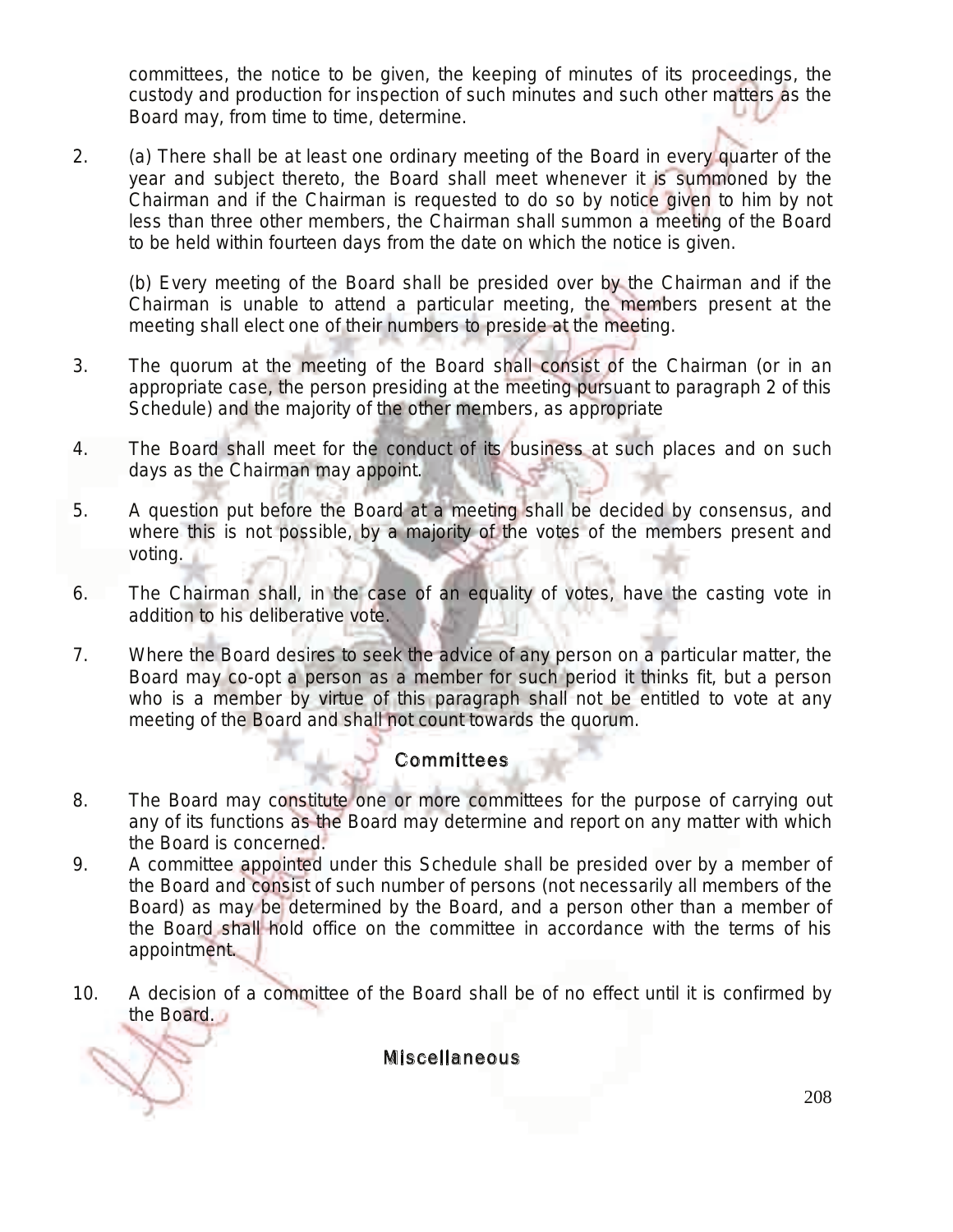- 11. The fixing of the seal of the entity shall be authenticated by the signature of the Secretary or some other person authorized generally by the Board to act for that purpose.
- 12. A contract or an instrument which, if made or executed by any person not being a body corporate, would not be required to be under seal, may be made or executed on behalf of the entity by the Director-General or the Executive Secretary, as the case may be, or any person generally or specially authorized to act for that purpose by the Board.
- 13. A document purporting to be a contract, an instrument or other document signed or sealed on behalf of the entity shall be received in evidence and, unless the contrary is proved, be presumed without further proof to have been signed and sealed.
- 14. The validity of any proceedings of the Board or its committees shall not be affected by-
	- (a) any vacancy in the membership of the Board or its committees; or
	- (b) reason that a person not entitled to do so took part in the proceedings; or
	- (c) any defect in the appointment of a member.
- 15. Any member of the Board and any person holding office on a committee of the Board, who has a personal interest in any contract or arrangement entered into or proposed to be considered by the Board or a committee shall -
	- (a) forthwith disclose his interest to the Board or committee, as the case may be; and
	- (b) not vote on any question relating to the contract or arrangement.

#### THIRD SCHEDULE [Sections 355]

# POWERS AND DUTIES OF THE SERVICES UNDER THIS ACT

- 1. The Service shall have the exclusive power and responsibility to exercise the functions required to be carried out under the following sections of this Act-
	- (i) Section 323;
	- (ii) Section 224;
	- (iii) Section……..
	- (iv) Section……..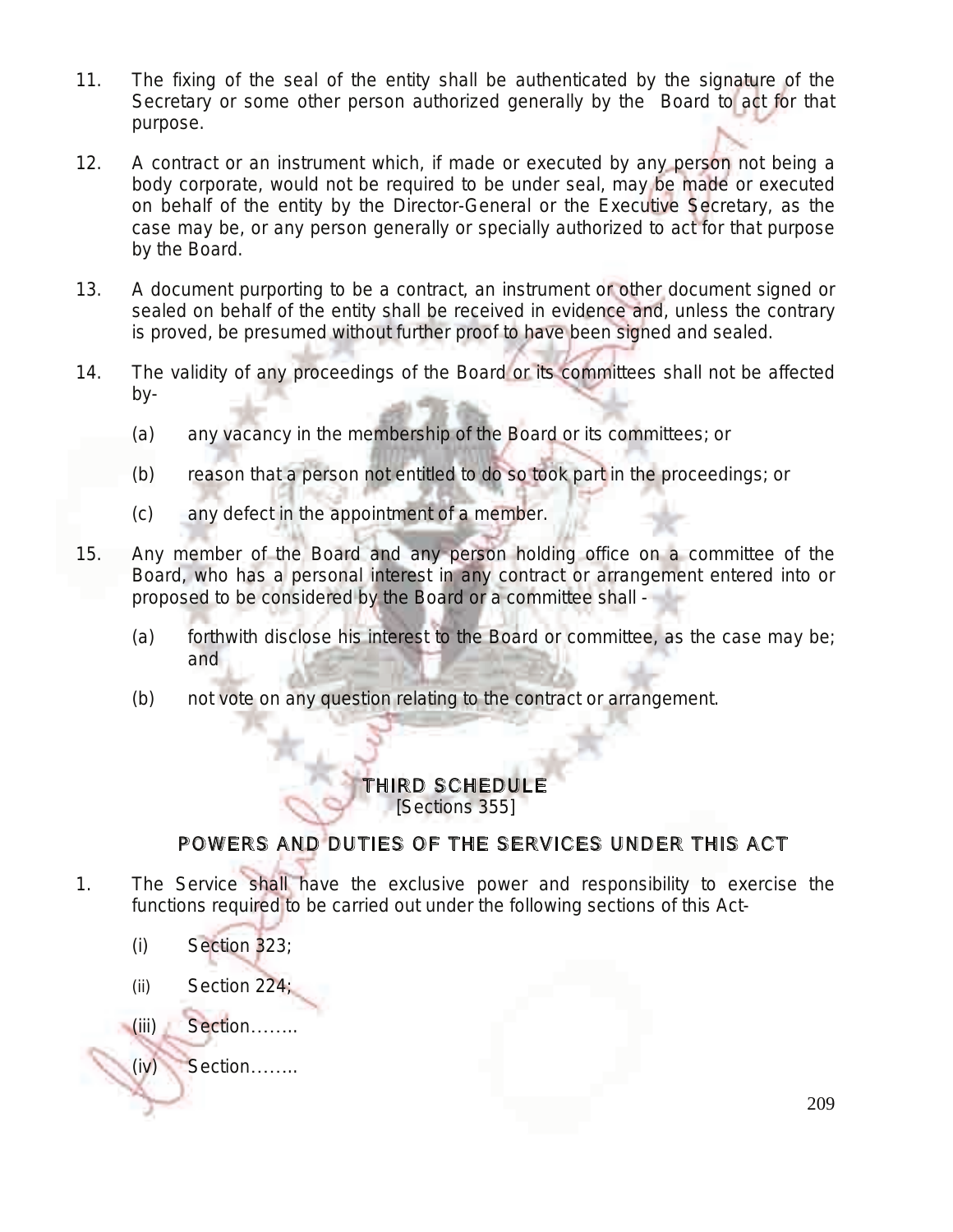- (v) Section……..
- (vi) Section……..
- (vii) Section……..
- (viii) Section……..
- (ix) Section……..
- (x) Section……..
- (xi) Section……..
- (xii) Section……..
- 2. Nothwithstanding the provisions of paragraph 1 of this Schedule, powers or duties as consist of a power or duty to make inquiries or other incidental or preparatory powers or duties of a like nature which may be undertaken by any other dully authorised person or entity.

# FOURTH SCHEDULE [SECTION 312]

**MD FIFTEY PITT FITT TWV** 

# CAPITAL ALLOWANCES

## 1. Interpretation.

(1) For the purposes of this Schedule, unless the context otherwise requires–

"Concession" includes an oil exploration licence, an oil prospecting licence, an oil mining lease, a petroleum exploration licence, a petroleum prospecting licence and a petroleum mining lease, any right, title or interest in or to petroleum oil in the ground and any option of acquiring any such right, title or interest;

"Lease" includes an agreement for a lease where the term to be covered by the lease has begun, any tenancy and any agreement for the letting or hiring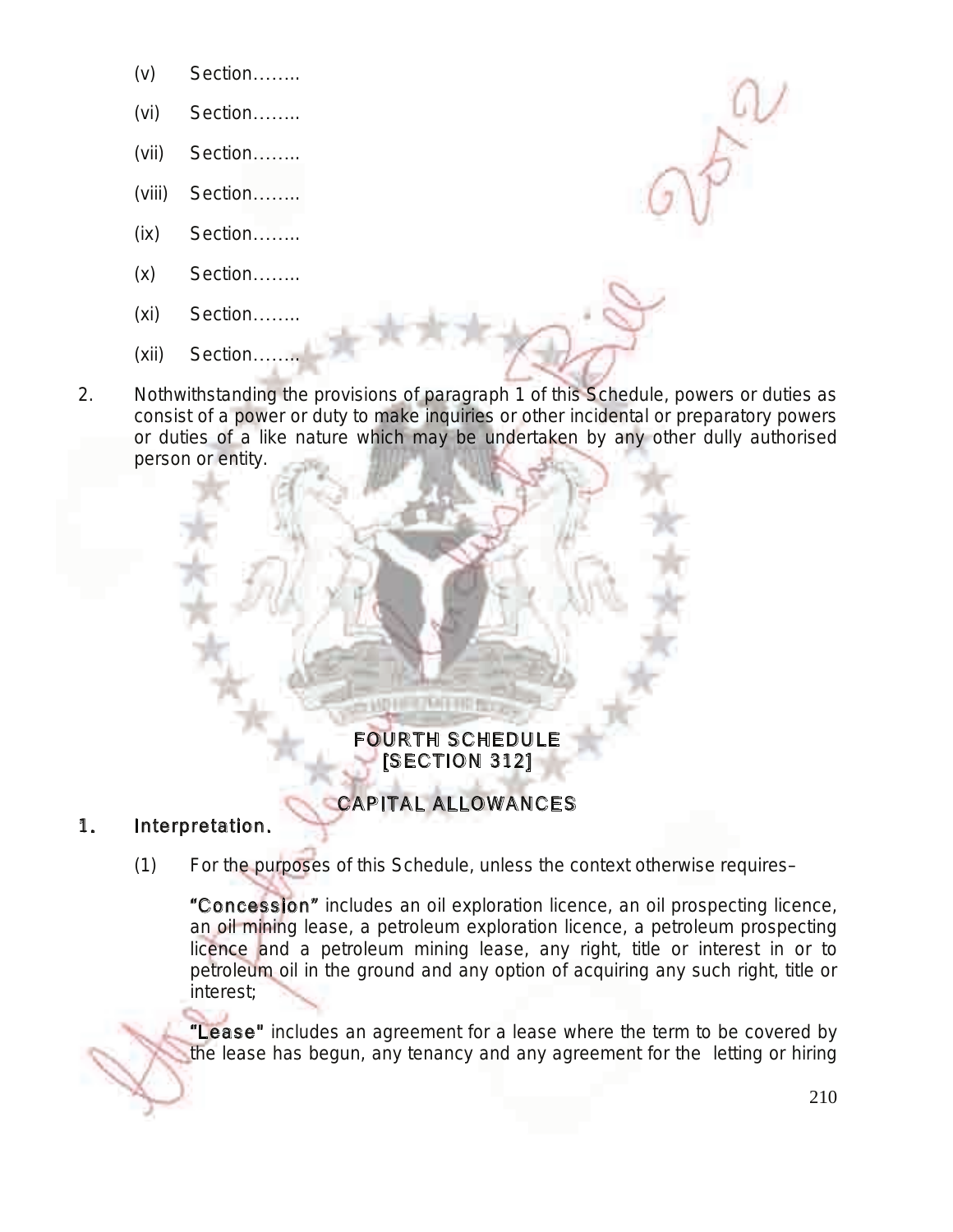out of an asset, but does not include a mortgage and all cognate expression including "Leasehold Interest" shall be construed accordingly; and

- (a) where, with the consent of the lessor, a lessee of any asset remains in possession thereof after the termination of the lease without a new lease being granted to him, that lease shall be deemed for the purposes of this Schedule to continue so long as he remains in possession as aforesaid; and
- (b) where, on the termination of a lease of any asset, a new lease of that asset is granted to the lessee, the provisions of this Schedule shall have effect as if the second lease were a continuation of the first lease;

 "Qualifying Expenditure" means, subject to the express provisions of this schedule, expenditure incurred in an accounting period, which is –

- (a) Capital expenditure (hereinafter called "qualifying plant expenditure") incurred on plant, machinery and fixtures;
- (b) Capital expenditure (hereinafter called "qualifying pipeline and storage expenditure") incurred on pipelines and storage tanks;
- (c) Capital expenditure (hereinafter called "qualifying building expenditure"), other than expenditure which is included in paragraphs (a), (b) or (d) of this paragraph, incurred on the construction of buildings, structures or works of a permanent nature; or
- (d) Capital expenditure (hereinafter called "qualifying drilling expenditure") other than expenditure which is included in paragraph (a) or (b) of this paragraph, incurred in connection with, petroleum operations in view on

**MONEY PRINTING** 

- (i) the acquisition of, or of rights in or over, petroleum deposits,
- (ii) searching for or discovering and testing petroleum deposits, or winning access thereto; or
- (iii) the construction of any works or buildings which are likely to be of little or no value when the petroleum operations for which they were constructed cease to be carried on, provided that, for the purposes of this definition qualifying expenditure shall not include any sum which may be deducted under the provisions of section 305 of this Act.
- (2) For the purposes of the interpretation of qualifying expenditure above, where expenditure is incurred by a company before its first accounting period and such expenditure would have fallen to be treated as qualifying expenditure (ascertained without the qualification contained

–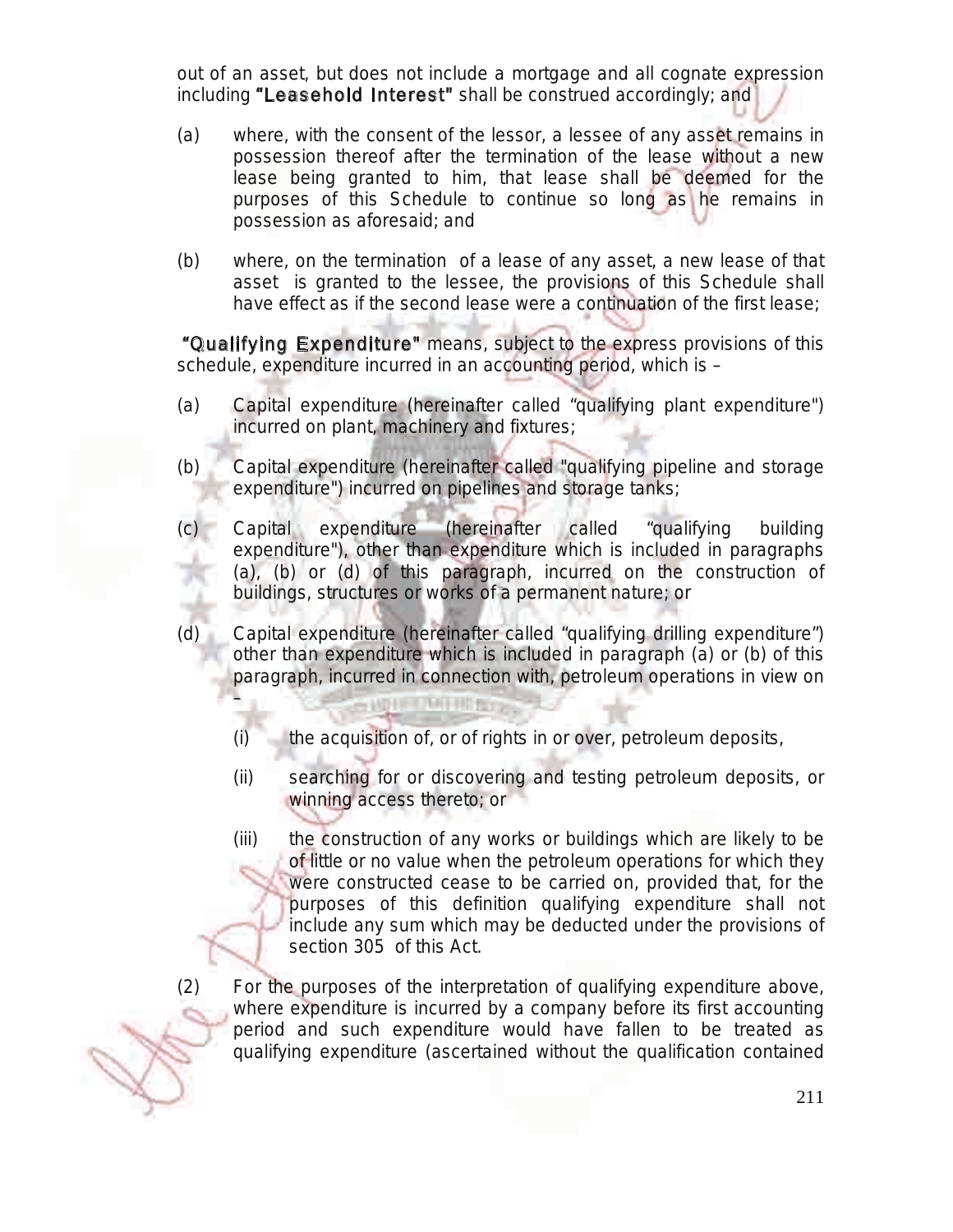in the foregoing proviso) if it had been incurred by the company on the first day of its first accounting period, and

- (a) that expenditure is incurred in respect of an asset owned by the company then such expenditure shall be deemed to be qualifying expenditure incurred by it on that day; or
- (b) that expenditure is incurred in respect of an asset which has been disposed of by the company before the beginning of its first accounting period then any loss suffered by the company on the disposal of such asset shall be deemed to be qualifying petroleum expenditure incurred by the company on that day and be deemed to have brought into existence an asset owned by the company in use for the purposes of petroleum operations carried on by the company, and any profit realised by the company on such disposal shall be treated as income of the company of its first accounting period for the purposes of subsection (3) of section 304

# 2. Provisions Relating to Qualifying Petroleum Expenditure

- (1) For the purposes of this Schedule where-
	- (a) expenditure has been incurred before its first accounting period and such expenditure would have been treated as such qualifying petroleum expenditure (ascertained without the qualification contained in the proviso in the interpretation of qualifying expenditure) if it had been incurred in that first accounting period; and
	- (b) such expenditure (ascertained in the case of sub-paragraph (1)(a) of this paragraph without such qualification) shall be deemed to have brought into existence an asset owned by the company incurring the expenditure and in use for the purposes of such petroleum operations.
- (2) For the purposes of this Schedule, an asset in respect of which qualifying drilling expenditure has been incurred by any company for the purposes of petroleum operations carried on by it during any accounting period of the company, and which has not been disposed of, shall be deemed not to cease to be used for the purposes of such operations so long as such company continues to carry on such operations.
- (3) So much of any qualifying petroleum expenditure incurred on the acquisition of rights in or over petroleum deposits and on the purchase of information relating to the existence and extent of such deposits as exceeds the total of the original cost of acquisition of such rights and of the cost of searching for, discovering and testing such deposits prior to the purchase of such information shall be left out of account for the purposes of this Schedule provided that where the company which originally incurred such costs was a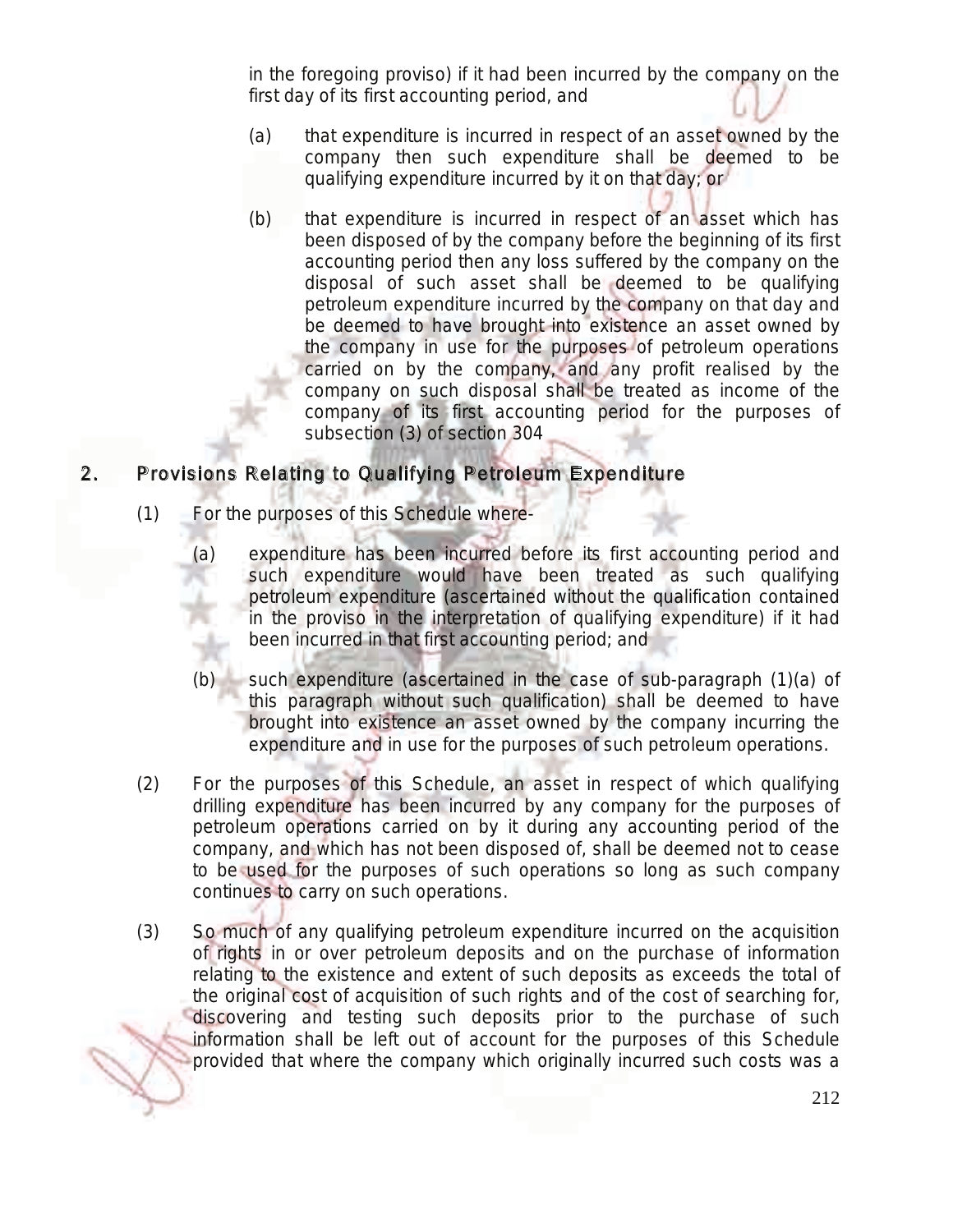company which carried on a trade or business consisting, as to the whole or part thereof, in the acquisition of such rights or information with a view to the assignment or sale, the price paid on such assignment or sale shall be substituted for the aforementioned costs.

## 3. Owner and meaning of relevant interest

- (1) For the purposes of this Schedule, where an asset consists of a building, structure or works, the owner shall be taken to be the owner of the relevant interest in such building, structure or works.
- (2) Subject to the provisions of this paragraph, in this Schedule, the expressions "the relevant interest" means, in relation to any expenditure incurred on the construction of a building, structure or works to which the company which incurred such expenditure was entitled when it incurred the expenditure.
- (3) Where, when a company incurs qualifying building expenditure or qualifying drilling expenditure on the construction of a building, structure or works, the company is entitled to two or more interests therein, and one of those interests is an interest which is reversionary on all the others, that interest shall be the relevant interest for the purposes of this Schedule.

## 4. Sale of Buildings, Etc.

Where capital expenditure has been incurred on the construction of a building, structure or works and thereafter the relevant interest therein is sold, the company which buys that interest shall be deemed, for all the purposes of this Schedule except the granting of petroleum investment allowance, to have incurred, on the date when the purchase price became payable, capital expenditure on the construction thereof equal to the price paid by it for such interest or to the original cost of construction, whichever is the less, provided that where such relevant interest is sold before the building, structure or works has been used, the foregoing provisions of this paragraph shall have effect with respect to such sale with the omission of the words "except the granting of investment tax credit" and the original cost of construction shall be taken to be the amount of the purchase price on such sale;

# 5. Owner under production sharing contract

Where the production sharing contract between the national oil company and a contractor provides for the contractor to finance the cost of equipment and for such equipment to become the property of the national oil company, the contractor shall be deemed to be the owner of the qualifying expenditure thereon, for the purpose of the claim of capital allowances.

# 6. Annual Allowance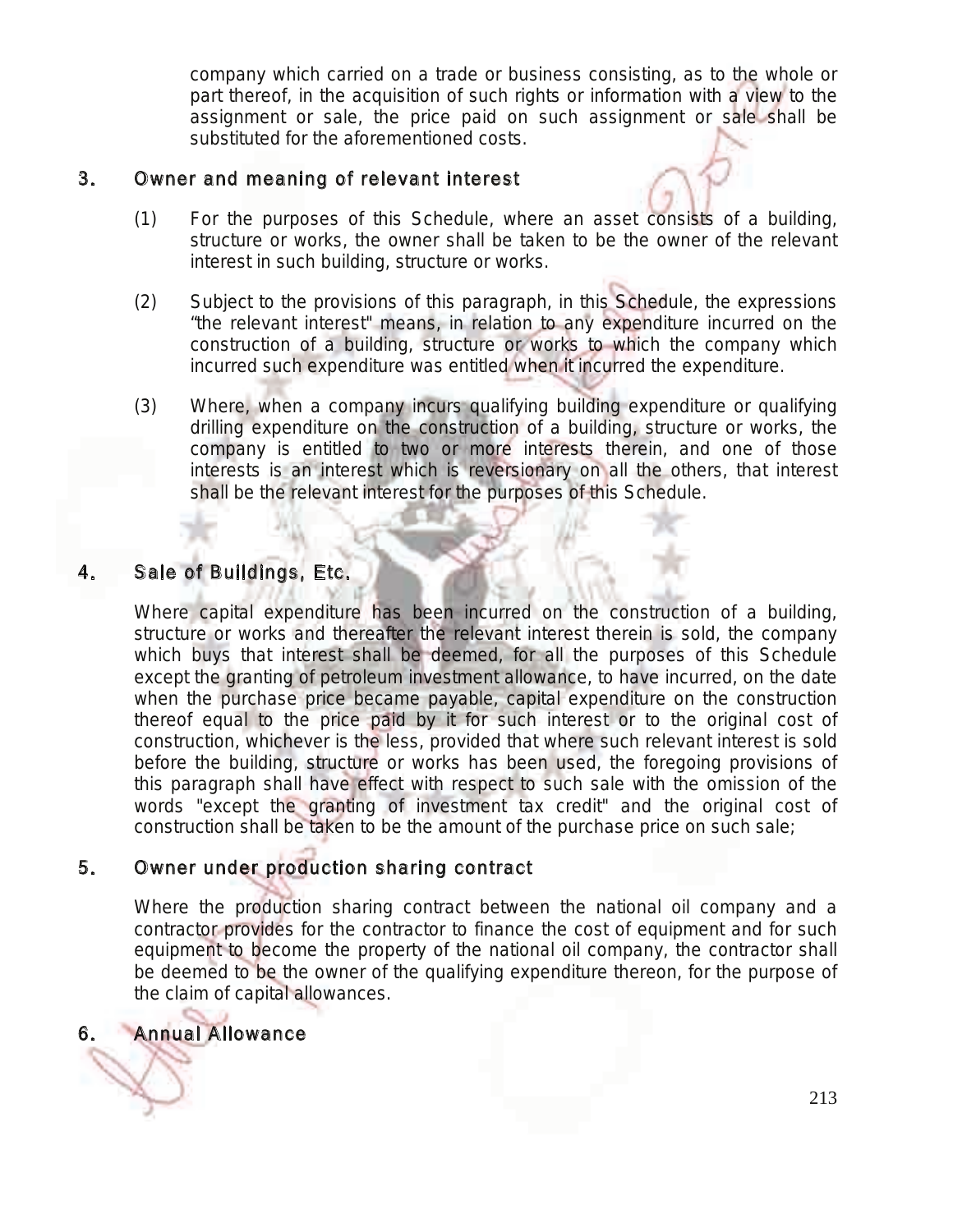- (1) Subject to the provisions of this Schedule, where in any accounting period, a company owning any asset has incurred in respect thereof qualifying expenditure wholly, necessarily and exclusively for the purposes of petroleum operations carried on by it, there shall be due to that company as from the accounting period in which such expenditure was incurred, an allowance (in this Act referred to as "an annual allowance") at the appropriate rate percentum specified in Table II of this Schedule.
- (2) Notwithstanding the provisions of sub-paragraph (1) of this paragraph, there shall be retained in the books, in respect of each asset, one percent of the initial cost of the asset which may only be written off in accordance with subparagraph (3) of this paragraph.
- (3) Any asset or part thereof in respect of which capital allowances have been granted may only be disposed of on the authority of a Certificate of' Disposal issued by the Minister of Finance or any person authorised by him.

### 7. Asset to be in use at end of accounting period

An annual allowance in respect of qualifying expenditure incurred in respect of any asset shall only be due to a company for any accounting period if at the end of such accounting period it was the owner of that asset and the asset was in use for the purposes of the petroleum operations carried on by it.

#### 8. Balancing Allowances

Subject to the provisions of this Schedule, where in any accounting period of a company, the company owning any asset in respect of which it has incurred qualifying expenditure wholly and exclusively for the purposes of petroleum operations carried on by it, disposes of that asset, an allowance (hereinafter called "a balancing allowance") shall be due to that company for that accounting period of the excess of the residue of that expenditure, at the date; such asset is disposed of, over the value of that asset at that date provided that a balancing allowance shall only be due in respect of such asset if immediately prior to its disposal it was in use by such company for the purposes of the petroleum operations for which such qualifying expenditure was incurred.

## 9. Balancing Charges.

Subject to the provisions of this Schedule, where in any accounting period of a company, the company owning any asset in respect of which it has incurred qualifying expenditure wholly and exclusively for the purposes of petroleum operations carried on by it, disposes of that asset, the excess (hereinafter called "a balancing charge") of the value of that asset, at the date of its disposal, over the residue of that expenditure at that date shall, for the purposes of this Act, be treated as income of the company of that accounting period, provided that a balancing charge in respect of such asset shall only be so treated if immediately prior to the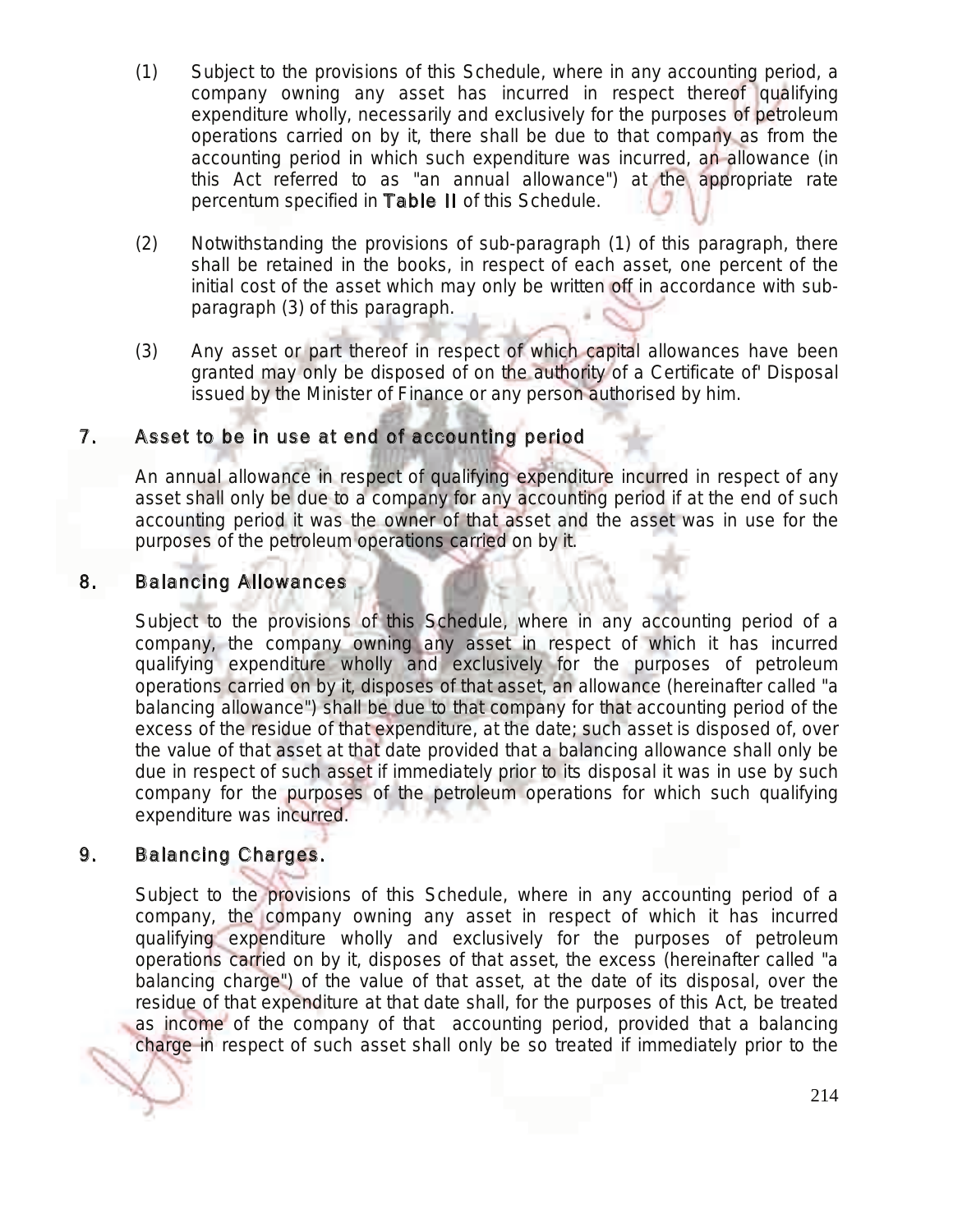disposal of that asset it was in use by such company for the purposes of the petroleum operations for which such qualifying expenditure was incurred and shall not exceed the total of any allowances due under the provisions of this Schedule, in respect of such asset.

### 10. Residue

The residue of qualifying expenditure, in respect of any asset, at any date, shall be taken to be the total qualifying expenditure incurred on or before that date, by the owner thereof at that date, in respect of that asset, less the total of any annual allowances due to such owner, in respect of that asset, before that date.

## 11. Meaning of "disposed of"

Subject to any express provision to the contrary and for the purposes of this Schedule-

- (a) a building, structure or works of a permanent nature is disposed of if any of the following events occur-
	- (i) the relevant interest is sold, or
	- (ii) that interest, being an interest depending on the duration of a concession, comes to an end on the coming to an end of that concession, or
	- that interest, being a leasehold interest, comes to an end otherwise than on the company entitled thereto acquiring the interest which is reversionary thereon, or
	- (iv) the building, structure or works of a permanent nature are demolished or destroyed or, without being demolished or destroyed, cease altogether to be used for the purposes of petroleum operations carried on by the owner.
- (b) plant, machinery or fixtures are disposed of if they are sold, discarded or cease altogether to be used for the purposes of petroleum operations carried on by the owner thereof;
- (c) assets in respect of which qualifying drilling expenditure is incurred are disposed of if they are sold or if they cease to be used for the purposes of the petroleum operations of the company incurring the expenditure either on such company ceasing to carry on all such operations or on such company receiving insurance or compensation monies therefor.

## 12. Value of an Asset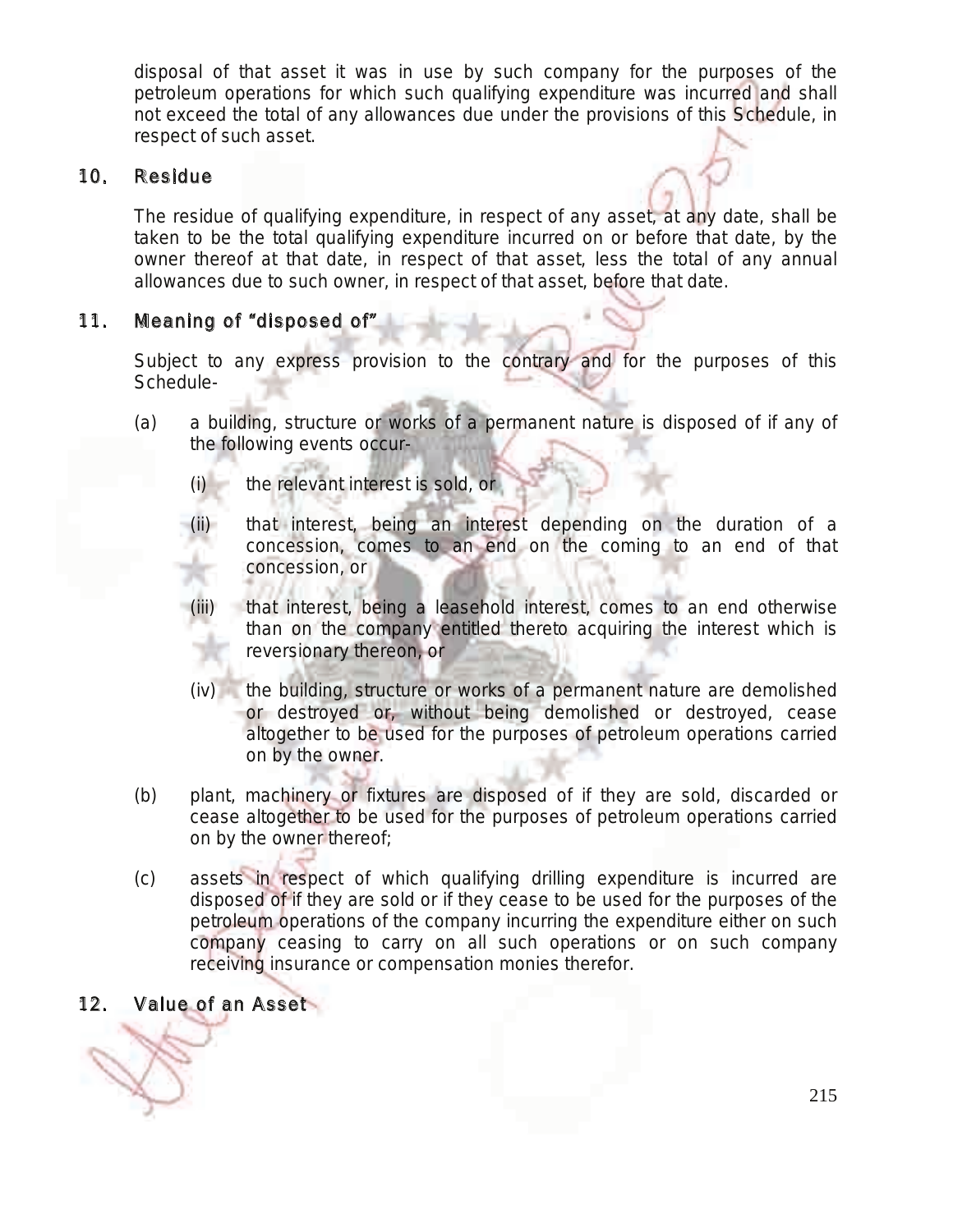- (1) The value of an asset at the date of its disposal shall be the net proceeds of the sale of the asset or of the relevant interest therein, or, if it was disposed of without being sold, the amount which, in the opinion of the Service, such asset or the relevant interest therein, as the case may be, would have fetched if sold in the open market at that date, less the amount of any expenses which the owner might reasonably be expected to incur if the asset were so sold.
- (2) For the purpose of this paragraph, if an asset is disposed of in such circumstances that insurance or compensation monies are received by the owner thereof, the asset or the relevant interest in the asset, as the case may be, shall be treated as having been sold and as though the net proceeds of the insurance or compensation monies were the net proceeds of the sale thereof.

## 13. Apportionment

- (1) Any reference in this Schedule to the disposal, sale or purchase of any asset includes a reference to the disposal, sale or purchase of that asset, as the case may be, together with any other asset, whether or not qualifying expenditure has been incurred on such last-mentioned asset, and, where an asset is disposed of, sold, or purchased together with another asset, so much of the value of the assets as, on a just apportionment, is properly attributable to the first mentioned asset shall, for the purposes of this Schedule, be deemed to be the value of, or the price paid for, that asset, as the case may be.
- (2) For the purposes of this paragraph, all the assets which are purchased or disposed of in pursuance of one bargain shall be deemed to be purchased or disposed of together, notwithstanding that separate prices are or purport to be agreed for each of those assets or that there are or purport to be separate purchases or disposals of those assets.
- (3) The provisions of sub-paragraph (1) of this paragraph shall apply, with any necessary modifications, to the sale or purchase of the relevant interest in any asset together with any other asset or relevant interest in any other asset.

## 14. Part of an asset

Any reference in this Schedule to any asset shall be construed whenever necessary as including a reference to a part of any asset (including an undivided part of that asset in the case of joint interests therein) and when so construed any necessary apportionment shall be made as may, in the opinion of the Service, be just and reasonable.

## 15. Extension of meaning of "in use"

For the purposes of this Schedule, an asset shall he deemed to be in use during a period of temporary disuse.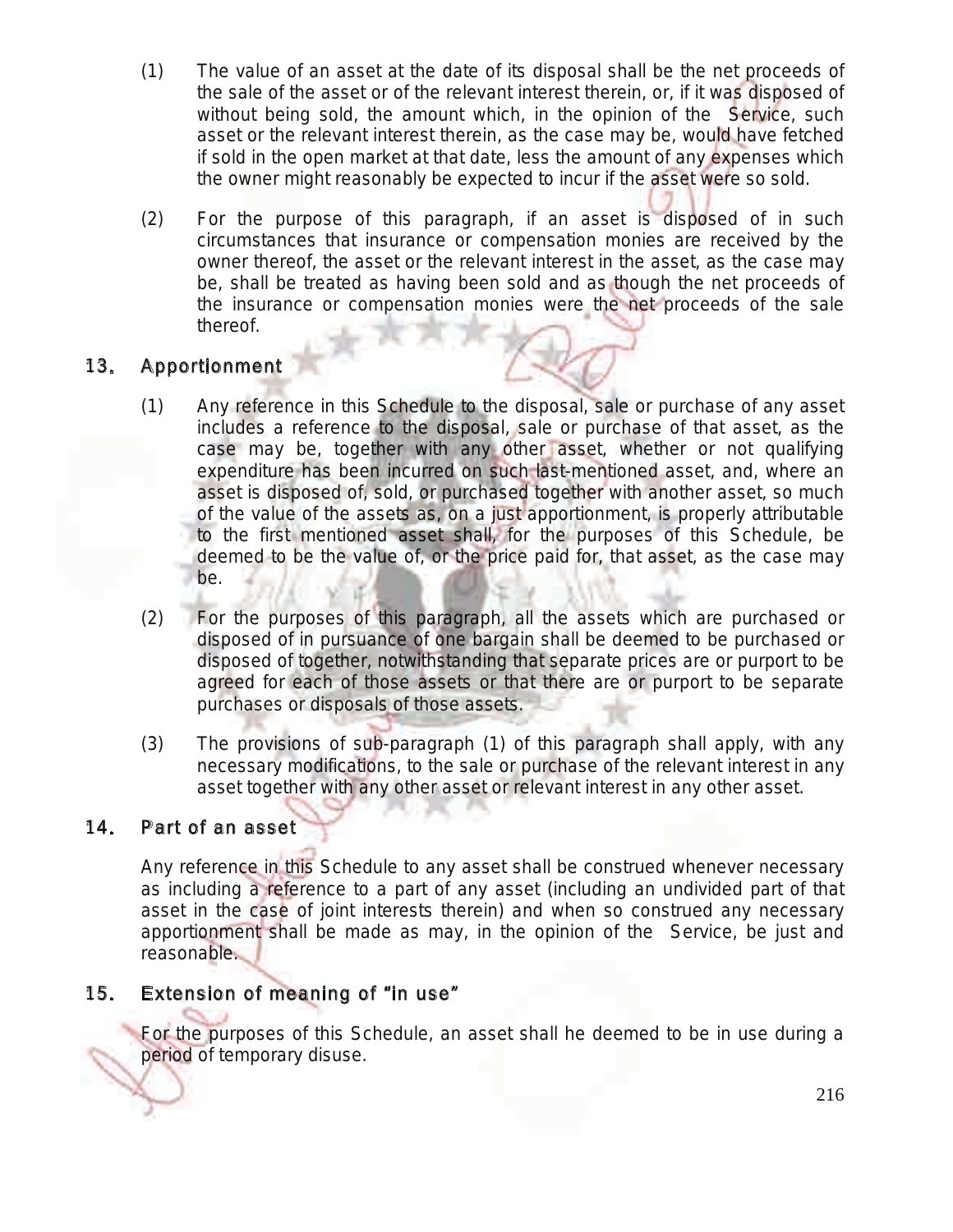## 16. Exclusion of certain expenditure

- (1) Subject to the express provisions of this Schedule, where any company has incurred expenditure which is allowed to be deducted under any provision (other than a provision of this Schedule) to this Act, such expenditure shall not be or be treated as qualifying expenditure.
- (2) Where any company has incurred expenditure upon any ocean going oiltanker plying between Nigeria and any other territory that expenditure shall not be treated as qualifying expenditure.

## 17. Asset used or expenditure incurred partly for the purpose of petroleum operations.

- (1) The following provisions of this paragraph shall apply where either or both of the following conditions apply with respect to any asset-
	- (a) the owner of the asset has incurred in respect thereof qualifying expenditure partly for the purposes of petroleum operations carried on by him and partly for other purposes; and
	- (b) the asset in respect of which the owner has incurred qualifying expenditure thereof is used partly for the purposes of petroleum operations carried on by such owner and partly for other purposes.
- (2) Any allowances which would be due or any balancing charges which would be treated as income if both such expenditure were incurred wholly and exclusively for the purposes of such petroleum operations and such asset were used wholly and exclusively for the purposes of such operations shall be computed in accordance with the provisions of this Schedule.
- (3) So much of the allowances and charges computed in accordance with provisions of sub-paragraph (2) of this paragraph shall be due or shall be so treated, as the case may be, as in the opinion of the Service is just and reasonable having regard to all circumstances and to the provisions of this Schedule

## 18. Disposal without change of ownership

Where an asset in respect of which qualifying expenditure has been incurred by the owner of the asset has been disposed of in such circumstances that such owner remains the owner, then, for the purposes of determining whether and, if so, in what amount, any annual or balancing allowance or balancing charge shall be made to or on such owner in respect of his use of that asset after the date of such disposal -

(a) qualifying expenditure incurred by such owner in respect of such asset prior to the date of such disposal shall be left out of account;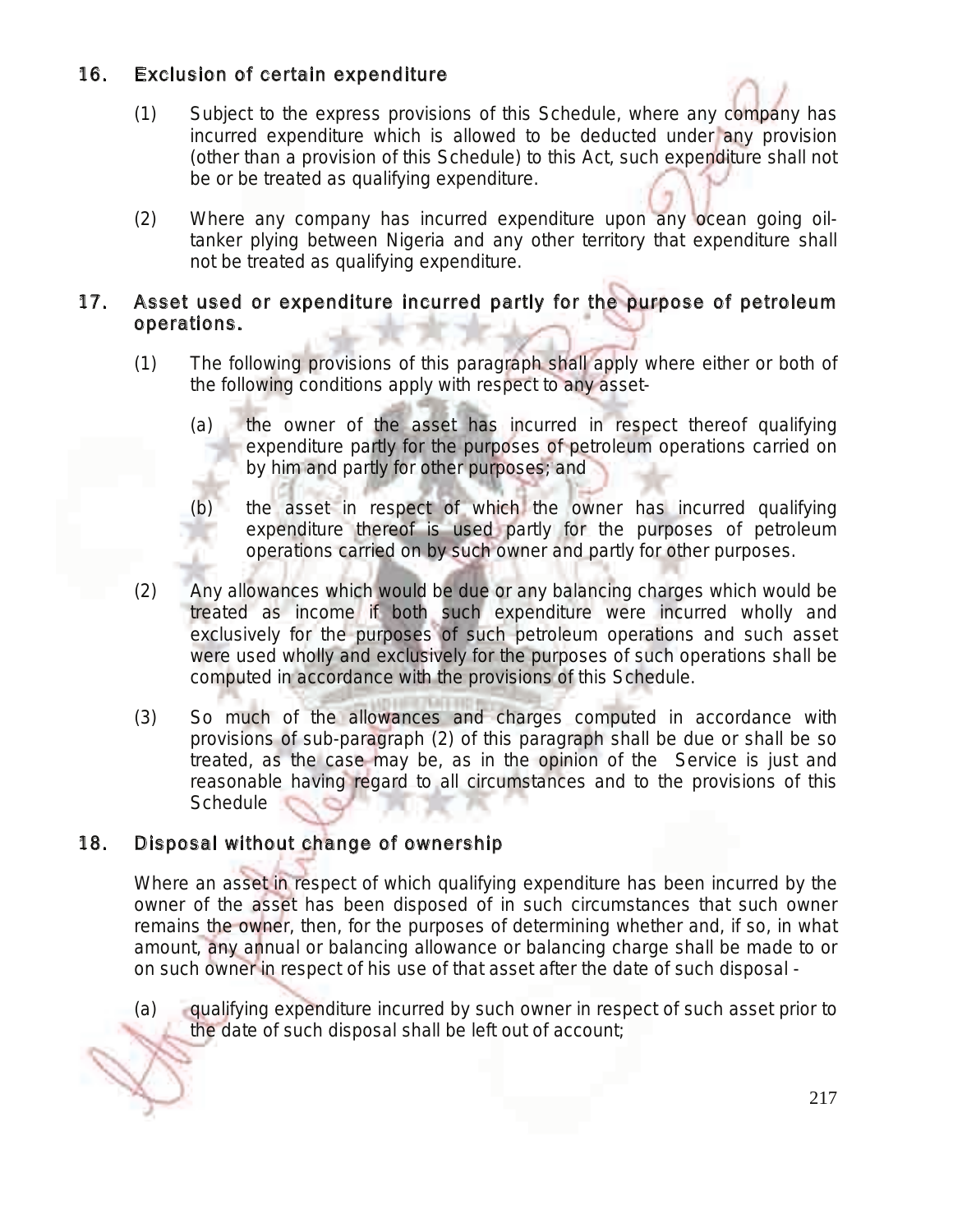(b) the owner shall be deemed to have bought the asset immediately after the disposal for a price equal to the residue of the qualifying expenditure at the date of the disposal, increased by the amount of any balancing charge or decreased by the amount of any balancing allowance made as a result of the disposal -

# TABLE I

[Paragraph]

| Qualifying expenditure in respect of                                                                                               | Rate per centum<br>5 |
|------------------------------------------------------------------------------------------------------------------------------------|----------------------|
| Operations in territorial waters and continental shelf up to                                                                       | 10                   |
| Operations in territorial waters and continental shelf areas<br>in water depth between 100 metres and 200 metres of<br>water depth | 15                   |
| Operations in territorial waters and continental shelf areas                                                                       | 20                   |
|                                                                                                                                    |                      |
| TABLE II                                                                                                                           |                      |
| [Paragraph]                                                                                                                        |                      |
| Annual allowance                                                                                                                   | Rate per centum      |
| First year                                                                                                                         | 20                   |
| 2 <sup>nd</sup> year                                                                                                               | 20                   |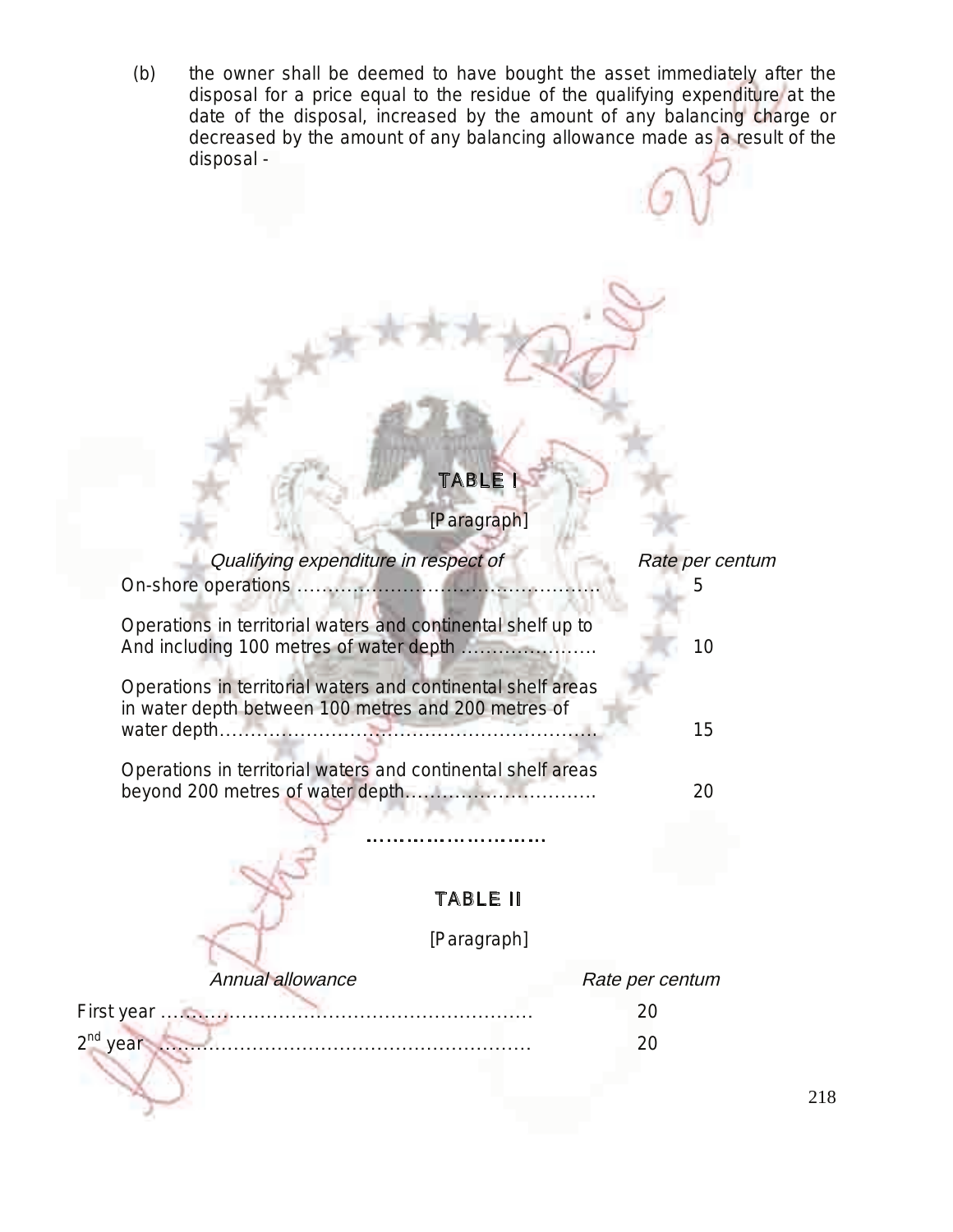| 5 <sup>th</sup> vear |  |
|----------------------|--|
|                      |  |

………………………………..

### FIFTH SCHEDULE [SECTION 312] Production Allowance

- (1) There shall be a production allowance for crude oil production by a company determined as follows:
	- (a) (a) for onshore the lower of US  $$30$  per barrel or 30% of the official selling price, up to a cumulative maximum of 10 million barrels and the lower of US \$ 10 per barrel or 30% of the official selling price, for volumes exceeding 10 million barrels up to a cumulative maximum of 75 million barrels;
	- (b) (b) for shallow water areas the lower of US \$ 30 per barrel or 30% of the official selling price, up to a cumulative maximum of 20 million barrels and the lower of US \$ 10 per barrel or 30% of the official selling price, for volumes exceeding 20 million barrels up to a cumulative maximum of 150 million barrels; and
	- (c) for bitumen deposits, frontier acreage and deep water areas the lower of US \$ 15 per barrel or 30% of the official selling price, up to a cumulative maximum volume of 250 million barrels per PML, and the lower of US \$ 5 per barrel or 10% of the official selling price, for volumes exceeding 250 million barrels per PML.

#### Provided that:

For companies in a production sharing contract arrangement with NNPC or Holder on the effective date of this Act not benefiting from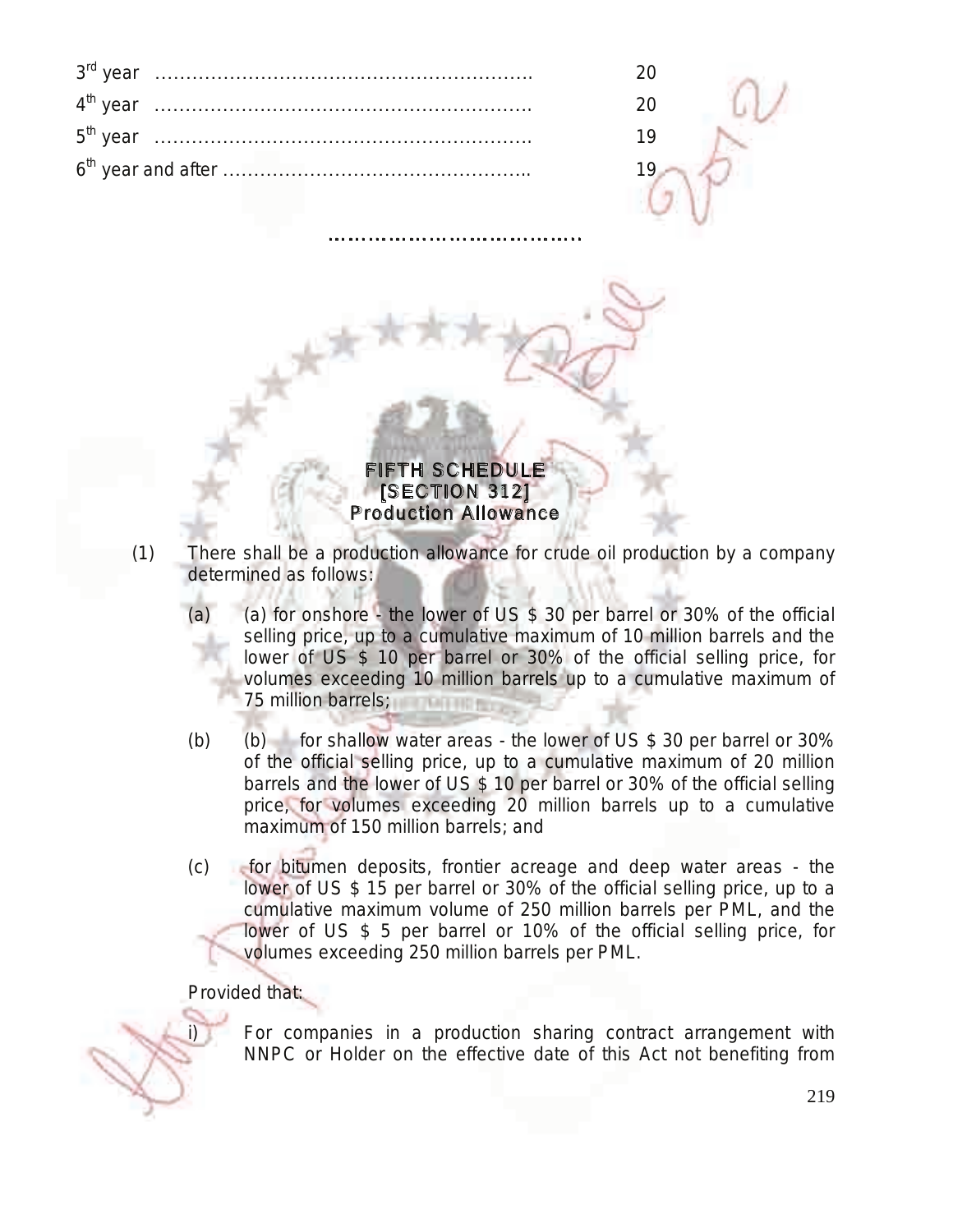Investment Tax Credit or Investment Tax Allowance, there shall be a general production allowance of \$ 5 per barrel or 10% of the official selling price, for all production volumes.

- ii) For companies that on the effective date of this Act are in a Joint Venture contract arrangement with the NNPC, production allowance shall not apply.
- (2) There shall be a production allowance for natural gas fields with liquid yield greater than 5 barrels of condensate per million cubic feet of gas:
	- (a) for onshore the lower of US \$ 1.0 per MMBtu or 50% of the value of the natural gas, up to a cumulative maximum of 1,000 billion cubic feet per PML and the lower of US \$ 0.50 per MMBtu or 30% of the official selling price, for volumes 1,000 billion cubic feet per PML;

(b) for shallow offshore - the lower of US  $$ 1.0$  per MMBtu or 50% of the value of the natural gas, up to a cumulative maximum of 2,000 billion cubic feet per PML and the lower of US \$ 0.50 per MMBtu or 30% of the official selling price, for volumes 2,000 billion cubic feet per PML; and

(c) for bitumen deposits, frontier acreage and deep water areas - the lower of US \$ 1.0 per MMBtu or 50% of the value of the natural gas, up to a cumulative maximum of 3,000 billion cubic feet per PML and the lower of US \$ 0.50 per MMBtu or 30% of the official selling price, for volumes 3,000 billion cubic feet per PML;

(3) There shall be a production allowance for natural gas fields with liquid yield less than 5 barrels of condensate per million cubic feet of gas:

(a) for onshore - the lower of US \$ 1.0 per MMBtu or 100% of the value of the natural gas, up to a cumulative maximum of 1,000 billion cubic feet per PML and the lower of US \$ 0.50 per MMBtu or 50% of the official selling price, for volumes 1,000 billion cubic feet per PML;

(b) for shallow offshore - the lower of US \$ 1.0 per MMBtu or 100% of the value of the natural gas, up to a cumulative maximum of 2,000 billion cubic feet per PML and the lower of US \$ 0.50 per MMBtu or 50% of the official selling price, for volumes 2,000 billion cubic feet per PML; and

(c) for bitumen deposits, frontier acreage and deep water areas - the lower of US \$ 1.0 per MMBtu or 100% of the value of the natural gas, up to a cumulative maximum of 3,000 billion cubic feet per PML and the lower of US \$ 0.50 per MMBtu or 50% of the official selling price, for volumes 3,000 billion cubic feet per PML;

220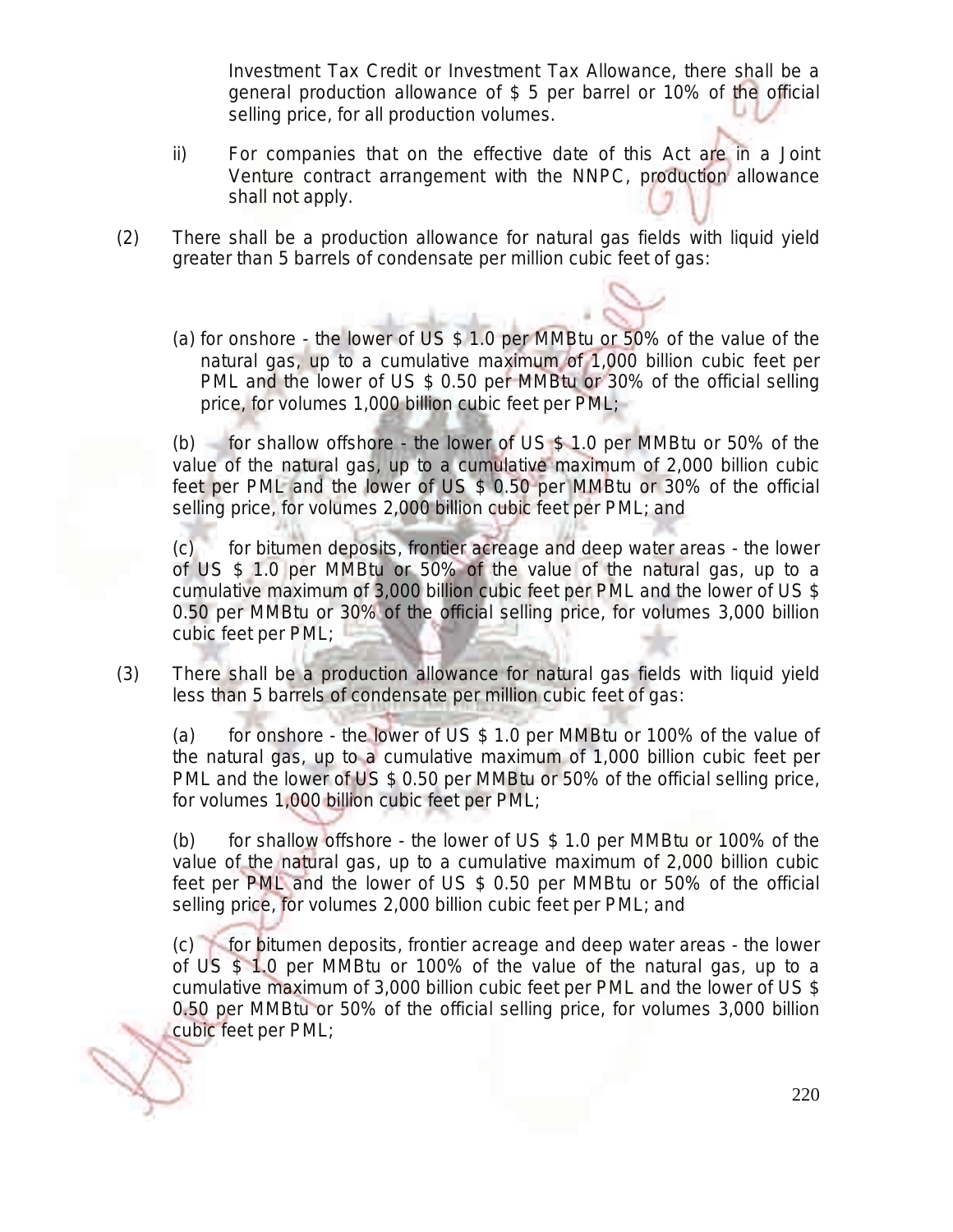Provided that:



i) For companies in a production sharing contract arrangement with the Corporation or Holder on the effective date of this Act not benefiting from Investment Tax Credit or Investment Tax Allowance, there shall be a general production allowance of \$ 0.5 per MMBtu or 30% of the value of the natural gas per PML regardless of the liquid yield, for all production volumes.

ii) For companies that on the effective date of this Act are in a Joint Venture contract arrangement with the NNPC, there shall be a general production allowance of \$ 0.3 per MMBtu or 30% of the value of the natural gas per PML regardless of the liquid yield, for all production volumes.

(4) There shall be a production allowance for condensate production from gas fields of US \$ 20 per barrel or 30% of the official selling price, whichever value is lower:

(a) for onshore - the lower of US \$ 10 per barrel or 20% of the official selling price, up to a cumulative maximum of 100 million barrels and the lower of US \$ 3 per barrel or 10% of the official selling price, for volumes exceeding 100 million barrels

(b) for shallow water areas - the lower of US  $$$  10 per barrel or 20% of the official selling price, up to a cumulative maximum of 200 million barrels and the lower of US \$ 3 per barrel or 10% of the official selling price, for volumes exceeding 200 million barrels

(c) for bitumen deposits, frontier acreage and deep water areas - the lower of US \$ 10 per barrel or 20% of the official selling price, up to a cumulative maximum of 300 million barrels per PML and the lower of US \$ 5 per barrel or 10% of the official selling price, for volumes exceeding 300 million barrels per PML.

Provided that:

i) For companies in a production sharing contract arrangement with the Corporation or Holder on the effective date of this Act not benefiting from Investment Tax Credit or Investment Tax Allowance, there shall be a general production allowance of \$ 5 per barrel or 10% of the official selling price, for all production volumes.

- (5) The allowances provided in this Schedule shall be allocated to companies on the basis of the entitlement of the relevant barrels.
- (6) The gas allowances pursuant to sub-paragraph (2)(a) and sub-paragraph (2)(b) of this Schedule, as applicable, shall only apply to gas production which is subject to royalties and where such gas is not utilized for the purposes of reinjection.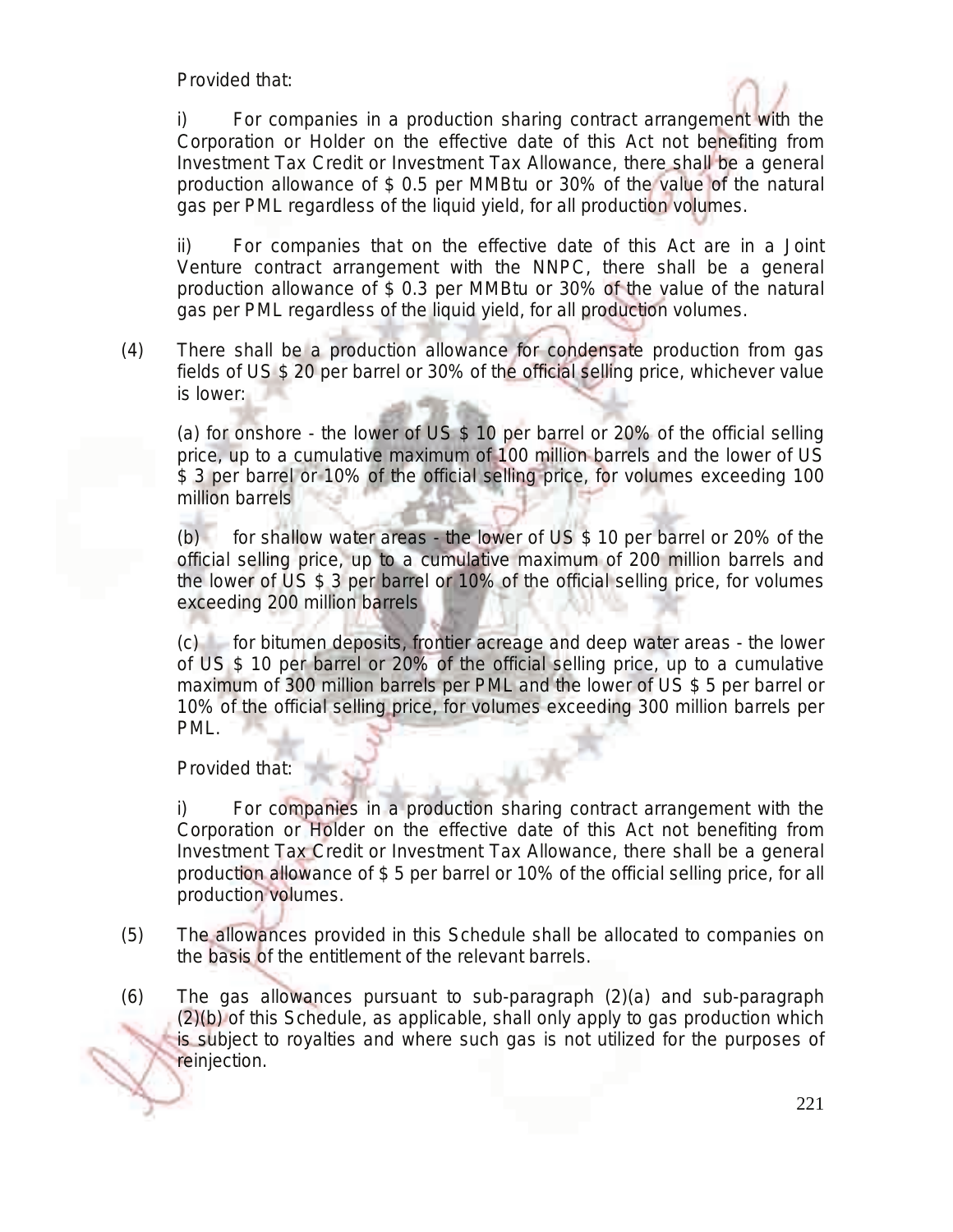- (7) The total amount of the allowances computed under this Schedule shall be deducted from the amount determined pursuant to section 312 of this Act and where these allowances cannot be deducted under section 312 of this Act owing to there being an insufficiency of or no assessable profits of the accounting period the deductions shall be added to the aggregate amount to be computed for the following accounting period of the company, and thereafter shall be deemed to be an allowance due to the company, under relevant provisions of the to this Act for that following accounting period.
- (8) Where a field development produces any combination of crude oil, condensate and natural gas, the allowances under paragraphs (1), (2) and (3) of this Schedule shall be taken separately.
- (10) Notwithstanding the foregoing
	- (a) where a lessee is producing crude oil with associated gas in a field at the Effective Date and is flaring substantial volumes of gas, and proposes a development program to the National Petroleum Inspectorate in order to eliminate routine flaring in the field in a significant manner, and such development plan is approved by the inspectorate, the lessee shall be entitled to claim the allowances under paragraphs (2) and (3) of this Schedule, with respect to the natural gas and condensate production attributable to such development plan; and
	- (c) all existing crude oil, condensate and gas production from production sharing contracts in existence prior to the Effective Date shall be eligible for a general production allowance of US \$ 5 per barrel of oil equivalent;
- (11) Marginal field operators shall be entitled to claim the allowances under paragraphs (1), (2), (3) and (4) of this Schedule on the incremental production from the Effective Date up to the cumulative amounts provided for in these paragraphs.
- (12) Where a field is covered by two or more Petroleum Mining Leases (PML), the production allowances pursuant to this Schedule for each PML shall be determined based on the total unitized production.
- (13) All production allowance thresholds shall be fixed on the total production per PML aggregated at company level, provided that:
	- $(a)$  Claims by a contractor under a production sharing contract in the deepwater shall be ring-fenced per PML;

.

(b) A supplier of gas destined solely for the domestic market shall be entitled to claim production allowance per PML; and